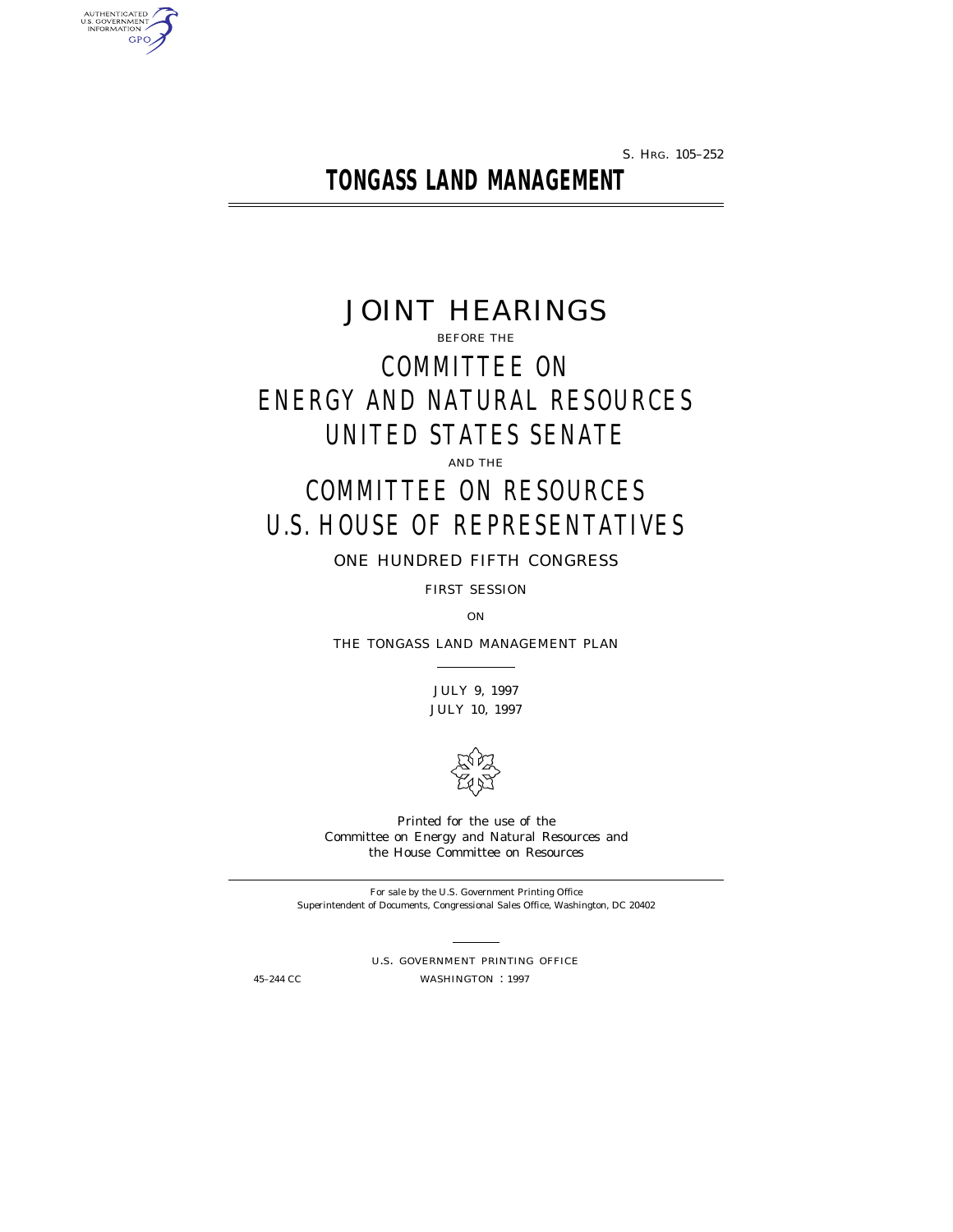#### COMMITTEE ON ENERGY AND NATURAL RESOURCES

FRANK H. MURKOWSKI, Alaska, *Chairman*

PETE V. DOMENICI, New Mexico DON NICKLES, Oklahoma LARRY E. CRAIG, Idaho BEN NIGHTHORSE CAMPBELL, Colorado CRAIG THOMAS, Wyoming JON KYL, Arizona ROD GRAMS, Minnesota GORDON H. SMITH, Oregon SLADE GORTON, Washington CONRAD BURNS, Montana

DALE BUMPERS, Arkansas WENDELL H. FORD, Kentucky JEFF BINGAMAN, New Mexico DANIEL K. AKAKA, Hawaii BYRON L. DORGAN, North Dakota BOB GRAHAM, Florida RON WYDEN, Oregon TIM JOHNSON, South Dakota MARY L. LANDRIEU, Louisiana

GREGG D. RENKES, *Staff Director* GARY G. ELLSWORTH, *Chief Counsel* THOMAS B. WILLIAMS, *Staff Director for the Minority* SAM E. FOWLER, *Chief Counsel for the Minority* MARK REY, *Professional Staff Member* KIRA FINKLER, *Counsel, Minority*

#### COMMITTEE ON RESOURCES

DON YOUNG, Alaska, *Chairman*

W.J. (BILLY) TAUZIN, Louisiana JAMES V. HANSEN, Utah JIM SAXTON, New Jersey ELTON GALLEGLY, California JOHN J. DUNCAN, JR., Tennessee JOEL HEFLEY, Colorado JOHN T. DOOLITTLE, California WAYNE T. GILCHREST, Maryland KEN CALVERT, California RICHARD W. POMBO, California BARBARA CUBIN, Wyoming HELEN CHENOWETH, Idaho LINDA SMITH, Washington GEORGE P. RADANOVICH, California WALTER B. JONES, JR., North Carolina WILLIAM M. (MAC) THORNBERRY, Texas JOHN SHADEGG, Arizona JOHN E. ENSIGN, Nevada ROBERT F. SMITH, Oregon CHRIS CANNON, Utah KEVIN BRADY, Texas JOHN PETERSON, Pennsylvania RICK HILL, Montana BOB SCHAFFER, Colorado JIM GIBBONS, Nevada MICHAEL D. CRAPO, Idaho

GEORGE MILLER, California EDWARD J. MARKEY, Massachusetts NICK J. RAHALL II, West Virginia BRUCE F. VENTO, Minnesota DALE E. KILDEE, Michigan PETER A. DEFAZIO, Oregon ENI F.H. FALEOMAVAEGA, American Samoa NEIL ABERCROMBIE, Hawaii SOLOMON P. ORTIZ, Texas OWEN B. PICKETT, Virginia FRANK PALLONE, JR., New Jersey CALVIN M. DOOLEY, California CARLOS A. ROMERO-BARCELO´ , Puerto Rico MAURICE D. HINCHEY, New York ROBERT A. UNDERWOOD, Guam SAM FARR, California PATRICK J. KENNEDY, Rhode Island ADAM SMITH, Washington WILLIAM D. DELAHUNT, Massachusetts CHRIS JOHN, Louisiana DONNA CHRISTIAN-GREEN, Virgin Islands RON KIND, Wisconsin LLOYD DOGGETT, Texas

LLOYD A. JONES, *Chief of Staff* ELIZABETH MEGGINSON, *Chief Counsel* CHRISTINE KENNEDY, *Chief Clerk/Administrator* JOHN LAWRENCE, *Democratic Staff Director*

(II)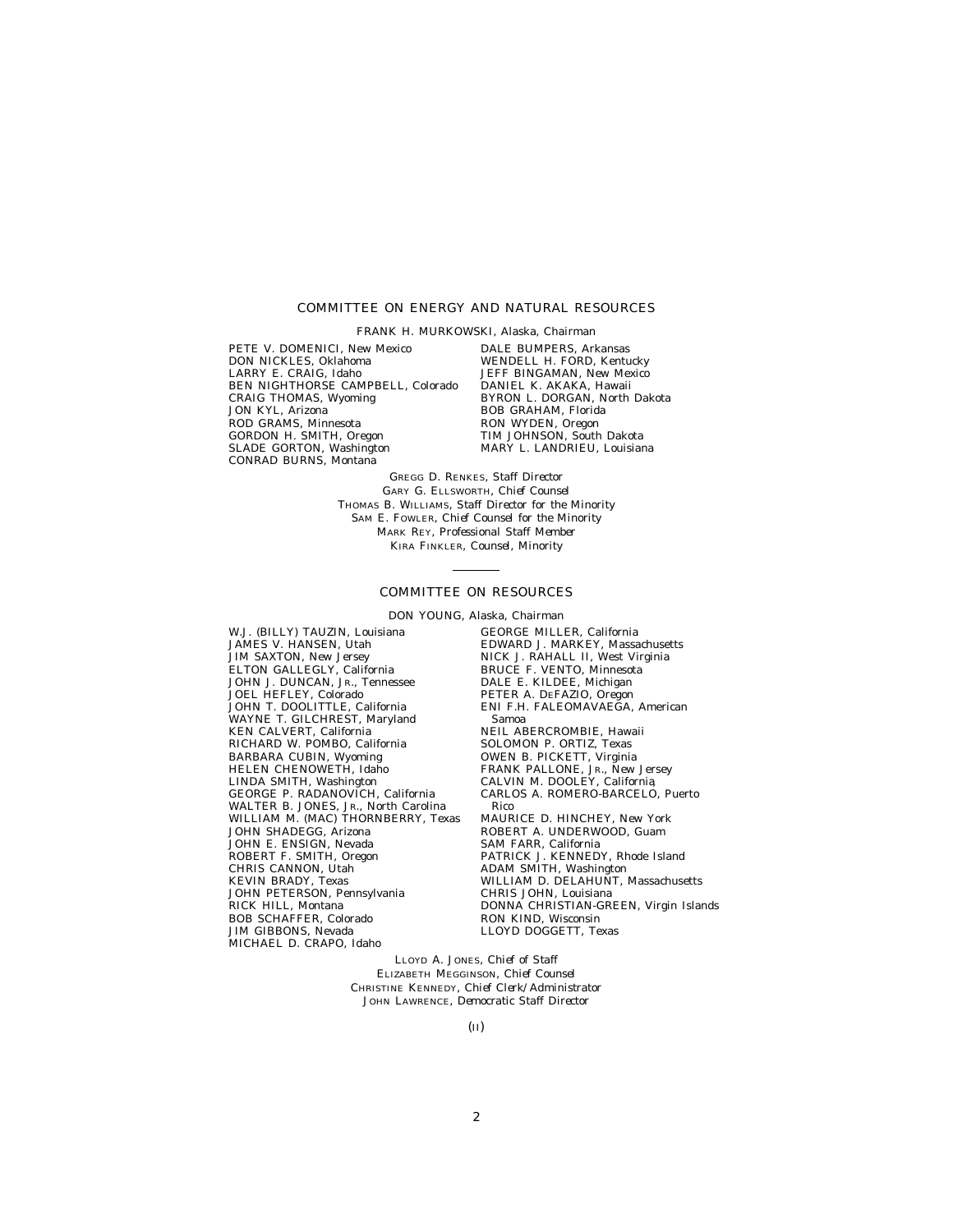## C O N T E N T S

|                | Page |
|----------------|------|
| Hearings:      |      |
| July 9<br>1007 |      |
| July 10, 1997  |      |

## STATEMENTS

## JULY 9, 1997

|                                                                              | 5  |
|------------------------------------------------------------------------------|----|
|                                                                              | 8  |
|                                                                              | 6  |
| Janik, Phil, Regional Forester, U.S. Forest Service, Juneau, AK; accompanied |    |
| by Dr. Tom Mills, U.S. Forest Service, Portland, OR; Dr. Fred Everest,       |    |
| U.S. Forest Service, Juneau, AK; Brad Powell, U.S. Forest Service, Ketch-    |    |
| ikan, AK; Fred Norbury, U.S. Forest Service, Juneau, AK; John Day, U.S.      |    |
| Forest Service, Juneau, AK; Kimberly Brown, U.S. Forest Service, Juneau,     |    |
|                                                                              | 29 |
| Katzen, Sally, Administrator, Office of Information and Regulatory Affairs,  |    |
|                                                                              | 16 |
|                                                                              | -1 |
|                                                                              | 12 |
|                                                                              | 8  |
|                                                                              |    |
|                                                                              |    |

## JULY 10, 1997

| Allen, David B., Alaska Regional Director, U.S. Fish and Wildlife Service,  |     |
|-----------------------------------------------------------------------------|-----|
|                                                                             | 138 |
| Janik, Phil, Forester, U.S. Forest Service, Juneau, AK; accompanied by Dr.  |     |
| Tom Mills. U.S. Forest Service. Portland. OR: Dr. Fred Everest. U.S. Forest |     |
| Service, Juneau, AK; Brad Powell, U.S. Forest Service, Ketchikan, AK;       |     |
| Fred Norbury, U.S. Forest Service, Juneau, AK; Beth Pendleton, U.S. For-    |     |
| est Service, Juneau, AK; and Dr. David Brooks, U.S. Forest Service, Port-   |     |
|                                                                             | 95  |
|                                                                             | 95  |
|                                                                             |     |

(III)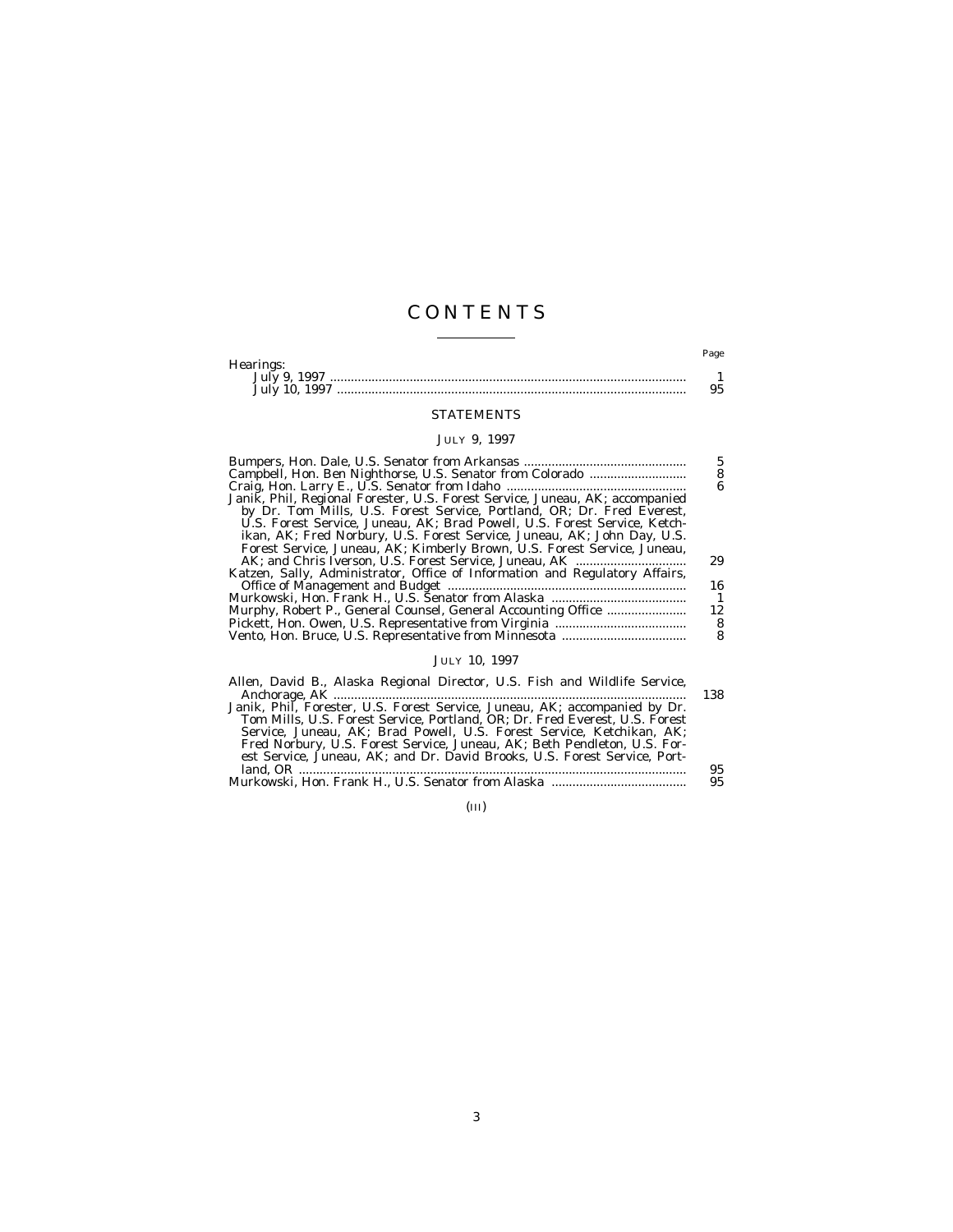## **TONGASS LAND MANAGEMENT**

#### **WEDNESDAY, JULY 9, 1997**

U.S. SENATE,<br>COMMITTEE ON ENERGY AND NATURAL RESOURCES, AND U.S. HOUSE COMMITTEE ON RESOURCES, *Washington, DC.*

The committees met jointly, pursuant to notice, at 11:11 a.m., in room SD–366, Dirksen Senate Office Building, Hon. Frank H. Murkowski, chairman, presiding.

## **OPENING STATEMENT OF HON. FRANK H. MURKOWSKI, U.S. SENATOR FROM ALASKA**

The CHAIRMAN. Good morning. We will call the joint Senate-House hearing to order, and let me introduce Owen Pickett.

Representative PICKETT. Good morning, Mr. Chairman.

The CHAIRMAN. Who is with us this morning from Virginia from the House. I think everybody else is recognizable from past hearings and performances. How is that?

What we are here for today is a joint oversight hearing on the final Tongass Land Management Plan. This is the first of two scheduled hearings, and I want to welcome everyone to what is the next stage, if you will, of the Tongass land management planning process. This is a process as interminable and perhaps conflictborne as, as somebody suggested, the Mideast peace process. Indeed, for newcomers to the debate, I believe you can gain a quick understanding of the conflicts in southeastern Alaska only if you are already well versed in the politics of the Middle East-a good comparison.

Nevertheless, today and tomorrow we will commence the first Congressional review of the Forest Service's final Tongass Land Management Plan. This is an effort that has been a considerable time commitment in the making. I believe it was roughly 11 years and a cost of some \$13 million or thereabouts.

As we pursue this inquiry, we are going to be focusing on two basic questions. The first one is the final Tongass Land Management Plan: Is it a balanced plan for future environmental and economic well-being of southeastern Alaska and will it work on its own terms, or is the final TLMP, as it is known, little more than a batch of partially baked prescriptions and untested theories that cater to some perhaps elite, post-modern version of a new age rural lifestyle?

Second, does the final TLMP properly reflect the compromises that were struck in past Congressional efforts to resolve conflicts in the Tongass? I think the second question is important because,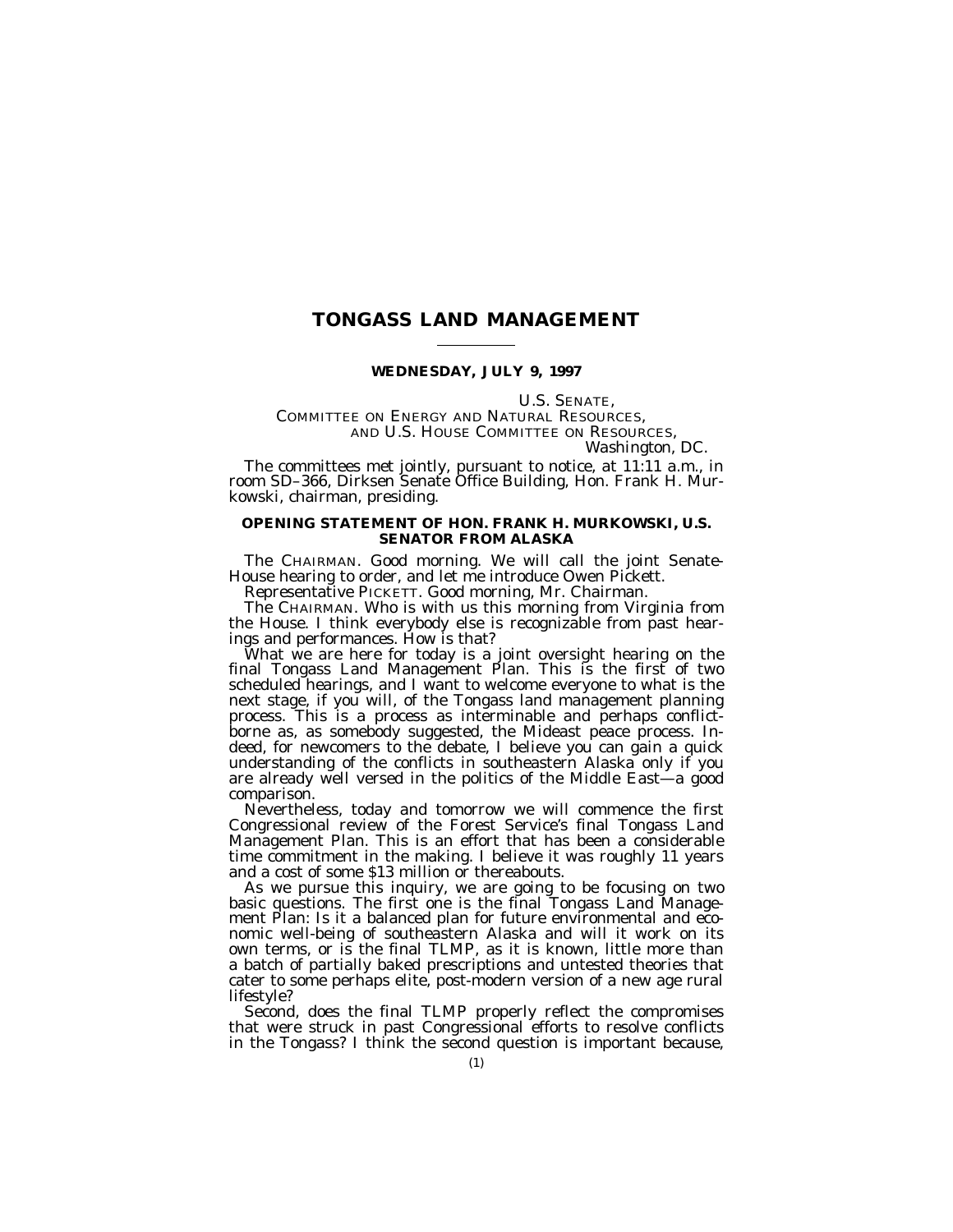with the public's intense interest in Alaska generally and the Tongass National Forest specifically, Congress for the last 20 years has been an active participant in the management of the Tongass, for better or for worse. Congress has intervened in the management of the Tongass and directed many of the land use decisions.

I think it is fair to say that the Tongass is perhaps the only national forest subject to its own authorizing statutes—the 1980 Alaska National Interest Lands Conservation Act and the 1990 Tongass Timber Reform Act. In these Congressional debates, many promises were made, promises about the protection of special areas, as well as the protection of the economic well-being of the communities of southeastern Alaska. As we continue our active Congressional role in the process, we will be listening closely to whether and which of these promises the administration has honored in the final Land Management Plan.

So today I plan to focus closely on how this plan differs from the draft released last year. On April 18 and on May 28 and 29, 1996, we held extended oversight hearings on the draft plan. Then as now, I was concerned that the proposed plan may unnecessarily limit economic activity on the Tongass on the basis of unsubstantiated scientific hypotheses. But I was assured that was not the case. Then-Chief Jack Ward Thomas told us that

''When I became Chief of the Forest Service I promised that the use of science would be balanced in decisionmaking. The document is an example of that commitment becoming a reality. I believe that this draft is scientifically sound, and the most responsive to public input of any plan yet produced by the Forest Service. I believe that the analysis in this draft will provide a superior step toward guiding resource decisions in the future.''

Mr. Phil Janik, who is with us today, added the following comments to increase our understanding of the draft by stating:

''In refocusing the Tongass planning effort, I followed two principles. First, I wanted to make better use of scientific information in the planning process. Second, I wanted to improve our cooperation, consultation, and coordination with other Federal and State agencies that had special expertise or statutory jurisdiction in the issues we were facing. I was and am convinced that early and constant consultation was and is the best way to avoid late inning surprises that can overturn even the best of planning efforts.''

Both today and tomorrow, with both the Forest Service and the U.S. Fish and Wildlife Service, we will have an opportunity to assess whether that early and continual consultation actually did produce a scientifically sound plan.

Dr. Mills, as head of the agency's Pacific Northwest Research Station, you told us last April that:

''As the Station Director I am familiar with the issues surrounding the management of the Tongass National Forest and the intensity of the debate. I believe the efforts of the scientists of the Pacific Northwest Station, in concert with the other team members, has assured that the alternatives and their estimated consequences that are displayed in this planning document are based on the best scientific information available.''

Finally, Abigail Kimball, the lead Forest Supervisor involved in the development of the draft, assured us in April 1996 that: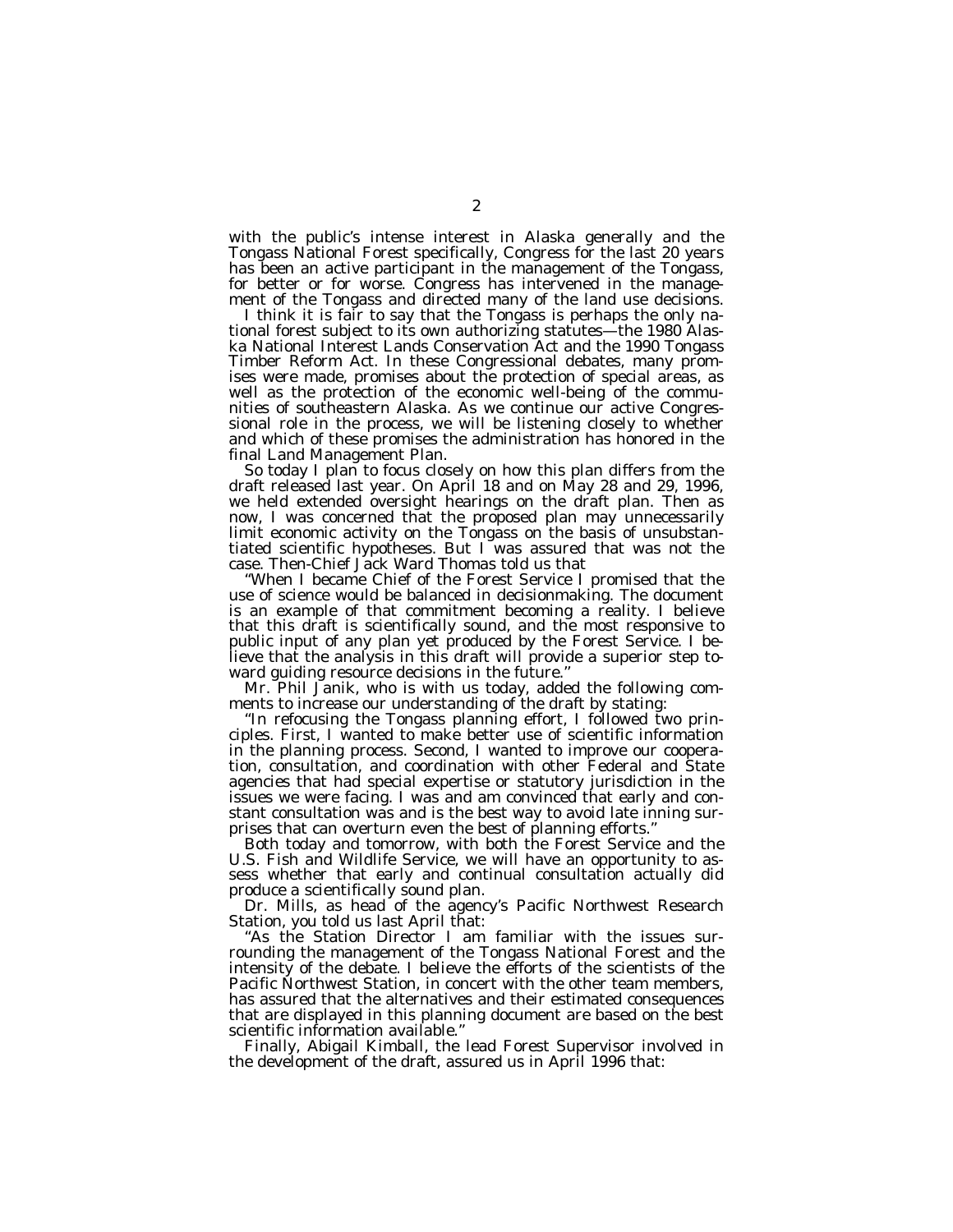''We wanted an alternative that would meet the requirements of all laws governing the management of the Tongass, maintain future options, and allow for changes based on new information, and be implementable."<br>Well, for her part, Abigail Kimball has solved the Tongass crisis

in the only way so far discovered. She has found another job. We wish her well in her new endeavors as Supervisor of the Big Horn<br>National Forest in Wyoming.

I read these quotes from testimony last year because I think there are significant changes between the draft that we reviewed then and the final that we will review today. And in each case I want to understand: one, why; two, what rational or information was used to make and justify the changes; and three, when this information was first discovered; and four, who had the opportunity

As I indicated in my letter of invitation to the Forest Service, we view this hearing to be the initiation of our Regulatory Flexibility Act review. We will also be using the information that we glean<br>from your testimony to decide how best to proceed.

## [The prepared statement of Senator Murkowski follows:]

#### PREPARED STATEMENT OF HON. FRANK H. MURKOWSKI, U.S. SENATOR FROM ALASKA

Good Morning. I would like to welcome everyone to the next stage of the Tongass<br>Land Management Planning process—a process as interminable and conflict-prone<br>as the Mideast peace process. Indeed, for new-comers to this deb

has been a considerable time in the making. As we pursue this inquiry, we will focus on two basic questions. First, is the final Tongass Land Management Plan a balanced plan for the future environmental and economic wellbeing of southeast Alaska that will work on its own terms. Or, is the final TLMP little more than a batch of half-baked prescriptions and untested theories that cater to some elite, post-modem vision of a new-age rural life style. Second, does the final TLMP prop-erly reflect the compromises that were struck in past congressional efforts to resolve conflicts on the Tongass.<br>This second question is important because, with the public's intense interest in

Alaska generally, and the Tongass National Forest specifically, Congress has—for the last twenty years—been an active participant in the management of the Tongass. For better or worse, Congress has intervened in the management of the<br>Tongass and directed many of the land use decisions. The Tongass is perhaps the For subset only national forest subject to its own authorizing statutes—1980 Alaska National<br>Interest Lands Conservation Act and 1990 Tongass Timber Reform Act.

In these congressional debates many promises were made—promises about the<br>protection of special areas, as well as the protection of the economic wellbeing of the communities of southeast Alaska. As we continue our active congressional role in this process, we will be listening closely to see whether and which of these prom-<br>ises the Administration has honored in this final land management plan.

ises the Administration has honored in this final land management plan.<br>I also plan to focus very closely on how this final plan differs from the draft re-<br>leased last year. On April 18, and May 28 and 29, 1996 we held ext would unnecessarily limit economic activity on the Tongass on the basis of unsubstantiated scientific hypotheses.

But I was assured that this was not the case. Then-Chief, Jack Ward Thomas, told me that:

When I became Chief of the Forest Service I promised that the use of science would be balanced in decision-making. The document is an example of that commitment becoming reality. I believe that this draft is scientifically sound, and the most responsive to public input of any plan yet pro-duced by the Forest Service. I believe that the analysis in this draft will provide a superior step toward guiding resource decisions in the future.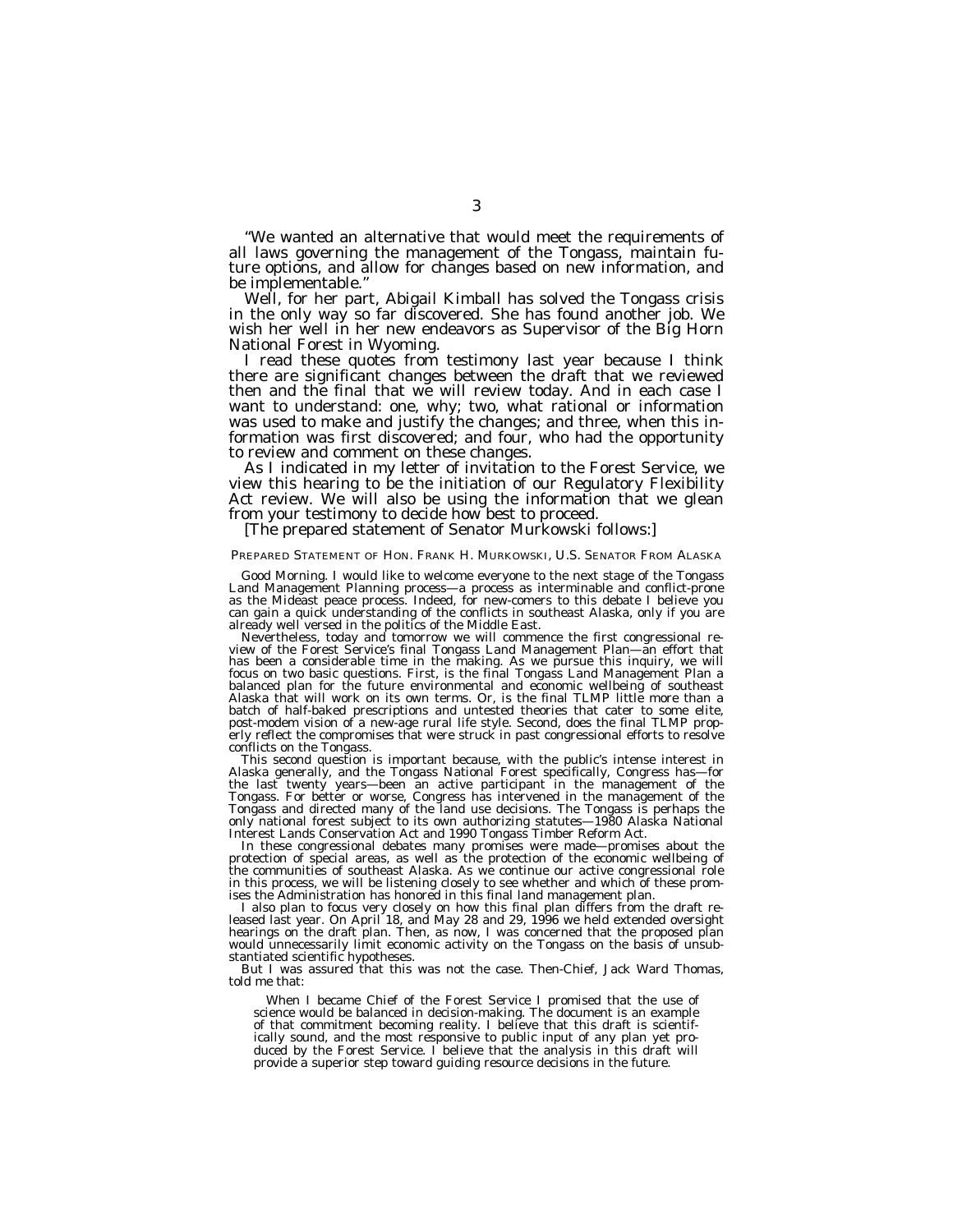Phil, you added the following comments to increase our understanding of the draft. You stated:

In refocusing the Tongass planning effort I followed two principles. First, I wanted to make better use of scientific information in the planning process. Second, I wanted to improve our cooperation, consultation, and coordination with other Federal and State agencies that had special expertise or statutory jurisdiction in the issues we were facing. I was and am convinced that early and constant consultation was and is the best way to avoid late inning surprises that can overturn even the best of planning efforts.

Both today and tomorrow, with both the Forest Service and the U.S. Fish and Wildlife Service, we will assess whether that early and continual consultation actually did produce a scientifically sound plan.

Dr. Mills, as the head of the Agency's Pacific Northwest Research Station, you told us last April that:

As the station Director I am familiar with the issues surrounding the management of the Tongass National Forest and the intensity of the debate. I believe the efforts of the scientists of the Pacific Northwest Station, in concert with the other team members, has assured that the alternatives and their estimated consequences that are displayed in this planning document are based on the best scientific information available.

Finally, Abigail Kimball, the lead Forest Supervisor involved in the development of the draft assured us in April 1996 that:

We wanted an alternative that would meet the requirements of all laws governing the management of the Tongass, maintain future options, and allow for changes based on new information, and be implementable.

For her part, Abigail Kimball has solved the Tongass crisis in the only way so far discovered—She has found another job. We wish her well in her new endeavors as Supervisor of the Big Horn National Forest in Wyoming.

I have read these quotes from testimony last year because there are significant changes between the draft that we reviewed then, and the final that we will review today. And in each case, I will want to understand: (1) why; (2) what rationale or information was used to make and justify the change; (3) when this information was first discovered; and (4) who had the opportunity to review and comment on these changes.

As I indicated in my letter of invitation to the Forest Service, we view this hearing to be the initiation of our Regulatory Flexibility Act review. We will also be using the information that we glean from your testimony to decide how best to proceed.

#### ADDITIONAL STATEMENT OF SENATOR MURKOWSKI

One of our longest and possibly most abstruse areas of discussion yesterday was on the question of what was required to comply with the National Forest Management Act, species diversity requirements. This section of the act gave rise to the Forest Service's population viability regulations. This, in turn, has been the subject of a considerable amount of biological debate, as well as erudite review by various lawyers and judges. One would assume that as a result of this level of scrutiny the meaning of the basic terms of debate would be better known. Unfortunately, this does not appear to be the case. That was in retrospect abundantly clear to me last night after I reflected upon an almost Talmudic exchange that I had with Chris Iverson over the difference between a viable population and a sustainable population. Quite honestly we could have been debating about how many angels could dance on the head of a pin. And frankly, we were.

The question here is relatively straight forward, if not very simple. It is: what does the Forest Service have to do to assure that for planning purposes a viable population will be maintained? The definition says that ''a viable population should be regarded as one which has the estimated numbers and distribution of reproductive individuals to ensure its continued existence as well distributed in the planning area. In order to ensure that viable populations will be maintained, habitat must be provided to support, at least a minimum number of reproductive individuals and that habitat must be well distributed so that those individuals can interact with others in the planning Complications arise because there is no definition of a planning area to begin with. There is also no definition of what a minimum reproductive number of individuals involves. Finally and most importantly, for most species we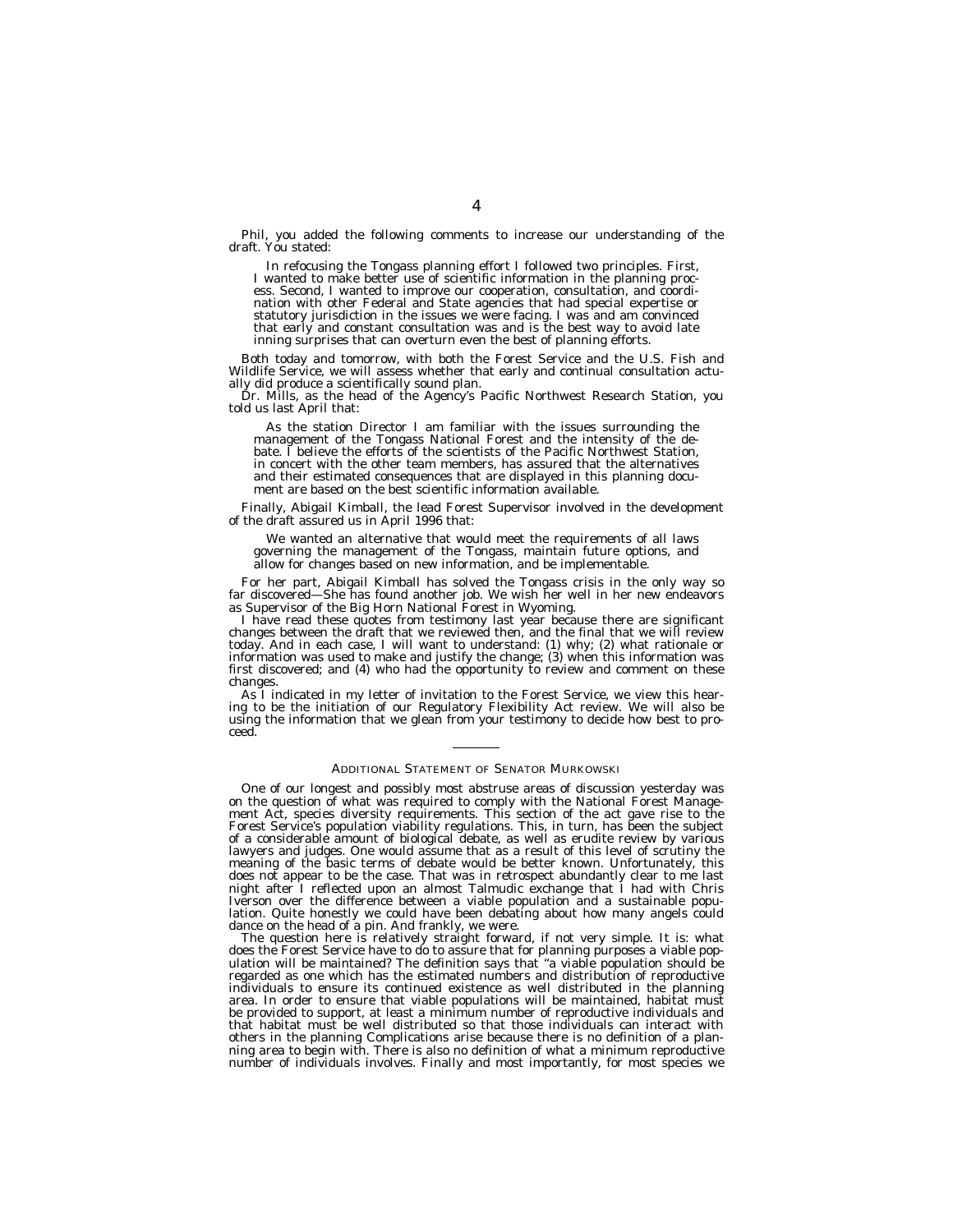have no idea of what the numbers and distribution of reproductive individuals are needed to ensure the continued existence in a well distributed fashion. This is as true for old-growth dependent species as it is for species that are dependent upon disturbance ecosystems.

The courts have not been very helpful in assisting us in this regard. The Ninth Circuit has decided to keep asking the same questions that I am asking today until they are satisfied with the answer. But they chose not to provide any guidance as to the precedential value or nature of that answer. By contrast, the Fifth Circuit has suggested that the Ninth Circuit is all wet. That's not surprising. In the last Supreme Court session the Supreme Court heard 20 cases on appeal from the Ninth Circuit and reversed the Circuit on 19. I would be careful before I would pattern a management program on the basis of Ninth Circuit dicta. They have a poorer track record in the Supreme Court relevant to the Forest Service has had in the courts generally over the last 20 years.

I must say I am dumbfounded that one of the most sweeping and important aspects of federal land management of this half-century is still subject to this much confusion. I agree with Senator Craig that this, more than anything, suggests an overarching need for Congress to intervene. In testimony before the Committee last April the former Chief, Dr. Jack Ward Thomas, agreed. He said that, and I am paraphrasing now, federal land policy has evolved to where we are absorbing all of the costs and impacts associated with the protection wildlife species on federal lands. Now with that let's review a bit of yesterday's testimony.

We touched briefly on the VIPOP strategy for assessing viability in 1994. Chris Iverson wrote a critique of that strategy in July 1994 and a critique of the peer review of that strategy where in he noted that the limitations expressed by the peer reviewers was ''made without the reviewers having any of the TLMP revision SDEIS documents or maps available for the review and, therefore, the peer review did not include any actual analysis of viability in relation to the alternatives proposed for the TLMP revision. There was no time scale discussed.'' Nevertheless, we went well beyond the VIPOP analysis in developing the final TLMP. In a January 29, 1997 memorandum describing the old-growth forest conservation strategy and the Alexander Archipelago Wolf and Queen Charlotte Goshawk analyses, Chris Iverson notes further that ''the revised TLMP is more than a minimum strategy relative sustaining viable wildlife populations. While fully integrating the large and medium VIPOP HCAs and the mapping of the smaller reserves, the revised TLMP has protected substantial additional productive oldgrowth forests to further risks to wildlife viability and enhance protection of biological diversity. For comparison, reserves allocated in the revised TLMP exceed the amount recommended by VIPOP by 147%. Old-growth allocated in the revised TLMP exceeds the amount recommended by VIPOP in 20 of 21 biogeographic provinces, ranging from 9% to 460% over VIPOP recommendations.''

Yesterday we agonized over whether the TLMP was a population viability strategy or a hunter viability strategy as far as the Sitka blacktail deer was concerned. There was no need for agonizing over this because on page 16 of the same Iverson analysis he states that'' the revised TLMP provides for maintaining deer habitat capability sufficient to sustain both wolf populations and current levels of human deer use.'' The regulatory (not statutory) requirement to maintain population viability has been enhanced by an assumed responsibility to maintain population viability and hunter use. The question is, where was that assumed responsibility imposed. Was it imposed in the review the scientists did in defining viability, or was it a decision that the policy makers made during the development of the TLMP? I will tell you frankly, that given that we could not together come to a common understanding (even among you, let alone with me) about what constitutes a viable population, I have to assume it was the former, not the latter. I will close this opening statement by suggesting that I hope your interpretation is challenged all the way tot he Supreme Court because I do not believe that you: (a) understand what you are doing; (b) have applied whatever it is you are doing whether you understand it or not in a scientifically sound fashion; or (c) care whether it is being applied in a way that balances the equities between people and animals.

The CHAIRMAN. Senator Bumpers.

## **STATEMENT OF HON. DALE BUMPERS, U.S. SENATOR FROM ARKANSAS**

Senator BUMPERS. Mr. Chairman, I do not have a formal opening statement. I would just like to make a few comments.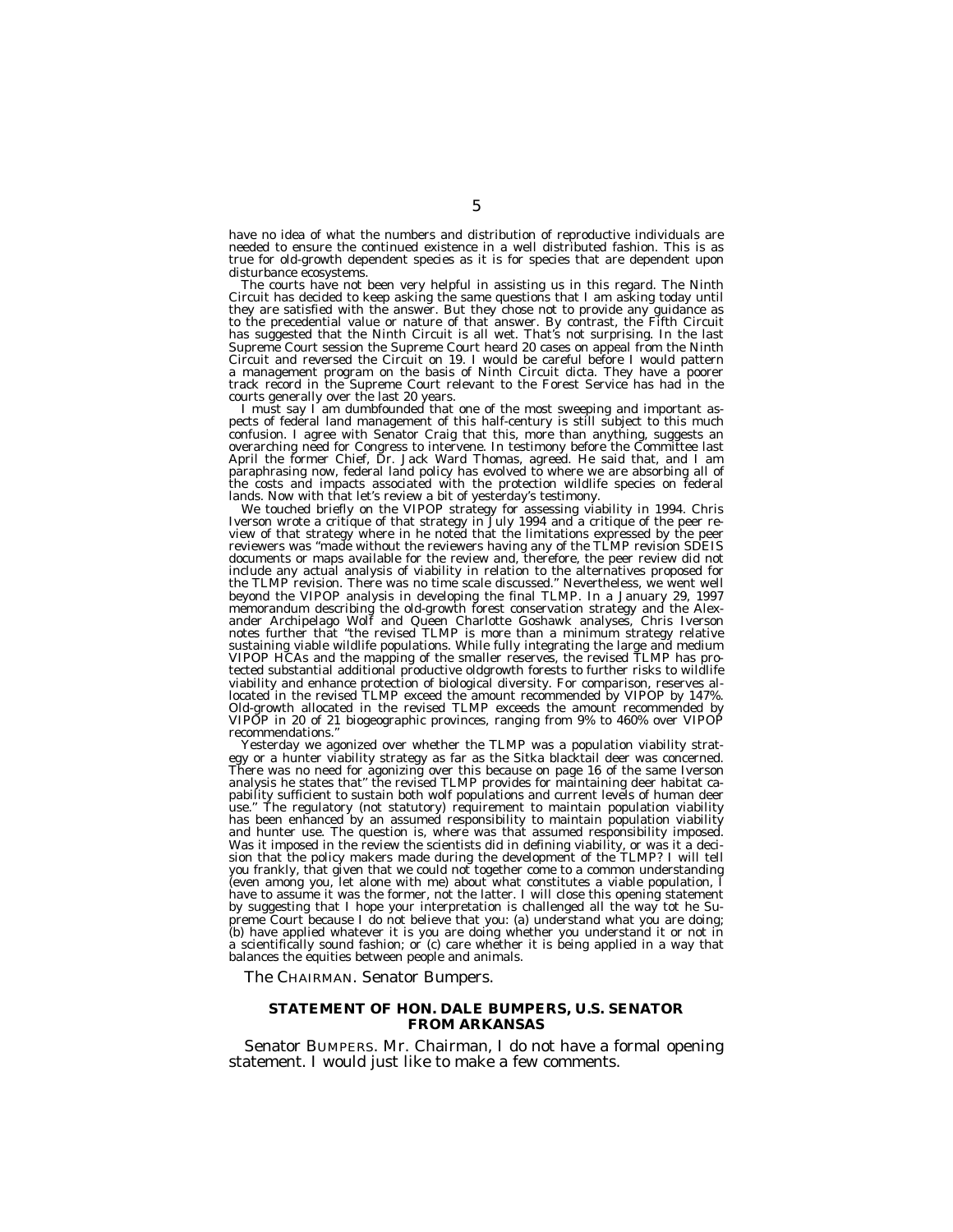First, all of us on this committee are completely familiar with the uniqueness of the Tongass and the uniqueness of the economic opportunities that it affords to the people of Alaska. And of course, the chairman has labored in this vineyard for a very long time, and I want him to understand that, so far as this Senator is concerned, I am not unmindful of how important this forest is to both the chairman and the people of Alaska.

Having said that, I also want to say that, as much respect as I have for the GAO—I have a lot of respect for them; the General Counsel is here with us this morning—I have a little difficulty with the decision that a forest management plan is actually a rule. I think it would be good to have that clarified.

Secondly, we should all bear in mind during this hearing that the Tongass Timber Reform Act of 1990, specifically stated that the Secretary was directed to "seek to meet" market demand for timber, but only to the extent consistent with providing for the multiple use and sustained yield of all renewable forest resources.

Now, the revised Tongass plan calls for a maximum of 267 million board feet. I understand that this level is considerably less than it used to be under previous plans. The original plan contained an ASQ of 520 million board feet.

The Governor, Governor Knowles of Alaska, sees this plan as an opportunity to promote opportunities for smaller operators and value added operators. I know that his concern for the economic opportunities of the people of Alaska is certainly no greater than the chairman of the committee. But I certainly, as a former chairman of the Small Business Committee and one who has always for 22 years now been active in the Small Business Committee and its activities to protect and promote small business, I have a tendency to agree with Governor Knowles' position on this.

Mr. Chairman, I am happy to be here and will do my best to contribute in the hearing as time permits. I am going to have to be in and out. I thank the chairman for calling this hearing and I think it will give all of us a chance to clarify some of these questions.

The CHAIRMAN. Thank you very much, Senator Bumpers.

Let me welcome additional House members: Donna Christian-Green from the Virgin Islands, welcome to the committee; and Bruce Vento from Minnesota. Bruce, nice to have you here.

Let me call on Senator Craig and then I would go back and forth for the opening statements.

Senator Craig.

#### **STATEMENT OF HON. LARRY E. CRAIG, U.S. SENATOR FROM IDAHO**

Senator CRAIG. Thank you very much, Mr. Chairman.

In fact, it is almost reminiscent to have Congressman Vento here this morning, because he was serving as one of the ranking majority members of the Interior Committee when I first started serving in the House in 1981. It was interesting to me that that committee and this committee had in the late seventies just finished the Tongass Land Management Plan, and I got to Congress in 1980, started serving in 1981, only to find out that we are going to redo it again.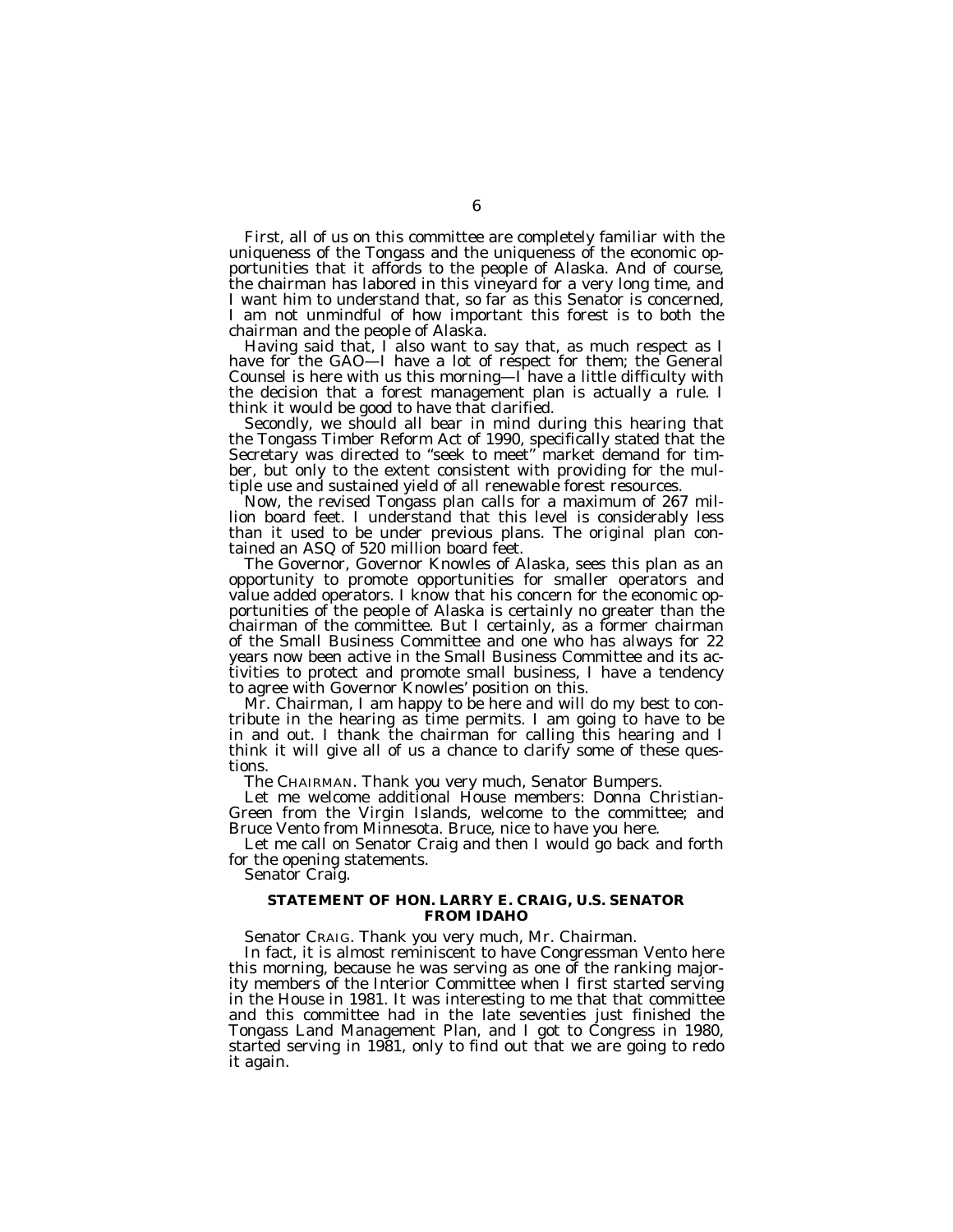I will never forget, Mr. Chairman, asking some of the witnesses, in this case an environmental witness, why we were redoing this again. We had just done it. It had been finished in 1979. And he said: Well, but that was my predecessor. We have changed our mind. We have a new position.

I guess I can tell you that the only thing that has changed about this issue is the name of the Interior Committee over in the House. It is now called what, Bruce?

Representative VENTO. Resources.

Senator CRAIG. Resources Committee.

Representative VENTO. Not Natural Resources, just Resources.

Senator CRAIG. But the issue is the same.

And I can also tell you, Mr. Chairman, that I am glad that the Tongass is not in Idaho. I have a tough enough time trying to balance the interests of the citizens of my State as it relates to our forests and the resources of those forests, and I am glad the Tongass is not in the mix of all of that because, while mine are tough, yours is tougher.

In fact, I would suggest that maybe the Tongass should be referred to as the ''Velcro Forest,'' where all issues stick, or at least come to play at some point in time, because it appears that in my few years here in the Senate and a few in the House that this has always been front and center on the burner of almost everyone's agenda, that somehow we ought to redo and rewrite a forest plan or a management plan or an approach because it is not the way we want it, of the Tongass.

I think the *New York Times* accurately described the Tongass as the ''talismanic forest,'' and they mean that primarily to the environmental community, because for some reason it has a rather mythical place in most people's minds, and as a result of that we have wanted to change its character or its management systems or its plan.

I have had the privilege of visiting Alaska over the years. I will tell you, the whole State is talismanic in that respect. But in my belief to multiple use management, I think you can balance resource use and you should. In this instance I hope we can get there, and I hope that this plan might stick like velcro to the forest if it is the right plan.

Most importantly, though, I think, Mr. Chairman, is the dedication you take to oversight. I think Congresses of the past have been negligent in doing so and I think it is critically important that we exercise the appropriate oversight as our responsibility when the Executive Branch passes or moves regulations into their full force and effect of law.

However, as we deal with the Regulatory Flexibility Act and bring all of that into context, I think it even exercises more our responsibility. And you are taking that well today. I will stay and listen with interest. I have come to know this forest in a rather intimate way by not so much being there, but by simply knowing it on paper and by the image or sometimes the illusion that some people hold of this forest in their own mind.

I hope we can get at the business of keeping consistency and responsibility and having a balanced plan that protects the environment and allows responsible multiple use and allows a few people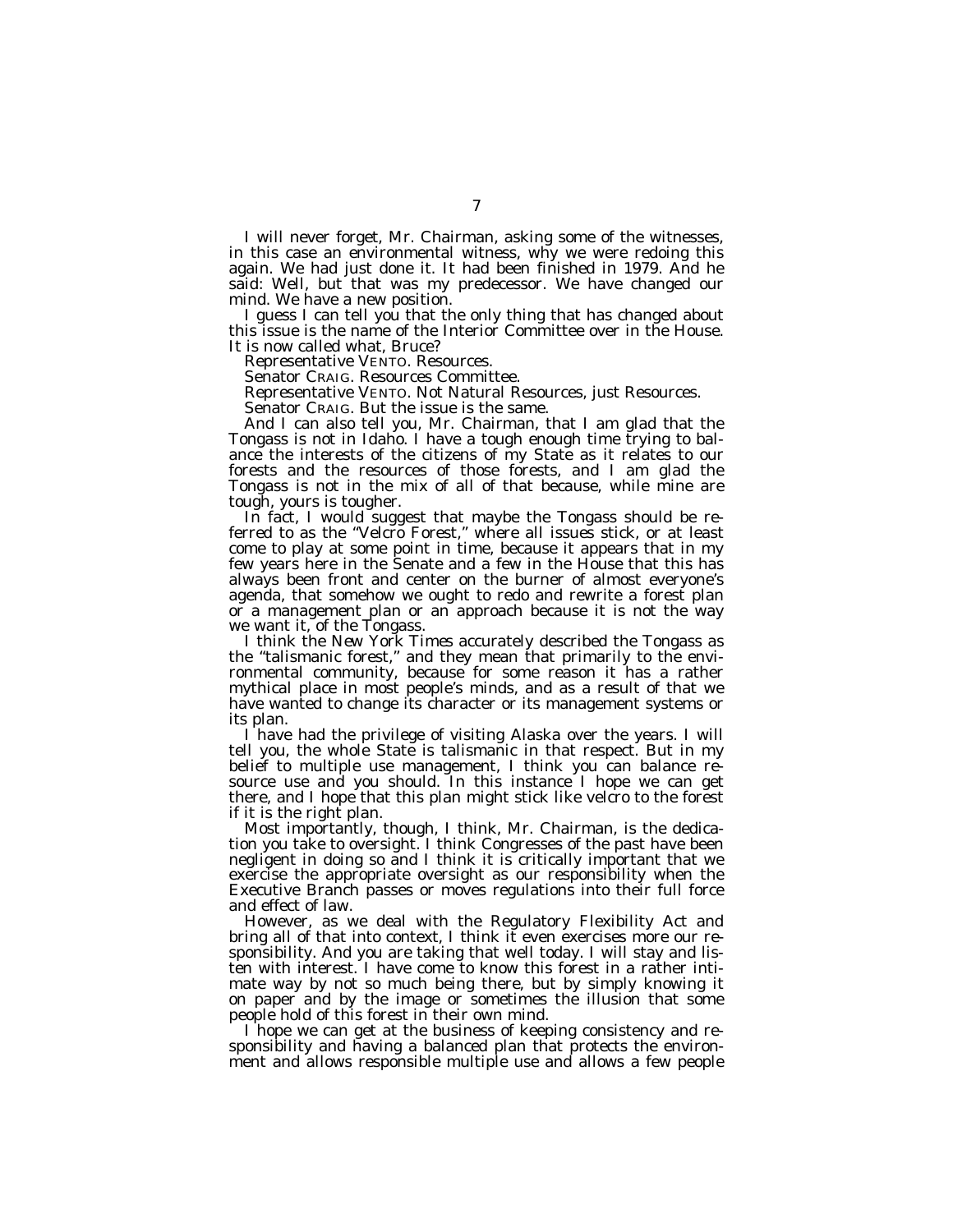to provide for themselves a livelihood of the resources of the State of Alaska.

The CHAIRMAN. Thank you, Senator Craig. Congressman Pickett.

## **STATEMENT OF HON. OWEN PICKETT, U.S. REPRESENTATIVES FROM VIRGINIA**

Representative PICKETT. Mr. Chairman, I do not have an opening statement. I want to commend you for calling this hearing, though. I think this is an issue that very definitively needs to be resolved, and I look forward to the testimony of our witnesses.

The CHAIRMAN. Thank you very much.

Senator Campbell.

#### **STATEMENT OF HON. BEN NIGHTHORSE CAMPBELL, U.S. SENATOR FROM COLORADO**

Senator CAMPBELL. Thank you very much. I do not have an opening statement, but I am very interested in this issue.

The CHAIRMAN. All right.

Congressman Christian-Green.

#### **STATEMENT OF HON. DONNA CHRISTIAN-GREEN, U.S. REPRESENTATIVES FROM THE VIRGIN ISLANDS**

Representative CHRISTIAN-GREEN. Thank you, Mr. Chairman. I do not have an opening statement. I just do want to say I am pleased to be here to join with members of my committee and your committee and you, Mr. Chairman, to look at the issues in the Tongass management plan.

As you said in your opening statement, it does not take long for one to be here to realize that it is a difficult issue. But I look forward to working with members of both committees and you, Mr. Chairman, and my chairman, Don Young, to find a balanced approach and resolve some of the issues involved.

The CHAIRMAN. Thank you very much.

Congressman Vento.

#### **STATEMENT OF HON. BRUCE VENTO, U.S. REPRESENTATIVE FROM MINNESOTA**

Representative VENTO. Thank you, Mr. Chairman. I do have an opening statement. I might add that we are on the House floor considering a forest bill, the Quincy Library bill, and that is the reason for the absence of, I am sure, Chairman Young and ranking member Miller, who of course has a strong interest in this matter, and I will be in and out because of that.

I want to concur with the comments of Senator Bumpers with regards to the applicability of this new ruling in terms of the 60-day issue, Mr. Chairman. I am concerned about and have been concerned about these efforts to go over rules again because they frustrate the implementation of policy very often. We need to look at forest management plans and the outreach process that occurs before them, I think, in some of these areas.

In this particular instance, I am sure those who are pursuing this have legitimate concerns about the 60 days for small business to be able to react to a plan or rule, but in other instances it may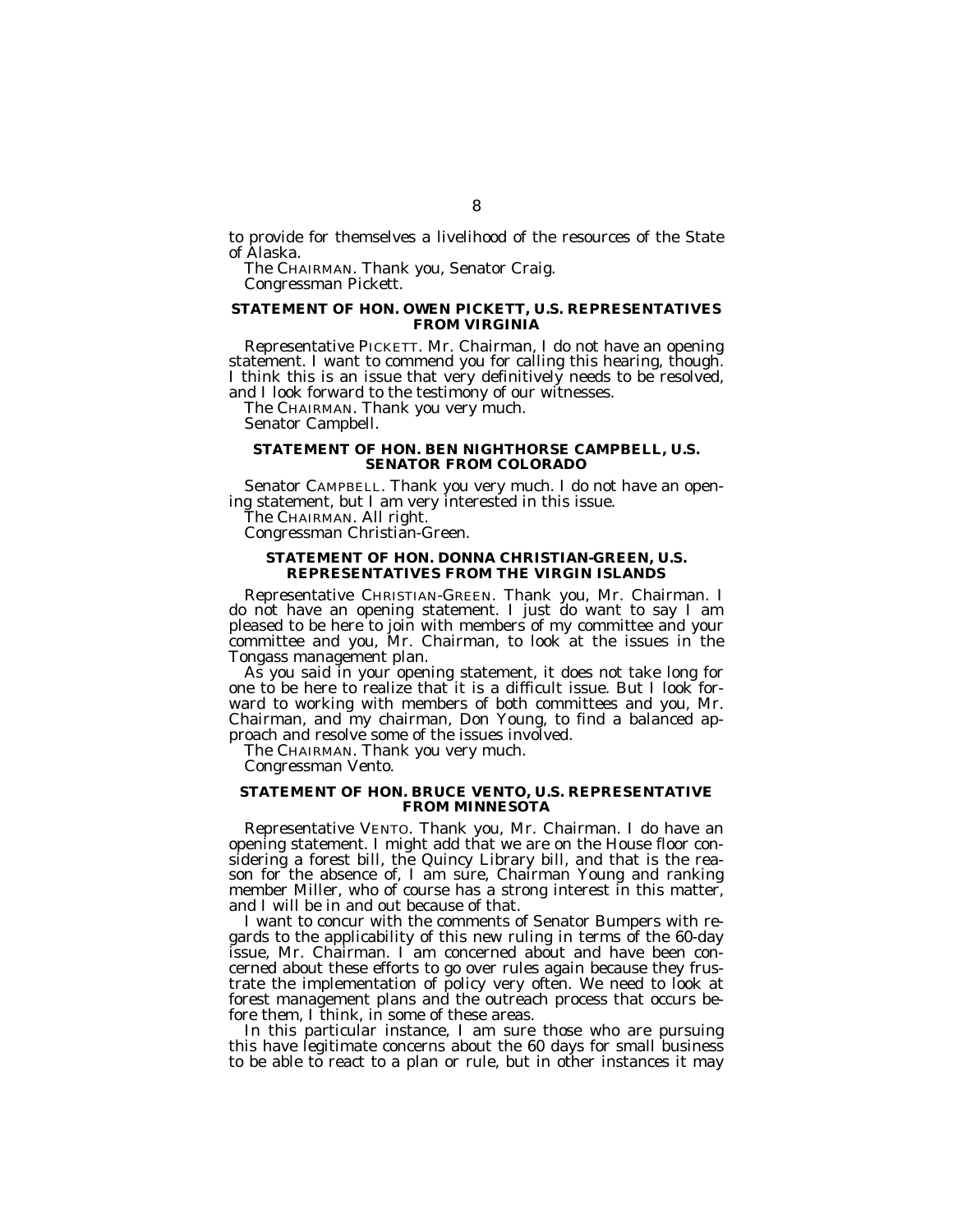be a different view in terms of implementing the sort of activity that puts these types of limits on the implementation rules. No one has been better at that, I think, than those of us who are working on land management policies to put the limits on the land managers. We make it more difficult and adding in some cases to the problems we are so concerned about.

Overall, Mr. Chairman, I note that, with regards to the plan, I am disappointed with it for probably different reasons than others on the committee. The Tongass certainly is one of the most significant fragments of an old North American temperate rain forest. It is really a jewel of the National Forest System. But it needs to be soundly managed and conserved.

I do not think, in reference to my colleague from Idaho and friend, with regards to changing policies with regards to land management, I do not think any of us—I think it is a pretty dynamic process in terms of information and needs, and I think that all of us want to—and if Congress wants to stay involved, we are going to have to obviously be ready to accept and make modifications based on the information that is coming to us.

I have been, frankly, very surprised and sometimes disappointed about all the information with regards to the Pacific Northwest and the fact that we have constantly had to monitor and change policies there. Most of the information did not make the issues more easy to resolve, and that sometimes—and that is the case with the Tongass as well.

The Forest Service' new management plan, however, here is controversial and continues, I think, an environmentally unsound policy path characterized by timber-driven decisionmaking and clearcutting on the Tongass National Forest. It doubles the current levels of logging, from 120 million board feet to 267.

Of course, we know that for decades under the contracts that there was a mandate to cut 450 million board feet a year, and that was not sustainable. The increase will prove, I think, environmentally and economically unsustainable. Indications are that the demand for timber, Tongass timber, over the next 10 years will just be over 100 million board feet, which is supposed to be one of the prerequisites in the 1990 law, what leads this as to what will be the demand, what part of the demand we could meet.

Based on the land being harvested, demand, and the U.S. Federal taxpayers' continued subsidies, this of course is very high cost timber in North America.

The new plan appears to ignore the counsel and peer review advice of some of the best objective and independent scientists who reviewed the impact of the Tongass harvest on wildlife issues, such that scientists from many disciplines recently concluded that wildlife in unroaded portions of the Tongass will significantly be harmed by clearcutting and timber harvesting in such areas.

The new plan does not consider all the public comments. 70 percent of those who had written and commented to the Forest Service called for lower logging levels and greater protections. I suppose in light of this maybe the 60 days will help.

Surely this plan merits significant questioning in the hearing. Perhaps those most interested and present today will not be assail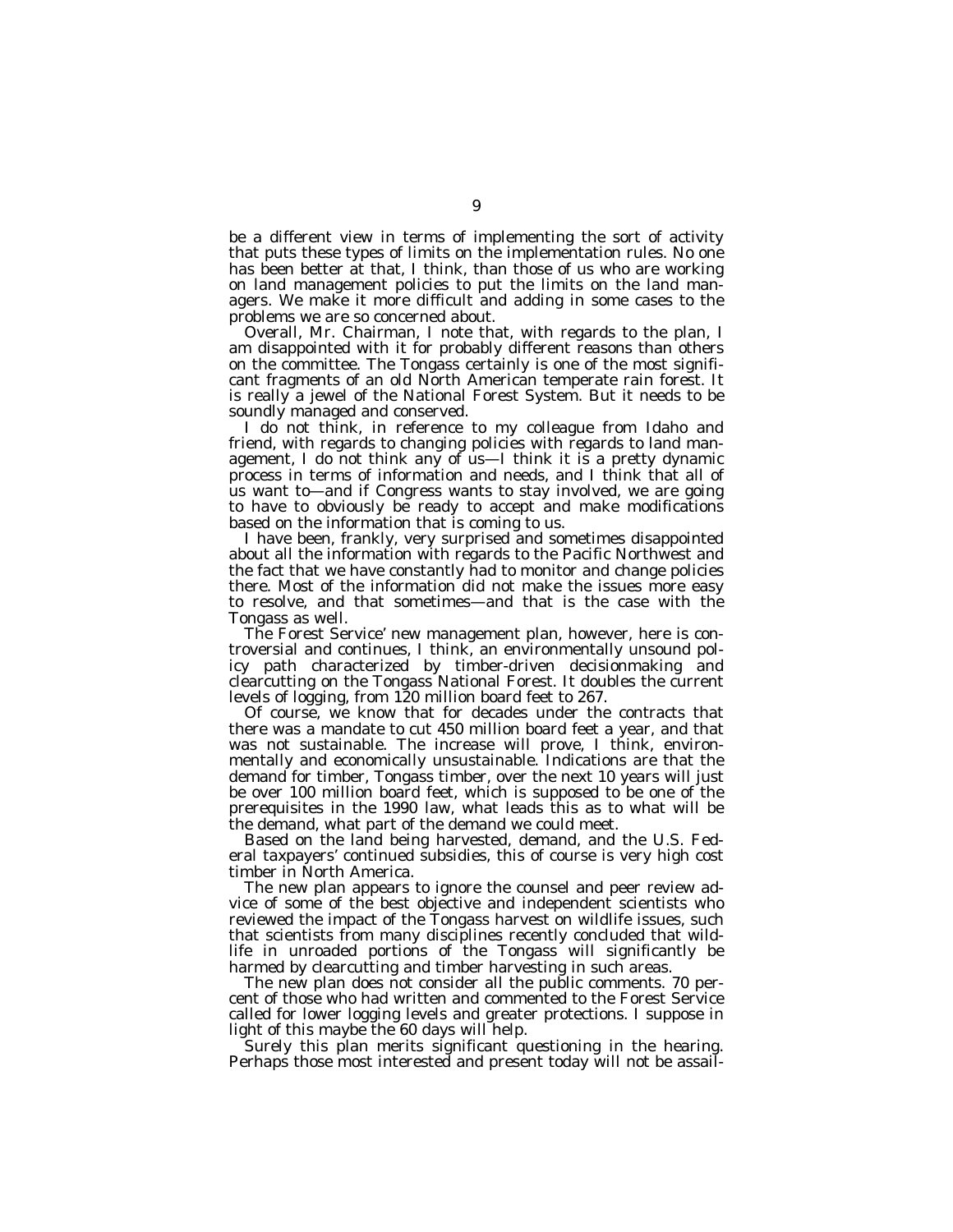ing the Tongass plan from the same perspective that I am pointing out.

Frankly, the Forest Service should return to the drafting table and write a management plan that represents the priorities of all Americans, not just cut the baby in half to satisfy the various interests. The magnificent Tongass resource of wildlife and fisheries has an outstanding long-term sustainable and tourism potential. It should not be sacrificed for short-term gratification.

This administration, the Clinton administration, has bitten the bullet on this issue concerning the Tongass contracts. It has paid compensation, and I believe that this halfway measure will lead the U.S. Forest Service Tongass policy write back to where we began. If I look at what the goal is here, the goal is to get this back up close to a half billion board feet a year.

We owe the natural legacy of the Tongass to our children and grandchildren, not to the special interests' bottom line.

Thank you, Mr. Chairman.

The CHAIRMAN. Thank you very much, Congressman Vento.

Before we call on the witnesses, let me just make a couple of comments relative to points that are important to consider as we reflect on the disposition of the Tongass and the completeness of the TLMP that we have before us. Two particular species were of concern relative to the U.S. Fish and Wildlife. One was the archipelago wolf and the other was the goshawk.

It was interesting to note that the evaluation done by the U.S. Fish and Wildlife on the goshawk was limited to proposed timber sales. There was no effort, because of lack of funds, for the U.S. Fish and Wildlife or the Forest Service to go out in the rest of the forest and try and determine the abundance or shortage of the goshawks. So a questionable point of what kind of science we have on the true nature of the potential listing of the goshawk is still up in the air because of the inability to go out and make a determination.

The other issue is rather interesting, and that was the archipelago wolf, which there is a legitimate question as to whether there indeed is a sub-species, because those that are familiar with southeastern Alaska know the wolves swim from island to island, with the exception of Admiralty, Baranof, and Chichagof, where there are no wolves but there are the brown bear. So the reality of whether or not there is a potential listing justification for the wolf is rather inconsistent with the State Department of Fish and Game, who manages trapping and hunting, and in either case has not put any limitation on the hunting or trapping of the wolf, and one would assume that if indeed there was a potential concern over listing that the State Department of Fish and Game would alert the U.S. Fish and Wildlife Service to take appropriate action.

These are inconsistencies that will be brought out during the 2 days of the hearing.

Another point that I would like to bring up before we get into the witnesses is the question of drawing attention to two documents that dramatize how late, how late some changes were made to the May 25 record of decision. This is important to reflect on because it shows an inconsistency within the TLMP group to reach an accord in advance of the final action on the 25th.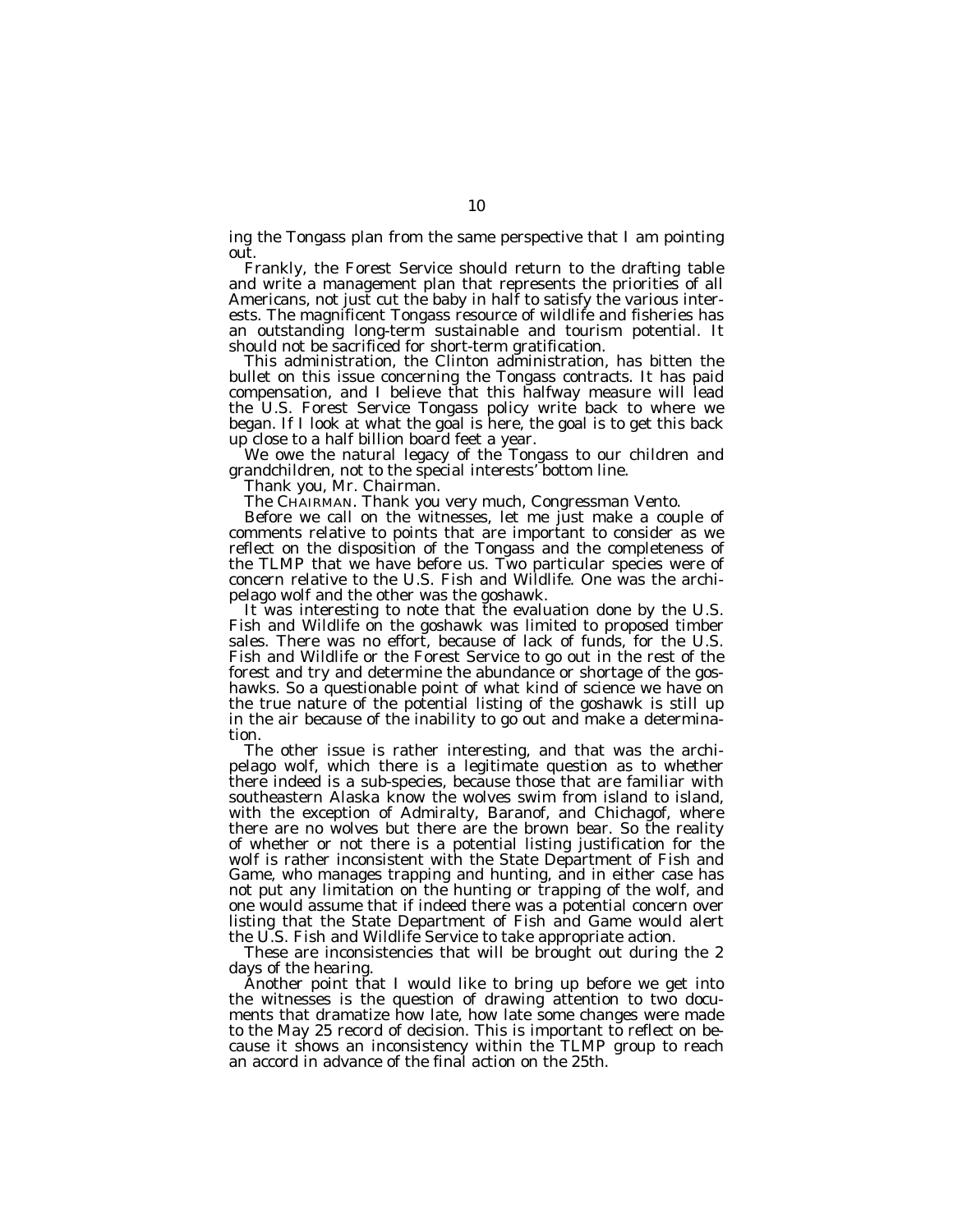I am referring to a May 24 statement from the TLMP team, and it is initialed and it is to Gary Morrison, Gail Kimball, Brad Powell, Phil Janik, and Fred—it is a little hard to read—Norbury. The appropriate portion is the next to the last paragraph, which says:

''Please look these changes over and give us any comments no later than close of business on Thursday, May 15, if at all possible.'' That would be the next day after the document was prepared. ''It covers, for your review, additional measures for proposed standards and guidelines and lists some additional measures for landscape connectivity, et cetera, modifications to the bear and wolf standards. Enclosed are the proposals as they modify the December 1996 version.''

So here we have on May 14 this memorandum from the TLMP team to the specific Forest Service personnel requesting that they look over changes and give comments the next day. And this will be entered into the record.\*

Then on the next chart we have a response dated May 12. That is not the next day. That was the day before. This says: ''Region X forest management has had an opportunity to review the most recent draft of the proposed TLMP forest-wide standard and guidelines drafted on 5-5 at 11 o'clock. The initial reaction of forest management was that the revised standard and guidelines would result in a significant reduction in the amount of viable timber available for planned harvest.''

It goes on in the last paragraph to state the following: ''We believe that the impacts on timber harvest are so great that the current allowable sale quantity is unobtainable,'' and this is the presumption of the 267 million. In order to adhere to Forest Service policy and applicable laws and regulations, changes of the magnitude reflected in the reviewed and revised S and G's must be supported by a recalculation of the ASQ. We fear that to do otherwise would open the Forest Service to allegations of deceiving the public.''

So I think that sets the stage where we surely have questions, because the first is to dramatize how late some changes were made and the second is the May 14 memorandum asking for comments by May 15, and the second is the May 12 memorandum from the director of the forest management which states that the ASQ is not achievable, and the ASQ was not recalculated. So for whatever consistencies we might have anticipated, we certainly have changes at the last minute and a legitimate question as to whether or not what was recommended by the Forest Service is achievable.

That kind of leaves some questions in the minds of many in southeastern Alaska as to what the true allowable cut may be in relationship to the discrepancies within the memorandums that have been presented to the committee.

Let me proceed with panel one: Mr. Robert P. Murphy, General Counsel for the U.S. General Accounting Office in Washington, D.C., accompanied by Ms. Sally Katzen, Office of Information and Regulatory Affairs, Office of Management and Budget, Washington, D.C. We look forward to your statement and testimony and ask that you proceed as you see fit.

<sup>\*</sup> Retained in committee files.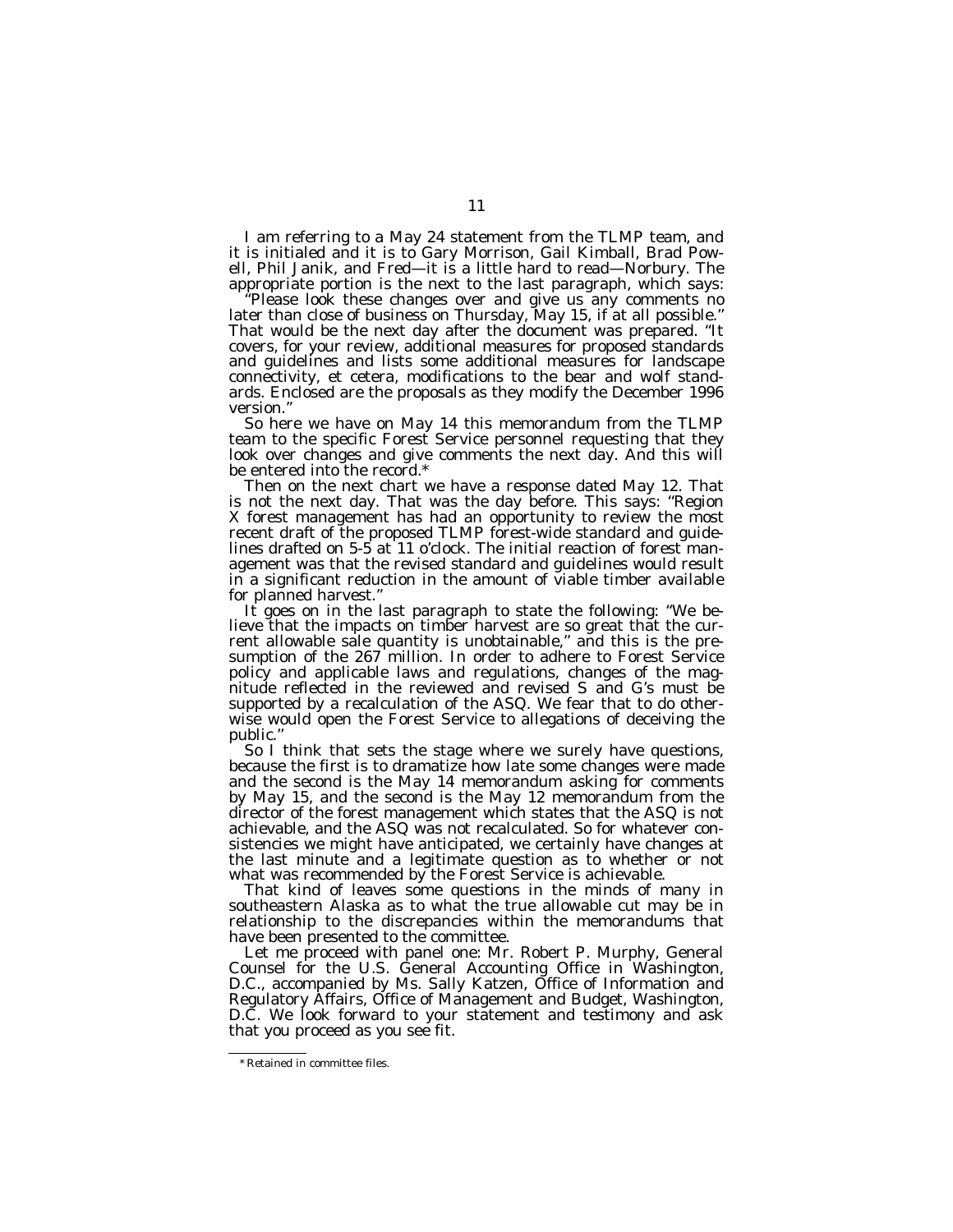## **STATEMENT OF ROBERT P. MURPHY, GENERAL COUNSEL, GENERAL ACCOUNTING OFFICE**

Mr. MURPHY. Thank you. Mr. Chairman, Senator Bumpers, members of the committees: I am pleased to appear before you today to discuss whether the Tongass plan is subject to a statute which was enacted last year which provides for Congressional review of agency rulemaking. With your permission, I will provide an abbreviated statement and ask that my full statement be included in the record, Mr. Chairman.

The CHAIRMAN. Your entire statement will be entered in the record.

Mr. MURPHY. The statute in question which was enacted last year goes by a number of names. The actual title of it is the Small Business Regulatory Enforcement Fairness Act, which I will refer to as ''SBREFA.'' It was enacted on March 29 last year and was intended to balance the respective authorities of the Congress and the Executive Branch in rulemaking.

Over the years the Congress has delegated a lot of legislative authority to Executive Branch agencies and there was a concern that that delegation had deprived the Congress of much of its policymaking responsibilities. We at GAO believe that Congressional oversight of agency rulemaking can be positive, that it is important to balance the concerns of American citizens and American businesses with Federal agency rulemaking. We believe that Executive Branch agencies should be responsive to citizens and businesses about the reach, cost, and impact of regulations without compromising their statutory mission.

As of July 3 of this year, under the terms of SBREFA there have been almost 5,000 rules filed with the Congress and with the General Accounting Office. 79 of those are major rules. Typically, major rules are rules that have more than a \$100 million impact on the economy. About 5,000 of them were non-major rules. These range from the Federal Aviation Administration's airworthiness certifications to changes in bridge opening and closing schedules, a wide variety of rules that executive agencies promulgate. They file them with the Congress and they file them with GAO.

On June 18 of this year the Chief of the Forest Service forwarded copies of the Tongass plan to the Congress and to GAO under the procedures that are applicable in SBREFA. At the same time, he said that it was the view of the Forest Service that the Tongass plan was not a rule under SBREFA and that it was not a major rule in any event.

We disagree. SBREFA provides that before a rule may become effective it must be filed with the Congress and with GAO. A major rule may not be effective until 60 calendar days after it is filed. Once a rule—whether it is determined to be major or not, is filed with Congress and with GAO there are expedited procedures for Congressional review and passage of a joint resolution of disapproval.

The definition of a rule in SBREFA is extraordinarily broad. Without reading the entire definition, the applicable excerpt is ''an agency statement of general applicability and future effect designed to implement, interpret, or prescribe law or policy.'' It is the breath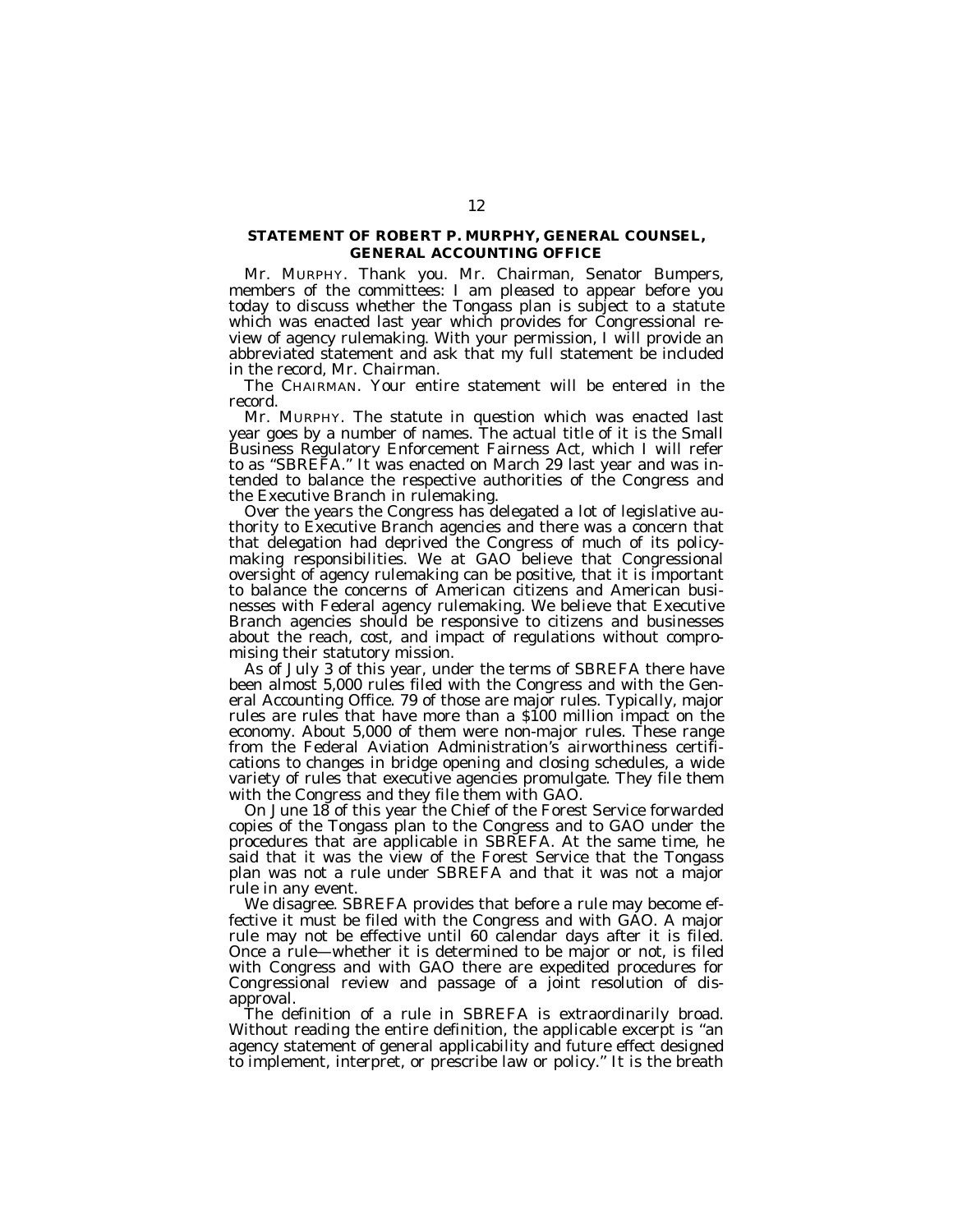of that rule definition that causes agencies to send us 5,000 of them every year.

The Tongass plan in our view clearly meets this definition of "rule." It implements the requirements of the National Forest Management Act that the Secretary of Agriculture develop, maintain, and revise land resource management plans and assure compliance with the Multiple Use Sustained Yield Act of 1960 in setting forest management direction and harvesting levels. It prescribes the manner or the policy of the Forest Service for managing the Tongass National Forest for the future, 10 to 15 years. The various management prescriptions and land use designations when read together set out what types of activities may occur in various sections of the national forest.

Thus it meets the elements of a rule. It is of general applicability, it has future effect, and it implements, interprets, and prescribes law and policy.

Now, there are some exceptions in the statute to this definition of a rule. They are crafted quite narrowly. The one that we thought was the only one that might be arguably applicable in this case is an exception for an agency rule of procedure that does not substantially affect the rights or obligations of non-agency parties.

I ought to say that, while the Forest Service has taken the position that the Tongass plan is not a rule, they have not provided us the background or their analysis. So what we have been doing is hypothesizing what their point of view might be.

In our view the plan is not procedural. It does not meet the requirements of the exception to the rule. And it does have a substantial effect on non-agency parties. It allocates areas of the forest to land use designations and describes the uses to which the land may be put and the activities which may occur there. This management prescription gives general direction on what may occur within an area allocated to a particular designation, the minimum standards for accomplishing each activity, and guidelines on how to go about accomplishing the standards.

Many of the standards and guidelines are quite specific and they provide no discretion for the Forest Service in management of the forest. For example, if you look at the wilderness designation you find that managers may permit special use cabins only if, among other things, the permit is non-transferable, limited to a 5-year term, and provides no motorized equipment that may be used without specific approval of the regional forester.

One of the specific provisions of the plan is found in the area of timber harvesting. In an effort to comply with the Clean Air Act, the Forest Service has provided for  $\hat{a}$  1,000 foot buffer around beach and estuary areas. It has provided a number of standards that relate to the survival of wildlife in the Tongass plan.

I may say that those provisions of the plan cannot be amended without notice and comment procedures that the National Forest Management Act requires. In other words, they are binding on the Forest Service in its management of the forest.

That briefly summarizes our view that the Tongass plan is a rule that is subject to review by the Congress in accordance with the procedures of the act. Thank you, Mr. Chairman. I will be happy to respond to any questions that the committees may have.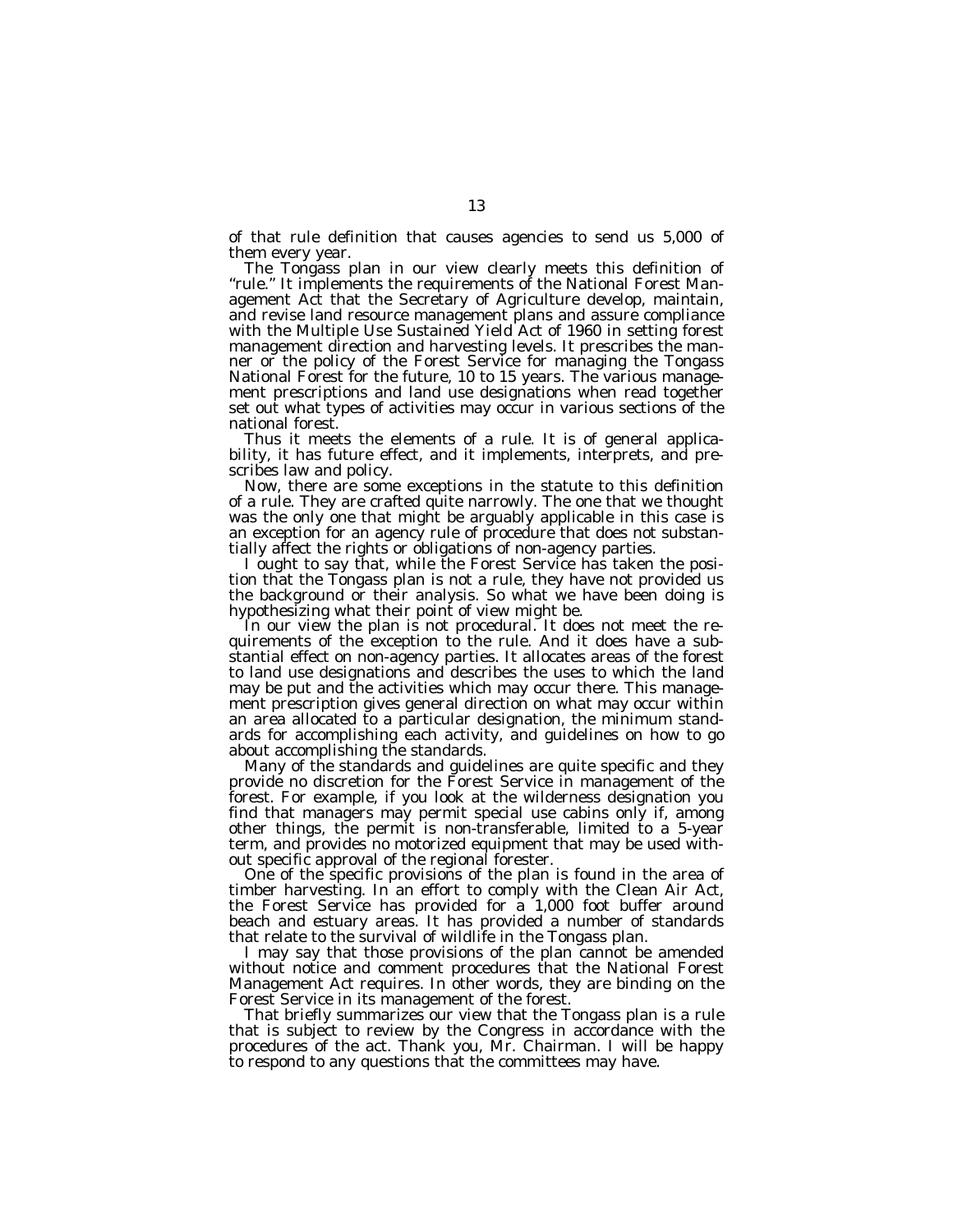### [The prepared statement of Mr. Murphy follows:]

#### PREPARED STATEMENT OF ROBERT P. MURPHY, GENERAL COUNSEL, GENERAL ACCOUNTING OFFICE

Chairman Murkowski, Chairman Young, and Members of the Committees: views on whether the Tongass National Forest Land and Resource Management Plan, issued by the United Štates Forest Service on May 23, 1997, is a "rule" under<br>the provisions of the Small Business Regulatory Enforcement Fairness Act<br>(SBREFA). Attached to this statement is a detailed legal on the question.

SBREFA was enacted on March 29, 1996, establishing a government-wide con- gressional review mechanism of new rules, including the availability of expedited procedures to act joint resolutions of disapproval to overrule federal rulemaking ac-tions. As the joint statement on the new law by Senators Stevens, Nickles, and Reid explained, the purpose of the legislation was to restore balance between the enactment of laws by Congress and their implementation by the Executive branch. The Congress sought to reclaim some of the policymaking authority that had been assumed by regulatory agencies with increased delegation of legislative functions from<br>the Congress to these agencies.

the Congress to these agencies.<br>Congressional oversight of rulemaking as contemplated by SBREFA can be an im-<br>portant and useful tool for balancing and accommodating the concerns of American<br>citizens and businesses with fe reach, cost, and impact of regulations without compromising the statutory mission given to those agencies. SBREFA seeks to accomplish this by giving the Congress an opportunity to review rules before they take effect and to disapprove those found to be too burdensome, excessive, inappropriate, duplicative, or otherwise objectionable. As of July 3, 1997 (about 15 months following enactment), 79 moor rules and 4,833 non-moor rules have been submitted under SBREFA.

On June 18, 1997, the Chief of the Forest Service forwarded copies of the Tongass Plan to both Houses of Congress and our Office following the procedures outlined in SBREFA, while stating at the same time that land and resource management plans are not subject to the statute. An attachment to the transmittal letter states that the Plan is not a moor rule.<sup>1</sup><br>We conclude that the Tongass Plan constitutes a "rule" under SBREFA. There-

fore, submittal of a report to each House of Congress and the General Accounting Office was necessary in order for the rule to become effective. If the Office of Information and Regulatory Affairs determines the rule to be major, it is not effective until 60 days after the submission of the report to the Congress or publication in the Federal Register, whichever is later. This would result in an effective date of August 17, 1997, 60 days after submission to the Congress.

SBREFA provides that before a rule becomes effective, the agency promulgating the rule must submit to each House of Congress and to the Comptroller General a report containing: ''(i) a copy of the rule; (ii) a concise general statement relating to the rule, including whether it is a moor rule; and (iii) the proposed effective date of the rule.

On the date the report is submitted, the agency also must submit to the Comptroller General and make available to each House of Congress certain other documents, including a cost-benefit analysis, if any, and agency actions relevant to the Regulatory Flexibility Act, and the Unfunded Mandates Reform Act of 1995, and any other relevant information or requirements under any other legislation or any relevant executive orders.

Once a rule, whether determined to be a major rule or not, is submitted, special procedures are available for a period of 60 session days in the Senate or 60 legislative days in the House for Congress to pass a joint resolution of disapproval. These time periods can be extended upon a congressional adjournment. SBREFA provides that a major rule may not become effective until 60 days after it is submitted to Congress or published in the Federal Register, whichever is later.

There are two questions concerning whether SBREFA procedures are applicable to the Tongass Plan. The first is whether the Tongass Plan is a ''rule'' under SBREFA, that is, an "agency statement of general . . . applicability and future ef-

<sup>\*</sup>The legal opinion has been retained in committee files.

<sup>&</sup>lt;sup>1</sup>A "moor rule" is one found by the Office of Information and Regulatory Affairs, Office of Management and Budget (OMB), to meet certain criteria, such as whether the rule will have an annual effect on the economy of \$10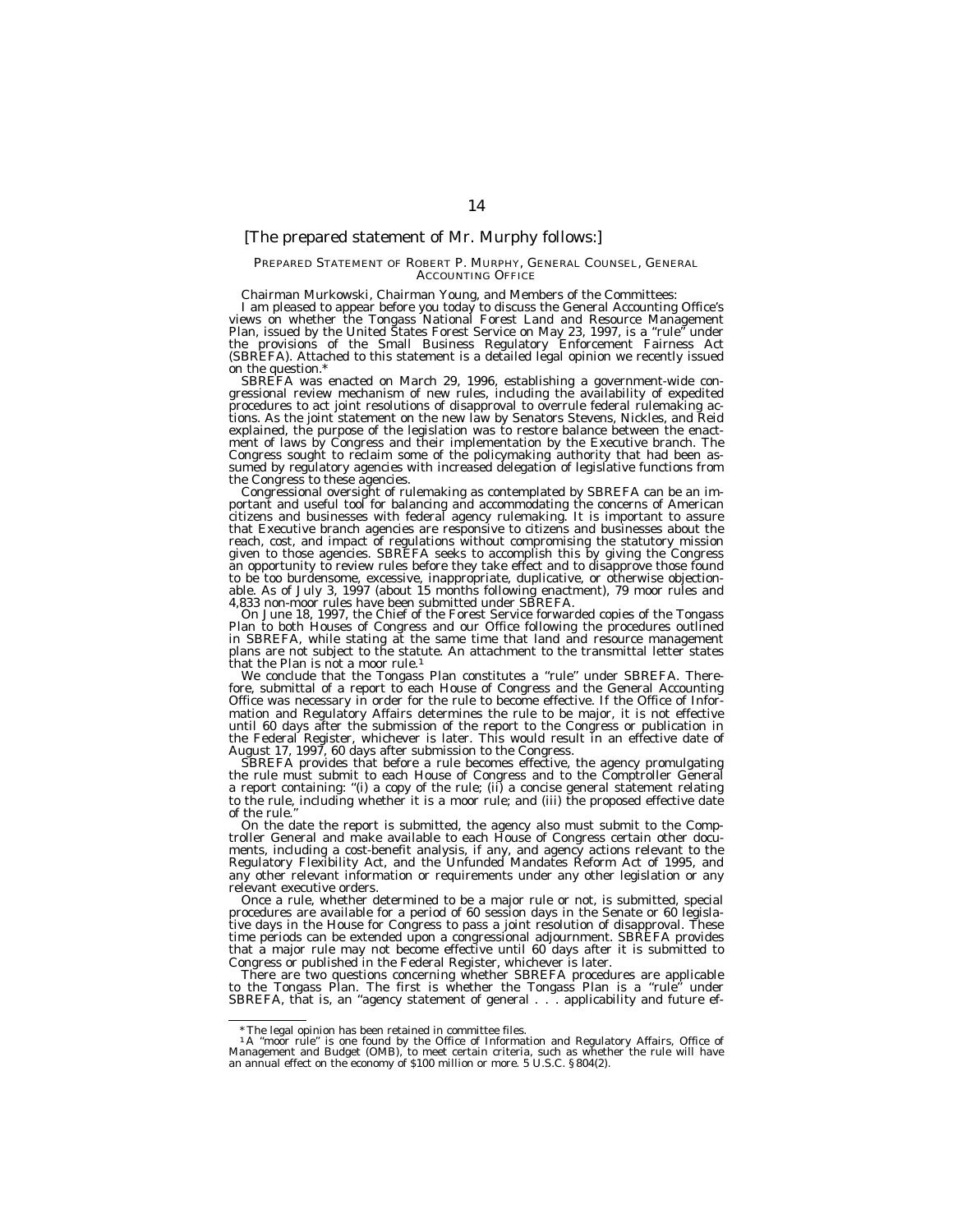fect designed to implement, interpret, or prescribe law or policy." The second is<br>whether any of the statutory exceptions in SBREFA are applicable. If the Tongass<br>Plan is a rule, which we conclude it is, there is a third q rule, which cannot be effective for 60 days after presentation to the Congress and GAO. This determination is reserved to OMB's Office of Information and Regulatory

Affairs.<br>A summary description of the Plan shows clearly that it meets the definition of<br>a summary description of the Plan shows clearly that it meets the definition of<br>Act that the Secretary of Agriculture develop, mainta ''rule'': it is of general applicability (it affects many parties, private and govern-mental, concerning the National Forest) and future effect (10 to 15 years in dura-

tion), and it implements, interprets, and prescribes law and policy.<br>SBREFA sets forth several exceptions to the definition of rules subject to congressional review. The only one arguably applicable here is "any rule of ag tion, procedure, or practice that does not substantially affect the rights or obligations of nonagency parties."<br>In our view, the Plan has a substantial effect on non-agency parties. It allocates

In the activities which may be put and the activities which may occur there. This "management pre-<br>land may be put and the activities which may occur there. This "management prescription'' gives general direction on what may occur within an area allocated to a particular designation, the minimum standards for accomplishing each activity, and

guidelines on how to go about accomplishing the standards.<br>Some minimum standards and guidelines provide considerable discretion to forest<br>managers. For example, for the Karst and Caves Resource in areas of the Wilder-<br>nes caves for public education and enjoyment. Interpretation will generally occur outside<br>this Land Use Designation." Other standards and guidelines are more specific. For<br>example, for the Lands Resource in areas of the Wilder may permit new special use cabins only if, among other things, the permit is nontransferable, limited to a 5 year term, and provides that no motorized equipment<br>may be used unless specifically approved by the Regional Forester.<br>Among the more specific standards are those applicable to timber harvestin

er zone. in the Wildlife standards and guidelines, forest stand structural characteristics are listed which must be maintained after harvesting. For example, in the American Marten habitat (1) 10-20 percent of the original stand, (2) four large trees (20-30 inches in diameter) per acre, (3) three large dead or dying trees (230 inches in diameter) per acre, and (4) an average of three large pieces of down material per acre must remain.

The specific restrictions and prohibitions are binding unless a land resource plan is amended in accordance with the requirements of the National Forest Management Plan Act, which provides that a plan may be amended after adoption following public notice. If the amendment is a significant change, the revision must be made available to the public in the vicinity of the affected area at least 3 months before amendment and the agency must hold public meetings or comparable processes that foster public participation. We note that the predecessor Tongass Plan was only amended through this process twice in over 15 years and both amendments resulted from congressional action.

In concluding that decisions made in the Plan substantially effect non-agency parties and are, therefore, not ''agency procedures,'' we also recognize that the regulatory scheme includes a second stage of decisionmaking in managing the Forest. That stage occurs when Forest Service officials implement the Plan with respect to a particular area of the Forest. Clearly the Tongass Plan as a whole has itself a substantial effect on non-agency parties—it is not in that sense ''procedural''—even though Plan restrictions will ultimately be embodied in site-specific decisions. We note that to conclude otherwise would effectively frustrate the SBREFA congressional review mechanism. The vast majority of site-specific actions concern individual use of particular areas of the Forest. They would in many cases be rules of "particular applicability" and thereby be excluded from congressional review. If only<br>site-specific actions were considered "rules," a regulatory scheme in preparation for<br>10 years at a cost of over \$13 million, with subst years on all those who use the Forest, would be insulated from congressional review.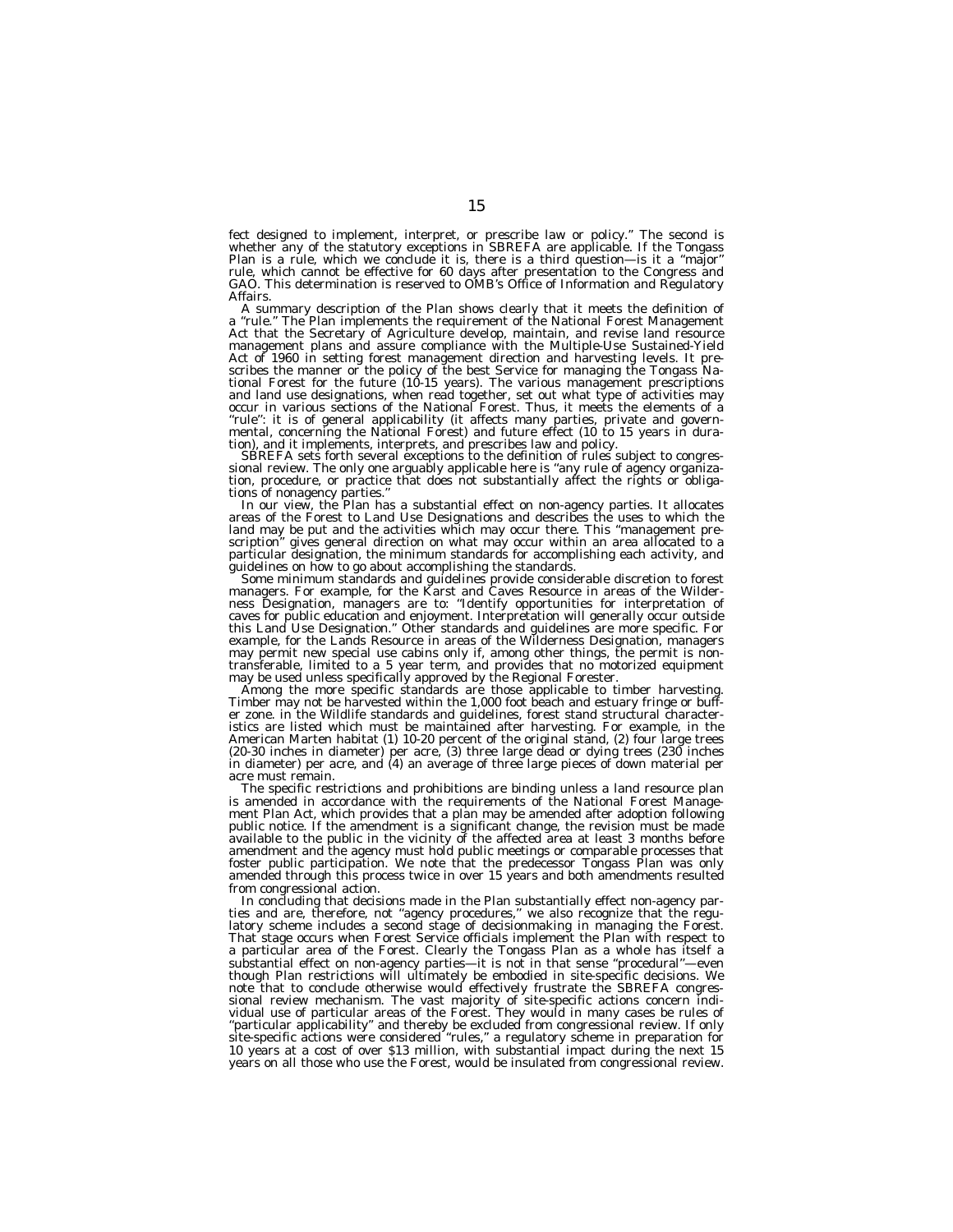For the foregoing reasons, it is our opinion that the Tongass Plan constitutes a ''rule'' under SBREFA; it is subject to review by the Congress in accordance with the procedures set forth therein.

Thank you Mr. Chairmen. This concludes my prepared remarks. I would be happy to answer any questions you may have.

The CHAIRMAN. Thank you, Mr. Murphy. Ms. Katzen.

#### **STATEMENT OF SALLY KATZEN, ADMINISTRATOR, OFFICE OF INFORMATION AND REGULATORY AFFAIRS, OFFICE OF MAN-AGEMENT AND BUDGET**

Ms. KATZEN. Good morning, Mr. Chairman, Senator Bumpers, members of the committee. It is a pleasure to be here today to discuss the applicability of the ''Congressional Review of Agency Rulemaking" statute to the final draft of the Tongass Land Management Plan. SBREFA generally, and the congressional review provisions in particular, have the strong support of President Clinton. He signed the law over a year ago with a supportive signing statement. The Federal agencies began complying with the law immediately, since the law took effect upon signing. And based on what

I hear, they are doing an excellent job.<br>As Mr. Murphy has reported, as of the beginning of this month,<br>Federal agencies have submitted 4,912 final rules, including 79 that were designated as major rules within the meaning of these

provisions, to both houses of Congress and to the GAO.<br>In general terms, under the congressional review statute, agen-<br>cies are to send a copy of each new final rule, along with certain analyses that they may undertake related to the rule, to both houses of Congress and to the GAO before the rule is to take effect. When an agency sends a final rule to the Congress and GAO, it is to indicate whether the rule is major or not.

The statute directs OMB's Office of Information and Regulatory<br>Affairs to indicate whether a rule meets the statutory definition of "major," that is, whether a rule is likely to result in an annual effect on the economy of over \$100 million, a major increase in costs or prices, or significant adverse effect on competition, employment, investment, productivity, innovation, or the ability of American companies to compete.

In a June 5, 1997, letter, the Chairmen of the Senate Committee on Appropriations, the Senate Committee on Energy and Natural Resources, and the House Committee on Resources wrote to me regarding the applicability of the Congressional review provisions to the Tongass Land Management Plan. Specifically, they wished to apprise me of their view that ''this massive and long-awaited proposed policy revision must rightfully be considered both a 'rule' and a 'major rule' '' under the congressional review statute.

In your July 2, 1997, letter of invitation for me to appear at this hearing, you indicated you would be looking into the question of whether the Tongass Land Management Plan was a rule and whether or not it was major under these provisions.

With respect to the first question—whether the Tongass Land Management Plan is a "rule"—the provisions of the statute at issue state that before a ''rule'' can take effect, the Federal agency promulgating such ''rule'' shall submit it to both houses of Congress and GAO. The plain implication of this provision is that it is the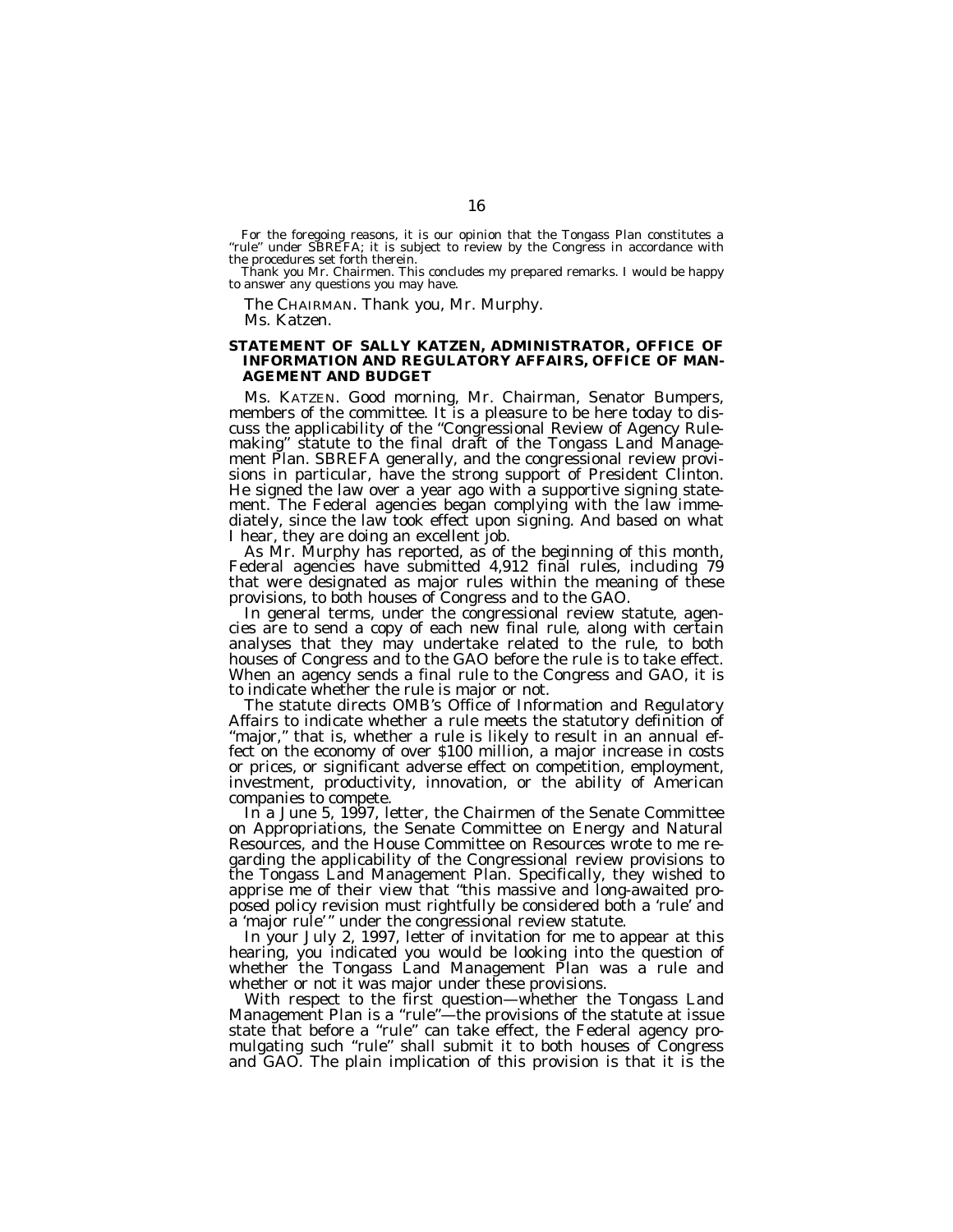agency promulgating the regulation that has the responsibility for deciding whether a particular issuance is or is not a ''rule'' under the relevant provisions.

As I explain in my written testimony, this allocation of responsibility to the issuing agency makes eminently good sense as a policy matter, given the different statutory authorities, practices, program needs, and basic institutional cultures of different agencies. Moreover, it is fully consistent with agency administration of the Administrative Procedure Act, which has been in effect since 1946, and it is from that act that the definition of ''rule'' was taken for the congressional review provisions.

Upon receipt of your letter of invitation, in preparation for this testimony, I asked whether the Forest Service has decided whether the management plan is or is not a ''rule'' as defined in the congressional review statute. I was advised that the Forest Service does not consider this Land Management Plan a ''rule'' within the meaning of the statute. I was also advised that, since the statute was signed by President Clinton on March 29, 1996, the Forest Service has issued six revisions to land management plans, none of which was treated as a ''rule'' under the congressional review statute. At the same time, there were three other ''rules'' that they had worked on that were submitted to the Congress under that provision.

I also should note that the Forest Service has so far as I know never treated land management plans as ''rules'' subject to the notice and comment provisions of 5 U.S.C. 553, and that is the ''rulemaking'' provision of the APA.

I would also note in this connection that under President Clinton's Executive Order 12866 and its predecessors—the Reagan and Bush Executive Order 12291, and its predecessor, President Carter's Executive Order 12044—OIRA or its predecessor has had the responsibility of reviewing agency rules. I have been advised that at no time has OIRA or any of its predecessors ever reviewed a land management plan under any of the applicable executive orders. During my tenure, the last 4 years at OIRA, we have not reviewed any Forest Service land management plans. In short, based on agency practice and our own experience, we have no basis to disagree with the Forest Service's decision that these plans do not constitute ''rules.''

Now, as I mentioned earlier, the congressional review statute gives me the responsibility of determining whether or not, if it were a ''rule,'' it would or would not be a ''major'' rule. The definition that I am to use in that regard is taken not from the current Executive Order, but from the predecessor Reagan-Bush Executive Order 12291. That was the definition of ''major'' in that Executive Order.

I have instructed OIRA staff, who are career civil servants and many of whom have been in OIRA for a number of years and therefore were responsible for carrying out the regulatory reviews under the Reagan-Bush Executive Order with its definition of ''major,'' to use the same definition of ''major'' that they used in carrying out their responsibilities in the previous administration in advising me as to whether or not a rule is major under the congressional review provisions.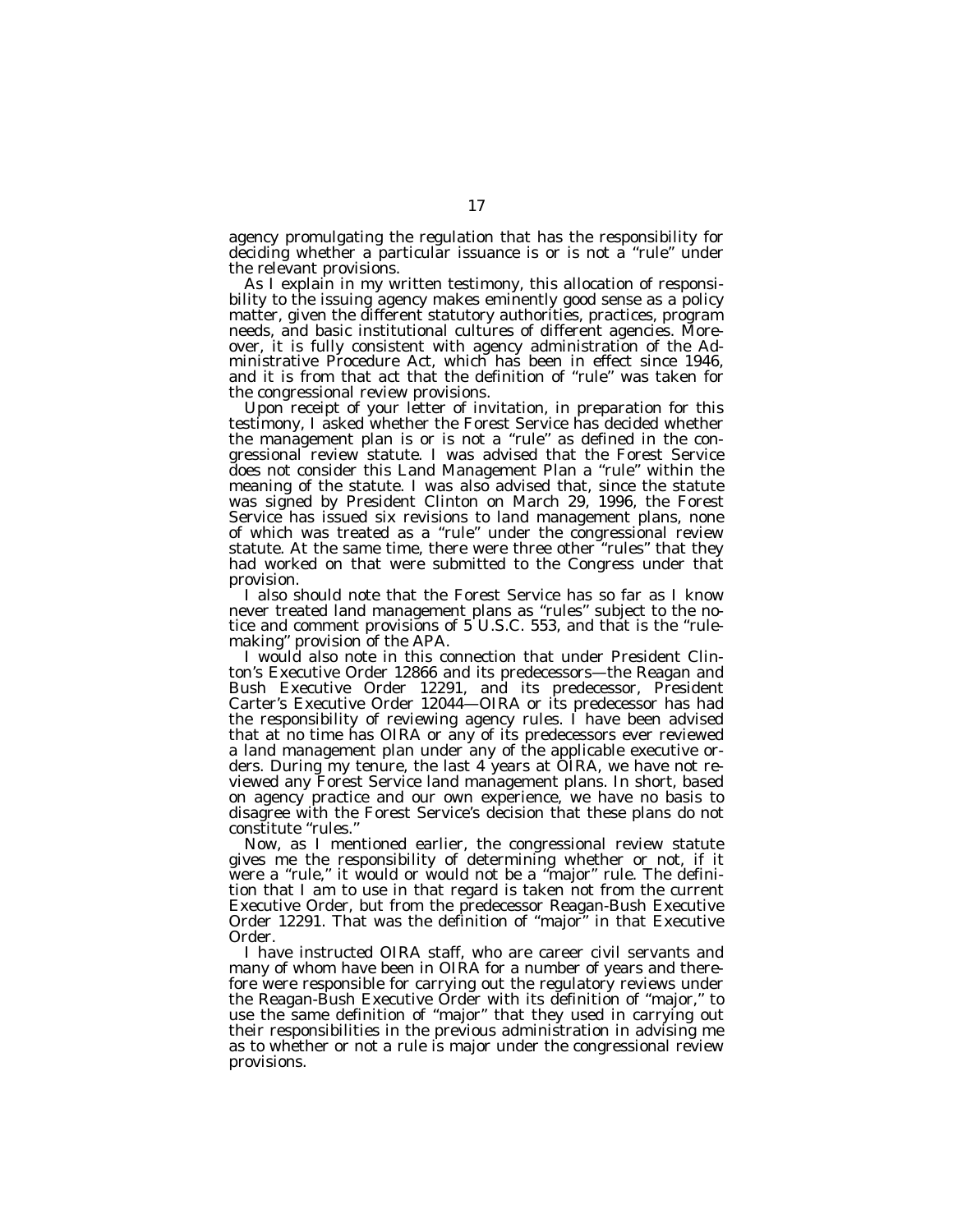To the best of my recollection, I have always deferred and never overruled the staff on a recommendation as to whether or not a rule is ''major'' under the act. Again, upon receipt of your letter of invitation, Mr. Chairman, and in preparation for this testimony, I asked OIRA staff whether, assuming arguendo that the plan is a ''rule,'' would they recommend that it be considered ''major'' under the congressional review statute.

There is obviously one obstacle in that we do not have the plan to review, and so we did not have much information available. But your June 5, 1997, letter provided certain facts that I asked the staff to consider to give me, in effect, an advisory opinion. That letter suggests that the Tongass Land Management Plan would call for a drop from a harvest of about 320 million board feet annually to a harvest of approximately 220 million board feet a year.

Staff responded that, assuming that the Tongass Land Management Plan can properly be interpreted as causing a drop in the timber harvest of 100 million board feet a year, they would then interpret the plan as being ''major'' if in fact it were a rule.

I appreciate the opportunity to testify and welcome any questions you may have.

#### [The prepared statement of Ms. Katzen follows:]

#### PREPARED STATEMENT OF SALLY KATZEN, ADMINISTRATOR, OFFICE OF INFORMATION AND REGULATORY AFFAIRS, OFFICE OF MANAGEMENT AND BUDGET

Good morning, Mr. Chairmen, and members of these Committees. It is a pleasure to be here today to discuss the applicability of the "Congressional Review of Agency<br>Rulemaking" (Congressional Review) statute <sup>1</sup> to the Final Draft of the Tongass Land Management Plan.

#### LEGISLATIVE AND CONGRESSIONAL BACKGROUND

The Congressional Review statute had the strong support of the President. He signed the law over a year ago. The Federal agencies began complying with this law promptly and, based on what I hear, are doing an excellent job. As of July 3, 1997, Federal agencies had submitted 4,912 final rules, including 79 designated as ''major'' rules within the meaning of the Congressional Review statute, to both House of Congress and to the General Accounting Office (GAO).

In general terms, under the Congressional Review statute, agencies are to send<br>a copy of each new final "rule"? (and certain analyses that they may undertake related to the rule) to both Houses of Congress and to the GAO before the rule can take effect. When an agency sends a final ''rule'' to Congress and GAO, the agency is to indicate whether the rule is ''major'' or not.

The statute directs OMB's Office of Information and Regulatory Affairs (OIRA) to indicate whether a ''rule'' meets the statutory definition of ''major''—that is, whether the rule is likely to result in an annual effect on the economy of over \$100,000,000; a major increase in costs or prices; or significant adverse effects on competition, employment, investment, productivity, innovation, or on the ability of United States used enterprises to compete with foreign-based enterprises.

In a June 5, 1997, letter, the Chairmen of the Senate Committee on Appropriations, the Senate Committee on Energy and Natural Resources, and the House Committee on Resources wrote to me regarding the applicability of the Congressional Review statute to the Tongass Land Management Plan. Specifically, they wished to apprise me ''of [their] view that this massive and long-awaited proposed policy revision [to the Tongass Land Management Plan] must rightfully be considered both a 'rule' and a 'major rule'" under the Congressional Review statute. In your July 2, 1997, letter of invitation to this hearing, you indicated that you would be looking into the question of whether the Tongass Land Management Plan is both a ''rule'' and a ''major rule'' under this legislation.

<sup>1</sup> 5 U.S.C. chapter 8, ''Congressional Review of Agency Rulemaking,'' passed in Title II, Sub-title E, of P.L. 104-121, March 29, 1996. <sup>2</sup> 5 U.S.C. 804(3).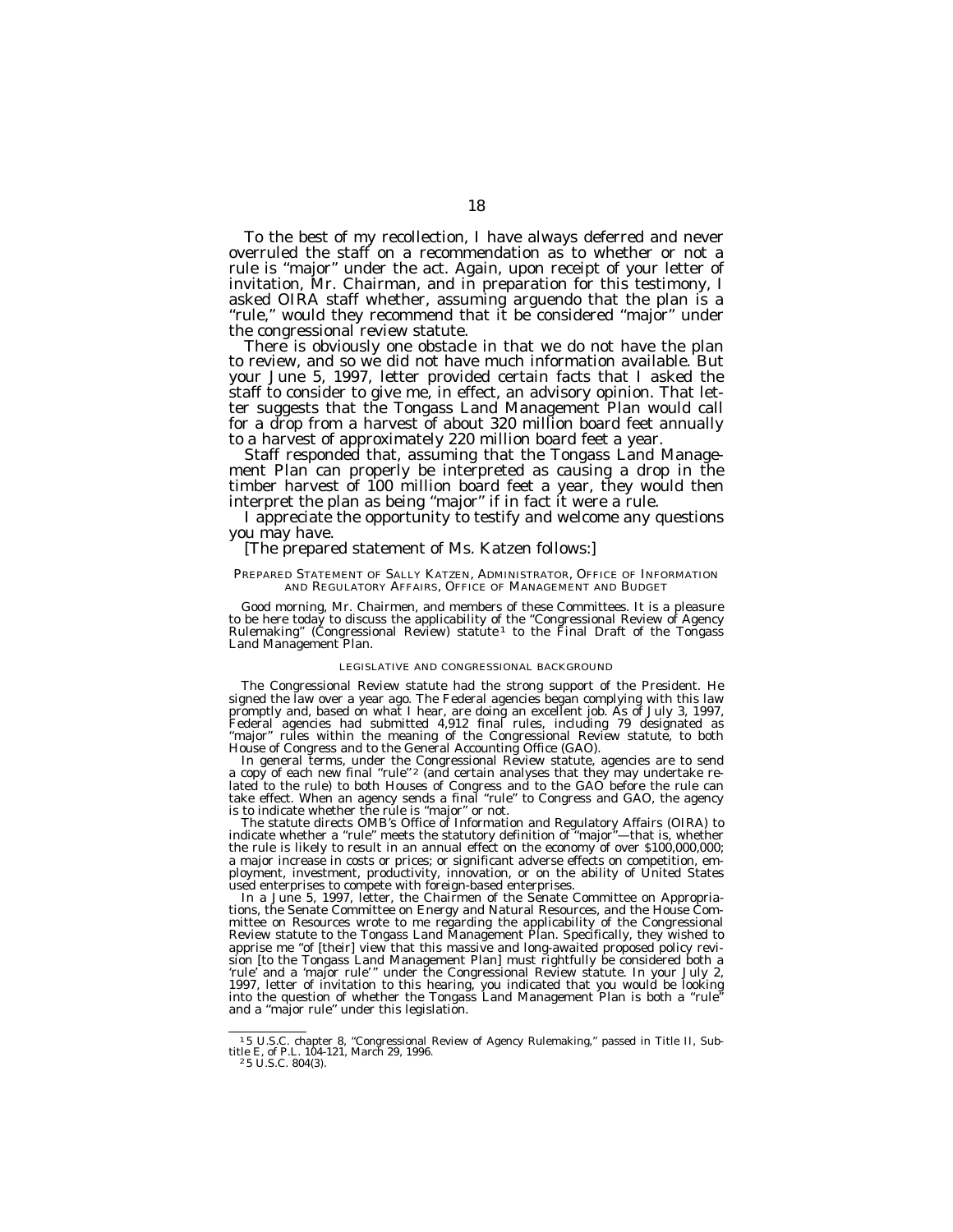#### IS THE TONGASS LAND MANAGEMENT PLAN A ''RULE''?

The Congressional Review statute states that ''[b]efore a rule can take effect, the Federal agency promulgating such rule shall submit'' it to both Houses of Congress and the GAO.<sup>3</sup> The plain implication of this provision is that it is the agency pro-<br>mulgating the regulation that has the responsibility for determining whether a par-Explaining the statute.<br>This allocation of responsibility to the promulgating agency makes sense as a pol-<br>This allocation of responsibility to the promulgating agency makes sense as a pol-

sic institutional culture of each agency. Moreover, it is fully consistent with agency<br>administration of the Administrative Procedure Act (APA). Since the term "rule"<br>was used in the APA in 1946, each agency has determined what is and what is not a ''rule'' subject to the APA's informal rulemaking proce-dures. Indeed, I would note that the definition of ''rule'' in the Congressional Review statute explicitly incorporates the definition of ''rule'' adopted in the APA, and then makes certain exceptions to that definition. In so doing, it appears to us that the Congress intended to incorporate agency (and any related court) interpretations of what is meant by a ''rule'' under the APA into the definition of ''rule'' adopted in

the Congressional Review statute. Upon receipt of your letter of invitation, and in preparation for this testimony, I sought to ascertain whether the Forest Service has decided that the Tongass Land Management Plan is or is not a ''rule'' as defined in the Congressional Review statute. I was advised that the Forest Service does not consider this Land Management Plan a ''rule'' within the meaning of the Congressional Review statute. Since that statute passed on March 29, 1996, the Forest Service has issued six revisions of Land Management Plans, none of which was treated as a "rule" under the Congressional Review statute.4 Nor, I understand, has the Forest Service ever treated its Land Management Plans as ''rules'' subject to the APA's informal rulemaking procedures under 5 U.S.C. 553.

I would note that under Executive Order No. 12866,<sup>5</sup> and its predecessor Orders, Nos. 12291<sup>6</sup> and 12044,<sup>7</sup> OIRA (or its predecessor) has been given the responsibility to review agency rulemakings.  $\hat{I}$  am advised that OIRA has never reviewed Forest Service Land Management Plans under these Orders. During my tenure, OIRA has not reviewed any Forest Service Land Management Plans, nor do we disagree with the Forest Service's inclusion that these Plans do not constitute ''rules.''

#### IS THE TONGASS LAND MANAGEMENT PLAN A ''MAJOR RULE''?

As noted above, the Congressional Review statute gives me the responsibility of determining whether a "rule" is or is not "major." <sup>8</sup> The definition of "major" that I am to use is taken from Executive Order No. 12291, the ceding Executive Order No. 12866, currently in effect. I have instructed OIRA staff to use the same interpretation of ''major'' that they relied upon in carrying out their regulatory reviews under Executive Order No. 12291. To the best of my recollection, I have consistently deferred to OIRA staff in determining whether a "rule" is<br>"major" for purposes of the Congressional Review statute.

''major'' for purposes of the Congressional Review statute. Upon receipt of your letter of invitation, and in preparation for this testimony, I asked OIRA staff whether, assuming that the Tongass Land Management Plan was a ''rule,'' they would recommend that it be considered ''major'' under the Con-

gressional Review statute. Your June 5, 1997, letter suggests that the Tongass Land Management Plan would call for a drop from a harvest of about 320 million board feet annually, to a harvest of about 220 million board feet a year. Assuming that the Tongass Land Management Plan can be properly interpreted as causing a drop in timber harvest

of 100 million board feet a year, OIRA staff would interpret the Tongass Land Man-<br>agement Plan as being "major," if it were a rule.<br>I appreciate the opportunity to testify, and welcome any questions that you may<br>have.

<sup>&</sup>lt;sup>3</sup>5 U.S.C. 801(a)(1)(A).<br><sup>4</sup> In contrast, I am advised that, after the Congressional Review statute passed, the Forest<br>Service published three notice-and-comment final rules which were sent to both Houses of Con-<br>gress a

<sup>3(</sup>d) & (e), issued by President Clinton on September 30, 1993.<br>6 E.O. 12291, ''Federal Regulation,'' 46 Fed. Reg. 12193 (February 19, 1981), Sec. 1(a), issued

by President Reagan on February 17, 1981.<br>7 E.O. 12044, ''Improving Government Regulations,'' 43 Fed. Reg. 12661 (March 24, 1978), Sec.

F.C. 12044, "Improving Government Regulations," 43 Fed. Reg. 12661 (March 24, 1978), Sec.<br>6(a), issued by President Carter on March 23, 1978.<br>8 5 U.S.C. 804(2).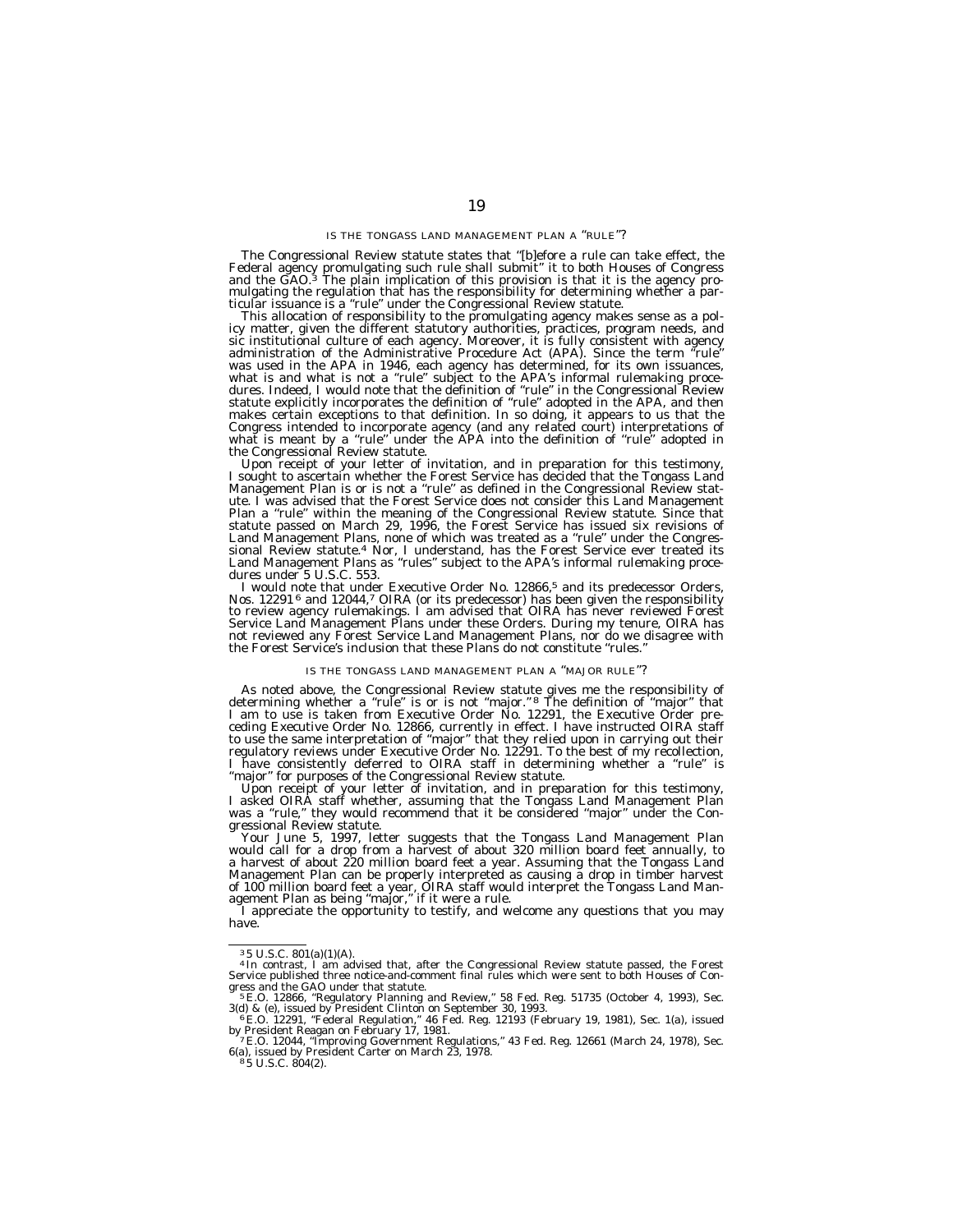The CHAIRMAN. I am going to defer to Senator Craig, who is on a tight schedule, and I have got some people that I have got to visit with very briefly. So please proceed with your questions, and then Senator Bumpers.

Senator CRAIG [presiding]. Mr. Chairman, thank you. And to both of you, thank you very much for those opinions, interpretations.

Let me go to you, Mr. Murphy, and the General Accounting Office. Now, the Forest Service apparently disagrees with your assessment about the TLMP revision being a rule. The Forest Service claims that the TLMP is not a rule. First of all, let me ask, does the Forest Service's opinion that the TLMP is not a rule at all affect your own finding that it is a rule?

Mr. MURPHY. Well, I have to say, Senator Craig, that we took it very seriously, because agencies that promulgate rules are given some level of deference by the courts in how they characterize rules, whether they are subject to the Administrative Procedures Act or not. The result is that we have scrutinized the issue probably a lot closer than we would have otherwise. We really dug into it, although we did not have the benefit of the Forest Service's rationale.

Now, the courts in the District of Columbia Circuit, which I know better than others in the country, would say that they would give some weight to that determination, but it is not decisive. And we found that we could not support the Forest Service's conclusions, so we did not go with it.

Senator CRAIG. It is our understanding of your testimony and our own reading of the Regulatory Flexibility Act that the General Accounting Office has been given the role of advising Congress and perhaps agencies on whether their policy decisions constitute rules. It is our understanding that the GAO's independent opinion is generally given considerable weight by the agencies. Is this also the GAO's understanding of its role?

Mr. MURPHY. SBREFA does not provide any identification of who is to decide what a rule is, unlike the issue of whether a rule is a major rule or not, which, as Ms. Katzen pointed out, has been assigned to her. So in that sense, I cannot say that GAO has a special role under the statute for making that determination.

The decision, the opinion, that we issued last week on the question was done in our role as adviser to the Congress in response to the request of three chairmen of congressional committees.

Senator CRAIG. So notwithstanding your advice, clearly there is a disagreement between the GAO and the Forest Service over whether the TLMP revision is a rule. This then brings us to the question of who is the final arbiter of whether an agency action is a rule or not. Now, OMB apparently believes that the agency promulgating the regulation, in this case the Forest Service, has the final authority over whether it will be considered a rule.

We have copious case law on this matter, however, that clearly demonstrates that OMB is wrong. According to the case law, when there is a dispute over whether an agency regulation is a rule, the question is settled by the courts, which have developed and will apply well-defined criteria that determine what constitutes a rule.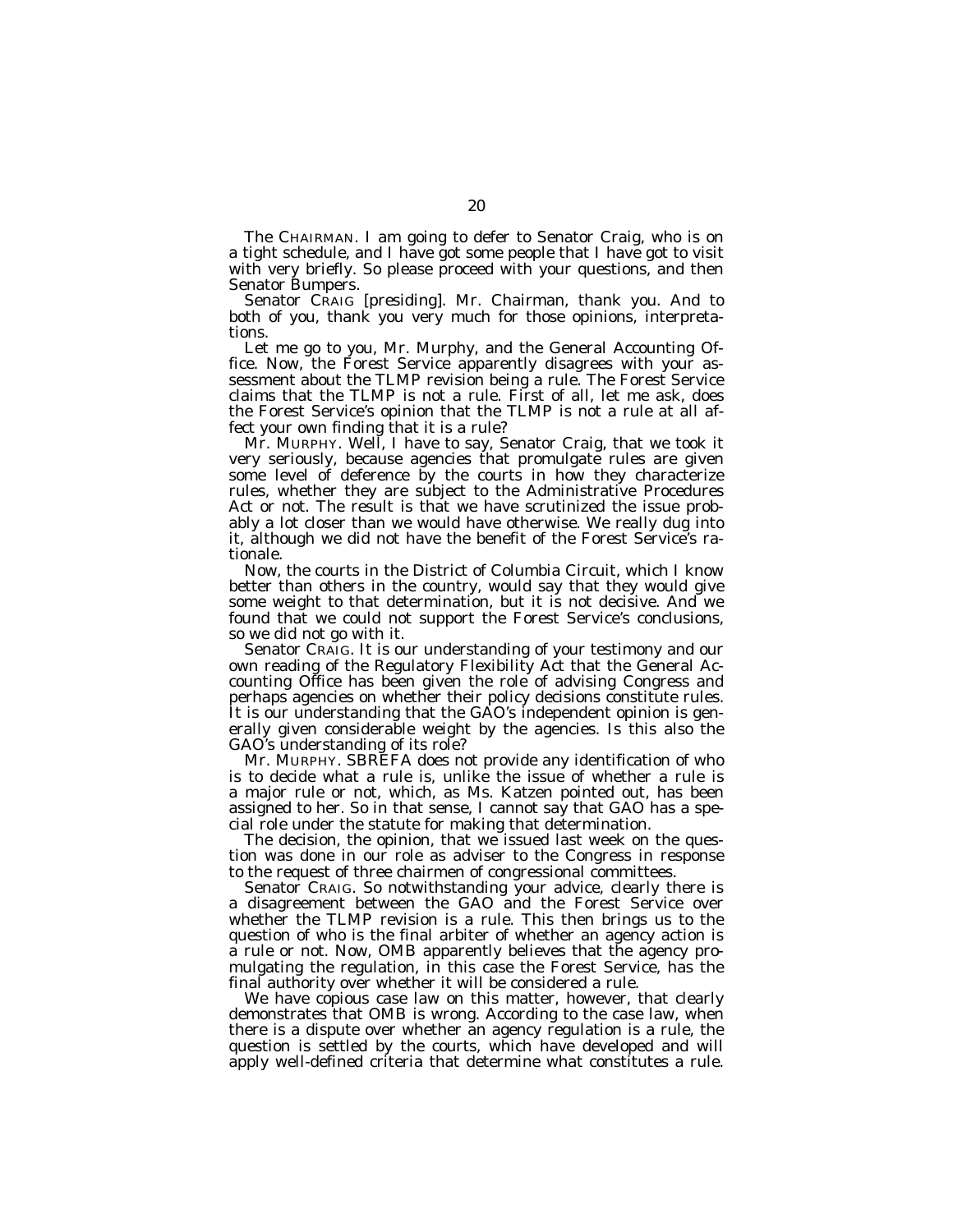All of this makes perfect sense because laws designed to check administrative abuse by Federal agencies would most likely not want to put the fox in charge of guarding the henhouse.

As we have stated, the courts have clearly laid out the criteria of a rule and the TLMP revision we believe meets that criteria. In I believe it is *Mada Luna* v. *Fitzpatrick,* the Ninth Circuit Court of Appeals stated that a regulation is a rule where it narrowly limits administrative discretion or establishes a binding norm that so fills out the statutory scheme that, upon application, one need only determine whether a given case is within the rule's discretion.

Well, is the Forest Service required to follow the Tongass forest plan once it goes into effect? Yes. That is, is TLMP establishing a binding norm for the Forest Service? I think the answer is yes. Would you agree with that, Mr. Murphy?

Mr. MURPHY. Yes, Senator Craig.

Senator CRAIG. Of course, the TLMP will be a binding form for the Forest Service. That is the very purpose of TLMP.

Another Federal court has defined a rule in a similar manner. In the case of *McLouth Steel Products Corporation* v. *Thomas,* the court stated that if the policy in question is in purpose or likely effect on the narrow limits or is of a kind calculated to have a substantial effect on ultimate agency decisions, it will be viewed as a legislative rule and thus subject to notice and comment requirements.

Does the plan limit the discretion of the Forest Service once it goes into effect?

Mr. MURPHY. Yes, sir.

The CHAIRMAN. Yes, the answer is, and we agree it certainly does. Again, that is the purpose of TLMP.

Finally, the Eighth Circuit Court has also weighed in on the issue and has found that a forest plan in general is a rule. In the 1994 case of *Sierra Club* v. *Robertson,* the court cited a previous Supreme Court ruling that a BLM land management plan was a rule and stated that the Forest Service plan is analogous. It noted that the BLM plan and by implication a forest plan can be regarded as rules of general applicability announcing with respect to vast expanses of territory that they cover the agency's intent to grant requisite permission for certain activities, to decline to interfere with other activities, and to take other particular actions if requested.

It appears to be well settled, therefore, that: first, the courts are the final arbiter of whether a policy is a rule; and second, the forest plan is a rule.

We first ask then whether the GAO shares our understanding that the question of what constitutes a rule is not decided by the promulgating agency, but rather it is decided by the courts according to well settled principles of administrative law? Would you agree with that, Mr. Murphy?

Mr. MURPHY. In the end, Senator Craig, this judgment will be made by the Judicial Branch, yes.

Senator CRAIG. We would then like to ask whether GAO agrees that, according to the precedent mentioned above, that the TLMP revision would be considered a rule? Do you still hold that?

Mr. MURPHY. Yes, we do.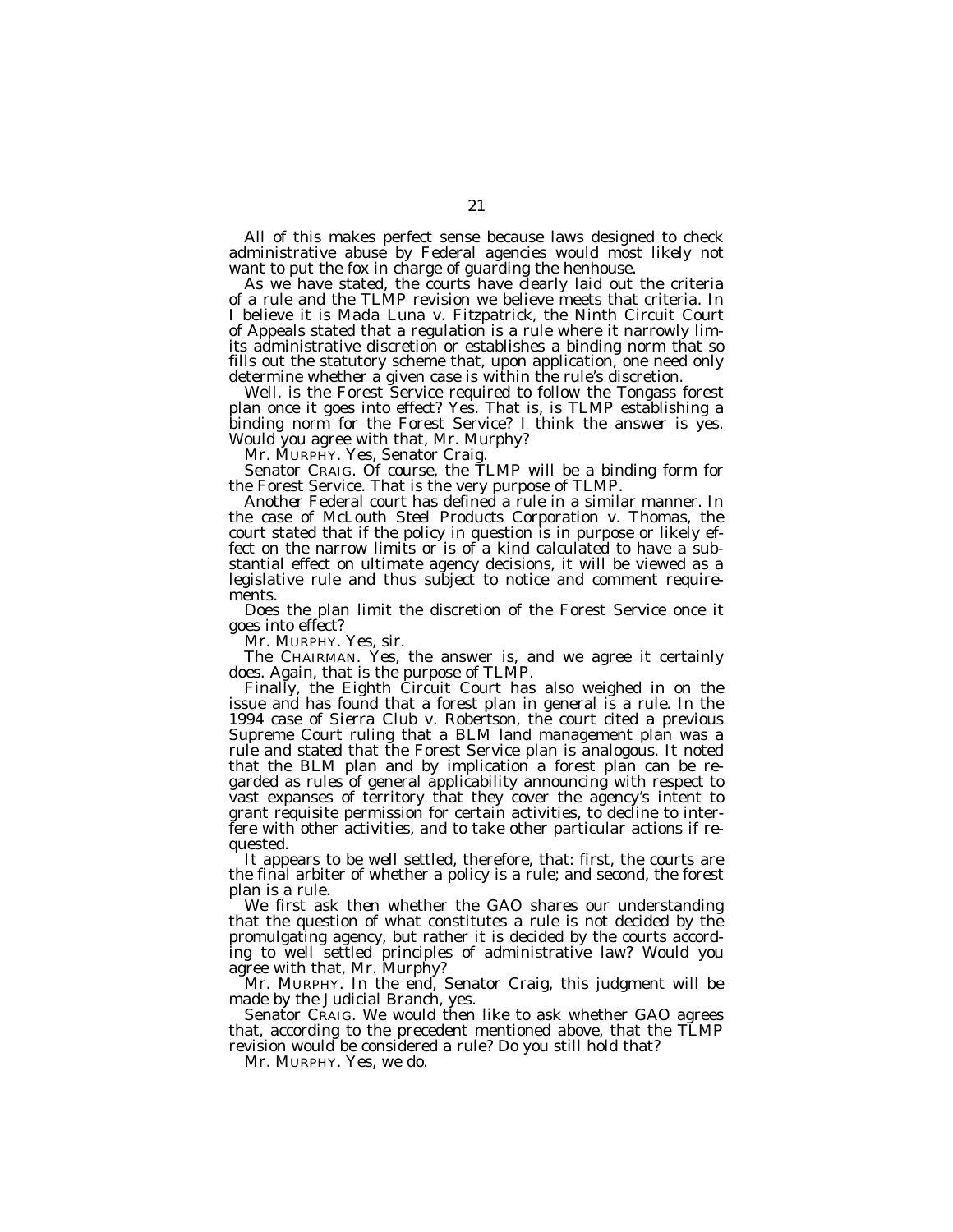Senator CRAIG. Thank you.

Ms. KATZEN. Senator Craig, may I just respond to one comment that you made? I thought my testimony quite clearly stated that the responsibility for determining whether or not an issuance was a ''rule'' was made by the agency in the first instance. That was not a final determination. We believe in the rule of law, and the field of administrative law is rife with cases in which the courts clearly are the ultimate arbiters. But, as Mr. Murphy had mentioned, it is the responsibility for the agencies to make the decision in the first instance, and the courts do, under the Chevron line of cases, provide great weight to those decisions.

Is the agency decision ultimately dispositive? No. The courts have an independent base for review and some of the cases you mentioned have gone specifically to that point.

I did not want the record to appear that we had in any way implied that the agencies were above the law or were not subject to the judiciary. I join Mr. Murphy in his statement that it will be the courts that will be ultimate arbiters of whether or not the TLMP is a rule. But in the first instance it is for the agency to decide.

Senator CRAIG. Well, thank you. I am not in dispute with you on that and I am glad you have underlined it.

Let me ask this question then. Is the U.S. Forest Service unusual in terms of agency compliance with the 1996 act?

Ms. KATZEN. No. I believe, as I indicated, there were three rules that they had issued that were subject to the APA's definition, which they sent to both Houses of Congress and to GAO in compliance with that act. To the best of my knowledge, all agencies have been fully responsive to the congressional review provisions of the statute.

Senator CRAIG. Both Agriculture and Department of the Interior, you mean?

Ms. KATZEN. Yes, sir.

Senator CRAIG. Could we then receive from your office a list of all U.S. Forest Service and Department of the Interior actions since passage that have been sent and analysis and a list of those that were not?

Ms. KATZEN. We would be aware only of those that are ''major,'' because that is where our statutory responsibility rests. If they were to have issued a regulation that was not "major" and was sent to the Hill, we would not know. But GAO would have that information.

Senator CRAIG. You have answered it. Please send us the list of that which you have.

Ms. KATZEN. Certainly.

[The information referred to follows:]

DOI/Fish and Wildlife Service, Migratory Bird Hunting; Final Frameworks for Early-Season Migratory Bird Hunting Regulations, RIN 1018-AD69, published in the Federal Register, 8/29/1996.

DOI/Fish and Wildlife Service, Migratory Bird Hunting; Final Frameworks for Late-Season Migratory Bird Hunting Regulations, RIN 1018-AD69, published in the Federal Register, 9/26/1996.

Senator CRAIG. Thank you.

Mr. Chairman, thank you.

The CHAIRMAN [presiding]. Thank you very much, Senator Craig.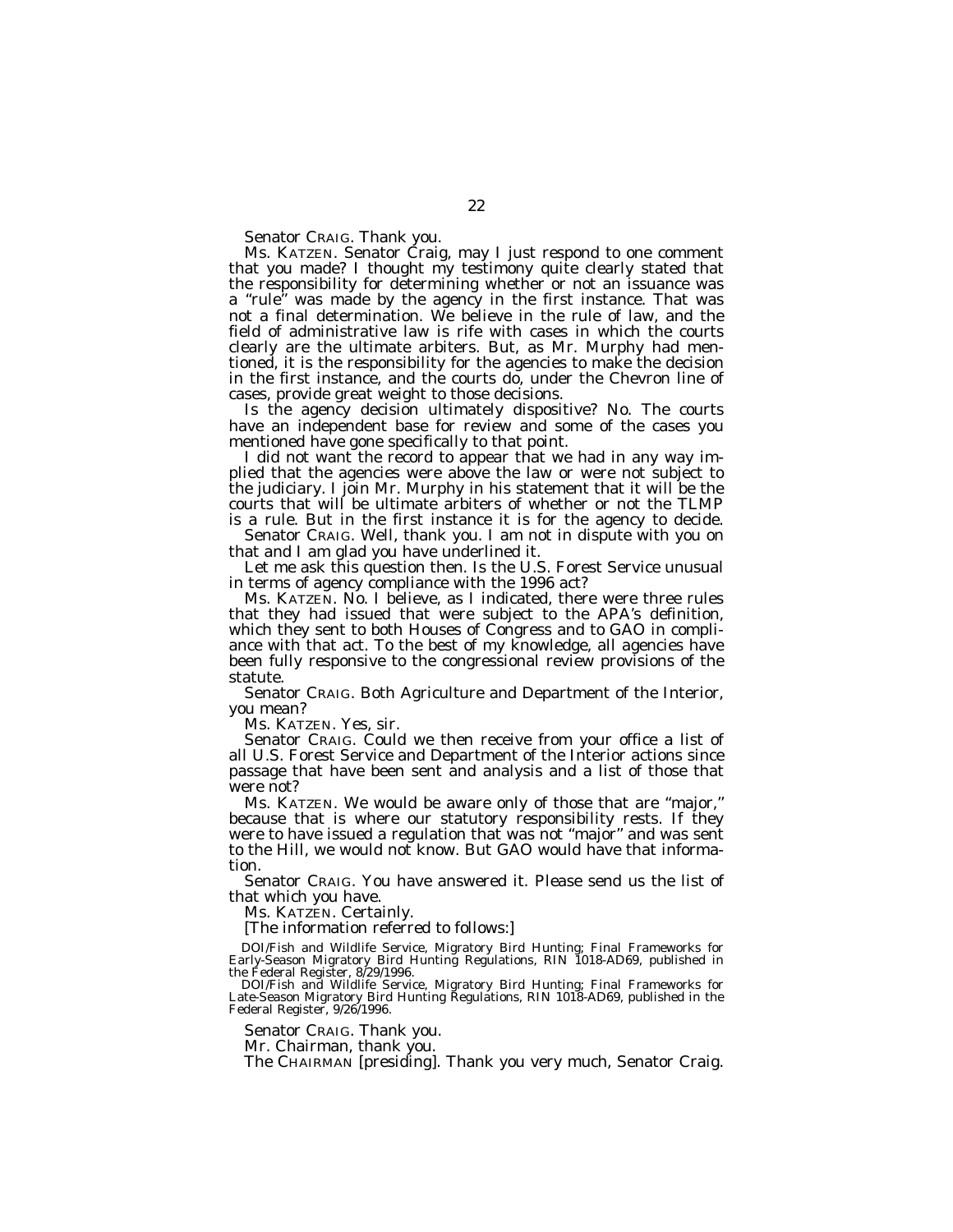Senator Bumpers.

Senator BUMPERS. Mr. Chairman, this makes me think I am back in law school, and in that connection, on the congressional disapproval procedure of the Contract With America Act, section 802—both of you please listen carefully: ''For purposes of this section, the term 'joint resolution'''—that is, a joint resolution of disapproval—''joint resolution' means only a joint resolution introduced in the period beginning on the date on which the report referred to in section''—et cetera—''is received by Congress and ending 60 days thereafter, excluding days either house of Congress is adjourned for more than 3 days during a session of Congress,'' et cetera.

Then over here it says: "After the expiration of the 60 session days beginning with the applicable submission or publication date''—now that is the day we get it. Then it says you have 60 session days after that, I assume, to pass a joint resolution of disapproval.

Now, I want you to tell me, what is a "session day"?

Ms. KATZEN. My understanding of the concept underlying these provisions is that after a rule has been issued by the agency, it should be sent to the Hill and to the Federal Register, and whichever occurs later starts 60 calendar days (excluding days of adjournment for more than three days) during which a Member could introduce a motion to disapprove. If a motion to disapprove is not introduced during that period of time, the time would have expired for introducing the motion to disapprove.

Once a motion for disapproval has been timely filed, then, going back to the date the rule is sent to the Hill, there is a total of 60 session days in which the Congress can utilize the expedited procedures for disapproval. There were two terms for that period—60 legislative days and 60 session days. The House used one term, the Senate used the other term. But the concept was days in which legislative action is taken during a session of Congress.

We testified at the time, and have been on record since then, that that could result in as much as a year to a year and a half following the submission of the rule to Congress during which Congress may follow its review procedures.

Senator BUMPERS. And do a joint disapproval if they are going to.

Ms. KATZEN. And do a joint disapproval, so long as it is introduced in the first 60 calendar days, excluding days of adjournment for more than three days.

Senator BUMPERS. Say that again?

Ms. KATZEN. The actual motion—I feel like I am back in law school, too, somehow. It is very uncomfortable.

The concept is that there are 60 calendar days—excluding days of adjournment for more than three days—during which a motion to disapprove would be introduced. That is a threshold.

Senator BUMPERS. Where are you getting that?

Ms. KATZEN. That is the 802(a) that you were beginning to read from. For purpose of this section, this has to be introduced within 60 days, excluding days on which they are adjourned for more than three days. Later, if it happens that on the forty-fifth calendar day or the fifty-fifth calendar day, a motion for disapproval is intro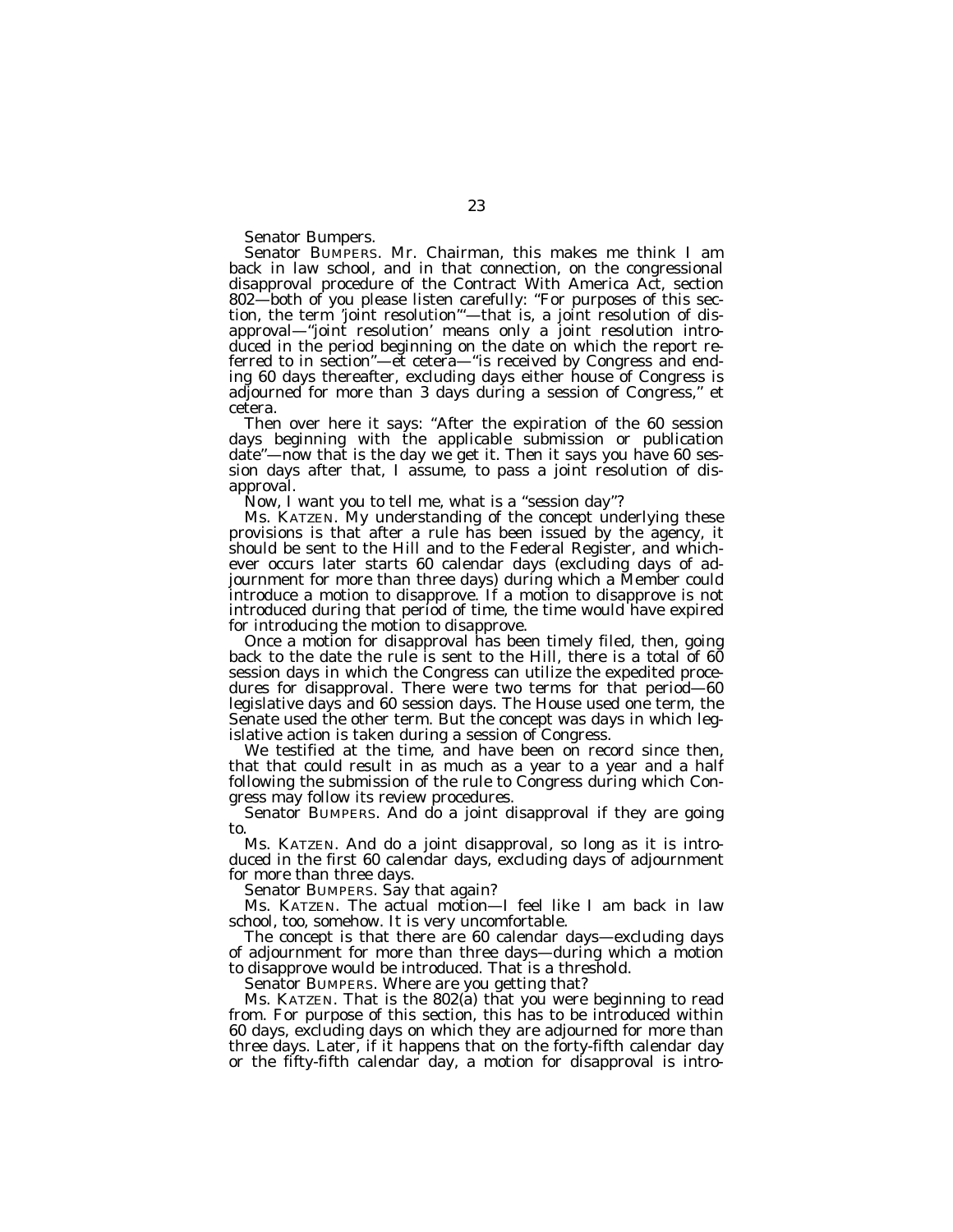duced, then you go back to the date that it was submitted and you have 60 session or legislative days on which to follow through on the motion to disapprove in both houses.

This is all separate from whether or not the rule will be in effect during this time, because the effective date is triggered by a different provision. This is a very carefully drafted——

Senator BUMPERS. Let me frame the question a little differently, because you just hit on what I was driving at. Senator Murkowski, if he wants to introduce a joint resolution of disapproval, must do so within 60 legislative days.

Ms. KATZEN. No, within 60 days-

Senator BUMPERS. Sixty calendar days, but there are certain exclusions to that. That is not necessarily 60 days.

Ms. KATZEN. Right.

Mr. MURPHY. Right.

Senator BUMPERS. Is that not correct?

Ms. KATZEN. Yes.

Senator BUMPERS. So we have to introduce that, and then Congress has 60 session days in which to deal with it. Now that can run up to 18 months according to most definitions I have seen of a session day. What happens to the rule during that 18-month period?

Ms. KATZEN. The way we have interpreted the statute is that if the rule is a non-major rule it goes into effect the day it is sent to the Hill, and it would be in effect during that entire period. Should the joint resolution for disapproval be passed by both Houses and signed by the President—because you have bicameral passage and presentment to the President, and there not be an effective override of any presidential veto—then the rule would have been in effect up until that point, but once the joint resolution is signed by the President the rule would not be in effect.

If the rule is a major rule, then it would not take effect for 60 calendar days following the receipt by Congress. At the end of the 60 calendar days and without regard to the weekends, the rule would then take effect and would be in effect.

Senator BUMPERS. And assuming that Congress has not acted on the-

Ms. KATZEN. Assuming it has not passed in both Houses the joint resolution to disapprove.

Mr. MURPHY. Senator Bumpers, the legislative history of the statute evidences some concern on the part of Congress that that may present a difficulty for American citizens who are relying upon the rule. As I recall the legislative history, it says that the reason the statute was drafted to provide that major rules do not go into effect for 60 days is to provide an opportunity for the Congress, if it wants to act on a joint resolution disapproving that rule, to do it quickly, so that you do not have what Ms. Katzen has just described, a rule that is in effect for a year before it is disapproved by the Congress.

Senator BUMPERS. Let me ask you this question. How does the so-called Reg Flex Bill that we also passed last year, which was designed to help small businesses, how does the Reg Flex Bill on joint resolutions of disapproval compare with this Contract With America Act? Do you know the answer to that?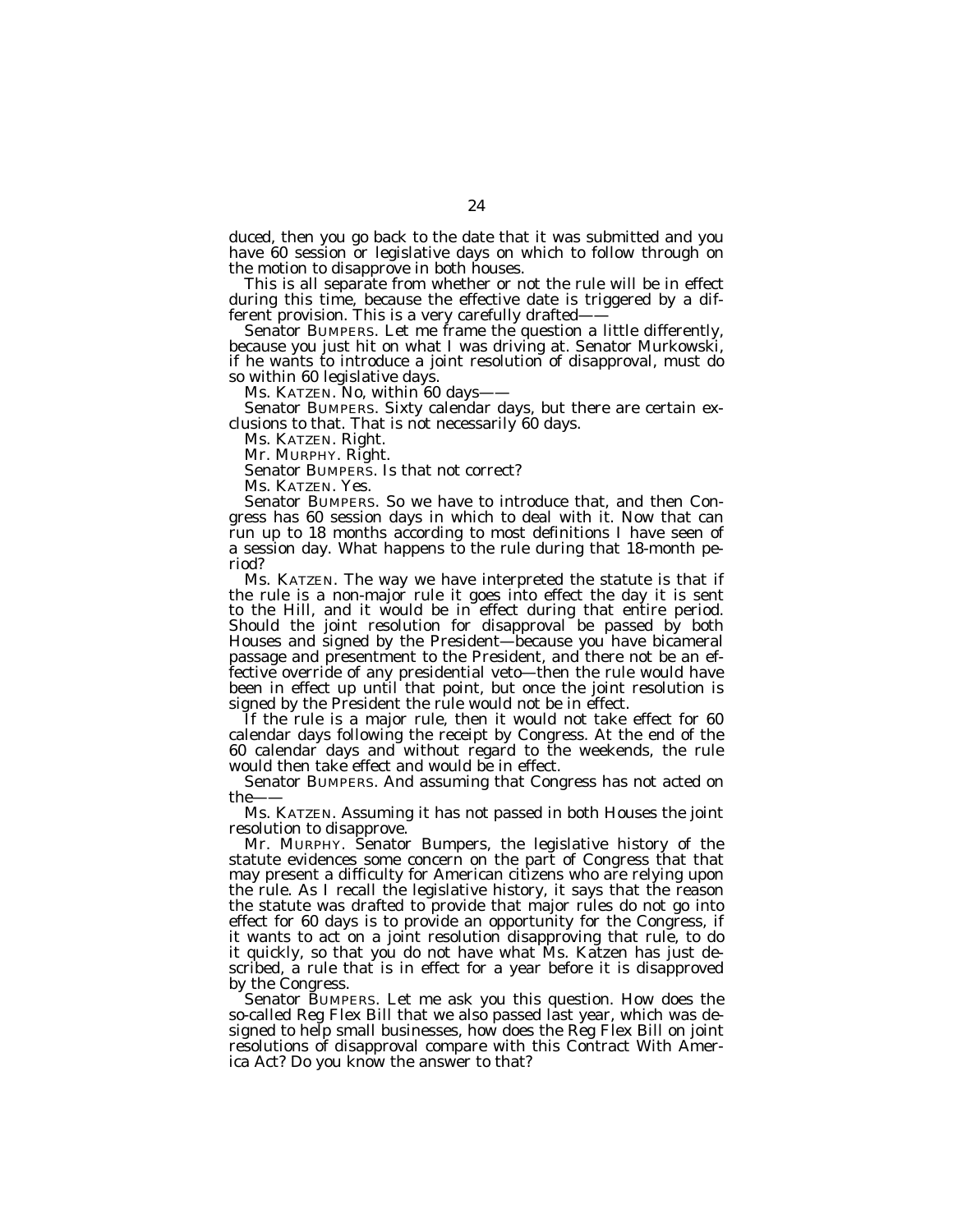There is a 60-day period in the Reg Flex Bill, too.

Ms. KATZEN. It was combined in the same bill. What was ultimately passed, as part of the debt limitation bill, in March of last year had two pieces. SBREFA was the first piece that went through both the House and Senate Small Business Committees. It provided for guidance to small businesses in regulatory compliance, assistance to small businesses, and judicial review of the Reg Flex Act, which was the key ingredient of that particular piece of legislation.

In addition, Senators Nickles and Reid had introduced congressional review provisions, which were originally free-standing and were thought to be the response to the House-passed moratorium on all regulations, that had been passed by the House as part of the Contract With America.

In the Senate version, it was congressional review, not a moratorium. It was to provide Congress an opportunity to review regulations, as Mr. Murphy said, so that both the Legislative and Executive Branch would be co-partners in the regulatory regime.

It was passed by the Senate, I believe, 99 to nothing. When the debt limitation was to be extended, Congress took the SBREFA piece and the congressional review piece, put them together, and they were attached to a bill which the President signed on March 29, 1996. The Congressional review piece is now part of SBREFA and, since SBREFA included an amendment to the Reg Flex Act, congressional review is often referred to as part of the Reg Flex Act even though it was originally free-standing and does stand on its own.

Senator BUMPERS. Mr. Chairman, these provisions are very complex.

The CHAIRMAN. You got more out of that law school class than you bargained for.

Senator BUMPERS. I did indeed.

The CHAIRMAN. We have been joined by Congressman Romero. Nice to have you with us, Congressman.

Representative ROMERO-BARCELO. Thank you, Mr. Chairman. Nice to be here.

The CHAIRMAN. Mr. Vento.

Representative VENTO. Thank you, Mr. Chairman.

I listened with interest to the discussion of our distinguished colleague from Arkansas as he went through this procedure. And of course, the court will ultimately have to make the decisions. But it did make one on the legislative veto, as I recall, and this sounds as though the operable effect of this, that we all apparently voted for, I guess 99 to something in the Senate and big time in the House, too, is going to basically end up being, in terms of these instances, a legislative veto if it has the type of operation in the context that I hear here.

I think there would be some judicial questions or some questions about the constitutionality of this provision based on that infringement on the ability.

Now, Mr. Murphy, have you had other land management plans from the Park Service, the management plan for parks, from BLM or anyone else submitted to GAO and to Congress? We have got 4700 of these. Any of them contain other land management plans?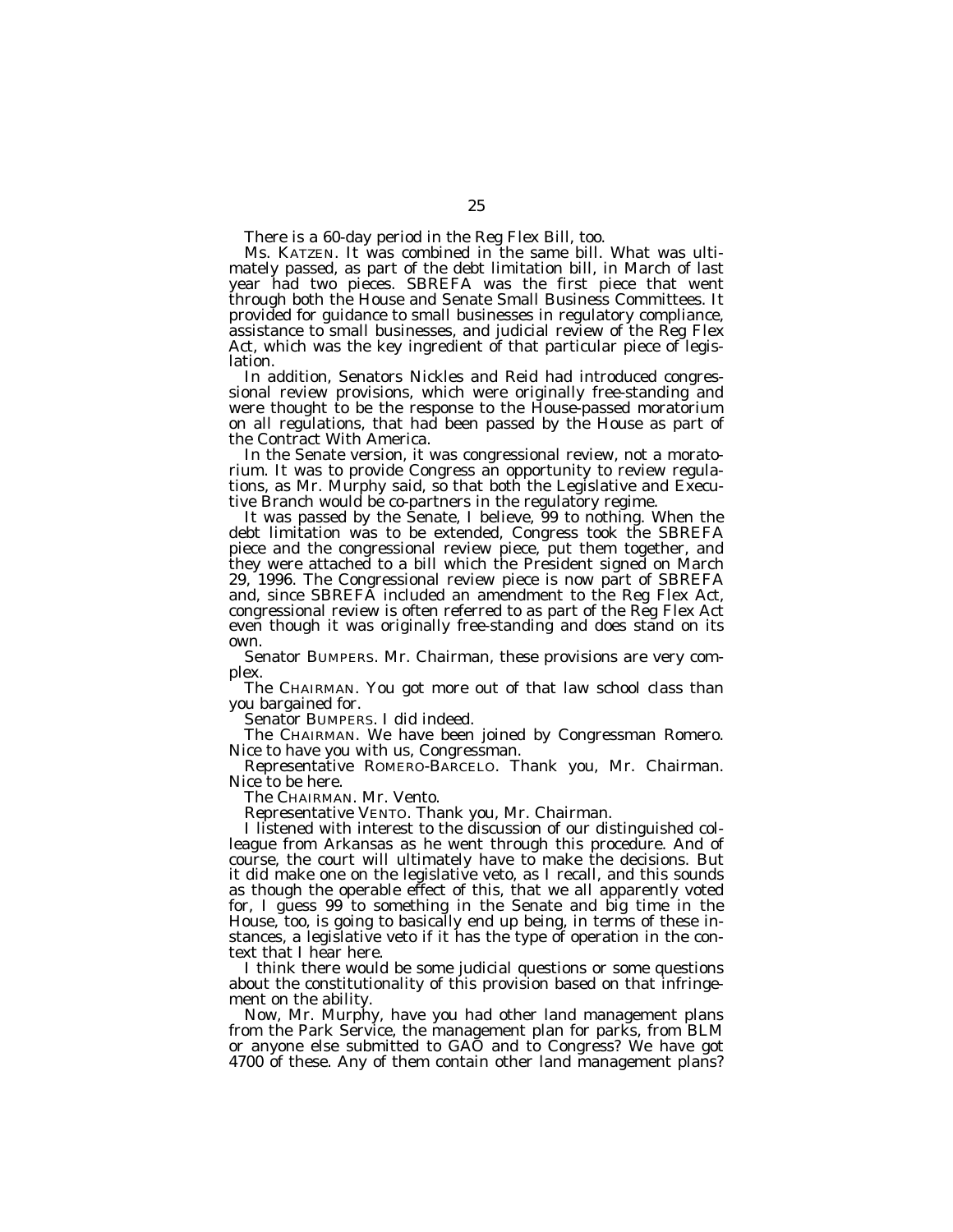Mr. MURPHY. We do not have any land management plans, sir. I think there have been six that have been promulgated in the last year.

Representative VENTO. Well, the Forest Service—I do not know how many the Park Service had. We do not know how many the BLM had, do we?

Mr. MURPHY. No, we do not. Some of the—some of the plans which are single resource plans, for example, would not be rules and would not be major rules, either.

Representative VENTO. Well, I know, they would not be submitted because they may not be major. Is that your point?

Mr. MURPHY. No, they would not be rules at all. Some of them might not be rules at all.

Representative VENTO. Would not be rules at all? Some are rules and some are not. None of them are listed as rules, are they? None of them use the Administrative Procedures Act, to my knowledge, in terms of the way that they go through the development of the plans. Are you aware of procedures in these different agencies-

Mr. MURPHY. No, I agree with you. I agree with you, they would not use the Administrative Procedures Act.

Representative VENTO. And they are not listed as rules.

Mr. MURPHY. No.

Representative VENTO. I guess I think the issue in terms of "major" is a kind of a separate question here. But I mean, it does mean—do you have any idea—we would have a volume of these. Obviously we have other plans that may come forth from the Department of Defense or other instances where they have plans. Are they submitting their plans for the use of their public lands to the GAO and to the Congress?

Mr. MURPHY. I cannot tell you that they are.

Representative VENTO. Ms. Katzen.

Ms. KATZEN. I am not aware of that.

Representative VENTO. Well, I think that I am concerned. I disagree actually with this rule for different reasons than my distinguished colleague from Alaska. But I am concerned about the effectiveness of any type of procedure.

Mr. Chairman, I see your bells are going off, but I just have another question. Does this mean you have a vote, Senator?

The CHAIRMAN. Go ahead.

Representative VENTO. The issue of a major rule—my information is—I do not know; in other words, you are not taking the argument, setting aside the argument for whether it is a rule or a plan. Is that based on the information in Senator Stevens' letter?

Ms. KATZEN. That is correct.

Representative VENTO. And of course, my information is somewhat different. I do not know whether they are looking at in fact the plan that was in effect and what it meant, but in terms of the amount of timber harvested last year, it was 120 million board feet is what I have, and that was with the pulp mill running, and now of course the pulp mill is not running. So the difference would come from the other end, where they would be increasing the harvest. It would still be a 100 million board feet increase.

But if we are both wrong in terms of that—but it would be close to—the dollar amount also may be different. So that this may be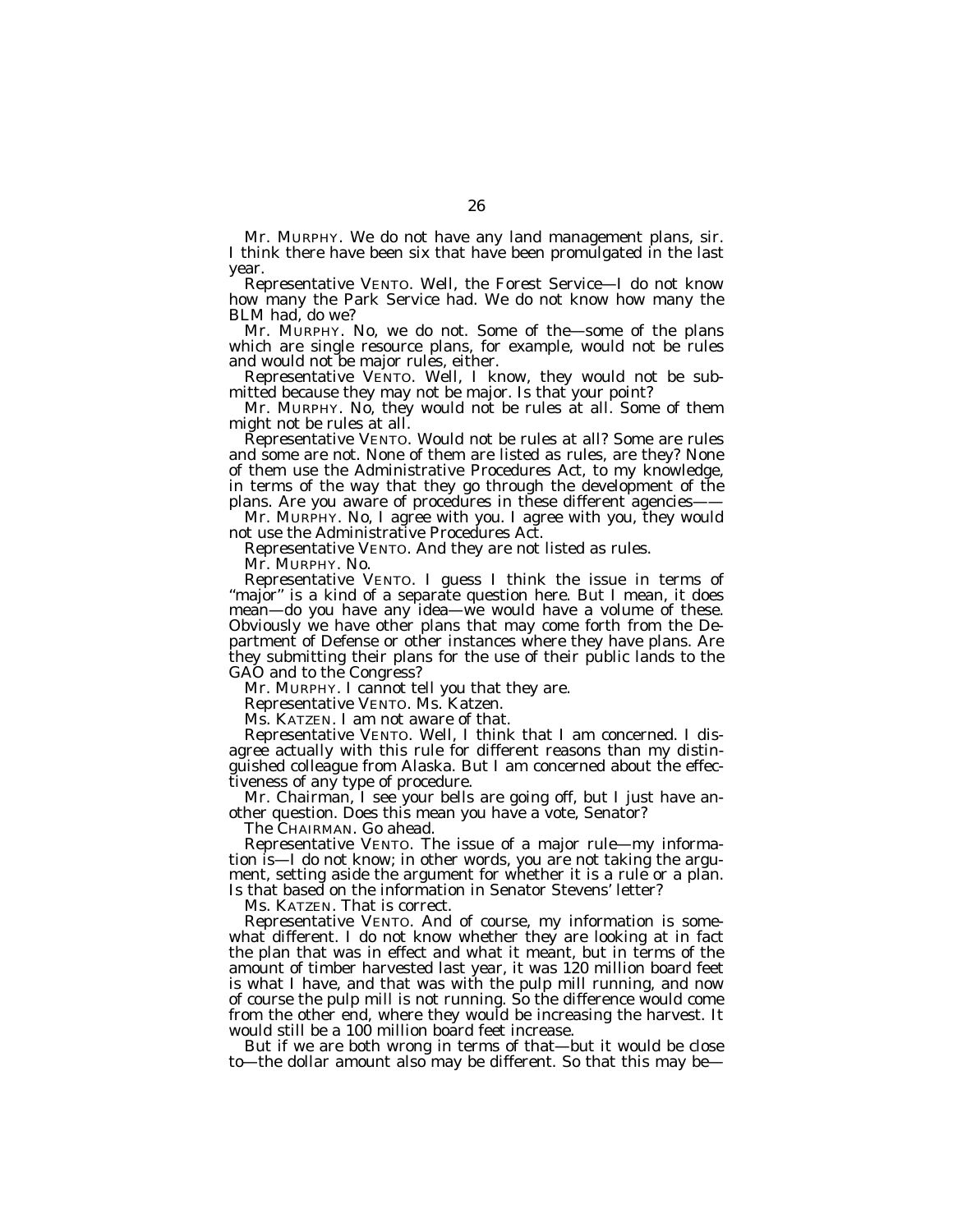but obviously you accepted this information as such and I understand that.

Ms. KATZEN. Simply for the purpose of giving an advisory opinion, as I was requested to do. The facts are obviously key, and if the facts are as you state, then we may have a different interpretation.

Representative VENTO. Well, I do not know how you are using it in terms of the baseline data, whether you are taking something out of a previous plan or you are taking something out of reality.

Ms. KATZEN. I was basing the advisory opinion on the letter in which I was presented with the statement that the plan was responsible for a decrease in the amount of board feet in the amount specified in the letter.

Representative VENTO. Mr. Chairman, I think that the submission of this, of resource land plans, to this—what I would think is that if we have concerns about the procedures in terms of participation—have you made any type of evaluation, Mr. Murphy, about the participation nature of the land use management plans versus the APA procedure for rules?

Mr. MURPHY. They have their own—the National Forest Management Act provides explicit notice and comment procedures for these plans and those are implemented in regulations, and if I may say they go much beyond the APA in terms of their requirements on the agency.

Representative VENTO. Well, that is my judgment. My concern is that if you are going to address this you have something already that goes beyond it. I think that Senator Murkowski's concerns about the last minute modifications that then were brought about without, perhaps without comment, or the decisionmaking process after this came in is all very interesting. It obviously is not—to my knowledge, it does not in any way violate what the law is with regards to that.

I do not know, Senator, if you were suggesting that. I think it is desirable to have as much as discussion in terms of what the solid proposals are from the Forest Service with regards to the Tongass. I can appreciate that fact. But these land management plans go beyond that.

So  $\tilde{\Gamma}$  think the question for all of us, those working on issues of this nature, is whether or not we want to—if this is the procedure, if you want to treat these as rules and you want to condense the other side of the process in terms of land management plans, you may end up with something less in terms of public participation rather than more.

I do not think that anyone is served by the goal of frustrating the implementation of the law by selectively—or sending plans, because almost any decision that is made, even a listing under the Endangered Species Act, if that is considered an action or a plan that is submitted, that very well could lead us into this same quagmire where we never end up implementing the policy acts. It frustrates the action of a law that is passed by Congress and signed by the President. it is frustrated by virtue of this type of procedure.

Quite frankly, I think many of us had misgivings about the broader rule and regulation issues in terms of review, that they were ways to frustrate the implementation of law, and that this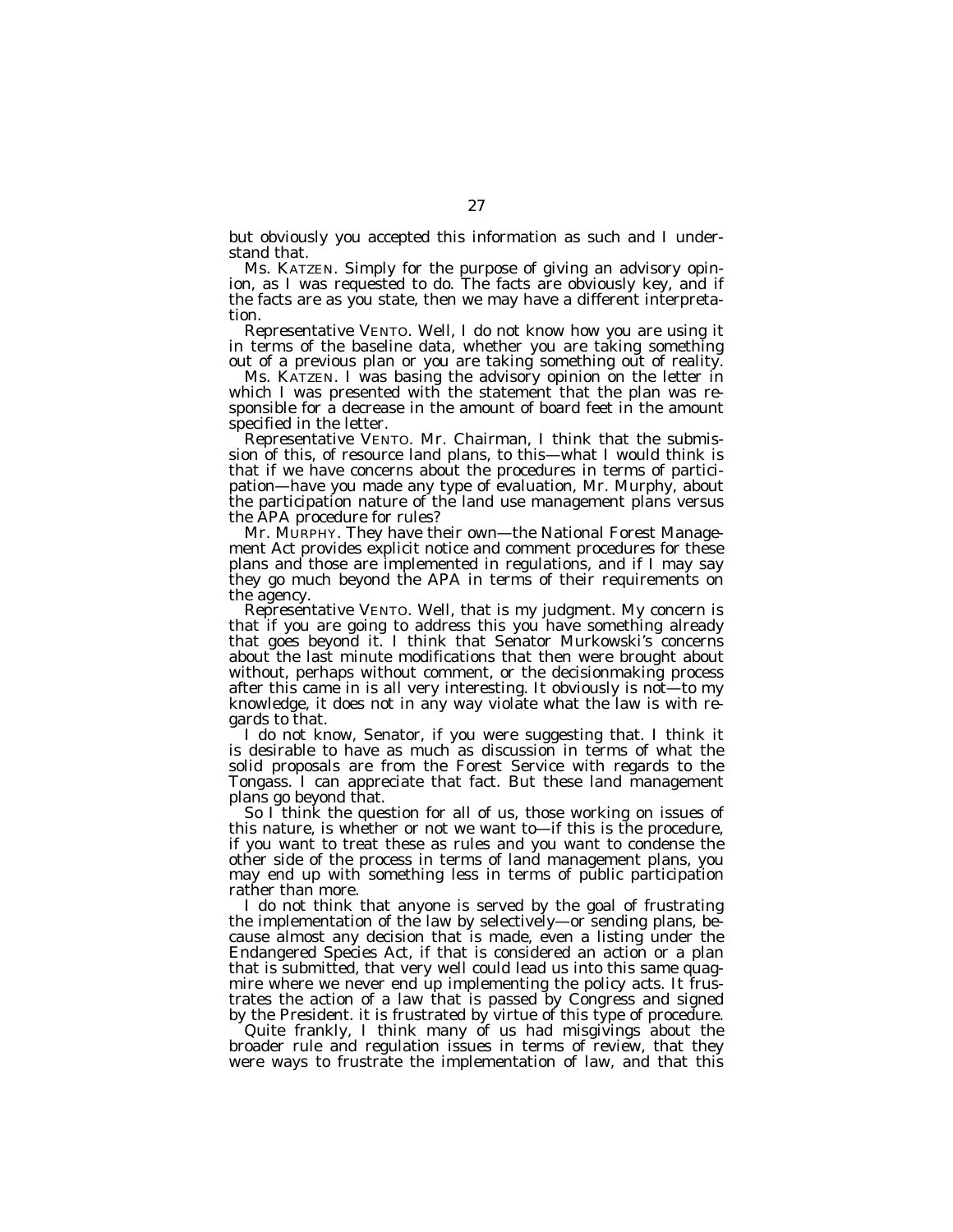was a simplified version that would work. But as Senator Bumpers unfolded this concern, it appears to be much more serious.

Now, I thought I was coming today to talk about the substance to some extent of this plan, but I do think that this procedure does not, and this recommendation that these be reviewed in this process, is not realistic nor helpful, whatever your viewpoint is with regards to land management. I think it would lead to even less input on the part of Congress, not more.

The CHAIRMAN. Well, I think we have to deal with the facts, and this procedure is law and it was signed by the President. And the question of whether or not the Forest Service is in concurrence with the law will probably be determined by someone other than those of us sitting on this committee or those two witnesses that we have had.

I think it is fair to note that under the statements made, in addition to the realization that the Tongass Land Management Plan is a major rule, the TLMP is also in that concept obviously synonymous under the terms set by the 1996 act and would therefore trigger other requirements and conditions before the rule can take effect. According to the 1996 act, 5 U.S.C. 804, a major rule, as stated, is any rule that the Administrator of the Office of Information and Regulatory Affairs of the Office of Management and Budget finds has resulted or is likely to result in, and that is: an annual effect on the economy of \$100 million or more; a major increase in costs or prices for consumers, individual industries, Federal, State, or local government agencies, or geographic regions; or, three, significant adverse effects on competition, employment, investment, productivity, innovation, or the ability of United States-based enterprises to compete with foreign-based enterprises, et cetera.

So as a consequence of that, I think that we simply will have to wait until the court determines the eventual outlook and whether the Forest Service has been in compliance or acting outside of compliance with the law.

Yes?

Representative VENTO. I do not disagree with that. I was just talking about what the practical implication of it is in terms of if it is going to be applied to all land management plan decisions by agencies with regards to—I think we obviously would, especially given the description of this—and I do not think there is any disagreement about it, about what the practical effect of it is.

I would also suggest that there is this whole question of, beyond that, in terms of judicial review, and I am sure you would agree, whether or not this constitutes in essence a legislative veto.

The CHAIRMAN. Well, obviously the question of compliance within the law and the ruling as to whether it is a major rule or not is going to be determined by a process that is beyond the scope of those of us on the committee. But I think it is fair to say that, with Mr. Murphy's statement and Ms. Katzen as well relative to what they would have done had it been determined to be a rule by the appropriate agency, was, that if indeed it met the parameters that were suggested within the scope of Senator Stevens' letter, it probably would be a major rule, and Mr. Murphy's determination that it would have been a major rule had the Forest Service submitted it for a ruling.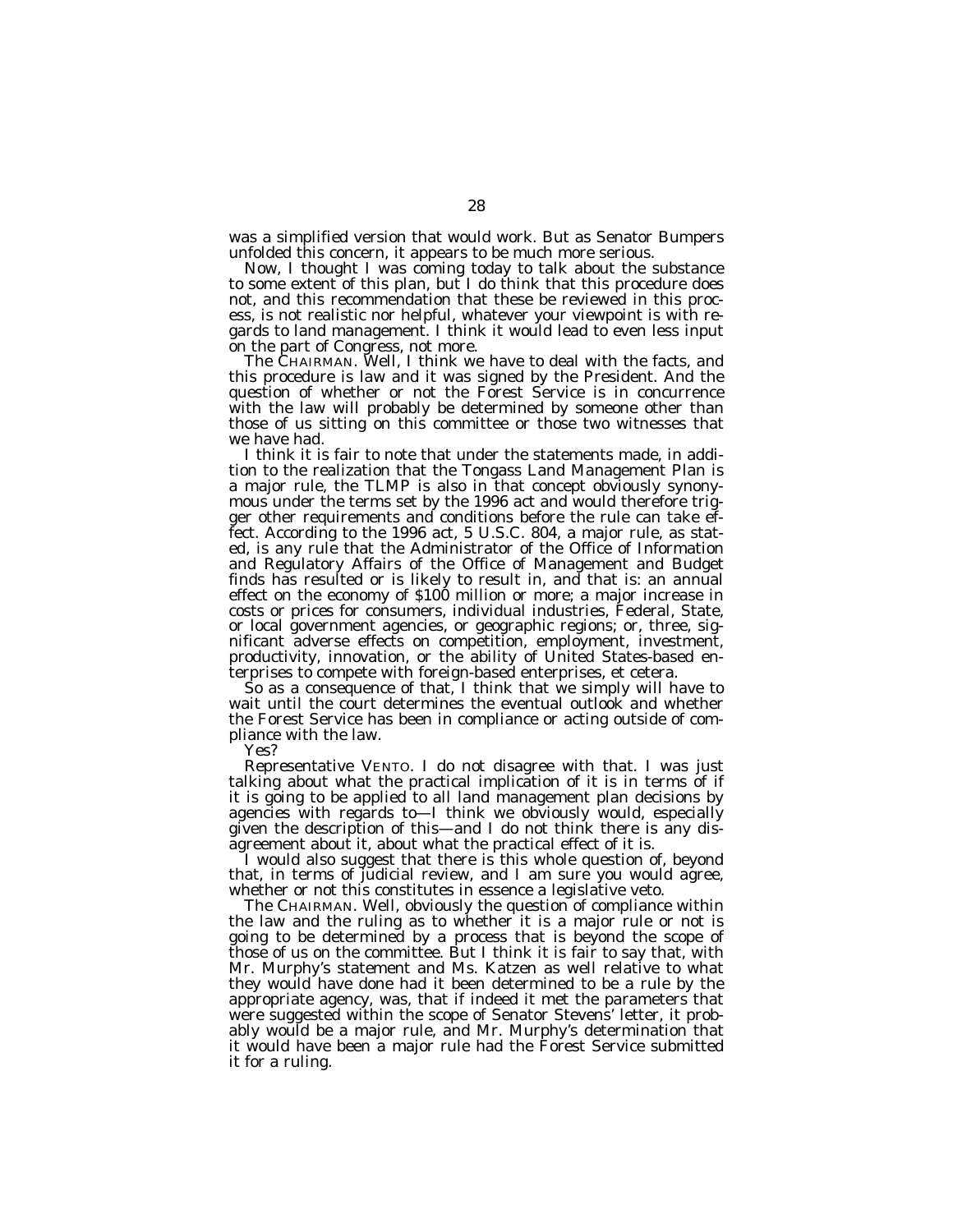Mr. Murphy, you said it would be a rule. So that is basically, I think, what we attempted to determine here, is the statements definitive relative to that, and the ambiguity associated with the fact that the Forest Service chose not to have the matter addressed. And the question is did they have the obligation to submit it under the rule theory or not? And I think the record will indicate the experience level and the authority associated with the General Counsel to the GAO as well as Ms. Katzen on Office of Management and Budget.

We thank you for your statement this morning and look forward to the next panel.

Mr. MURPHY. Thank you, Mr. Chairman.

The CHAIRMAN. The next panel will be: Mr. Phil Janik, Regional Forester, Juneau; followed by Mr. Tom Mills, U.S. Forest Service, Portland, Oregon; Dr. Fred Everest, U.S. Forest Service, Juneau; Mr. Brad Powell, U.S. Forest Service, Ketchikan; and Mr. Fred Norbury, U.S. Forest Service, Juneau.

Good morning, Phil. Good morning, Tom. I would ask that you proceed in any manner that you desire, and we would appreciate it if you would care to address or help clarify some of the lasting questions that perhaps were left by the previous panel or comment on any of the communications that have been addressed relative to the procedure so far.

Please proceed, Mr. Janik.

**STATEMENT OF PHIL JANIK, REGIONAL FORESTER, U.S. FOR-EST SERVICE, JUNEAU, AK; ACCOMPANIED BY DR. TOM MILLS, U.S. FOREST SERVICE, PORTLAND, OR; DR. FRED EV-EREST, U.S. FOREST SERVICE, JUNEAU, AK; BRAD POWELL, U.S. FOREST SERVICE, KETCHIKAN, AK; FRED NORBURY, U.S. FOREST SERVICE, JUNEAU, AK; JOHN DAY, U.S. FOREST SERVICE, JUNEAU, AK; KIMBERLY BOWN, U.S. FOREST SERV-ICE, JUNEAU, AK; AND CHRIS IVERSON, U.S. FOREST SERV-ICE, JUNEAU, AK**

Mr. JANIK. Thank you, Mr. Chairman. I appreciate the opportunity to appear before the committee to supply information in regard to the Tongass Land Management Plan Revision. With me today are: Dr. Tom Mills, Director of the Pacific Northwest Research Station; Fred Norbury, Alaska Region Director of Ecosystem Planning and Budgeting; Brad Powell, Ketchikan Area Forest Supervisor of the Tongass National Forest; and Dr. Fred Everest, Project Manager of the Pacific Northwest Research Station. Those are the folks that are at the table with me.

Also present in the room are: Beth Pendleton, Co-Leader of the Tongass Planning Team; Dr. Terry Shaw of the Pacific Northwest Station, also a member of the team; Chris Iverson and John Day, other members of the Tongass team; and Kimberly Bown, my Staff Director in Alaska for Public Services. In response to staff input regarding possible questioning on tourism and recreation, Kimberly has joined us to respond to any line of questioning that might lead in that direction.

Regarding the Tongass revision per se, on May 23, just a few short weeks ago, I signed the record of decision for the Tongass National Forest plan revision, and that decision culminated a long, 10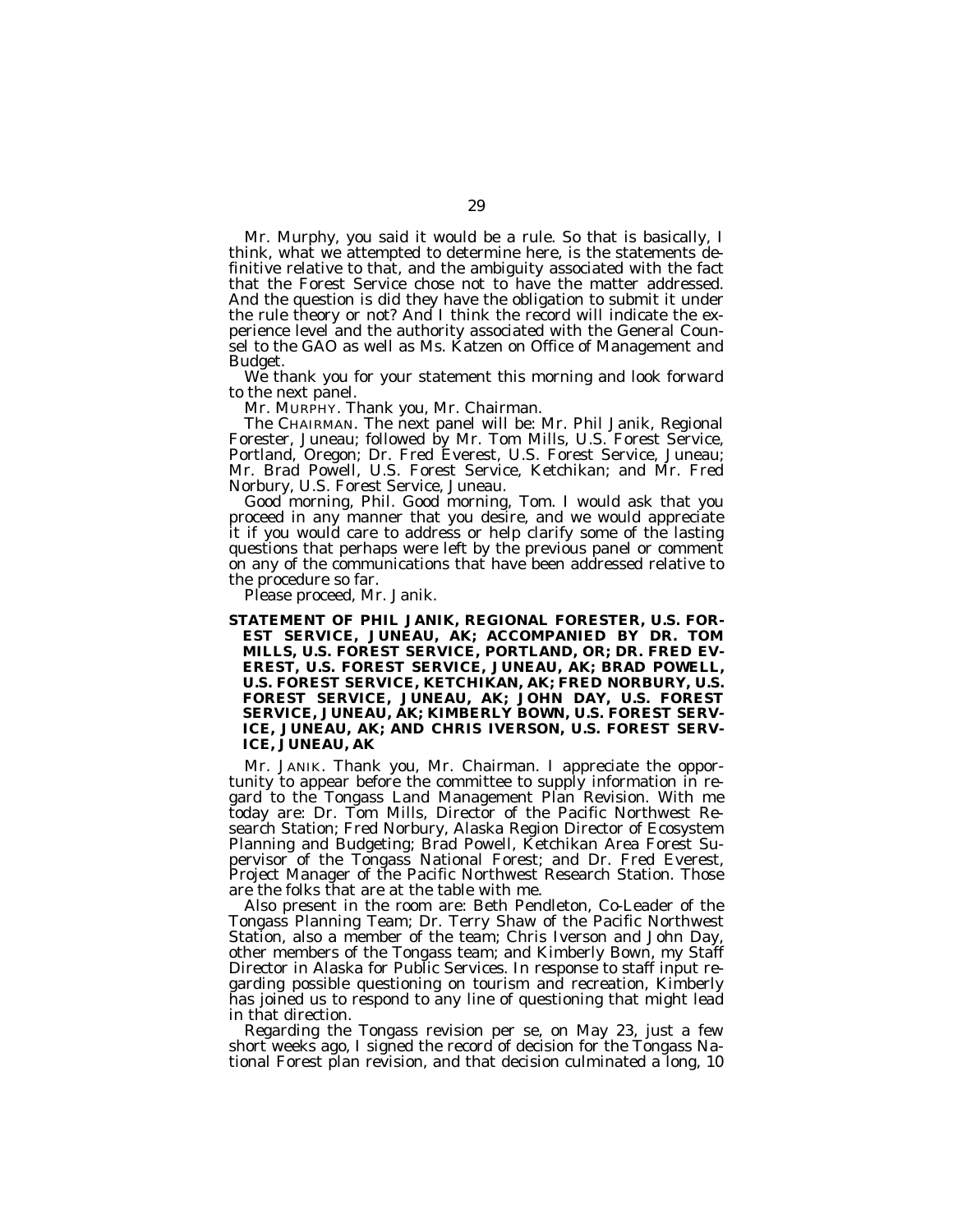year effort to come to that point in time. The original Tongass plan was the first of its kind, approved in 1979 under the National Forest Management Act of 1976.

As you know, a forest plan is intended to guide the management of a forest for 10 to 15 years, so the Tongass plan was ripe for revision. In 1987 the forest plan revision was initiated, beginning with the public scoping process. Throughout the 10-year planning effort, three draft environmental impact statements and draft plans were developed and released for public review: one in 1990, the second in 1991 just after the passage of the Tongass Timber Reform Act, and then the third in April 1996, the most recent public review.

In 1994, under my jurisdiction as Regional Forester, the Forest Service entered the final phase of the plan revision. Six research scientists from the Pacific Northwest Research Station, a specialist from the Environmental Protection Agency, and U.S. Fish and Wildlife Service were added to the planning team. We also received substantial assistance from the State of Alaska through the willingness of Governor Tony Knowles to provide representatives from several State agencies to participate in the process. The National Marine Fisheries Service also contributed to the effort.

The charter of the planning team, the instructions I gave them, was to develop a plan that was scientifically credible, that would ensure the sustainability of all forest resources over the long haul, and that would meet legal requirements. The final phases of the revision effort focused on a broad spectrum of issues, including local and regional economies and social concerns, wildlife and fish viability issues, habitat management, alternative timber harvest systems to clearcutting, tourism and recreation, and protection of karsts and cave management.

I believe that the comprehensive revision effort produced a solid and balanced plan for the Tongass National Forest. The revised plan provides for conserving 92 percent of the old growth forest that was present in 1950. That prediction is for the next 10-year implementation of the plan; 92 percent of the old growth that existed in 1950 will still be standing. Over a 100-year plan horizon, 84 percent of the old growth that stood in 1950 will remain standing.

The plan provides high levels of protection for fish and wildlife and enhances the opportunity for growth in tourism. The plan includes guidelines for all resources, such as timber and mining activities.

I believe that the revised plan will support the continued economic growth and development of southeastern Alaska communities. It provides support for the tourism industry, which is experiencing dramatic growth and becoming steadily more important to many communities in southeastern Alaska.

The plan assigns areas of key importance to the tourism industry for recreation, provides for subsistence uses, and protects important scenic vistas. The plan provides support for the continued health of the fishing industry and also for sport and subsistence uses of that resource. It contains riparian standards and guidelines and requirements for watershed analysis, to ensure the protection of spawning and rearing habitat for anadromous fish on the Tongass.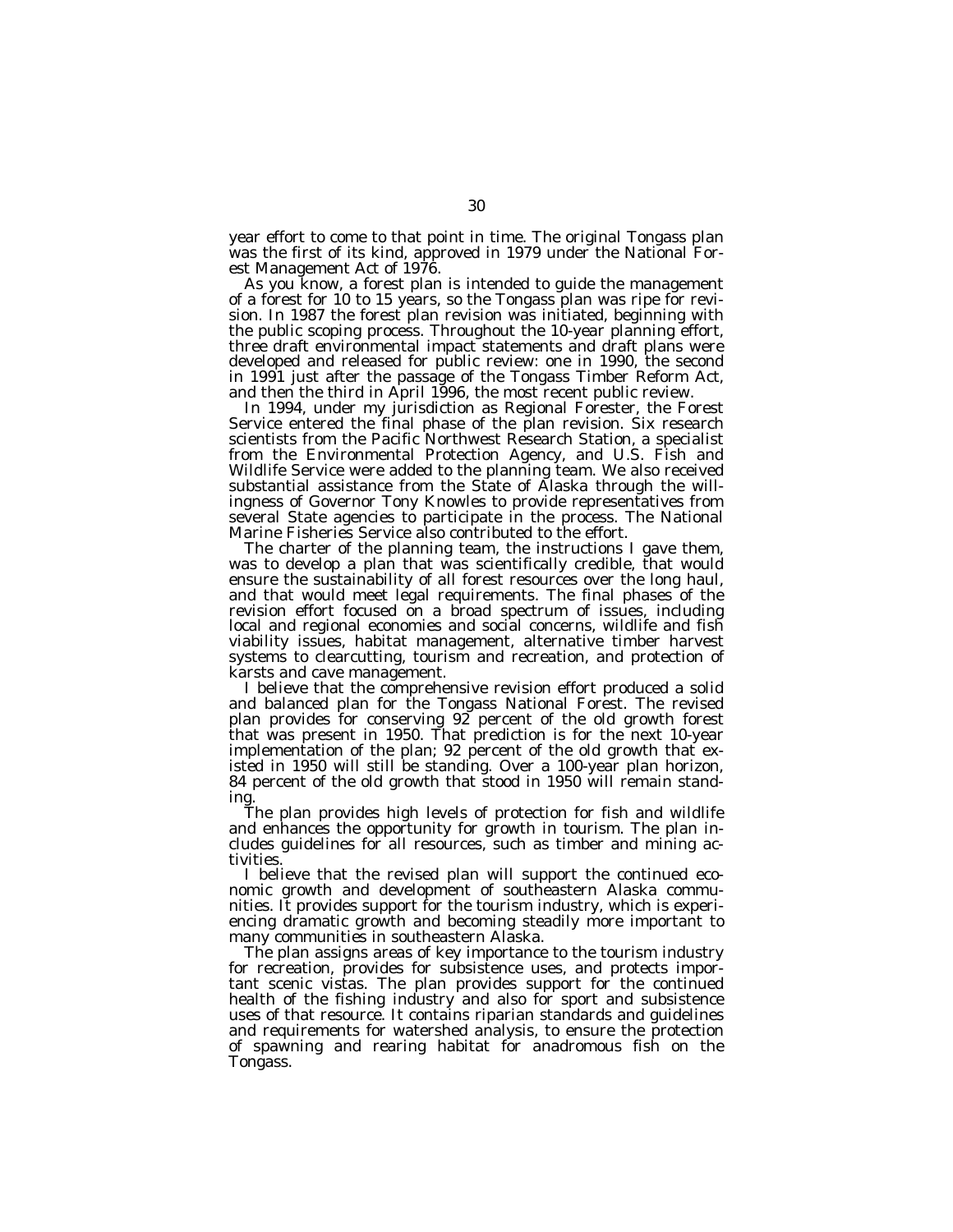The plan also provides support to the timber industry, going through a very significant transition currently, as we all know. The owners of both of the pulp mills have closed them in response to changes in international and national markets in recent years. These closures have had enormous consequences for timber-dependent communities in southeastern Alaska because there are no other manufacturing operations in southeast currently that are capable of using the lower grade timber and sawmill residues that were once used by the pulp mills.

We are assisting local communities in a number of scientific, technical, and financial efforts. Scientists from the Forest Products Lab in Madison, Wisconsin, in part to your invitation, Mr. Chairman, are helping to identify new products and new uses for Tongass timber. Technical and financial assistance are offered through our State and private forestry programs on an ongoing basis, including participation in the emerging Southeast Alaska Economic Revitalization Team, which is a multi-agency effort that is currently under way and complements the activities undertaken by the communities themselves, much of that using as its base the economic assistance funds that were made available by Congress last year.

Finally, the biologically based allowable sale quantity for the Tongass is significantly above the current projected timber demand levels, based on the Brooks-Haynes study. Should private sector investments and efforts to promote new wood-based industries come to fruition in the next few years, there may very well be additional available timber supply from the Tongass as a contribution to that effort within the context of assuring sustainability of all the other resources.

I would like to spend a little time talking about the unique partnership that was developed between research and management in the Tongass revision. The Tongass National Forest, as you know, is the largest national forest in the Nation, encompassing about 17 million acres. The resources of the forest are vast, interactions very complex.

We owe it to the people of the future and the people who depend upon the resources today to manage the forest based on credible scientific information. In 1994, with the Pacific Northwest Research Station, I forged a partnership between research and management in the Alaska region to assure that the revised plan was based on the latest available science and information.

The Forest Service has always relied on the knowledge, expertise, and experience of scientifically trained personnel in the development of land and resource management plans, but the newness here was actually assigning people to the planning team. As I mentioned earlier, there were about six individuals what were so assigned from the Pacific Northwest Station.

They in turn saw to it that some 50 other scientists from other agencies, universities, private industry, were part of completing scientific assessments on key resources of the Tongass. They also assembled new information and published some six research documents, including two papers on the northern goshawk and the Alexander archipelago wolf, and drew heavily on more than 160 scientific papers in doing so.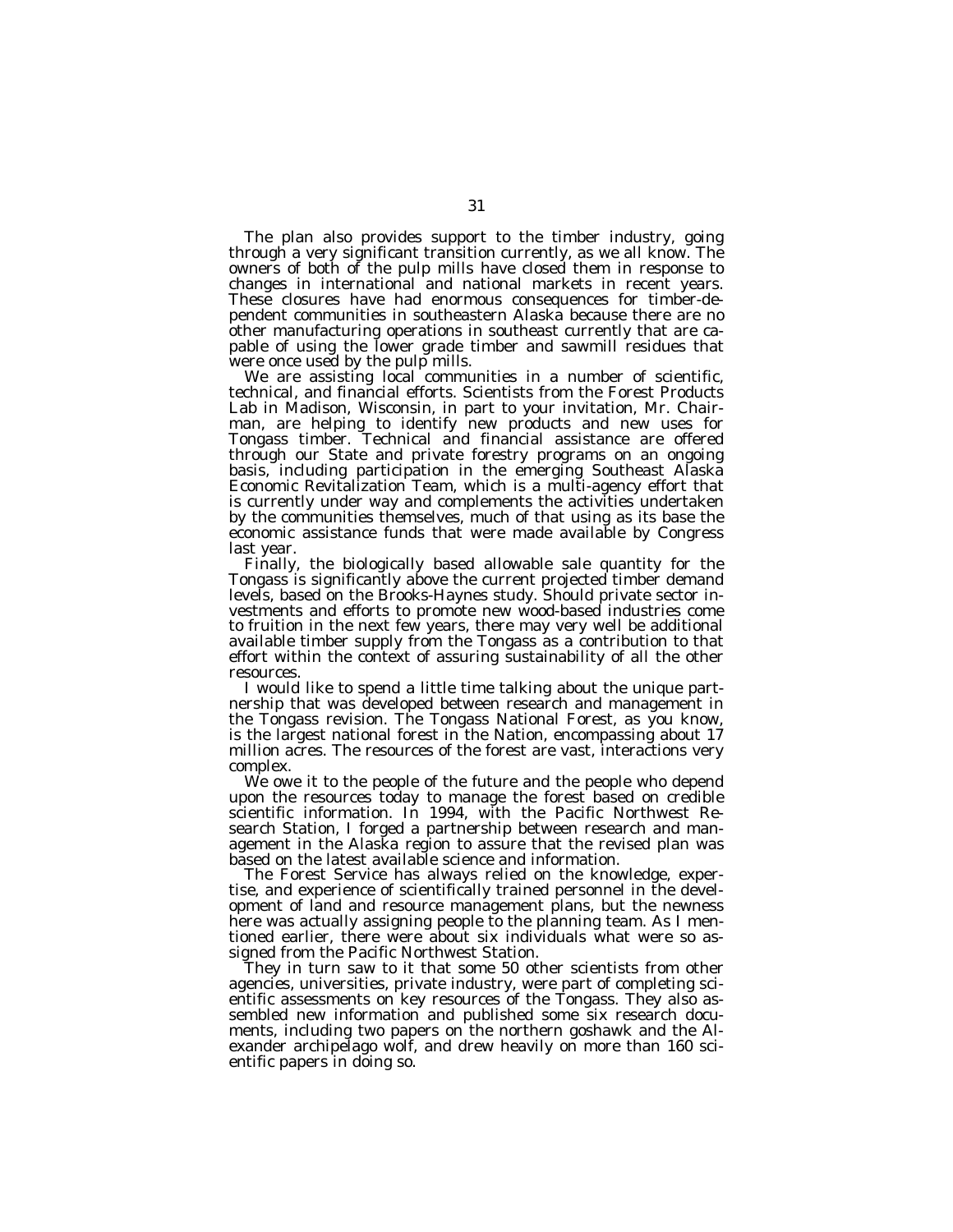The research science efforts for the Tongass revision also generated new information as a result of convening panels of experts to assess the risks associated with alternative resource management scenarios that were considered in the revision process. The assembled information was of sufficient breadth and depth to allow managers, such as the forest supervisors and myself, to make informed and reasoned decisions regarding the future management of the Tongass.

Scientists also evaluated how managers used the information in developing the plan. The scientists concluded that we considered the science information in all of its thoroughness, interpreted it appropriately, and were aware of the identified risks as identified by them.

It is important to note that the scientists did not make management recommendations, nor did they make management decisions. The research scientists provided decisionmakers with objective scientific information, rather than management recommendations.

There is great interest in the Tongass, both locally and nationally. In total we received over 30,000 comments over that 10-year period, from every community in southeastern Alaska and every State in the Union. In fact, of that 30,000, 22,000 were generated with that last April 1996 public review opportunity.

The people that we heard from care passionately about how the Tongass will be managed in the future, and it was obvious that many of them had different ideas among themselves about the best way to achieve that. We worked hard to find out what local citizens wanted from the National Forest, as well as citizens across the country, and I believe that the plan does strike a balance between local and national needs and responds well to public concerns.

The planning effort ended with the record of decision May 23, and we are now starting to focus on implementation in a big way. A very important feature of that is collaborative stewardship. The Alaska region is committed to continuing to build our working relationships with the local communities of southeastern Alaska and to continue to work with other Federal and State agencies, members of interest groups and the public throughout the country. I believe that our continued efforts to involve the public at the front end of decisionmaking through collaborative stewardship and improvement in that regard will result in better decisions, with greater public support, and hopefully in turn will lessen the potential delays in plan implementation in doing so.

A little bit on process. The notice of availability of the Tongass plan was printed in the *Federal Register* on June 27. The National Forest Management Act provides that the plan becomes effective 30 days after the notice of availability. Therefore it would become effective July 27. The legal notice of the decision on the Tongass plan was printed in the Juneau Empire on June 27, therefore generating a 90-day appeal period under the Forest Service Administrative Appeals Regulations beginning the day after publication of that legal notice.

The decision I have made and the record of decision, those decisions are appealable through the Forest Service Administrative Appeals Process, with the provisions indicating that filing such notice before September 26 would be the deadline, of this year.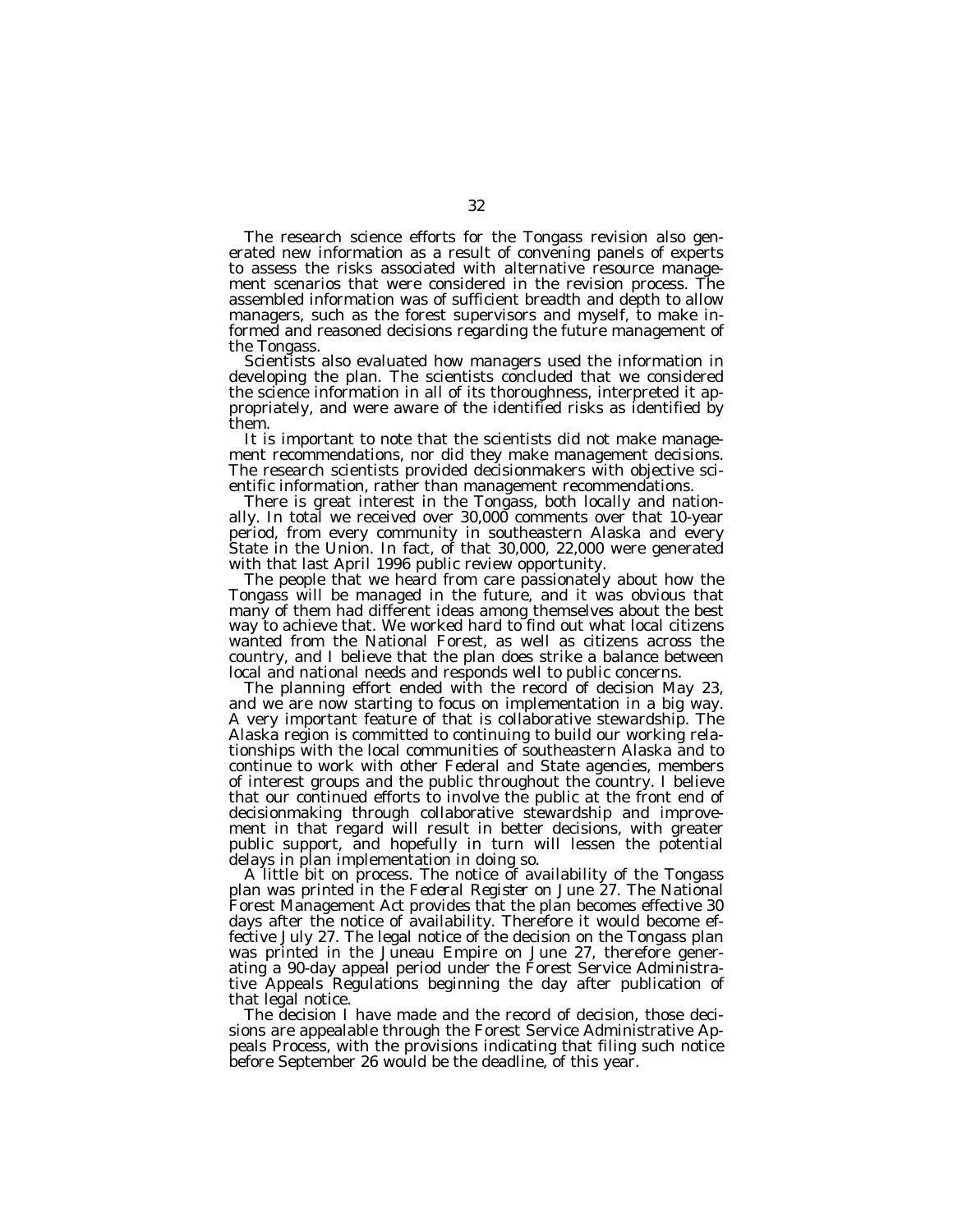The Tongass revision strikes a balance that protects the health, diversity, and productivity of Tongass ecosystems while it provides for resource uses well into the next century. It provides an ecosystem conservation plan that I believe will work. The plan provides for commercial and sport uses of the forest that support southeastern Alaska communities, including fishing, mining, logging, recreation, tourism, and other uses. And it provides resource for subsistence harvests and helps sustain Alaska's cultural values.

I believe that this plan is scientifically credible, legally defensible, and provides the basis to ensure sustainability of all forest uses over the long haul.

This concludes my statement, Mr. Chairman. We at the table or others we may call upon are available and very willing to answer any questions you may have. Thank you.

## [The prepared statement of Mr. Janik follows:]

#### PREPARED STATEMENT OF PHIL JANIK, REGIONAL FORESTER, FOREST SERVICE, DEPARTMENT OF AGRICULTURE

Messrs. Chairmen and members of the committees, thank you for the Opportunity to address the committees concerning cooperation between the Fish and Wildlife Service (F&WS) and Forest Service (FS) on the Tongass Land Management Plan Revision and other issues of concern to both agencies.

Preventing the need to list species under the Endangered Species Act (ESA) is the current federal government policy; both the FS and the F&WS are dedicated to this policy, which is described in a federal national Memorandum of Understanding signed in January, 1994, by the FS, F&WS, Bureau of Land Management, National Park Service, and National Marine Fisheries Service. In December, 1994, the FS, the F&WS and the Alaska Department of Fish and Game signed a complementary Memorandum of Understanding to establish a cooperative program to promote conservation of species tending toward listing under the ESA.

Moreover, Department of Agriculture Regulation 9500-4 directs the FS to avoid actions ". . . which may cause a species to become threatened or endangered." More detailed direction is provided in Chapter 2670 of the Forest Service Manual. Managing habitat to maintain viable populations of wildlife, as required under the regulations implementing the National Forest Management Act is one of the most important tools we have for maintaining healthy populations of species and preventing the need to list species under ESA.

The agencies have been actively cooperating since 1988 regarding wildlife habitat management and wildlife conservation planning on the Tongass National Forest. We have collaborated on wildlife field studies since 1990, and the F&WS was a member of the interagency Viable Population Committee. This committee was formed in 1990 by the FS to help revise the Tongass plan by addressing wildlife viability. The committee continued its work until May 1994.

At the same time that I expanded membership in the Tongass planning team to include research scientists, I also asked other federal agencies and the State of Alaska for assistance. The Environmental Protection Agency and the F&WS had full time members on the Tongass revision inter-disciplinary team. We also received substantial assistance from representatives of several state agencies and the National Marine Fisheries Service. We received valuable information from all of the contributors. The representative from the F&WS brought additional experience and expertise and the Department of the Interior perspective to the Tongass Plan revision. He helped the interdisciplinary team to write standards and guidelines, mitigation measures, and land allocations, and to determine effects of alternatives.

The F&WS also had a full time senior line officer on the Tongass plan revision Policy Advisory Group. This group helped guide the revision process and identify policy issues critical to the revision. The two agencies jointly conducted a public information meeting in Ketchikan regarding wildlife conservation planning.

The F&WS senior staff was briefed on the plan alternatives and was asked for suggestions and concerns. I carefully considered these changes before I signed the final plan. These changes included additions to old growth reserves and modifications of standards and guidelines. As required by law, we consulted with the F&WS under provisions of the ESA concerning the few threatened or endangered species that exist in the Tongass before I made my decision.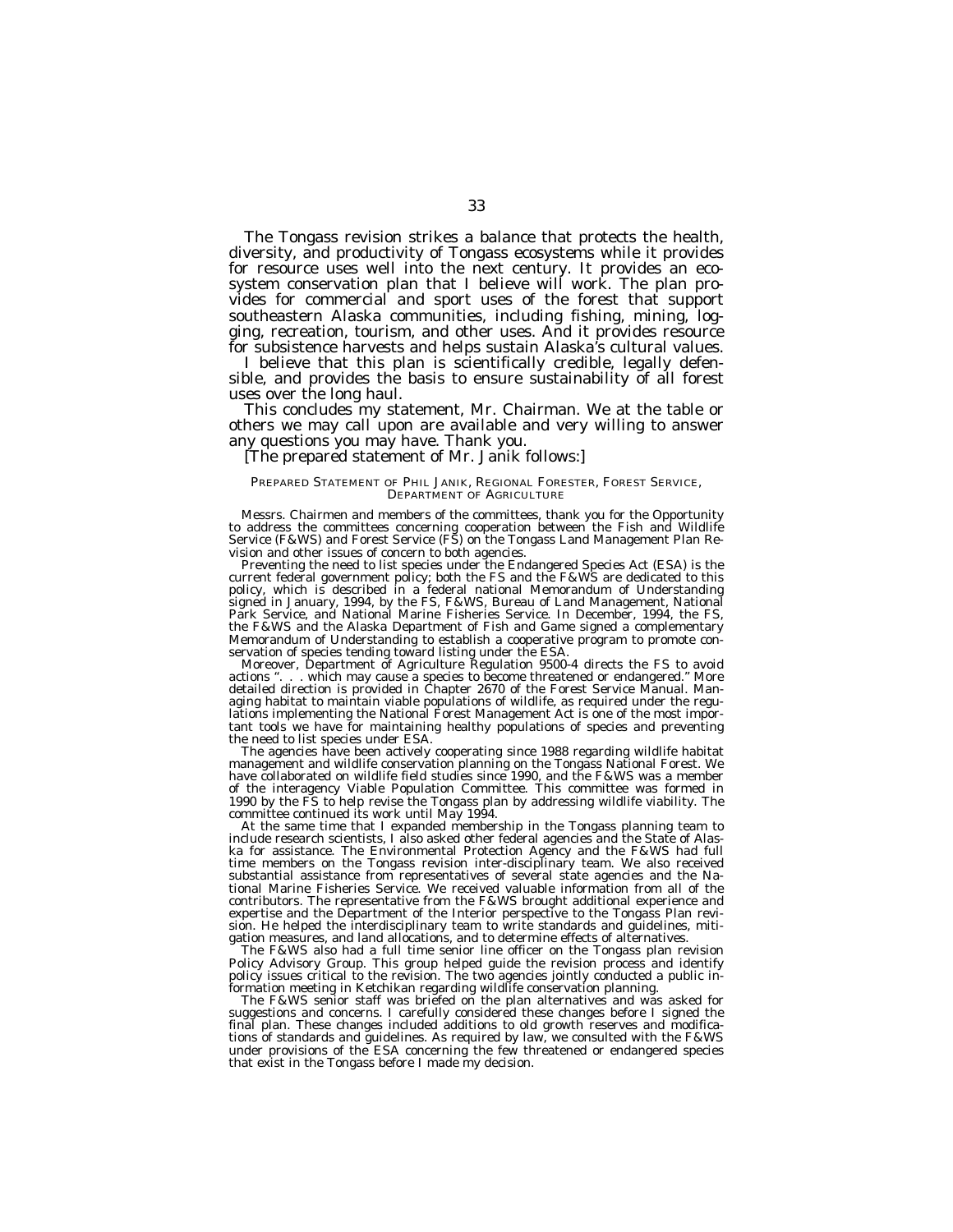I have briefly described the professional relationship that the FS and the F&WS<br>enjoy in Alaska and the years of cooperation for the purpose of wildlife and wildlife<br>habitat conservation. I am confident that the habitat st plemented through the Tongass Plan Revision will provide adequate protection for fish and wildlife habitat to assure the viability of the species that we are concerned

about on the Tongass National Forest.<br>
I look forward to continuing to work closely with the F&WS to assure wildlife and<br>
fish species thrive on the Tongass.<br>
This concludes my testimony. I would be happy to address any qu

The CHAIRMAN. Thank you very much, Mr. Janik. As we reflect today on some, what, 11 years in the process to come up with a 10-year plan which you have achieved—and I commend you—the realization that we have spent some \$13 million in the process. It seems a bit ironic, but I assume that those are the conditions under which you folks have to function and perform.

Have you got any comment relative to the apparent inconsistency of a process that takes you 11 years to develop a 10-year plan at the extraordinary cost? In other words, is the system so constricted to simply dictate that in the future we are going to be subjected to this extraordinary process of time and money?<br>Mr. JANIK. In looking at that number of \$13 million, Mr. Chair-

Mr. JANIK. In looking at that number of \$13 million, Mr. Chair- man, I try to keep that in perspective in terms of what has occurred over that 10-year period. The planning process, in credit to my predecessors, had been interrupted a number of times for a number of reasons that I am sure can be explained, including legislation and so on. And to the frustration of everyone, I am sure, at those times they had to go back to the drawing board and start re-

constructing some things because of that new direction. I am very proud of what has happened over the past 3 years, the time period that I was responsible for the revision portion of the 10-year period, and I believe that the folks both in the agency and those who helped us from other agencies and the responsiveness of the public—frankly, my opinion is that things came together quite well. We spent over the last 3 years I would say, if I remember the figures, about \$2.5 million per year, and that was the cost of the last 3-year surge, which was very intensive.

The other factor I try to consider is that we are covering a land-<br>scape of 17 million acres, the size of most other regions of the Forest Service, where 20 such efforts would be taking place in 20 separate national forest revisions.

So in looking at that figure, Senator, I try to find it ''acceptable,'' given the complexity of the issue, the national interest, the scrutiny, the landscape, the complexity of the issues. But frankly, I consider the last 3 years—that is all I can speak to with experience as being done in a very efficient manner.

The CHAIRMAN. Well, quickly adding that up, there is about \$7.5 million then of the \$13 million that was expended over the last 3 years.

Mr. JANIK. That is correct.

The CHAIRMAN. The East Coast media editorial writers have not been very kind to the Forest Service in their characterization of the final TLMP. You and I both know that they evidently know a lot more about Alaska matters than you or I or your staff. Nevertheless, I feel compelled to review some of this material with you to see if in your opinion it is accurate to any degree at all. I think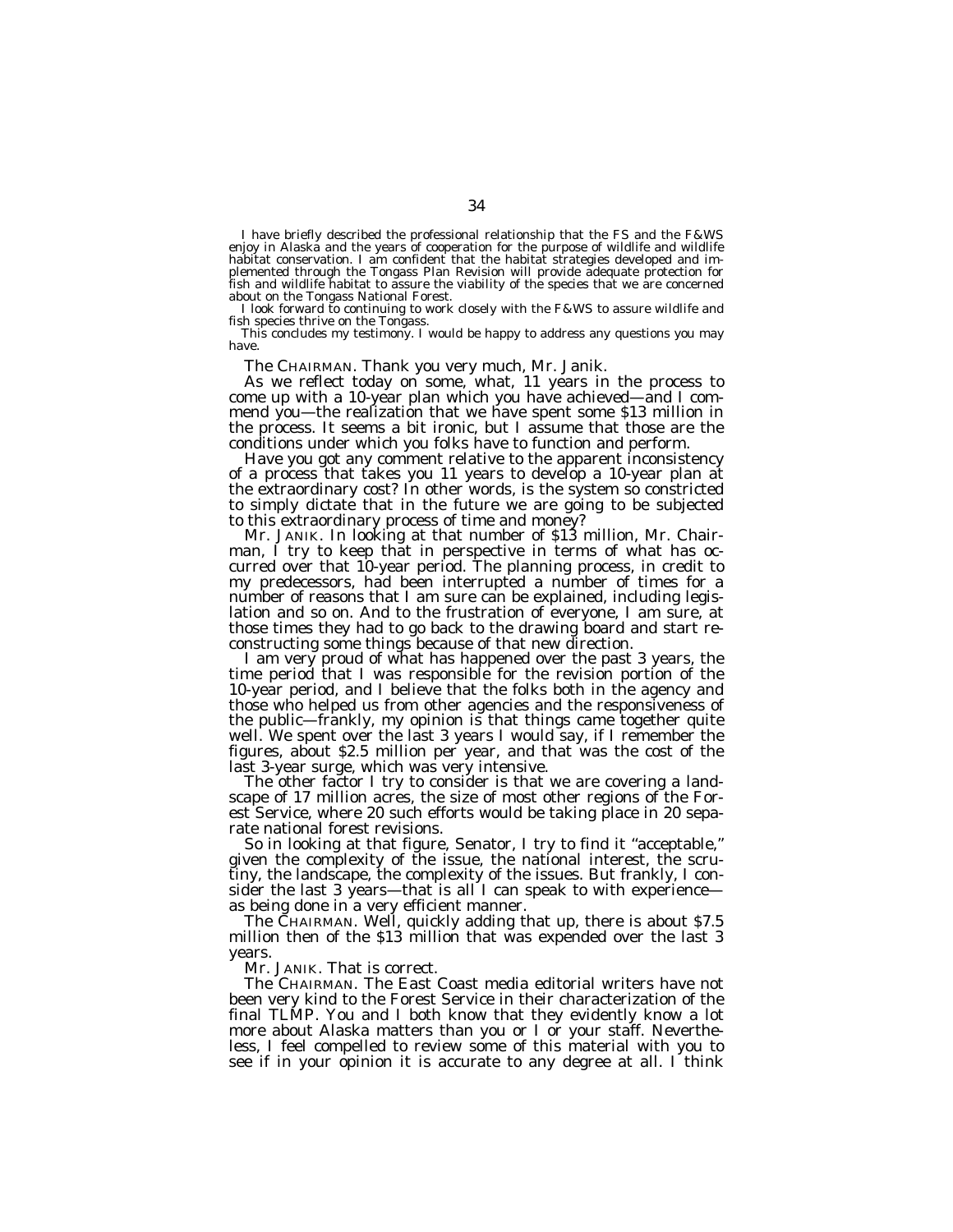Mario Cuomo said it best when he said the difference between reporters and young children is that if you say it often enough children eventually get it right.

Let us turn to the forestry experts at the *Kansas City Star* out in Kansas, where they have got as many trees as they have wheat. I do not know if you have read this quote, but it is as follows: ''Unfortunately, the Forest Service seems to be on the side of the robber barons, who would rape this forest for short-term gain with long-lasting consequences. For some of the wildlife in that forest, the end is drawing near unless there is a stop to the attacks on the Tongass. The Tongass plan appears to be inadequate for the protection of these species. They need to be protected by placing them in a Federal listing of threatened species.'' They do not say which ones. "The administration needs to take steps to halt the Forest Service's management plan on the Tongass or to modify it considerably. The plan is abominable public policy.''

What do you think of that, Phil?

Mr. JANIK. I strongly disagree with that conclusion. In fact, we have worked very hard over the past 3 years. One of the principal reasons we brought the scientists on board and went to the extent we did to get the scientific information that has been used as the underpinning for this plan and the interaction with the other agencies was in fact to make sure that we met our environmental requirements and, given the importance of those resources on the Tongass with regard to commercial, sport, as well as subsistence use.

We have, I believe as the ultimate decisionmaker—with confidence I can say that we have met those requirements and then some.

The CHAIRMAN. Well, let us turn to the forestry experts at the *New York Times.* I think they have done a good job of maintaining the pristine quality of the environment in New York City and they must feel compelled to provide a little advice for Alaskans. It seems that we get an editorial about once a month from them on the Tongass. They indicate:

''The Service recently issued the broad outlines of its long-awaited management plan for the Tongass in southeastern. The plan is not reassuring. It calls for too much logging in a forest that is already heavily cut''—that is contrary, I think, to your statement earlier—''and, worse, would threaten watersheds vital to the Tongass' biological future and the livelihoods of commercial fishermen.''

I wonder what gives here, Phil. Are we threatening the Tongass' biological future and the livelihoods of commercial fishermen?

Mr. JANIK. I do not believe that, Senator. Again, based on the direction in the revision, I am very confident that we are going to sustain those uses over time and we are going to protect the resources that enable that kind of use.

There obviously have been some very different kinds of opinions stated, both in the media and elsewhere. Those two articles you have just referred to I am familiar with. There have also been many articles that I have read that I believe strike a pretty objective description of what has come out of the Tongass revision in terms of all the features that we have provided for.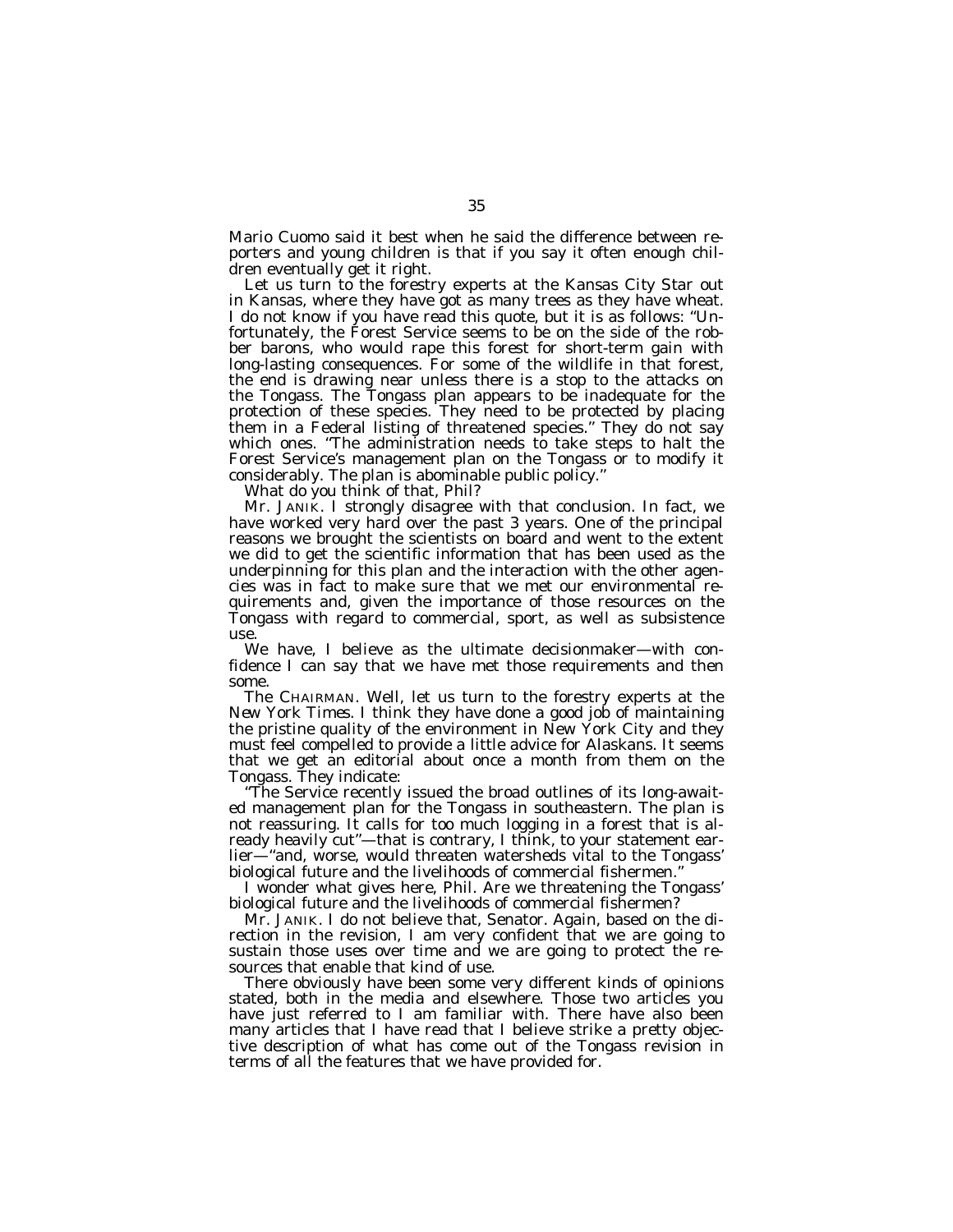Again, just quoting from some of the numbers I just presented in my testimony, when one considers that 94 percent of the old growth that existed——

The CHAIRMAN. 92 percent I think is what you said.

Mr. JANIK. Excuse me. 92, that existed in the fifties will remain after 10 years of implementation of this plan; and 84 percent over a 100-year period. And when you look at the beach and estuary protection and the riparian standards that we have established and the responsiveness to community protection areas—I guess I would like to sit down with one of these folks or all of them and discuss the perspective they have, because we have tried to be very responsive to those needs.

The CHAIRMAN. When you go back and refer to 92 percent of the old growth that was present in 1950's, it is assumed that that is when large-scale logging basically began.

Mr. JANIK. That is correct.

The CHAIRMAN. So there was virtually little large-scale logging prior to 1950.

Mr. JANIK. That is correct.

The CHAIRMAN. And one wonders why we have not been able to get our story across relative to the factual information. You have indicated that 92 percent of the old growth forest is still there and this plan provides for its continuation.

We heard from the *Houston Chronicle* in Texas, where they have always had a problem with Alaska, with the arithmetic, and the fact that there is somebody bigger than them. But their view of Alaska, of course, is that I guess Texas has never gotten over the fact that it used to be the largest State.

I note that, a quote from the *Houston Chronicle:* ''Half of the Tongass old growth trees have already been logged,'' quote, unquote. ''The increased logging in the new TLMP not only means more old growth trees lost, but more roads through virgin areas, built at taxpayers' expense by the way, more runoff and more fouled streams, to the detriment of salmon.''

Well, we have already harvested half the trees, according to them, and we are going to foul up the streams as well.

Mr. JANIK. Senator, I have been asked the question several times: What difference does the new revision make as compared to previous practices by the Forest Service on the Tongass that have been authorized. I think some of the criticism that may be valid with regard to our authorizations have been distributional. There are certain areas on the Tongass where we definitely are going to have to do things differently. There are some areas where the new standards and guidelines will not permit the level of harvest that occurred in that particular area in the past.

So there is definitely a change emerging here with the revision. But we are still presented with an opportunity to do things right for the long haul. As I have often said, even in front of your committee, sir, we are in a prevention mode still and we would like to stay in that mode and not have to correct problems later, so that 50 years from now we can look back and enjoy the same kinds of things on the Tongass that we enjoy today.

The CHAIRMAN. 50 years from now under this plan you will still have 92 percent of the old growth forest.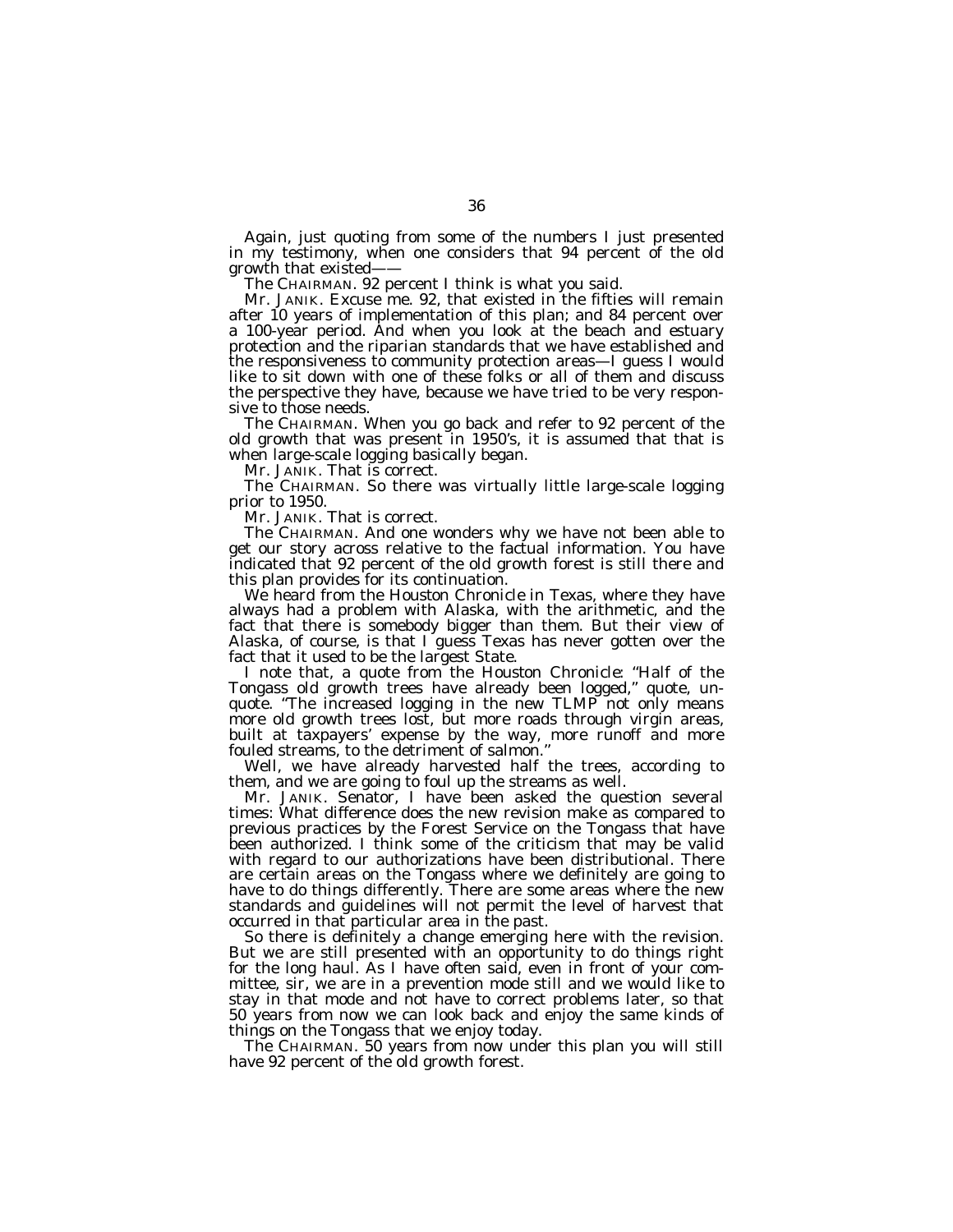Mr. JANIK. Moving towards that 84 percent figure. After 10 years we will have the 92 percent.

The CHAIRMAN. Then we go West to the *San Francisco Examiner.* That is a paper owned by a corporation that still owns and manages a significant amount of private timber in California, and publishes in a city that was built to a large degree on timber wealth. The *Examiner* is even worse with its numbers than most papers. Its editors have not yet grasped the difficult concept of multiplication, because they claim:

''The Forest Service would double the number of trees logged each year. The plan threatens to destroy virgin forest and pristine watersheds. The Clinton administration should stop this plan and should do it now.''

Mr. JANIK. I appreciate you drawing attention to that particular article, because it does reveal one item that is often misunderstood and misquoted. The old forest plan before the revision was signed had an allowable sale quantity of some 520 million board feet. That is total volume, often misquoted as being 450 because at that time we only expressed volume based on saw log portions of the total volume. But really the important comparison is 520.

The new calculation is 267 in the revision, which is a substantial decrease, of course.

Another figure that is misquoted is that the ASQ, the allowable sale quantity, is often referred to as a timber target, which it is not. It is a planning calculation. It establishes the maximum that could be cut off the Tongass over a decadal period, meaning 2.67 billion board feet, on the average 267 per year.

But it was only last year that we had a harvest as low as 120 million board feet. For the last 17 years the average harvest on the Tongass has been about 327 million board feet. So when some folks refer to a doubling of the harvest, comparing the 267 with the 120 I think is what they are doing. They are looking at a very exceptional year, last year, when the timber industry was sent into a tailspin with regard to the closure of the mill in Sitka and Wrangell and then the upcoming announcements with regard to Ketchikan Pulp Company and so on.

But this revision does substantially decrease timber offerings and potential harvesting on the Tongass, and we certainly have heard a lot about that from many of our critics.

The CHAIRMAN. I will not ask you why we have not been able to communicate factually the correctness and accuracy of your new TLMP. But clearly it has not been evidenced in public consumption in these editorials.

The Lewiston, Idaho, Tribune—that is a town that has a large pulp mill. The *Lewiston Tribune* states: ''Organizations like the National Resource Defense Council will not be happy until every tree on every national forest is declared off limits to the timber industry. The industry, once habituated to buying 200 year old Tongass trees for \$2 each, will not be satisfied until the Tongass returns to logging limits of old, about twice that of the new plan.''

I guess we could all feel good to be in the middle of this. But being in the middle between a questionable policy of the past and a draconian view of the future is not necessarily a position of very high virtue. Also, I think that the Lewiston editorial writers exag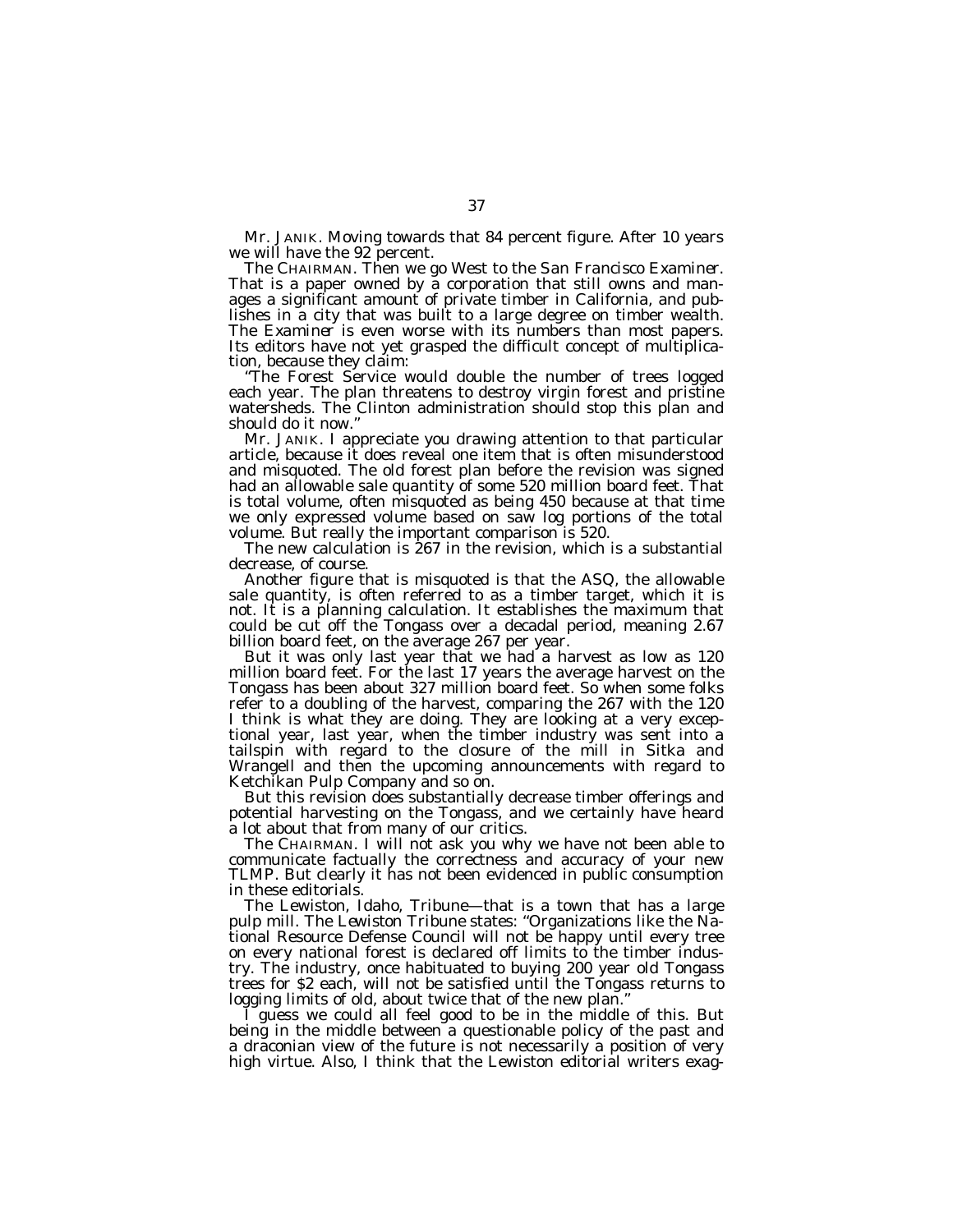gerate a bit as they characterize what the communities and the industry in southeastern Alaska have asked for.

Would you care to characterize the position of the Governor's Timber Task Force, Phil? Or should we ask them directly?

Mr. JANIK. It would probably be best to ask them directly. But as an adviser to that group, what I have experienced with that task force—that was by invitation of the Governor; I felt very privileged to be invited to sit on that group. I find them a group that is trying to identify their futures, given all the changes that have occurred in southeastern Alaska and the timber industry, trying to determine where to make the kinds of investments that would fill some of the voids that now exist in southeast, particularly dealing with the lower grade material that has, frankly, no place to go now with the pulp mills having closed, and kind of a forward-looking group.

Yet a great deal of uncertainty exists within the group because of the dramatic changes that have occurred. But I am optimistic about the task force and where it may lead. I think a forum like that is necessary right now to help folks make those kinds of decisions.

We are there in the role of technical assistance, again helping with one of the things you have gotten involved in, Mr. Chairman, that is the Wisconsin lab representatives coming out from the Forest Service to help those folks determine what the potentialities are and so on.

So I feel good about the forum.

The CHAIRMAN. Well, I think we all agree that the position of the Governor's Task Force has been a positive one, and I would agree there is uncertainty relative to the assurance of the industry being maintained at a yet undetermined level, but optimism that it can achieve a significant contribution to the economy of southeastern Alaska.

But I am not sure just where the Clinton administration is on the same subject. I note that a May 21 story in our own *Washington Post* made the following observation: ''The White House had no specific comment on the Forest Service's plan yesterday when it came out, saying only that the administration is committed to national forest management that protects the environment and maintains a sustainable supply of timber across the country. Congressional sources familiar with the new plan said the administration would probably wait to see what kind of a response the plan generated from the public and on Capitol Hill before taking a stand one way or another.''

They did not say anything about the editorial writers. We have already seen that.

I would ask you, what is your interpretation of the administration's position on the plan now that we have had an opportunity to hear from the editorial writers? And I am not sure you can take a sample of what the reaction is here on the Hill, but many people are informed by the editorial writers as to the attitude generally of the public.

What is your opinion of the administration's position on the plan?

Mr. JANIK. Before I answer that question, just one response, if I may, to the somewhat mixed reaction by the public at large, al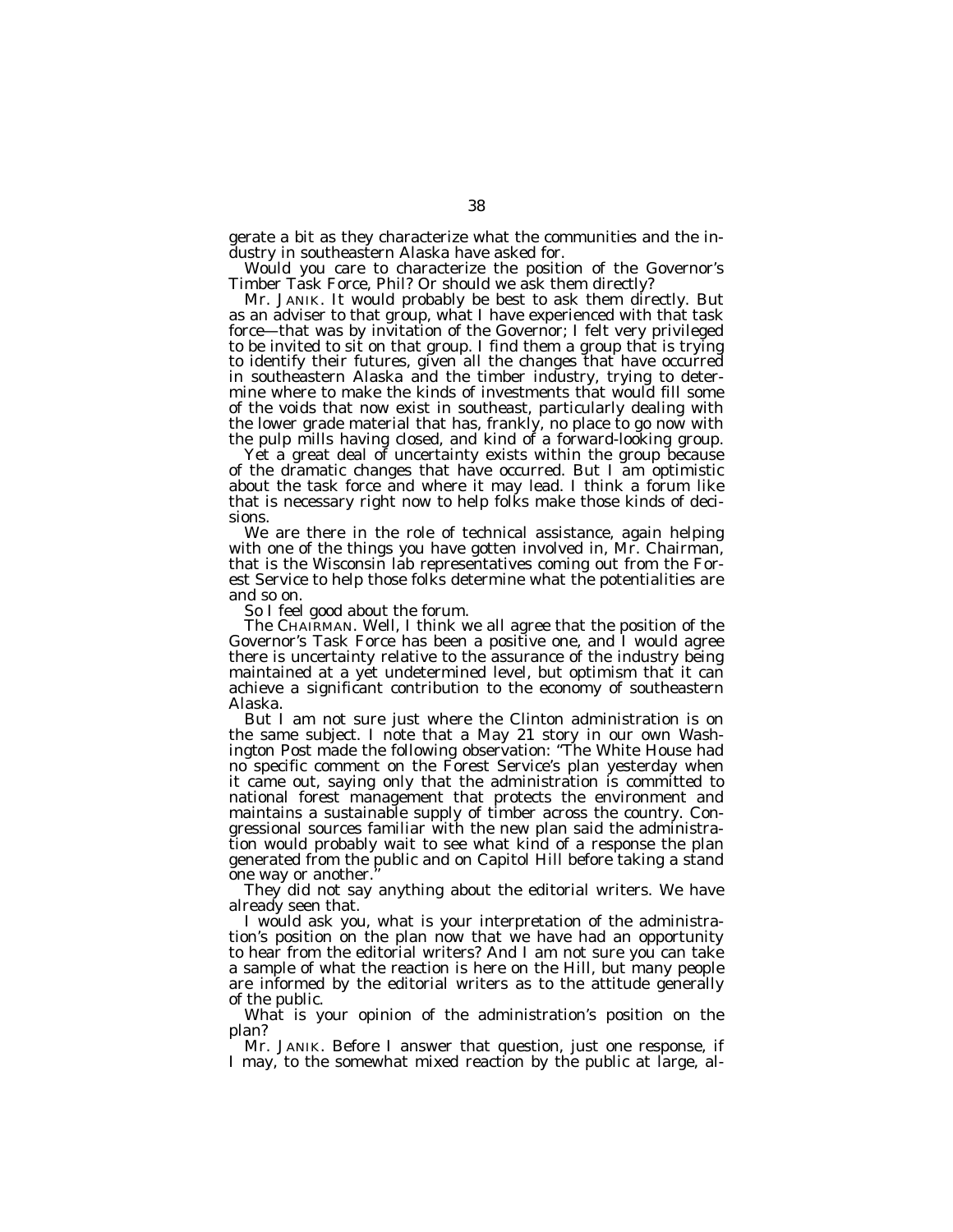though there again there have been many editorials and newspaper articles that I have reviewed that have indicated that the opinion is that the plan is a balanced one. But I think again the interest in the Tongass and different expectations of what occurs there or should occur there pretty much leads to some often polarized positions on what the expectations might be on that forest.

The CHAIRMAN. Would you care to explain in your opinion why this polarization?

Mr. JANIK. Well, I think it is because, Senator, the Tongass still represents to many folks—and I hear this a lot from people getting off ferries in Juneau, where I live—they come to Alaska to see the pristine environment and the wildlife, and at the same time they come to look at the lifestyles of the people. So there is mixed expectations. People come there for different reasons.

But I think the wildness of Alaska is what draws most people up there, and I think the notion of not disturbing any of it is often what folks kind of imagine as an expectation, anyway, on the Tongass, where others recognize what a national forest is and that is a multiple use mission kind of setting and in fact appreciate being able to view a mining operation or a logging operation, and so on.

I do think that across the board, based on the public comments we have received, that regardless of where people come from they do expect the job to be done right and environmentally sound, regardless of what it is we may be taking on, whether it be mining, logging, road construction, or whatever.

There is a sense of, let us make sure we do it right in Alaska. I hear a lot of that regardless of the philosophy that people come to me with.

Regarding specifically your question regarding the administration, all I can say to that I guess is that the plan is signed. I am the decisionmaker. If there had not been, I guess, strong support with the review that we had throughout the process—and  $\tilde{\Gamma}$  expected that kind of review to occur— $\check{I}$  am not sure that would have happened. But the regional forester did sign that document, meaning me, on May 23.

I also would point out that we need to be a little bit careful because of the appeals process, with regard to who might be reviewing these challenges that may emerge to the planning decisions that I ultimately made, and that comes to the Chief's office for deliberation. So I would guess there is some hesitancy to weigh in on some of these things immediately.

The CHAIRMAN. I assume it is fair to say that you have gotten your last paycheck after signing the document?

Mr. JANIK. That was still delivered, yes. That goes automatically into my account, and I did not hear anything from the bank.

The CHAIRMAN. And you did not have anything bounce, all right.

Let us turn to the *St. Louis Post-Dispatch.* I guess in St. Louis they do not really worry too much about endangered birds except perhaps the Cardinals are having a hard time staying above .500 in the weakest division in baseball. But they would believe that the Clinton administration should and could stop this plan. They also note: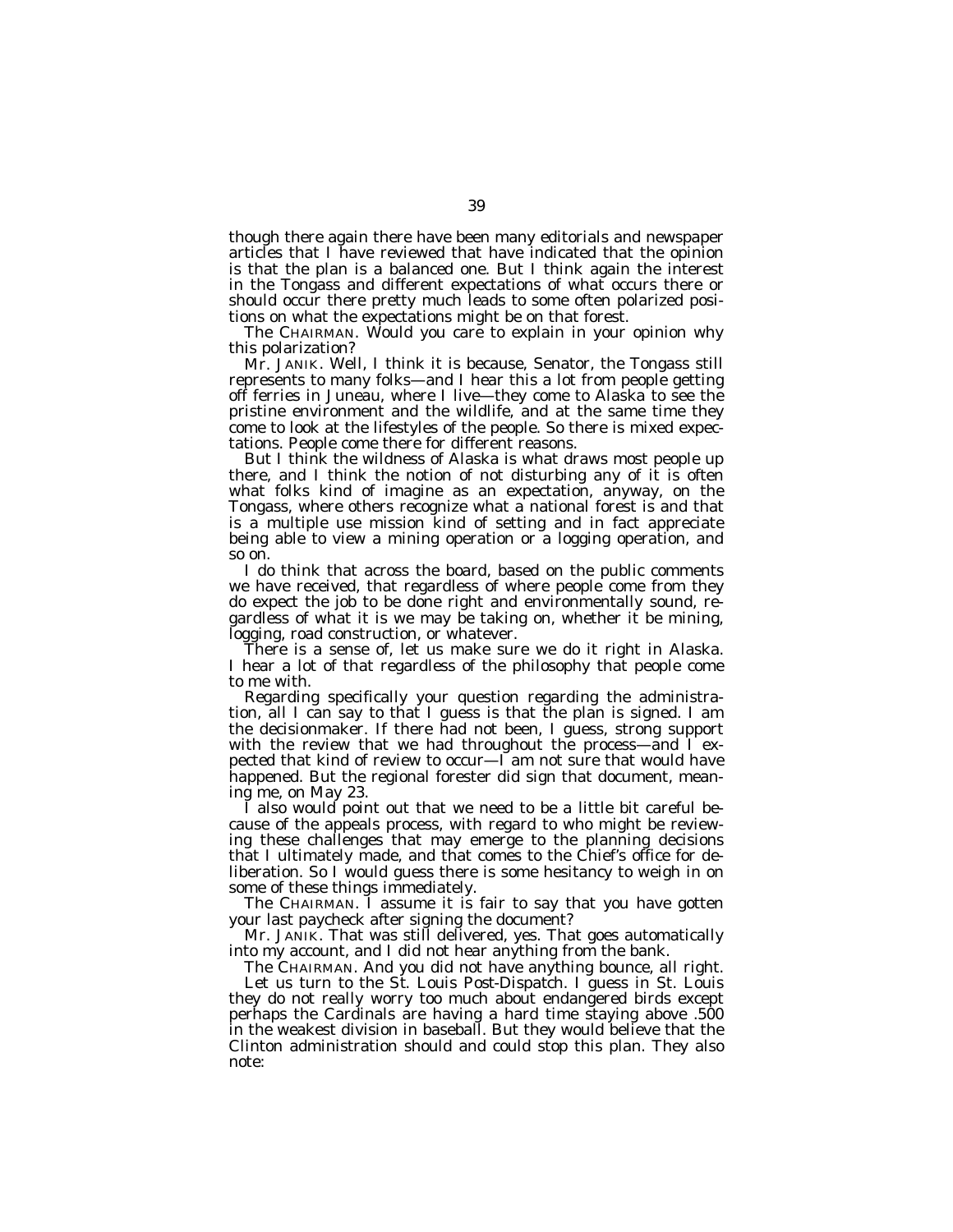''Standing in a downpour during his trip in May to a Costa Rican tropical forest, President Clinton extolled the rain forest. 'I came here to emphasize the importance of the forest that surrounds us, the chain of life, not only in Costa Rica and Central America, but in all the world,' '' he said.

The *Post-Dispatch* goes on to editorialize that: ''The Tongass is no less important, no less deserving of preservation, and no less worthy of presidential protection."

I happen to agree that the Tongass is no less important, Phil. But my constituents live there, as you know, and so do you and I, and that is why I must make the following request. At our last hearing I noted a June 20 *Washington Times* story that reported that in order to accommodate the President's speech it was necessary to bulldoze and pave a 350-foot path to the podium. As you recall, he was on crutches at the time. So the Costa Rican Government bulldozed and paved a path right through the rain forest, the Barelo Carilio National Park.

Now, whatever the current administration finally decides on the TLMP, I hope you can assure me today that we will not be bulldozing it and paving any paths to accommodate perhaps presidential proclamations on the Tongass. I would assume that we could agree on that, Phil?

Mr. JANIK. We will do whatever is right, Senator.

The CHAIRMAN. Not whatever is necessary. Well, that is reassuring.

I could not help but note a certain inconsistency there, that obviously was too good to pass up.

Mr. JANIK. That is one article I have not seen.

The CHAIRMAN. We would be happy to provide it for you.

Mr. JANIK. I would like to read that.

The CHAIRMAN. It probably is not in your circulated reading, but it is certainly in ours.

I am going to move over to an area that you highlighted in your statement with regard to recreation and tourism, where the Forest Service is focusing more of its area of attention. I am pleased that the tourism standard and guidelines provide assistance for appropriate recreation needs and tourism, using the different land use designations or the various LUD's.

I think the guidelines will be helpful in advising local Forest Service officials about what kind of recreation and tourism opportunities should be considered and can be accommodated in different land use categories. I am pleased the agency will be able to work with the recreation and tourism industry to provide and develop some of these guidelines and standards.

I think that there is a presumption that you have stated that Alaska is that pristine area that ought to be available, and the opportunity to just take off and walk through the Tongass is something that was epitomized in a conversation I had with the Vice President, where he and his family were looking forward a couple years ago to an opportunity, that conflicted I think with a book, so as a consequence the trip had to be cancelled.

But you and I know you just do not go for a nice long walk through the Tongass. Unfortunately, there are very few areas in the Tongass that allow a visitor for a walk through the Tongass.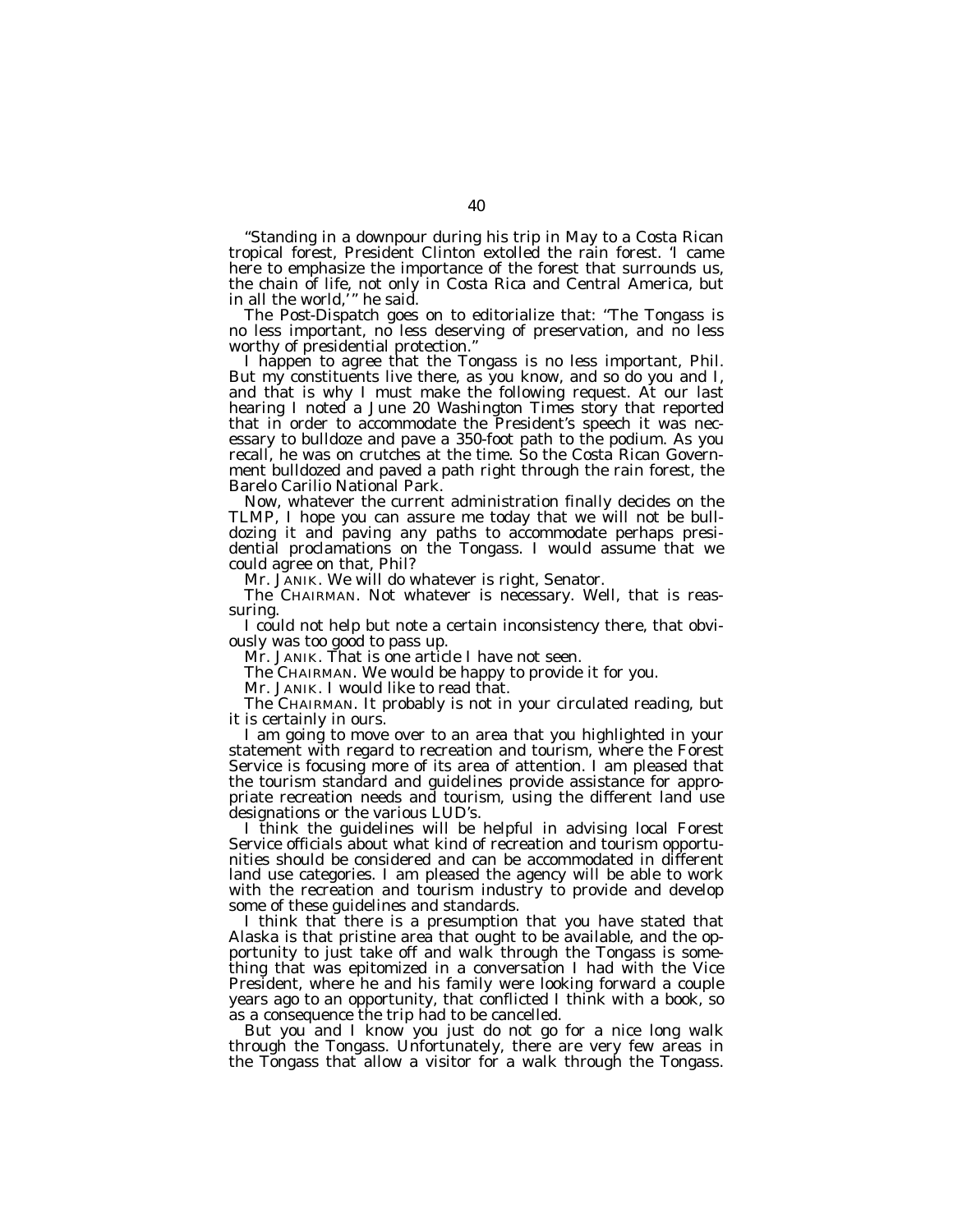I think there is a road around—excuse me. There is a trail around Ward Lake in Ketchikan that offers something of that nature. But few areas really have that kind of an experience. You have to put a trail in, you have to brush it out, you have to clear oftentimes timber because of the density.

But yet the vision is, we will just go for a walk, we will cross the island. And of course, you get a couple hundred yards into that and you suddenly are faced with the reality that you are likely not going to reach your goal.

So I would suggest that attention be given, particularly in the area of high density visitor opportunities, for some kind of a forest walk. I know that there has been some advance and there has been more concern expressed. But I understand that there is a proposal for permanent oversight facilities in some of the remote recreation or old growth habitat LUD's areas, and I am curious to know how those proposals will be evaluated in the course of planned implementation as you look at more and more requests for accommodations for visitors in the areas, as opposed to what we pretty much had, which were day-type trips or the availability of a Forest Service cabin, which really do not provide the visitor with the opportunity that many visitors would like, a little more in the idea of accommodations being provided.

Mr. JANIK. Senator, I will attempt to answer that. But while I am doing that, I would ask Kimberly Bown, if I may, to come to the table.

The CHAIRMAN. Yes.

Mr. JANIK. If we are going to pursue some questions on tourism, she has traveled 4,000 miles here. I would like her to have an opportunity to answer some of these questions.

The CHAIRMAN. That is fair enough.

Mr. JANIK. Thank you.

Senator, I am really pleased with what has happened with regard to our interaction with tourism, the tourism industry representatives, regarding this revision, because I believe they at least have some level of satisfaction with our responsiveness to their requests. That has dealt with identification of some of the areas that they have been particularly interested in, and it does represent somewhat of a menu or a mix of opportunities for different clients that they serve and what their expectations are.

With regard to all the land use designations and how that affects them, there are standard and guidelines that apply to each of those in the forest plan and would represent certain restrictions on some of those expectations. But I think we have tried to front-load consideration of those needs early on in the planning process and, even though there will be further NEPA work and analysis—the forest plan is not going to resolve all those things, of course—I am confident that we have in a great degree reduced the potential conflict that will come from project implementation, including considerations within old growth reserves or anywhere else.

The CHAIRMAN. Well, I note in the standard and guidelines, for example, permanent overnight facilities in the areas of old growth habitat are 24. That would be number of overnight guests that you would consider as appropriate in old growth habitat in the entire Tongass?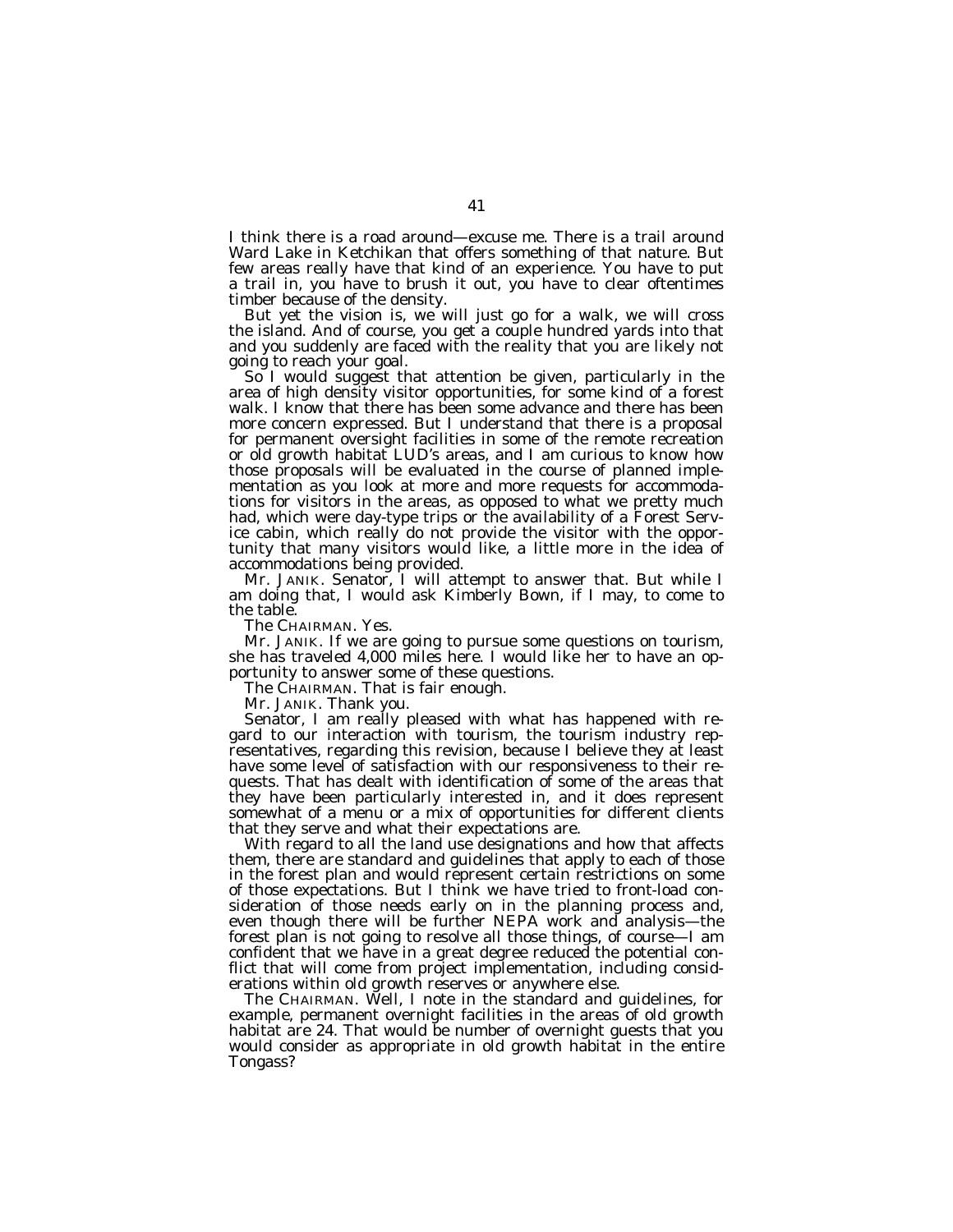Mr. JANIK. Kimberly, would you like to answer?

Ms. BOWN. At any one site, Senator.

The CHAIRMAN. For what?

Ms. BOWN. At any one site.

The CHAIRMAN. At any one site? How many sites might you anticipate?

Ms. BOWN. That would be evaluated on a case by case basis as the proposals came in. What the plan—actually, the plan really does lead the Nation in terms of looking at types of facilities and capacities, a range, providing some sideboards in the range of capacities that these kinds of developments, the scales of developments, and by prescription or by LUD offering some guidelines to the staff on the forest in evaluating proposals as they come in the door.

We were lacking that in the past. The industry has asked very aggressively for some and helped us develop, actually, develop those sideboards so that that capacity question that has been debated a lot in the past does now have some better direction and guidelines to provide the staff in evaluating proposals.

The CHAIRMAN. Do you anticipate establishing pretty much along the lines of the concession type contracts that the Park Service has?

Ms. BOWN. We operate a little bit differently from the Park Service. They often invest their own Government funds to build the facilities. We work in partnership with the industry, the Forest Service providing some of the facilities, the cabins, as you mentioned, campgrounds, trails, and then we look to the industry to provide other services, the more outfitted and guided services, the vehicles.

The CHAIRMAN. Do you within your budget, do you have the capability to build, say, a lodge at a site with 24 beds?

Ms. BOWN. We would not necessarily pursue that. We would go out with a request for proposal and solicit proposals from——

The CHAIRMAN. The private sector.

Ms. BOWN. From the private sector.

The CHAIRMAN. Okay. And are you prepared to give them a lease?

Ms. BOWN. Yes.

The CHAIRMAN. And would the lease be adequate to amortize the cost?

Ms. BOWN. That is what we are—within the confines of the national direction, which for large-scale developments such as ski areas, there are long-term leases available. For the shorter term operations there's a scale that applies to the various levels of development. More typically the operations are authorized for 5-year periods, and then the larger scale developments are often up to 15 years or longer, depending.

The CHAIRMAN. When do you anticipate having available to the visitor industry a pro forma of what they can—what definitive areas might be available, what the lease terms might be, and what would be most desirous from the standpoint of the professional planner?

Ms. BOWN. In terms of the larger scale developments?

The CHAIRMAN. Yes.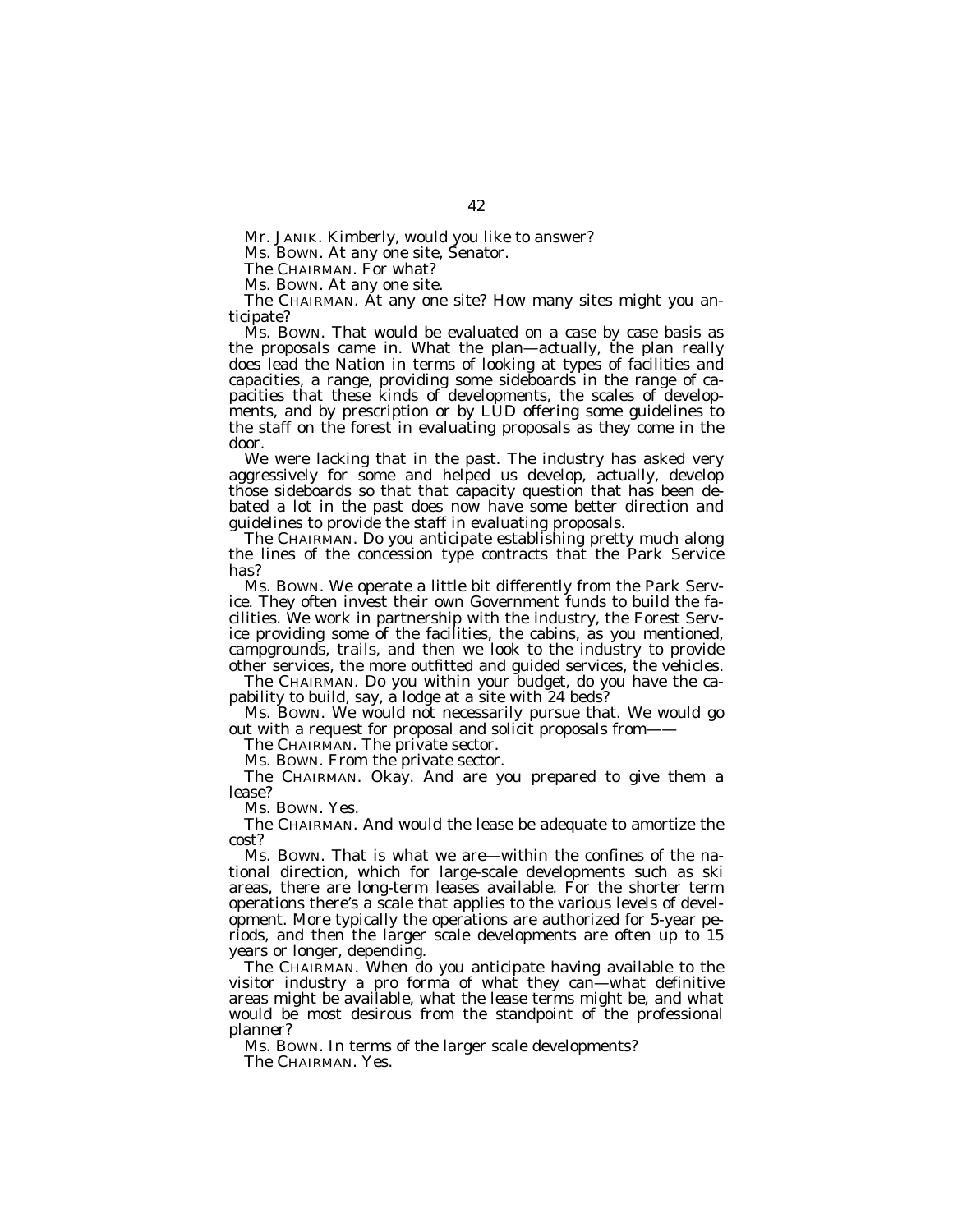Ms. BOWN. Well, in working with the industry to define that, we do not have in the current plan specific sites laid out for those larger scale developments.

The CHAIRMAN. Does industry have any requests in to you?

Ms. Bown. They do not at this time. And we had some difficulty in working with that upper scale development with them because they feel themselves in a competitive nature and are not necessarily ready to share their long-term visions for where their interests are.

For the smaller scale developments, however, we are working with them actively to look at various options for small base camp facilities or hut to hut type systems or trail connectors that they might need.

The CHAIRMAN. It is kind of a chicken and egg deal, which begins first. In other words, does the industry come to you with requests or do you kind of define your parameters that you are prepared to make available to encourage industry to put in facilities so that visitors can have access? Your experience in observing the Park Service in Glacier Bay may be of some assistance to you. That is a concessionaire, but clearly you are going to have to provide a sufficient lease to encourage investment to come in and amortize, because it is probably quite a seasonal opportunity.

Ms. BOWN. We do have sites in the Alaska region, one right now in fact that is out on the street up on Turnigan Pass, to respond to that heavy demand for rest room facilities and other services.

The CHAIRMAN. I am well aware of the demand for rest room facilities and the reluctance of the Forest Service to necessarily have to provide that service. But you have been and it is much to your credit.

Ms. BOWN. And right now we are in the request for proposal process from the industry or from the private sector to develop a fairly broad level facility up there to accommodate the rest rooms and the lodging and others. That came or it was generated as a catalyst from the demand that was there.

That is the pattern, typically, that a demand arises and then we respond to it with a request for proposal if it is not appropriate for us necessarily to offer that service. Other ways that those proposals or activities are authorized or initially generated are from the industry walking in with an idea, as for instance the icefield flights out of Juneau were initially conceived of by the industry and walking in, and as we all tested that together it has really expanded to quite an industry there.

Mr. JANIK. I think Kimberly, Mr. Chairman, used a very important word. What we are trying to do is position ourselves so we can be responsive to requests, and the involvement of the tourism industry in the revision has taken us a giant step, I think, in terms of where they would like to see some opportunities for further consideration.

But the kinds of operations you are suggesting, I do not think we really have seen any serious large proposals come in yet.

Ms. BOWN. Not in southeastern Alaska.

Mr. JANIK. Not in southeast.

Ms. BOWN. We have had a number on the Chugach.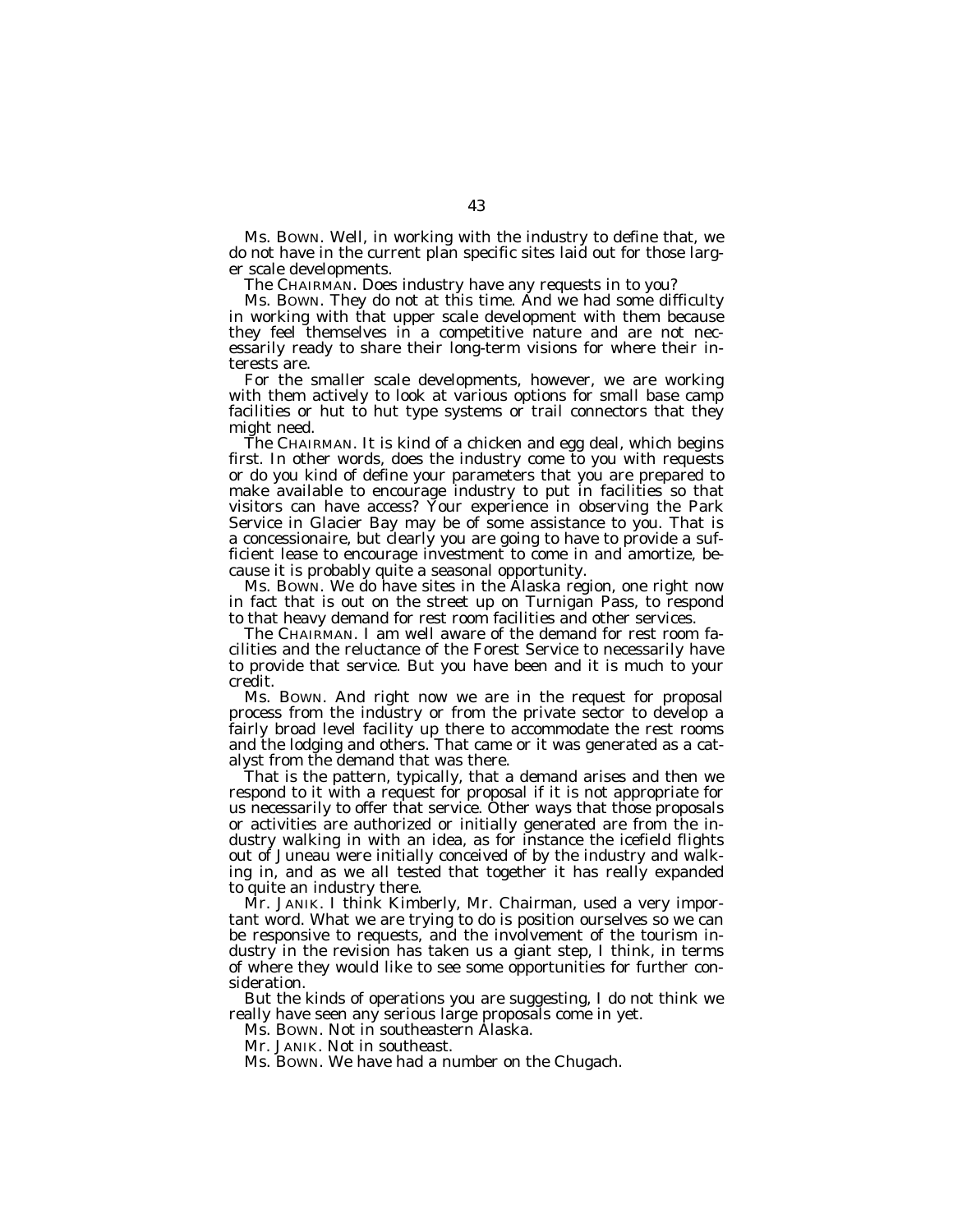The CHAIRMAN. Well, again, I think the industry is still formulating its plans for expansion, and there has been an assumption that it would be very difficult to get long-term leases sufficient to amortize investments in the Tongass. But perhaps more aggressive posturing by the Forest Service will resolve that.

I am interested in exploring the different ways that you would evaluate impact and desirability of different forms of tourism in the wilderness areas and other nondeveloped land use designations. Would you evaluate, say, a boat landing facility on how many people would have access to the wilderness, or does the valuation include impacts associated with length of stay?

For example, how do you assess the different impact of a boat landing for a vessel that may deposit 75 people onto a wilderness beach who may stay for 1 or 2 hours against a set of kayakers that may camp overnight, build fires, spend more time, and therefore impact for a longer period of time the area involved?

How do you balance between those impacts? Or let us assume that you have one of the smaller tour boats simply drop anchor and run a group ashore in a wilderness area in their shore boats?

Ms. BOWN. May I?

Mr. JANIK. Certainly.

Ms. BOWN. Actually, that specific situation or scenario was discussed with the industry between draft and final and some changes were made to our matrix and standard and guides on recreation and tourism to accommodate those boat-based small excursion opportunities in the less developed LUD's, which is what they were requesting. What they were requesting was that the capacity should be higher than the 12. At that point it was at 12-person capacity, and now it is sitting at anywhere from groups of 50 to it is accommodating the larger, the small cruise ship but larger excursions onto that one fringe of the beach.

In evaluating a proposal that would come in for, let us say, a boat base facility for a kayak group versus a motorboat or whatever, that would be evaluated on a case by case basis and the cumulative effects of what that activity did to the surrounding area certainly would be considered under the NEPA process for that specific project.

But as I said, originally the capacities really offer some longawaited guidelines for the staff across the forest to use as sideboards where they can consider the proposal.

The CHAIRMAN. Well, as we move towards more utilization for tourism as an attraction to southeastern Alaska, let us take again the proposed construction of a 24-person overnight facility in an area that the industry would select, but let us assume that area is sensitive. It is an old growth LUD habitat and the environmental analysis required to evaluate the desirability of locating such a recreation facility would probably be substantial.

So the agency may be hard-pressed to find the cost of an environmental review sufficiently capable to satisfy the interested parties that such a facility will have an acceptable level of impact on the old growth habitat or LUD. One of the easiest ways to fund that would be to have the analysis be required to be underwritten by the applicant, that is the cost of the analysis.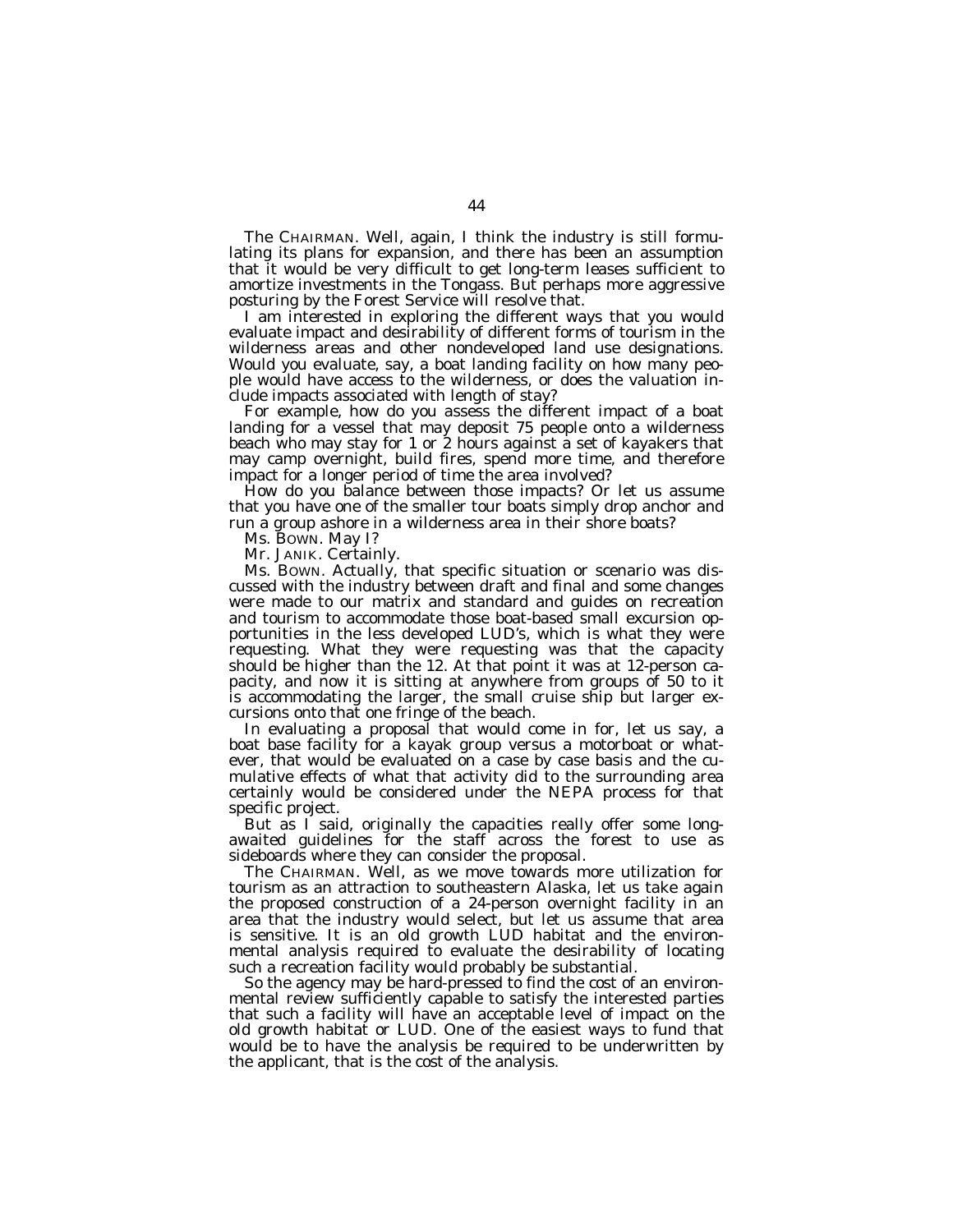How would you work that if indeed the opportunities would be mandated that you consider a competitive process? So the question is can you negotiate with one or do you have to put it out for competition? And if the applicant is going to underwrite the cost and suddenly finds out that he has a competitive situation there, how do you make sure that the special use permit is considered as being competitively offered at the same time you find an applicant who is willing to defray part of the cost of doing the environmental evaluation?

Have you addressed these questions?

Ms. BOWN. Yes, we have, not necessarily to the satisfaction of the proponents. This is a national issue to some degree, but as a proponent would like to expedite the evaluation of their idea or proposal or project, they can expedite it through offering to pay for the analysis, the EA or EIS as is determined necessary.

In doing that, we enter into a third party agreement where the Forest Service contracts with a firm or the private sector to do the environmental analysis or assessment, and in doing that they retain the decisionmaking position that they need to retain or that the agency needs to retain.

At that point when the environmental or the NEPA process is finished, then you do have to go out with a solicitation or prospectus to ask for or request proposals again in a competitive nature, because the bottom line is that what we are trying to do out there is to get the best offering to the public. The proponent that initially underwrites the cost of the environmental assessment does have a risk associated with not being competitive for the end project that is authorized through a special use permit.

The CHAIRMAN. Do you not think that is going to discourage people from running the risk of underwriting the cost, if they have no assurance? Because you know, this is pretty much pioneering in a sense. You have got a short season. It is dependent on, what, Memorial Day to Labor Day or something of that nature.

I mean, I am being a devil's advocate here, but I think it is important that you recognize that if you are going to pursue this in a sincere and yet feasible manner you are going to have to have flexibility.

Mr. JANIK. Mr. Chairman, you have keyed on a very troublesome area in terms of what we would like to do, and it is in conflict with the competitive bidding process and so on. All I can say to that is we are trying to find a way to make that work. We do not have the answer to that yet.

The CHAIRMAN. Have you asked for any Congressional assistance?

Mr. JANIK. I do not think that has happened, no.

The CHAIRMAN. Well, that is what we are here for. If you need special consideration relative to the uniqueness, the short season or any number of functions, I would suggest that you pursue it with a request, and we can always hold a hearing and see if it is feasible and equitable.

Let me ask a question about how you calculate permit fees. As I understand it, your fee is 3 percent of the adjusted gross cost of a trip. Does that not penalize expensive trips involving expenditure of a short time on a forest, like a large boat, helicopter landings,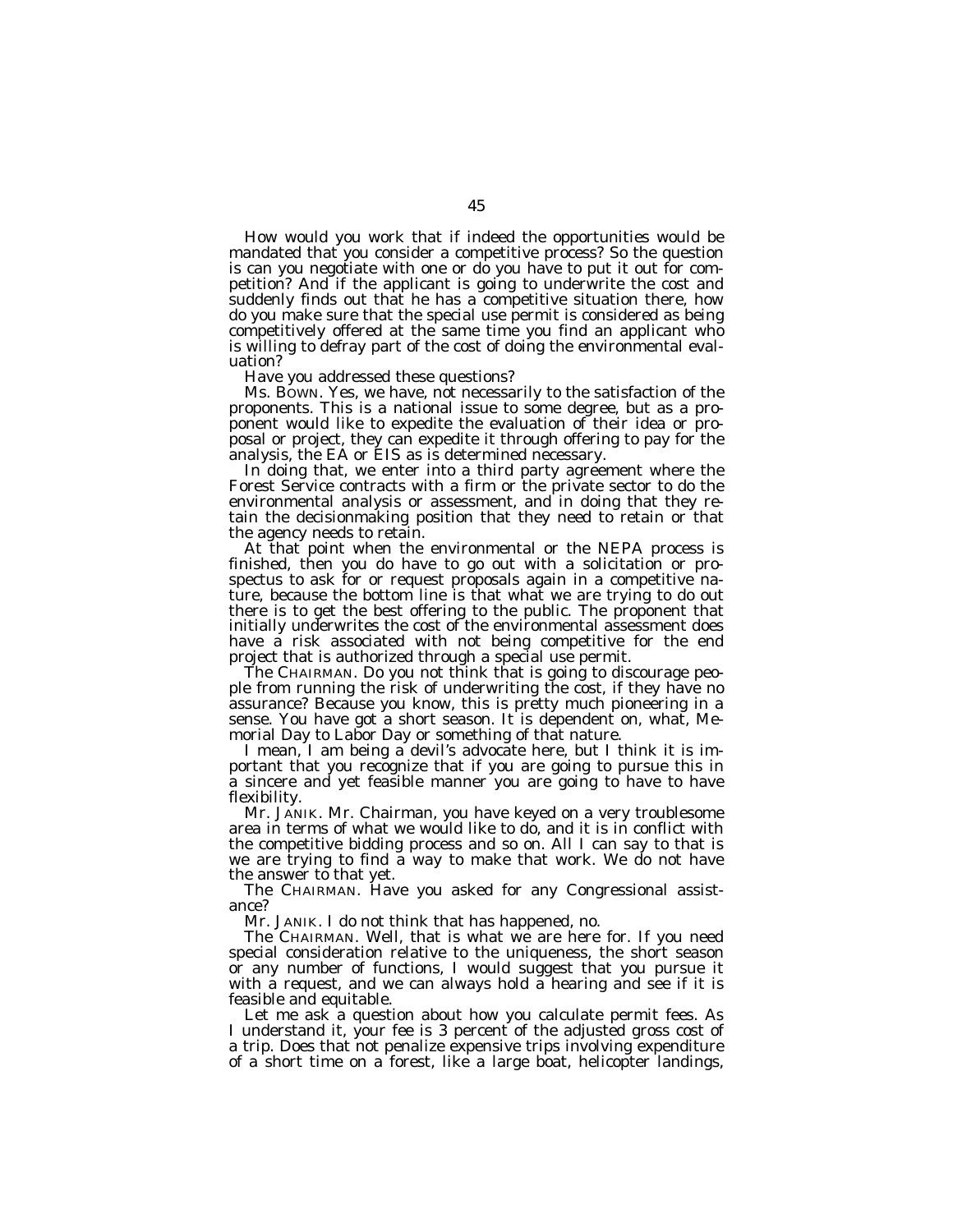to the benefit of less expensive trips where the participants on the trip spend a lot longer time and therefore have a greater impact? I am talking about the kayakers or those that organize pack trips.

It seems that one would question, should not your fee be related to the amount of time and the level of impact that is being visited on the forest as a factor, a major factor?

Ms. BOWN. The current fee structure that has been in place since the early eighties does give the operator the choice of either a fee per service day or a 3 percent of the gross revenues. The 3 percent of the gross revenues can be adjusted for time on forest, which we do very, very frequently up in Alaska, is the time that they are on national forest for a day is the only time that is associated or calculated into the fee calculation.

Additionally, we have instituted nationally, but we have taken advantage of it especially at our visitor centers for bus visits or taxi drivers or such, that a short stop fee is then instituted where the stop or the visit is generally less than 4 hours. That has also been able to minimize or make more equitable the fee charged to those operators.

The CHAIRMAN. Well, I am still a little concerned about penalizing the expensive trips and not reflecting more on the related amount of time and the level of impact of some of the visitor types. Are you comfortable with that?

Ms. BOWN. I am afraid I really do not understand your question, Senator.

The CHAIRMAN. Well, the kayakers are in there, as an example, or the organized pack trips, and they are in there for several days. So their impact is obviously much different than a boat or a helicopter. A helicopter lands, they are in there for 20 minutes if that long. Is there an equity there or is there an inequity?

Ms. Bown. The current system with 3 percent of gross-

The CHAIRMAN. I am not asking about the current system, because we can always change the current system.

Ms. BOWN. My point is that we have changed it for a short stop fee, and we are pursuing that same system to be applied to those icefield flights, which is exactly I think the point that you are making. The short stop fee, which is available only for very short stops, generally 4 hours or less, and not more than 2 service days for that package trip, which certainly the trips to the visitors centers by the buses and the taxis fall within that and do get it, it is a per-head charge and it is much less and a lot less calculation that goes along with it.

We are hopefully—I am certain that by next season we would have the air flights, the icefield flights for instance, under the same short stop fee, which will ease their accounting and the fee structure to them considerably.

The CHAIRMAN. Why does it take so long to resolve the helicopter issue?

Ms. Bown. Well, we have-

The CHAIRMAN. That is where you have got a substantial visitor demand, as I understand it.

Ms. BOWN. Right now we have a regional working group, four outfitter guides that are working hard on this. They all have other jobs. We pull them in at least—we pulled them in twice this year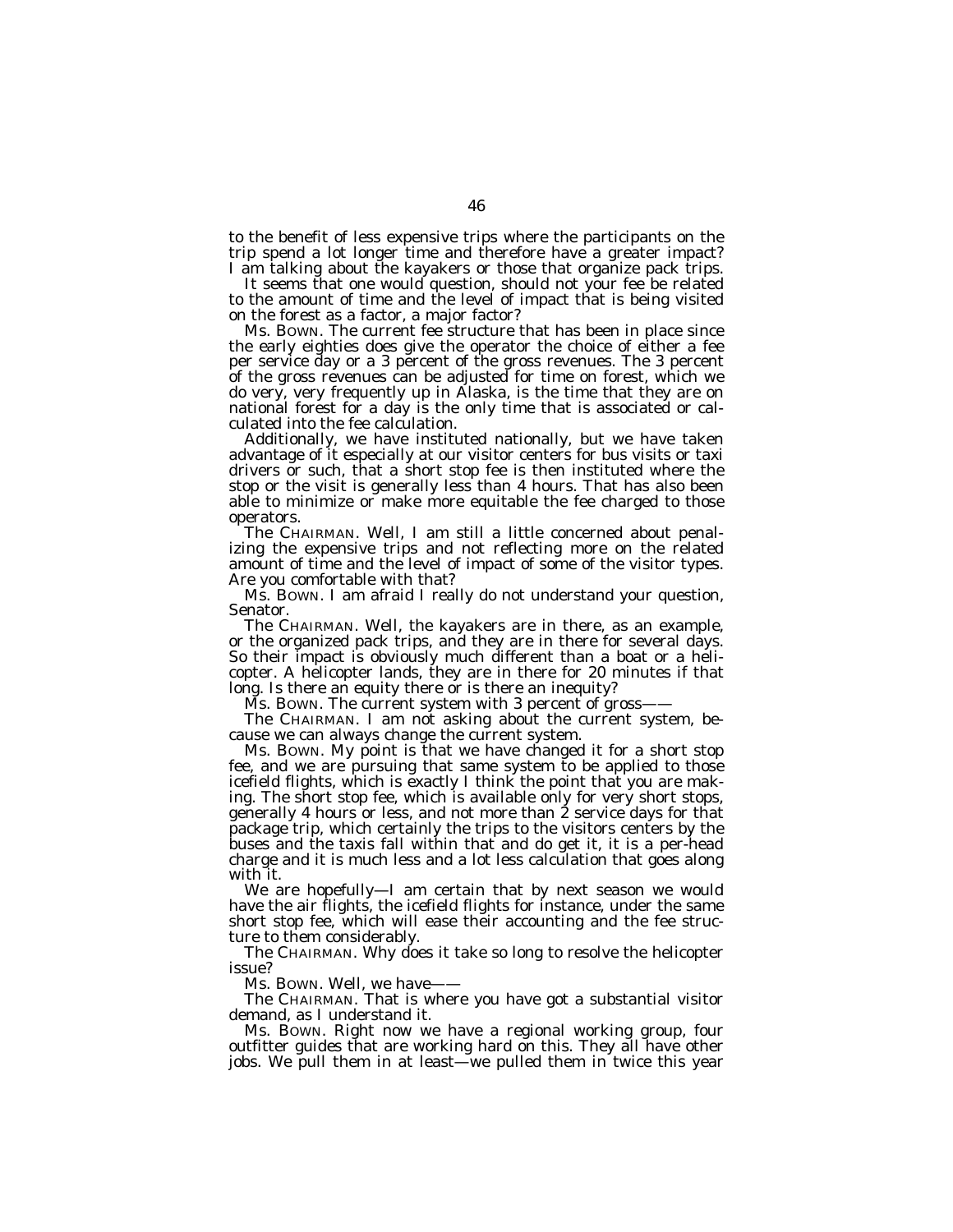so far. They are working with our fiscal folks to bring this together. Phil's leadership has put a tremendous emphasis on accommodating and being responsive to the visitor industry's needs as authorized through our special uses.

The special uses really are the vehicle that we authorize all these uses, and so we have a special team. But they are working hard on this and they-

The CHAIRMAN. How long have they been working on this?

Ms. BOWN. Well, we came in with this short stop fee nationally, it became available to us last year, to the Nation. And we have instituted it for the visitor centers initially and now we are pursuing it for the air flights, the air carriers.

The CHAIRMAN. When will you have it completed?

Ms. BOWN. Applicable to the icefield flights?

The CHAIRMAN. Well, helicopter flights, wherever they are.

Ms. BOWN. I can assure you by next season. I am not sure if they could get any sooner, but I could certainly check for you.

The CHAIRMAN. Phil, is there a reason that we cannot make some decisions on this? I mean, you have been working on it for a long time. The operators, you know where they want to go, you know what they do. They need some finality, some certainty. Somebody has got to make some decisions.

Mr. JANIK. I took a note on this, obviously, and we will see if we can expedite this faster than it has been.

The CHAIRMAN. Is there some uniqueness that makes it very difficult to reach a decision how you are going to set them up and manage them?

Ms. BOWN. I cannot speak for all the fiscal implications that I know that are involved in this. The current fee structure, though, has been working fairly well for these folks, and primarily the leadership of the Alaska region has pushed for a short stop fee that has changed the national fee structure to accommodate these specific kinds of short stops on national forests, because a lot of the use is off national forests.

The CHAIRMAN. Well, we have seen an extraordinary time sequence involved with the Forest Service's actions, and I would hope that certain things are within the parameters of decisions being made in a reasonable time, because we have a seasonal reality associated with Alaska. You get the information, say you want a decision by a certain date, put a team together, and get it done, make a decision.

Let us go to wild and scenic rivers. How many of the recommendations or the recommended wild and scenic river corridors are adjacent to development LUD's, in the sense of corridors adjacent to those areas? Got any idea?

Mr. JANIK. Why do not I start the answer to that, Mr. Chairman, and then if Kimberly has anything to add. As identified in my decision in the record of decision, 32 of the 112 rivers that were deemed eligible for possible recommendation were selected and passed on as a recommendation as part of the forest plan revision, 32 of the 112.

An additional 37 of the 112 have the majority of their corridors within wilderness and LUD-2 areas. And then I am going to add another figure to that: Another 25 occur in non-development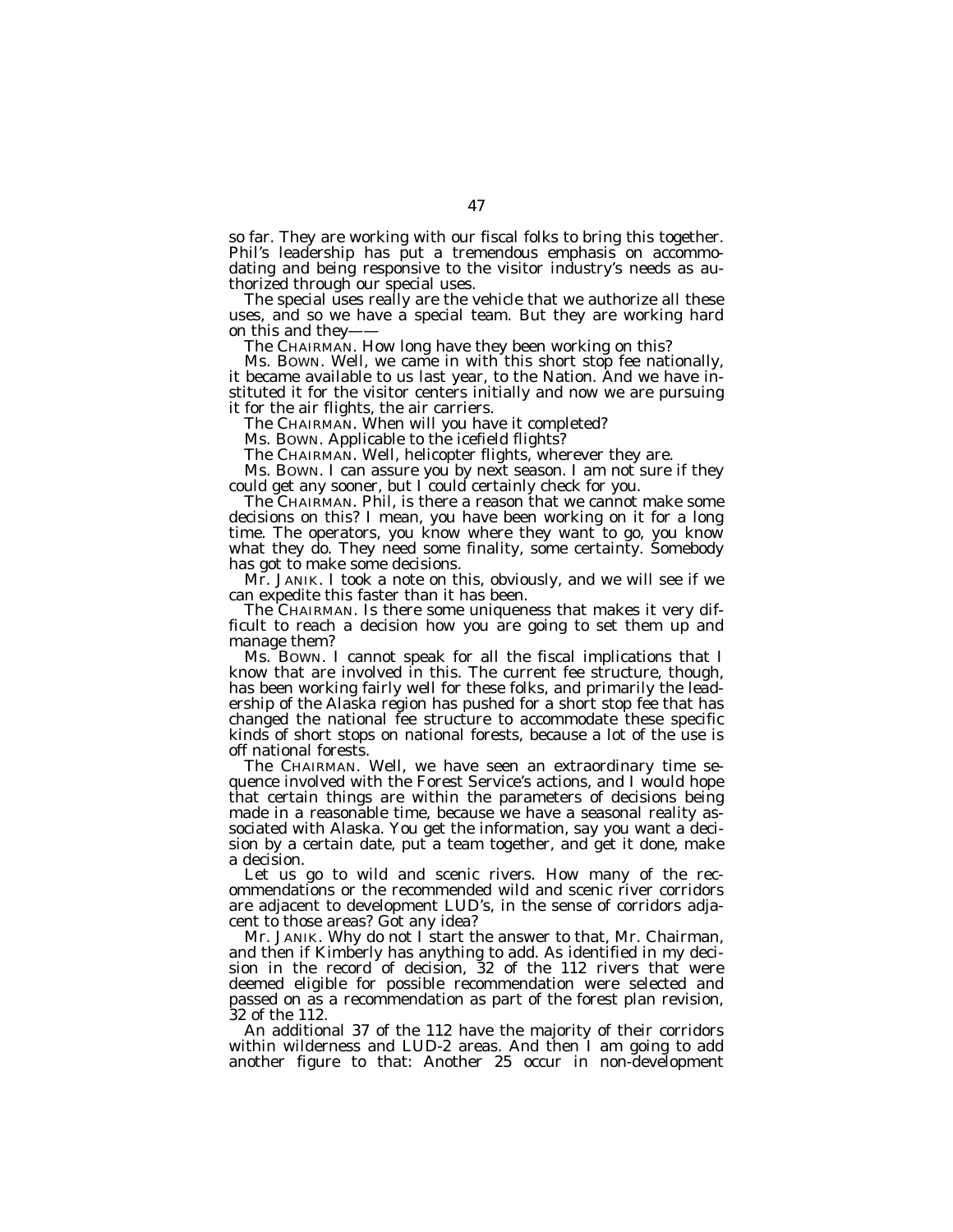LUD's. So with the recommendation of 32, and then you add to that the 37 and add to that the 25, you end up with 94 of those 112 have a pretty substantial level of protection.

That was one of the considerations in terms of choosing the 32 figure, in addition to it simply shaking out as being representative streams in various provinces as part of the study. I emphasize that point because I have heard quite a bit of criticism regarding why did that shake out as such a low number, 32, when you had 112 to select from. Well, part of that had to do with this observation on our part.

So 84 percent of 112 are in a pretty high level of protection, considering the 32 we are also recommending. In addition, there were some communities that responded back to us that basically said that designation as wild and scenic was not something they would prefer to have happen, and we took some of that response into consideration, I believe.

I am going to stop there and see if Kimberly has anything to add to that.

Ms. BOWN. I do not.

The CHAIRMAN. Could you provide for the record which communities objected and were accommodated as a consequence of their rejection?

Mr. JANIK. Certainly.

[The information requested was not received at the time the hearing went to press.]

The CHAIRMAN. In assessing the effects of potential wild and scenic river recommendations, I gather you assumed a half-mile corridor, even though all the currently designated rivers in Alaska have a one-mile corridor. I am wondering what would be the effect of the wider corridor on the timber base and transportation corridors?

Mr. JANIK. In total acreage, I do not have that available. But again, we could provide that.

The CHAIRMAN. Does anybody have that number?

[No response.]

The CHAIRMAN. Can you provide us with that?

Mr. JANIK. Yes, we can.

[The information requested was not received at the time the hearing went to press.]

The CHAIRMAN. You have pretty well, I think, acknowledged what kind of comments you received on your proposals relative to your ability to accommodate some of the communities on the proposed designations. So I assume you had comments that were in favor and those that were in opposition?

Mr. JANIK. Yes, we did.

The CHAIRMAN. What was the basis for the additional recommendations in the final TLMP?

Mr. JANIK. On the five additional streams?

The CHAIRMAN. Yes.

Ms. BOWN. I am sorry, I do not have that in front of me.

Mr. JANIK. These were, as I remember, these were recommendations from the public in terms of going from, I believe it went from 25 to 32, is my recollection, Mr. Chairman, from the draft to the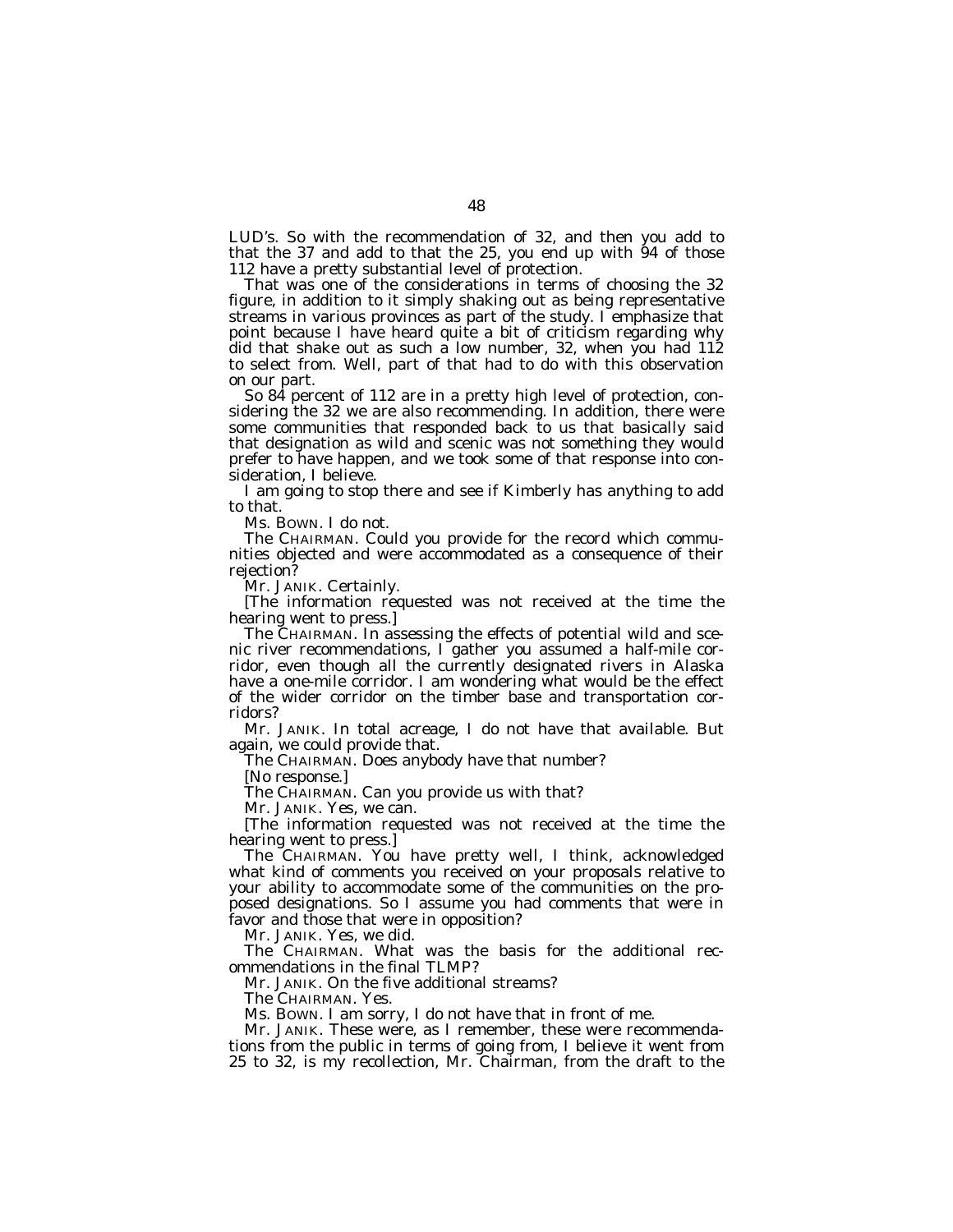final. And I believe it had to do with recommendation from the public that we considered.

Mr. Norbury, perhaps you have something else to add to that. I think that was the reason.

Ms. BOWN. Brad may be able to answer as well, because I think they were in your area.

Mr. POWELL. That is very accurate. There was public comment in support of those, and the majority of those were also in protected areas, as Phil already mentioned.

The CHAIRMAN. Can you recall a few of the names of the five? Mr. POWELL. I would have to check. The five we added, the majority I think were in  $LUD-2$ 's or-

The CHAIRMAN. You do not remember the names of the rivers? Mr. POWELL. I can look that up.

The CHAIRMAN. We would appreciate that for the record.

[The information requested was not received at the time the hearing went to press.]

The CHAIRMAN. Let us go into the funding a little bit now, on the implications of the plan, cost estimates and so forth. I am informed that you were advised by staff that you would be asked to estimate what it would cost in out year appropriations to implement the final TLMP. I wonder if you could give us some indication on how that cost would compare to appropriations over the last several fiscal years?

Mr. JANIK. I am going to ask Mr. Norbury to help me with that answer. But the estimate for implementing the forest plan that I approved approximates about \$83 million. That assumes fulfilling the full potential of the 267 million board feet of timber. That is a significant assumption because, again, that is not a target.

The CHAIRMAN. Is road building in that?

Mr. JANIK. Sir?

The CHAIRMAN. Or has road building been taken out?

Mr. JANIK. I believe roads are in there. That is the total number, approximately \$83.5 million. The timber portion of that, of course, is substantial, and any reduction from the allowable sale quantity in terms of what the offering might be for that particular year would significantly affect that number, that total.

The CHAIRMAN. Now, if the legislation in the House that would terminate any road building as part of the timber purchase credit, if that is stricken, then you would assume that the contractor would bid the timber in at a price to put his own roads in, which would mean that the stumpage would be substantially less than it is assumed under your proposal of some, what, \$83 million?

Mr. JANIK. \$83.5 million.

The CHAIRMAN. Is it basically a push, even though recognizing you do not get that back under the same funding mechanism?

Mr. JANIK. Are you asking if road building was prohibited?

The CHAIRMAN. No, no.

Mr. JANIK. Or the purchaser credit were eliminated?

The CHAIRMAN. You have got it in here, but there may be a change if Congress eliminates that.

Mr. JANIK. The \$83.5 million does assume the existing purchaser credit. That is in the plan, so if there is any change to that those numbers would have to be adjusted.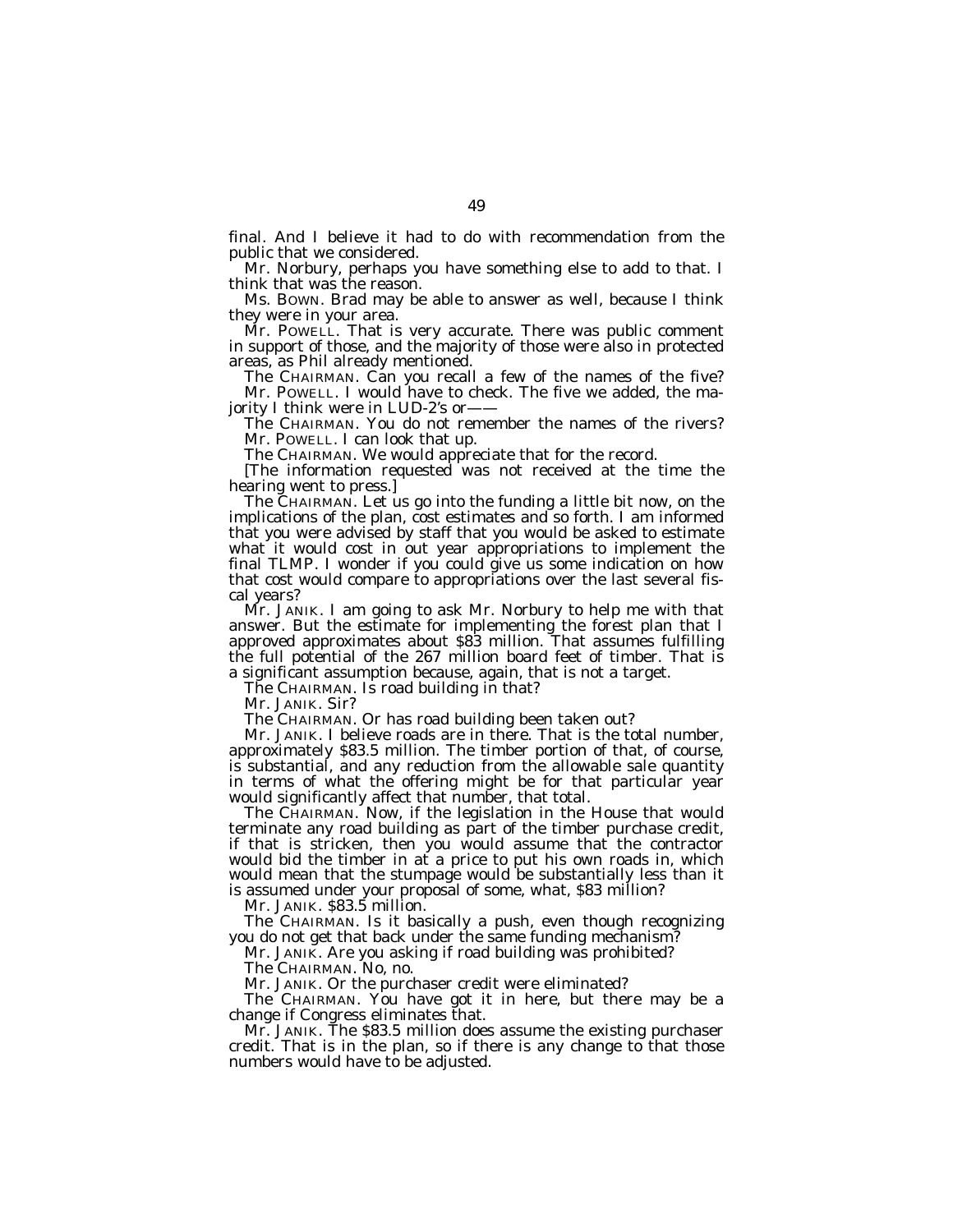Mr. NORBURY. Mr. Chairman, to clarify, the \$83 million does not include the purchaser credit allowance.

Mr. JANIK. Oh, I am sorry.

The CHAIRMAN. How does that compare to previous years? I understand it does not, it does not include purchaser credits. Purchaser credits are how much more?

Mr. NORBURY. For a program of 267 million, we are estimating \$32 million a year in purchaser credit.

The CHAIRMAN. How does this compare with previous years' appropriations on a fiscal year basis?

Mr. NORBURY. For the past 3 years the allocation to the Tongass has been around \$65 million a year.

The CHAIRMAN. For the past 3 years it has averaged \$65 million? Mr. NORBURY. Around \$65 million in total funds.

The CHAIRMAN. And with the exception of last year, those were years when the allowable cut was in excess of 250.

Mr. NORBURY. Yes, sir, that is correct.

The CHAIRMAN. And the rationale for the \$83 million when you are harvesting less timber and spending, needing a greater appropriation compared to previous years, when you were harvesting more timber and had less appropriation, is due to what?

Mr. NORBURY. Mr. Chairman, I can provide some detail of what the changes are, but before doing so let me emphasize that we do not regard the plan as a budget document.

The CHAIRMAN. Well, you might not, but the taxpayer might.

Mr. NORBURY. The plan is implementable at various budget levels. We do have some estimates of what we think a desirable budget level is, and those estimates simply represent what we think would be a desirable way to progress toward the objectives established by the plan. I will provide some detail on what those are.

But if we get different budget levels, we will continue to implement the plan. There are increases in several areas. One of them is in the NFEM fund code, which is currently titled land management planning inventory and monitoring. That is to provide for an expanded monitoring program for the Tongass and also some additional administrative studies.

The CHAIRMAN. Monitoring? What do you monitor that you do not monitor anyway? You have got your forest people out there. I mean, you use a term, but what does it really mean? What are you going to physically do more than you are doing now?

Mr. NORBURY. The detail on that is provided in the plan. The monitoring plan, our estimate is \$1.4 million a year. Much of that are things that we are doing now, but what we intend to do a better job of is things like monitoring stream conditions to be sure that the standard and guidelines that we have established for streams will in fact achieve the objectives and have the results that we intend that they have.

The CHAIRMAN. I assume the U.S. Fish and Wildlife Service does some of that. The State Department of Fish and Game does some of that. You are saying more monitoring and there is less logging occurring.

Mr. NORBURY. One of the problems we have had with monitoring in the past that is done by the other agencies is that it is done in a piecemeal fashion and it is not always laid out in a way that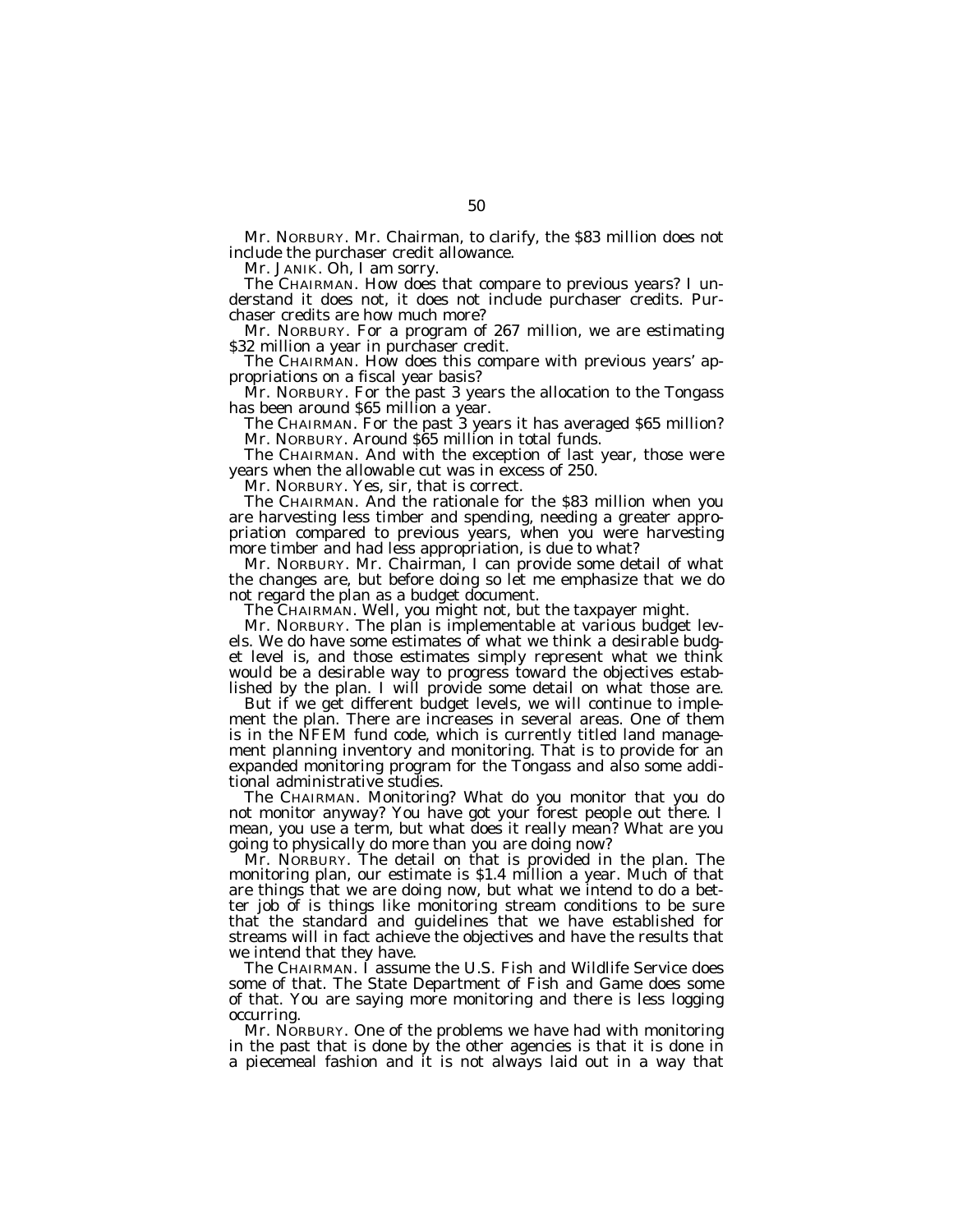would let us determine the extent to which the changes they pick up in their monitoring are attributable to our management actions.

What we really hope to do with this new plan is to work cooperatively with the other Federal agencies and the State of Alaska in developing a joint monitoring program in which we can all be looking at it from the same point of view and produce data that we could share and use commonly.

The CHAIRMAN. I can certainly appreciate and understand that. But I would assume that there would be some efficiencies associated with that. You are going to monitor, then somebody else's budget, maybe the U.S. Fish and Wildlife Service, can be reduced in the sense of their monitoring. But you know, just for everybody increasing the monitoring budget, if you want to wander down that rabbit trail because everybody wants to assume the responsibility— I would like you to provide for the record what you propose to do with an \$83 million fiscal budget excluding purchaser credits that is going to be different than what you have been doing previously when you have been spending \$65 million and producing a higher volume of timber.

[The information requested was not received at the time the hearing went to press.]

Mr. NORBURY. If I may, Mr. Chairman, I will touch on a couple of other differences that are actually of larger magnitude than the one you just mentioned. The timber program would be—funding for the timber program would be increased. Our costs for preparing timber sales have increased.

The CHAIRMAN. Why have they increased? Environmental concerns?

Mr. NORBURY. Because of environmental concerns. Our costs 3 years ago were running at around \$50 a thousand. They are running closer to \$80 a thousand.

The CHAIRMAN. Do you think that has something to do with those that suggest that the Federal Government subsidizes the Tongass Forest for the benefit of the industry? I mean, if your costs go up to a point, we would have to acknowledge that there is substantial Government subsidy.

Phil, you know what I am getting at.

Mr. JANIK. I think I understand your inference, yes, Mr. Chairman.

The CHAIRMAN. What encouragement do you have to control your costs so that the forest will stand on its own? Or can the Tongass stand on its own in relationship to the increased costs associated with what it costs you to manage it?

Mr. JANIK. The display here simply tries to depict what it would cost to get out the various outputs, and it does not really get into that philosophy.

The CHAIRMAN. I know, but you and I are continually confronted with the criticism that the Tongass is a subsidized forest for the benefit of industry. Is that not a fair statement?

Mr. JANIK. We do hear that, yes, sir.

The CHAIRMAN. How do you counter that when your costs are increasing and you are using, what, \$50?

Mr. NORBURY. On the projections—Mr. Chairman, on the projections that we have in the plan, the timber program is about a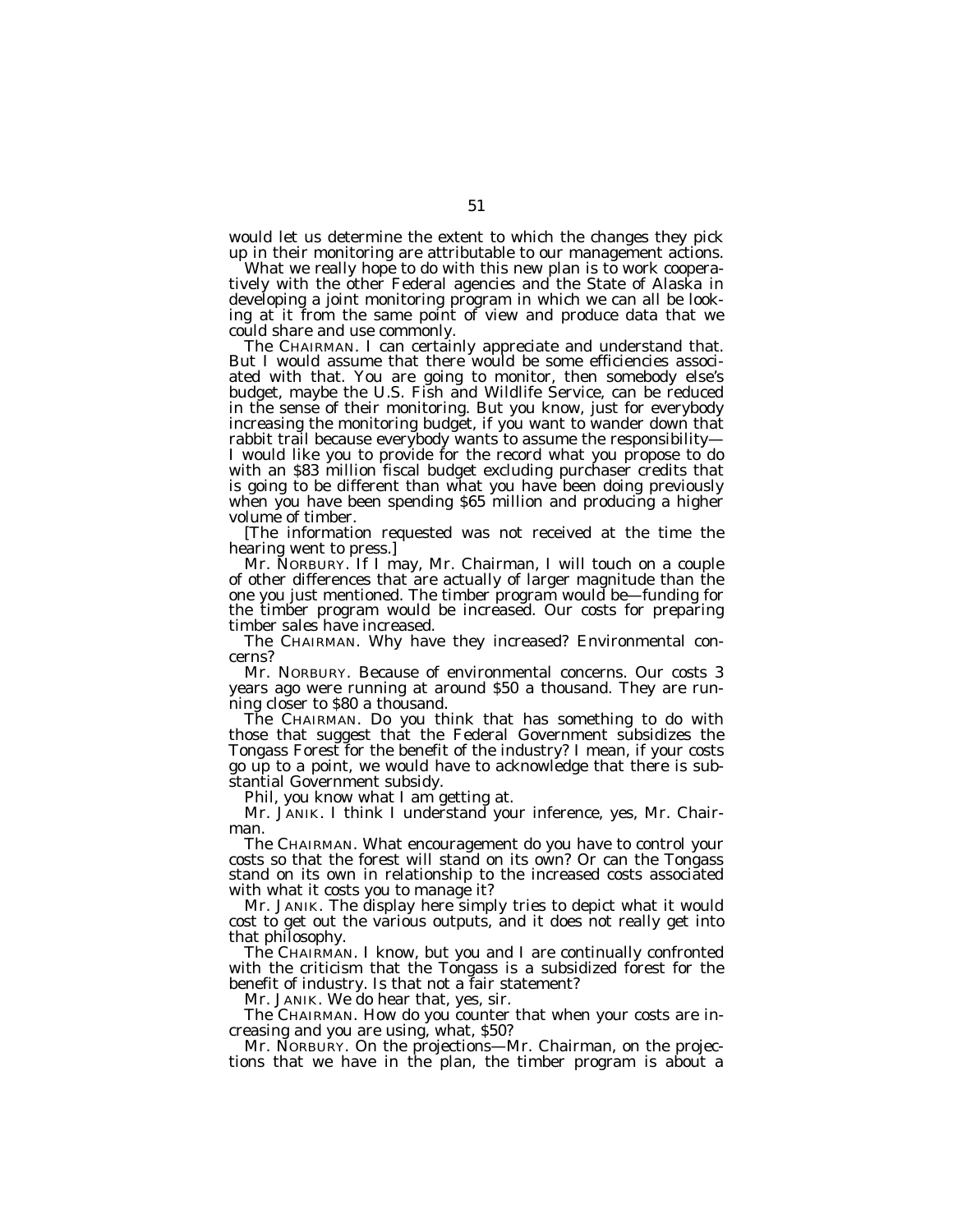breakeven proposition. The anticipated revenues will just about cover the costs of operating it. The other programs do not generate revenues and are in fact subsidized.

The CHAIRMAN. And are in fact subsidized?

Mr. NORBURY. Yes, sir.

The CHAIRMAN. Well, go ahead, Phil, and give me a degree of comfort.

Mr. JANIK. I do not think I have any comfort to offer. The costs for the timber program are increasing and, yes, you are correct, you have heard us state and you have seen that the expectation of projections for timber are decreasing.

The CHAIRMAN. How much—how far do you go with this? I do not know. Are your costs increasing 10 percent, 15, 20, over what they have been? And how do they compare with other forests?

Mr. JANIK. I think Mr. Norbury has the figures per thousand. I think we are close now to nearly \$100 per thousand for preparation.

Mr. NORBURY. The allocation for fiscal 1997 was based on \$80 a thousand. Our expectation is that under the plan it will be closer to \$100 per thousand. The last time I did a regional comparison on this, our costs were still lower than the costs in the Pacific Northwest.

The CHAIRMAN. Well, that is as a consequence of the President's forest plan, is it not, the President's forest plan as it is applicable in the Pacific Northwest?

Mr. NORBURY. I have not investigated the reasons behind the costs.

The CHAIRMAN. Well, you ought to investigate it.

It appears to me that we are moving—and as you look at your planning, I think you have got an obligation to recognize that it appears that we are well on our way to the Tongass doubling the costs. What are you going to do about it? And if you cannot do anything about it, are you going to ask for some kind of relief? Or do you just let it go?

The forester who is working on the tourism plan is working on a plan. You folks are moving to almost doubling your costs, which brings on the question of justification for commercialization of the forest. What kind of relief do you need? What are you asking for? Or is it just a reality that we have to live with it and Katy bar the door.

Mr. JANIK. Well, with regard to today's discussion, Mr. Chairman, it is simply a reality that we tried to depict here on this page, and that is that the outputs—and I think I would go back to Mr. Norbury's statement. This is not a budgeting document as such, so that if we do not get budgeted at \$83.5 million, which is likely, that we will not, then some of these expectations will not be realized.

So this plan can be implemented at any funding level. The CHAIRMAN. Well, what I asked is which ones goes out the

window and which ones remain.

Mr. JANIK. That is deliberated every year in the budget process.

The CHAIRMAN. You have got that process under way, because and assuming you do not get full funding, and the reality is nobody gets full funding around here. What would happen if you got 80 or 70 or 60 percent of your requested funding levels? How do you im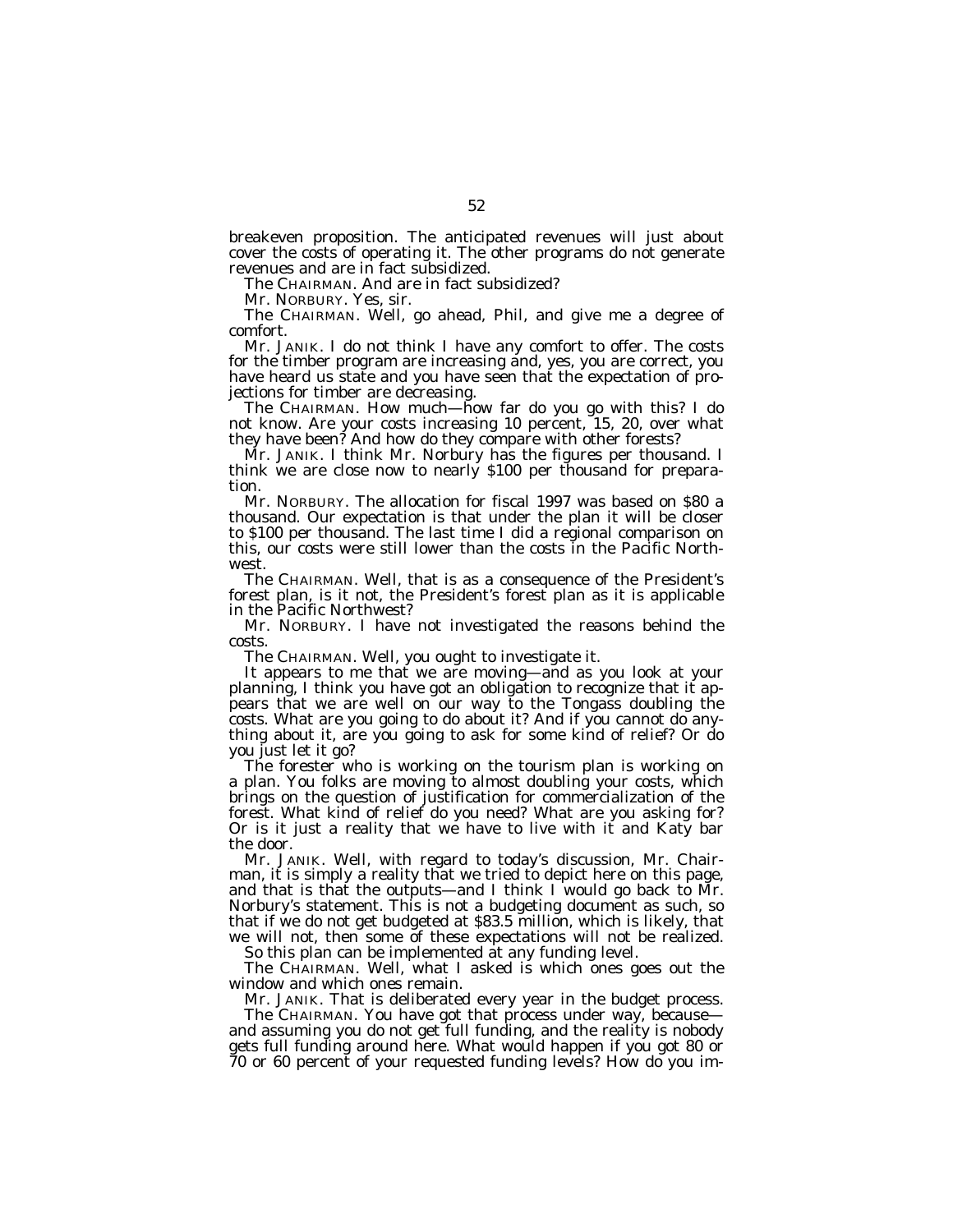plement and pattern your land management outcomes at these different funding levels?

Mr. JANIK. That is the very struggle we go through every year in the negotiations of the budget with the national office and beyond.

The CHAIRMAN. Well, it would appear that something would have to give.

Mr. JANIK. Yes.

The CHAIRMAN. And my question to you is, does the timber preparation? Is that what gives first in this scenario of 60 to 70 percent of funding?

Mr. NORBURY. Mr. Chairman, we do not have that kind of discretion with respect to our budget. We do not get a sum of money that we can allocate amongst the programs. It comes to us tied to specific programs, so if we get less than full funding that will vary from program area to program area. Those decisions are made both by the Congress and by the national office.

The CHAIRMAN. If the Congress appropriates into the timber funding program an adequate amount, you can perform that task, perhaps at the expense of monitoring or doing something else; is that right?

Mr. NORBURY. We will pursue the timber program to the extent we receive timber funding. We will pursue the monitoring program to the extent we receive monitoring funding.

The CHAIRMAN. Given the completion of the plan and the administration's emphasis on downsizing, it would appear that now would be an appropriate time to evaluate the personnel complement and the organizational structure of the region and the Tongass National Forest as a whole. In broad terms, can you describe what sort of downsizing initiatives you envision and whether you envision any office shifts or major organizational changes?

Mr. JANIK. I would like to start again with that answer and then maybe give Mr. Powell an opportunity to talk about his specific area in Ketchikan, just to speak from what is happening on his area.

Let me start this way, Mr. Chairman. We have formed what we are calling a transition team in the region to analyze this very subject area, and that is with the changes in the plan, with the changes in the Federal budget, as we have seen the trend, how ought the region to respond to those changes? And there have been some things already in motion because of having to do more or the same with less, depending on how you look at it.

We have figures which represent, for instance, that in 1996 we had about 662 people serving the Tongass National Forest, and in 1997 that is down to 654. We are projecting that could drop as low as around 566, again for the Tongass National Forest. If you compare that number, that projection, for the year 2000 with back as recently as 1994, you will see a number of about 725.

We have these numbers and we would be happy to submit them for the record if you wish.

[The information requested was not received at the time the hearing went to press.]

The CHAIRMAN. How many of those in 1994 were contract or brought up to assist in the preparation of various Forest Service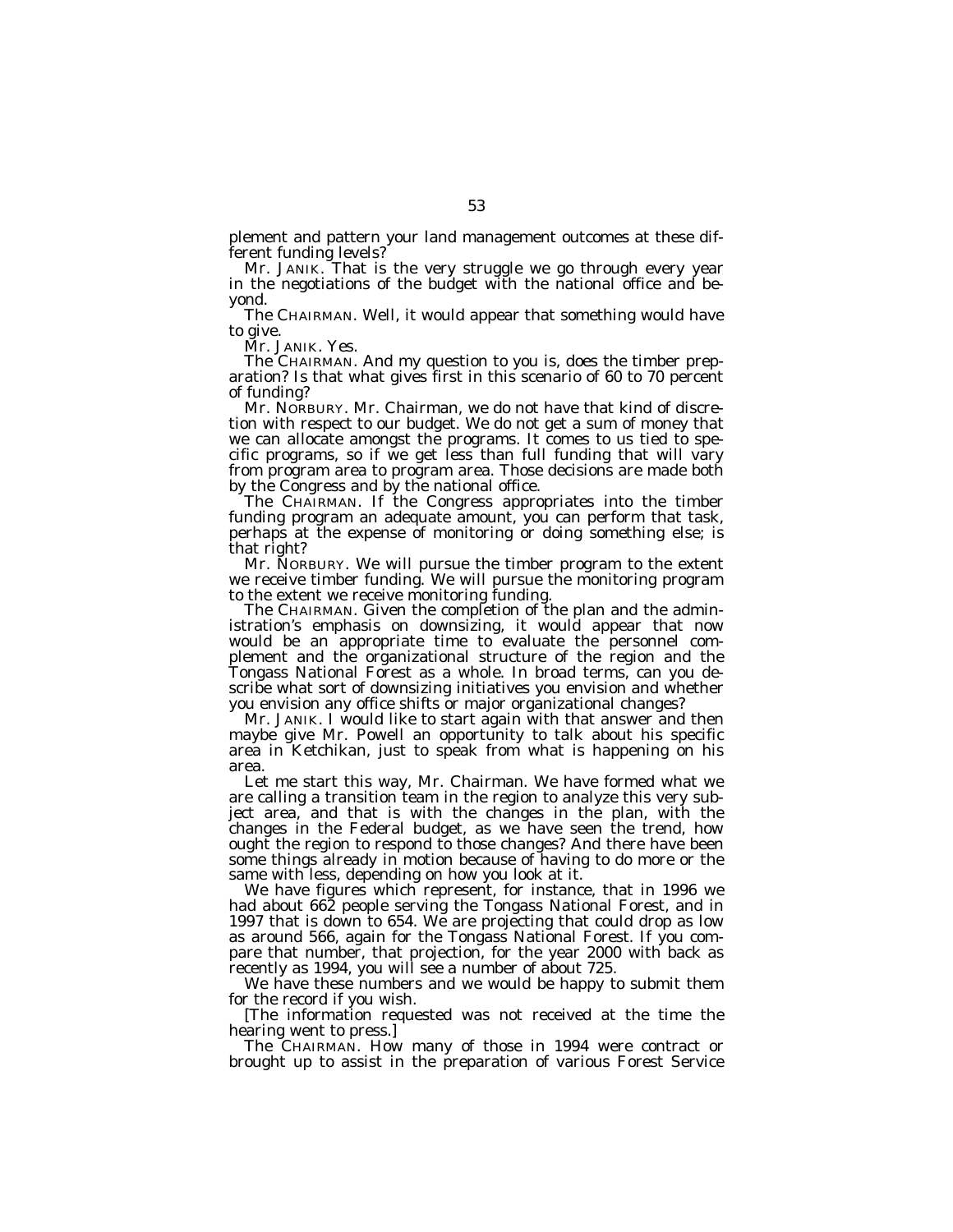activities? Because there was an effort at one time to bring up from, I think, Oregon, the Willamette area, to expedite.

Mr. JANIK. I think these numbers only reflect, if I am correct, permanent full-time employees on the payroll.

The CHAIRMAN. So in 1994 you had about 725?

Mr. JANIK. And in 1997 we are looking at 654, and projecting a loss of nearly 100 more by the year 2000.

The CHAIRMAN. What type of positions are you losing?

Mr. JANIK. Here is just a quick display. On the Chatham area, for instance, we are looking at a loss of about 48 positions during this transition, with about 16 of those being engineers, 3 various line positions, biologists about 9, foresters about 13, and then administrative types about 7. We have breakouts like this for each of the areas of the Tongass, and if you would like me to go through those I will.

The Stikine area, considering it started, this process of "downsizing," a few years ago, the influence of this plan in their judgment is that they will probably hold level. But the Ketchikan area, Mr. Powell's area, you are looking at minus 40 positions, Brad?

Mr. POWELL. That is correct, that is what we are currently anticipating. The only thing I would add to what Phil has said is each of the areas has undertaken a process to look at the new forest plan, try and anticipate what type of organization that we think it will take to implement that plan, and then try and develop plans for the future to make those adjustments in our organization.

The CHAIRMAN. You indicated a reduction of so many engineers and so many biologists.

Mr. JANIK. Yes.

The CHAIRMAN. How many engineers do you have?

Mr. JANIK. I do not know if  $\tilde{I}$  have that figure with me. Do we have that?

The CHAIRMAN. How many biologists do you have?

Mr. JANIK. I am sorry, Mr. Chairman. I do not think I have those numbers with me.

The CHAIRMAN. Can you provide us for the record the breakdown of the various capabilities?

Mr. JANIK. Just to clearly understand, for the Tongass?

[The information requested was not received at the time the hearing went to press.]

The CHAIRMAN. Of the 654. This is just the Tongass, as opposed to the Chugach. How many personnel do we have in the Chugach?

Mr. JANIK. I believe we have nearly, what, 200 people on the Tongass?

The CHAIRMAN. Chugach.

Mr. JANIK. Excuse me, on the Chugach.

I cannot pick that number up. I will provide that to you.

[The information requested was not received at the time the hearing went to press.]

The CHAIRMAN. Does anybody know that?

[No response.]

Mr. JANIK. We will provide that number to you.

The CHAIRMAN. Is there also a downsizing contemplated in the Chugach?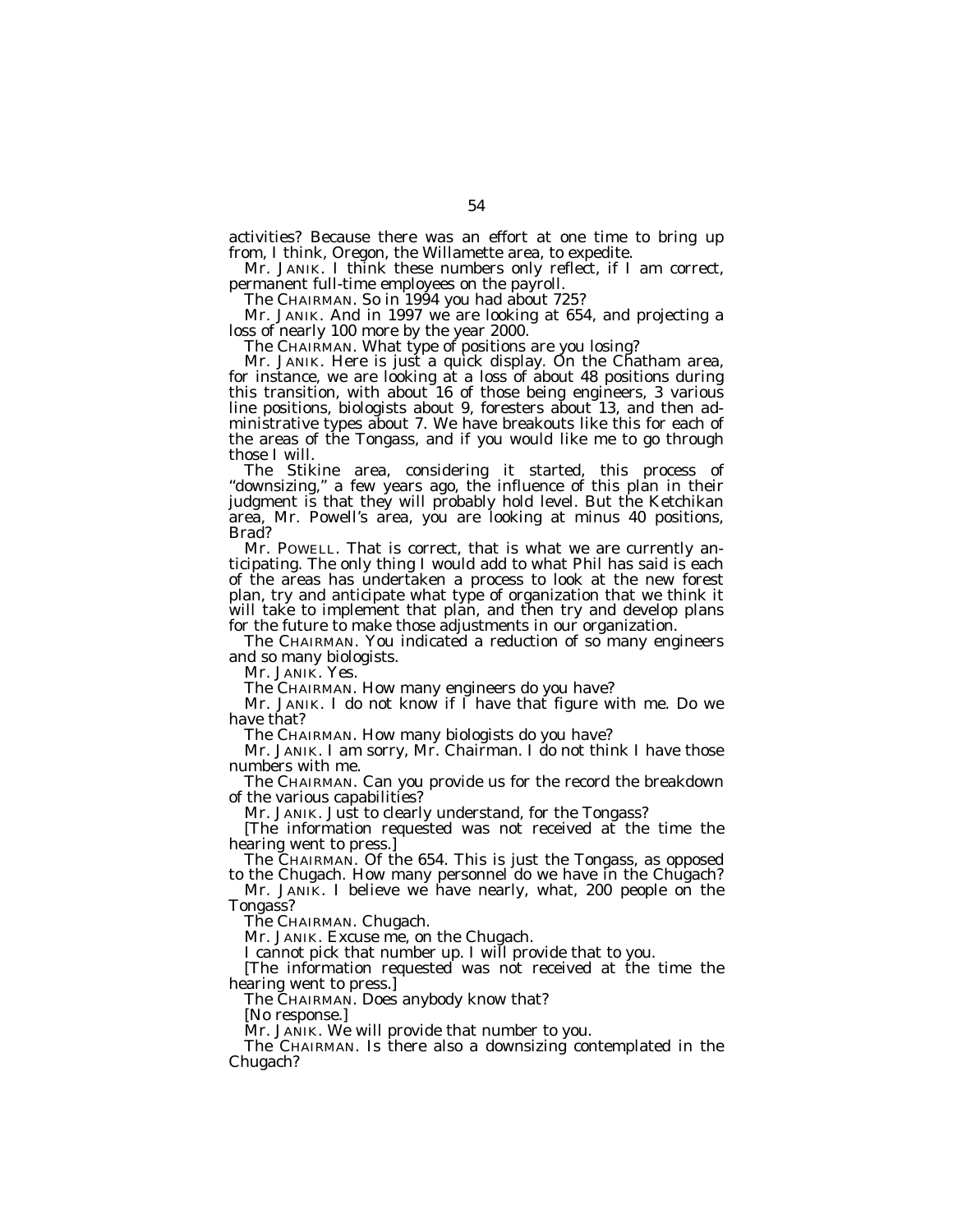Mr. JANIK. They are going through a downsizing as we speak, yes.

The CHAIRMAN. Do you have any plans for a reorganization of any of your offices, functions, districts, regions?

Mr. JANIK. We do not anticipate that currently. What we are trying to do is develop shared services and teams that approach things in a more efficient way. Kimberly referred to special uses. We have made a decision regionally that we could get that job done more efficiently if we not try to do it by each individual unit, but rather provide a central experience bank of people that could handle those requests that come in. We are looking at various areas like that and trying to respond similar in kind.

But we have not anticipated any changes in units, such as district reconfiguration or forest areas or whatever.

Mr. POWELL. Phil, just one addition to that. We are looking at one district combination, between our Ketchikan ranger district and Misty Fjords. But it is not really derived from the Forest Service plan. We are looking at it because we think it makes good sense to serve the citizens of Ketchikan and we think that we can be more efficient in doing that. So it is just occurring at the same time, and we currently have not made a decision on that. But we are looking at that to see if it makes sense to combine those into one office.

The CHAIRMAN. Well, is there any reason why it would not? Misty Fjords' access to Ketchikan is—I cannot understand why you would have two to begin with.

Mr. POWELL. Well, it is a very large administrative unit when you take all of Misty Fjords and Ketchikan ranger district. Traditionally it has been managed as two. We have an opportunity now with a vacancy in one of those positions and we are taking a hard look at it. In fact, we have one manager operating both of them now as we explore that.

Mr. JANIK. Brad's basically got that on a trial basis right now it and it is so far looking like it makes sense.

The CHAIRMAN. In Ketchikan you utilize the old Federal Building and the Forest Service Building out towards the ferry terminal?

Mr. JANIK. Right.

Mr. POWELL. We have two primary offices there in Ketchikan: the old Federal Building where the supervisor's office is and then the ranger district building, which is close to the post office, which serves now as the office for both Misty Fjords and Ketchikan ranger district.

The CHAIRMAN. How many people are in the Juneau office, the regional office?

Mr. JANIK. In the regional office, we have about 200. I think we have just under 200 at the regional office. And we have been attempting to downsize there as well. We have gone, for instance, from, what was it, 12 staff directors to 7. That occurred about  $2\frac{1}{2}$ , 3 years ago. And we are looking at ways to improve efficiencies through that kind of merging.

The CHAIRMAN. I draw your attention to a document that is part of your administrative record. You have it as exhibit 1 in the materials that were sent to you, a document summarizing commitments made between the Forest Service and the Fish and Wildlife Service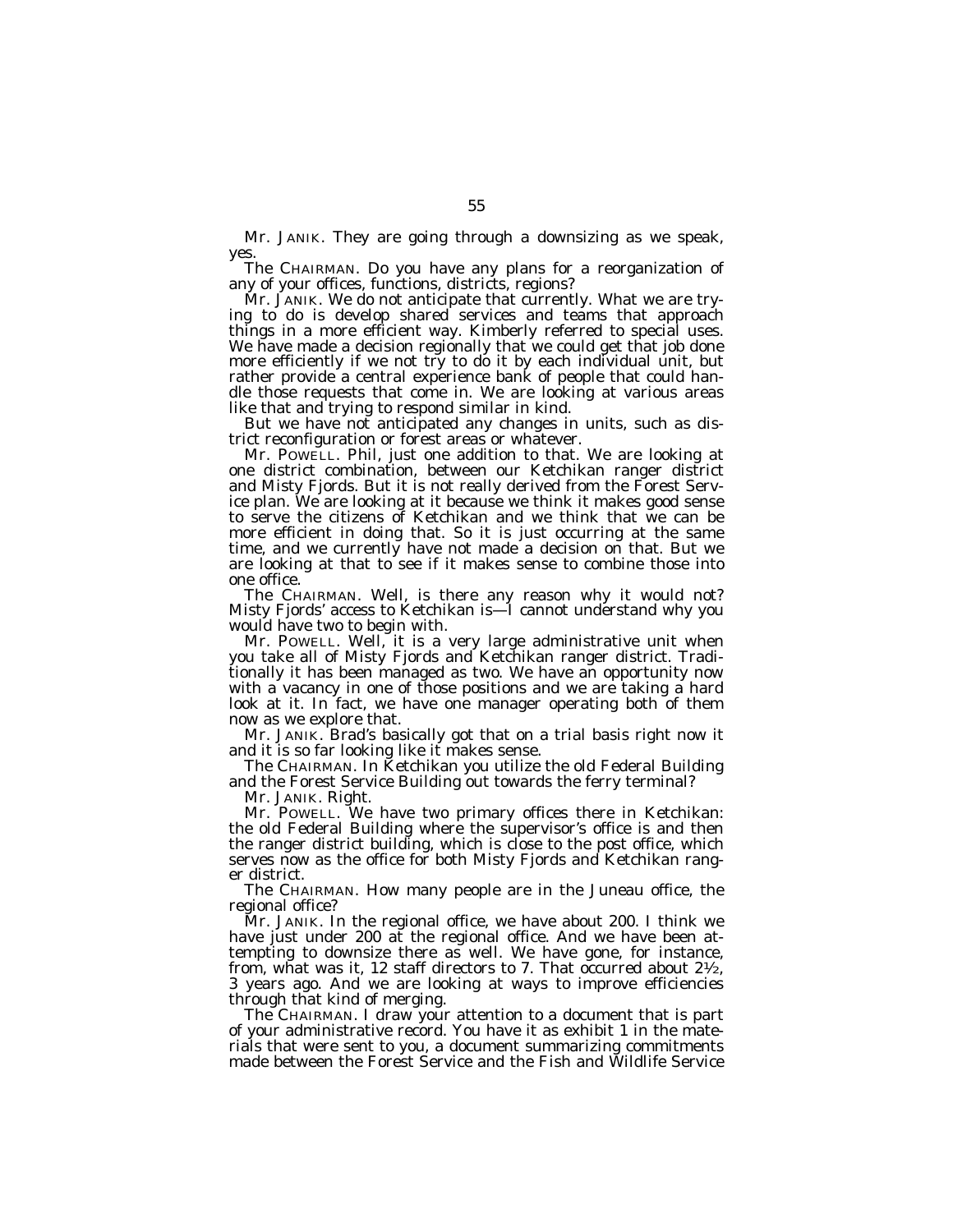in December of last year concerning implementation priorities. Can you give us an estimate on how much success you had in the completion of these tasks and what the cost would be?

Mr. JANIK. Yes, I could go through each of these 18. I am sure you do not want me to do that, but these are referred to as the list of the 18 commitments that were made between Dave Allen and myself, my counterpart interest Alaska region for the Fish and Wildlife Service.

I would say there has been substantial agreement and progress on these points. Some of these points were items that I agreed were appropriate for inclusion in the record of decision in discussion with Dave Allen and his staff. Others represent follow-up commitments for implementation of the plan. For instance, I will just pick one out here: number 13 and 14, for instance, inter-agency monitoring of wolf mortality. That would be done with the Department of Fish and Game as well.

No. 14, conduct TLMP studies as a collaborative effort; there are some scientific studies that are identified in the plan that we are going to do some follow-up on, and we definitely would want the Fish and Wildlife Service being part of that.

Those are just two examples.

The CHAIRMAN. Would in your opinion any of these require a plan amendment in the near future?

Mr. JANIK. No, no.

The CHAIRMAN. Would the costs be included in your earlier estimates of what would be required to fully implement the plan?

Mr. JANIK. Regarding these 18?

The CHAIRMAN. Yes.

Mr. JANIK. Yes, sir.

The CHAIRMAN. And they were totaling what?

Mr. JANIK. Just for these 18? I have no idea.

The CHAIRMAN. Can you provide that?

Mr. JANIK. Yes, we can provide that.

[The information requested was not received at the time the hearing went to press.]

Mr. JANIK. Although some of that is going to be estimates, not absolute assurances, because some of this, Mr. Chairman, we are going to basically determine and forge based on what our budget realities are.

The CHAIRMAN. Would you anticipate seeking additional appropriations or authority from Congress or the Department of the Interior or the Department of Agriculture in association with this list?

Mr. JANIK. I would say that remains to be seen. We did not anticipate that at the time this list was put together.

The CHAIRMAN. Well, if you anticipate any as you review and provide for the record, I would appreciate it if you would review that and indicate kind of an update on whether or not.

Under appendix N of the FEIS there is a statement, "Sitka blacktail deer are the principal prey of the wolf and long-term viability of wolves is directly related to long-term deer habitat capability," which is a point of common agreement among the wolf assessment panel. Now, that is a strong statement. If the long-term viability of the wolves is directly related to the long-term deer habi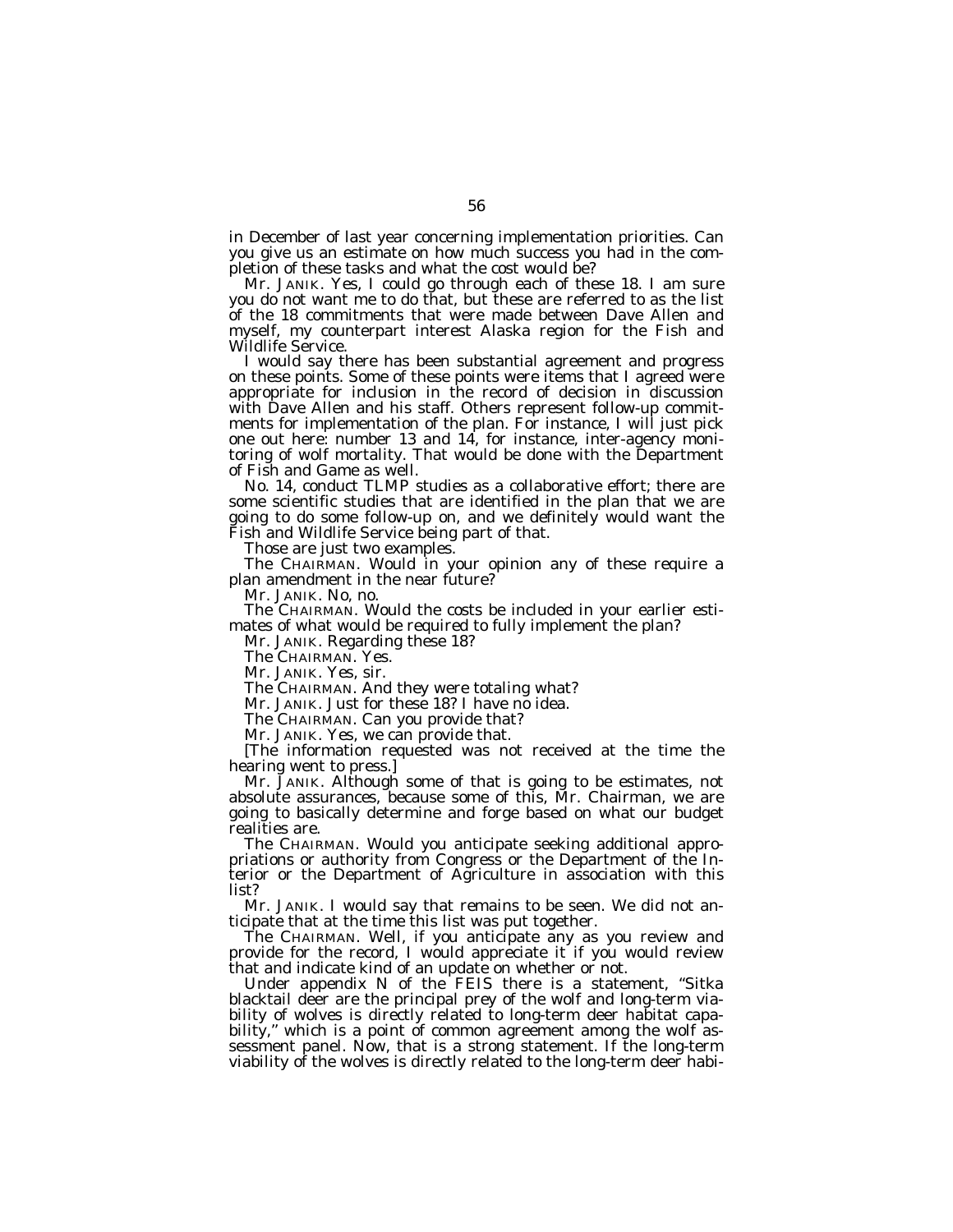tat capability, how do you account for a viable wolf population in areas of southeastern Alaska, such as the mainland, Glacier Bay? Moose and goat populations are certainly not high enough in these areas to offset the 13 deer per square mile you project as needed to maintain wolves.

Appendix N states further—okay. Well, why do you not answer that one.

Mr. JANIK. May I ask Chris Iverson to replace Kimberly Bown at the table?

The CHAIRMAN. Sure.

Mr. JANIK. I think we are going to be needing his expertise, as well as perhaps some of Tom Mills' people on this one.

Thank you, Kimberly.

Chris, would you please address the 13 deer per square mile and its significance with regard to the prey base for wolves?

Mr. IVERSON. Those values and the relationship you quoted is related to the wolf assessment that was prepared. Those values are derived from the Prince of Wales study area and we make the statement that where deer are the principal prey of wolves in that analysis.

The CHAIRMAN. Is there any place that deer are not the principal prey of wolves?

Mr. IVERSON. We hypothesize that on the mainland, where goats may be a principal prey, and in the Stikine River delta, where moose may be a principal prey, on the Chilkap Peninsula moose may be a principal prey. So in other areas off of the islands, we believe that deer may not be the principal prey items.

So those conclusions are restricted to the islands by and large, Prince of Wales especially.

The CHAIRMAN. Well, there is not 13 goats or 13 moose per square mile in the Stikine, that is for sure. So what are they eating there?

Mr. IVERSON. They are eating moose and it would take many fewer moose. We have not-

The CHAIRMAN. Not necessarily goats?

Mr. IVERSON. Certainly fewer goats. But we have not made those assessments relative to mainland wolves. The issue in the assessment was relative to deer and the equilibrium models that were done in the wolf assessment were relative to deer populations. And the analysis was careful to restrict it to island populations, where deer is the principal prey of wolves.

The CHAIRMAN. What did you factor in relative to Admiralty, Baranof, and Chichagof, where there are no wolves?

Mr. IVERSON. They were not factored in because wolves do not occur on those islands.

The CHAIRMAN. But deer do.

Mr. IVERSON. But deer do.

The CHAIRMAN. And what is the—outside of man, what is the predator then for the deer on those islands?

Mr. IVERSON. We suspect that perhaps brown bear may be taking fawns, and certainly the human harvest.

The CHAIRMAN. You have the human harvest on the rest of the islands, where you have both the wolf and the deer.

Mr. IVERSON. Correct.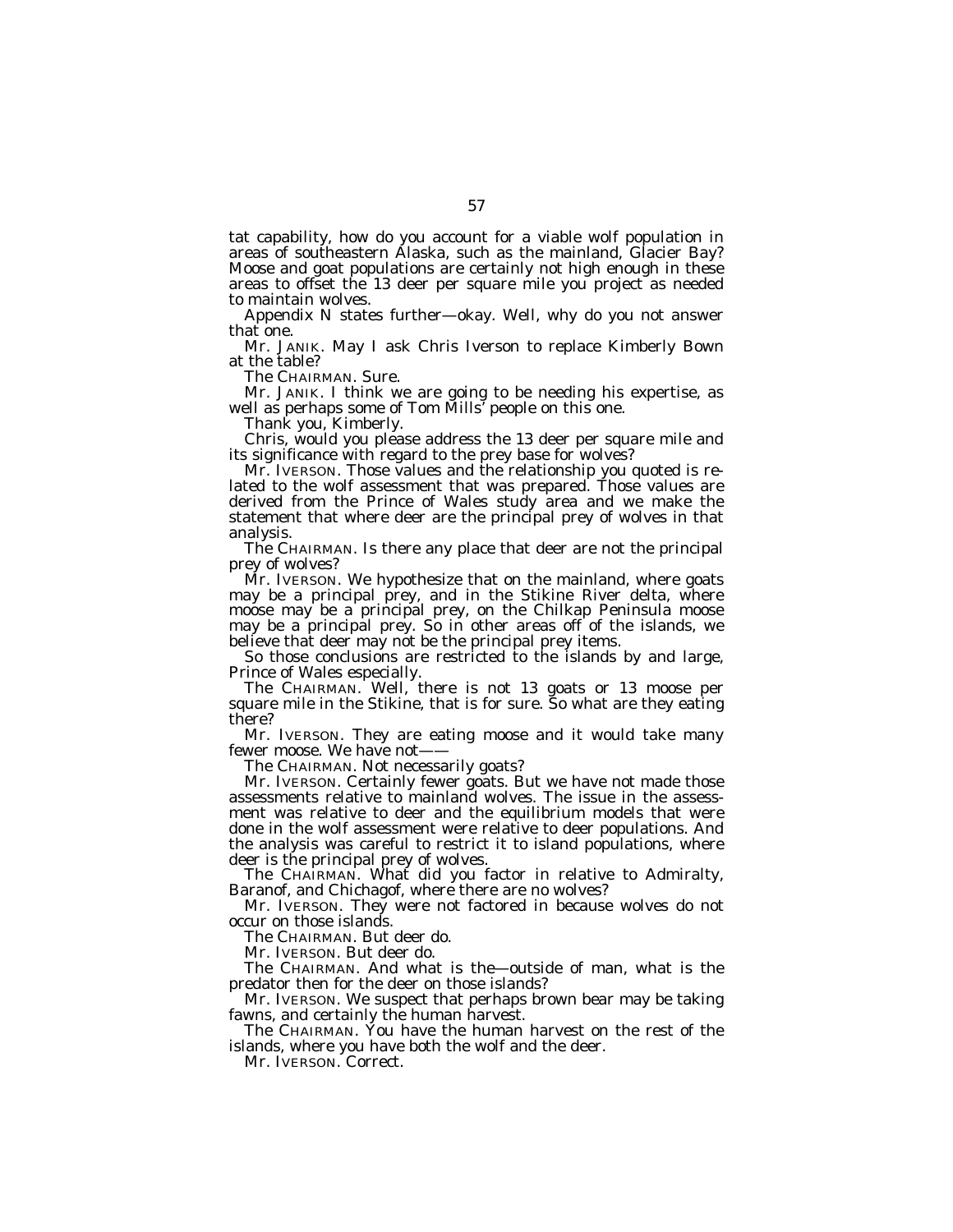The CHAIRMAN. Yet you do not have the wolves on Admiralty, Baranof, and Chichagof.

Mr. IVERSON. And I believe we have perhaps more deer and perhaps more liberal hunting seasons for human use on the mainland.

The CHAIRMAN. Because there are certain areas where you have high density, for example on Queuyu, where I believe the deer season has been for all practical purposes almost closed for a decade as a consequence of the high number of wolves. What do the wolves eat if there is no deer? Each other?

Mr. IVERSON. I would suspect out there that the wolf density is low, commensurate with the low deer density. So the wolves per area is much lower on Queuyu than it is on Prince of Wales, where there are much healthier deer populations.

The CHAIRMAN. But do not the wolves move to where the deer are?

Mr. IVERSON. To an extent. But certainly within the territory-

The CHAIRMAN. I mean, you see them swimming, and you have observed them surely, from the islands in southeastern Alaska, island to island.

Mr. IVERSON. Yes, they swim to a certain extent, 2, maybe 3 miles maximum.

The CHAIRMAN. Yes. And do they go back and forth from the mainland to the islands?

Mr. IVERSON. In the central southeast, in the Stikine area, the Stikine River delta, we believe they move from the mainland to the islands fairly readily. On Prince of Wales, where the swimming distance is much greater across Clarence Strait, I think the interchange—we have suspected that the interchange is much, much less. The genetic studies suggest there is some interchange, but based on a 3-year study no wolves left on Prince of Wales Island toward either Revilla or the mainland.

The CHAIRMAN. Because it is simply too far?

Mr. IVERSON. At least during that time period we did not see it, possibly because it could be a long swim, not too far. But the probability of a swim across there, a successful swim, is likely very low.

The CHAIRMAN. That is the same probability you are using to suggest that there is no wolves on Admiralty, Baranof, and Chichagof, because it is too far to swim.

Mr. IVERSON. That is one possibility, but we are not certain of why wolves have never colonized those three islands. It may be the swimming distance, it may be the presence of large brown bear populations. We simply do not know.

The CHAIRMAN. You have brown bear populations on the mainland, and you have wolves, and you have deer.

Mr. IVERSON. The brown bear populations on the mainland are much lower and you have a source population for the wolves through the interior possibly in British Columbia.

The CHAIRMAN. Appendix N states: ''Furthermore, the wolf assessment concluded that sustaining the current estimated wolf populations on Prince of Wales''—and I guess it is ''Koskiosko Island.''

Mr. IVERSON. Koskiosko.

The CHAIRMAN [continuing]. ''Koskiosko would require a deer population of from 42,000 to 54,000 for a 95 percent probability of equilibrium, given current human deer harvest levels.'' 95 percent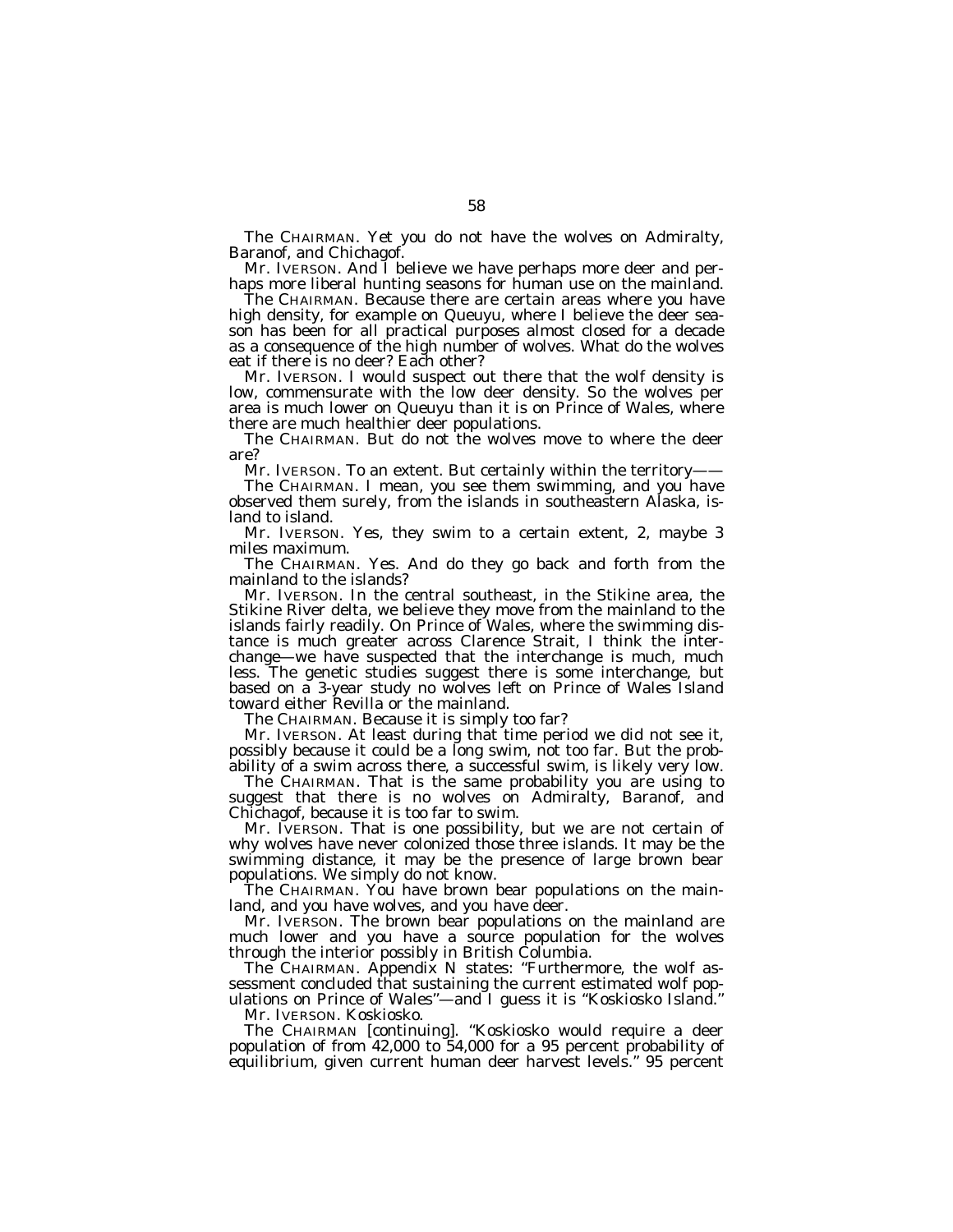probability means that you are pretty sure of this finding, or at least I would think that would be the case.

In order to have such a high level of statistical confidence in the statement, I assume it is based on a carefully controlled experiment on Prince of Wales that is repeatable and carries with it the 95 percent probability. Is that correct, and could you provide the committee with a copy of the study or studies that generated such a high level of confidence?

Mr. IVERSON. That value and that analysis was done and included in the wolf assessment, which we can provide you a copy of. The details of that, it was a multiple iteration statistical analysis based upon three principal factors: one, the current deer harvest on Prince of Wales Island; the current estimated deer population; and the reproductive capacity of those species.

David Pearson at the University of Alaska was the statistician that developed that analysis. Beyond what is already in the wolf assessment, I could see if we could obtain the original printouts or whatever original analysis went into developing that relationship.

[The information requested was not received at the time the hearing went to press.]

The CHAIRMAN. Well, I assume, since you used it, that you have got it.

Mr. IVERSON. We could try to obtain it from Dave Pearson, the principal author of that assessment.

The CHAIRMAN. Is that model-based or is it based on actual experiments?

Mr. IVERSON. It is based on estimated population size from several factors: the telemetry study that Dave Pearson did on Prince of Wales Island. He had estimates of the population size of wolves. He had reproductive, estimates of reproductive capacity of wolf size and number of pups. He had from Fish and Game the number of deer that were harvested on Prince of Wales Island. And we had estimates of deer population size on Prince of Wales and the proportion of the population that was harvested by humans.

He took those independent factors that are real data—they are not—well, deer harvest is real data—and he took those data and applied them into this statistical model to develop this equilibrium of 13 deer per square mile.

The CHAIRMAN. You are aware that the subsistence board made a recommendation to reduce hunting dramatically on Prince of Wales Island?

Mr. IVERSON. Yes, I am.

The CHAIRMAN. It was not finalized, but it was recommended. Do you concern yourselves with predator control of any kind to enhance the deer population?

Mr. IVERSON. That has not been an option that we have considered at this point.

The CHAIRMAN. It has not been an option?

Mr. IVERSON. Not so far that we have considered. That would not be one under our purview.

The CHAIRMAN. Why?

Mr. IVERSON. I think that is a State Fish and Game responsibility.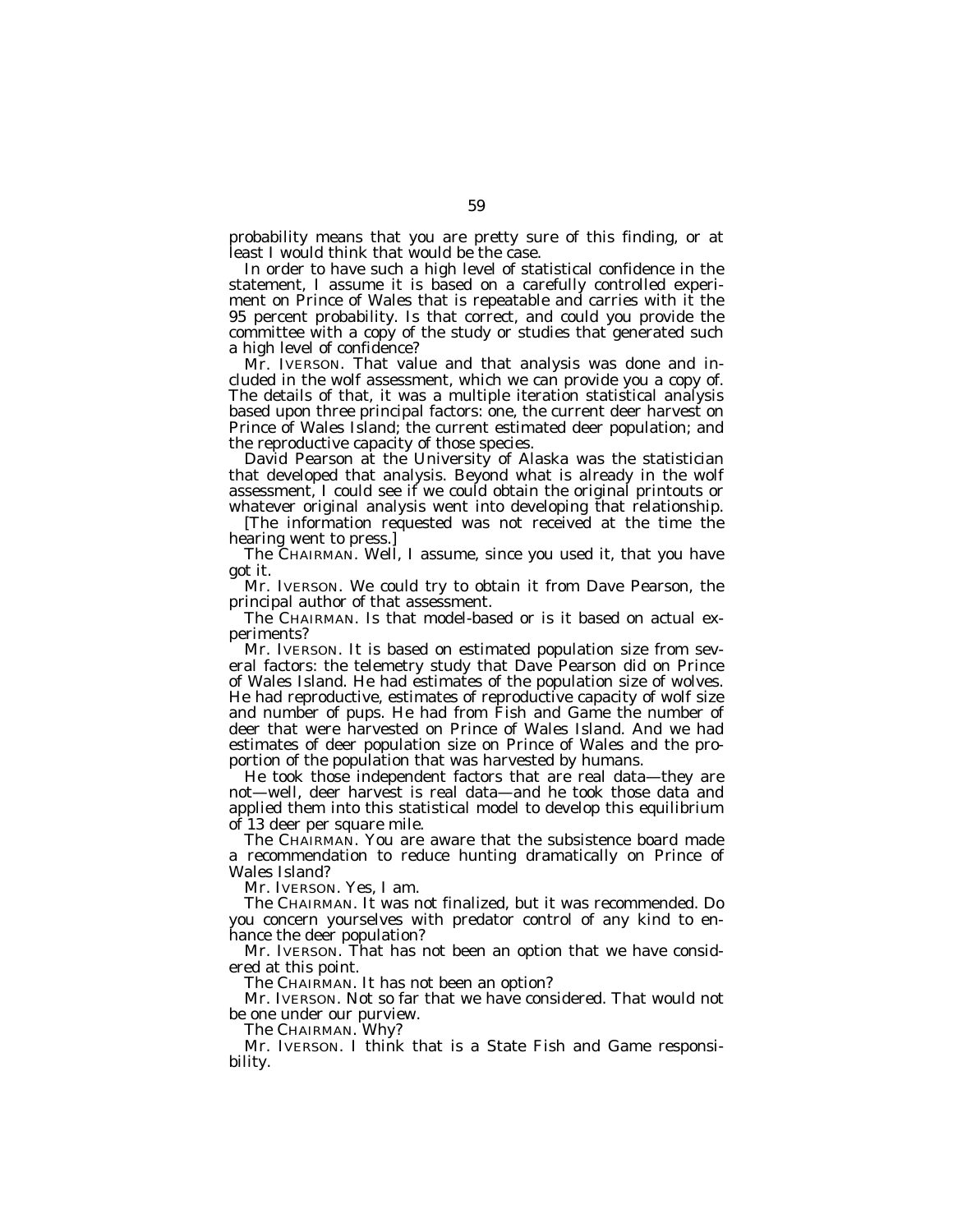The CHAIRMAN. Well, I mean, if you are legitimately concerned and you are—with the deer population and the largest, outside of the human take, is the wolf, you have no concern over limiting the number of wolves when you recognize that traditionally—and this is factual and scientifically proven—that on an island the deer population will be decimated dramatically over a period of time by the wolf and the wolf will swim off to the next island.

So if you want to maintain a higher number of deer on the island, you address the merits of some kind of reduction of the wolf population.

Mr. IVERSON. That may not be—our concern up to this point has been to sustain enough habitat to support the stable populations of all these species and to sustain the current human harvest of the deer.

The CHAIRMAN. But do you recognize the reality that the wolves take the deer and once the deer are reduced they move off to the next island, or do you dismiss that?

Mr. JANIK. Mr. Chairman, may I answer that?

The CHAIRMAN. Yes.

Mr. JANIK. I think that deals with more a policy kind of all. The Federal subsistence board, which I sit on—often Jim Kaplan, my deputy regional forester, represents me there—they dealt with that very recommendation that you mentioned and they voted not to follow through with that recommendation.

There is also coordination that goes on with the Alaska Department of Fish and Game and that board on some of the subject matter you are referring to, and that is when there is a problem with regard to predator control or whatever in terms of other expectations, that is discussed.

We also have free communications, obviously, from agency to agency, and the Fish and Wildlife Service, the Department of Fish and Game, and the Forest Service through that agreement that we signed in I believe it was December 1994, which deals with preventing listing of species, but nevertheless when there is a relationship like this with regard to predator and prey, if issues of this kind come up, that is discussed in that kind of forum.

And we have direct access to people in the Department. If we think actions are necessary that do not come under our jurisdiction, we bring them to our attention. So far that has not seemed to be necessary in that area.

The CHAIRMAN. Well, if you go over to Queuyu, I would suggest that you might find some different attitudes prevailing. I do not see how you can simply determine that you are going to manage all species at a maximum level and not recognize the reality of what happens with the wolf and the deer population relative to the cycles that have been in existence since you have got any recorded history of southeastern Alaska. That is just the reality.

Anyway, it is apparent that your business is not predator control. Appendix N includes a discussion about the deer habitat models which for areas on Prince of Wales and Koskiosko predict a current deer habitat capability of 19 deer per square mile for an area as a whole and 20 deer per square mile for the unfragmented and unroaded wildlife areas, such as Honker Divide. The discussion and accompanying tables go on to show that scientific studies of deer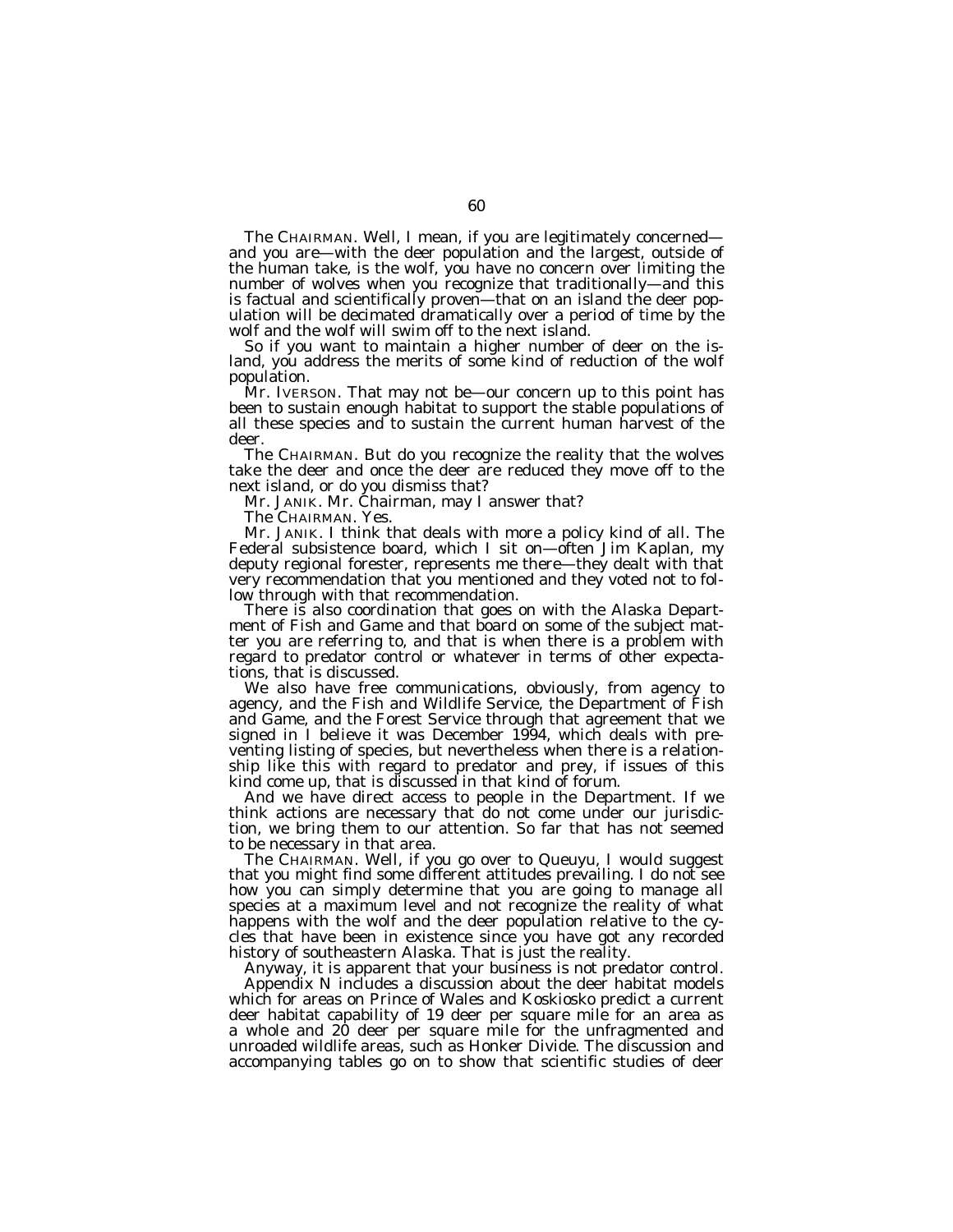densities from northern southeastern Alaska to Vancouver, B.C., have found actual deer densities to be as much as two to seven times higher than would be predicted by your model.

Given the only real science around predicts significantly higher numbers than you have in your unvalidated deer model, why would you continually rely on your model as having any validity in predicting habitat capability of 13 deer per square mile as a ''professional working hypothesis" for purposes of basically locking up areas to provide deer for wolves?

Mr. IVERSON. Senator, the model that we are using does predict habitat capability. It does not estimate deer populations per se. This table was developed to compare our model outputs, how well they compare, with other blacktail deer populations on the west coast, and our model was at or below most of these other. And these populations are estimated populations, not capabilities. So maybe those populations were higher at that time or those lands, like Vancouver Island, have a much higher capability for deer density than islands in southeast.

So we believe that the model is as good a model as we can produce with the data that we have right now relative to habitat capability, and it is careful to show in the table that it is capability and not population estimates, as the other numerical estimates in that table show.

The CHAIRMAN. So you are erring on the side of conservatism.

Mr. IVERSON. That is one possible explanation.

The CHAIRMAN. Appendix N concludes: "Wolf populations appear to be more resilient on Queuyu, Kupreanof, Mitkof, Wrangell, Zrimbo, and Etolin Islands than what you call GMU-2, Prince of Wales, and may possibly persist under relatively low deer densities.

Now, I find that rather startling in looking at the facts as I understand them. We do not have to speculate, to resort to untested models, to know wolves persisted in this region—that is Queuyu, Kupreanof, GU-3—through the consecutive severe winters of 1969 through 1972 and resulting extremely low deer densities in the seventies to the early nineties, and survived over 50 years of bounties which were paid on all wolves taken in the region. Now, that is a correct statement, is it not?

Mr. IVERSON. Yes, it is, Senator.

The CHAIRMAN. Is it not correct, as reported in appendix N, a researcher by the name of Smith in 1986 reported that 78 of 80 wolf scats located near the den of a wolf pack on Revilla Island were dominated by beaver hair and bones and that 70 percent of the telemetry relocations were within the vicinity of active beaver colonies? Is that true or false?

Mr. IVERSON. That is true.

The CHAIRMAN. Is it not also true that Revilla has a substantial deer population?

Mr. IVERSON. I am not sure of the current population on Revilla. They are lower, I believe, than Prince of Wales and associated islands, outer islands, probably higher than on the mainland.

The CHAIRMAN. Yet Prince of Wales was noted for special action by the subsistence board, as opposed to Revilla?

Mr. JANIK. The advisory recommendations, yes.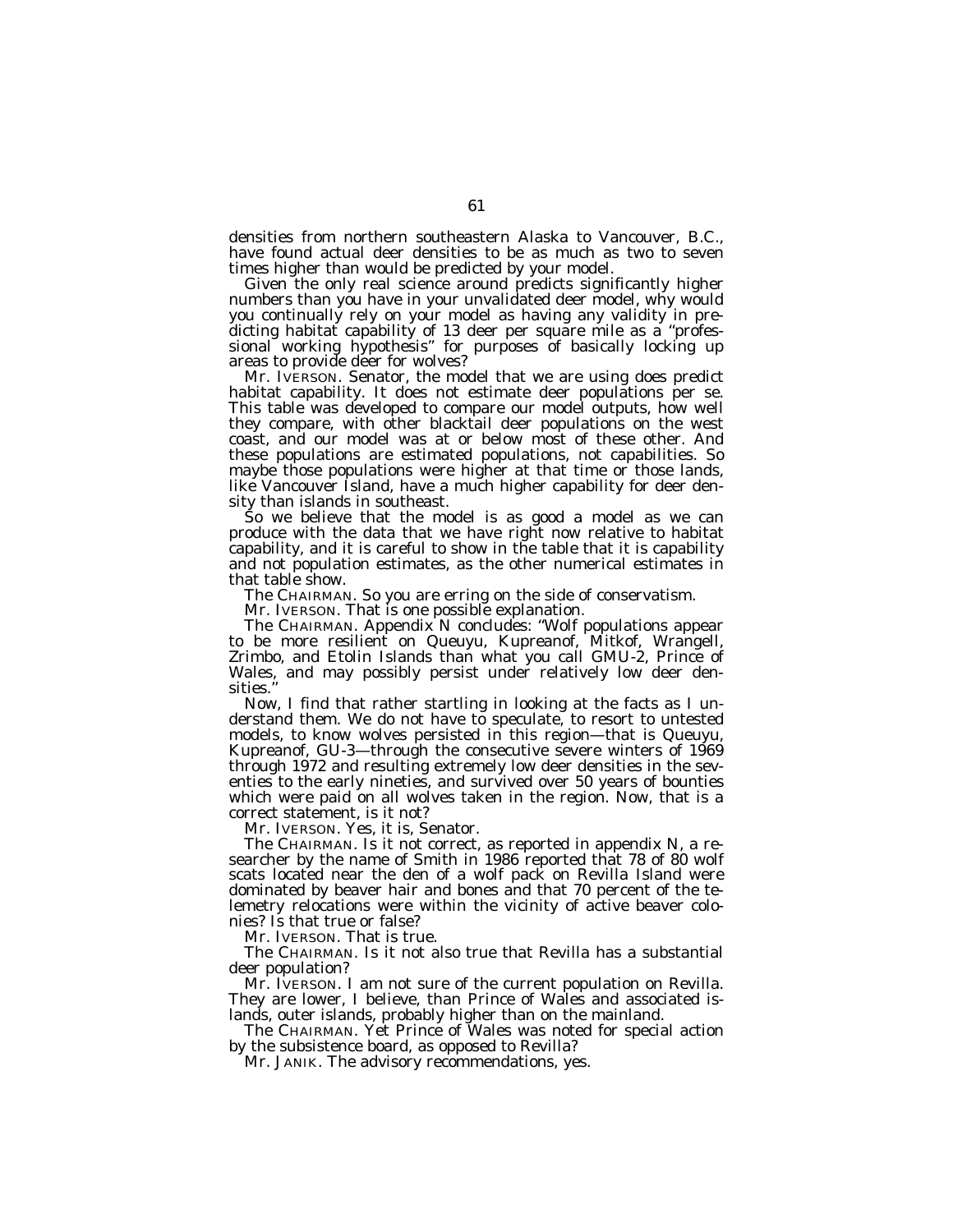The CHAIRMAN. So that must mean something.

Wolves also persist, and have for as long as we have had records, on the mainland in Glacier Bay, where there is few if any deer. Pearson in his 1996 study acknowledges this, but attributed it to more a diverse prey base. Now, I assume that he meant moose, goats, and isn't it true that moose and goat numbers in the area are nowhere near high enough to offset the deer biomass available, say, on Prince of Wales Island?

Mr. IVERSON. I would say the densities of those species are much lower.

The CHAIRMAN. Also, Pearson in his study of wolves on Prince of Wales found that deer feces and parts in 90 percent of the seatsthat is ''scats.'' This number was then assumed to be the floor of deer requirements to maintain Prince of Wale wolves and was then plugged into various models to come up with a conclusion that habitat capacity of 13 deer per square mile must be maintained to ensure wolf viability on Prince of Wales?

Mr. IVERSON. No.

The CHAIRMAN. That is not correct?

Mr. IVERSON. That is not correct.

The CHAIRMAN. What is correct?

Mr. IVERSON. An explanation of that, that 13 deer per square mile on this, and I think this line of thought, and let me explain, is that the analysis of 13 deer per square mile, the capability to produce those current number of deer would sustain the current condition. The current human harvest of deer I think is 2,500, 3,000 deer on the island. It would sustain the current deer—wolf population on the island.

So it would maintain the status quo. It is not a minimum level to maintain viable populations of wolves. The wolf assessment was careful to say we are not certain what that population level is. They were talking about in the wolf assessment what would sustain the current equilibrium.

The CHAIRMAN. In appendix N, double counting of wolf prey leads in the model to ''no consideration of the annual increment of annual spring fawn production that may represent a 20 to 40 percent increase in population size until mid to late winter,'' biomass available to wolves essentially throughout the year but not represented in the model, and the acknowledged likelihood you are underestimating deer habitat capability, possibly by a very substantial amount.

Is that a possibility?

Mr. IVERSON. That is certainly one of the factors that we listed in appendix N for believing that the deer habitat capability model was somewhat conservative.

The CHAIRMAN. Based on what you have told us, I am wondering if this is a habitat capability plan or a hunting capability plan. Do you have enough wolves for the hunters, the trappers?

Mr. IVERSON. We were assessing—we were not designing—this was an assessment of what does this plan provide in terms of capability. Our assessment was that I think it is over 80 percent of the range on Prince of Wales had sufficient habitat under this alternative to sustain the current equilibrium, this 13 deer per square mile estimate. So we were going to sustain the current human use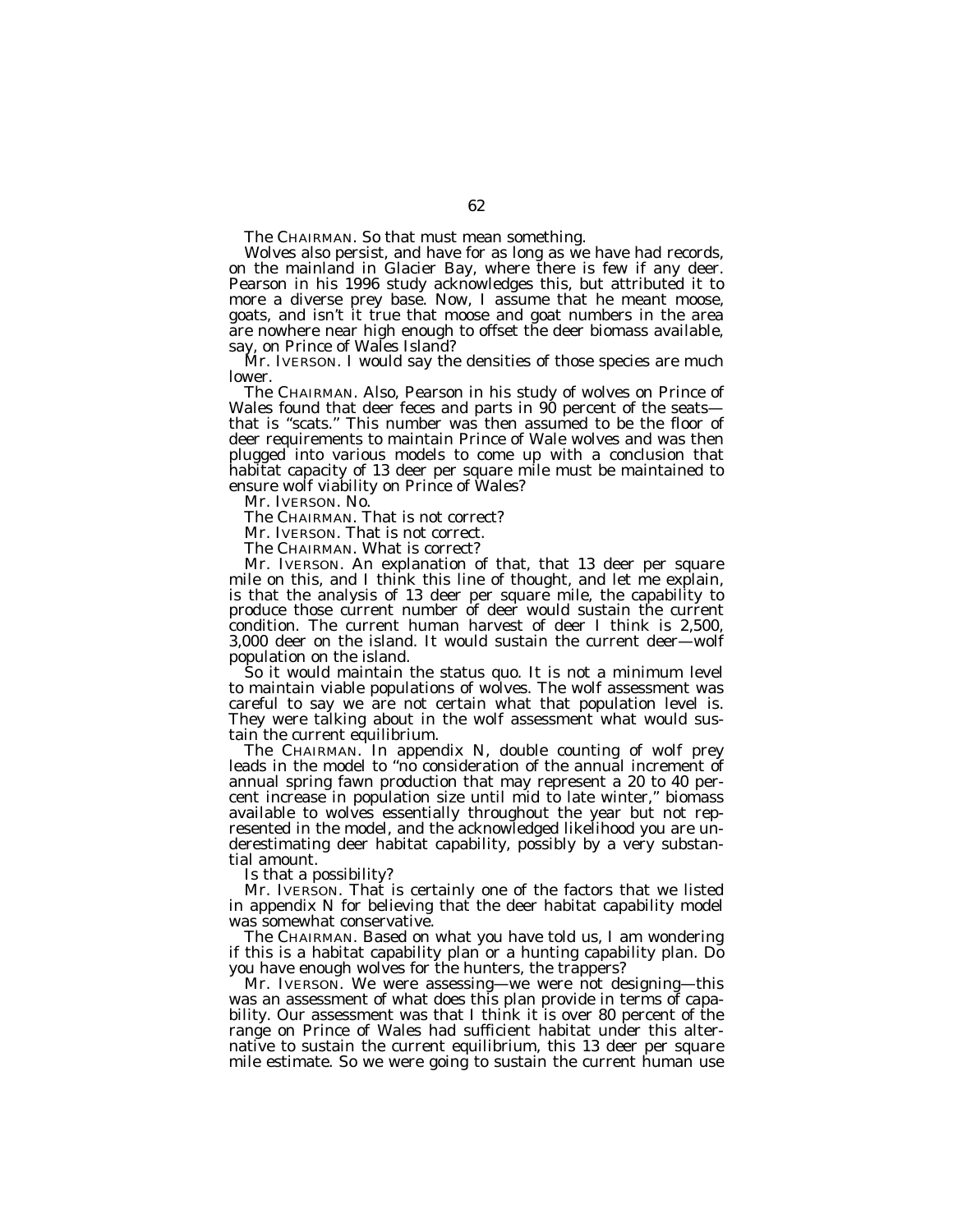of the deer resource, the current wolf population, the current harvest of wolves. So we were providing a sustainable approach in over 80 percent of this range.

The CHAIRMAN. Well, what is your charge, to maintain a viable population or to maintain the current bag limits?

Mr. IVERSON. Our first obligation is to sustain habitat to provide for viable populations of all the species. What this analysis suggested was that with the habitat there we had a high assurance of the viable level, as well as sufficient habitat to maintain the current other uses of the resource—resources.

The CHAIRMAN. So you are doing both, in effect?

Mr. JANIK. I would say that, yes, that strategy was designed to do both. I guess I would ask Brad just to make a comment about the influence of the group there dealing with subsistence on that island.

The CHAIRMAN. Do you want to go next?

Mr. POWELL. I think, particularly back to the subsistence issue, that the Southeast Council when they made their recommendation they were influenced by some information that they thought indicated that there had been a downturn in deer harvest. Subsequently that information proved to not be factual and, as the subsistence board actually looked at it, that is why they made the determination not to change the seasons, because they did not find that there was any downturn in harvest.

What we have agreed to, though, is to do some additional work and increase our monitoring to really watch that harvest over time. So I think that it is really a little bit of apples and oranges, what we are talking about, because they really had some information that did not prove to be accurate in the long term.

Mr. JANIK. Mr. Chairman, one other thing—and Chris, correct me if I am wrong here—but as I remember us focusing in on this detail of habitat capability for deer on Prince of Wales, one of the primary reasons was in fact that that was judged to be a hot spot, so to speak, with regard to concern for wolf population trend. In other areas of the Tongass you will not find any specific deer management guidelines per se because the other measures that we decided, that I decided, to implement captured most of the concerns for the deer winter range, whether it be beach protection area or estuary or old growth reserves.

So the particular attention given here to Prince of Wales was because of the hot spot. Chris, is that correct?

Mr. IVERSON. That is correct, because of the substantial past harvest, the reduction in capability on the island, and the current what was perceived as possibly unsustainable mortality levels.

The CHAIRMAN. Well, I think what you are attempting to do is meritorious. On the other hand, you are overlooking the capabilities of the contribution of predator control, regardless of how unseemly it may be to the public. It is a management tool, if properly used, to enhance the species you want to see enhanced. And the fact that your agency shies away from it as far as any recommendation is concerned I think is a bit irresponsible relative to recognizing that it is and can be a very effective management tool.

Yet, for professional reasons and public opinion, and perhaps correctly, you have chosen not to consider that in the management.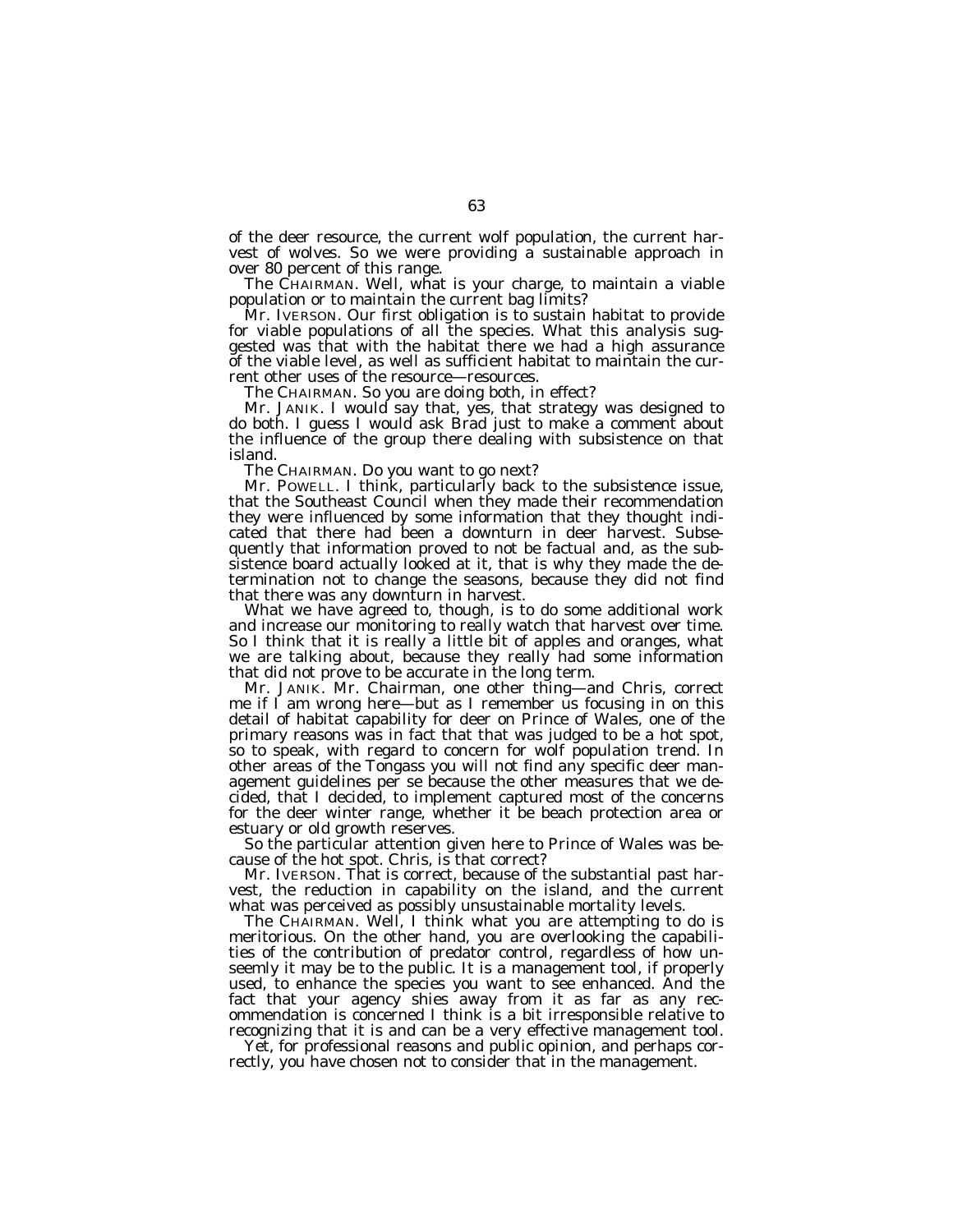Further, you take no note of the other reality, and that is the winter kill, which, as you and I both know, is significant. It is unpredictable. It is just a reality that is associated with southeastern Alaska. At the time when the heavy snowfall comes down, the deer are on the beaches eating kelp. They are vulnerable to the wolves, they are in a weakened condition, and in many cases that winter kill will dictate that some action should be initiated relative to assisting.

Of course, one of those actions can be reduction of the wolf population.

Mr. JANIK. Mr. Chairman, just for clarification, our position is not in opposition to any type of predator control, whether it be even trapping or hunting. It just so happens that particular measure does not come under our jurisdiction, so we would——

The CHAIRMAN. No, but you have the ability to make recommendations.

Mr. JANIK. That is correct.

The CHAIRMAN. And you are not making any in the area of predator control.

Mr. JANIK. In this particular setting, though, we are confronted with the observation that the wolf numbers are lower than they ought to be, and that is the-

The CHAIRMAN. The wolf numbers are lower than they ought to be?

Mr. JANIK. In this particular area, yes. And that is why——

The CHAIRMAN. Which particular area?

Mr. JANIK. Prince of Wales.

Mr. IVERSON. Let me-

The CHAIRMAN. You are going to get in trouble there, Phil.

Mr. JANIK. Well, let us talk about that.

Chris.

Mr. IVERSON. This analysis—we suspect that the populations are sustainable right now. What our concern is is for the long-term capability in terms of deer to support the wolf population.

The CHAIRMAN. You get a winter kill, what are you going to do about it?

Mr. IVERSON. There will be a natural predator-prey response so that the prey population of deer will go down and likely the wolf population will go down, similar to what you explained on Queuyu.

The CHAIRMAN. Yes, it follows. The deer population drops down and then the wolf population either moves if they can or they drop down.

Mr. IVERSON. Correct.

The CHAIRMAN. Yet you are managing the forest in such a way as to enhance both the wolf and the deer, in the sense of habitat.

Mr. IVERSON. In the sense of habitat, for long-term sustainability of a population.

The CHAIRMAN. But these extending circumstances that you have no control over do occur, and you have no plan or any apparent effort to take whatever steps might be necessary to initiate a predator control program to offset the reality of the winter kill, and that is obvious.

Is it not fair to say that there is in part a tradeoff between the timber harvest, Phil, and deer bag limits, and that you choose to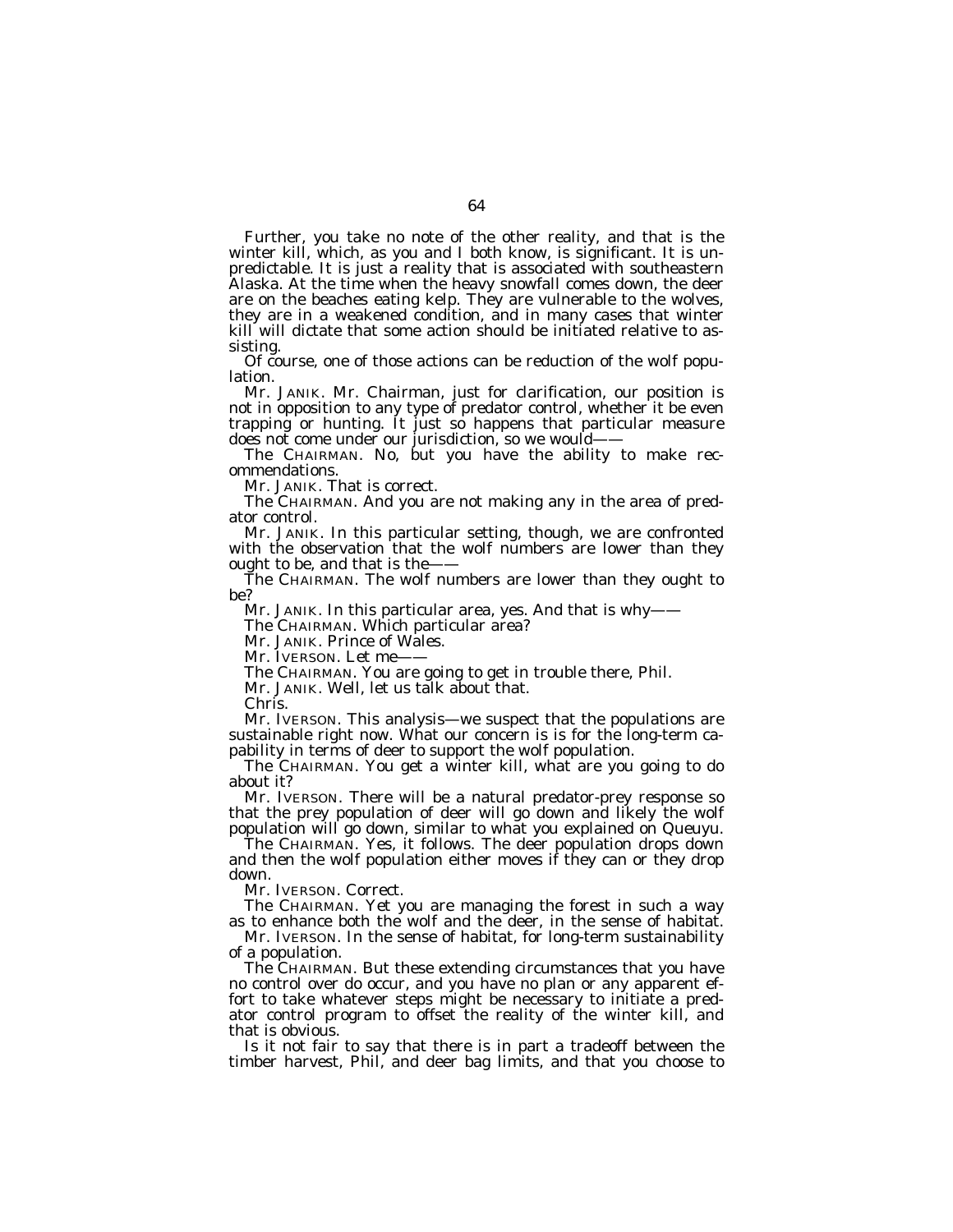maintain the status quo in deer harvests and to reduce the timber harvests accordingly? That is the conclusion I reached.

Mr. JANIK. My answer to that would be that the old growth reserve system on Prince of Wales that has been established, one of the largest on the Tongass—Brad, help me. How many acres?

Mr. POWELL. It is close to a quarter million acres on north Prince of Wales and interconnected reserves, primarily around the Honker Divide area.

Mr. JANIK. That is the more substantial influence on the timber yield, is that old growth reserve, as compared to specific measures for deer standard and guidelines there, I would say.

The CHAIRMAN. But you cannot give me a specific answer and I understand that, but that fringe area is an effort that has been attempted to have been maintained as a reality of where the deer spend the winter. They cannot get up to the meadows, they cannot get up on top.

Let us go over to the other hot one. How many goshawks are there on the Tongass, and is the population increasing, declining, or stable?

Mr. IVERSON. In the goshawk assessment and in our documentation, we have pretty clearly said that we do not know what the current population is. In response to the second part of your question, the assessment looked at the habitat relationships of goshawks, the clear and undeniable selection for productive old growth, the reduction of old growth in southeast Alaska that approximates about 15 percent of the region.

The goshawk assessment, based upon those two relationships, concluded that there has likely been a reduction in capability for goshawks, which would have an associated decline in the population.

The CHAIRMAN. Well, what do you say about the Justice Department's filing in the *Southwest Center for Biological Diversity* v. *Babbitt* in July 1996: "Because there is no current study to estimate relative abundance or density, no inferences can be made about the number of goshawks nesting in southeastern Alaska or their population trend.''

Mr. IVERSON. I would agree with the first part, that we cannot make inferences on the population size. But as I just said, I believe that we can make some inference based upon relationships, that we are fairly certain that there has been a reduction in capability in southeastern Alaska over the past 40 or 50 years.

The CHAIRMAN. So I guess I would ask, who is wrong, you or the Justice Department? You suggest the Justice Department?

Mr. JANIK. Careful, Chris.

The CHAIRMAN. Anybody want to volunteer who is right?

Mr. JANIK. We do deal with habitat, Mr. Chairman, and we try to do the best we can in making the relationships and setting out prescriptions that respond to that. That really is what our strategy is based on.

The CHAIRMAN. Yet you recognize and acknowledge that you have not done an extensive inventory of the habitat beyond the areas of proposed timber sales of any consequences?

Mr. JANIK. We have not done an extensive search for goshawk nests, that is true, Tongass-wide.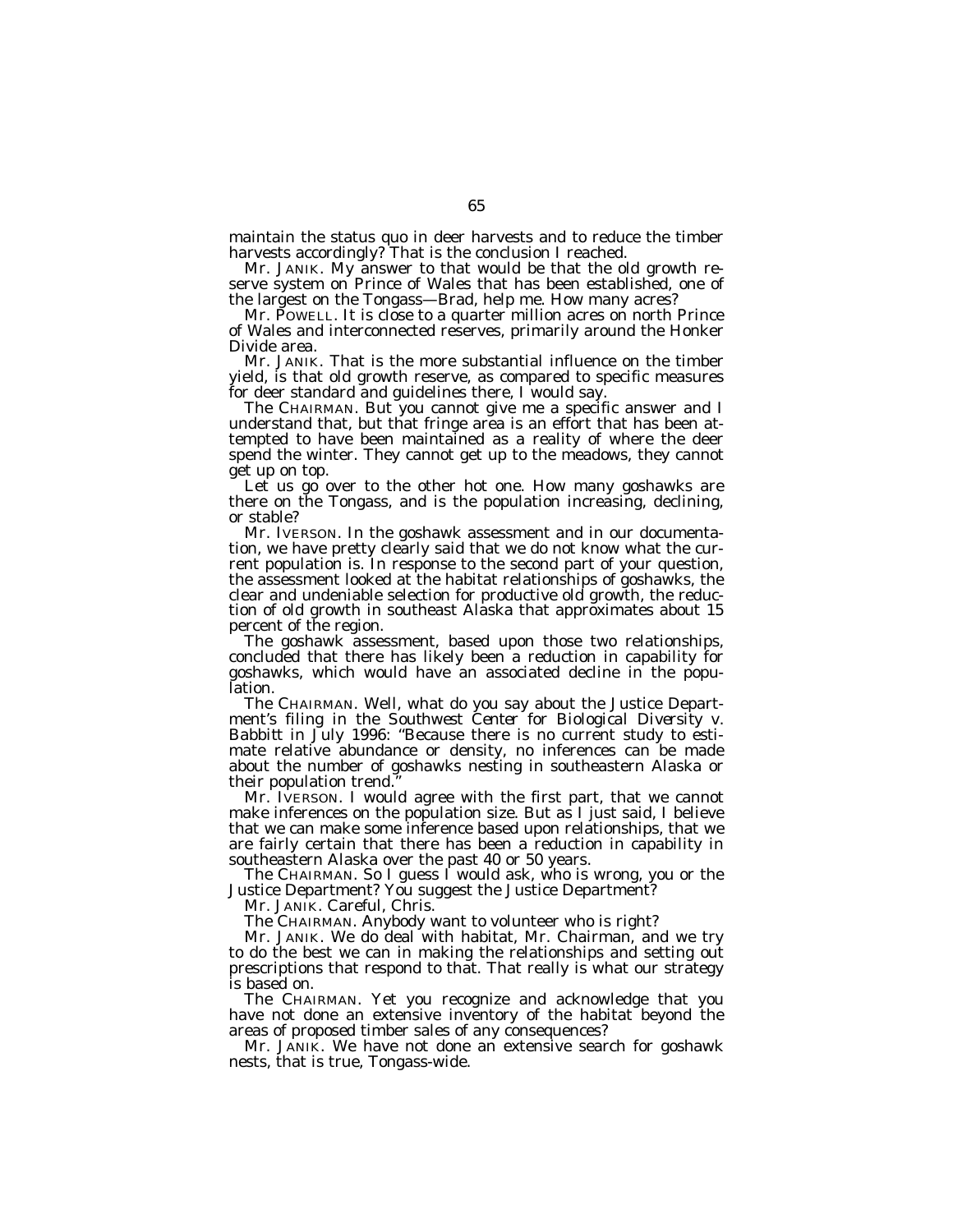The CHAIRMAN. So your studies have been done in association with timber sales?

Mr. JANIK. Not just limited to that. Chris, go ahead. We have gone beyond just the timber sale areas.

Mr. IVERSON. Yes. We testified before that we found a large number of nests relative to timber sale preparation activities. But we have also found a large number of nests outside of timber sales. And furthermore, the Fish and Wildlife Service conducted a survey in I think 1995 that surveyed all or surveyed only within legislatively withdrawn areas. And I think as we testified last year, they did not find a reservoir of goshawks in those areas.

The detection rates were not different between timber sale preparation areas and wilderness and LUD-2 areas.

The CHAIRMAN. Well, I am not going to ask you how much of the forest or the timbered area that you covered, because I do not think you have been able to cover an extensive amount to bring any scientific evaluation. But you have answered the question relative to how many goshawks there are. You do not know. And we know what the Justice Department has concluded, that there is no current study to estimate the relative abundance or density and no inferences can be made on the number of goshawks nesting in southeastern Alaska or the population trend.

So I question the science because there is not enough of it and what we have is not conclusive. Yet as a consequence of the goshawk, the theory of a threatened species is before us and currently before the U.S. Fish and Wildlife Service, and I think that indeed is unfortunate relative to the scientific evidence that we have.

Are goshawks an old growth-dependent species?

Mr. IVERSON. I would say ''dependent'' is not an accurate word. I would say they are closely associated with, with productive old growth forests.

The CHAIRMAN. Let me ask you whether they are dependent or not. You say closely associated. Well, that can mean-

Mr. IVERSON. They select for old growth relative to its abundance and availability in their habitat use patterns, but they also use other habitat types. So to say they are dependent upon old growth is unlikely accurate. They are closely associated.

The CHAIRMAN. Well, as you may know, quoting from the Justice Department filing in the *Southwest Center for Biological Diversity* v. *Babbitt:* ''The Forest Service stated that, although its joint study with the Alaska Department of Fish and Game showed that goshawks were located in old growth areas, it also showed that, contrary to the earlier theory, the goshawks in southeastern Alaska do not necessarily require large areas of fragmented higher volume old growth forests. According to the Forest Service, the study revealed that, while goshawks were selecting productive old growth forests, male goshawks selected the edges rather than the forest interior habitat.

''Additionally, of the 1592 goshawk telemetry relocation points collected from 68 radio-marked goshawks, only 20 percent would occur in areas currently delineated under the old growth TLMP as available for timber harvest over the next 100 years.''

Finally, as to population trends, the Forest Service concluded: ''Despite low sample sizes, the current research and monitoring to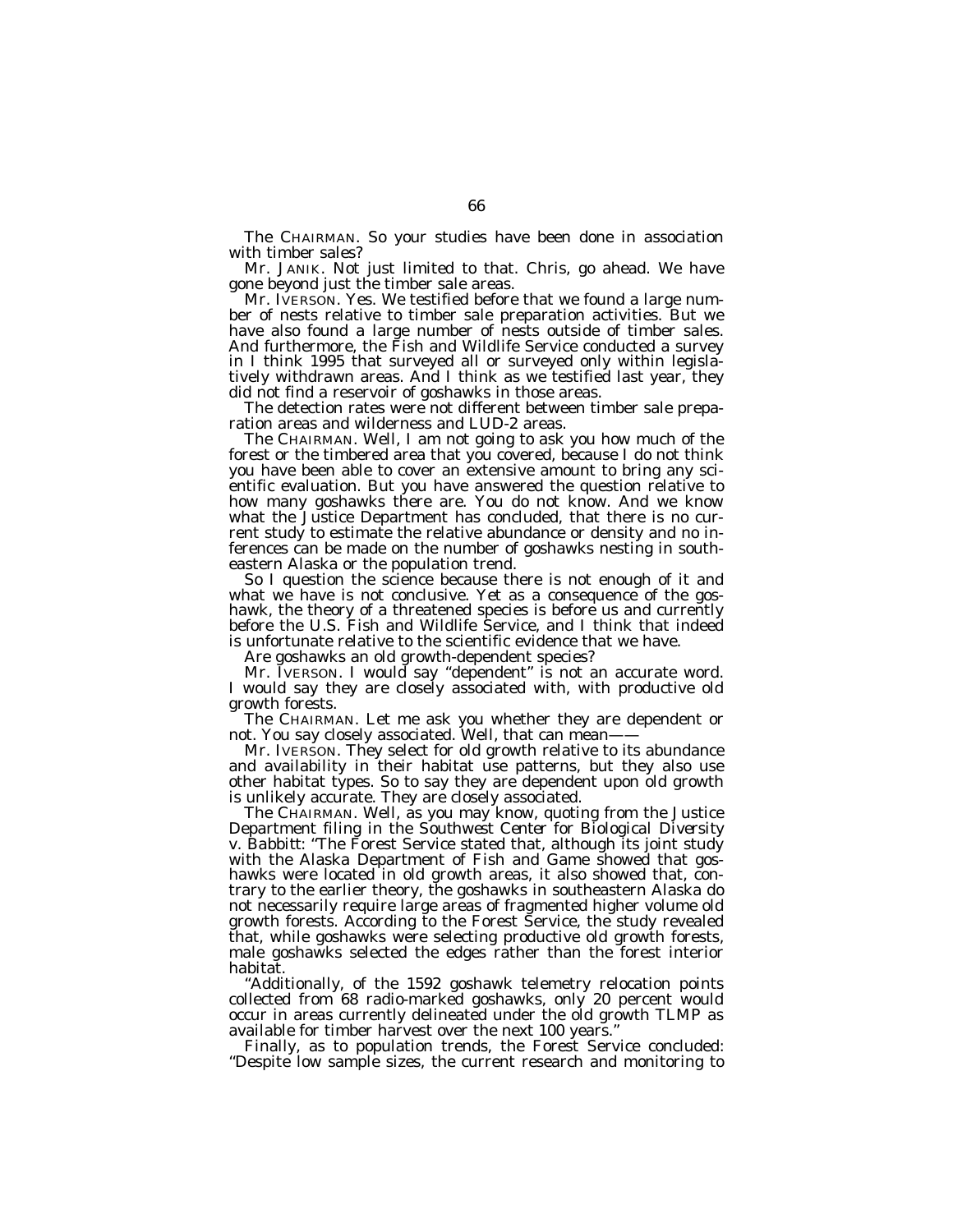date have failed to reveal evidence of declining goshawk populations.

Any comment?

Mr. IVERSON. I think most of that is accurate. There is a part in there about the selection of edge by male goshawks, and subsequent analysis last summer in the final goshawk assessment could not—based on new analysis, we no longer propose that relationship. There is not a selection or an avoidance of edge habitat, whether it is clearcut edge or old growth nonproductive forest edge. So that relationship-

The CHAIRMAN. What was the justification for the earlier contention that there was?

Mr. IVERSON. It was with a smaller sample size and a different statistical analysis and, as the goshawk assessment team, we put the new analysis and the assessment—we would stand behind the new analysis.

The CHAIRMAN. You would not the old one?

Mr. IVERSON. Not any longer.

The CHAIRMAN. Why did you the first time?

Mr. IVERSON. Because it was a preliminary analysis on smaller sample size, and a different statistical analysis. It was a preliminary result.

The CHAIRMAN. Well, putting aside the edge area, do the HCA's contribute to the goshawk viability?

Mr. IVERSON. Yes, they do.

The CHAIRMAN. You sure?

Mr. IVERSON. If they are providing productive old growth forest as a long term strategy for sustaining the population, yes.

The CHAIRMAN. Well, let me tell you what the Justice Department said in the same case: ''Then from October 26 to October 28, 1994, the inter-agency workshop held a meeting to re-evaluate its June 30, 1994 recommendations in light of new information. The transcript of this meeting provides critical insights into the true state of the scientific knowledge concerning the Queen Charlotte goshawk.

''The transcript revealed that, although the inter-agency workshop team, a team composed of the leading goshawk experts, had doubled the information they had last June, they nevertheless still had 'no information about the population dynamics, demography, or the habitat needs of the birds.

Mr. IVERSON. That is correct.

The CHAIRMAN. It sounds to me like less than perfect science.

Dr. MILLS. I would like to comment on that if I could, Mr. Chairman.

The CHAIRMAN. Go ahead.

Dr. MILLS. I think we have testified very clearly that the scientific record on systems as complex as the Tongass are far from complete. However, I think, as Mr. Iverson just cited, there has been additional goshawk information collected, and inevitably the decisionmakers are placed in a position of making decisions in the face of uncertainty. And if we had to wait until we had certainty, there is probably a whole bunch of opportunities that we would miss in the meantime.

The CHAIRMAN. Well, I do not know that I agree with you.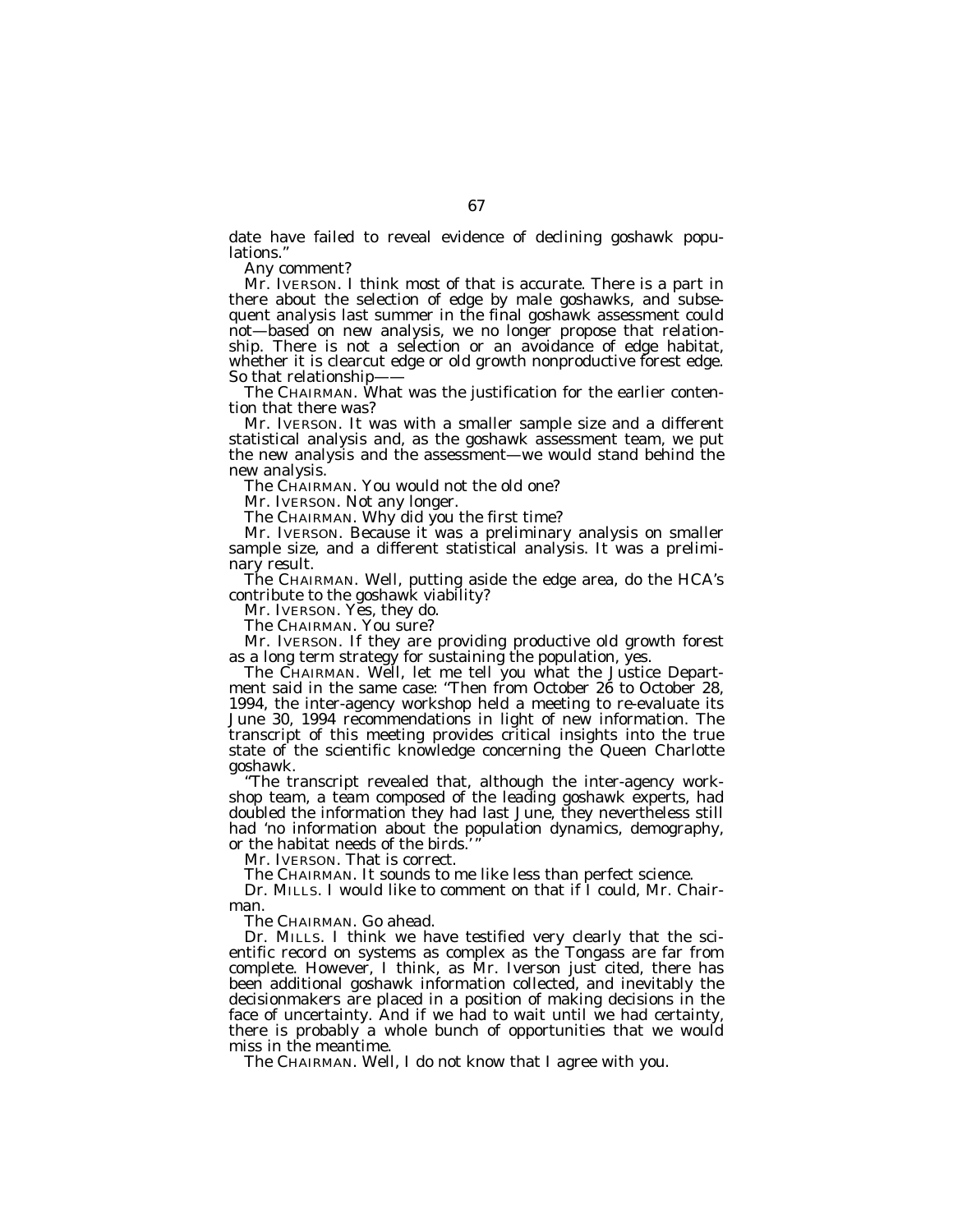One of the things that I am sure you read in the Tongass testimony relative to Barry Hill is the lack of accountability for time and costs has delayed the forest plan revision. This particular listing states relative to your question, Dr. Mills, or statement: ''An option on these things that we do not know all the science we would like would be to move forward with a decision, a decision conditioned on adequate monitoring components.''

It further states: ''The Forest Service has historically failed to live up to its own monitoring requirements, and Federal regulatory agencies and other stakeholders continue to insist the Forest Service front-load the process, perpetuating the cycle of inefficiency.''

I am just wondering why on these questions that clearly you need more science, more time, more evaluation, you would not make your decisions conditioned on monitoring, so that you could initiate whatever changes.

According to the inter-agency task force chaired by the Council on Environmental Quality—and this is the Bible that we currently live under—according to that inter-agency task force chaired by the Council on Environmental Quality. ''An agency can condition a decision the effects of which may be difficult to determine in advance because of the uncertainties or the costs. However, the Forest Service has historically given low or negligible priority to monitoring and continues to approve projects without adequate monitoring components and does not generally perform the monitoring of a forest plan implementation required by its current regulators.''

I can understand your effort to finalize, but clearly in these areas that we have discussed there is a lot lacking and we both know it. But you have not in your evaluation of your TLMP done in my opinion what would seem to be an appropriate action, and that would be to condition your decisions on monitoring these scientific questions that you do not have the information.

Mr. JANIK. Two reactions to that if I may, Mr. Chairman. One is that our monitoring plan in the revision intends to address the very concerns you just mentioned. We may not be able to do 100 percent of the monitoring job that we would like to do, but we are definitely going to pick up the pace and do a more credible job of monitoring than perhaps has been done in the past.

That monitoring will in large part, again, deal with the habitat trends, with some tracking of populations, which are much more difficult to survey and analyze and draw any cause-effect relationships from.

The other part I would like to say is that the old growth reserve system and the beach areas that have been protected and the estuary areas that have been protected and the riparian standards that have been chosen all relate to a whole host of species that are believed to be associated and-or require those kinds of habitat conditions.

It is not just restricted to the goshawk or it is not just restricted to any single species, but a whole community of species. That is why I was persuaded to make the kinds of decisions I did.

The CHAIRMAN. Well, certainly no one would criticize you for making the decision based on constant monitoring. But once you set the level so low, there is little inducement and we basically lose the value of monitoring. I am personally of the opinion that that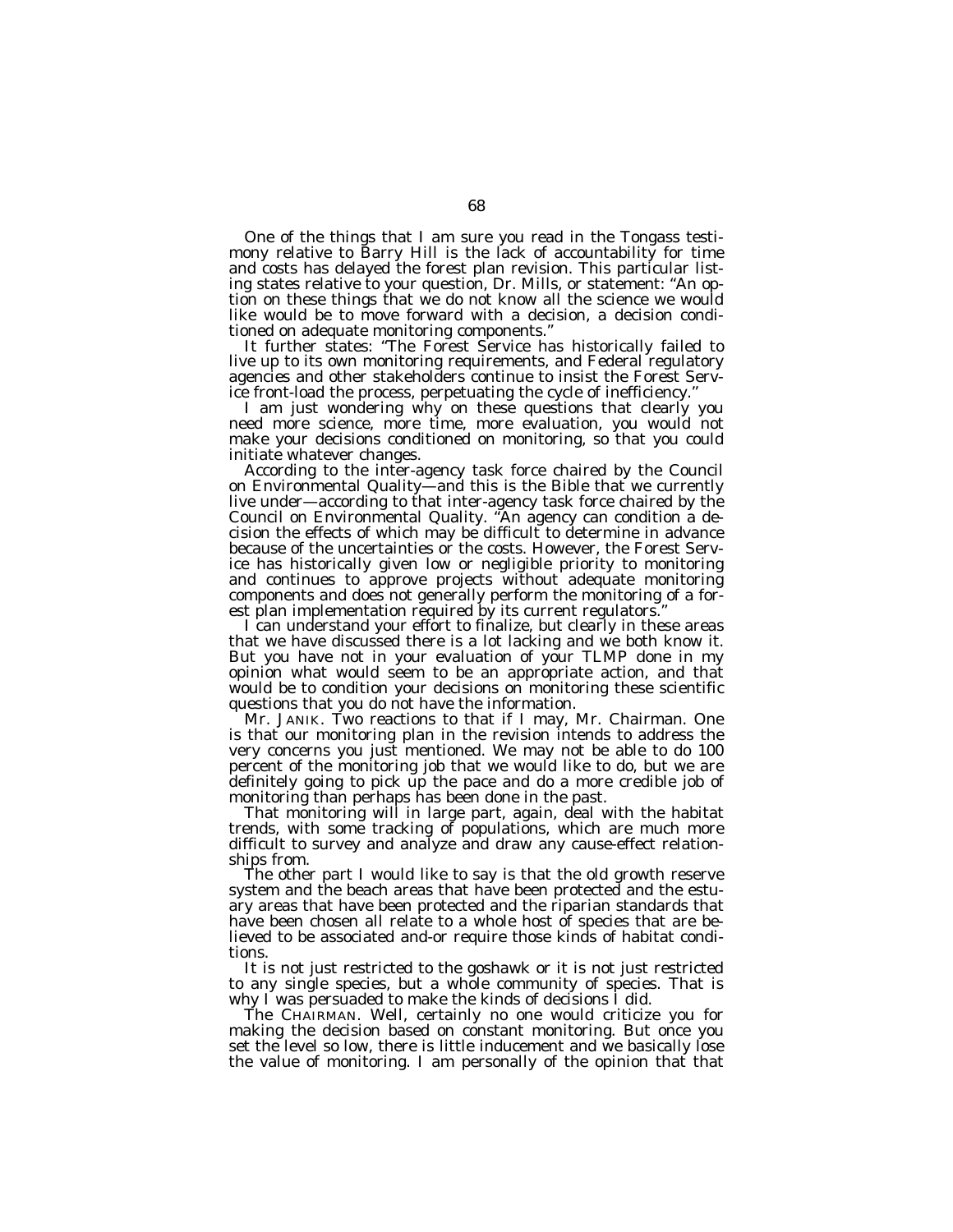is what we have done here, as opposed to setting it at a level that would meet the industry's current installed capability, which is not addressed in the TLMP unfortunately, and then monitor your process where your science is questionable.

It is so basic that maybe that is why it escapes me.

Dr. MILLS. Mr. Chairman, I would surely agree that there have been places where the Forest Service has not been as aggressive with monitoring as would be desirable. I believe that is why the regional forester included a fairly assertive monitoring package in this plan, and likewise in collaboration with the region PNW station scientists have some follow-on studies to do that very kind of enhancement of information.

I would also suggest, though, that opportunities are not necessarily being lost by taking the decision track-

The CHAIRMAN. Well, it depends on whose opportunities you are talking about. If you are talking about the state of the industry's opportunities and the jobs that go with it and the community and the welfare of the areas, we are not at a level of the existing sustained capability of the industry after we shut down the two major pulp mills.

But that is a responsibility I think only some of you bear.

Dr. MILLS. I think that there is also ample evidence that when we have taken the tack to wait until we had perfect information that, first of all, we never had it. But at that time, oftentimes the options available for decisions had far greater impact on the very people that you are concerned about than if a more conservative approach was taken in the absence of the complete information.

Some of the decisions that were made in the Pacific Northwest as a result of similar decisions I think would bear that out.

The CHAIRMAN. Well, I guess you and I disagree on that point. Let us talk about marten. There seems to have been some misunderstanding by the national press on just what a marten is, but we all know. And maybe they can—there is not many of them left in here. Well, we will do the best we can.

The five biogeographic provinces to which the marten standard applies, I am told, is East Chichagof, Kupreanof, Mitkof, Etolin Island and the vicinity, minus Zrimbo, which does not have marten, north central Prince of Wales, and Revilla.

Now, in your record of decision you say: ''The effect of the measures added to alternative 11 have not been explicitly modeled, but have been judged to be relatively small.'' However, in appendix M you further say: ''Where applied and found necessary, the effect will be to approximately double the rotation age and reduce the volume available for harvest in any time period by about half.''

Mr. Janik, the new plan schedules 496,000 acres of old growth for harvest. Over 304,000 or 60 percent of the 496,000 acres are found in the 5 provinces to which the measure added for that matter apply. About 130,000 acres of old growth scheduled from those provinces is classified as high volume.

The marten standard applies to high volume old growth stands below 1500 feet in elevation. Most high volume old growth is found below 1500 feet, possibly as much as 80 percent of the high volume. That would translate into as much as 104,000 acres in the 5 provinces to which the marten standard will apply. Almost 104,000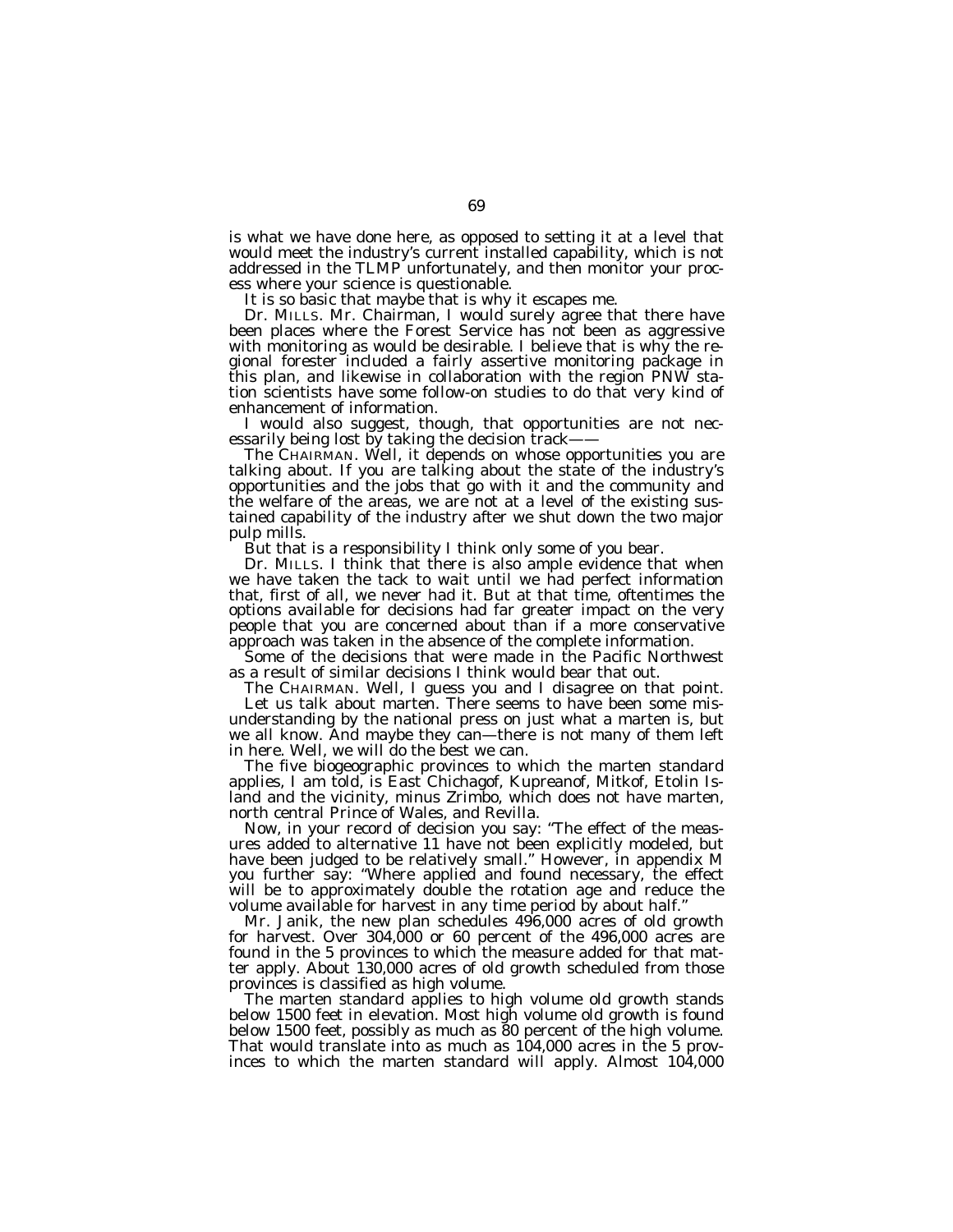acres of high volume old growth would contain something like 3.8 billion board feet of timber.

According to appendix N, the added measure would reduce the contribution of these high volume stands to the allowable cut, allowable sales quantity, by half. That is a potential reduction of 1.9 billion board feet of timber. That is almost as much as your entire NICIASQ for the next decade, which is about 2.19 billion board feet.

Do you think that qualifies as a significant reduction in the ASQ?

Mr. JANIK. There was considerable discussion when we dealt with the mitigation measures as to what effect those would have on the calculated ASQ, and we spent a great deal of time on this very subject. One item that influenced the stay on the 267 calculation was that we have left determination of where to apply mitigation measures to interdisciplinary teams because we judged that even within those provinces those measures may not be necessary, depending on what other old growth conditions may exist there in such an analysis.

In addition, our experts who make those kinds of calculations we have one of them here today, John Day—studied this at length and determined that, given the tradeoffs with other kinds of things that are conditioned into those calculations, that there was no reason to believe that this was a significant change at this point. It goes back to your message on monitoring, Mr. Chairman. We are going to watch this very closely, and if we experience that these mitigation measures are having to be applied in a very regular kind of fashion within these provinces and are going to accumulate into a level that will definitely have an effect on our projected yield, we will definitely address that problem.

The CHAIRMAN. Would you increase the yield then?

Mr. JANIK. Pardon me?

The CHAIRMAN. Would you increase the yield?

Mr. JANIK. That is possible.

The CHAIRMAN. You see, the point I am making here is, when you set a reduction of 1.9 billion feet of timber as a consequence of your analysis that may be so low that the monitoring and the public opinion associated with increasing the volume if your science proves too conservative is a reality that you could offset by monitoring a reduction of a billion board feet rather than almost two.

Mr. JANIK. The mitigation measures just for the marten, it would be very unlikely that the outcome of the monitoring would be an increase, because the additional restrictions suggested in those mitigation measures could only lead over time to a decrease if they are applied and accumulate over time.

But the 267 generally, if overall monitoring suggests that the potential is greater than that overall, considering all things, then, yes, we have as much of an obligation to look at an amendment there as we would with a reduction.

The CHAIRMAN. What would you do if the State banned trapping on marten? Would that make any difference?

Mr. JANIK. In terms of mitigation measures?

The CHAIRMAN. In terms of available timber. If you made a reduction of 1.9 billion board feet as a consequence of this extended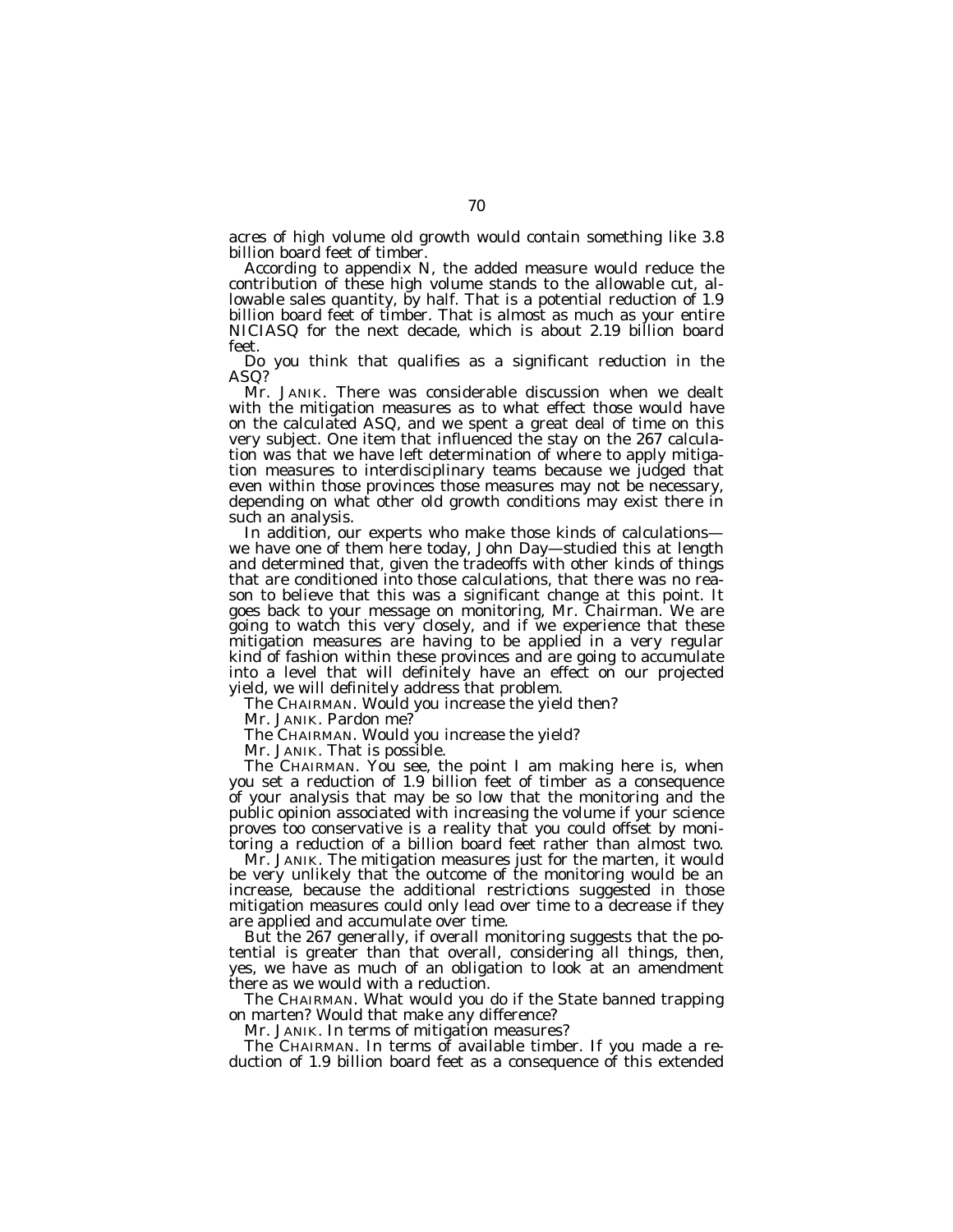evaluation and the State prohibited trapping of marten, what would that do?

Mr. JANIK. The responsibility we have is with the habitat, Mr. Chairman, and we have-

The CHAIRMAN. Yes, but if you have more species because nobody is trapping them?

Mr. JANIK. But if we deteriorate the habitat base upon which the species depends, over time, regardless of what other measures are in place, that will become the limiting factor and they will decline.

The CHAIRMAN. Well, will these mitigation measures that you have taken be adequate for the current take that occurs by trapping?

Mr. JANIK. We believe the mitigation measures and the old growth reserve system—I do not want to just say mitigation measures here, but the total response to what we understand are the habitat relationships with the marten—we believe are adequate to sustain that species over time.

Now, there are other variables that come to play on the actual fluctuation of population trends, and we are back to that discussion that we had earlier in terms of who is in charge of these measures and, if in fact things like trapping need to be, regulations need to be changed, the Department of Fish and Game would be the appropriate authority to do that, one way or another.

The CHAIRMAN. Well, have you looked at trying to maintain the current level of harvest? Marten I am talking about, trapping of marten.

Mr. JANIK. Chris, help me there.

Mr. IVERSON. That has not been an implicit objective of the design of the conservation strategy. It is to maintain sufficient habitat so that in the long term sufficient viable populations would be maintained.

The CHAIRMAN. That is contrary apparently to your management on the deer population, where you acknowledge you are trying to keep both up in the air.

Mr. IVERSON. The discussion earlier relative to deer populations was an analysis of what the habitat from the strategy could produce, and for deer it would sustain the current situation. The strategy, in addition to these additional measures, are what we judge necessary for a reasonable likelihood of long-term sustainable populations.

The CHAIRMAN. And you observed the marten populations on Prince of Wales, where you had extensive logging, is that right?

Mr. JANIK. Are you asking if we actually observed?

The CHAIRMAN. The population levels.

Mr. JANIK. The concern for the marten was really revealed through some of the panel assessments that were conducted and the risk level. At least that is what influenced my decisionmaking.

The CHAIRMAN. Was the risk panel a major factor in the decisionmaking process on the marten, your own decision?

Mr. JANIK. The information on risk totally, not just what came from the panel but then as was interpreted by the science team, influenced my decision, yes, sir. Risk in terms of viability of all these species.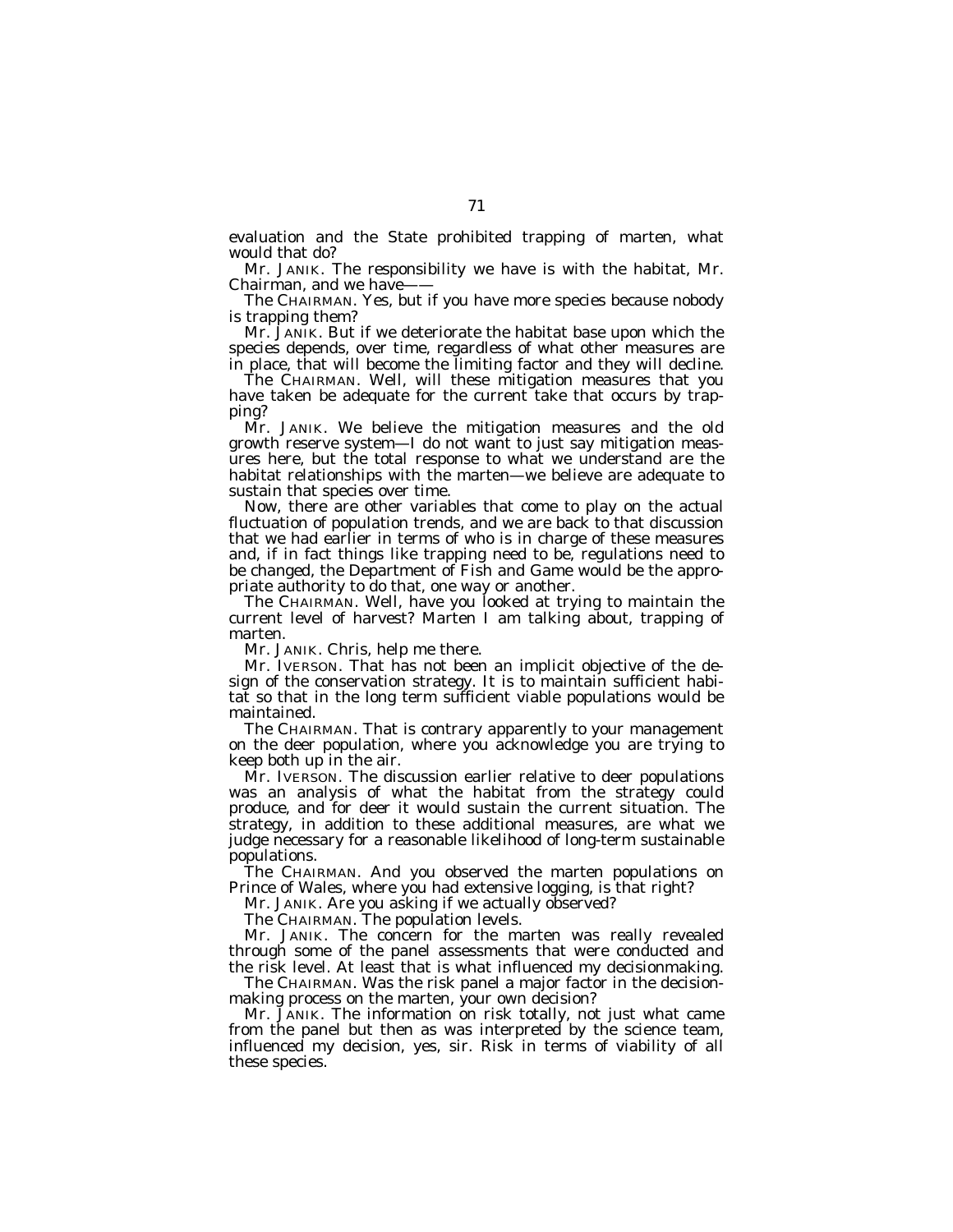The CHAIRMAN. In calculating the ASQ you used something called "regulation classes," with regulation class 1 being clearcut, 2 clearcut and reserves, and 3 group selection; is that correct?

Mr. JANIK. I understand those as broad categories we used, yes. If we are going to pursue a line of questioning on this calculation of ASQ, we may want to shift here with emphasis on Mr. Norbury and Mr. Day, but that is of course your preference.

The CHAIRMAN. Well, if a particular stand was in regulation class 1 for purposes of the ASQ, is it not true one of the effects of either the added marten or goshawk standard will be to change the regulation class from 1 to 2 or maybe 3?

Mr. JANIK. I think we are going to have to ask Mr. Day to come up and answer some of these. Chris, why do you not step back for a second. We may call you back.

John Day is coming to the table.

Mr. DAY. In regards to the regulation class question, regulation class 1, 2, 3 is kind of a derivation of land use designation and a variety of scenic classes. Reg class 1 is managed more intensively than 2 and 3. But one thing we have done, realizing from our experience on the ground in the visits we have done and input from the forest supervisors, is we have reduced, say, the total permissible harvest from those down slightly, because we know—at least in Brad's case, he has stated 20 percent of his areas in green will not be managed as green, for a variety of competing reasons.

So it is true they have been dropped down, and they would be impacted by the standard and guidelines. If laid on top of the reg class 1, we would certainly make that change in the model.

The CHAIRMAN. What are the scheduled acres by regulation class for alternative 2—excuse me—alternative 11 as used to calculate the ASQ, scheduled acres by regulation class?

Mr. DAY. In terms of percent?

The CHAIRMAN. Uh-huh.

Mr. DAY. Of the entire available land base, I know that about 65 percent is scheduled. I do not have the breakdowns.

The CHAIRMAN. Of the total land base. Why do you not provide that for the record.

Mr. DAY. Okay.

[The information requested was not received at the time the hearing went to press.]

The CHAIRMAN. How many of the high volume acres below 1500 feet in elevation in the 5 provinces to which the additional marten standard applies were regulation class 1 for purposes of calculating the ASQ?

Mr. DAY. Again, may I explain the way we went about incorporating——

The CHAIRMAN. Not really. I just need the answers.

Mr. DAY. Again, I am not exactly sure.

The CHAIRMAN. Why do you not provide that for the record.

[The information requested was not received at the time the hearing went to press.]

The CHAIRMAN. Table B-12 of appendix B illustrates how sensitive the economics of timber harvesting are to regulation class change. For example, on the Chatham area high volume normal operable timber in regulation class 1 has a net dollar per acre value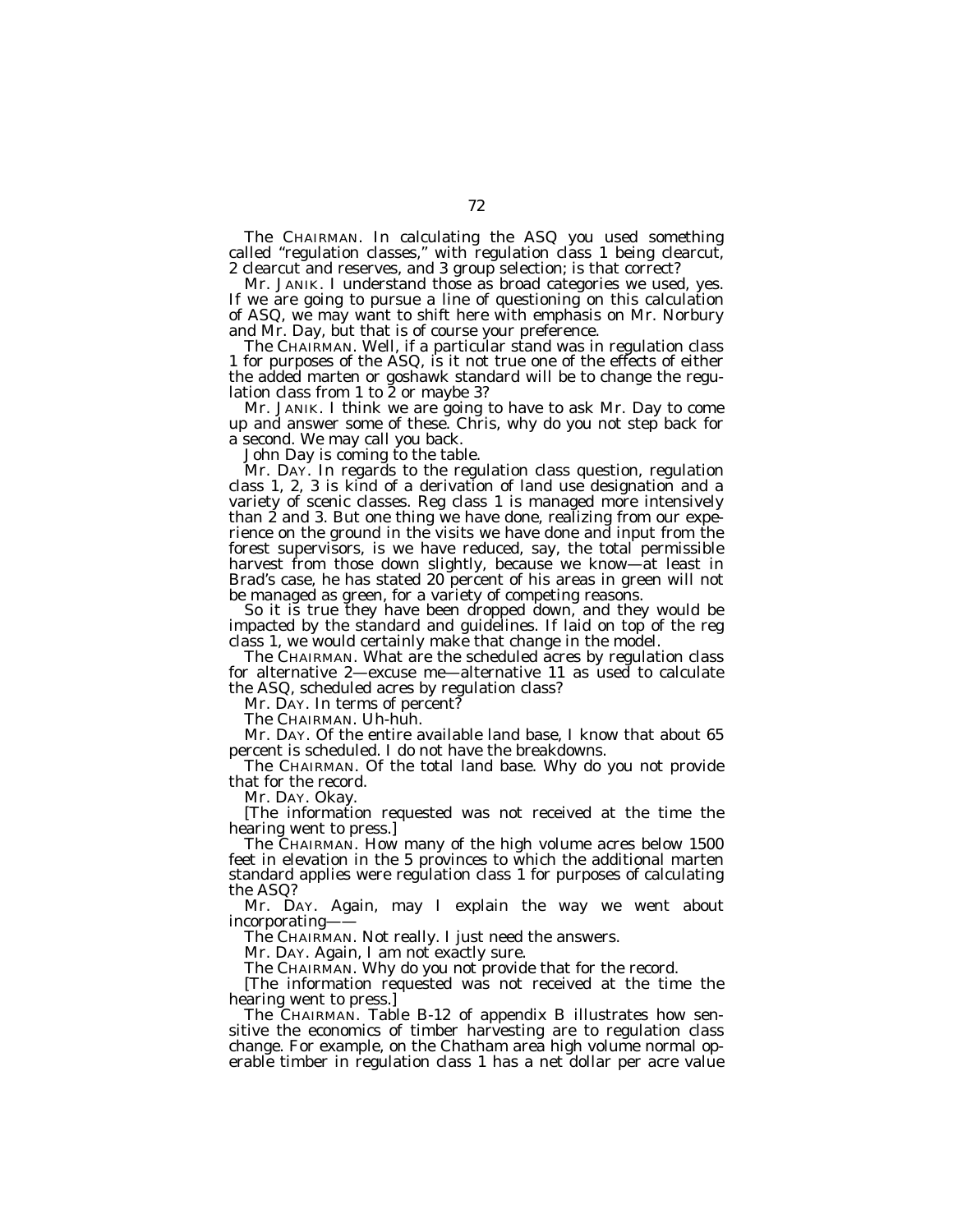of \$4,958 per million board feet—excuse me, per thousand board feet. Change the regulation class to 2 and the net dollars per acre drops to 2,054 per thousand, a drop of some 61 percent. Change the class from 1 to 3 and the value drops to a minus \$13,000.

Given this, how much of the timber in your NICI from the FEIS is still economic after the additional protective measures are applied and the necessary changes to regulation class have been made? Anybody know?

Mr. DAY. Well, the way we determined NIC 1, the N-I-C 1, it is based on the operability classes. Now, the incorporation of the marten standard and guide and the goshawk standard and guide would not influence the operability call for that particular area. But granted, there would be additional costs certainly from the standard and guidelines if it moved from a 2 to a 3 or a 1 to a 3 rate class.

Mr. NORBURY. Mr. Chairman, the application of the marten standard and guidelines or the goshawk standard and guidelines is far more complicated than simply moving from one regulation class to another. Basically, the marten standard and guidelines established certain habitat objectives and leaves considerable flexibility to the field to determine what silvicultural prescription would achieve those objectives.

We have done some experimental layouts in the Ketchikan area—Brad may want to comment on this here in a few minutes where we have looked at what are the alternative silvicultural prescriptions that might achieve the marten and goshawk habitat objectives. What we are finding is that there are choices and there are significant choices, and that there are silvicultural regimes that can get as much as 70 percent of the volume, rather than the 50 percent that we were thinking at the time the plan was adopted.

The other interesting thing that is coming out of that analysis is that the value of the timber that is coming out of those areas has increased. Basically, we are leaving a lot of the lower value timber there to provide the habitat objectives established by the standard and guidelines.

So while it is true that the costs of harvesting are going up substantially in those areas where you apply those standards and guidelines, the values of the timber coming off are also increasing. And based on the field trials that we are doing right now, it looks like it is about a wash.

Would you like to add to that?

Mr. POWELL. I could only add from the standpoint that I think Phil mentioned earlier that we need to monitor this, because we have just started to-

The CHAIRMAN. I do not have any problem with that. It is where you start, it is your base, that concerns me.

Mr. POWELL. I understand, but just to explain a little bit the wide variation.

The CHAIRMAN. No, just go back to this report. They say you have basically been derelict in the monitoring process and your decisionmaking process. You either have or you have not. Now, maybe you are getting better.

Mr. POWELL. I think we have acknowledged, as we talked earlier, that we intend to increase our monitoring. But what I think is im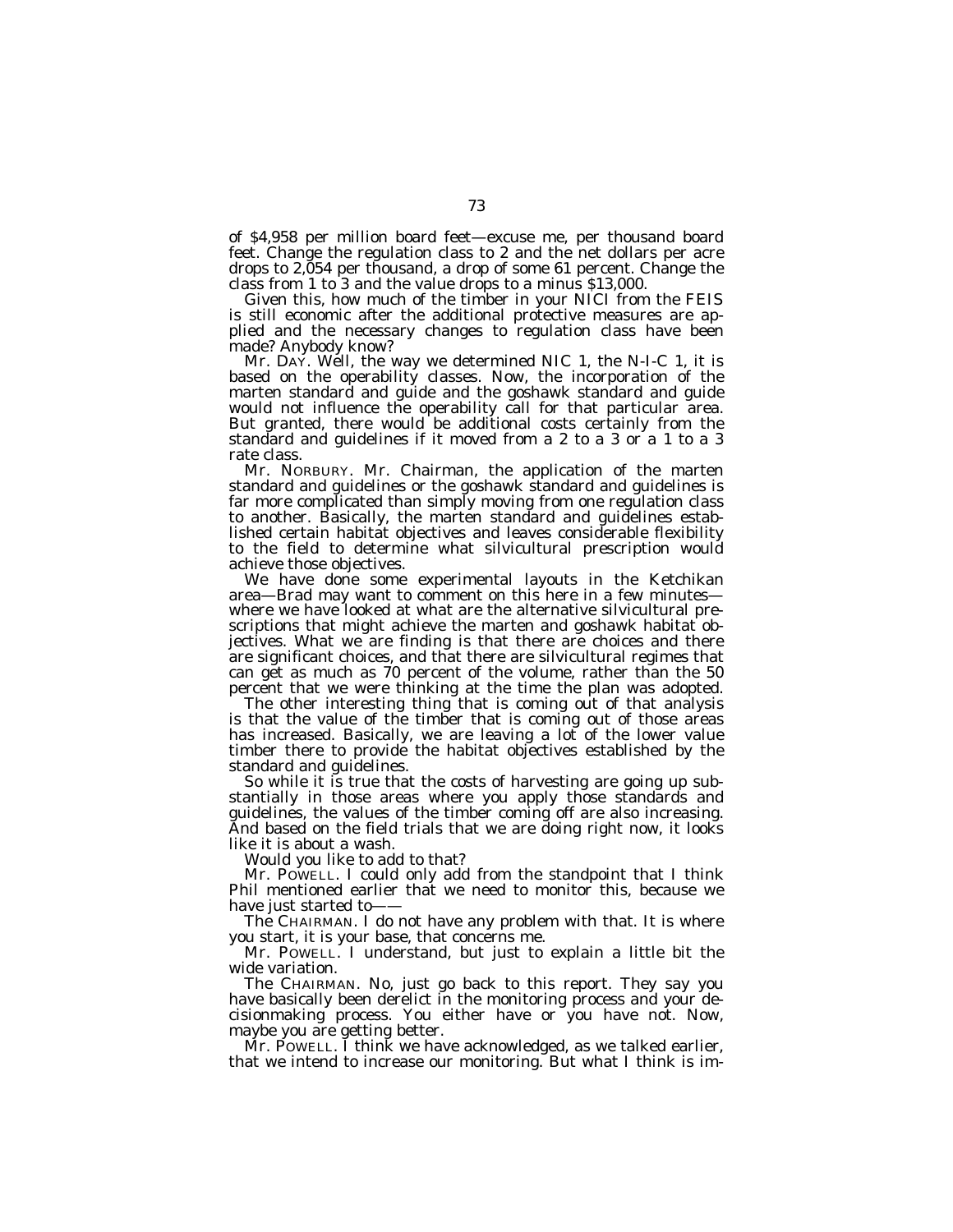portant relative to the issue that we are talking about, as we try to apply the standard and guide there are many different options. We have got our field foresters out looking at it right now.

What we are finding out is if you look at these standards and guides they do not require that merchantable trees be left, so oftentimes we think we will be able to leave utility grade trees or lower value trees, thus increasing the value of the stand and meeting that marten standard. But we are not going to really know until we lay out a few of these, see how they sell, see what it takes to administer them and what it takes to actually accomplish the standards and guide.

The CHAIRMAN. Well, I do not dispute that, Brad. But by the same token, you could be in here making the same presentation relative to the unknown lack of scientific evidence on the goshawk or the marten or the wolf at a level of 350 and saying you are going to monitor it because you do not know.

Now, clearly because of peer pressure and national environmental pressures and so forth, you have chosen to come down with what you feel you find defensible, and it may be conservative and you are maybe going to monitor. But I think it points out the reality to anybody who has sat here for 5, 4 hours at least, the extraordinary complexities and the constriction that is within the Forest Service in its ability to responsibly come up and say: Well we do not know; this is what we are going to do and we are going to monitor in the process.

And you have not been monitoring in a manner that has certainly been commendable by the report on the lack of accountability for time and costs, which you have all read, as I have, and underlined.

Mr. JANIK. Mr. Chairman, I just want to emphasize that my decision was not politically based. It was based on the science input and the risk assessments and, frankly, I want to stay out of the courtroom.

The CHAIRMAN. Well, I am not going to argue that. But by the same token, your decision could have been signed by any one of two people that were there previous to you, or at least one, because this thing has been ready at different numbers at different times and could have been signed, but was not.

And I am not going to go into the reasons why it was not signed, but maybe that is a subject for another hearing at another time.

Mr. JANIK. But all I can say to that, not passing judgment on any of those previous events, but the information base we are dealing with today is different than I am sure what they were dealing with then, and that is what influenced me.

The CHAIRMAN. I could not agree with you more, but the opportunity to monitor was there and it was not then, and it is becoming now I think something that you are considering. Why you were not considering a long time ago, I do not know.

Anyway, the question of viability. In developing your approach to meeting the species viability requirement under the National Forest Management Act, did either you or your cooperating agencies include consideration of the impact of timber harvesting on non-Federal lands in your analysis?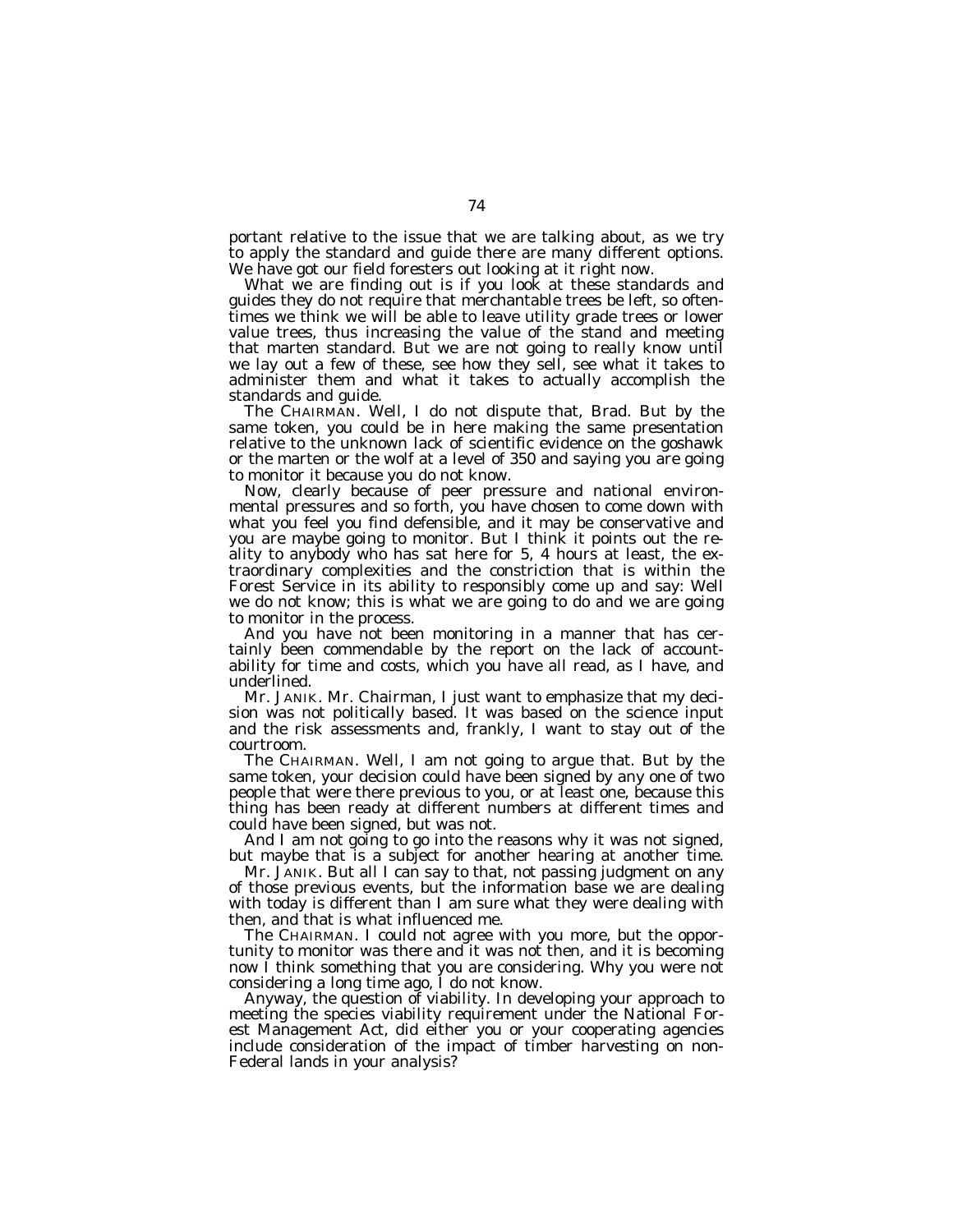Mr. JANIK. The information that was totally considered and that I understand did consider some of the information available of what was happening adjacent to Federal land. But the predominant focus was the habitat trend on Federal land, meaning the national forest.

Dr. MILLS. If I could add to that, Mr. Chairman. The risk assessment panels were asked to evaluate the likelihood that habitat was available to provide for at least a minimum number of reproductive individuals that were well distributed across the planning area, and the planning area with the interspersed State and Native corporation lands was considered in that scope of planning.

The CHAIRMAN. And that included Native lands?

Dr. MILLS. Yes.

The CHAIRMAN. Was your approach to species viability modeled after the President's Northwest forest plan?

Dr. MILLS. The methods that were used to extract expert opinion from recognized experts in the field, yes, was a method that had a lot of similarities to the expert opinion panel process used in the Northwest forest plan.

The CHAIRMAN. In your decision did you apply a viability standard requiring 80 percent chance of viability for 100 years of every native vertebrate species?

Mr. JANIK. I think Dr. Mills is looking at me because that is a decisionmaker's reference. I did not use any fixed percentage to persuade me to make the decisions I have made. 80 percent has been——

The CHAIRMAN. Well, how did the risk panels advise you? What did the risk panels advise you to do?

Mr. JANIK. They did not.

Dr. MILLS. If I could comment-

The CHAIRMAN. What did they use? Certainly they addressed it. Dr. MILLS. The risk panels did not use any particular cutoff of what constituted an acceptable level of risk. They were very careful simply to provide estimates of what the risk level was. And in fact, the results from the risk assessment panels for the final alternative include some estimates of the range of risk, many of which are well

below 80 percent. The CHAIRMAN. Well, what did they use as a definition of viability, then?

Dr. MILLS. Viability was defined as habitat that was available for a viability population well distributed across the planning area.

The CHAIRMAN. What is a viable population?

Dr. MILLS. That was articulated by the magnitude and connectivity of habitat that was deemed to be necessary for these individual species.

The CHAIRMAN. Well, you still are left with the question of viability as a broad interpretation. It means different things to different people. How many martens, how many deer, how many goshawks? How many do you need to have a viable population?

Dr. MILLS. We have acknowledged that the information on population levels and trends is fragmentary at best and therefore, consistent with our planning regulations, we looked at the presence of habitat and its connectivity across the planning area.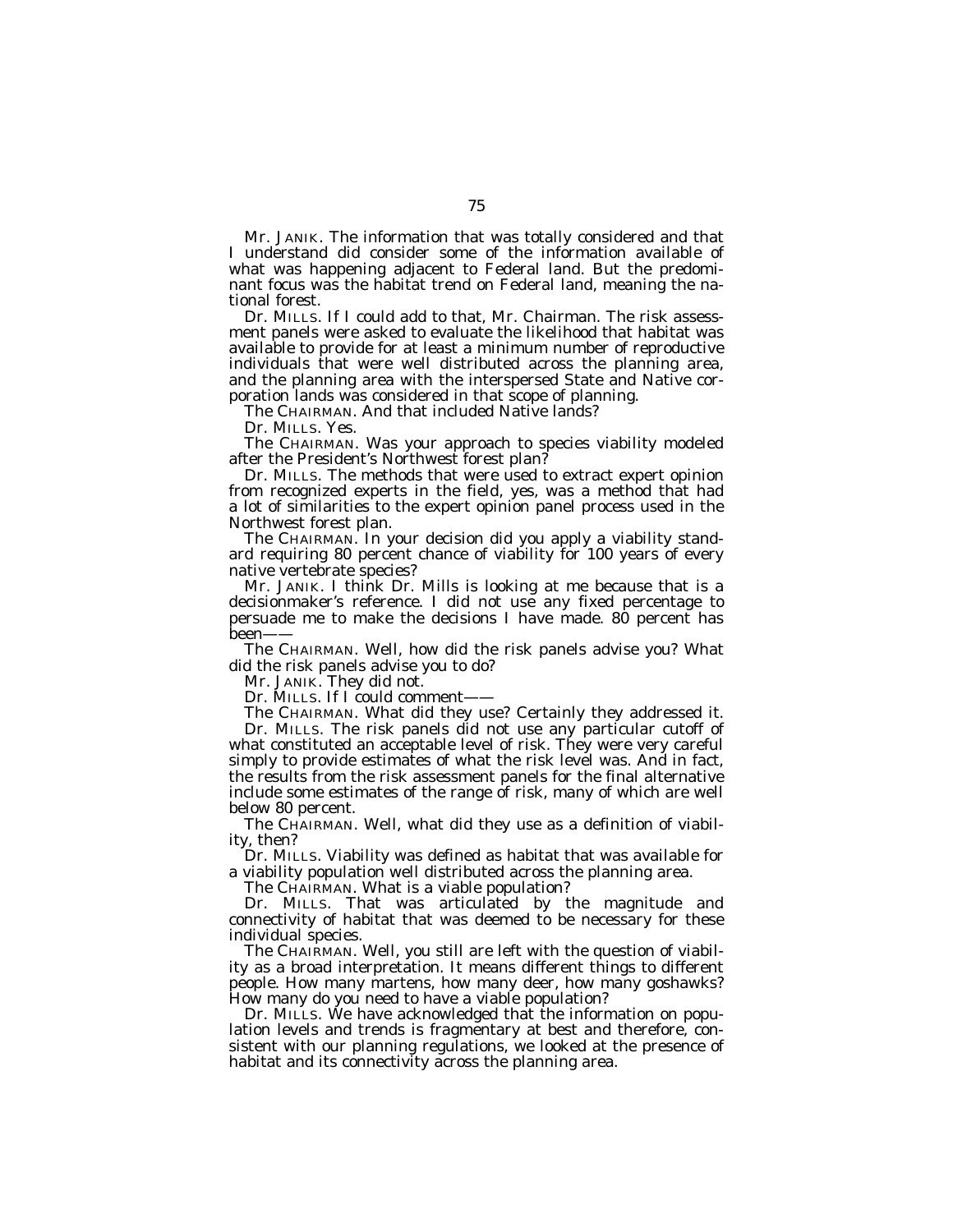The CHAIRMAN. Well, yes, but is that what the planning regulations require? You have got 90 percent theoretically of the forest or thereabouts is going to remain in the state that it was in 1950. So when you give me viability and you generalize, yet you have been quite specific on setting an allowable cut. I just cannot necessarily accept that you can use a general term of viability without some association of what does that mean in numbers?

Dr. MILLS. What we are required by regulations to consider is to maintain a habitat to support at least a minimum number of reproductive individuals-

The CHAIRMAN. What's a minimum number?

Dr. MILLS. Well, in habitat that is well distributed so that those individuals can interact with others in the planning area. We did not do an estimate, a direct estimate of population. We did do an estimate, based upon the experts, of how much habitat was necessary to maintain a viable population-

The CHAIRMAN. You have got 80 to 90 percent of your habitat retained under this plan.

Dr. MILLS. That is true, Mr. Chairman. 80 to 90 percent of the productive old growth, and a requirement that that habitat must be well distributed across the planning area and therefore connectivity in those habitat components. Therefore, that is what the experts on the panel evaluated and provided estimates of the likelihood that implementation of the alternatives over a 100-year time period would lead to various levels of habitat magnitude and connectivity.

The CHAIRMAN. Well, that is what bothers me about the process. You can justify your experts in your particular profession, but as a layman—and I am going to ask you, well, is 78 percent non-viable? You cannot tell me it is or is not.

Dr. MILLS. No, Mr. Chairman, I cannot say that 78 percent is viable or non-viable. Scientists worked very hard to provide some estimates of the level of risk of achieving viability and well distributed populations.

Mr. JANIK. In terms of how I looked at that as the decisionmaker, Mr. Chairman, in those areas where there was a pretty high level of assurance that I heard from the risk assessments, it led me to a decision of one kind. When there was not as much assurance with some of these paneled species and then further interpretation by others, that is what led to the response with some of the mitigation measures, to demonstrate that where we were less certain as to whether the job was being done adequately some additional measures would be employed to make sure we would not commit any fatal flaws.

The CHAIRMAN. Well, that is fine. But, you acknowledge that this was modeled after the President's Northwest forest plan, and that was dealing with a forest that was to a high degree harvested. They were harvesting second growth. Now, here you have a different forest. You have virgin forest that is probably 30 percent dead or dying.

Mr. JANIK. I believe what Dr. Mills meant was that the procedures might be similar, but the people providing the information were confronted with the conditions of the Tongass, not the Pacific Northwest, when they gave their assessments.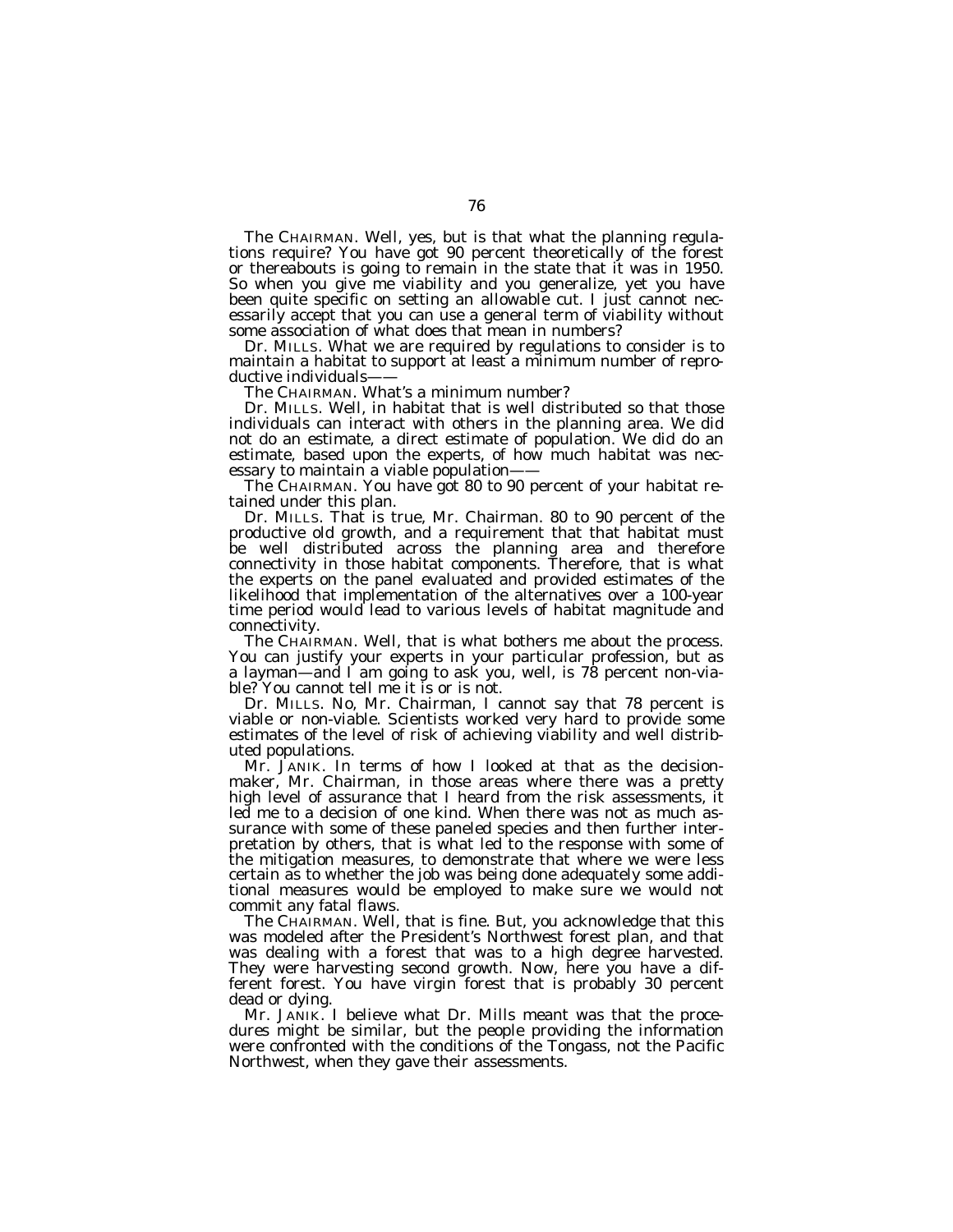The CHAIRMAN. Well, that is true, but when you deal with a figure of what is viable and what is not, we are flying kites.

Mr. JANIK. Well, the courts have chosen not even to try to be precise with that.

The CHAIRMAN. But your defense of a decision is now based on your comment that you are going to monitor.

Mr. JANIK. And the risk ratings.

The CHAIRMAN. But risk ratings are beyond your control in many cases. Winter kill is beyond your control.

Mr. JANIK. The risk ratings represent an important piece of information to me.

The CHAIRMAN. Sure they do. But some of the risks associated with the viability is beyond your control, beyond habitat control.

Mr. JANIK. Yes, these are habitat-related.

Dr. MILLS. If I could comment on the habitat versus non-habitat considerations. Much for the same reasons that I believe are implied in your questions, Mr. Chairman, we wanted to make sure that the information we provided did not unnecessarily restrict management of habitat based upon impacts on population that had nothing to do with habitat, and therefore the risk assessment panels were asked to evaluate the habitat contribution to viable and well distributed population and to ignore non-habitat factors, and thereby did not indicate some higher level of risk that led to more habitat protection based upon non-habitat impacts on populations.

The CHAIRMAN. The assumptions that you just described, did the public ever have an opportunity to comment on those?

Dr. MILLS. The public? The public did have information in a science report that was published about the same time that the draft EIS was published. The draft EIS had the panel results in it, and therefore the public had opportunity to comment on the information that was considered in the risk assessment.

Mr. JANIK. I believe the information was also discussed in the face to face visits that we made twice to 32 communities in southeast as a matter of the science component to that.

The CHAIRMAN. In the 1997 panelists, the question comes up, why did the panelists not review all of the original proposed alternatives, including the preferred alternative in the draft TLMP and the selected alternative and the unreleased record of decision. Particularly if there will be different panel members comparing these risk assessments with the previous risk assessments for certain of the alternatives, it may have been an apples to oranges comparison.

At a minimum, to ensure that the same individuals are applying the same opinion-based analysis in the same way, looking at the same management prescriptions, the new panels could have reviewed all the alternatives. Am I not correct?

Dr. MILLS. The second set of panels were called, Mr. Chairman, because the preferred alternative in the draft EIS and the alternative that was emerging as the final alternative had never been subjected to risk assessment panels.

The CHAIRMAN. Why was that?

Dr. MILLS. Because the risk assessment panels that were called prior to the draft EIS evaluated the alternatives in the draft prior to the selection of both the preferred and the development of the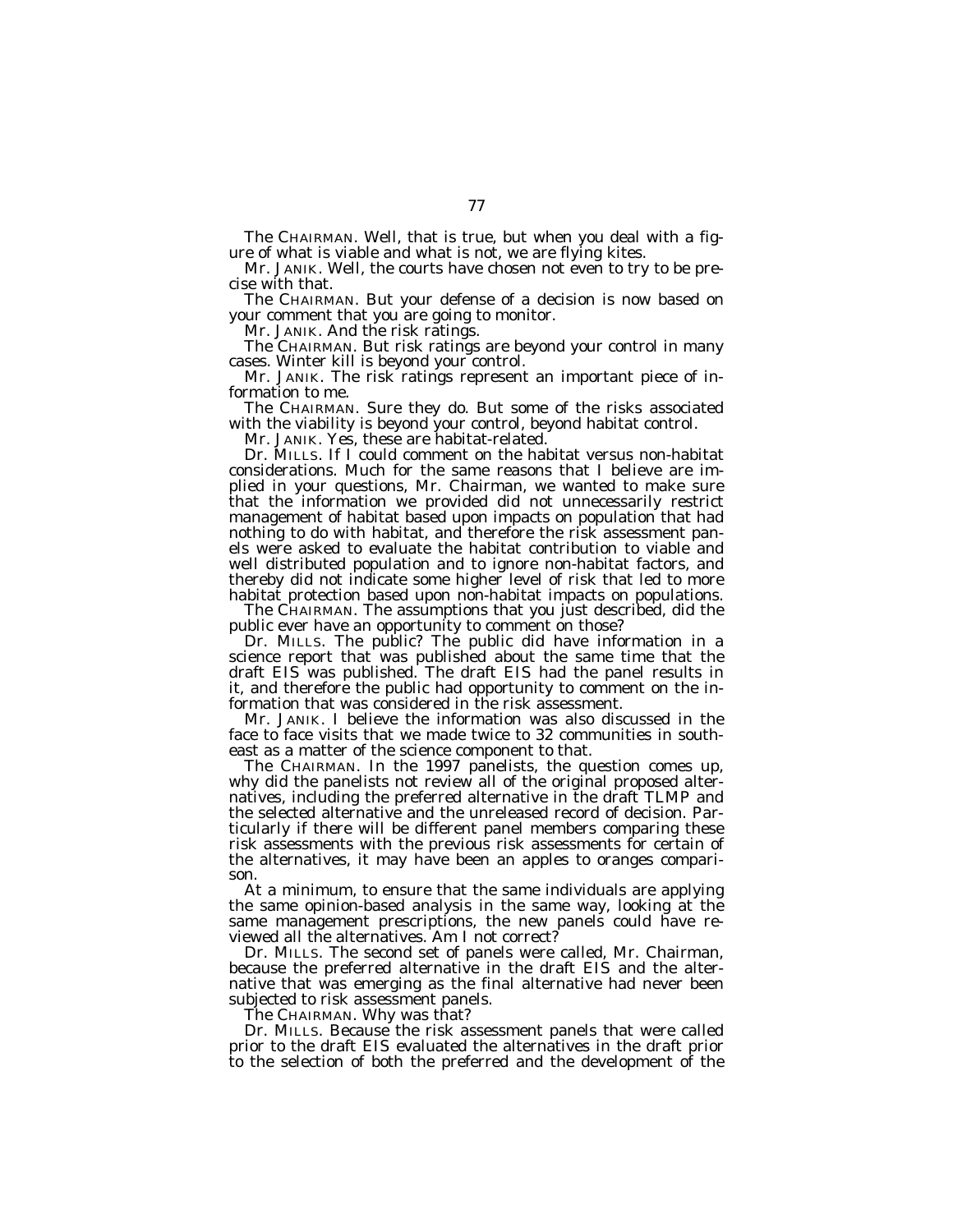final, so that those two alternatives simply were not available when we called the panels in 1995 and 1996, and therefore the principal reason for calling the panels in 1997 was to evaluate the two alternatives that had not previously been provided to the panels.

The CHAIRMAN. Well, why did this process occur after the public participation effort had been completed?

Dr. MILLS. In an effort to make sure that the draft could get out in as timely a manner as possible, and likewise-

The CHAIRMAN. Well, it took how many years?

Dr. MILLS [continuing]. And likewise not to subject the public to another supplement after about three after this draft was out.

The CHAIRMAN. Well, it is supposed to be a public process, is it not? I mean, you pride yourself on public participation up to a point, and then after the public participation effort has been completed this occurred.

Dr. MILLS. The risk assessment panel results for the nine alternatives that were paneled and were available for public comment in the draft spanned the preferred alternative and the draft and the final alternative, and therefore the public certainly had considerable information about risks associated with different alternatives.

The CHAIRMAN. Well, that is my point. The 1997 panel risk assessment did alter the analysis of each alternative, including the regional forester's selected alternative.

Dr. MILLS. I am sorry, could you repeat that? I did not catch it all.

The CHAIRMAN. The 1997 panel risk assessment did alter the analysis of each alternative, including the regional forester's selected alternative.

Dr. MILLS. No, the risk assessment panel that was called in 1997 did not alter the analysis. It analyzed two alternatives that had not previously been available for analysis and also paneled several other alternatives that had been previously paneled to determine whether in fact the second set of panels provided results that were comparable to the first set. Our analysis of the second set of panels confirmed that in fact they were comparable.

The CHAIRMAN. And you are suggesting the public had a chance to comment on those two alternatives that you analyzed?

Dr. MILLS. Well, the public had a chance to comment on the preferred alternative in the draft.

The CHAIRMAN. No, no, I am talking about what your risk assessment panel did. If you say it did not alter, then I am asking you if the public had an opportunity specifically.

Dr. MILLS. I have acknowledged that, no, the public did not have the particular risk assessment results from the preferred alternative in the draft, nor the final alternative in the final EIS, to comment on. But I also commented that those two alternatives are well within the bounds described by the nine alternatives for which the public did have risk assessment results and could comment on the draft.

Mr. JANIK. Mr. Chairman, the primary reason for reconvening the panels was to increase the legal defensibility of the plan, in that those two were not subjected to the same kind of rigor ini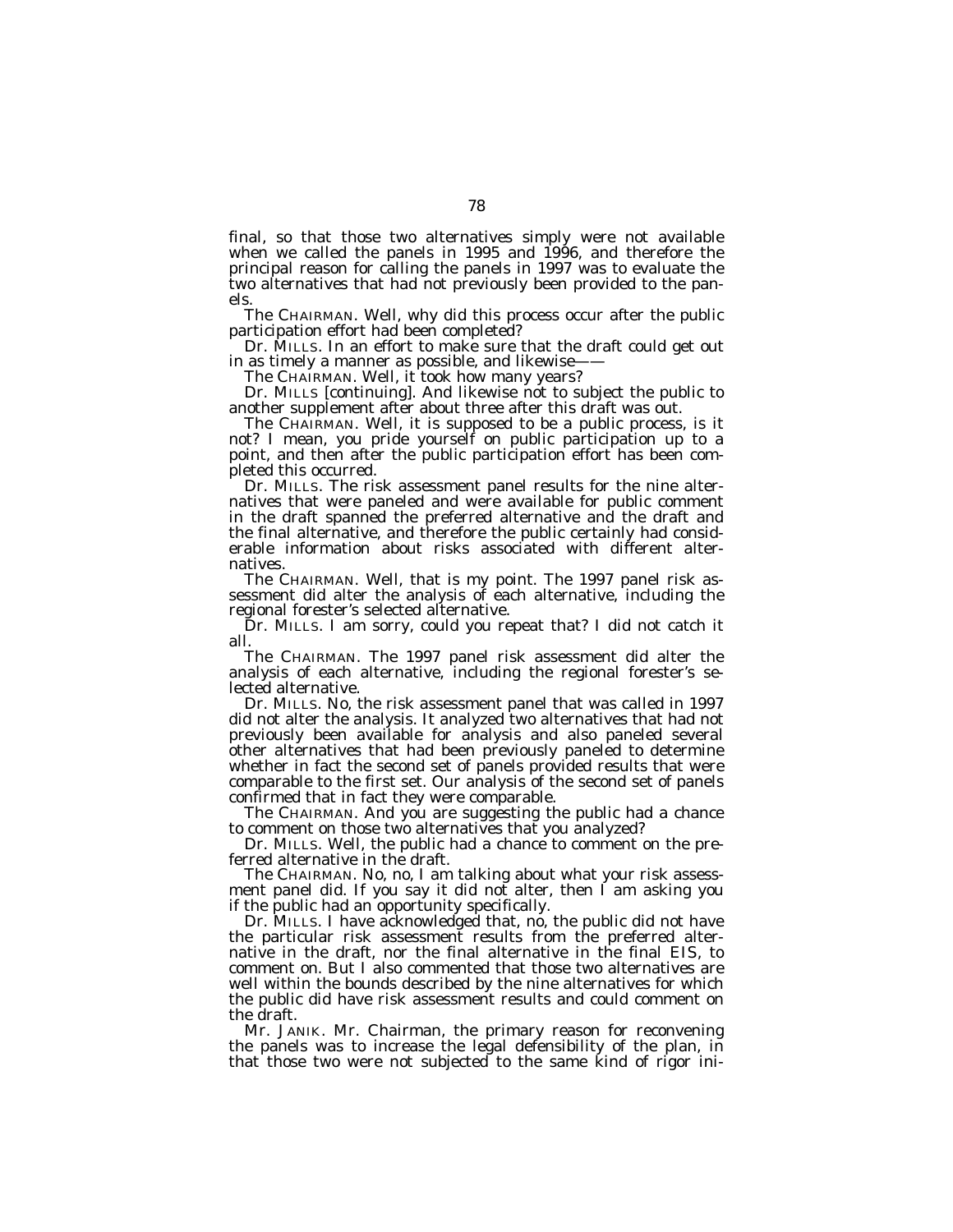tially. We made that decision at expense of criticism of having the process linger on for that reason.

The CHAIRMAN. Well, I would suggest that that kind of a compromise may cause you problems. I think it is fair to say that we have acknowledged that the public did not have a chance to comment on the two alternatives and, given the significance of these assessments in the final decisionmaking process and the problems that we have articulated with the first round of assessments in our view of the draft TLMP, I find no rational reason why the public was precluded from any meaningful review on these new risk assessments.

The public should have had a right to see, review it and comment on it in the context of comments on a new draft preferred alternative; and why did they not?

Mr. JANIK. I would ask if I could just clarify one point. The forest supervisor's recommended alternative did receive public comment. It just was not subjected to the paneling. That was in April 1996. That is because when they formed the recommendation they picked and chose from various alternatives that had been paneled.

Dr. MILLS. If I could add just one more, Mr. Chairman. I am not sure I heard everything that you said there, but-

The CHAIRMAN. I will repeat it if you want.

Dr. MILLS. No, that is okay. But there were no flaws that we identified with the first set of panels, nor the second set of panels. The second set of panels were called in no way as an indication that the information provided from the first set was in any way in error or incomplete.

The CHAIRMAN. The difference, of course, is that you have different personnel on the different panels. And still we are faced with the reality that the public had the right to see, review, and comment on the context of commitments in the new draft preferred alternative, and I still do not have an explanation of why the public did not have a chance to comment on it.

Dr. MILLS. There are two-

The CHAIRMAN. Other than the time element.

Dr. MILLS. There are two points there, Mr. Chairman. One, we were concerned about the question of whether the ability not to get all 24 panelists back together would in fact cause a problem. We were able to get 20 of the 24 back together, but we had to have 4 new panelists. The four new panelists nonetheless were experts in their fields, just as the other four who could not be there.

One of the reasons that we repaneled in 1997 some of the same alternatives that we paneled earlier was in fact to be able to do that comparison, and the results from comparing the 1997 panels and the 1996 confirmed that in fact estimates from the two sets of panels were very comparable.

The CHAIRMAN. Well, anyway we have acknowledged that the public did not participate.

What measures were taken to protect the scientific integrity of the panel process? The process was conducted under a modified version of the Delphi method that is not described anywhere in the scientific literature. It was imperative that the process be conducted in a fashion that is both credible and empirically defensible.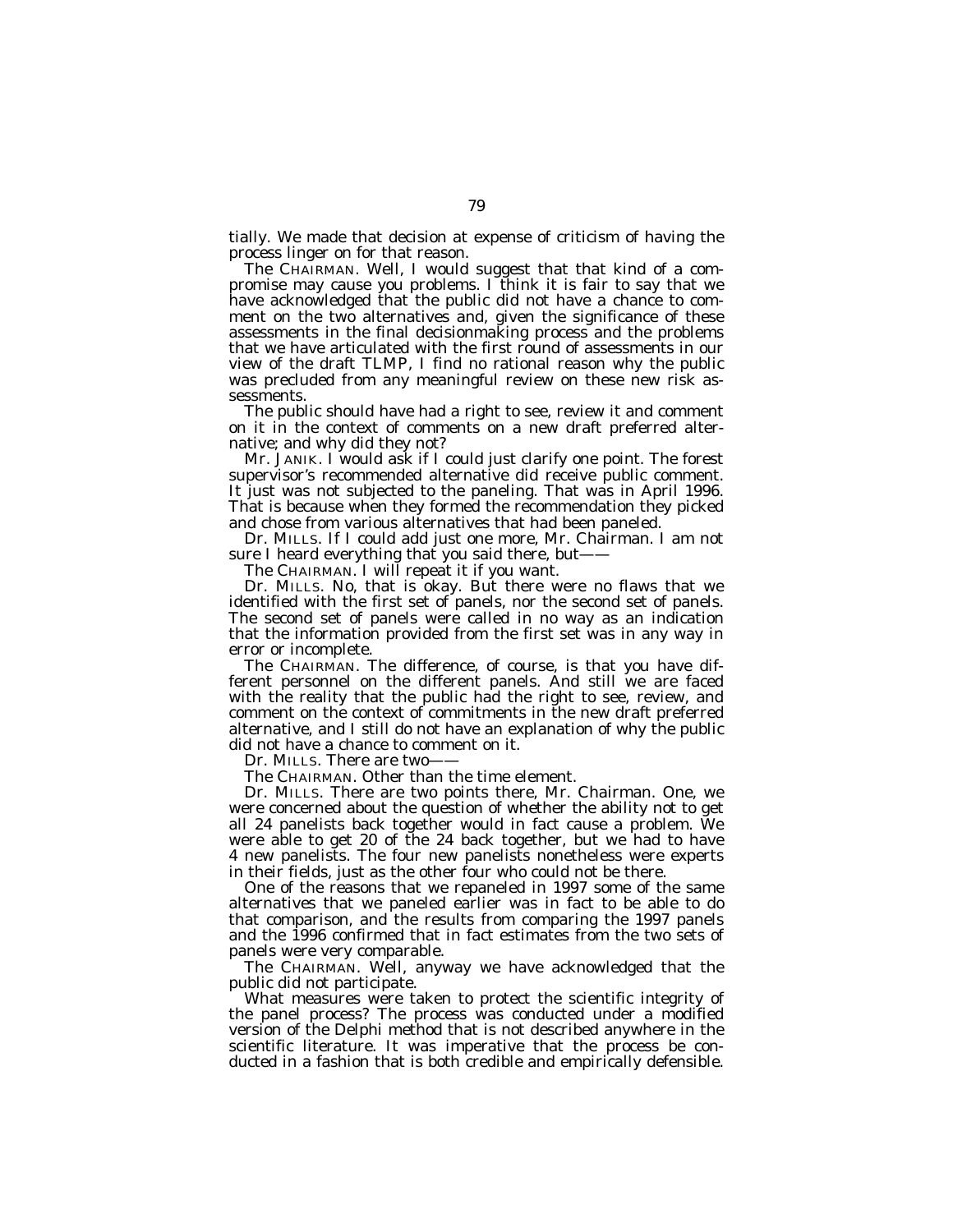However, the confidentiality of the new panelists' identify and views was breached and seriously compromised.

On April 3 I was contacted by media representatives who had in their possession lists of the new panel members. They asked my office to react to the selection of the panel members. A few days before that we were informed that the interest group representatives also had in possession the new lists and were urging their members to contact—now get this—to contact the panel participants for the purpose of providing them with information and their views regarding the appropriate management of the Tongass.

These contacts may have affected, perhaps grievously, the integrity of the panel process. For example, I understand the Department's Office of General Counsel expressed a similar concern in writing.

Now, maybe you can reassure me about your promises about the scientific integrity of the new risk assessment process. This would be a good time to do it.

Dr. MILLS. The risk assessment process that we used is a nominal group process that is described extensively in the literature. It is very similar to a Delphi method, which likewise has an extensive body of literature. It similarly was used in the Northwest forest plan and has stood the rigors of court scrutiny and stood to those rigors.

Concerned that some of the panel members might have been contacted and influenced by outside sources, we made special pains during the 1997 panels to ask all the panelists whether they had been contacted with any attempt to influence them, and they responded to a person that they had not. Therefore we continue to support the credibility and integrity of the panel process and the results it has produced.

The CHAIRMAN. I think previously there had been acknowledgment that, Mr. Janik, you were heavily influenced by the marten panel. And I am going to read an excerpt from the marten panel: ''Marten TLMP assessment silent observer notes,'' whatever that means, ''March 25-26, TLMP Building, Juneau.'' I did not know they named a building after it, but I am not surprised.

This is a statement of the general introductory session: ''The participants met on the planning process and alternative descriptions were very good. There was a lot of information presented in a short period of time. However, there were several topics that were not presented that should have been and some information presented that may have biased the panelists. They are:

''One, there was not any mention made of the young growth management program on the Tongass. Panelists left with the idea that once an acre is harvested the Forest Service walks away from it.''

Page 2: ''Observation of the panel. One panel member noted that he was the president of the local chapter of the Sierra Club in his area. Several panel members had a very anti-clearcut attitude and were very opinionated and outspoken on this. All panel members had a difficult time distinguishing the differences between a viable marten population and a sustainable marten population.''

Any comments?

Dr. MILLS. I would like to make one and then I would like to ask Chris Wood to elaborate since he is very familiar with that panel.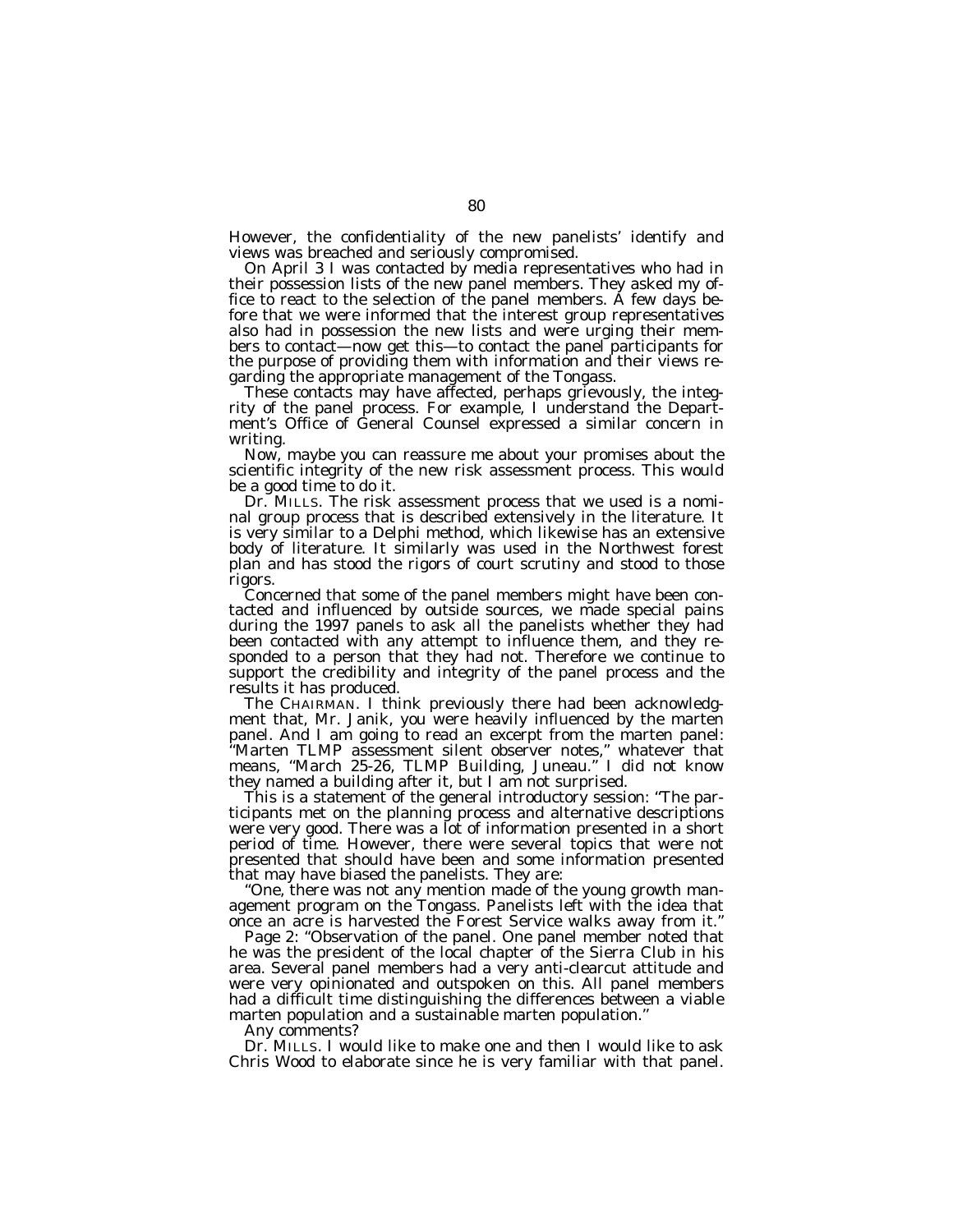It is certainly true that in the science process there is a lot of very strong discussion and views hammered out with a fair amount of intensity, and I am sure the marten panel was no exception to that. We did try to determine whether in fact the panel member was a member of the Sierra Club and found that that was not true. And there is a rather extensive body of literature that does talk about the effect of harvesting on suitability of marten habitat, and to conclude that that somehow means that there is a bias against clearcutting I do not believe is a correct result.

But if I could ask Chris Iverson to add to that in terms of in particular the information that was provided to the panels.

Mr. IVERSON. Yes, Senator, I gave the presentations on the alternatives and the background of forest ecology that we discussed, and it was true that in that presentation  $\tilde{\Gamma}$  did not discuss second growth management. Then there was a later discussion, I do not know if it was in that panel, but in subsequent panels we did provide the fact that we do have a second growth management program on the Tongass. Approximately 200,000 acres have been treated.

So that, as I recall, there was a sequence of several panels that I gave this presentation. I cannot recall if later in the discussion that issue came up or if it was in subsequent presentations, but it was apparently true that from that observer and that presentation we did not discuss second growth management.

The CHAIRMAN. Well, do you agree or not with this statement that ''all panel members had a difficult time distinguishing the difference between a viable marten population and a sustainable marten population? Several panel members indicated that they considered both terms meant the same thing and could not distinguish between the two terms when doing their ratings. It might have been helpful to have spent more time trying to get these distinctions clear in the minds of the panelists.''

Mr. IVERSON. I did not facilitate that panel. Jean Negaynor, one of our IDT members, did. We discussed as he was facilitating that panel and we wanted to bring that concept up to separate the distinction between a sustainable population and a viable one, and he did comment that there was at least one panel member that did have difficulty distinguishing between that.

The CHAIRMAN. It says here ''all panel members.''

What is the difference, again?

Dr. MILLS. Mr. Chairman, could I ask-

The CHAIRMAN. Let me just ask, since you worked this area of sustainability. I would like to know myself, and maybe some folks out there that are still sitting would like to understand the difference between a viable marten population and a sustainable marten population.

Mr. IVERSON. I cannot give you specifics, but I will give you conceptually what the difference would be. A sustainable one is one that had a principal population that, like in money management, would produce interest that you could harvest, a sustainable surplus or a harvestable surplus, and there was a habitat capability that could produce that level of a population. So that would be a sustainable population, that could sustain itself as well as a sufficient harvestable surplus.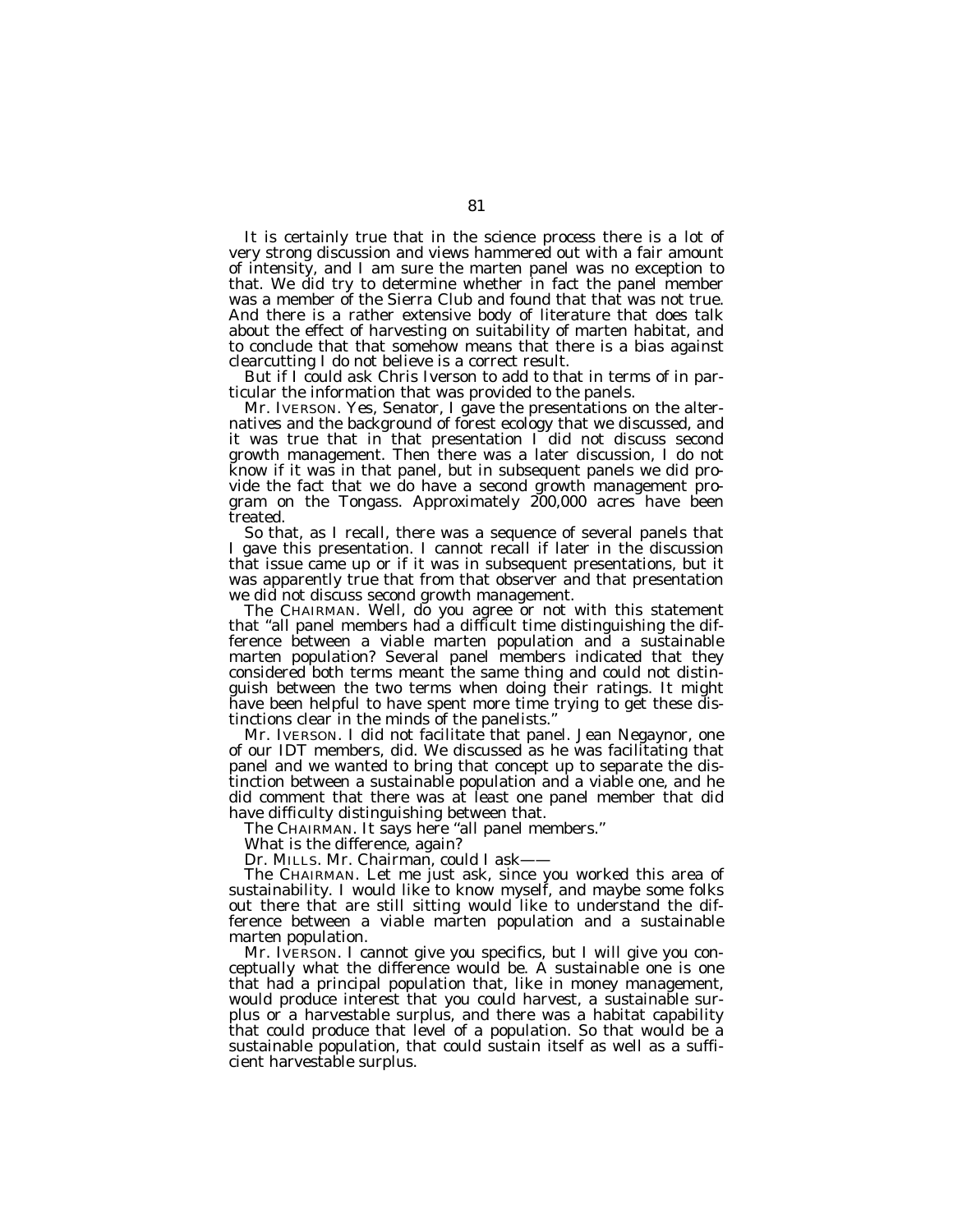Now, a viable population conceptually would be one that just had enough habitat, had a long-term capability to sustain itself without an additional harvestable surplus, in very brief terms.

The CHAIRMAN. That would be a minimum viability.

Mr. IVERSON. Well-

The CHAIRMAN. Sure it would.

Mr. IVERSON. It would be a population that could just—the habitat necessary just to sustain itself.

The CHAIRMAN. That is a minimum, is it not?

Mr. IVERSON. It has often been referred to as that.

The CHAIRMAN. I hope that some of the Alaskans that read this and have a familiarity with it will recognize the constriction that we run afoul of in representing the ability to make decisions here based on that kind of discernability, because I can certainly understand the panel members questioning the viability and the sustainability, because a sustainable marten population could become a viable marten population, depending on a number of things, including habitat, hunting—excuse me—trapping pressures or what have you.

Mr. IVERSON. Senator, you are on track with a good observation, that there is so much uncertainty or a lot of uncertainty in this concept in terms of population fluctuations, uncertainty about habitat relationships, that there is a continuum there of when a sustainable population may come to the level of a viable one because of this uncertainty.

The CHAIRMAN. Well, if I were sitting on the panel I do not know whether I would come down on the side of sustainable or viable as my charge.

Mr. IVERSON. They were clearly charged with the viable population, long term viable.

The CHAIRMAN. Yes, but you just acknowledged that a sustainable can become a viable.

Mr. IVERSON. I do not believe I said that. I said there is uncertainty.

The CHAIRMAN. You acknowledged that I said it, that it could happen.

Mr. IVERSON. Because of uncertainty, there is a continuum.

The CHAIRMAN. We have a letter here to Chris Iverson from David Pearson, who was one of the panelists in 1995.

Mr. IVERSON. He was a resource specialist, I believe.

The CHAIRMAN. He was on the team?

Mr. IVERSON. No, he was the author of the wolf assessment.

Dr. MILLS. He provided background information to the panelists.

Mr. IVERSON. He was a resource specialist.

Dr. MILLS. He was not one of the panel evaluators.

The CHAIRMAN. He provided background on the wolf?

Mr. IVERSON. Correct, at the first panel assessment.

The CHAIRMAN. He says as follows in the second paragraph: "Nonetheless"—he is commenting on the second day. "It was good to hear from biologists with years of experience. Nonetheless, it was very clear to me and to the panel members that the volume of information presented was overwhelming and the members felt uncomfortable evaluating a plan for an area with which they are almost completely unfamiliar.''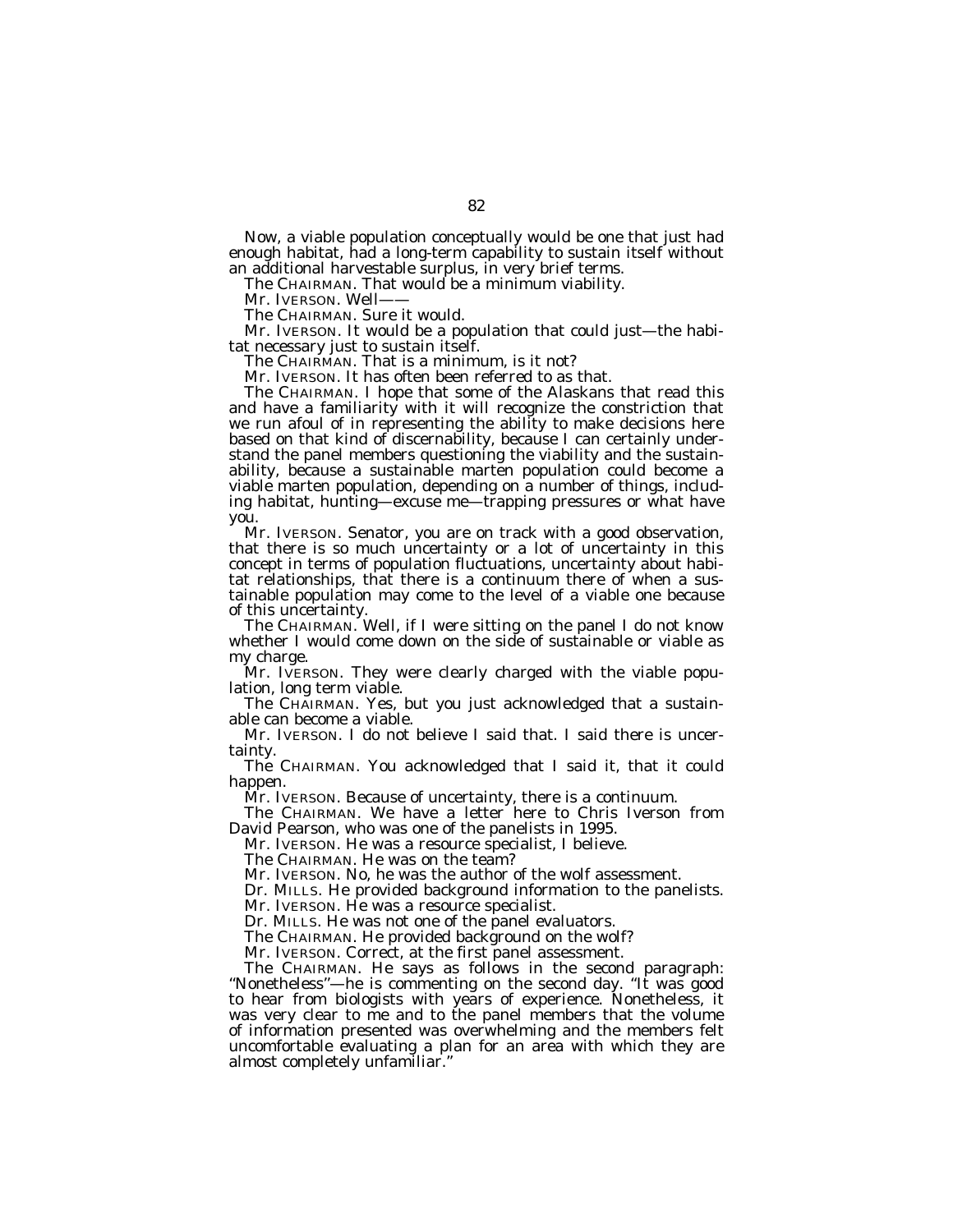And of course, most of them have not lived in Alaska, so their familiarity is limited to they see in a short time or however they study.

He goes on to say: ''I think it would have been best if a working definition of 'well distributed and viable' was established at the very beginning of the process.''

He further states: ''It is also clear that you folks are so pressed for time that you cannot doublecheck the information that you present and expect the panelists to reference when evaluating the planned alternatives.''

''Further''—is that enough? The best part is yet to come.

I think the point is this is another case of a participant who does not know the definition of ''viable.''

Mr. IVERSON. Could I respond to that, Senator?

The CHAIRMAN. Sure.

Mr. IVERSON. In response to your first point, Dave Pearson was making an observation on behalf of the other panelists, which I am not sure—I think that was his perception. I do not know that we can take that as their belief.

In response to the second point, the definition of ''well distributed population'' is what I think you referenced, the panelists through the discussion of the behavior of each species on each panel came to conclusions of, through their discussion, what might be a well distributed population. There was no a priori definition of that, and it was developed as the discussion evolved in each panel.

The third, the haste that was referenced there in terms of the data I think that Dave was referencing. It was one column of data in one deer model outputs that I believe that Dave was referencing in terms of a problem in data, that was corrected.

The CHAIRMAN. I have got to take a telephone call back here. Go ahead with the questions.

If you gentlemen want to walk out, let us just keep going, but individually you can walk out and come back. That is what I am going to do.

Mr. REY. This will be questions for Tom. Did either sets of the panels—that is, either the 1995 or the 1997 panels—have members that were not full-time Federal employees?

Dr. MILLS. Yes, there were members that were not full-time Federal employees, including those who were identified by the Governor as representing the Governor. That included both State employees and university employees. We restricted the panel members to Federal employees and those that the Governor identified in order to meet the requirements of FACA.

Mr. REY. That was true in both 1995 and 1997?

Dr. MILLS. Yes.

Mr. REY. And there were no members in either 1995 or 1997 who were neither Federal nor State employees, then?

Dr. MILLS. Not at the time they were panelists, no.

Mr. REY. Were notices published of panel meetings?

Dr. MILLS. No, there were not notices published of panel meetings. They were not treated as a public event. They were treated as an opportunity to provide information on the effects of the alternatives.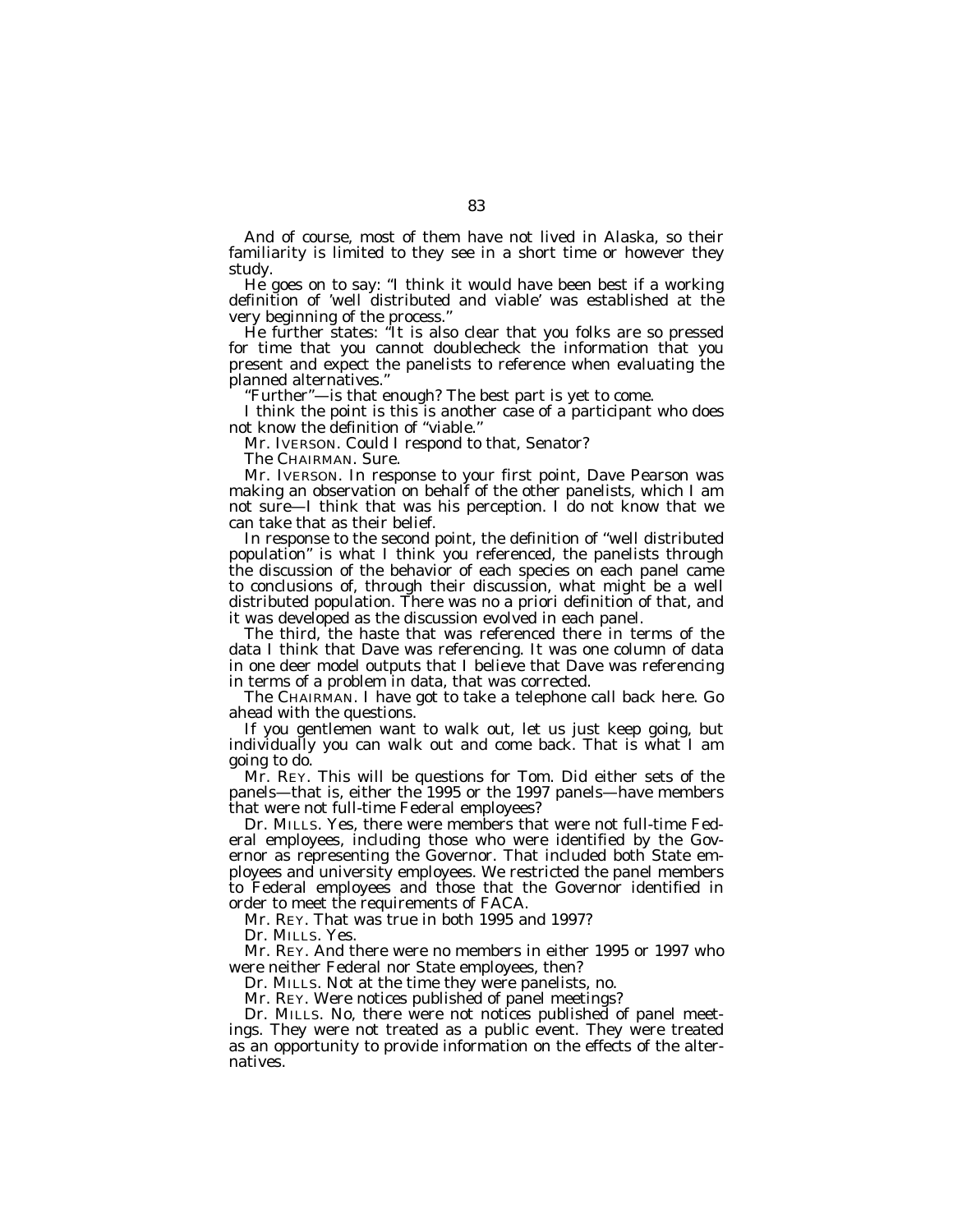Mr. REY. So there were no public observers or anything of that nature?

Dr. MILLS. There were no public observers. There were individual silent observers, just as the letter that the Senator read.

Mr. REY. Those were also Federal employees?

Dr. MILLS. I believe they were all Federal employees, all Forest Service employees.

Mr. REY. What criteria or considerations did you use in selecting panel members, and did you do any evaluation of either whether or now you wanted to balance their points of view or their areas of expertise?

Dr. MILLS. I would like to ask Dr. Everest to answer that. He was personally involved in the selection of the panels.

Dr. EVEREST. All the panelists were selected for their expertise in the given area, like all the wolf panel participants were experts on wolves from various places across the country, as often as possible from Alaska.

Mr. REY. Did the public have any chance to comment on the information in appendix M or appendix N of the FEIS prior to your publication of the record of decision?

Mr. JANIK. No.

Mr. REY. Was there any consideration given to making that opportunity available at any time in the process?

Mr. JANIK. There was only brief discussion, recognizing that alternative 11 and all of its implications was properly part of the public process and we saw no need to go back to the public with that alternative.

Mr. REY. Appendix M and appendix N were published in May 1997 and the FEIS was published in January 1997. How did you go about using M and N as information for the FEIS?

Mr. JANIK. The addition of appendix M and N pretty much came about, especially appendix N, as a result of the repaneling that took place, and therefore was provided as part of the record for purposes of fulfilling that obligation. Again, it was not subjected to public review.

Mr. REY. If I heard the testimony correctly, you were comfortable that the difference in individuals between the 1995 panels and the 1997 panels did not have an influence on the results, because you felt that the results were comparable in both cases. Did you hear that right?

Dr. EVEREST. That was correct.

Mr. REY. But you also published for public information a May 8 document called the 1997 TLMP Risk Assessment Panels, which described how to use the information from the risk assessment panels properly and how to avoid using it improperly. That was the purpose of the document, right?

Dr. EVEREST. Yes.

Mr. REY. And there you indicate that variability and mean likelihood scores of up to a maximum of about plus or minus 15 points was noted between the 1995 and 1996 panels and the 1997 panels when the same alternatives were rated by the same evaluators approximately 15 months apart.

Dr. EVEREST. That is correct.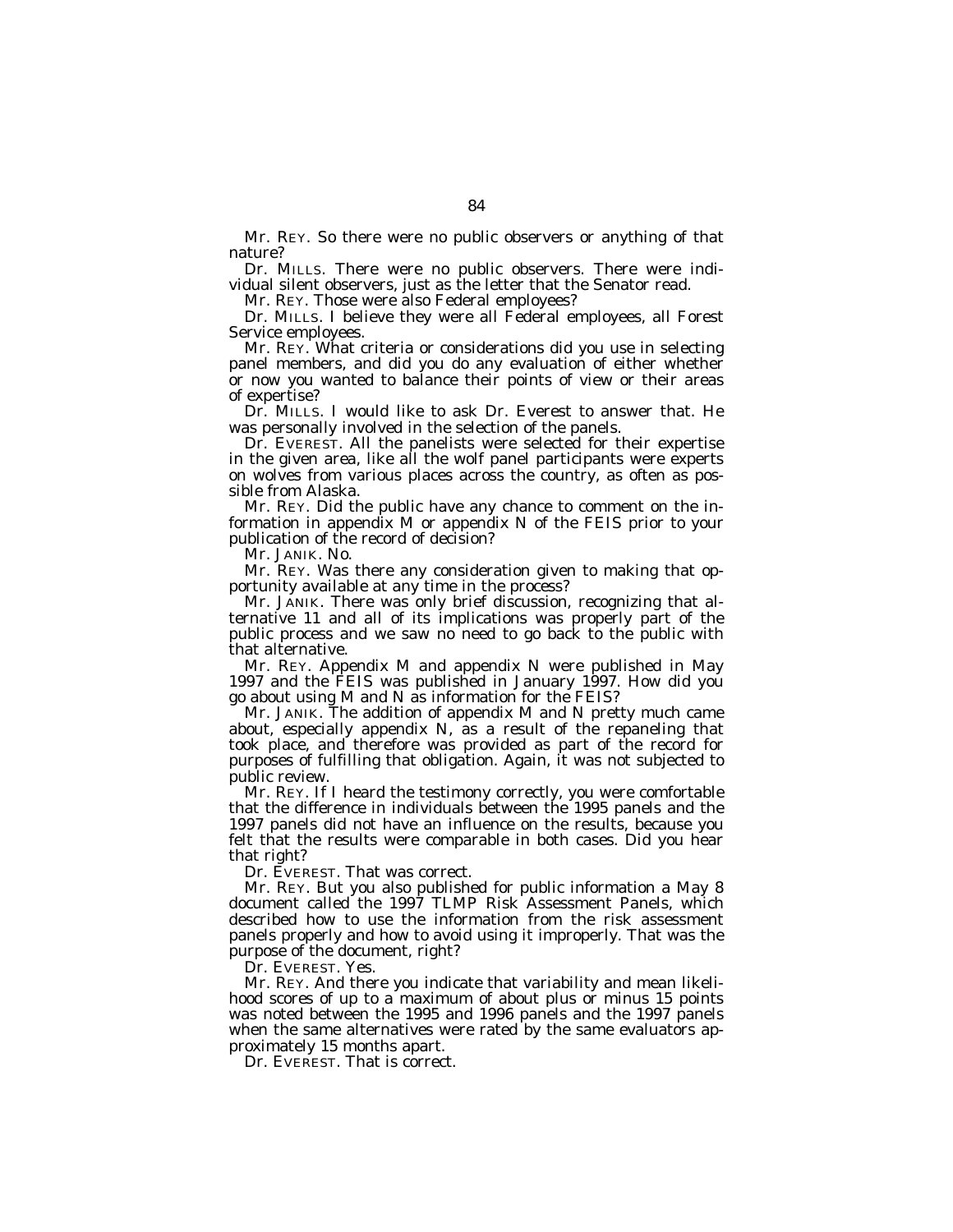Mr. REY. Can you square the two statements, first the fact that there were different people did not materially influence the results, but second that, even where they were some of the same people apparently, if I am not misreading this, there was still a plus or minus 15 percent factor?

Dr. EVEREST. I think that just indicates that there is some uncertainty around any estimate of risk that is done through expert opinion. In the panels where there were some new panel members, the variability that we saw was not greater than those areas, those panels where there were no new panel members.

Mr. REY. But the variability was pretty high in any case?

Dr. EVEREST. The variability was variable. For example, in the brown bear panel it was plus or minus 2 points. In some other panels it was as high as plus or minus—the highest was 17 points, a spread of 17 points.

Mr. REY. Which were the highest in your recollection?

Dr. EVEREST. Which were the highest in terms of variability? Marten was 14 points, goshawk was 17, wolf was 14, brown bear was 2, the other mammals widely distributed group was 5, other mammals endemics was 10.

Mr. REY. Was there any correlation between the fact that the mitigating measures that you added in at the very end of the process were for—is there any relevance to the fact, I guess I should say, that the mitigating measures that you added to the end of the process, at the end of the process, were primarily for species where the variability in the risk assessment panels was the highest as opposed to the lowest?

Dr. EVEREST. No, I would say no.

Mr. REY. Let us go back to the question of defining viability for a second. The document also says: ''The inherent uncertainty in evaluating risk prevented the evaluators from identifying the precise trigger point for maintaining viability.'' Is that in the context of the discussion we had still a position that you——

Dr. EVEREST. What the panelists did was look at—well, first they defined what ''well distributed and variable'' meant to them—''well distributed and viable'' meant to them. They did that by looking at the five outcomes that they had available to them in the panel process. In general, they identified and defined ''well distributed and viable'' as falling within outcome 3.

Outcome 3 was a situation where the habitat could have permanent gaps and there may be some difficulty of individuals interacting across those gaps. In general, the panelists said that was where their concept of viable and well distributed fell. So to span that particular outcome, we summed outcomes 1 and 2, outcomes 1 and 2 and 3, and the spread is within outcome 3.

But within outcome 3 the spread could have been a significant number of points, and there was no way to define exactly where within that spread of points the trigger was for well distributed and viable.

Mr. REY. It is true, as you say here, that the panel evaluators' concept of a well distributed habitat was a more difficult condition to meet than the maintenance of habitat to sustain viability, that they distinguished between those two and that the former was a tighter standard in their view than the letter?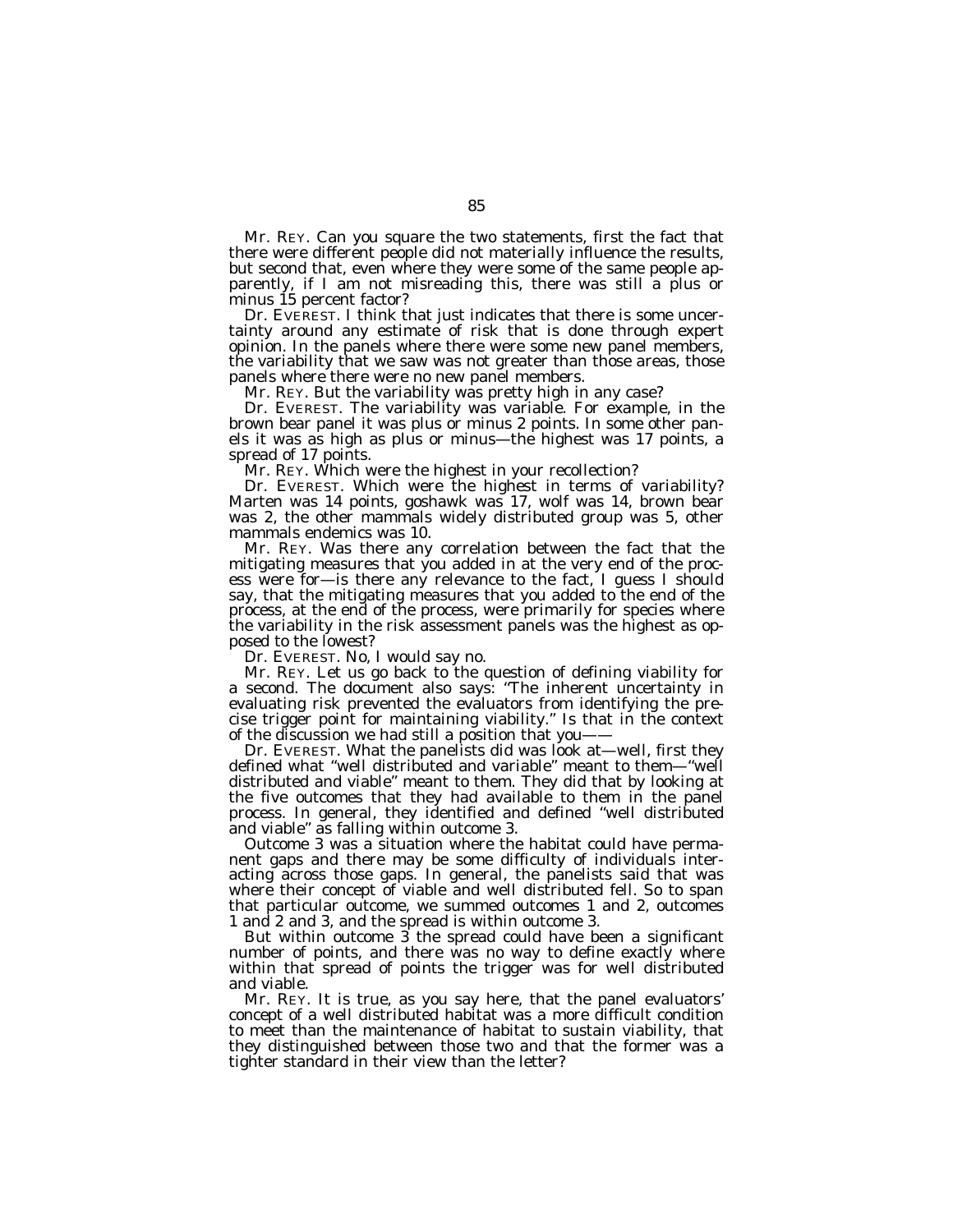Dr. EVEREST. That is correct. For example, you could have viable brown bear populations on Admiralty Island only, but to be well distributed they would have to be on Admiralty, Baranof, and Chichagof.

Dr. MILLS. But it is also true, if I could add, that since with most of the species the panelists could not define where those two triggers fell within outcome class number 3, the results, the numerical results, simply described the range of outcome likelihood that encompasses 3 without any indication of where those two triggers might fall within 3.

Mr. REY. So they did not have a specific idea of where they fell. They just knew that one was a tougher standard than the other. Dr. MILLS. That is what they concluded.

Mr. REY. The last question: Where in either the regulations or the statute did you derive the authority to define the planning area to include all land ownerships in the geographic location of the Tongass?

Mr. IVERSON. I do not believe that is in the planning area. The planning area is the national forest system lands, and that was the area that the analyses were done in the FEIS. The panelists were displayed maps of the entire forest, but the assessment of likely outcomes was restricted to Federal lands.

Mr. REY. Did we not have testimony earlier that you looked at the Native lands as well in making the viability determinations? Not the panels themselves, but you in making the decision.

Dr. EVEREST. The panelists, the panelists were shown the entire planning area, which included the other ownerships as well. So when they did their risk assessments they were taking into account the entire planning area.

Mr. IVERSON. For a clarification, when we said yes, we included other non-Federal lands and analyses to do cumulative effects analyses, in many analyses we included the acreage of private lands in those analyses. Particularly I recall in appendix N in the goshawk analysis, there is a section in there that includes non-Federal lands to do a full cumulative effects analysis.

Mr. REY. And from whence does the responsibility to include the non-Federal lands in the analysis derive?

Mr. IVERSON. It is related to the requirement to do a cumulative effects analysis. There is two lines of question there. I think you are asking about viability in non-Federal lands. That was not the case. The question was did we consider non-Federal—my answer in the non-Federal land analysis is relative to cumulative effects analysis, not to viability.

Mr. REY. It was also disclosed in the viability panels that you were looking at the entire planning area. It was discussed that there was a significant amount of harvest on the non-Federal lands, was it not? And it entered into their considerations that the amount of harvest on non-Federal lands was in fact relevant, perhaps in some of their minds highly relevant, to the viability considerations; is that not correct?

Mr. IVERSON. They were shown the maps and the activities with the juxtaposition of the non-Federal lands, but their likely outcomes were restricted to Federal, the Federal land component of that landscape. Now, if the allocation of land, the combination of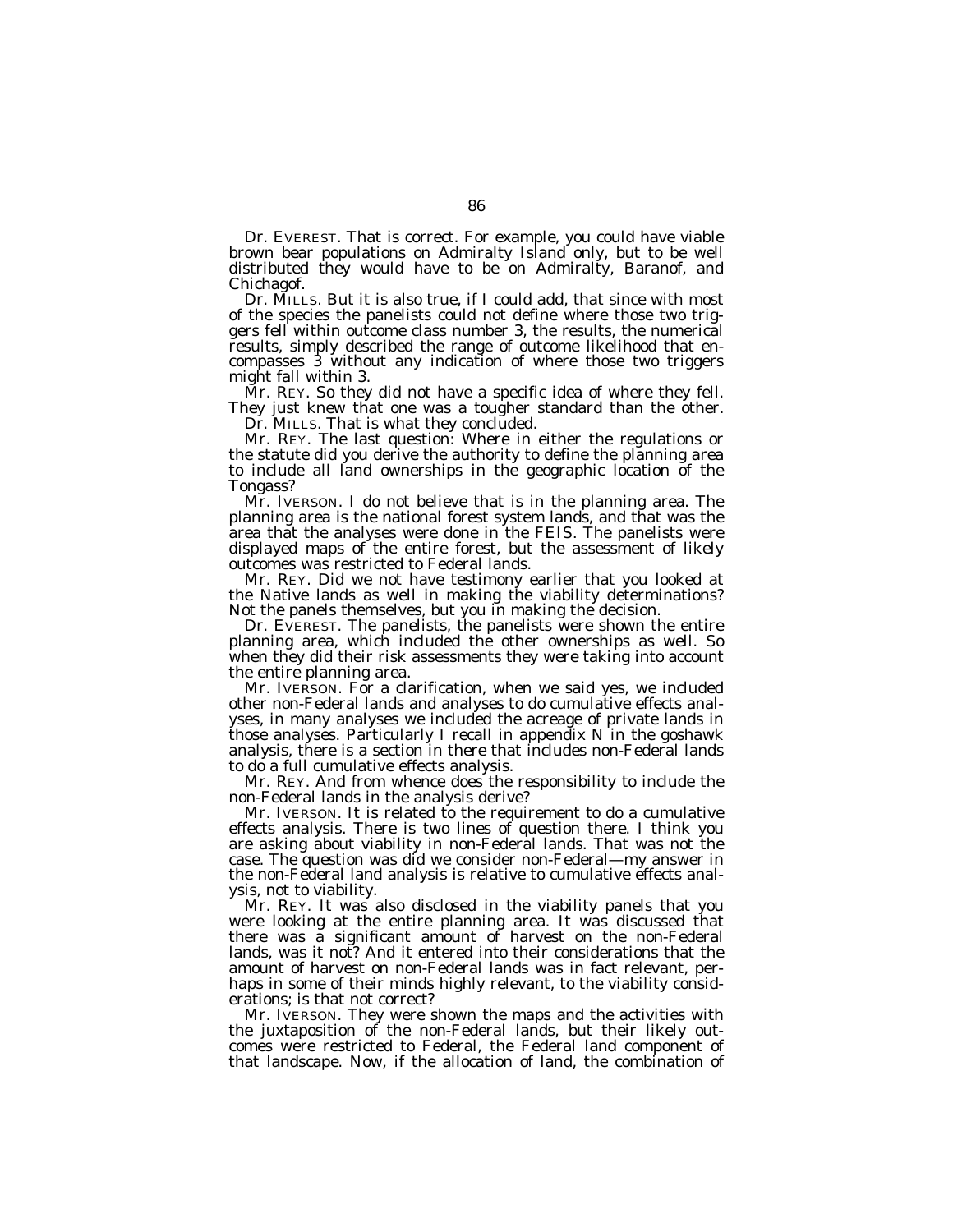allocation of lands among the various alternatives may vary, and their outcomes would be predicated on the combination of Federal allocations, say like on Prince of Wales, whether there is reserves or not, that was the component they were instructed to affect their likelihood of outcome assignment of points.

The CHAIRMAN. Well, I think we are just about wound up. I had hoped to get through panel one and panel two, and I think we are about two-thirds through with panel two. It would be my intention to reconvene tomorrow at 9:30.

But prior to that, I have a couple of questions that came up in association with the opening statement of Mr. Phil Janik. In your review, is there any other national forest with proportionally as much old growth and, if so, what? I am sure there is not, but what would be the second major forest of our national forests?

Mr. JANIK. Probably the Chugach.

The CHAIRMAN. Okay, so Tongass is the first, Chugach is the second. Where would we go for the third?

Mr. JANIK. That is a tough one.

Mr. IVERSON. One or more of the forests in the Pacific Northwest may be in the 15 to 20 percent range, maybe 30. We could check and get you some figures in the FEMAT.

[The information requested was not received at the time the hearing went to press.]

The CHAIRMAN. Because it would be interesting to see a comparison of the manner in which the monitoring process occurs on other forests, the manner in which a forest management plan is structured, because I think that there is some significance and uniqueness associated with the Tongass.

I am also curious to know how you address your responsibility in two areas. One—and my terminology may be a little inconsistent here, but to meet the anticipated demand or market demand, which I think you have acknowledged as one of your criteria. Then the other is to fail to address, if you will, the installed capacity of the industry as we have it today without the two pulp mills.

There seems to be an inconsistency there. You want to meet market demand, but to meet market demand theoretically you would first address sufficient timber to meet your installed capacity. But we have had conversations about this before and, for reasons that are yet to be explained to me, you have not seen fit to address that. Yet you arbitrarily address many other factors.

Mr. JANIK. I will address the demand question first. That of course refers back to the Tongass Timber Reform Act, the often discussed clause, seeking to provide enough timber to meet market demand. We have been through a number of discussions on this, a number of court cases, and the rest of that clause is a very important part of that obligation and that is consistent with other multiple use objectives, using my own license here in terms of wording, but something to that effect.

But we have struggled with this subject, there is no question about that, and there has been great debate over just how demand should be calculated and what does it represent and what is the absolute obligation of the agency with regard to it.

I would like to inform you, Mr. Chairman, we are working up right now a set of procedures that I hope will enable us to treat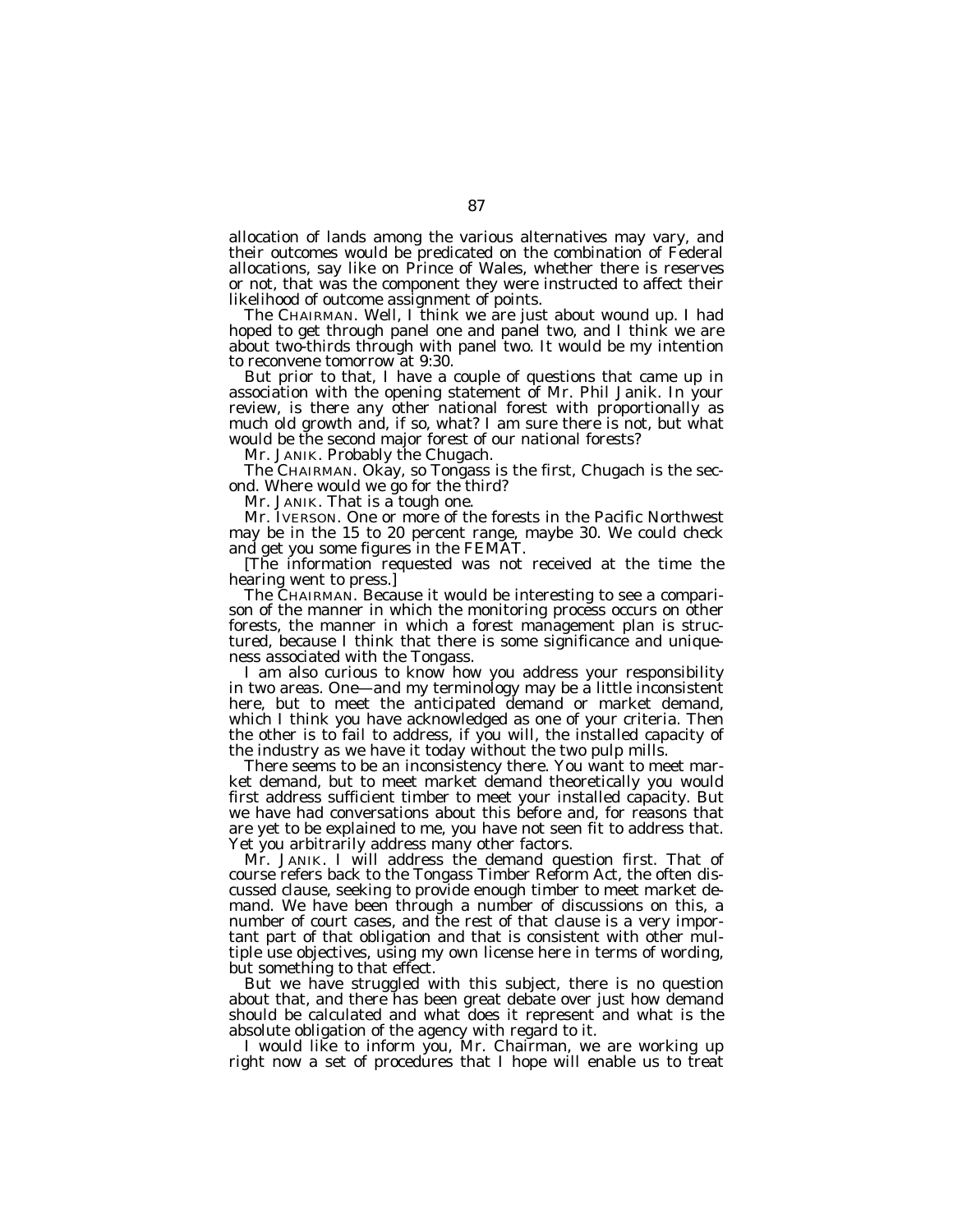demand more definitively than we have in the past. I am not in the position to predict when those might be complete, but we are working on this very subject, because we know that we need to be more profiled with how we are addressing the subject of demand and how it relates to capacity of mills and all of that kind of thing.

Now, our current estimate of capacity of mills is, or consumption, I guess, of wood, is 230 million board feet saw log. We got that information from the operators themselves. Now, if you translate that to add the utility onto it-

The CHAIRMAN. Is this existing mills that are operational?

Mr. JANIK. Yes, as I understand, yes.

The CHAIRMAN. What about Wrangell?

Mr. JANIK. No, that does not include Wrangell.

The CHAIRMAN. Is there a reason? It is installed capacity.

Mr. JANIK. Well, it is not operating.

The CHAIRMAN. Why it is not operating?

Mr. JANIK. Well, because APC chose to close it.

The CHAIRMAN. No. There is not enough timber to attract a buyer.

Mr. JANIK. And we hear that, sir.

The CHAIRMAN. No, it is not ''hear it.'' It is factual, Phil. Let us recognize a few realities.

Mr. JANIK. Well, I am going to acknowledge your difficulty in some of these areas.

The CHAIRMAN. Well, you have got 230, but you do not have Wrangell.

Mr. JANIK. Now, 230 is just-

The CHAIRMAN. Saw logs.

Mr. JANIK. So if you add the utility onto that-

The CHAIRMAN. Let us stay with saw logs, because what are you going to do with the Wrangell mill?

Mr. JANIK. The point I am trying to make here in terms of the total harvest that is needed to provide that is that it exceeds our calculated ASQ, I would suspect.

The CHAIRMAN. That is obvious. I asked the question what your obligation was to meet installed capacity. You talk about meeting market demand. You address market demand initially on the basis of installed capacity. That is one major-

Mr. JANIK. That is one definition.

The CHAIRMAN. Yes, but it is an appropriate definition to consider, because before somebody else comes in and establishes additional capacity prudence dictates that you address your current installed capacity, because the infrastructure costs, which you folks do not necessarily have to spend a lot of time on because it is not your charge, are significant. The loading facility, cold decking facility, environmental concerns relative to the sawdust disposal, hog fuel disposal, emissions, suggests that the logical place if you are going to do any manufacturing is where you already have installed capacity.

Mr. JANIK. We do not see it that way, Senator. A point of disagreement.

The CHAIRMAN. You tell me how you see it.

Mr. JANIK. The calculation of 267 million board feet as our calculated allowable sale quantity is our transmission to the world,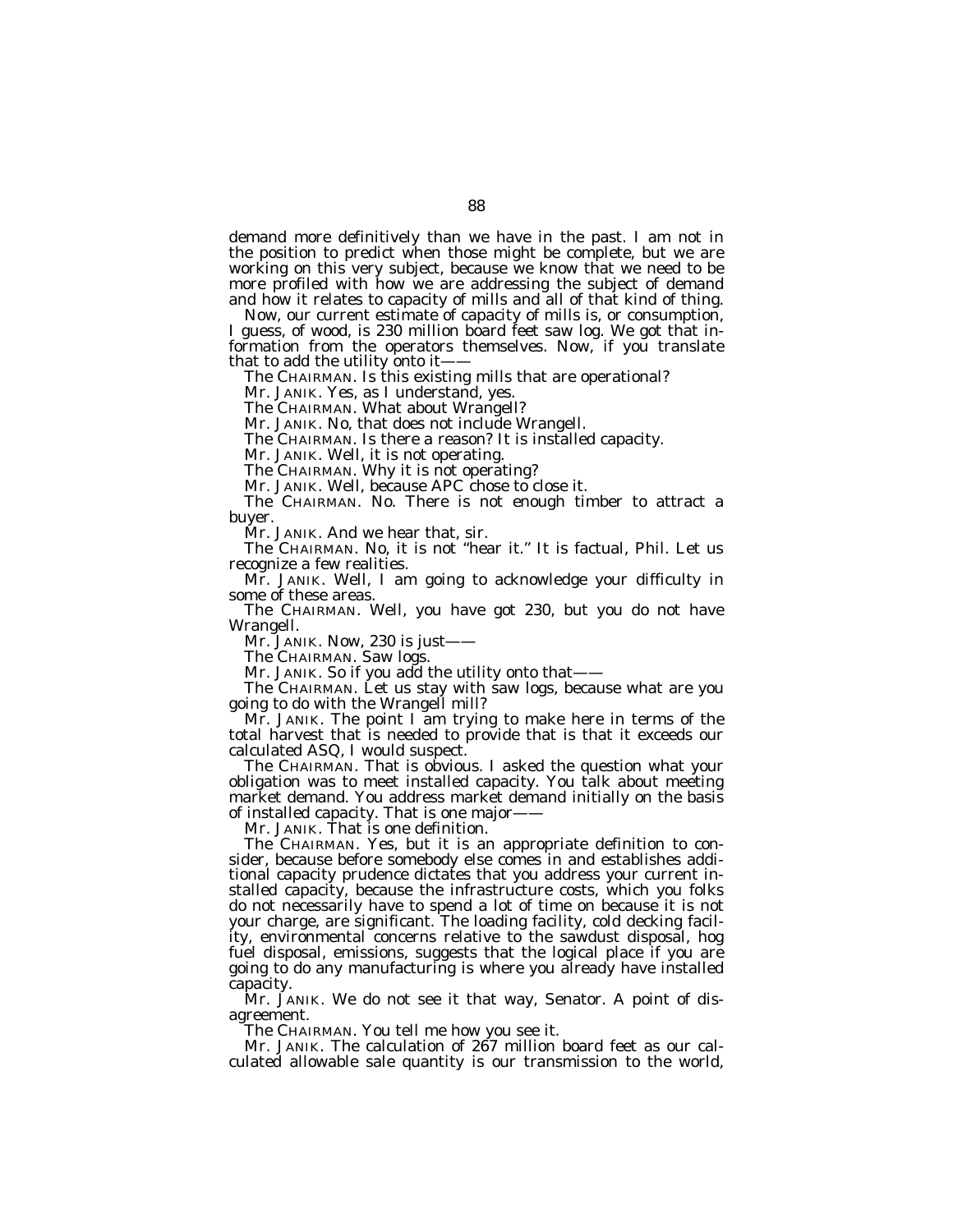the public and the timber industry that this is the best that can be expected as a maximum, and our projection-

The CHAIRMAN. You did not relate it at all to the installed capacity?

Mr. JANIK. We certainly related in discussion, but we do not interpret it as an obligation.

The CHAIRMAN. You felt no obligation then? You felt no obligation?

Mr. JANIK. Not an absolute obligation, that is correct.

The CHAIRMAN. No obligation to the people of southeastern Alaska or the investment associated and the jobs in the sawmills? You felt no obligation?

Mr. JANIK. We tried to do the best we could to provide as much timber as possible, recognizing that need by the timber industry.

The CHAIRMAN. You had an obligation, just like you have an obligation for habitat, to address the concerns associated with the installed capacity and the sustainability of jobs associated with that.

Mr. JANIK. That is something we try to do, sir.

The CHAIRMAN. I can recall when the Chief sat right where you are sitting and told me there would be enough timber for the Wrangell mill; there was absolutely no reason why there could not be, with the ultimate disposition and demise of the two pulp mills.

What do you say to that? I can pull out the testimony if it would help.

Mr. JANIK. The very discussions that we are having with the Governor's Timber Task Force amount to this kind of discussion, and that is what can one reasonably expect off the national forest, off the Tongass, and then they are looking at other possible sources of timber and they are addressing these very references, such as capacity and-or utilization, which is from our record about 50 percent of the capacity. So that would be about 170 in terms of the existing operating facilities, which does not include Wrangell and does not include the new proposal at Ketchikan either.

We have tried to do our best, given all the other obligations we have, to put as much timber on the street as we can.

The CHAIRMAN. As I see the TLMP as it is presented now, you have as a consequence of a process which you could have made judgments on monitoring it because of the unknown science, lack of scientific evidence with regard to the qualifications of the goshawk or the wolf or the marten or any number, it is evident that you have come down with a figure which you say you can substantiate, and I cannot suggest that you cannot. But there is no scientific evidence as to the adequacy or inadequacy of this low base.

Now, if you are wrong on the marten, if you are wrong on the wolf, if you are wrong on the deer, the theory is you are going to increase the allowable cut. But that is hypothetical.

The point I am making is you cannot on the one hand try and meet market demand as an obligation without recognizing the association of installed capacity, because that is going to basically have the ability to meet market demand. You are not going to meet market demand without primary manufacturing, because you are not going to allow, I assume, the export of round logs out of the State, are you?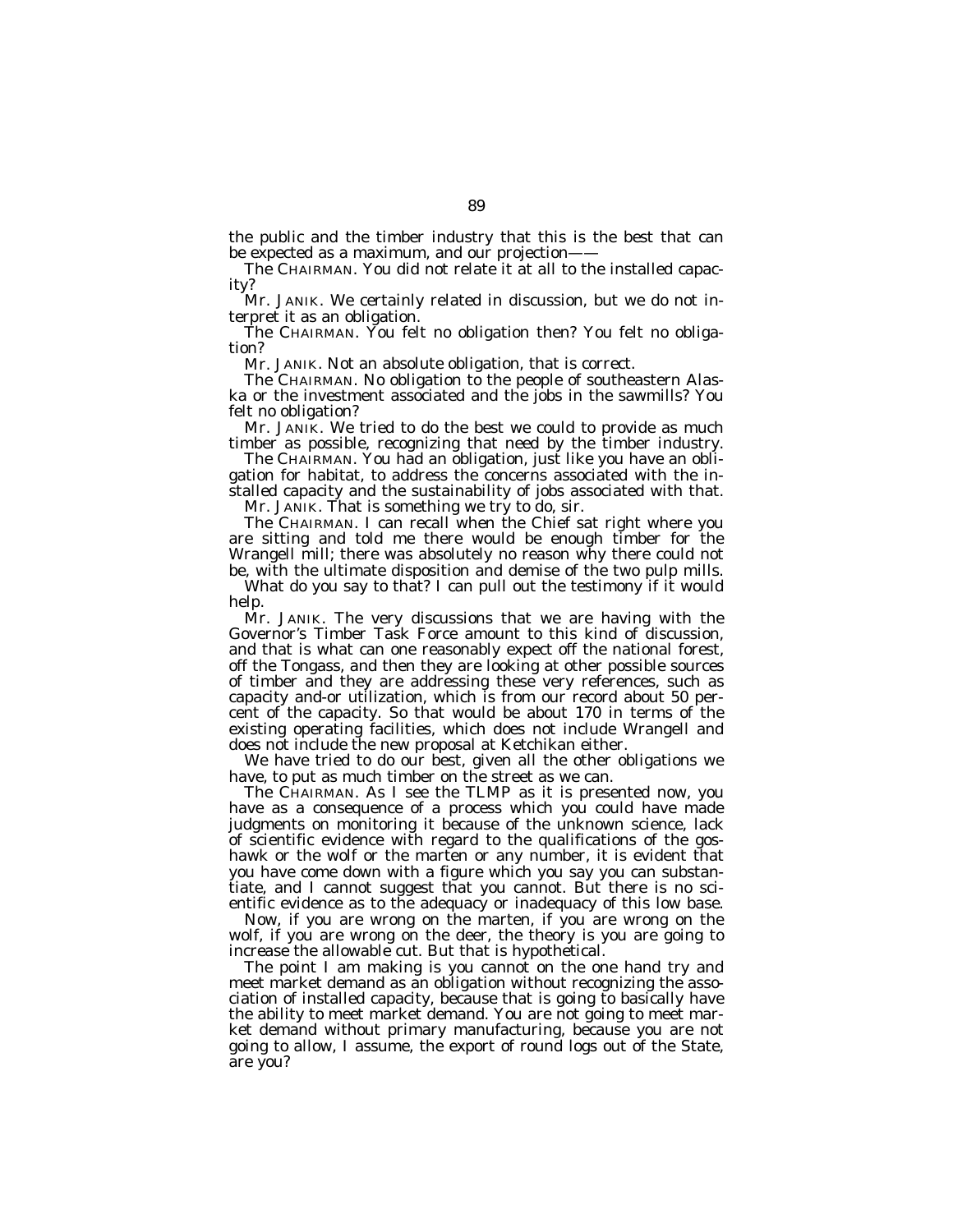Mr. JANIK. That is another policy we are working on right now, and that is a very important item to this discussion.

The CHAIRMAN. Well, let us discuss it now. Are you going to allow round log exports outside of cedar?

Mr. JANIK. We have been approving some of those applications currently, Mr. Chairman. But we also hear much from our southeast communities and the timber industry that they want to see more manufacturing done on site, the value added notion, and we are taking that into consideration as well.

I am not in a position to predict the outcome as to how generous or restrictive we will be with that.

The CHAIRMAN. Do you want Congress to address the question of round log export and simply prohibit it? Would that help you out? Mr. JANIK. I am sorry, I missed the first part of that.

The CHAIRMAN. Would you like Congress to address the issue of

round log export off Forest Service lands in Alaska? Would that help you out?

Mr. JANIK. If Congress were to give us that instruction——

The CHAIRMAN. Yes, to not do it.

Mr. JANIK. I am not sure it would help us out. It would certainly clarify the issue.

The CHAIRMAN. Well, it would help meet market demand, would it not, in the State? Because if you are going to allow the export you are not going to meet the market demand associated with primary manufacturing.

Mr. JANIK. The difficulty we have in this transition is the timber industry right now is in a spot, as you know, without any place to go with their lower grade material.

The CHAIRMAN. And whose fault is that?

Mr. JANIK. It is a combination of factors.

The CHAIRMAN. Well, let us be realistic.

Mr. JANIK. International pricing

The CHAIRMAN. Aw, come on, Phil. Let us get basic. ALP came in with a proposal for a 10-year extension, a 10-year contract to put in a fiberboard mill. The Secretary of Agriculture acknowledged that he was going to recommend it and it was turned down at the White House.

Now, that would have utilized utility grade had it been built, right?

Mr. JANIK. That would have utilized utility grade.

The CHAIRMAN. And what happened with Ketchikan Pulp? They came in and asked for a 15-year contract to put in an investment of, what, \$220 million into a pulp mill. It would be the state of the art, chlorine-free. You folks were non-players in that issue, but clearly this administration and the Forest Service chose not to consider and grant that extension.

So these are realities, and you can call it market demand, but both of those facilities would be operating today, and those jobs in those communities and that new technology, which the administration prides itself on, would be in existence, two cleaner mills, state of the art, and a place for the utility timber.

Now, I am not blaming anyone at the table, but I think we have to reflect on those hard core facts. They asked. They were denied.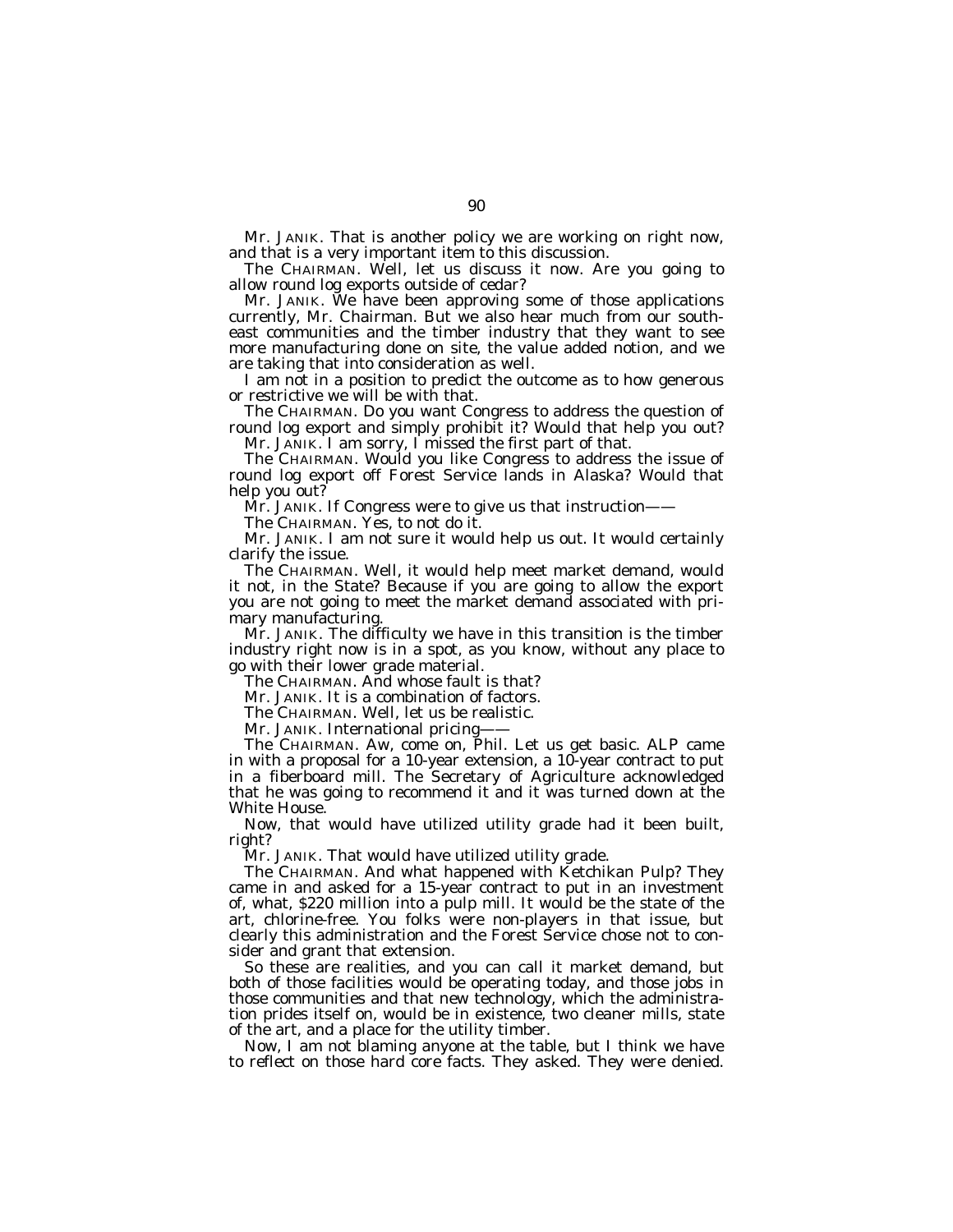Mr. JANIK. In terms of answering your initial question, Senator, I think there is obviously a basic disagreement here. We do not see any absolute obligation to meet any particular level as compared to trying to do the best we can to meet market demand. That is how we interpret TTRA.

The CHAIRMAN. Well, I think that particular acknowledgment might cause you to reconsider at a later time, so I will just leave it at that, because that certainly is a statement that I have never heard enunciated from the Forest Service or any representative of the Forest Service, that there was not an obligation to meet market demand and the association of meeting that through trying to address the existing installed capacity, recognizing that the two pulp mills are gone.

Which takes us back to the original Forest Service contribution of coming into southeastern Alaska with long-term contracts to utilize the utility timber that makes up the majority of the forest in southeastern Alaska. So now you have acknowledged that you are looking at individual requests for export, which simply drives the primary manufacturing base outside Alaska. If you allow that, that is what will happen.

But the irony of it is—and I think you have gone through and reviewed the records of the former Chief Frank Heinselman and the thought process that occurred in the fifties, that somehow we needed to stimulate a year-round industry in southeastern Alaska and it was up to the Forest Service to provide the assurance of a timber supply and hence the 50-year contracts, to utilize a product that you are proposing to ship out now in the round.

Mr. JANIK. I am not proposing that at all, Senator.

The CHAIRMAN. Well, you are suggesting that you are looking at requests and you have granted requests previously. Very few requests have been granted. I think you are the first person to—you and I had a conversation some time ago, a few years ago, when you first acknowledged that you had allowed a shipment to go out at a time when there was a shortage of timber in the State at a time when we had a pulp mill and certainly a market for that.

Yet you saw fit to—I would like to see, again have the record reflect your justification of that, because it still is a little foggy to me. But the Forest Service is going to either try and position its structure for the benefit of the job base in Alaska or it is not. That the obligation that you took on 50 years ago, but clearly that seems to have abandoned, and I really fail to understand the rationale.

Mr. JANIK. The perspective we have in reevaluating the export policy, Mr. Chairman, is that it is going to become more restrictive. We recognize the importance of keeping as much wood in southeast as possible. We are working with the timber industry on that subject and we will certainly work at levels beyond our regional level to finally resolve this as to what would be a working productive policy. I just want to make that clear with you.

The CHAIRMAN. I do not know how long we are going to have to wait. But I think it is important to reflect in your statement that to suggest that the responsibility for the pulp mills closing is a change in international and national markets in recent years is not a full disclosure by any means relative to what you could have added, that the Forest Service denied the extension of both compa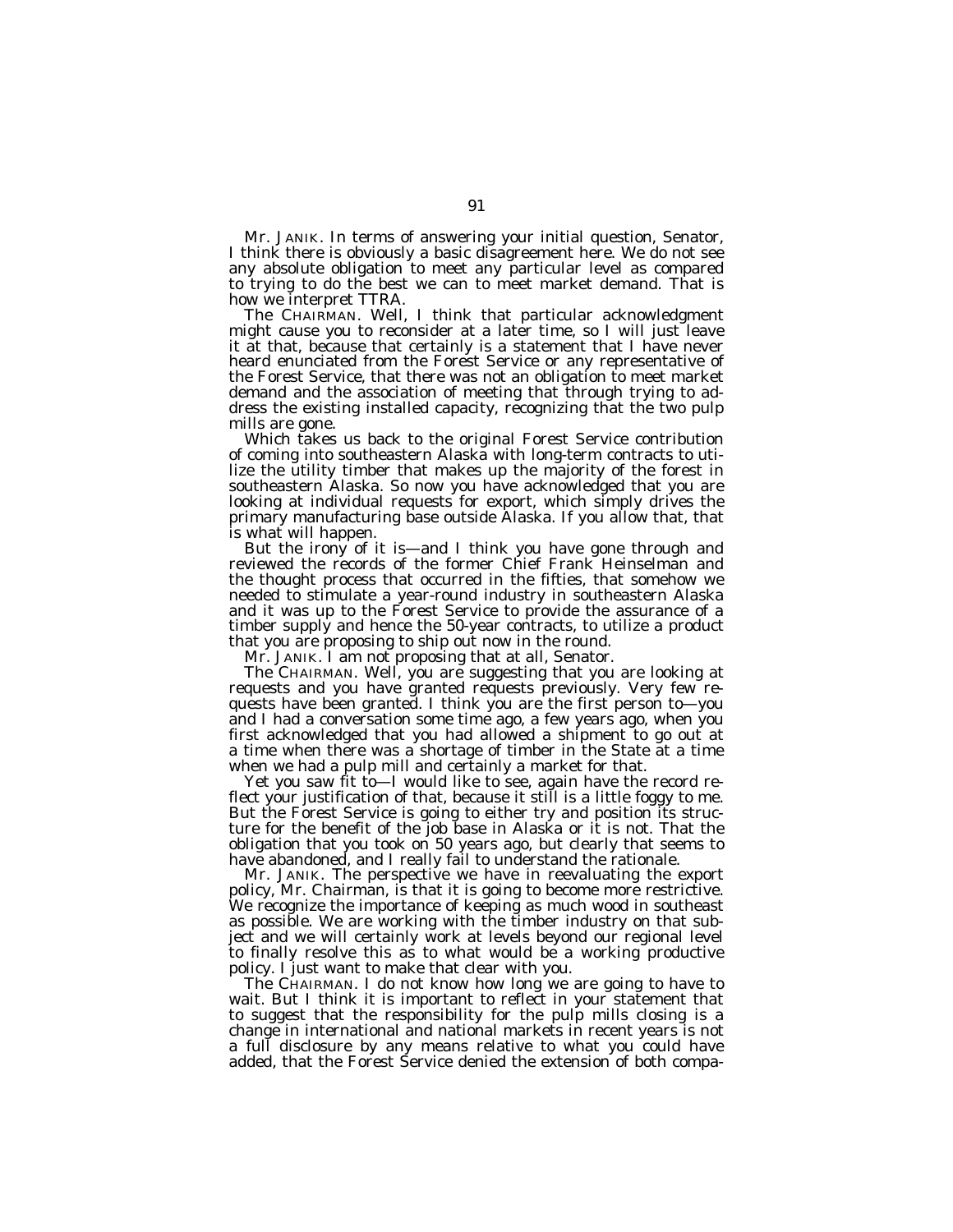nies to change their process and rejuvenate their facilities, and these were denied by the Forest Service.

Whether it be the Forest Service that wants to accept the responsibility or the administration, it is academic. To suggest in your statement that the economic disaster funds somehow make up for the disaster associated with the loss of the industry and the inability now to utilize the utility timber and the attitude of the Forest Service in simply dismissing that as a responsibility is just beyond me, and beyond many, many people in Alaska that fail to understand where the stewardship has gone.

Mr. JANIK. If I may react to that statement, Senator.

The CHAIRMAN. Go ahead.

Mr. JANIK. We are frankly very proud of the contribution we are trying to make to assist communities going through this transition that they are, those that have been dependent upon the timber industry as well as the industry itself. My testimony mentions our State and private forestry programs, the effort that Brad himself has been involved in with regard to the SRT formulation and working in a multi-agency fashion. We are doing the best we can with the resources we have to assist.

The CHAIRMAN. Well, you are getting the resources. Your budget seems to indicate that you have got some plans to expend the taxpayers' dollars. But clearly you do not have a plan to meet the installed capacity that is left in Alaska.

Is it not extraordinary that here we have the largest of all our national forests and we cannot even sustain a minimum base industry? Hell, New York State burns more for firewood than we cut commercially. I think these things have to be kept in a perspective. You have testified time and time again, and you know the merits of how you present your case, and so do I.

I am struck by your conclusion: ''The Tongass revision strikes a balance. It protects the health, diversity, and the productivity of the Tongass ecosystem while it provides for resource use well into the twenty-first century. The plan provides for commercial use of the forest to support the southeastern Alaska community.''

I do not know how you can make that statement if you do not even address the existing capacity in those communities after you have terminated the major users of the wood product, and that is the pulp mills.

So I guess we have come to the conclusion of  $4\frac{1}{2}$  hours, and I commend you for your patience and your willingness to respond. I think that we have touched on some delicate areas and touched on some broader areas and have structured a record that we will be able to reflect on in the future. I would appreciate giving any of you an opportunity to wind this up. I have no further statements, other than, relative to the testimony of the first panel, I would ask that we may have the agency's written findings on whether the TLMP is a rule, and I am going to ask for that to be determined within the week. If there is any reason why they cannot do it, why, we will see.

[The information requested was not received at the time the hearing went to press.]

The CHAIRMAN. Which leads me to I guess one other question, and that is who makes the decision in the Forest Service of wheth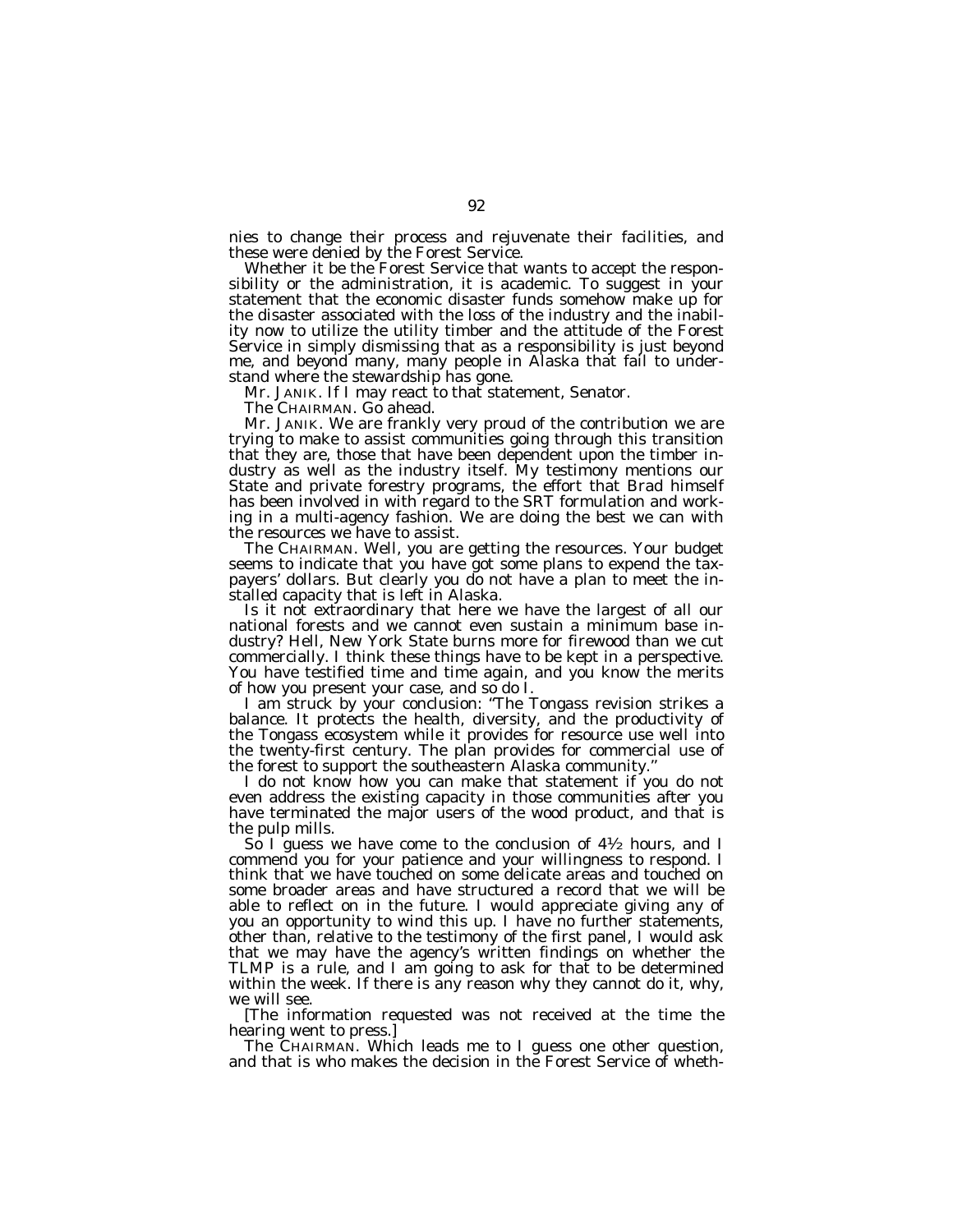er this is a rule or not relative to the process that we were exposed to in the first panel?

Mr. JANIK. I believe we can expect that decision to come from the Chief, sir.

The CHAIRMAN. Has the Chief addressed this?

Mr. JANIK. The Chief today has taken the position that forest plans are not a rule, including the Tongass plan.

The CHAIRMAN. Including the Tongass plan.

Mr. JANIK. And given the input of GAO and OMB over the past few days, I would suspect he is going to read those documents very carefully. I have no way of predicting whether that can be done in a week in terms of any affirmation one way or another of what his position might be. But I would say the short answer to your question is the Chief.

The CHAIRMAN. Well, that is fair enough. That is where I would put it, too. I assume that—we are faced with a case of whether the Chief and the Forest Service is complying with under the intent of the law or they are not. The fact that they have not been is incidental to the reality of whether it fits into that qualification, and I guess somebody else is going to make that determination.

Mr. Norbury, do you have anything to wind up your 4 hours or 41⁄2 hours?

Mr. NORBURY. No, sir, but thanks for the opportunity.

The CHAIRMAN. Mr. Powell.

Mr. POWELL. I have nothing to add.

The CHAIRMAN. Dr. Mills.

Dr. MILLS. I am sorry, Mr. Chairman. I cannot resist.

The CHAIRMAN. Go ahead.

Dr. MILLS. I would like to touch just very briefly on the question of timber demand and start a little bit where Phil Janik left off about the difficulty of-

The CHAIRMAN. I might add, that is the first thing that is going to be up tomorrow.

Dr. MILLS. Then I will be more than happy to wait until tomorrow.

The CHAIRMAN. Go ahead.

Dr. MILLS. No, that is fine. We will talk about it tomorrow.

The CHAIRMAN. If you want to get it on the record today, do it. Dr. MILLS. I am sure I will have ample opportunity tomorrow.

The CHAIRMAN. Dr. Everest.

Dr. EVEREST. I will wait until tomorrow.

The CHAIRMAN. Chris.

Mr. IVERSON. I will pass, too, Mr. Chairman.

The CHAIRMAN. Phil.

Mr. JANIK. Thank you.

The CHAIRMAN. All right. Have a nice afternoon, and I suggest you go out and buy a nice steak or something. You deserve it.

[Whereupon, at 4:19 p.m., the hearing was recessed, to reconvene on July 10, 1997.]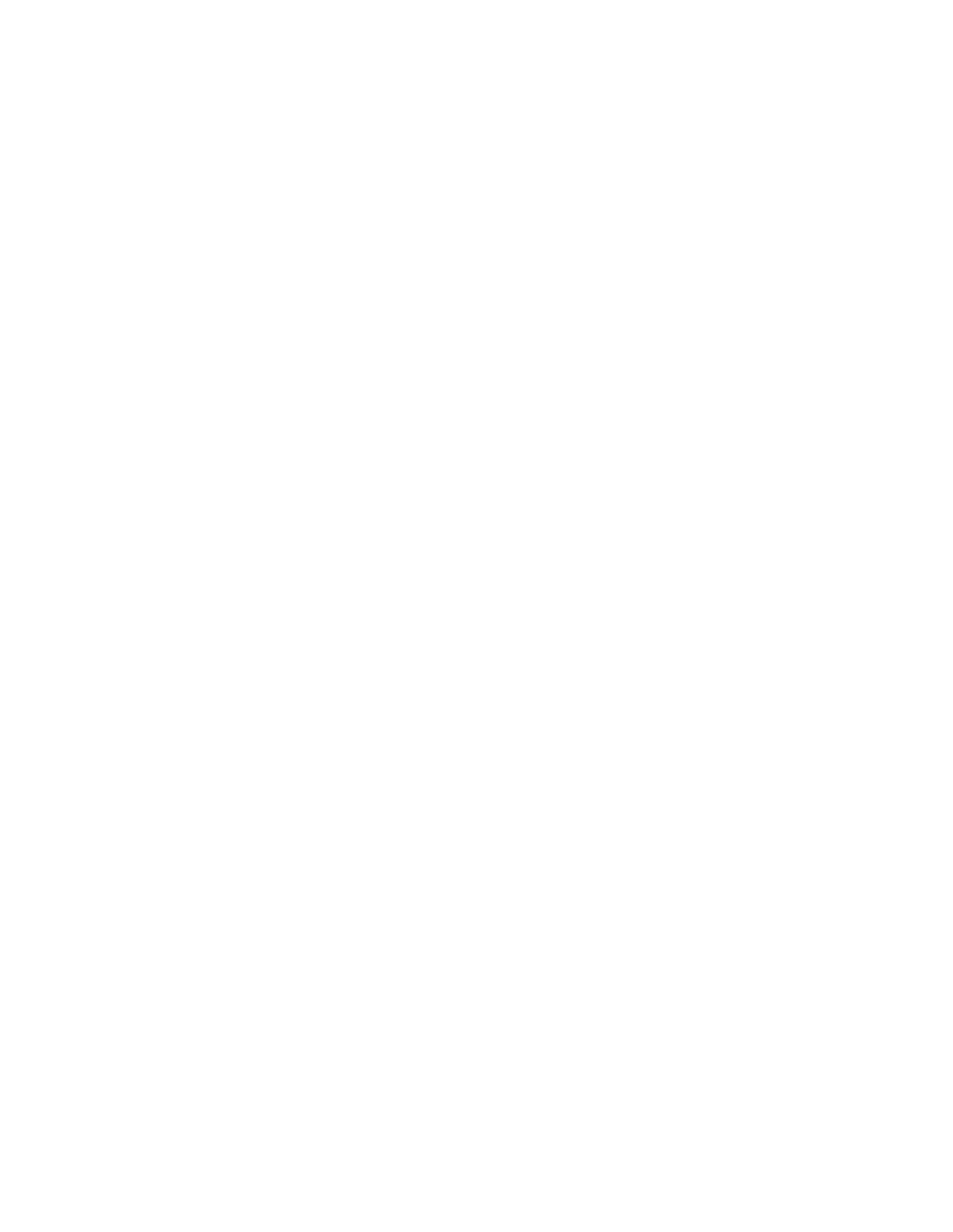## **TONGASS LAND MANAGEMENT**

## **THURSDAY, JULY 10, 1997**

U.S. SENATE,<br>COMMITTEE ON ENERGY AND NATURAL RESOURCES, AND U.S. HOUSE COMMITTEE ON RESOURCES, *Washington, DC.*

The committees met jointly, pursuant to notice, at 9:36 a.m., in room SD–366, Dirksen Senate Office Building, Hon. Frank H. Murkowski, chairman, presiding.

## **OPENING STATEMENT OF HON. FRANK H. MURKOWSKI, U.S. SENATOR FROM ALASKA**

The CHAIRMAN. Good morning, ladies and gentlemen. We will call the hearing to order, and we will proceed where we left off yesterday. You all know your seats. We have got some fresh water for you and let us know if the chairs do not fit.

The good news is we are starting a little earlier this morning. Instead of 11 o'clock and going until 4:30 or thereabouts, why, we will start at 9:30 and hopefully finish a little earlier today.

Mr. Janik, we are going to start on some of the analysis that may involve Mr. Brooks, if you are so inclined. I see you have got an extra seat up there. What I propose to do is to direct the inquiries to you and you can field them as you see fit, Phil. Is that fair enough?

**STATEMENT OF PHIL JANIK, REGIONAL FORESTER, U.S. FOR-EST SERVICE, JUNEAU, AK; ACCOMPANIED BY DR. TOM MILLS, U.S. FOREST SERVICE, PORTLAND, OR; DR. FRED EV-EREST, U.S. FOREST SERVICE, JUNEAU, AK; BRAD POWELL, U.S. FOREST SERVICE, KETCHIKAN, AK; FRED NORBURY, U.S. FOREST SERVICE, JUNEAU, AK; BETH PENDLETON, U.S. FOR-EST SERVICE, JUNEAU, AK; AND DR. DAVID BROOKS, U.S. FOREST SERVICE, PORTLAND, OR**

Mr. JANIK. Thank you, Mr. Chairman.

The CHAIRMAN. With regard to some of the projections on Alaska's export of manufactured residue and utility logs, recently the Louisiana Pacific announced their interest to pursue a veneer mill in Ketchikan that would utilize low grade logs. In light of this development, how might your demand projections change?

Mr. JANIK. I do think this line of questioning probably will focus on Dr. Mills and David Brooks. I am just going to ask them to take some of these.

Dr. MILLS. Let me comment first and then ask Dr. Brooks to elaborate.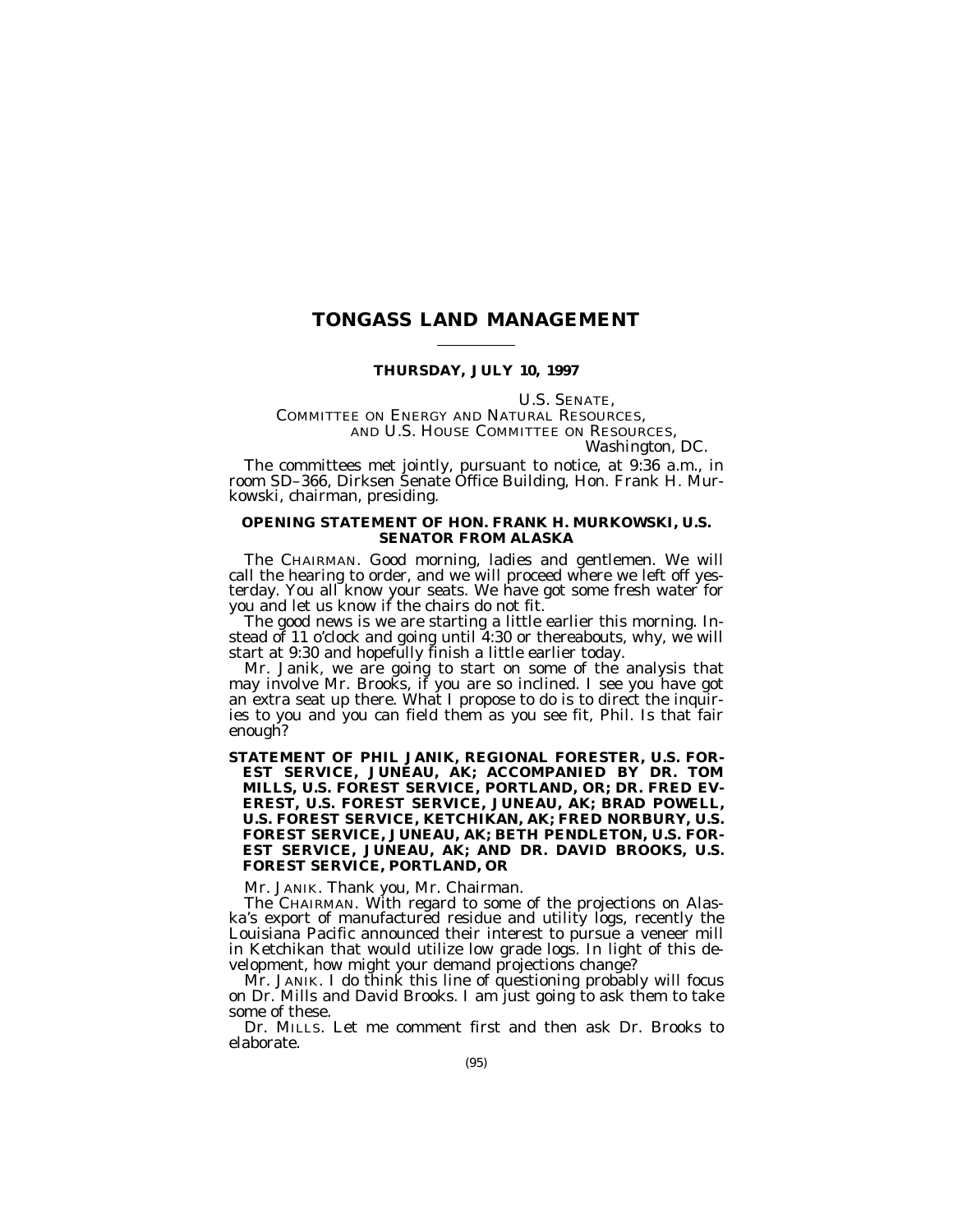The projections that were prepared by Dr. Brooks and Dr. Haynes to project demand for timber from the Tongass in the future were strongly based on the competitiveness of the Alaska producers in the world markets that they need to serve. That was based predominantly on the sawmills that are currently there, sawmills which would produce considerable mill residues in the form of chips as well as utility logs.

The assumption was made that either those chips and utility logs would be exported profitably into the export market or that some of the utility logs would be left, depending upon the scenario that was generated, as logging residue. To the extent that our understanding, which I am sure is far from complete, is that the veneer mill would utilize utility logs, the lower end of the grade spectrum rather than the high end, then there is certainly an opportunity for that veneer mill to utilize some of those utility logs that otherwise in the projection were assumed to be exportable, and therefore would enhance the profitability of the sawmill industry, but would not necessarily lead to any significant increase, if at all, in the total demand on standing timber that was projected in the Brooks and Haynes study.

David, could you elaborate on that?

Dr. BROOKS. Actually, not at all, except to say that that would be my answer to the question as well, with the exception that if we were to receive additional data that suggested that we needed to re-examine the assumptions that we made, that is something that we certainly would do. But given the information that we have now, that is the answer to the question.

The CHAIRMAN. What in your opinion would be the offhand percentage of volume that would come out of the forest relative to utility?

Dr. MILLS. It varies considerably by scenario in the projections.

The CHAIRMAN. Well, I know. The further north you go, the more utility you get; the further south you go, the better quality you have for saw logs. But generally speaking.

Dr. MILLS. The scenarios that I was describing were scenarios about competitiveness of market demand, especially in Japan.

The CHAIRMAN. I am talking about supply.

Dr. MILLS. Yes, I have got that. I am sure I am not getting at this fast enough, but let me give it a shot.

The different scenarios about the competitiveness of the Alaskan industry and the extent of demand in Japan led to three different scenarios that had associated different levels of demand for timber from the Tongass. Likewise, in each of those scenarios, a low, a moderate, and a high, there were different percentages of the utility volume that were assumed to be economically viable and utilized. So the amount of utility volume that was utilized depended upon the degree of optimism or pessimism about the ability of southeastern Alaska to produce.

The actual numbers ranged as low as approximately 50 percent in the lowest scenario and then the highest scenario was-

Dr. BROOKS. 80 percent.

The CHAIRMAN. That interprets into 50 percent and 80 percent? Dr. MILLS. Of the utility volume would be utilized and not left as logging residues.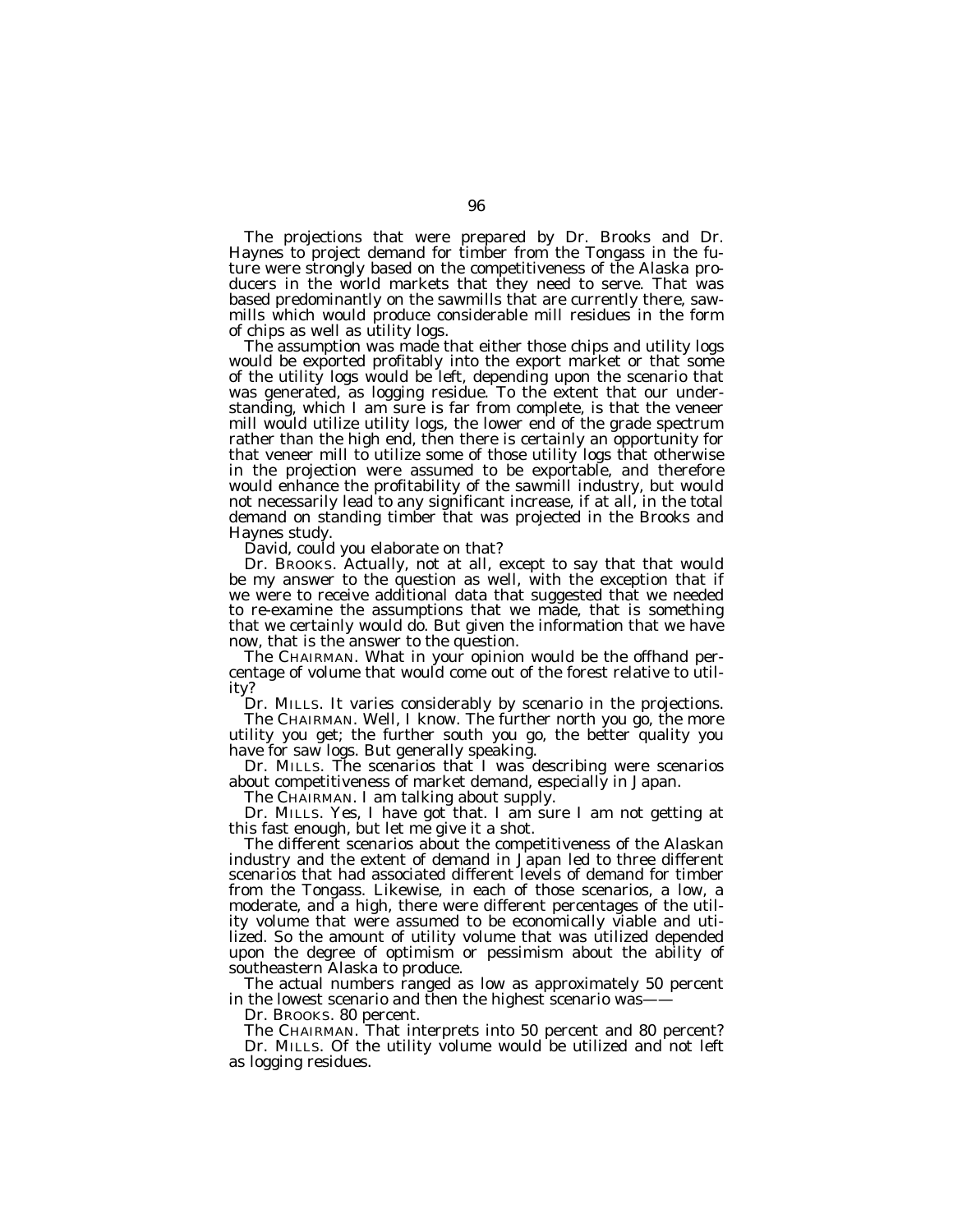Dr. BROOKS. I am sorry.

The CHAIRMAN. I would assume that you were comparing utility with previously what went in for the most part, in the pulp process.

Dr. MILLS. Dr. Brooks has a better handle on the specific numbers in the assumptions. Let me turn to him.

Dr. BROOKS. What we tried to do was to incorporate in our projections estimates of the volume of both utility and lower grade saw logs that would not have currently identified local manufacturing use.

The CHAIRMAN. Right.

Dr. BROOKS. And that does range. It does change by the scenario.

The CHAIRMAN. What I am looking for here in this conversation is—maybe I can express it as the pie theory. You have got a stand that X percentage is utility, X percentage is low grade saw logs, X percent is, and it depends on where you are at. But I am just looking for your general application of the percentile.

Dr. BROOKS. In the median scenario we assumed that roughly two-thirds, 67 percent, of the volume of spruce and hemlock was used in saw milling in Alaska. That is, 67 percent of the volume we project to be demanded of the Tongass.

The CHAIRMAN. That is throughout the Tongass, of course?

Dr. BROOKS. That is correct.

The CHAIRMAN. An average between the north and south.

Dr. BROOKS. That is correct.

The CHAIRMAN. Okay.

Dr. BROOKS. In the low scenario, the figure is 47 percent, and in the high scenario the figure is 80 percent.

The CHAIRMAN. And the difference would be the utility that would be used or available for pulp or chips?

Dr. BROOKS. Both utility and lower grade saw logs. One of the differences across the scenarios is the assumption we make about the both efficiency and competitiveness of Alaska mills, and we assume that in the scenario that tries to describe a future in which those mills are not very competitive or efficient that they would be using only the higher log grades in the spectrum of the inventory.

The CHAIRMAN. Now, when you talk about ''those mills'' what are you talking about specifically in the current mills?

Dr. BROOKS. We are basing, we based our projection on what we have as data for the current mill structure of Alaska.

The CHAIRMAN. Which are what? Tell us what they are, the current mill structure?

Dr. BROOKS. We can provide that data for the record if you want. The CHAIRMAN. Well, surely you know.

Dr. BROOKS. Well, the saw mill in Ketchikan.

The CHAIRMAN. Which one?

Dr. BROOKS. The KPC saw mill.

The CHAIRMAN. The one associated with the pulp mill?

Dr. BROOKS. That is correct.

The CHAIRMAN. Okay, that is one mill.

Dr. BROOKS. The Hemlock Mill.

The CHAIRMAN. That primarily cuts the larger logs.

Dr. BROOKS. That is correct.

The CHAIRMAN. That is two mills.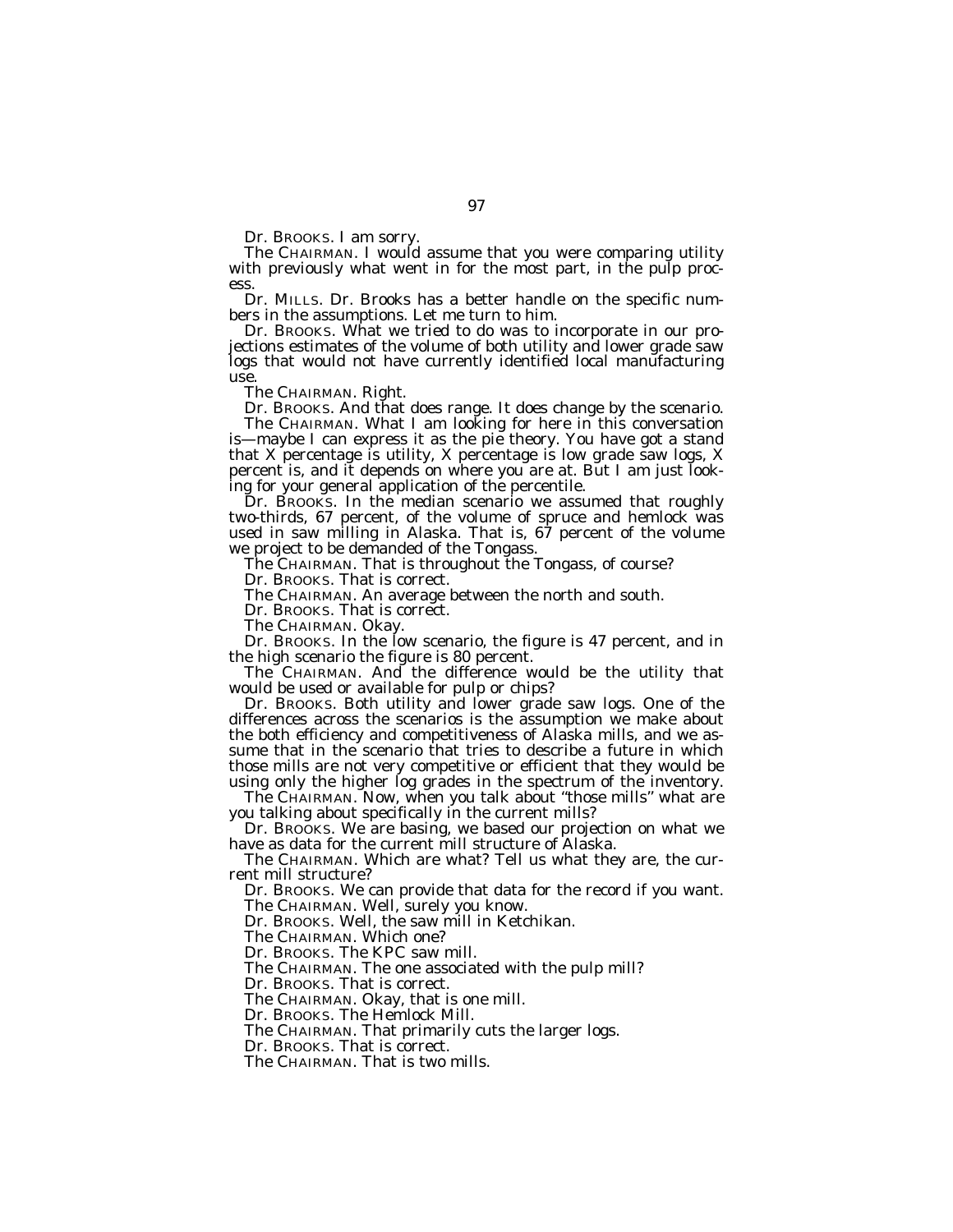Dr. BROOKS. I would have to refer to paper that I could find in my files for the list of mills that are recorded as currently having equipment, whether or not that equipment is operating. There are three or four larger mills and of course, as you know, a large number of small mills in Alaska.

The CHAIRMAN. Well, you know, we have identified two mills in the Tongass that are operational, that are not necessarily large, but I guess by Alaska standards they are two operating saw mills. Is that it?

Dr. BROOKS. Well, no, of course not, Mr. Chairman. But the—— The CHAIRMAN. Are there others of that size?

Dr. BROOKS. Well, I should say that our methodology is not millspecific. I am using, I am referring to this information about individual mills to indicate my familiarity or some of my familiarity with the conditions in Alaska. But the method that we use to do this projection is not mill-specific and was not intended to be tied to or in reference to specific mills.

The CHAIRMAN. No, but you are talking about a volume that comes out of a primary manufacturing process, and you have identified two relatively small mills, one of which I think is operating— I think both are operating one shift, simply because of lack of timber supply. My observation obviously is, while there is a great deal of sophistication in the process, that there is not much coming out of the other end in the sense of production, simply because of a number of excuses or reasons that basically are as a consequence ultimately of a lack of timber available to the mills, whether it be with the current situation where we are today, not knowing what the TLMP is actually going to provide in real terms relative to available saw logs vis a vis utility, what we are going to do with the utility since we do not currently have a use for it other than exporting or making chips out of it.

Another thing that caught my mind in your comments was the generalization that you made of looking towards the Japanese market. I think if you look at the last couple of years of production of the major timber operations in the State, you are seeing a shift from the Japanese market to the domestic market. I wondered if you had included that in your analysis of future market demand?

Dr. MILLS. The answer to that, Mr. Chairman, is yes. In fact, that helps highlight the basic approach that was taken to estimate demand, which was based on the ability of the southeastern Alaska industry to compete in the markets that it supplies to. And you are certainly correct, it has increasingly sent a larger share of its supply to the domestic U.S. market, in part in response to some of the cost differences between the total cost, given the increased stumpage prices in the Pacific Northwest.

The CHAIRMAN. Well, there is also the application of the metric system in the export market as opposed to the domestic market. It is my understanding the export market, the cuts are in the metric cut. Is that not correct?

Dr. MILLS. I believe that is correct. I am not certain on the metric.

The CHAIRMAN. Some of the mills had converted some of their head rigs over to the standard.

Mr. Vento, good morning.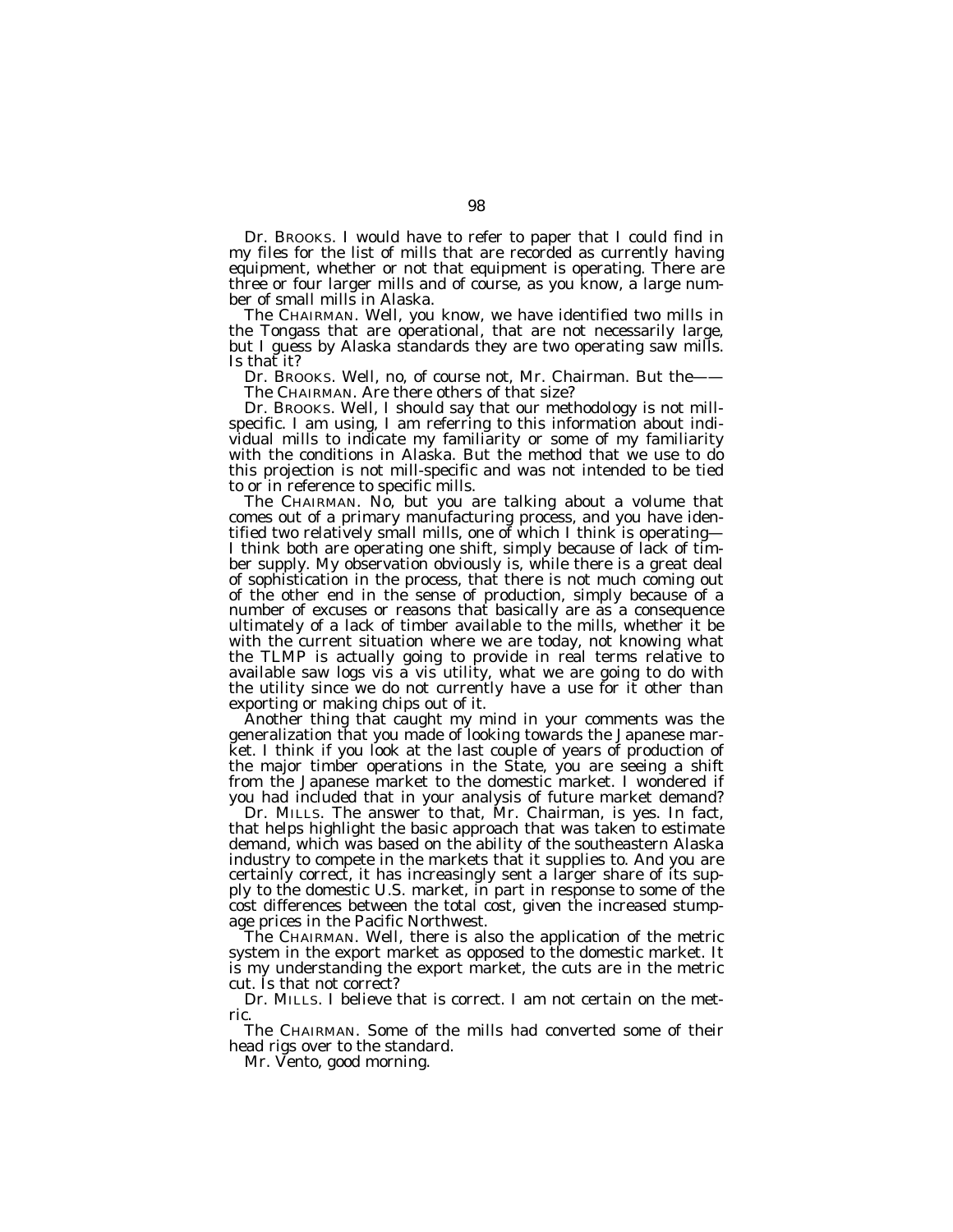Representative VENTO. Good morning, Mr. Chairman.

The CHAIRMAN. I am going through an extensive list of questions. Any time you want to ask any, why, just pipe in. Do you have any statement?

Representative VENTO. Not this morning. Thank you.

The CHAIRMAN. It is my understanding that fair market prices are being offered for cants and dimensional ungraded lumber from the interior part of the State, most of that probably private Native land and some State land. I am wondering if this does not suggest that it would be possible to sell significantly more timber from Alaska's national forest?

Dr. MILLS. If the question, Mr. Chairman, is is there a market for additional volume, then the answer to that is yes, there is. It depends upon the competitiveness of that volume in the markets it serves. Perhaps one indicator of the competitiveness is what currently happens to timber that is harvested on Native corporation lands, the vast, vast majority of which goes into the export market as logs, which is some indication at least of the challenges that the southeast market has in a cost sense with some of its competitors in the markets it serves.

The CHAIRMAN. Well, of course that has been assisted by the Forest Service policy which prohibits round log export from Federal land, because I am sure we would all agree that if the Forest Service allowed the export we would not have any saw mills.

Dr. MILLS. There certainly is evidence to indicate that the round log exports are more profitable than the local processing, by observing what the Native corporations have done, yes.

The CHAIRMAN. But on the other hand, it is fair to say that the Native corporations also had a problem of disposing of their utility logs, and a number of that volume went in the pulp mills when there was a market for utility.

Dr. MILLS. It is my understanding that, yes, occasionally some utility volume was used in the pulp mills, and it at other times goes as export or is left as logging residues and cannot pay its way out of the woods in an economic sense.

The CHAIRMAN. And of course, as you recognize, there is a significant difference between the interior timber, the quality of that timber, and the timber quality of the southeast, which generally speaking is much higher, because you have the white spruce in the interior. So the point is it is even harder to market the interior timber because it does not meet the dimensional and oftentimes it is white spruce, vis a vis Sitka spruce and western hemlock, and it is smaller and limbier and it is more pole-type timber.

The point is, and I think it is a significant one, that if we are able to market the interior timber, which is you might say of an inferior comparison to the timber that dominates southeastern Alaska, it certainly suggests that there is a potential market for more southeast timber if it were available. Is that a fair statement?

Dr. MILLS. Well, it is certainly a fair statement, Mr. Chairman, that the amount of supply and the cost of that supply influences the ability of the industry in southeastern Alaska to compete. But I also suggest that another factor is that the cost structure of the southeastern Alaska industry in relationship to the other competitors that it faces, and in spite of some extensive efforts on the part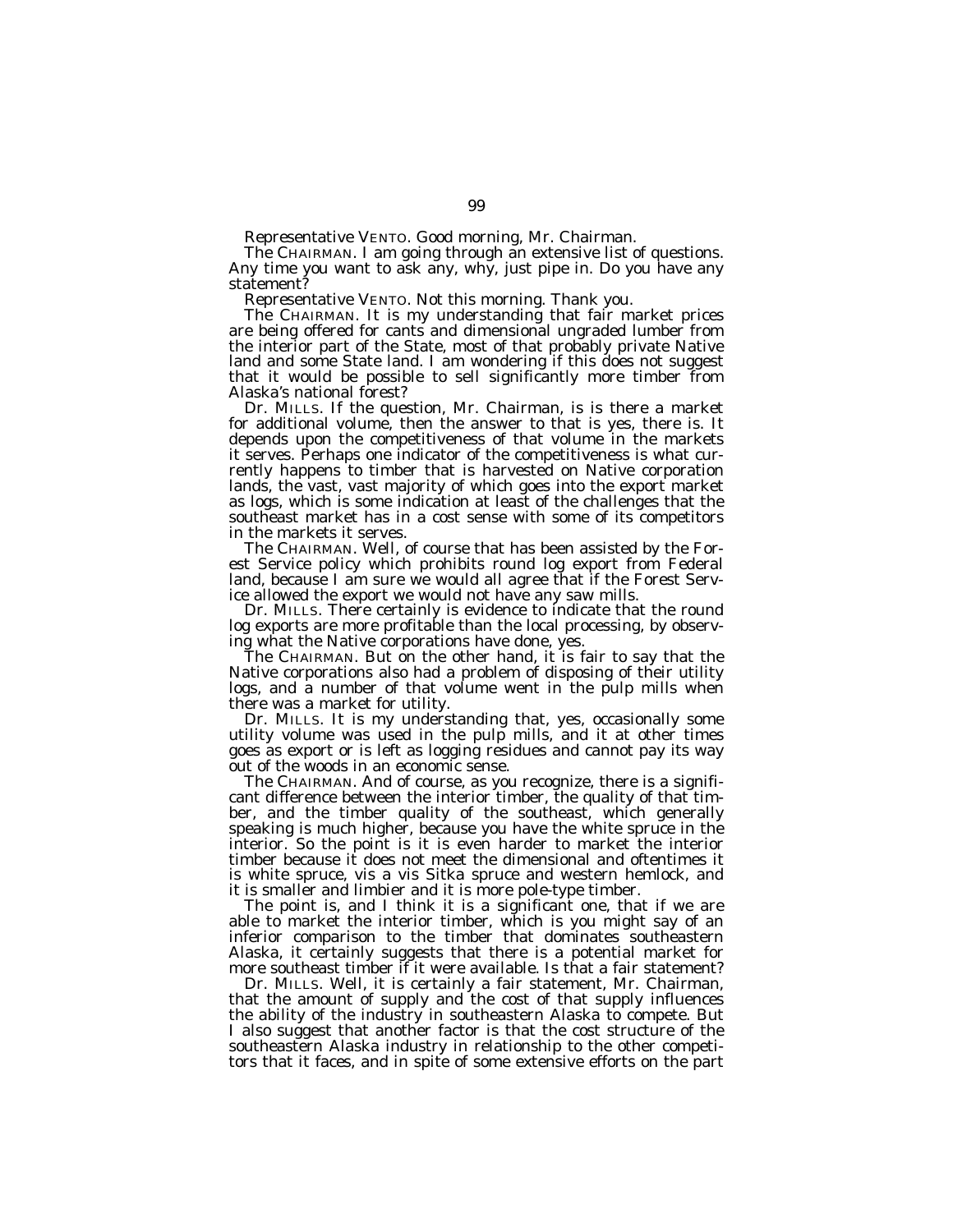of the industry, there is some inherent difficulties at bringing their costs down to what some of their key competitors' are.

In fact, some of the information we have got indicates that the labor component, at least of the logging cost, in southeastern Alaska over the last 10 years has been some 65 percent higher than comparable costs in the Pacific Northwest, and that likewise the labor costs in the saw mill production are almost 50 percent higher. So there are some cost differences that are inherent in southeastern Alaska that do play into the eventual profitability of the industry and its ability to compete.

I sure would agree, as you said, that the amount of supply, the value of that timber, is certainly one of the factors, but there are a number of other factors as well.

The CHAIRMAN. Well, let us consider this. This is not, obviously, a debate society, but I think it is fair to point out that you have identified a significant amount of volume that is perhaps left in the woods because it is utility or less and has little market demand. That will increase unless there is a facility to utilize that, such as a pulp mill or a veneer plant. As a consequence, that, coupled with your increased costs, which we decided yesterday were double, the Forest Service cost of preparation, double what it was—how many years ago—5 years ago, you by the very nature of the process have created a curb against competitiveness vis a vis interior timber, which is of lesser quality. It has to be taken out of the woods far, far in many cases from any water transportation. Most of it is trucked into Nanana, loaded on rail cars, goes 200 miles or so to Seward, is cold decked, moved out of Seward.

So to suggest, if you will, that this can now compete in an export market with southeast timber, which is of a higher quality, clearly suggests a factor is the cost of the southeast timber as a consequence of the increased cost of the Forest Service in the manner in which their costs have increased and been added onto and-or utilization.

I think we have made that comparison. It is evident because we are seeing timber come out of interior Alaska that previously was not marketable, but it has become marketable because of the increased cost of the southeast timber. I think we owe it to good forest management practice to get busy and create a market, a real market for that residue that is either going to stay in the woods or has no other utilization because it is so marginally profitable. But if you had a veneer plant, it might be.

You know, when you say whose responsibility is it, remember it was through the Forest Service that the two pulp mills were created to utilize this volume that otherwise would be exported out of the State or left in the woods, because previously most of the logging was very selective, for the saw mills only, and there was only one saw mill, one in Ketchikan, Ketchikan Spruce Mill, and Columbia Lumber in Juneau. That is virtually all we had after the war, and we are almost to that point now.

In any event, British Columbia is expected to drastically curtail lumber harvesting as we understand it. British Columbia produces a significant volume quite close to Alaska, south in Prince Rupert. They are exporting much of their spruce, their pine, their fir to the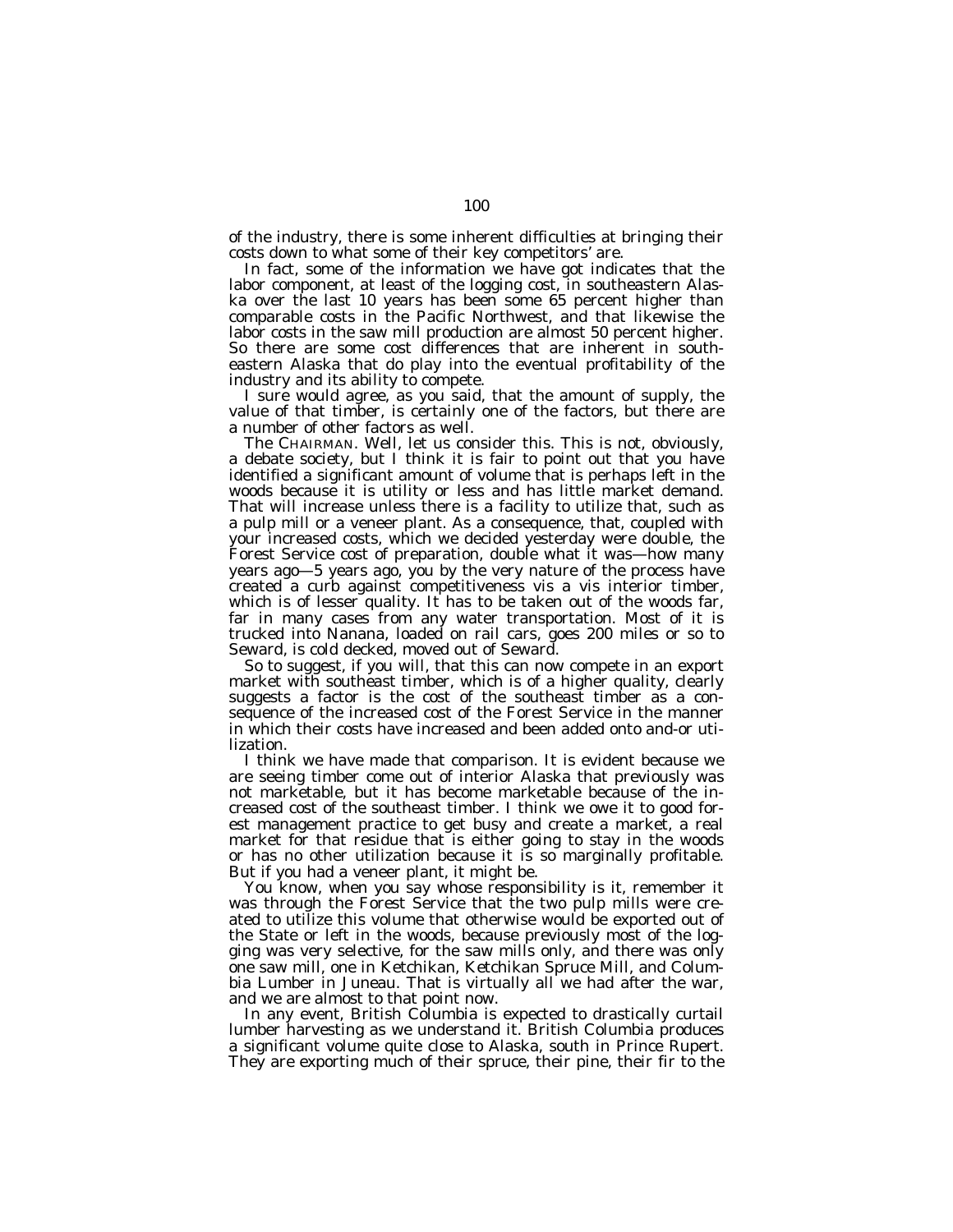Pacific Rim. Is it not possible that Alaska can fill in a portion of the niche as British Columbia producers cut back production?

Dr. MILLS. Well, there is a couple points there and then I would ask Dr. Brooks to elaborate.

First of all, there is the issue of British Columbia's future harvest levels, which is an item on which different people have different opinions. I think the preponderance of the opinion is not in support of a drastic curtailment of harvesting in British Columbia, although I acknowledge that there are different opinions on that subject. Some evidence in the past of the ability, the relative competitiveness of southeastern Alaska and British Columbia, is apparent from what happened when the prices went up materially on stumpage in the Pacific Northwest as a result of reduced harvest level on Federal lands.

What happened at that time was that, rather than southeast Alaska picking up some of the slack or any significant piece of the slack that was left by the reduced production in the Pacific Northwest, instead British Columbia did, in part because of a cost advantage that British Columbia has relative to southeast Alaska, according to the information we have.

The CHAIRMAN. That cost is associated with what?

Dr. MILLS. With logging, that some of the logging, the processing and the stumpage prices that British Columbia has marginally lower costs in total for the products they produce than southeast Alaska does.

The CHAIRMAN. In the letter that we sent you, one of the author's most important assumptions was that British Columbia's current historical high timber production levels will continue for the next decade is challenged by I think four specific experts. One was Mike Aspy, and Les Reid, entitled ''World Timber Resource Outlook: Current Perceptions,'' a discussion paper that forecast the production would drop to 63 billion in 2010. That would be a 20 percent reduction.

A 1996 analysis by Taylor noted in the Robert Flynn and Associates reports, ''Timber Supply from the Tongass National Forest: Meeting Market Demand,'' predicted a British Columbia harvest of 65 in the year 2000.

A 1995 study by Price Waterhouse entitled ''An Analysis of Recent Forest Product and Land Use Initiatives in B.C. and Implications for Timber Supply Jobs" estimated the harvest would drop to 59 over the next 5 to  $10$  years.

In other words, four experts here are suggesting something contrary to what your opinion is. Would you explain the discrepancy?

Dr. MILLS. I would go back to what I acknowledged in the beginning, that these projections of the future can have different scenarios.

I would ask Dr. Brooks to explain the rationale behind the assumption of continued production from British Columbia which continues the trend that we have observed in the past in spite of earlier suggestions by others, including some of those authors, that there would be precipitous reductions.

Dr. BROOKS. Yes. Mr. Chairman, we are familiar with almost all of the studies that were cited and certainly with the authors and have had the opportunity to speak with some of them directly, and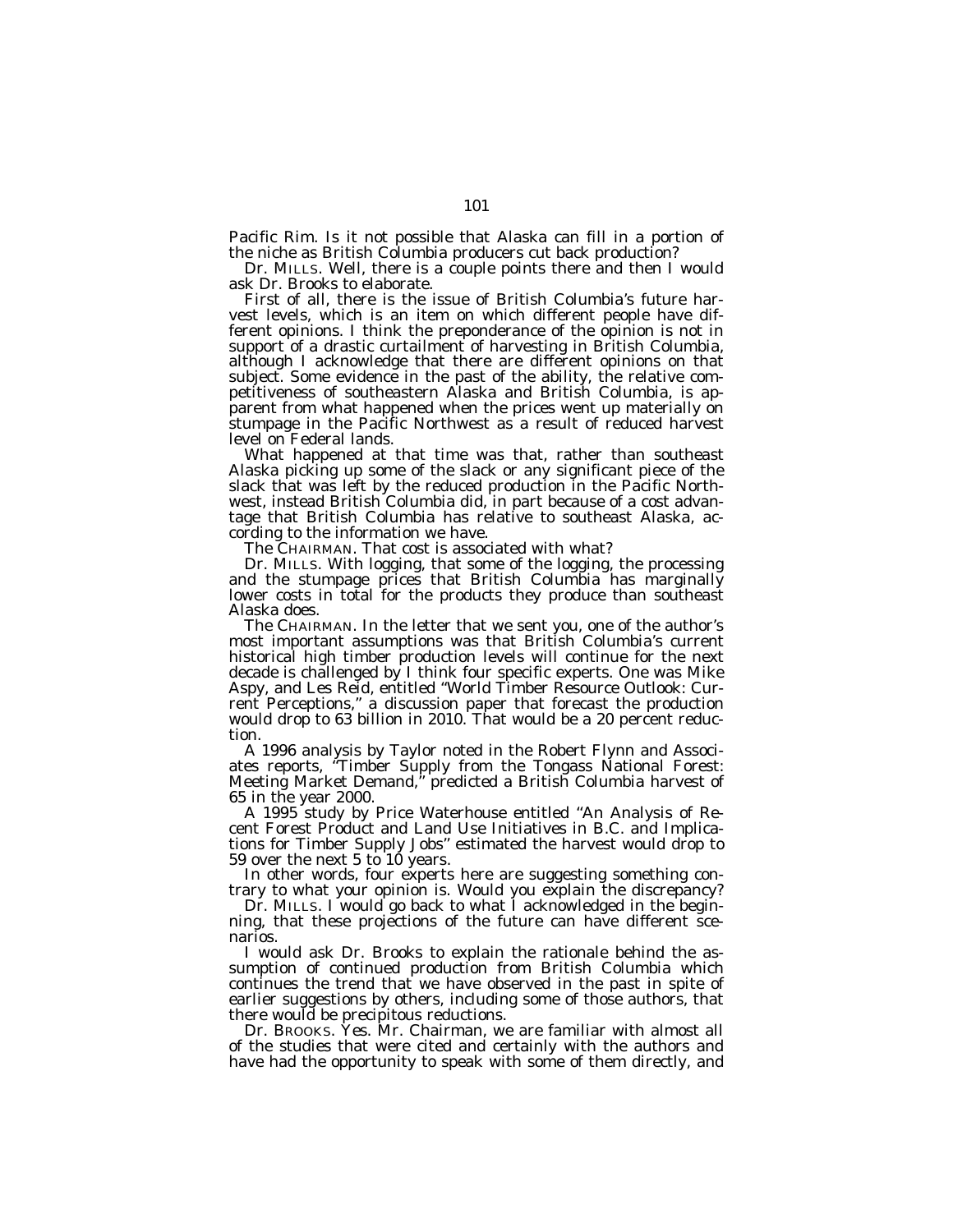particularly Mike Aspy and Les Reid, as well as other colleagues in Canada who have different views as to the future of British Columbia.

For those specific studies, at least two or three of them, they were done as analyses of the early 1990's British Columbia forest practice and policy revisions that had been proposed or put in place, and those studies were projections of what would happen to British Columbia timber production if those policies were fully implemented. In the ensuing 5 or 6 years or  $4$  or 5 years, a number of those policies and practices have in fact changed. It is based on the decision of the British Columbia ministry to not implement some of the practices and some of the revisions to their management that leads us to conclude that the scientists who suggest that British Columbia will continue to harvest timber at its current level is a more credible projection than those who suggest that it will fall precipitously.

The CHAIRMAN. Well, Dr. Con Schalau, you have read his statement, and if you have not I will summarize it. He says: ''We do not share this pessimistic assessment by Brooks and Haynes of the stiff competition from producers in Canada. They neglect to point out that production from British Columbia will decrease significantly in the very near future.''

Now, you have taken another posture perhaps to support your contention or the current TLMP. But it says further, and it is the position of Dr. Schalau, that: ''There is nothing to prevent Alaska from filling the niche vacated by the B.C. producers, provided there is a reliable national forest timber supply. If there is low-cost material base and economic transportation,'' which there certainly is, ''Alaska lumber could compete very well in Pacific Rim markets in certain niches.''

The fact of the matter is that B.C. is exporting heavily to Asia. Alaska is right next door, just across the border. There are three Canadian mills just over the border where most of the—I do not know what ''SPF''—spruce, pine, and fir, I guess, production went to Japan. One mill is located less than 75 miles from the Alaska border.

I rest my case.

An important assumption behind the Brooks-Haynes calculation of reduced demand for Tongass timber is increased Russian timber production in the near future. Your report stated that the Russian timber production, in combination with other considerations, simply weakens the case for seeing this decade as a time when lumber production in Alaska can expand rapidly and find markets at any price.

I mean, your report is almost a defeatism: at a time when the market for Alaska lumber was expanding into a domestic market from a pretty much dependent on export market to a projection or pronouncement that the market is relatively in a potential future decline because of Canadian competition and Russian competition, and so forth.

Let me go on. But many forest economists agree with the statement that the Russian timber production simply weakens the case for seeing Alaska production to be competitive. The economists disagree. The considerable political and economic difficulties, the in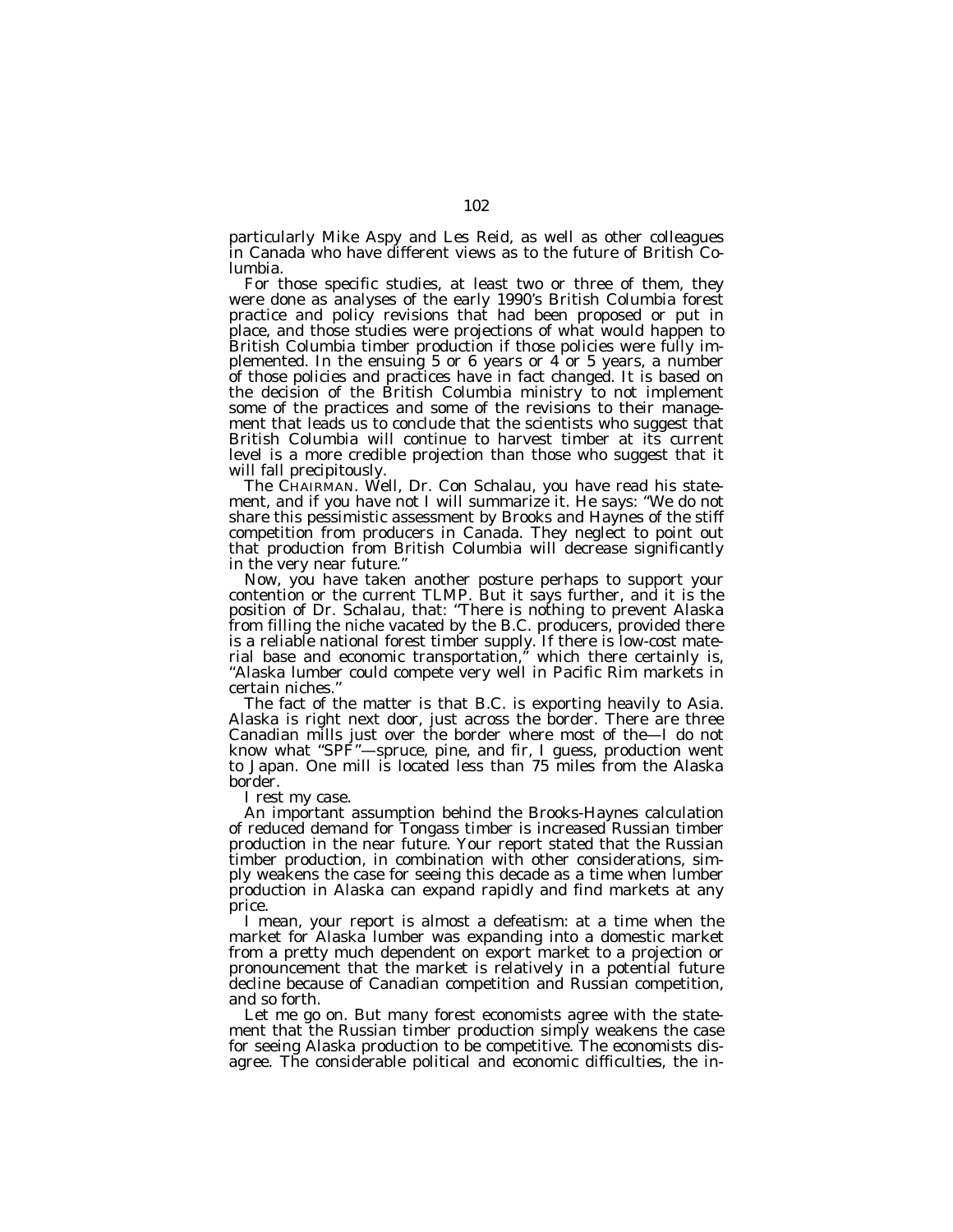stability in Russia, along with its huge infrastructure problems, have made it very difficult to have confidence that the country will become a major consistent supplier any time soon.

Now, apparently we have differences of agreement, but some facts bear this out. In the 1996 report by Robert Flynn and Associates, the notation is: ''A considerable number of U.S. companies have explored the possibility of developing log and-or lumber export projects in Siberia and the Russian Far East, but, with few exceptions, these projects have all ground to a halt. Weyerhaeuser's failure in this region is perhaps the best known example.''

I have been over there. I have seen the volume of timber. It is certainly there. They are using Korean loggers. They are bringing them in from Korea because the Russians have such a poor work ethic that they cannot get them to work in the woods. It is an incredible situation.

But I wonder if you could explain why, against the weight of much expert opinion and actual experience, you would assume that Russia will soon become a significant timber supplier? I cannot help but note that you have built a case here for Alaska being less competitive and it seems that it is one that is structured to support your contention of less market demand and less production, less responsibility by the Forest Service to provide timber by coming up with scenarios that, while they are contrary in the sense of expert opinions, simply suggest that we cannot be competitive.

Your increased costs substantiate that. But go ahead and tell me why, in the weight of opinion, you would assume that Russia will soon be a significant supplier in the Asian market?

Dr. MILLS. Mr. Chairman, I will leave it to Mr. Norbury to comment on the issue of whether the increased costs of preparing the timber effectively influences the stumpage price paid for by the industry. But the two principal competitors that southeast Alaska has faced and the authors project would continue to face are British Columbia and in Europe, and that the European suppliers in the sawn wood products have penetrated the Japanese market from less than 1 percent to about 10 percent in a decade.

Those are the two most important sources of competition that the southeastern Alaska producers face.

I would ask Dr. Brooks to describe how other potential sources of supply and competitors were faced, and in particular whether that is a fair representation of their consideration of supply from Russia.

Dr. BROOKS. Mr. Chairman, the description in our report about Russia or the reference to Russia was not intended to or does not suggest that we believe that production from Russia will increase substantially or change from its current position. We do project, however, that in some scenarios that production from regions other than North America or, more accurately, shipments from other regions other than North America to the Japanese market will increase.

In the median projection, however, we do not project an increase over the current volume. There is, of course, considerable disagreement, as you point out, about the future for Russia. The only additional piece of information that I think is worth considering is that in fact in the period since roughly 1990 Russian shipments into the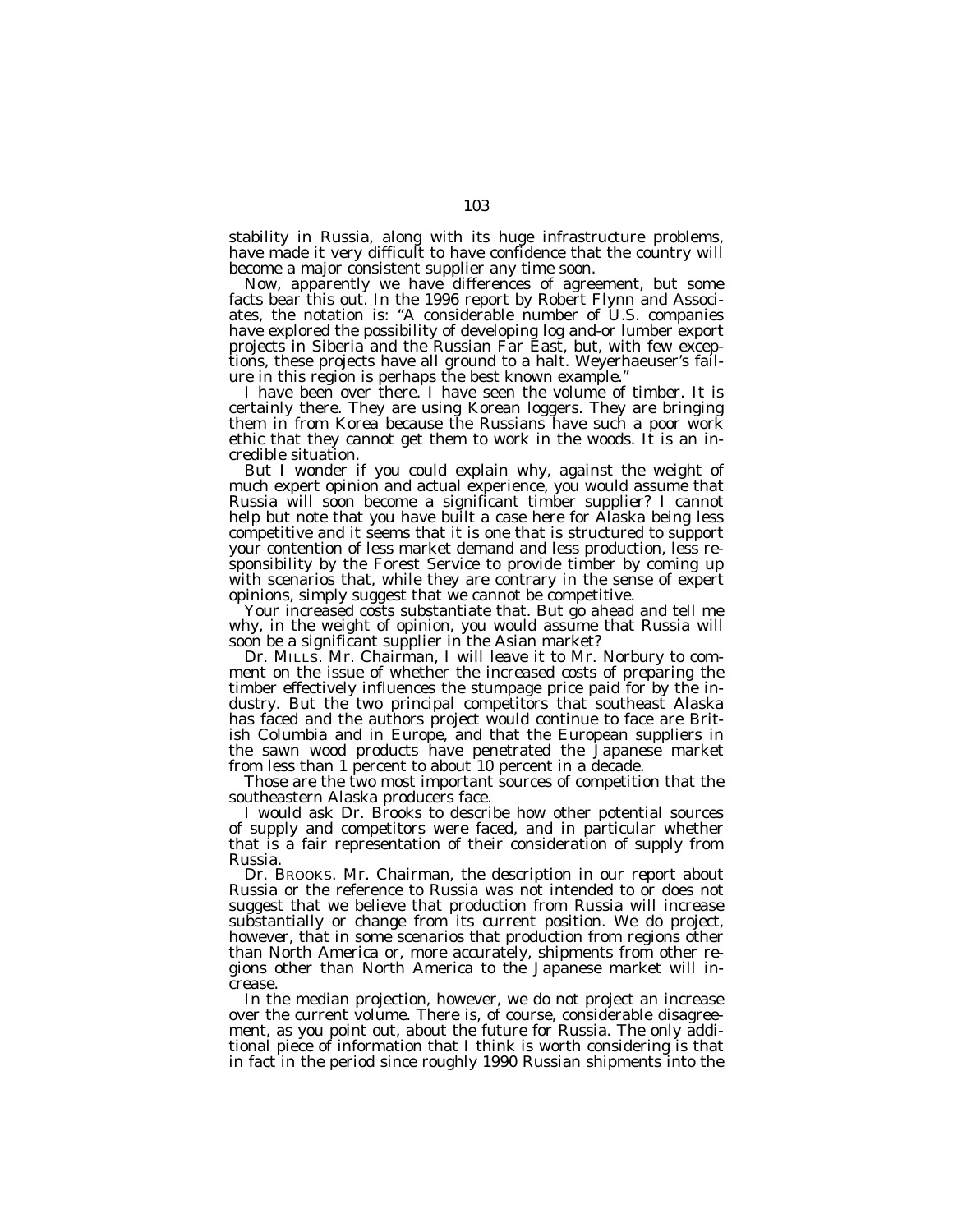Japanese market have increased from their long-term—or they stopped declining and they in fact increased slightly.

Part of the explanation for that is that the export market is the most attractive market, given the collapse of the domestic economy in Russia and the desire to earn hard currency.

But we fully agree with the analysis that suggests that there are considerable difficulties and that the prospects for Russia are not that great. But we try to point out Russia is—the potential for Russia is an example of the challenges faced by Alaska in trying to produce and deliver to market lower grade products.

The CHAIRMAN. Robert Flynn's study or report notes, and this is with regard to Scandinavian, European timber going to Japan: ''The potential to expand timber production in the region is relatively insignificant in comparison with the reductions in timber harvest in western North America in the first half. The estimated timber harvest in Finland may increase. In Sweden softwood harvests are expected to increase. But the potential increase pales in comparison to the anticipated drop in timber supply in other regions.''

Is the Forest Service doing anything to help the Russians in their timber development?

Dr. MILLS. We do have some assistance programs that deal predominantly with reforestation and aforestation. I am not familiar with any direct assistance associated with processing and harvesting.

The CHAIRMAN. How about technical assistance?

Dr. MILLS. Technical assistance for reforestation and regeneration I am aware of. I am not aware of any technical assistance associated with harvesting or processing.

The CHAIRMAN. Anybody else on the panel?

Mr. JANIK. I would add fire prescriptions to that list. We are very active as a region in our international program, Mr. Chairman, with Russia, and on any particular trip that is made by our specialists, particularly through the State and private forestry program, we are confronted with quite an array of requests with regard to providing assistance. I am sure that during some of these visits we have talked about processing, but the targeted areas are the ones that Dr. Mills mentioned.

The CHAIRMAN. When you talk about reforestation, you are talking about your technical expertise that has been developed in the manner in which you what, leave fringes for natural receding on hillsides?

Mr. JANIK. Establishment of nurseries, those kinds of things.

The CHAIRMAN. Well, you do not have nurseries in Alaska?

Mr. JANIK. No, but we have experienced individuals in that subject area that are assisting the Russians.

The CHAIRMAN. So I guess it would follow that, while it is good to assist the Russians, the old theory of charity beginning at home occasionally—you cannot do the thinning that is necessary in the Tongass National Forest. You have acknowledged that in other meetings we have had, because of limited funding; is that right?

Mr. JANIK. That is correct. There are opportunities for thinnings that are not being realized because of funding restrictions.

The CHAIRMAN. But you go over and help the Russians.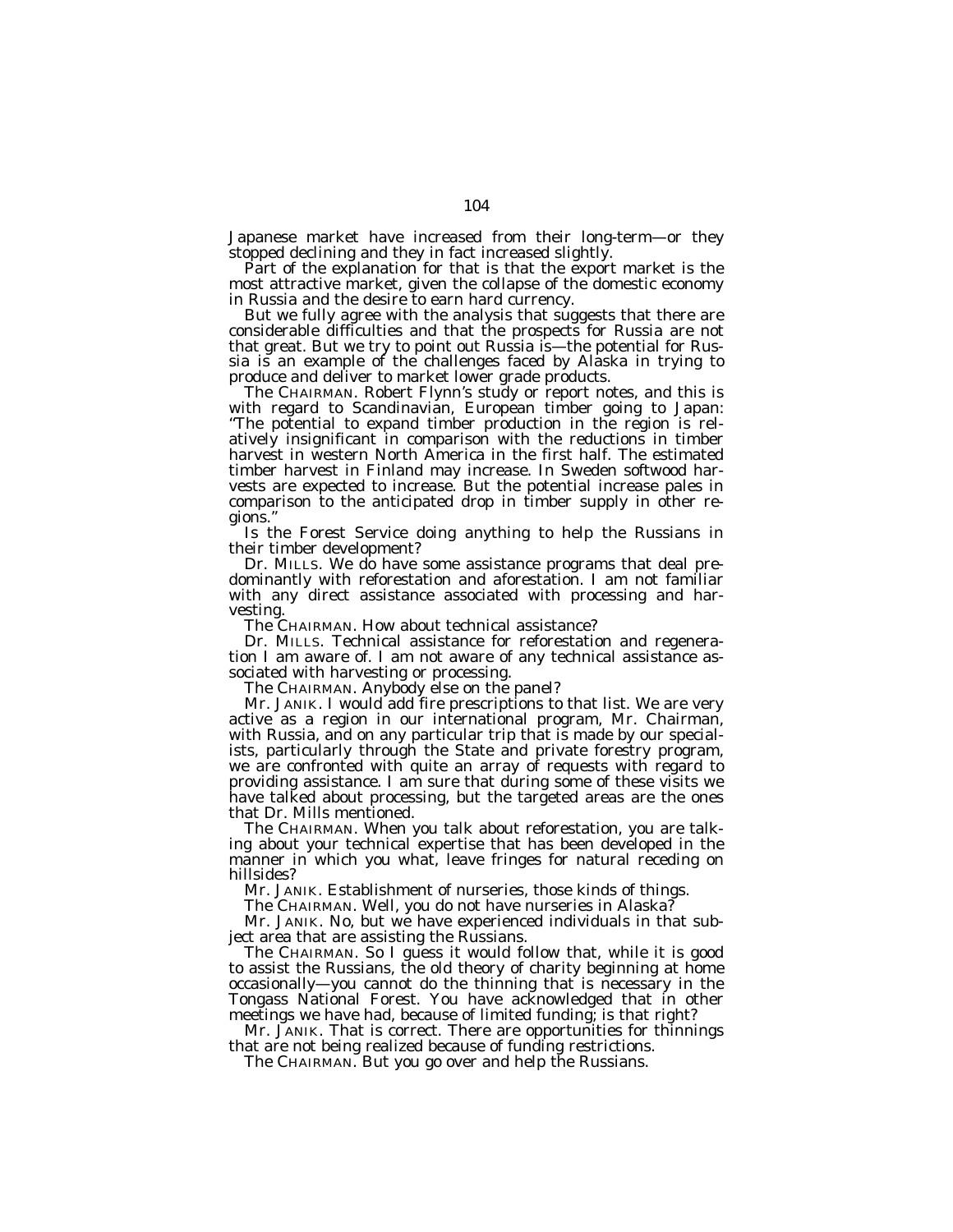Mr. JANIK. As part of the funding that is provided through the international program, yes.

Dr. MILLS. And if I could comment, Mr. Chairman, about some ongoing research work to provide information about opportunities that might exist in southeast Alaska to utilize the material that is there, including a subject that I know you are interested in, the second growth timber, some studies are currently under way working with some of the Native corporations in southeastern Alaska to determine the yields that can be achieved, the lumber yields that can be achieved from second growth timber, so that they can do a better job of assessing the profitability of opportunities.

So clearly the technical assistance is not only technical assistance that is given to the Russians, but a very active program of technical assistance to landowners in Alaska as well.

The CHAIRMAN. You assert that the Japanese Government may intervene to protect its domestic lumber producers. How do you reconcile this belief with the fact that the Japanese have been shifting increasingly to finished lumber from logs and with that outcome of the recent negotiations that have led to less, rather than more, protection of Japan's small inefficient producers?

Dr. BROOKS. Mr. Chairman, that comment about Alaska was perhaps—about Japan, excuse me—was a speculative comment. I think, however, there is more information, more contemporary information About the Japanese market that we conclude provides evidence of the competitiveness of that market and the challenges faced by all competitors in that market, not just Alaska.

We do not single out Alaska as particularly ill suited to compete in that market. We are simply trying to describe the conditions in that market and the realities of what is going on as part of the information base that is necessary to assess what likely market developments might be.

The CHAIRMAN. You know, what I fail to understand is why the Forest Service is not more inclined to let industry establish what market demand is, rather than come down with your proposed ASQ and have you substantiate what you think it is based on your ASQ, which is what you have done here. And virtually all of the projections that we have noted here have been subject to different points of view.

In a free market system, why, the market demand is set by the basic opportunity to market, as we traditionally look at the saw mill industry or the wood products industry in a world market. They either compete in the world market on a prevailing price or they shut down. There is no magic to it.

But what we are doing in this sophisticated analysis is something entirely different. We are setting an ASQ and backing it up with projections that are arbitrary relative to what the future market demand may be. When we started this process 15, 20, 25 years ago, this kind of sophistication was not part of the process. Capital went in, made an investment, and they either competed or they did not.

Dr. MILLS. I would certainly agree, Mr. Chairman, that in the end demand is the demand that is realized and it is a function of industry's decisions and ability to effectively compete or not compete. We have acknowledged very clearly that there is a great deal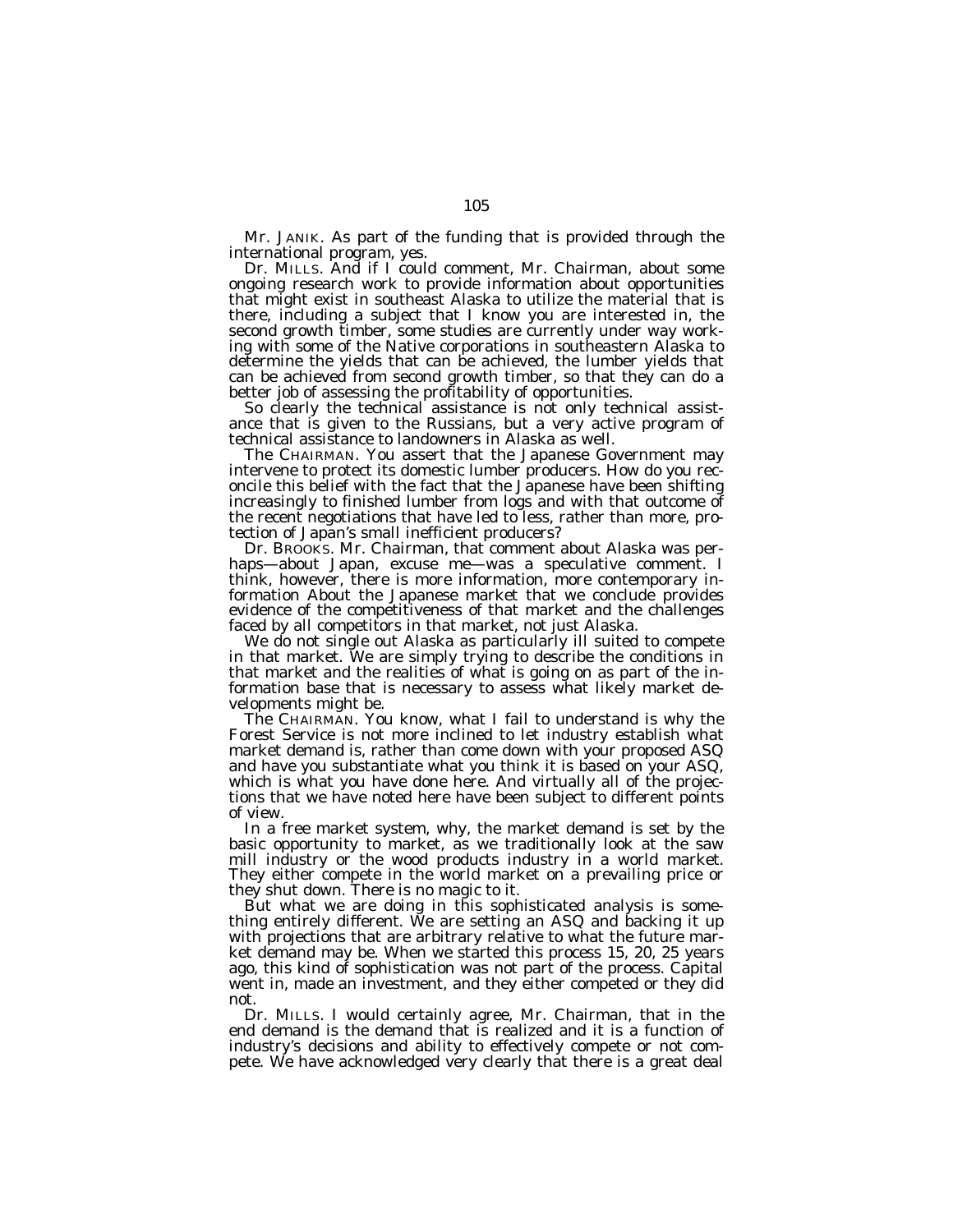of uncertainty associated with the demand that will occur in the future, and that is clearly represented by at least three scenarios that are provided, which vary considerably in terms of what that demand is.

Nonetheless, for timber as well as for other resources provided from the national forest, it was relevant information to consider when the decision was made, and I would certainly leave it to Phil Janik to describe how that demand information was considered and what weight it had in the determination of the ASQ. But I am fairly confident it was not the only consideration in setting the ASQ.

The CHAIRMAN. Well, no, but if the Forest Service had approved Alaska Lumber and Pulp's request for a 10-year contract and they had converted the pulp mill into fiberboard, which is what they wanted to do, that would have from their standpoint met what they assumed would be a demand for that new product, which would create obviously a market demand on the Forest Service to provide the timber. But the Forest Service chose not to consider the merits and grant that 10-year extension.

If the Ketchikan Pulp Company had been given their 15-year extension, they would have expended over \$200 million in a state of the art, chlorine-free pulp mill to utilize the utility grade and established a market demand, obviously, at a significantly higher level than exists now.

So as you subjectively apply your market demand on the basis of what you assume after you have taken away these two major users of utility volume, you have arbitrarily drafted a scenario for the future that you have basically controlled by the inability to allow the private sector to come in with new technology and amortize the investment with an assured supply of timber, since there is no other source other than the Native timber. There is no State timber, there is no private timber.

When you have a situation where you allow the export from the private land, which you do not allow that-that is just a reality. Maybe we should have put a restriction. In fact, had I have been here I think I would have insisted that the Native private land be subject to the same restrictions as the Forest Service, because that is the only way we are going to have any primary industry in southeastern Alaska or any jobs associated with the timber industry, because otherwise it would be subject to export because that is the most immediate return and the highest profitability.

That still leaves the dilemma of what to do with the utility, because much of that cannot stand being exported out.

But I guess my frustration is that you were the godsend in the sense of providing a market for utility. You have abandoned that obligation and left us with no alternative of what to do with the utility. I think you bear a responsibility, and it is not part of your walking papers, so to speak, as you put together your TLMP.

But anyway-

Representative VENTO. Mr. Chairman, let me——

The CHAIRMAN. Sure, go ahead.

Representative VENTO. On this point on the demand issue, I guess the numbers I had seen for 1996 were like 120 million board feet. This report, of course, provides for, the plan provides for up to 267. Can you explain the differential in terms of the existing de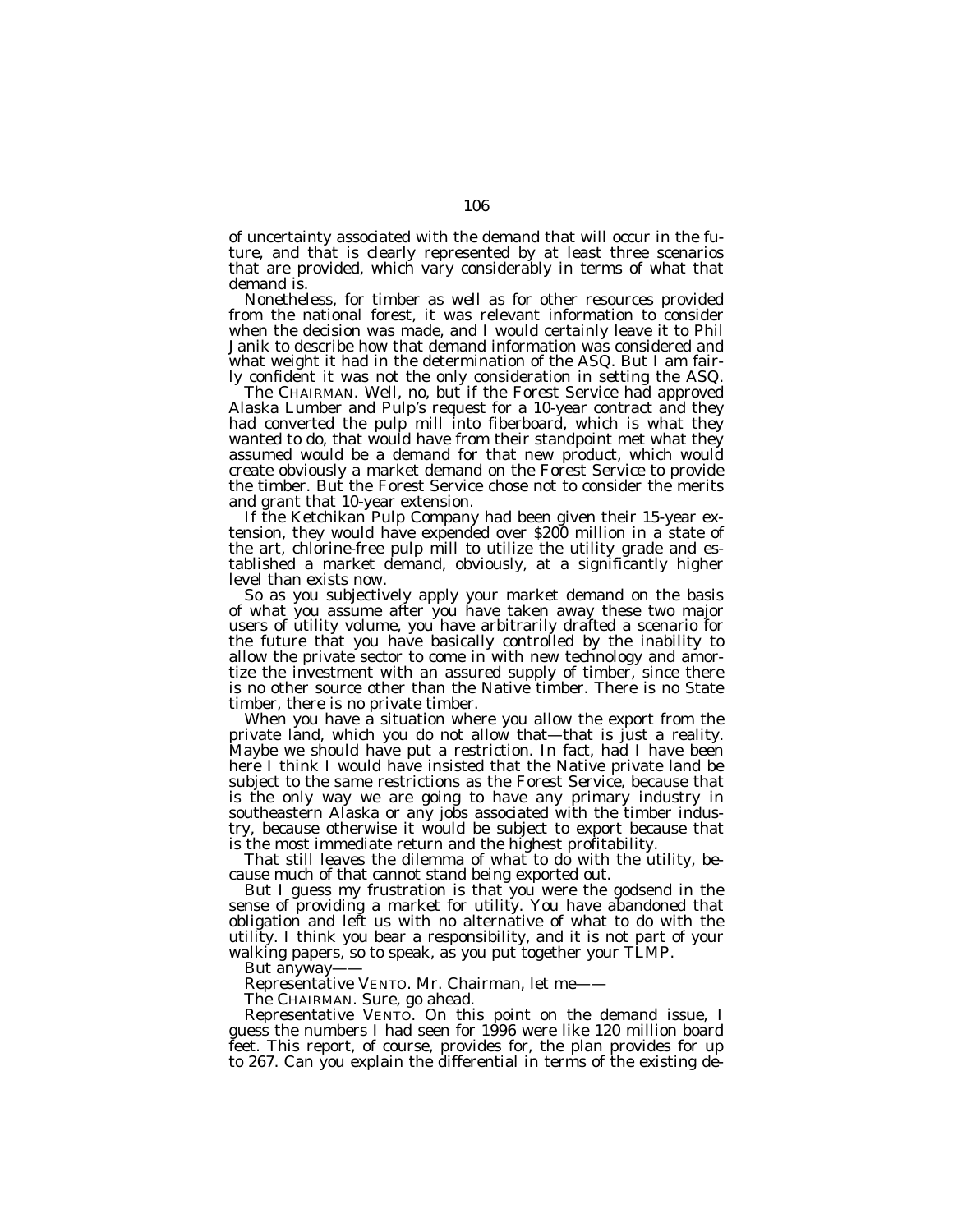mand? That was with one pulp mill running, which is not now running. What is your response? Obviously, we are very concerned about going to that number.

I think, frankly, the whole issue of demand here—the United States is making, we made the market in this area, and it is a question of whether or not we want to continue the type of program that will sustain that market in terms of costs, because this becomes a very high cost type of program. Admittedly, in a mixed economy one might argue that there is a responsibility, an ongoing responsibility, a thing that the Senator, the chairman, would argue.

But would you respond to my question in terms of the 120 versus the 267 for the projected implementation of the plan?

Mr. JANIK. Mr. Vento, if I may start the answer to that and then maybe Dr. Mills would have a follow-up. But if I may try to clarify those numbers as you asked, the calculated allowable sale quantity in the revision is, as you state, 267 million board feet. I quickly point out, that is an average per year figure. You are familiar with those provisions, I know.

That is not a timber target. We are very careful not to describe it as such because funding and many other things affect what we actually offer per year.

The 120 figure that you quote was in fact what was harvested off the Tongass last year. However, the last 17 year average of what was harvested exceeds 300 million board feet off the Tongass. So that was kind of a blip in a long series of harvest statistics that were much higher, over 300 million board feet.

When you compare the 267 allowable sale quantity calculation with the old plan, the number is 520 million board feet. That was the calculation. So we have many that have pointed to this as a dramatic, substantial reduction in timber potential in terms of yield, and we have to acknowledge by the statistics that it is. It is about a 50 percent reduction in terms of potential, meaning the allowable sale quantity limit.

Now, next year, for instance, just as another example, we are projecting about 170 million board feet in terms of our timber offering, not 267. That is just based on anticipated budget restrictions and so on.

So we have been very careful trying to explain that the that 267 is a planning calculation, but a lot more comes into play when we actually deal with what we offer every year. The new revision does represent a substantial reduction in timber projection.

Representative VENTO. I know Dr. Mills wants to respond further, but there have been a significant number of changes in terms of land use in the area. So that issue—I mean, I do not know that the private lands, in this case the Native American lands, should be discounted as not providing jobs and so forth, because I think it is very important. That is the impression I had in listening.

But with regards to that, of course, I think it is appropriate to try to go to demand. It is a question of what gets factored into demand. If we are looking at the absence of these mills or the limited competitive ability of mills or other products, I thought the view was from the standpoint that we were trying to in fact sell a processed product rather than being a raw material supplier for the Pa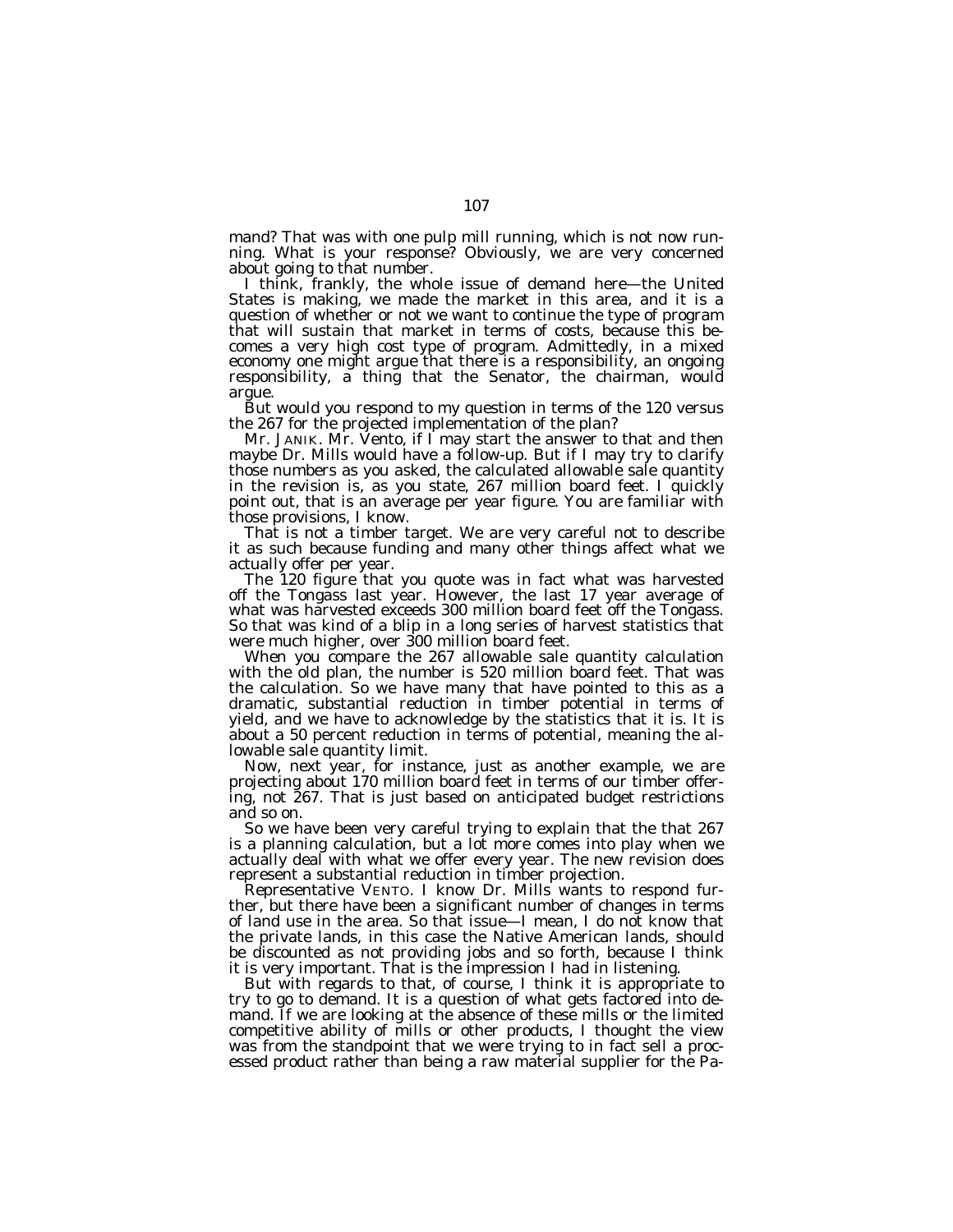cific Rim. Of course, pulp was one of them, chipboard could have been another, plywood would be another, I guess. But that is not realistic with the quality.

There have been a lot of changes in terms of these particular products. I know, for instance in my State, we have built up the number of chip plants to actually use the entire production in the State and in fact are utilizing a lot of hardwoods that were not formerly used in terms of pulp and paper. Of course, 20 years ago we thought of long fibers as being necessary to paper production. Today of course that is a much changed environment in terms of the technology. Because principally the woods produced in southeast Alaska are long fibers, the type of advantages that they had are not as apparent as they were 17 years ago when you had a cut.

But I think it is appropriate to look at where the demand is and what the costs are, and this is relatively high cost timber in terms of sale preparation, in terms of harvest, and so forth. So as a result we get a lower—it is something that we need to look at in terms of where the demand would be in terms of where the Forest Service and how we ought to function.

Of course, I think there are some other issues besides, that come in besides just the harvest, that come into consideration with regards to the forests in the southeastern Alaska and generally with regards to the American public.

Let me yield to Dr. Mills to respond to this ongoing dialogue and question.

Dr. MILLS. Well, I certainly agree with what I said earlier about the degree of uncertainty. I would also agree that the presence or absence of the pulp mills clearly affects what the effective demand for timber is in southeastern Alaska, and that there is a number of things that influences the industry's decisions to establish or to close individual facilities, and that those conditions can change over time. I would certainly agree that decisions by the U.S. Government can influence that cost structure, which simply adds to the uncertainty about projecting future demands.

The comparison—the only additional question I would raise is that the comparison between ASQ and the projection of demand the ASQ is an estimate of technical and biological sustainability of the timber harvest over time, given the land allocations and the standards and guidelines for management of those various pieces of land, rather than some sort of calculation of the timber demand, and that some estimate of likely future demand levels is simply something considered in the setting of those land allocations and standards and guides, along with demands for all sorts of other resources and considerations, be they habitat for species or recreation opportunities.

So I want to caution on some direct comparison between allowable sale quantity and demand if they were intended to be the same thing.

Representative VENTO. They are of course not, not the same. I understand that, of course. But we look at these averages. As was pointed out, I pointed out in my statement, that neither of the pulp mills now are functioning. So in looking at demand, I think this is an unusual approach in terms of the Forest Service, to actually look at demand; is it not, Mr. Janik?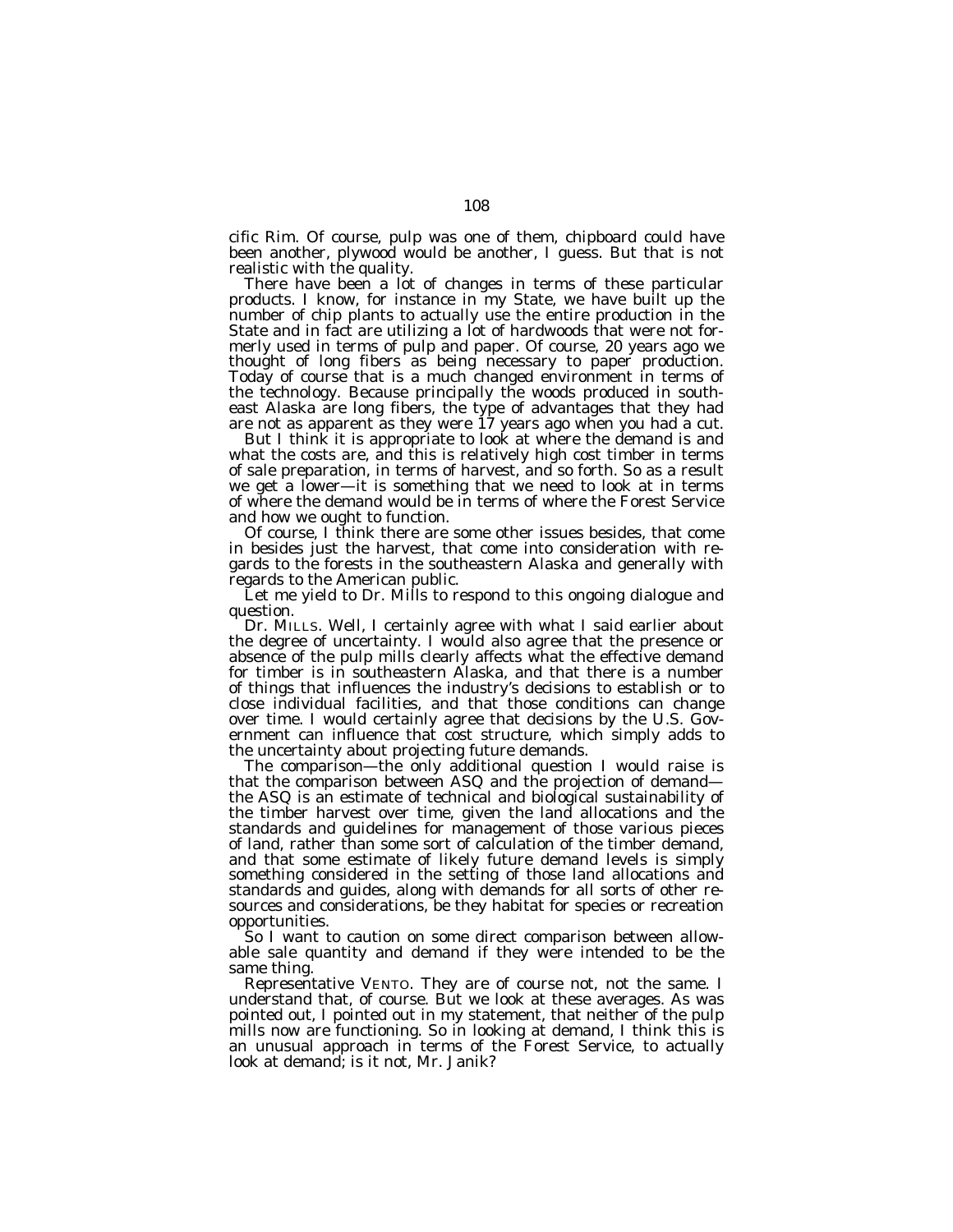Mr. JANIK. As I said yesterday—I believe you had already left, Mr. Vento—we are developing procedures right now so as to become more definitive in how we are treating demand than we certainly have in the past. References like the Brooks and Haynes study will be just one reference in that regard.

If I may ask Mr. Norbury to just cover some of the other variables that we do and have considered in the past and will be considering as we develop these new procedures, I think that would help understand how we are seeing the total demand function.

Mr. NORBURY. Mr. Vento, let me comment on an earlier statement of yours. All the national forests as part of their National Forest Management Act planning cycle do consider demand for timber. In the analysis of the situation, demand for timber and demand for all the resources of the forest is considered.

It is the Tongass Timber Reform Act that has put particular emphasis on the treatment of timber in the Tongass plan. For that reason, I think we are going further in our analysis of demand here than perhaps has been customary in the past. As Mr. Janik said, we are going to try to carry that further and be a little bit more definitive in our treatment of it in the future.

One of the things that we are looking at is, in the Tongass Timber Reform Act demand is actually treated in two time frames. One of them is a planning cycle time frame, the other is an annual time frame. The study that has been the subject of dialogue here this morning has primarily addressed the planning cycle time frame, which is appropriate because what we are talking about today is the plan.

What Mr. Janik is talking about is how do we get from the plan level consideration, which has the—we have a demand forecast for and we also have an ASQ—to the annual timber offerings that we do? Now, the demand information coming to us from the planning cycle analysis is critical in beginning to figure out what we are going to do year by year. But there is other information that we have to consider as well when we make a decision on a year by year basis. There are other indicators of demand that are available to us year by year, that are not available to us when we are doing the planning cycle level analysis.

There are things like what is the volume under contract and what is happening to the volume under contract, what is happening to the ratio of our sale offerings to actual sales, how many of our sales go unsold, what is the ratio of the bids to appraised price? When bids run well ahead of our appraised price, that is an indicator of market scarcity; it is another indicator of demand. When we have sales that go unsold, that may be an indication that our actual sale offerings are running ahead of demand.

So our intention is to try to take all of this information into account in addition to the demand forecast done by the Pacific Northwest Station in setting our annual sale program.

Representative VENTO. Or what is in the package that is being offered for sale? For instance, so often I think the problems that I encountered in reviewing some of the issues in southeast Alaska, Mr. Chairman, is that there was interest in a certain type of Sitka spruce or old growth and there was not as much interest in some of the interior, more expensive type and less valued timber, which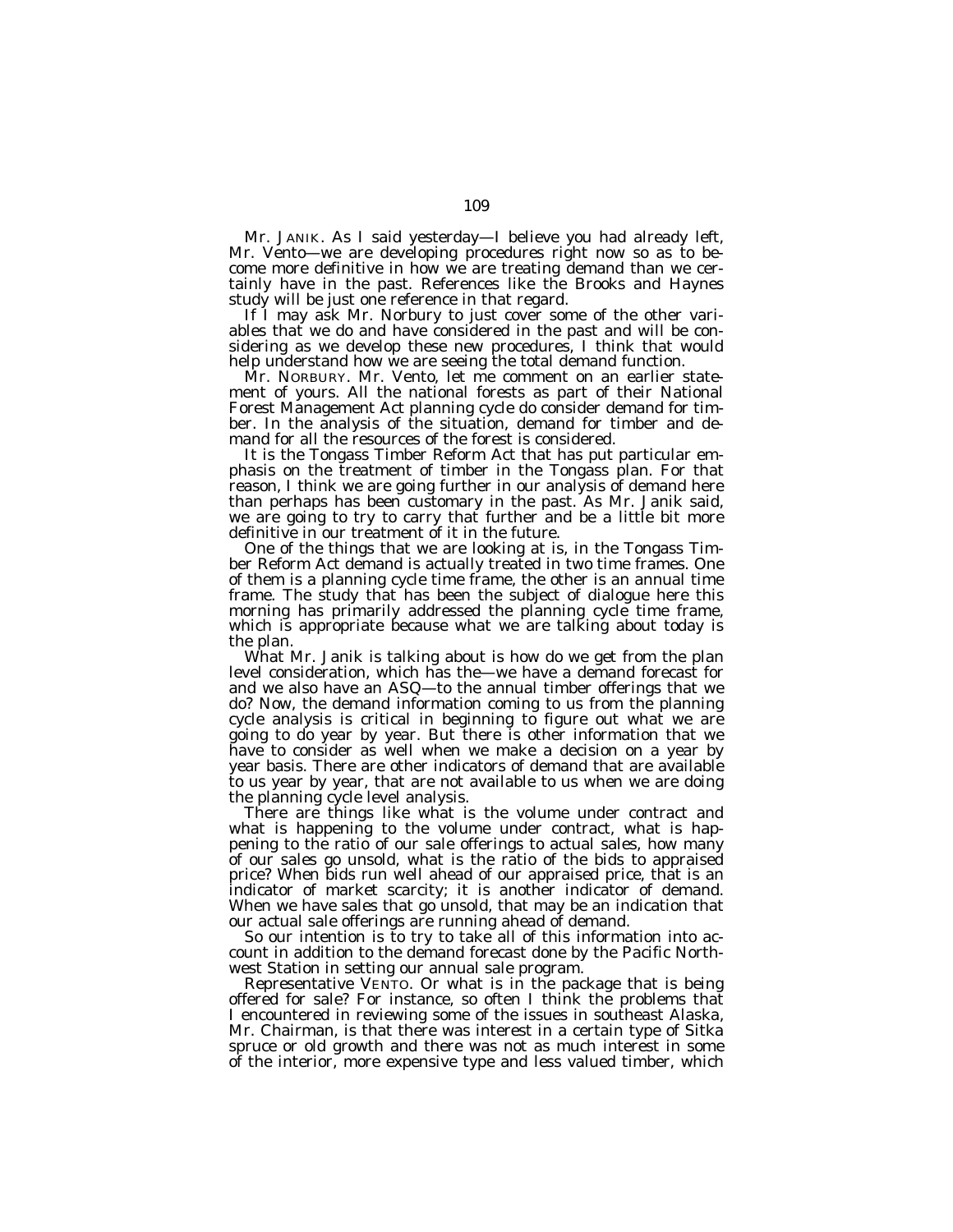might have served the Forest Service's purpose in terms of the totality of management of that particular forest.

But the issue with regards to timber under contract that has not been harvested in Alaska, what is the number of board feet that are under contract or have been sold but not harvested at this point?

The CHAIRMAN. I think, Bruce, you also have to ask at the same time how much of it is tied up in litigation.

Representative VENTO. Well, that is fine. I think that would be appropriate. Percentage numbers, and I think you may want to give a more definitive answer or a more precise answer for the record if you do not have that with you. But I think, in other words, this would be an indication.

I expect there is a problem now with two mills going down in anticipation. What is needed and what is your estimation in terms of what is needed if in fact—so we are trying to respond. I think this is a case where Milton Friedman does not have a chair at the table, Mr. Chairman.

The CHAIRMAN. But my point is, Bruce, that there is an assumption that you have got timber in the pipeline that ought to be available. But what happens more often than not is you get a timber sale and there is a challenge to the EIS.

Representative VENTO. That is fair.

The CHAIRMAN. So you have got it out there, but you do not have it.

Representative VENTO. Can we get any response to this now, or would you rather-

Mr. NORBURY. I think we would rather provide the information for the record.

Representative VENTO. There may be more correspondence on this, I think, and the nature of the question.

[The information requested was not received at the time the hearing went to press.]

Representative VENTO. It is important, I think, if we have to make a decision from a public policy standpoint in terms of what the responsibility is for the Congress, the Government in terms of monitoring, and the effect on the economy in southeast Alaska. I have some concern with that and with some of the other values, obviously, outside of simply the harvesting of the timber.

For instance, there is a suggestion that with longer contracts, of course, which is bidding on the hope that there would be jobs available—that is what they were doing with the 50-year contracts with the 2 mills, and that turned out to be a problem in my view.

But in fact, do we have any answers on possible scenarios that might play out in the future in terms of the competitive ability of southeast Alaskan mills to produce processed products other than pulp, like a veneer plant or some other types of alternatives? Was that part of the study here? Did we look at that in terms of what the jobs would be to be produced?

Dr. MILLS. We did not in the study incorporate some of the more recent proposals—the veneer mill is one, an ethanol plant is another; another has been described as a medium-density fiberboard plant—predominantly because we do not have sufficient informa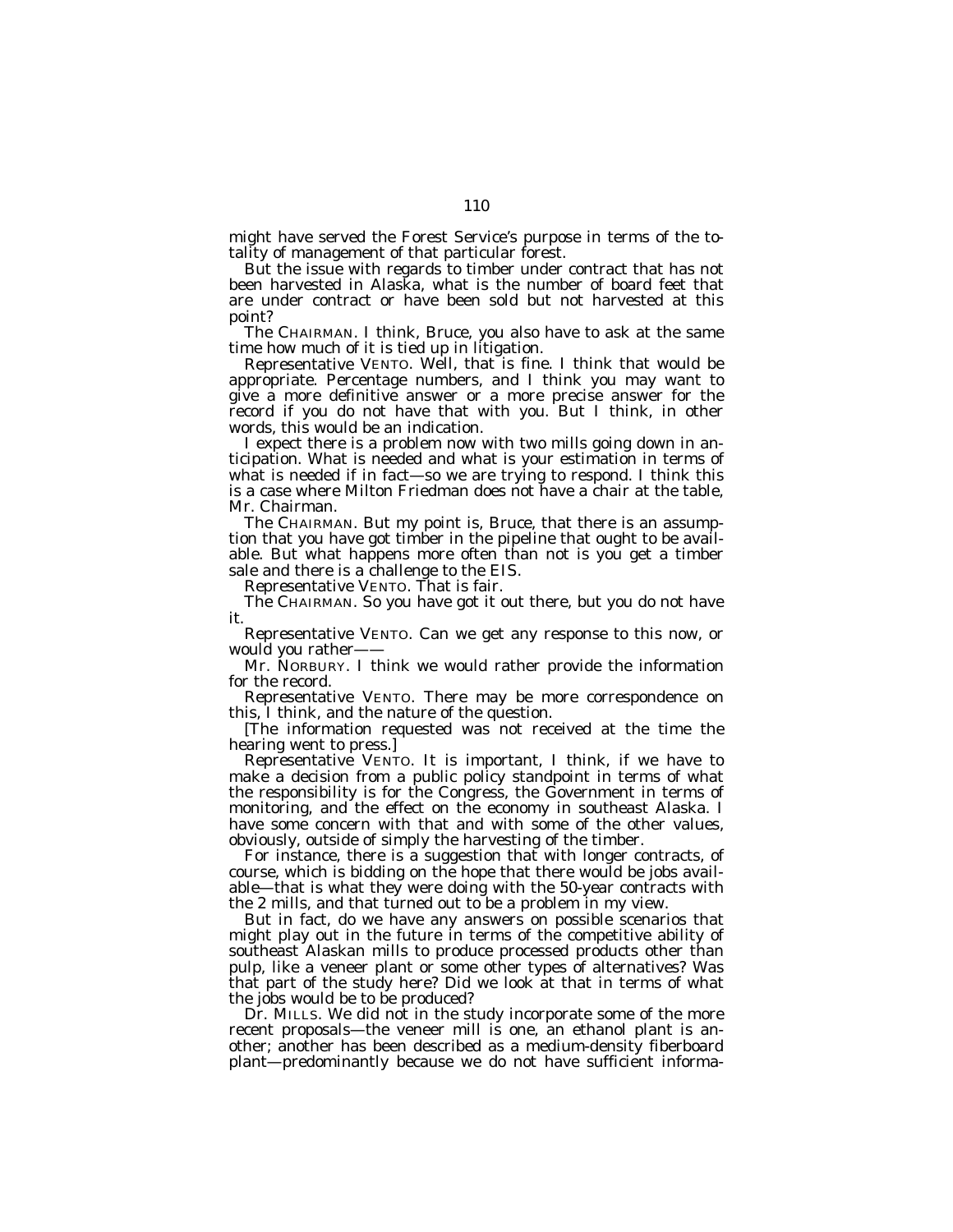tion to fully evaluate their competitiveness and only have estimates of what they state their utilization capability or capacity would be.

To the extent, though, that the veneer mill would actually utilize some of the lower grade utility logs to produce veneer, which is our understanding at least of what is proposed here, if they could do it with a cost structure that would permit them to compete, in fact it would complement quite nicely the saw mill industry that is there, which cannot utilize some of those utility logs and right now would have to try and sell them into the export market, and in fact if they could not sell them into the export market it begins to affect the profitability of the saw mill.

But we did not include those in the demand projections for want of sufficient information to evaluate their effective competitiveness.

Mr. JANIK. May I just add to that, Mr. Vento. The chairman is certainly aware of this. He has been partially responsible for getting our representatives from our Wisconsin Forest Products Lab to southeast Alaska.

Representative VENTO. From Madison.

Mr. JANIK. Yes, from Madison. What did you say?

Representative VENTO. No, no, you said Wisconsin.

Mr. JANIK. Okay, yes, at Madison. Thank you.

They have been out several times. Not only are they interacting with the Governor's Timber Task Force, but they have also held several workshops throughout southeast Alaska, and the very purpose of their visits is to help potential investors understand what opportunities might exist for the products at hand and maybe open some awareness, because of the changes that have taken place, as to what those new opportunities might be.

Representative VENTO. Well, I am sure the chairman would remind me that they want certainty and predictability. There is less flexibility for any entity that establishes a business in southeast Alaska based on a product from the Federal Government. So they need a reliable partner in the process, but I think it has to match what the forest plan is for the use driving the wood products.

I was listening to the discussion about the technical assistance, Mr. Chairman, with interest because up to a point most of the technical assistance in terms of forestry only went to countries that were subject to Agency for International Development funding, and we made some changes, for instance, in that at one point. You may have been involved. I was involved in the House side in providing some assistance to Brazil and other countries that were not AID countries.

So I am pleased to hear that they are providing technical assistance, I think in the broad sense. I do not know that it is appropriate to set up a platform for competition with southeast Alaska in Russia. I do not think that that was the intent. But it is—I think it should be a source of strength and I suppose a degree of pride that Forest Service research work and the technical expertise that they have developed is sought out and utilized by other nations.

In that vein, of course, looking at what might happen, of course, Siberia and Russia do possess a tremendous amount of timber, and it is not unlikely that, as in other cases, nations like Japan, perhaps Korea, would in fact set up entities that would in fact have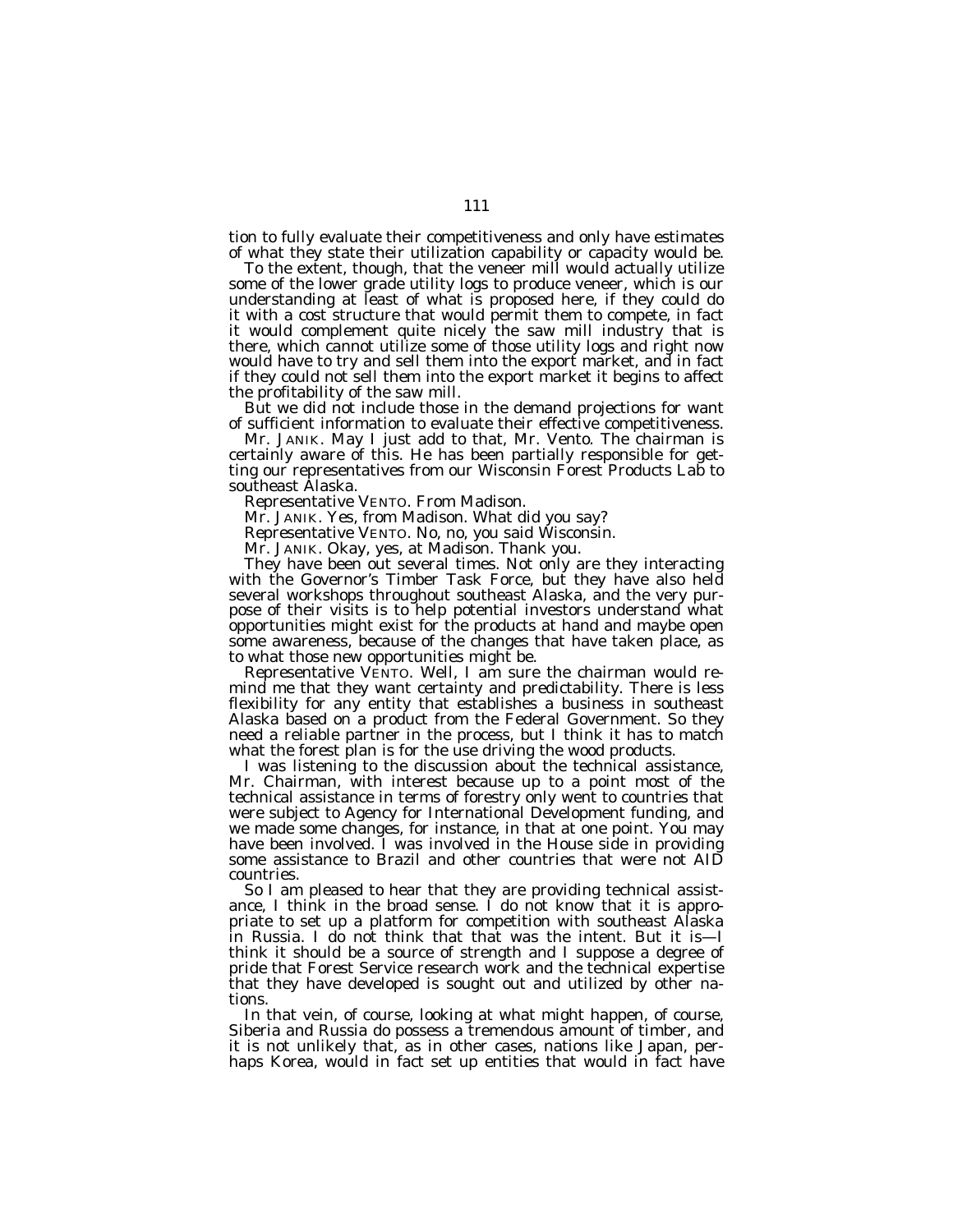a contract to harvest, ship, do the entire. So that is, I think, a valid point.

However, I do not know how much it fits into your study, Dr. Brooks, but I was surprised to read the sudden increase in timber supply from Scandinavia in 10 years, going from less than 1 percent to 10 percent. What is the difference in terms of the cost of timber harvest in Alaska? You pointed out labor, but I am certain—I was sort of rankled by that. I came out of sort of a labor background, so I know it is not all going to the workers, but it is the cost of living in southeast Alaska compared to the difference in terms of Canadian dollar value and other factors as well, is it not?

But what is the differential in terms of is Alaskan timber, with or without the type of government support that is provided for it in terms of the Forest Service and other subsidies, what is the differential in terms of prices that we are facing?

It is lower grade, I heard you say that. Do you want to comment on that? Can you give that to me in sort of layman's language in terms of what we are facing in terms of a differential?

Dr. BROOKS. Well, if I may, Mr. Vento, avoid providing the details of prices, part of how I understand your question is the comparison of southeast Alaska to some of its competitors, including Canada and Europe or Scandinavia in this case. The explanation for the rapid increase in European shipments to the Japanese market is partly a consequence of cost differentials and partly a consequence of the products that they are able to provide to the Japanese market and the way in which the Japanese market is changing.

For nearly 20 years the Japanese market has been learning to do with less and less old growth timber and to adapt to use second growth and smaller diameter timber, and especially the products of smaller diameter timber. What Scandinavia and Austria are supplying to the Japanese market is small dimension, kiln-dried lumber that is used to be laminated into the posts that they use in traditional Japanese houses. That is the primary product.

There are a number of factors that have contributed to the attractiveness of that semiprocessed or final product in the Japanese market. That has been able to substitute for some of the old growth hemlock that has been used to manufacture that same product. It is partly a consequence of prices of the delivered product to the market and the cost structure of the producers and changing tastes and preferences in the marketplace.

Those are the kinds of factors that we have tried to bring to the forefront in our analysis of changes in market conditions and prospective future market conditions.

Representative VENTO. In your response to me it sounds as though they are using less old growth or that they are adapting to use less, that some of our products from Alaska would in fact be as desirable. But they are obviously also looking for raw logs, which obviously there is a limitation in terms of the export from Alaska or from other Federal lands, or should I say national lands. Get my semantics right.

But that, of course, I think is the concern, that we not end up being a source for raw materials as such, that we try to add value to the product.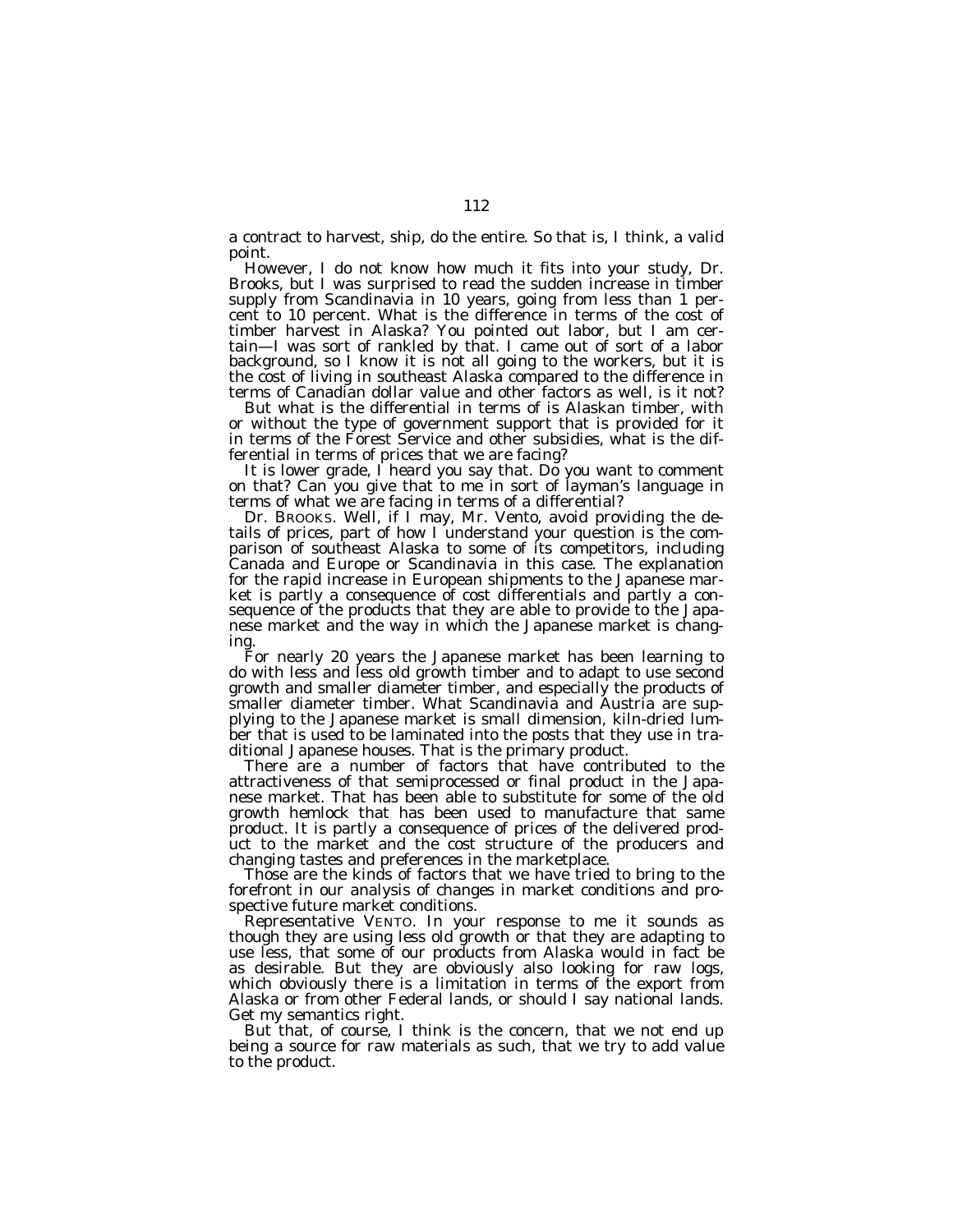Let me just skip over. Mr. Chairman, I have to leave here. There are a couple other hearings going on. But one of the issues, of course, is that you find out the wolf in southeast Alaska and the goshawk is species that are under consideration. I know that the chairman raised those and probably may have discussed it in more detail, and I hope I am not going over something that-

The CHAIRMAN. Great detail yesterday.

Representative VENTO. But the thing I want to talk to, I just want to get some idea, because I had not examined or studied the whole report, but do you consider these symbolic—or not symbolic, but keystone species in some way, that they are indicative of what is going on in the total ecosystem? What is the response here? I know that there is someone from the Fish and Wildlife Service here to answer questions concerning that as well.

Dr. EVEREST. I will take a shot at that, Mr. Vento. The wolf and goshawk are old growth-associated species, but they are just two of many old growth-associated species. The strategies for meeting the needs of the old growth species have addressed all of the species, not just those two.

Representative VENTO. We have addressed all of them, but they are highlighted in the report, or at least in the debate that is going on here. I would suggest that when you were dealing with the northern spotted owl that there was sort of a forest full of problems under that owl. What I am asking you here is, are these species, are they indicator species or keystone species, in the words of the ecologists?

Dr. EVEREST. I think you could reasonably call them indicator species. I would not call them keystone species.

Representative VENTO. Pardon me?

Dr. EVEREST. I say you could reasonably call them indicator species.

Representative VENTO. Well, you could call them keystone species. Jack Ward Thomas sort of schooled us a little bit on this. So they are keystone species. So when we start talking about them, they are old growth indicators. I think it is always a mistake to pick out, look at a bird, look at an individual species. It is kind of hard to defend a banana slug, but some of the others are working a little better when we are talking about the bald eagle or something.

It is important, I think, to recognize that this is the total ecosystem that we are probably talking about in this case; is that right?

Dr. EVEREST. Yes, that is right.

Mr. JANIK. If I may add to that, Mr. Vento. As the decisionmaker of the revision, the old growth habitat component is what the focus was, as Dr. Everest said. And that is that whole host and community of wildlife to depend upon that.

Representative VENTO. So we could isolate out the goshawk or the wolf and take care of those, raise them in zoos or whatever the Speaker has recently proposed, or lately—or not lately proposed, but some time ago—and it would not really satisfy and it sort of begs the question, is what my point is. The issue is that you make a decision about it, that these are helpful in terms of giving you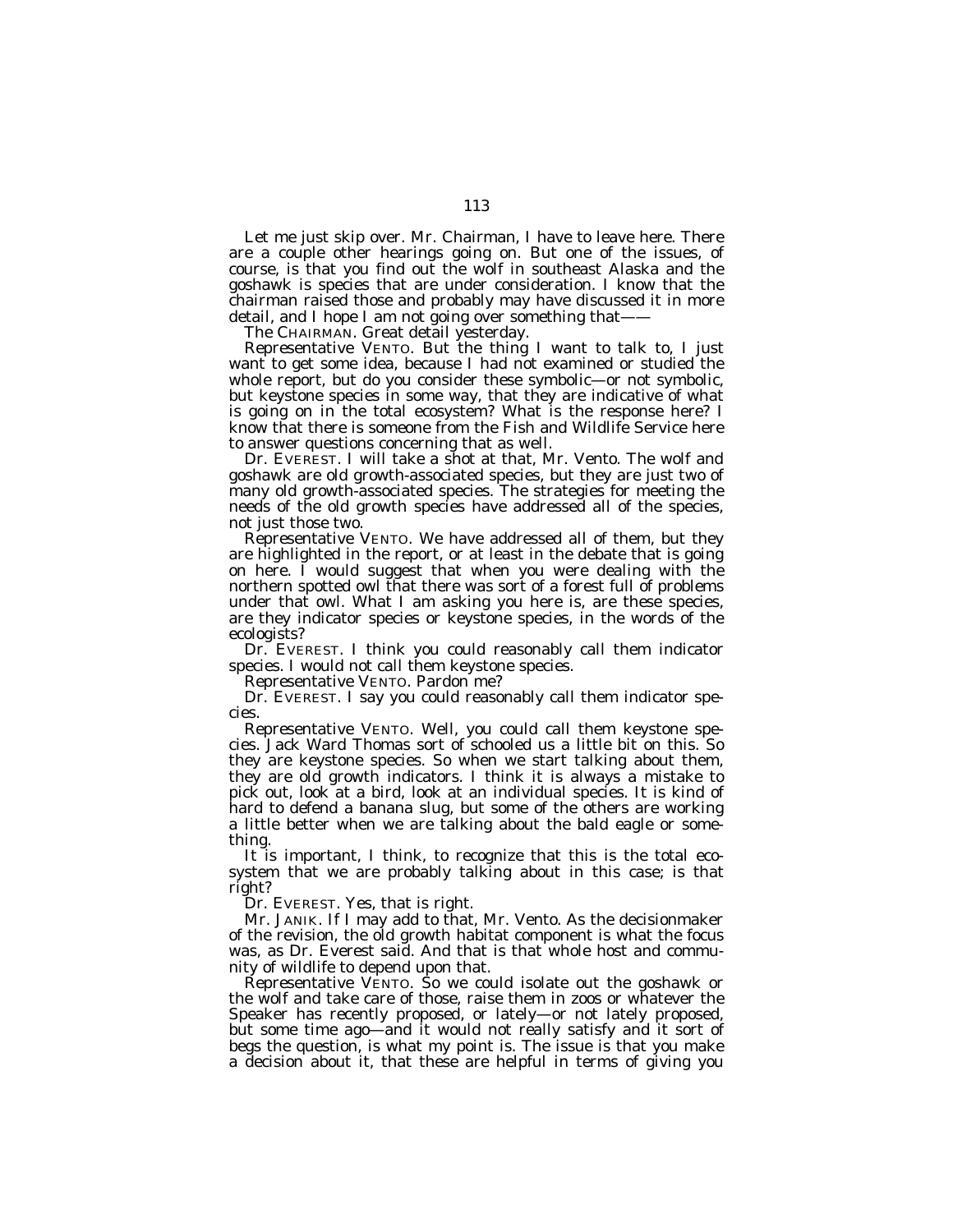some guidance as to what the status is in the health of the old growth system.

Dr. EVEREST. That is correct.

Representative VENTO. And I do not know if anyone is debating that, but I just think that it sort of begs the question. You can have a disagreement about how much of that you would like to have available, that low elevation old growth in this sort of  $6\frac{1}{2}$  million acres that exists out of the 17 million in this area, if it is even that much that has not been harvested.

But that is what the debate is about and that is of course what many of us will be focusing on.

Mr. Chairman, I have been buzzed to come back and have my presence in the House recorded, so I am going to yield and thank you for your patience and courtesy to me in asking questions.

The CHAIRMAN. Happy to respond, my friend. Let me just remind you that it is estimated that the Tongass, of the old growth, about 30 percent is dead or dying. That is just the natural phenomenon of the recycle. Under our current proposal, 92 percent of the forest would remain untouched for the next 10 years, I think, 84 percent for 100 years.

I do not know how many saw mills or wood manufacturing facilities you have in your State, but I know you are traditionally a producer, a large producer. I think it is important to note here that we have three saw mills left that are considered large operators one in Metlakatla, one in Ketchikan, one in Klawak—that would require about 155 million board feet a year.

There is a group of small mills that are very, very small. They cut between 5 and 10 a year. If you add them all up, there is two, four, six, eight of them. They cut about 75 million a year. So if you take the 3 mills that we have and the small ones that operate infrequently, you are looking at about 230 million a year.

The problem with this is that the Forest Service has not seen fit in its ASQ to consider the potential of the Sealey mill, which may or may not become a reality in Ketchikan. It formerly was an operating mill, so the Forest Service provided timber. The Wrangell mill which sits there has been shut down for the last 3 years. In a community of 2,200, it is the only job base year-round—down, no timber. Then the potential ethanol or veneer plant, which would utilize utility timber.

That is the problem we have got, Bruce. When the Forest Service lab comes up and presents me with an analysis that they have studied the utilization of marketing the dead yellow cedar, well, that is such a fraction, and the Japanese will not buy dead wood. I am a little perplexed.

We need their expertise, but you and I know the sophistication of capital. And with the example that capital has had in the wood manufacturing products in Alaska, banks are not anxious to lend and entrepreneurs are not anxious to invest because of the continual problems associated with the ability of the Forest Service to provide and, if they can provide, the ability to deliver, because more often than not there are continuing lawsuits brought to bear.

You are in for—your frustration as you put up timber sales and do the best you can on the EIS' and have them challenged. As a consequence, Bruce, we have got 67 environmental groups in Alas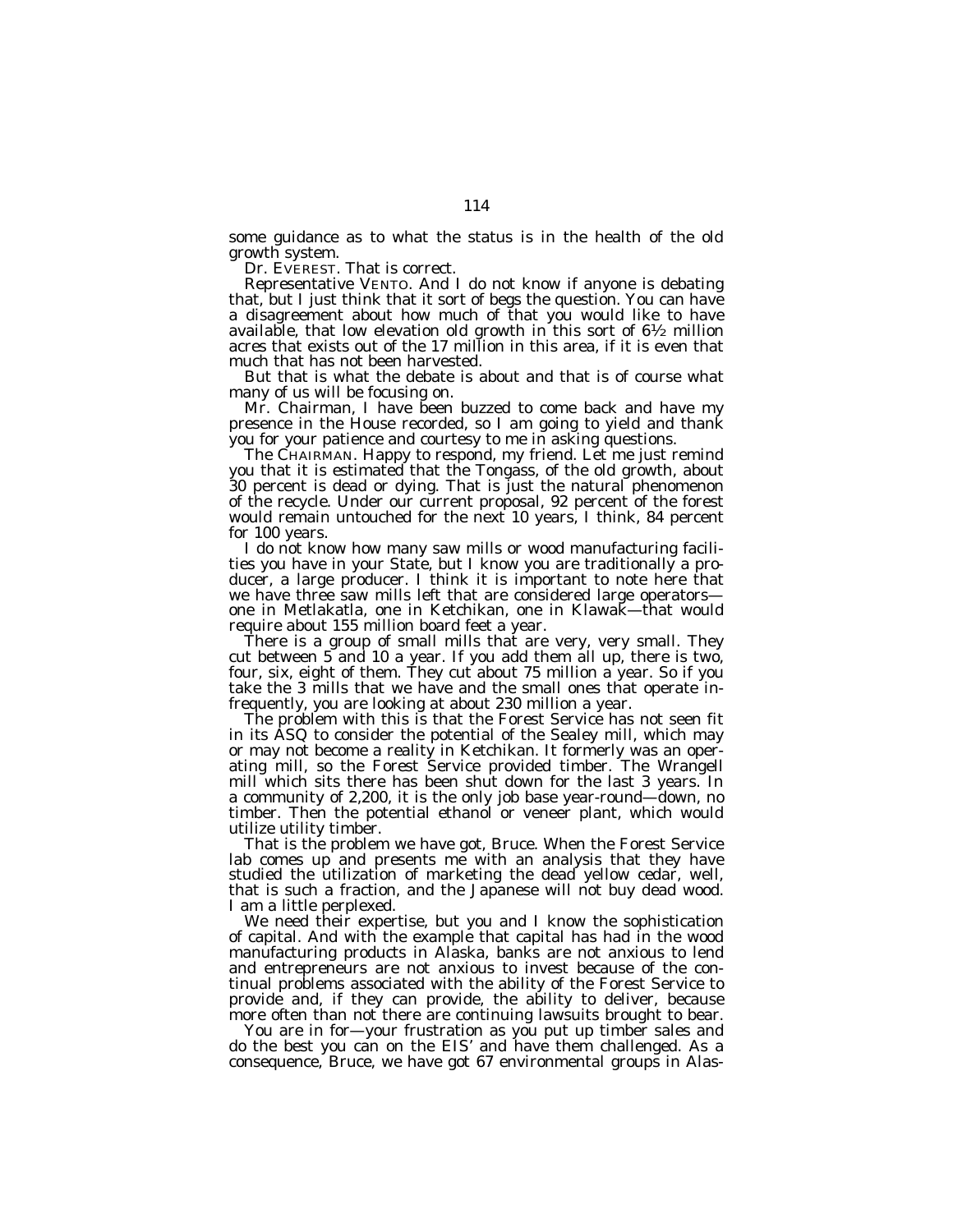ka now, all with young attorneys in Anchorage where they have their offices, and they come from Brown, they come from Harvard. They do their missionary work in Alaska, and they have to have a cause. So the cause is any environmental.

You do not quite have that in your State because you have private land, you have a developed resource. We are the new kids on the block, and we are a public land State. Sometimes, Bruce, it is like rowing uphill. And it is important that you come over and expose yourself to some of these problems, because they are a little unique.

Representative VENTO. It has been some time, Mr. Chairman, since I have been to southeast Alaska. Perhaps in the near future we will find an opportunity to visit.

We do have a lot, of course, of State and national land in Minnesota, a couple national forests, as you know, that have their own issues, and they do add to it.

The CHAIRMAN. I am aware of your Boundary Waters. But keep one thing. What has happened to us in the last 5 years is the Forest Service's cost of preparation of timber has doubled. It has gone from \$50 to \$100. As you look at the generalization that, well, you know, this is a subsidized forest, that is part of the problem.

Representative VENTO. Part of the problem might be treating plans like rules, Mr. Chairman. You know, it is expensive to prepare those plans, and if you do not want to go through the expense of preparing the plans and doing the work, the preparatory work that is necessary to integrate with the other laws that we have on the environment, and then to add to that now something that is going to—I mean, I understand the concern, but this obviously is a two-way street. All of a sudden it is every lease we do, every sale we do that is going to be subjected to the type of rule.

Basically, I voted for that and most of us voted for it, but I do not think we anticipated necessarily—and hopefully we can get this issue resolved in a way that will provide for some predictability and certainty.

I will have to excuse myself, Mr. Chairman. Thank you.

The CHAIRMAN. Thank you again.

I think we have to call a spade a spade, and if the costs go up then it is a subsidy and we are going to have to live with it.

Phil, you said in your testimony yesterday that it is your belief that the Forest Service is under no legal obligation to meet the demand for the Tongass timber. I found this statement disturbing yesterday. I find it disturbing today, in light of the fact that the Tongass Timber Reform Act declares that the Forest Service ''seeks to meet the demand'' for timber from the Tongass.

I wonder if you could give us a little further explanation of your statement?

Mr. JANIK. I will try to do that, Mr. Chairman. What I tried to express yesterday was that, although we very much have an obligation to try, to try to do the best we can to meet demand, because the law says that we ought to do just that, there is no legal obligation as we interpret it that we have to achieve a precise level that may be estimated or observed.

That does not mean we are less committed to trying to achieve that level. But there is no absolute legal obligation.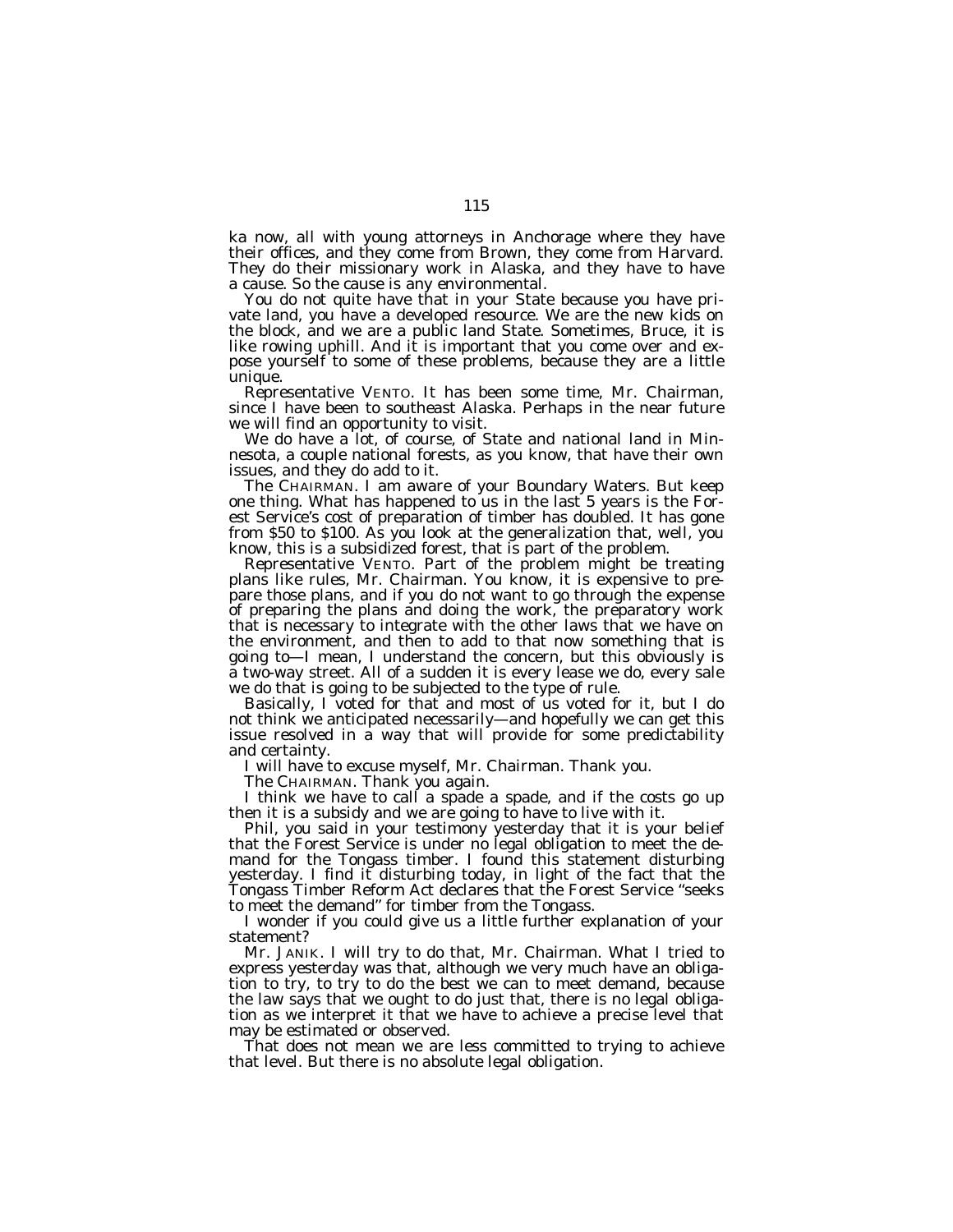The CHAIRMAN. Well, would it not seem to you if the forest management provision—and I am going to read it to you: ''The Secretary shall, to the extent consistent with providing for the multiple use and sustained yield of the renewable forest resources, seek to provide a supply of timber from the Tongass National Forest which: meets the annual market demand for timber from such forest and meets the market demand from such forest for each planning cycle.''

Now, that to me says you seek to meet market demand.

Mr. JANIK. Yes.

The CHAIRMAN. And it is part of the statute.

Mr. JANIK. That is exactly what I am trying to explain in terms of how we interpret that. That is that that second part of that phrase is very important. We have tried to address all our other obligations with regard to multiple use on the Tongass. That is what the revision represents and the best we can do with regard to that in combination with the timber projection is to calculate a 267 ASQ.

The CHAIRMAN. Well, notwithstanding the 1990 Tongass Timber Reform Act ''seek to meet market demand'' language, did you calculate the ASQ in basically the same way that it is derived on other national forests?

Mr. JANIK. I cannot honestly say I know how demand is calculated on other national forests. As Mr. Norbury said earlier, we have the additional-

The CHAIRMAN. I am not talking about the demand. I am talking about the ASQ.

Mr. JANIK. The ASQ is a function, as was said by someone here earlier, and I agree, of the total land base, the land allocations, and the prescriptions that were decided in the revision. And from that comes the calculation——

The CHAIRMAN. My question is is it calculated in the Tongass the same way it is calculated in other national forests?

Mr. JANIK. In that sense I would say yes.

The CHAIRMAN. You would all agree to that?

Dr. MILLS. In general, yes.

The CHAIRMAN. What do you mean, ''in general''? It is or it is not. Is it calculated as the same basic concept or way? Are there different regulations or different laws?

Dr. MILLS. Using your terms, conceptually in the same way, based upon the requirements of law and land allocations and standards and guidelines, I would answer yes. In terms of any particular computational method that is used, it varies considerably from forest to forest, or computation to computation.

The CHAIRMAN. So it varies considerably from computation to computation?

Dr. MILLS. It varies in the details of the computational procedure, not in terms of the concepts that underlie the calculation.

The CHAIRMAN. In terms of laws that are applicable, you are telling me it is identical to your other national forests? Is that what you are telling me?

Mr. JANIK. No.

The CHAIRMAN. Okay. Well, let us start again.

Mr. JANIK. Let us start again. I thank you for that.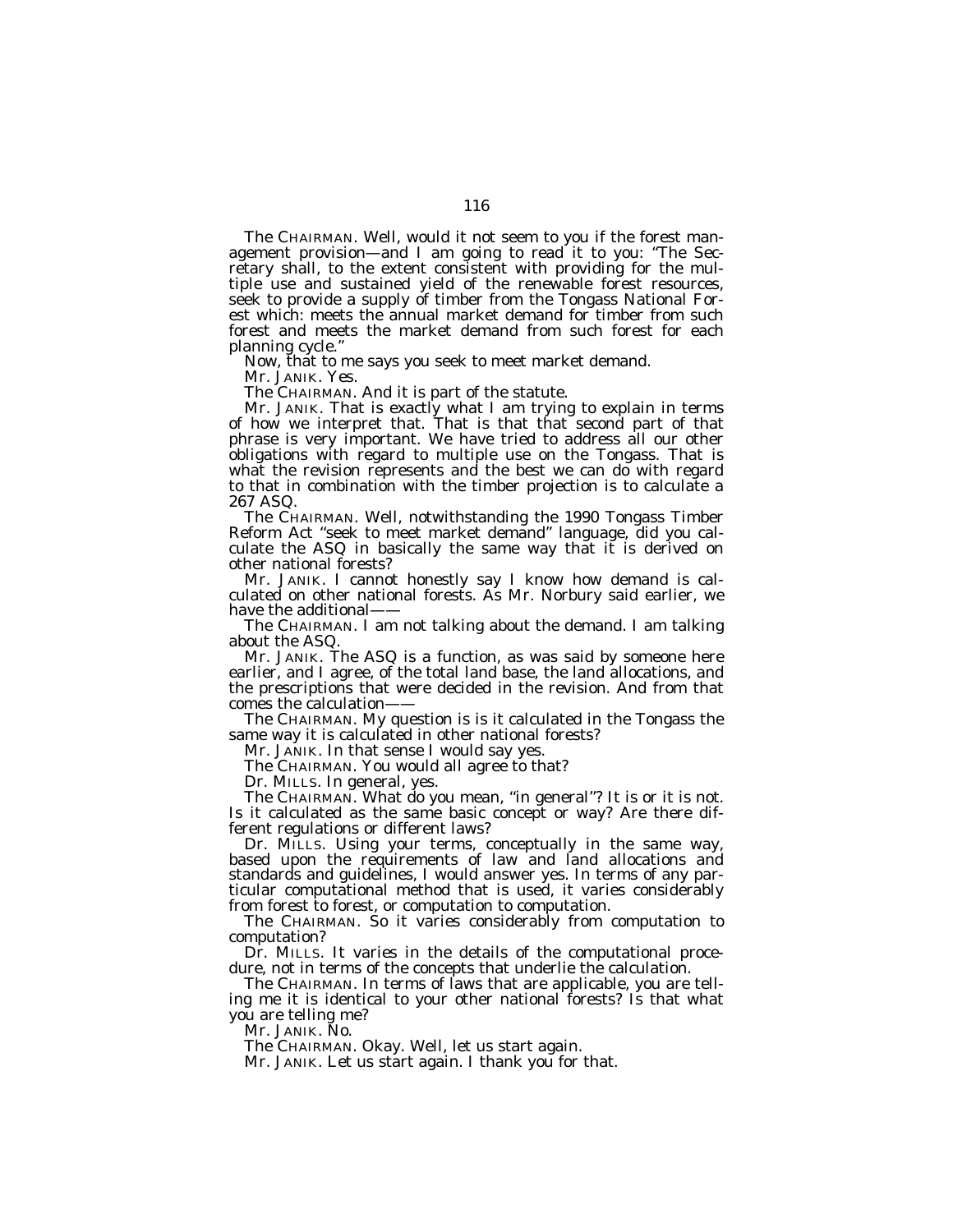The CHAIRMAN. I just noticed you were briefed there a little bit, so go ahead.

Mr. JANIK. Well, yes, my legal adviser wanted to make sure that I was clear on this.

The CHAIRMAN. I thought we would catch a little attention on this one.

Mr. JANIK. What I was trying to explain earlier is the actual calculation of ASQ, the mechanical computation is very similar.

The CHAIRMAN. Very similar.

Mr. JANIK. Right, to the rest of the forests.

The CHAIRMAN. But it is not the same?

Mr. JANIK. What is considered-

The CHAIRMAN. It is not the same?

Mr. JANIK. What is considered in that process is——

The CHAIRMAN. It is not the same or is it the same?

Mr. JANIK. I would say the actual process and methodology of calculation is very similar.

The CHAIRMAN. But not the same?

Mr. JANIK. I cannot say how each forest does this, Mr. Chairman. But I believe our procedures are in line with the rest of the national forest system direction that comes out of NFMA.

However, in terms of the existence of the Tongass Timber Reform Act—and I want to be clear on this point—we certainly have an additional emphasis put on demand, and we are very serious about that and pay very close attention to that. But the second part of that phrase is what in fact has limited our ability to go any higher with the allowable sale quantity, and that is all the obligations that we have in the multiple use setting.

The CHAIRMAN. When you say with regard to demand, and we have gone through the demand and it is so hypothetical relative to what the demand really is.

Mr. JANIK. I do not argue that point. That is a very difficult situation to deal with and to say here is what the number is. I do not argue that point.

The CHAIRMAN. So you would say then that you do calculate the ASQ in basically the same way that it is derived on other national forests?

Mr. JANIK. We consider different things and we put more emphasis on observing demand because of TTRA. The actual computation based on features that control and limit the ASQ, I would say that is similar, meaning land allocation, size of the forest, and standards and guidelines that cause restrictions in our ability to realize more timber yield.

The CHAIRMAN. Dr. Brooks, I wonder if you could comment on your analysis of demand that suggests that your estimate of demand should be a hard cap on timber sale offerings?

Dr. BROOKS. Mr. Chairman, I have never said that.

The CHAIRMAN. Go ahead. The point is does your analysis suggest that there should be a hard cap?

Dr. BROOKS. No, it does not. Our analysis suggests that this information that we provide is among the information that should be considered in establishing the annual sale quantity. But we also try to point out in our analysis that there is considerable uncertainty associated with our projections of demand, and we have tried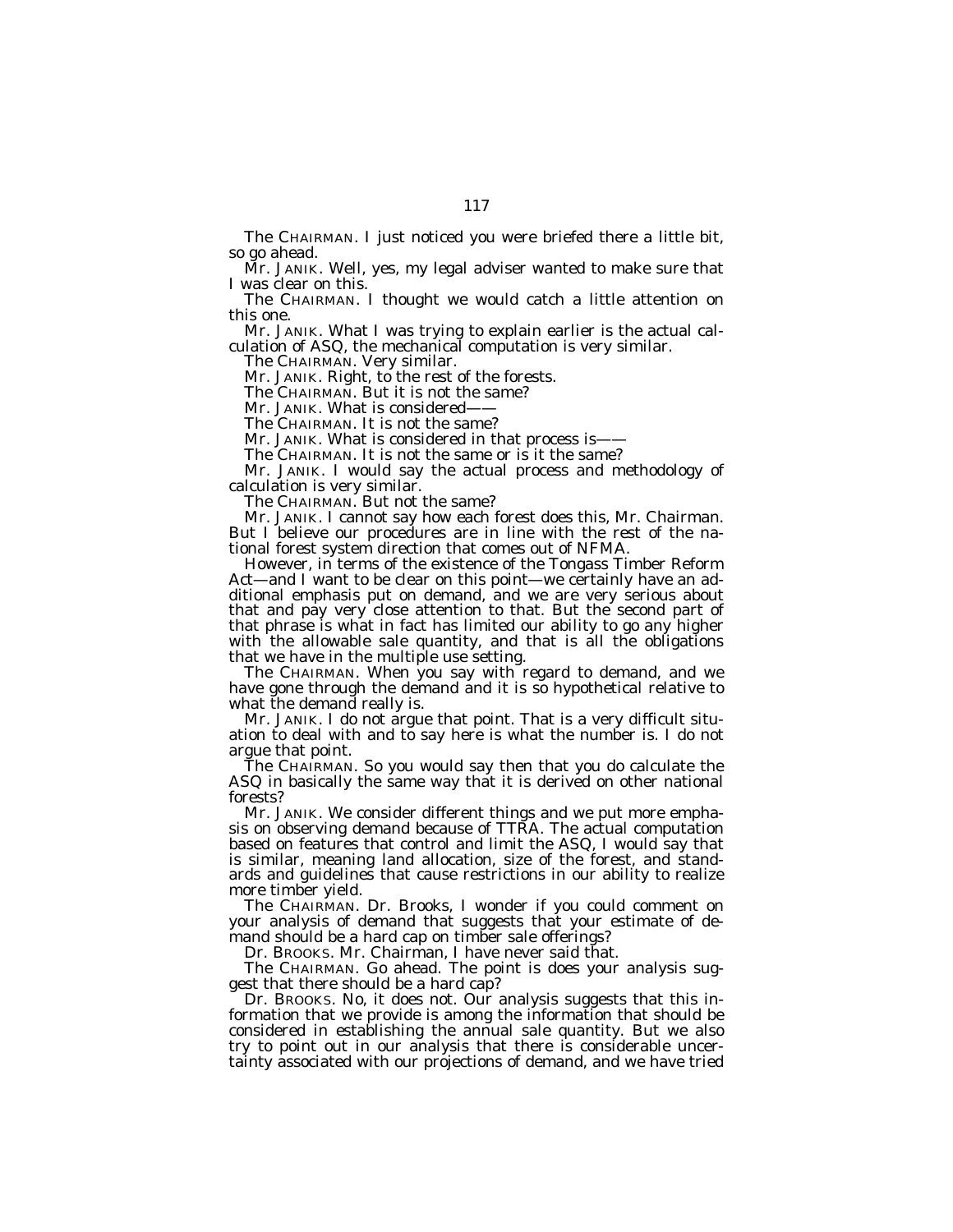to display that as explicitly as possible, not only the range of uncertainty through the three scenarios, but to describe some of the other factors that would contribute to additional uncertainty around the trends that we project.

The CHAIRMAN. Well, we have acknowledged the uncertainty. Yet the uncertainty has resulted in the conclusion of an ASQ. So you have pulled down a scenario to fit, if you will, recognizing the uncertainty. Is that a fair statement?

Dr. BROOKS. Our analysis simply focuses on projected demand in markets, and we have provided information and this analysis to the region. There is no science component or no science responsibility in setting the ASQ.

The CHAIRMAN. I am going to go back to my discussion with Mr. Vento very briefly relative to—and I am sure you are familiar with—the material that consists of the recognition of, here we have the largest of all our national forests and we can identify an industry that is left with three modest sized mills, that would be modest in comparison to what California, Oregon. Modest; they are not large.

I see Mr. Powell nodding his head. The rest of you are refraining, but I will just generalize by suggesting these are modest, 3 modest sized saw mills that probably employ, what, 50, 75 people? Mr. Powell, you know what Ketchikan employs?

Mr. POWELL. I do not have those numbers with me. They actually employ a few more than that. I think the 2 saw mills that Ketchikan Pulp Company is running, they are estimating they employ somewhere in the neighborhood of 200 people. It is a little hard, though.

The CHAIRMAN. Is that in the saw mill, though, or in the woods?

Mr. POWELL. I was going to say, they also have their woods operation people and their loggers and their administrative people that are tied into those numbers.

The CHAIRMAN. We have the personnel numbers here and I will get them.

Then we have the Viking Lumber Company in Kawak and that is really the state of the industry as it exists. We have seen the saw mills being built in Seward on two occasions, saw the impact of logging in Chugach, relatively limited as far as anything compared to southeastern is concerned; is that not right? Not much going on up there.

Mr. JANIK. Not much going on up there.

The CHAIRMAN. And there has not been for a long time. Costs are too high and just it is a tough, tough operation, barging off Montague and Hitchinbrook and other areas. So it is fair to say that the opportunities, limited as they are, are located in the southern part of the State. So the industry consists of 3 saw mills left, and the estimated requirements are 155 million board feet a year. Is that right?

Does anybody know?

Mr. POWELL. I could comment on that. That is I think approximately the capacity of those mills. Now, the requirements may be substantially different. As you mentioned, those mills can operate on one shift or they can operate on two shifts, and in reality they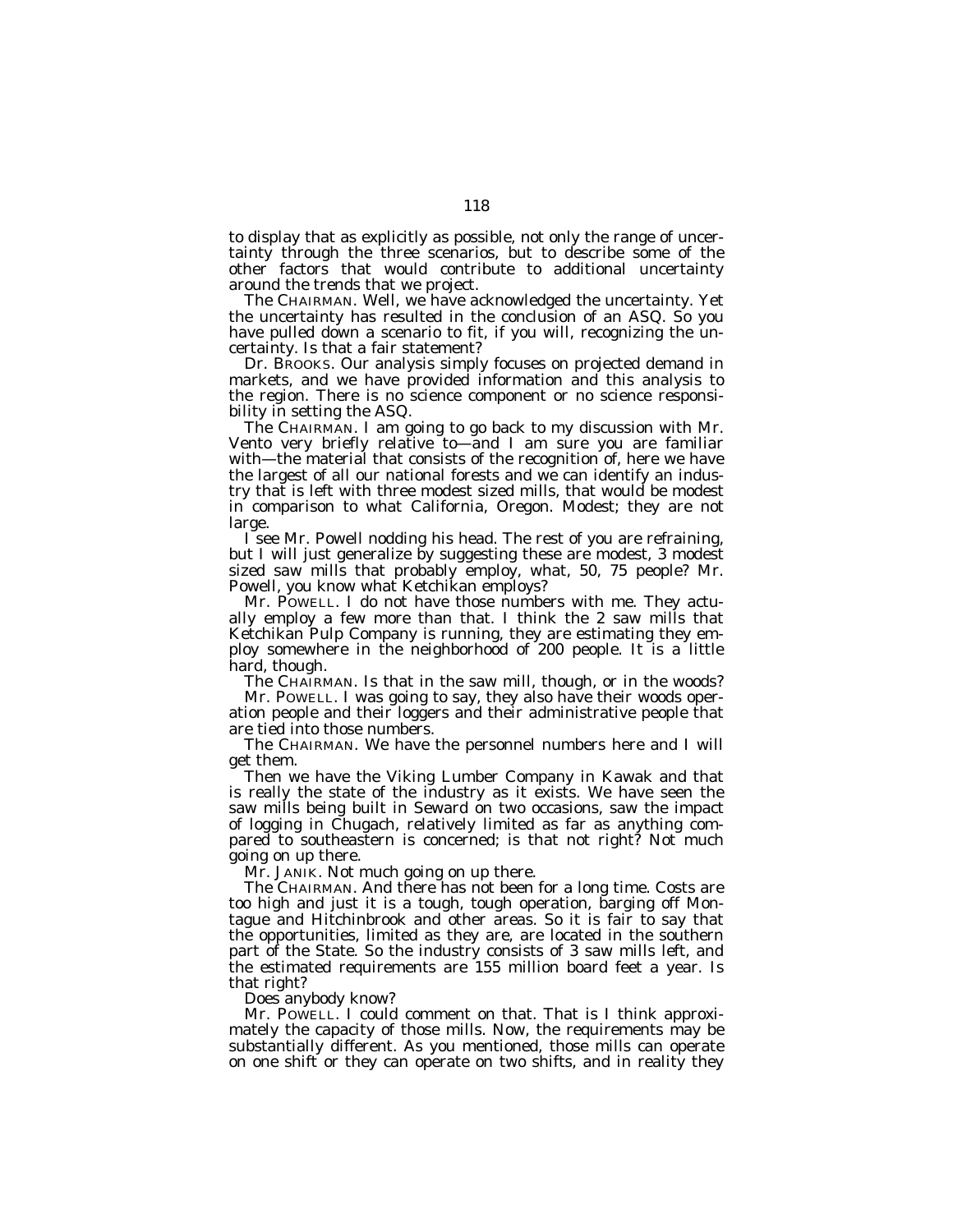generally operate somewhere between that depending on the economic conditions.

The CHAIRMAN. Or the availability of logs.

Mr. POWELL. That is certainly one of the factors.

The CHAIRMAN. You cannot run a saw mill if you do not have any logs.

Mr. POWELL. I would say that is accurate.

The CHAIRMAN. Well, we have established that.

If you take their requirements of 70 million in Metlakatla and I believe it is 50 million in Ketchikan and 35 in Kawak, I think that is 155 million. Then there is a small mill in Petersburg, 10 million, that operates once in a while. There is Pacific Rim Cedar in Wrangell that I think takes, I do not know, 10 million. There is a Metlakatla tribal mill that is at the old airport at Annette Island that tries to take 10. There is the Kensley mill which I am not aware, that takes 10. Herring Bay takes 5. Icy Straits Lumber in Hoonah is 10. Then there is a shake mill at Thorn Bay that takes 10, and there is something up at Chatham.

These little guys, 75 million if they are all operating. Now, that gives us 230 million. And your ASQ is 267, and that includes utility, right? And how much utility is in that 267?

Mr. JANIK. About 18 percent, as I understand it.

The CHAIRMAN. Give me a figure.

Mr. JANIK. 18 percent.

The CHAIRMAN. I will have to figure the percent out?

Mr. JANIK. That comes out to nearly, I think-

The CHAIRMAN. About 50 million?

Mr. POWELL. About 50 million.

Mr. JANIK. About 50 million.

The CHAIRMAN. And you are pretty satisfied that you will stand behind your statement that there is a real, a real 210, 215, 217 commercial saw log availability?

Mr. JANIK. With the caveats you mentioned to Mr. Vento. That is, our ability to deliver that depends very much on appeals, litigation, that kind of thing.

The CHAIRMAN. And how much of that do you have in the pipeline now?

Mr. JANIK. If I reference this year, Mr. Chairman, and next year as an example-

The CHAIRMAN. No, this year right now.

Mr. JANIK. 220 million board feet, although 50 of that was part of the KPC settlement. So 150 to 170 million board feet is what we anticipate offering this fiscal year.

The CHAIRMAN. How much of that is tied up in litigation?

Mr. JANIK. Fred, do you happen to know that?

Mr. NORBURY. We have several lawsuits right now, but we do not have any significant amount that is actually under injunction.

The CHAIRMAN. Well, is 150 available, then? No lawsuits against it until tomorrow?

Mr. POWELL. One thing I would add to that, there is about 500 million currently under contract, sold timber. So that is what the industry is currently operating on, in addition to the timber that Mr. Janik has just mentioned that is being prepared and offered this year.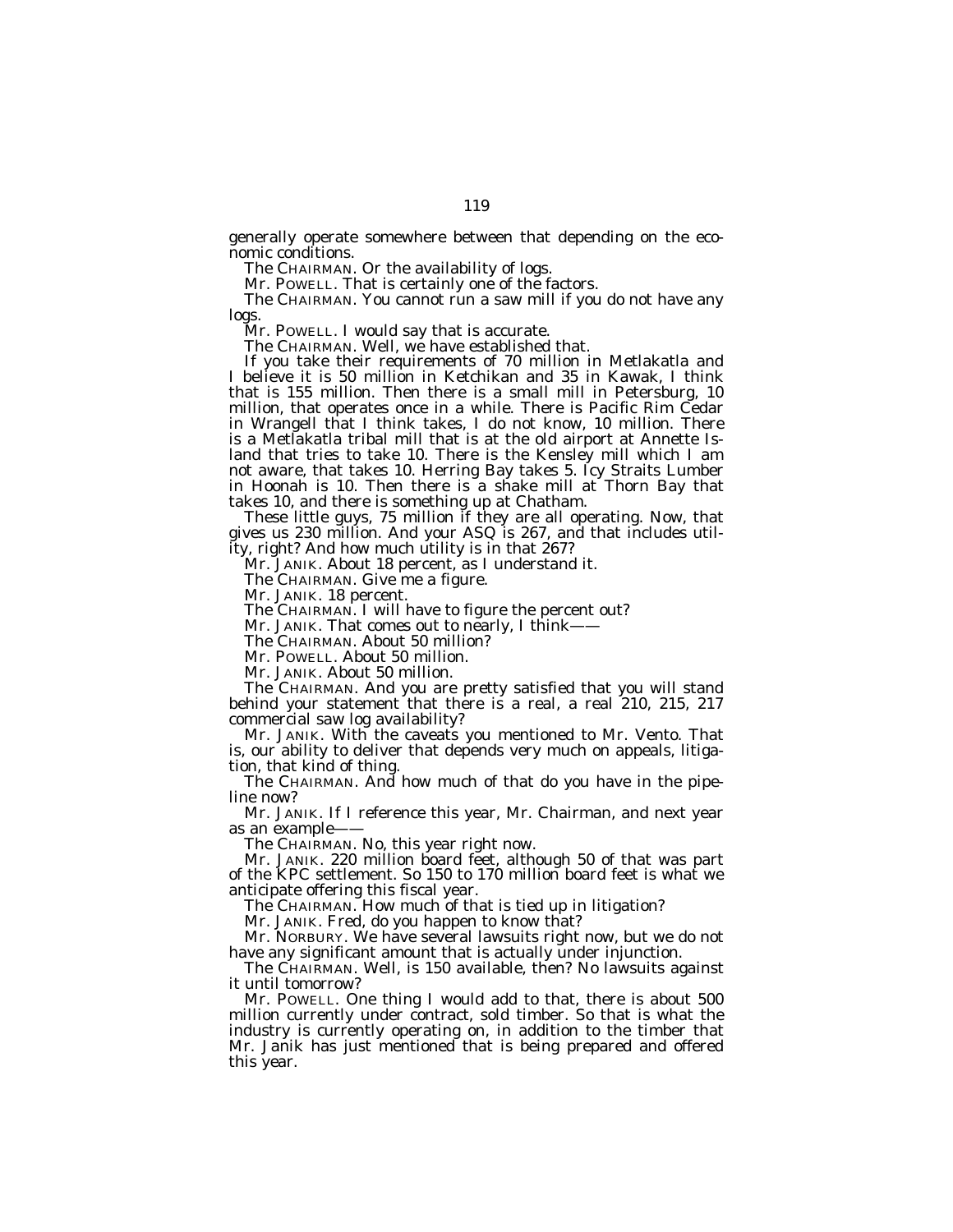The CHAIRMAN. Well, I am talking about the 150 that Mr. Janik mentioned, 220 less 50.

Mr. JANIK. That is what we are shooting for this fiscal year.

The CHAIRMAN. You are shooting for, but it is not available now? It is not under contract?

Mr. JANIK. Unless interfered with, it will be available.

The CHAIRMAN. By when?

Mr. JANIK. By the end of the fiscal year.

The CHAIRMAN. By the end of September?

Mr. JANIK. Yes, sir.

The CHAIRMAN. Now, in addition, since we have spent so much time on the issue of utility, if we look at the potential of a veneer mill in Ketchikan, I am told that is going to require, what is this, 30 to 80 million board feet? 50 to 80 million board feet. And the Wrangell saw mill would require 100 million board feet, and Sealey's mill 20 million board feet, and an ethanol, which I assume would use pretty much hog fuel, you are looking at another 190 million board feet.

If you add 190 to what you have got, the large mills needing 155, the small mills needing 75, that is 230. You add 190, you are up to 420, which is far in excess of your ASQ, right?

Mr. JANIK. That is correct.

The CHAIRMAN. So you have disregarded how you are going to meet your obligation to fully utilize the product of the forest, the significant portion being the utility, then you have just not addressed in your ASQ as to how we utilize that.

Mr. JANIK. I think that is the basic disagreement we have, Senator.

The CHAIRMAN. Well, let us talk about it.

Mr. JANIK. We have set our contribution to satisfying whatever need——

The CHAIRMAN. Well, just a minute. Now, the last time you gave a 50-year contract to address utility timber, right? That is what you did. Is there a reluctance to acknowledge that?

Mr. JANIK. To stimulate the markets in southeast Alaska.

The CHAIRMAN. Stimulate—to create the market.

Mr. JANIK. Yes.

The CHAIRMAN. There was not any market before.

Mr. JANIK. I believe that was the justification for doing it by the Government.

The CHAIRMAN. And the rationale is we would ship those utility logs down to Bellingham or Everett as opposed to manufacturing them in southeastern Alaska. That was the justification for the contract, because that is what would have happened. And that was the whole rationale that the Government had.

Now, 50 years later, we are left with the utility, which is 30 percent or whatever. What is the utility?

Mr. POWELL. About 18 percent. Mr. Chairman, one clarification on what you were saying, though, when you added those numbers, particularly with the ethanol plant, particularly with the veneer plant. Those numbers that do utilize primarily the utility grade would not be additive onto that total, because they are really looking at using that portion of that that is not going to the saw mills. So those numbers would be discounted somewhat.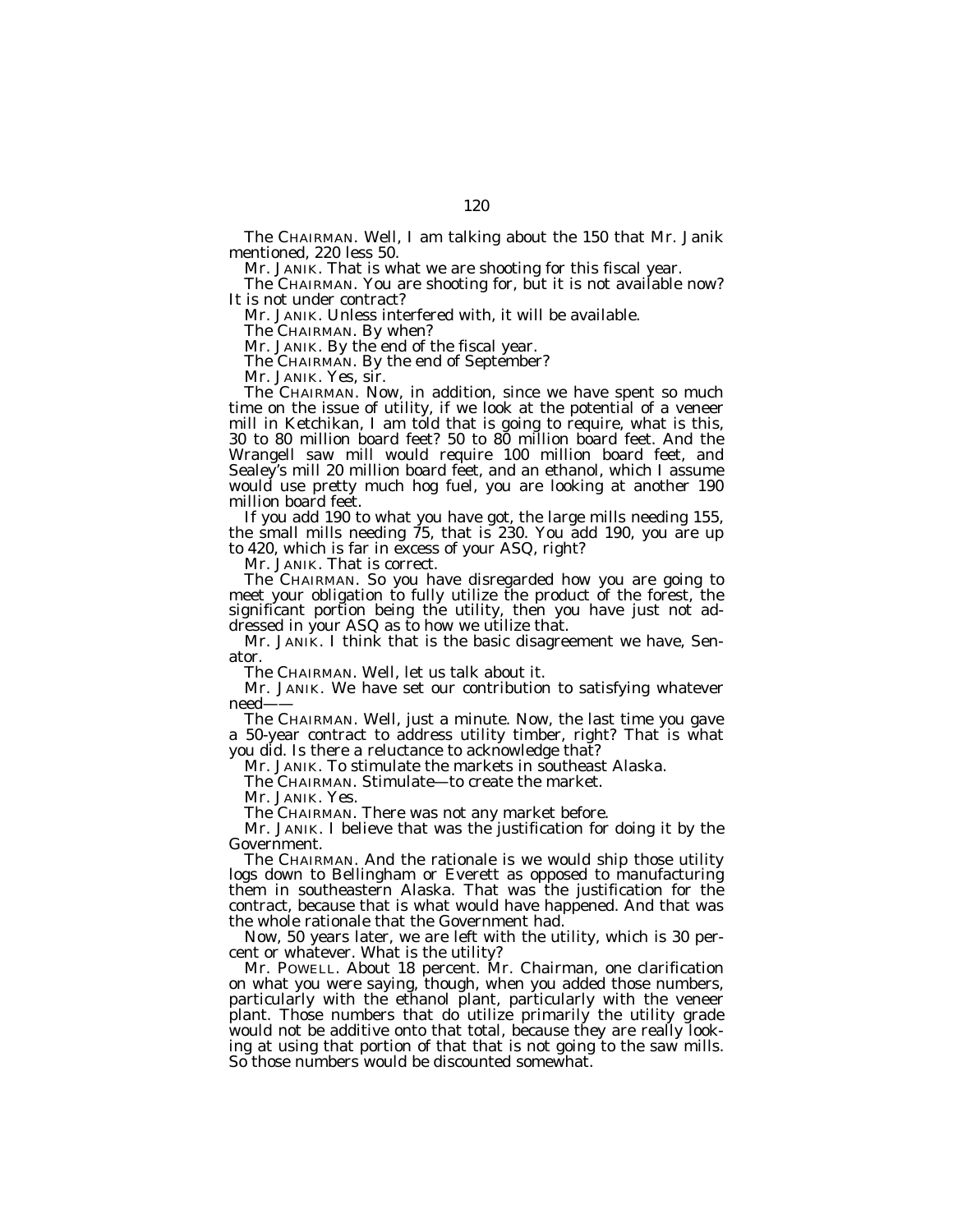We do anticipate if those types of mills were brought on line that they could fit.

The CHAIRMAN. Well, the Sealey mill would not be part of that. Mr. POWELL. No, just the veneer plant, just the ethanol plant. In fact, the Ketchikan proposal would see Alaska really looking at trying to use that material that we have talked about as utility, that has been talked about being exported, and could be encompassed within this ASQ figure that we are talking about.

The CHAIRMAN. Yes, but what you fail to in my opinion address is any responsibility to try and accommodate and encourage investment to utilize this resource, because, as you stated yesterday, Phil, you prepared—you have allowed the export based on, I assume, the circumstances as you see them.

Mr. JANIK. There is no available market for utility and some of these smaller companies are about at their limits.

The CHAIRMAN. My question to you is, I think you have an obligation to substantially assist in some manner or form the creation of a utility utilization, as you did 50 years ago. Now, it is not going to be the same kind of a contract, but clearly forest management practice dictates you are going to leave more wood in the woods if you do not have that utilization.

Your business is the best forest monitoring practice, and that suggests you get the greatest utilization out of the resource that you can. I am disappointed that you are not putting more emphasis on that, because that I think is the significant void that we face. I am going to continue to keep preaching that until we get something done about it.

We are going to have a vote in a few minutes, so I am going to continue the questioning, because we have got probably, we have got two or three, three more areas of questioning that I want to pursue.

This is on general timber sale economics and the final TLMP. Historically, only about two-thirds of the ASQ has actually been harvested and processed by the mills, due to losses from appeals, litigation, and non-economic sales. If this trend continues under the new plan—and I see little reason to suggest it will change—the actual harvest we can expect to see from the Tongass would drop to around 150 million board feet or less.

Is that a realistic assessment based on the history?

Mr. JANIK. I personally would not translate that to the revision. What we have tried to do in the revision is improve our ability to successfully defend sales if they should be litigated, based on the provisions and the compliance with the law.

The CHAIRMAN. Would you say that is an unrealistic assessment?

Mr. JANIK. I would hope we would do better than that.

The CHAIRMAN. What would you hope you would do?

Mr. JANIK. I have no idea, Mr. Chairman.

The CHAIRMAN. Well, that is why I posed this question, because if the trend continues, and there is no reason to suggest that you will not have as many suits as you had before, then the new plan will harvest about 150 million board feet. Now, what do you see as you doing that would change that?

Mr. JANIK. As I have said, I believe the revision is now better prepared to not keep us out of the courtroom, but to have us be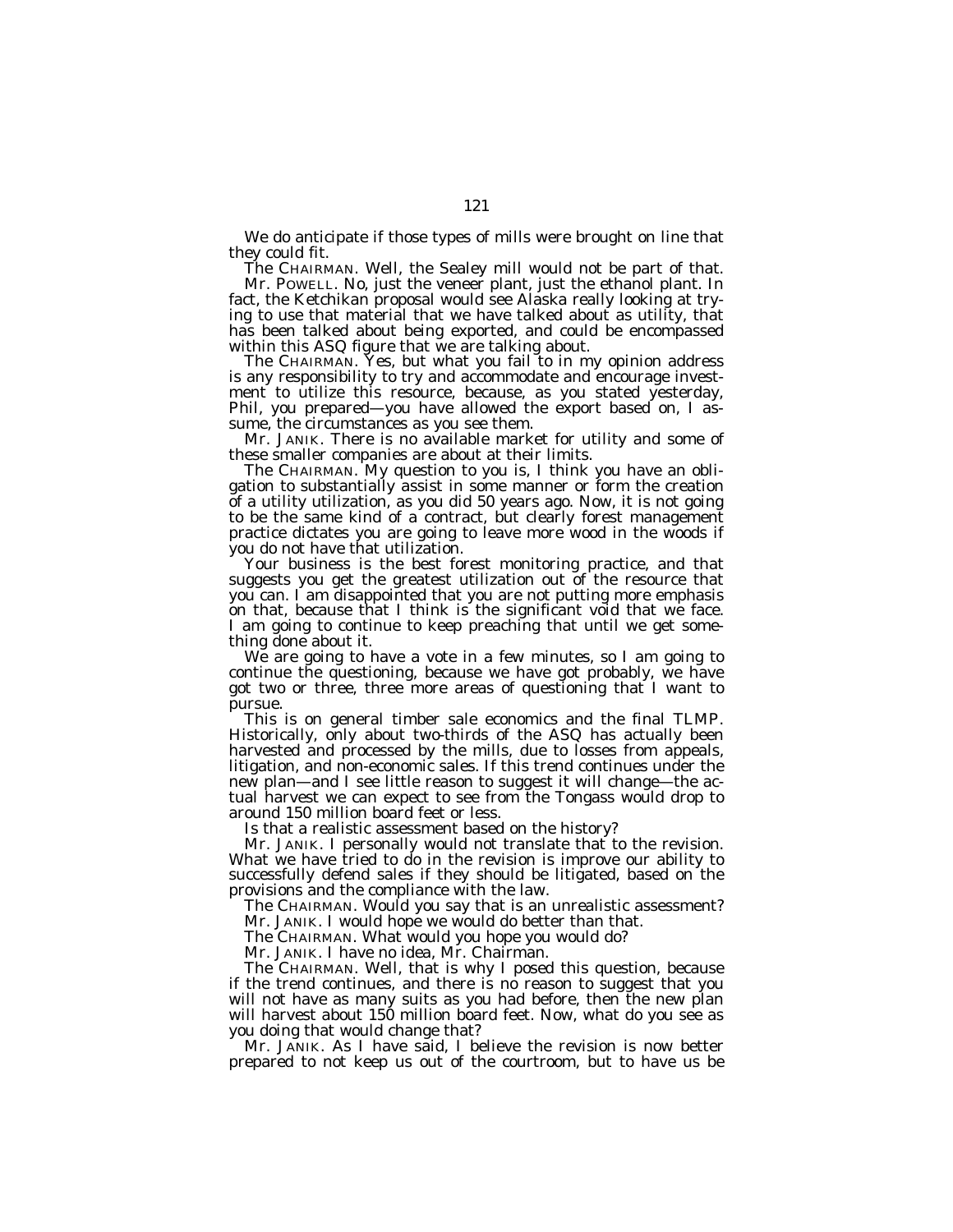successful in the courtroom. Certainly we are going to experience delays, as we have in the past, and that does deal with the subject area reliability, which we all want to see improved upon, and we are going to do our best in that regard.

The CHAIRMAN. The reaction to the new plan from both environmental interests and commodity users suggests a continuation of the existing tension between the various interests. Now, both sides, for decidedly different reasons, appear less happy with your decisions. Is that a fair statement?

Mr. JANIK. I think that is a judgment that can be reflected by some of the reaction we have gotten, yes.

The CHAIRMAN. At the harvest level of 150 million board feet, which we can or cannot assume, but is historically at least possible, a not unlikely outcome given, as I suggested, the past decade history, only about 75 million board feet would be saw log quality; is that correct?

Mr. JANIK. I could use some help on that.

Mr. POWELL. I do not think that is correct.

The CHAIRMAN. What do you think is?

Mr. POWELL. Well, again, if we use the utility figures that we have talked about, you would discount about 20 percent of that. I think what you may be referring to is again another 10 percent or so of that would be cedar products, and then again you have got low quality saw logs that typically have gone to a pulp mill, but now we would be looking at a higher percentage of that actually going to a saw mill.

The CHAIRMAN. Well, what do you figure, then, would be saw log, saw timber quality out of 150?

Mr. POWELL. Well, a simple calculation again would be taking about 18 percent off for utility. So you are going to end up around 80 percent is of a saw log grade, and then discount 10 percent of cedar if you assume that that is not a part of what you are talking about and you are around 70 percent is of the saw log grade. Granted, some of that would be lower grade.

The CHAIRMAN. So you are looking at roughly, you would suggest, 100 million?

Mr. POWELL. I think with your 150—

The CHAIRMAN. Well, it is important, you know, that we have some degree of accuracy. I might suggest we are going to hold you to these figures to some extent, because this is what the industry has to depend on. It is all they have got.

Mr. POWELL. With your scenario of 150, 70 percent of that would be close to 100, 105 or so.

One other point to remember, though. The cedar part of this, as Mr. Janik mentioned, we are also looking at how that would be handled in the future in terms of export. In fact, Mr. Sealey's mill that you mentioned earlier, Mr. Sealey is actually looking at his mill processing cedar. So if in fact there were cedar mills, then you would have to add that cedar.

The CHAIRMAN. Well, would the Forest Service stop the export of cedar if Mr. Sealey's mill got on line?

Mr. POWELL. I would say that very issue about export of cedar is one of the things that we are reviewing currently.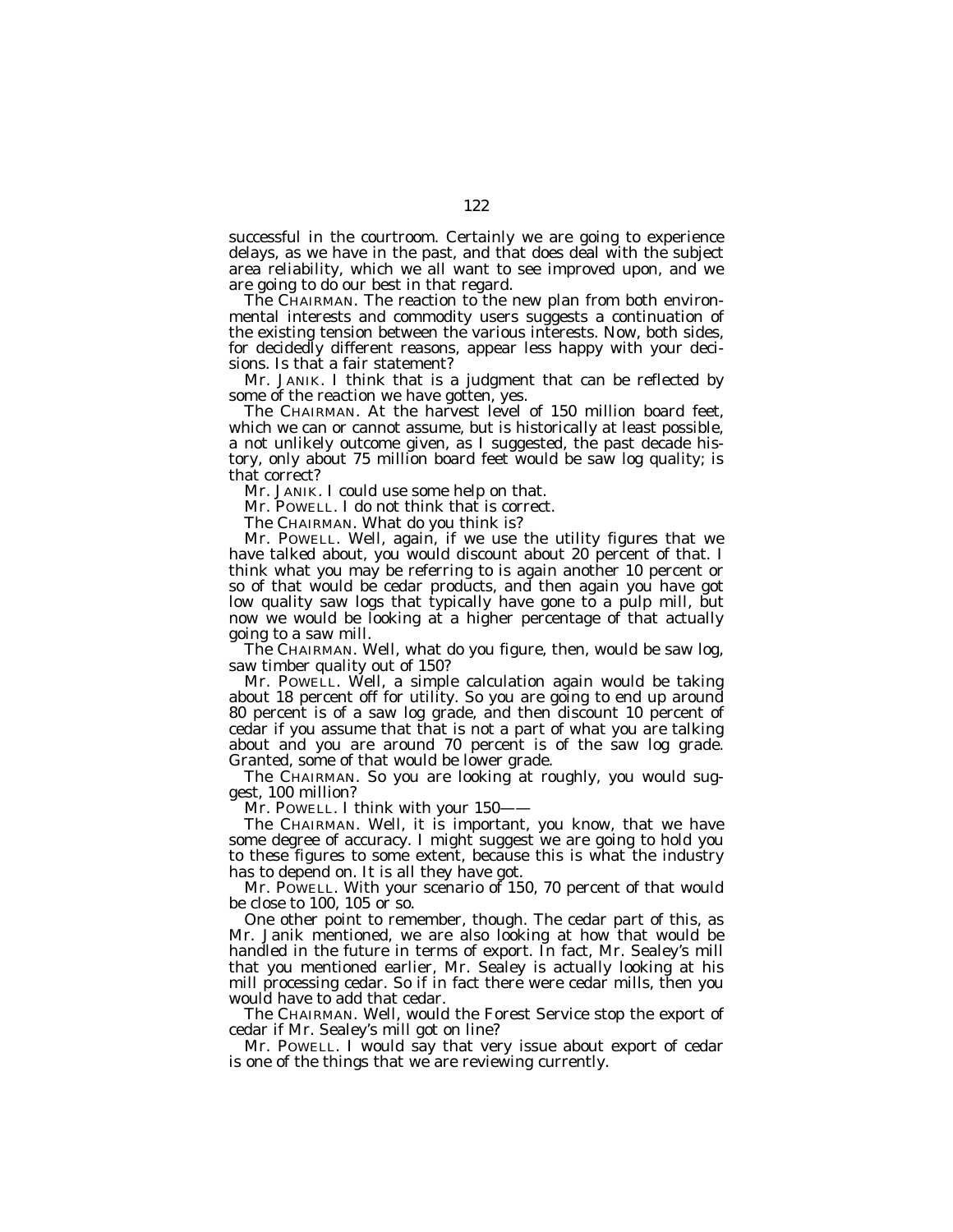The CHAIRMAN. Yes, but gentlemen, no one in his right mind is going to build a cedar mill if you are going to allow the export of cedar. You are either not going to allow it if somebody builds a mill and they have the assurance that they will have a market, because the stupidest thing that they could do would be to build a mill and not have the assurance that you are going to prohibit the export of cedar.

Mr. JANIK. Mr. Chairman, I said yesterday—I believe it was me that said this, and I will say that again with emphasis—the very reason we are looking at the export policy is because we think we do need to be more restrictive with the policy. What you are asking for here is you are asking for some predeterminations.

The CHAIRMAN. On the other hand, you are indicating you are going to approve specific requests for export of raw log utility because you have no use for them.

Mr. JANIK. The final policy will determine exactly what we will be doing. We would expect it to be more restrictive.

The CHAIRMAN. Well, let me tell you. Nobody is going to go in and invest a nickel unless there is some assurance from the Forest Service on continuity and a guarantee of a supply of timber. Now, one of the things that I am interested in Mr. Powell's statement, and I have got to run, but I will just leave you with this thought. You have just given us an indication that we are going to have roughly 100 million board feet, assuming the 150 million is correct relative to your ASQ deliverability.

So we are going to have 100 million board feet of saw logs. And yet our large operators' consumption requirements is 155 million board feet, and we have not taken care of the small operators, which are 75 million board feet, for a total of 230. So already we are 130 million under the capacity, if you will, of the industry, which is relatively insignificant in comparison with other States and operating in other forests. And we have not addressed the Wrangell mill, which is another 100 million.

So this ASQ that you have come up with as far as saw log availability in relationship to installed capacity is 130 million short. That is what you have left us with in your ASQ today, and I think that is unconscionable, if you will, relative to the obligation that you have and the volumes that we were cutting before, which was 450 with the 2 pulp mills.

I am going to have to go. I leave you with the questions, but you can answer that if you want or make any comments you would care to. You can keep going.

Mr. REY. Let me just continue and see if we can close out this area, and then maybe we will just take a break.

Generally speaking, notwithstanding the difference between the ASQ and actual production, it is your view that you still have met the ''seek to meet market demand'' language in TTRA, even though you may not deliver what is actually in the ASQ; is that correct?

Mr. JANIK. Let me make sure I understand the question. Even though we may not achieve the ASQ level of 267 in any particular year?

Mr. REY. Right.

Mr. JANIK. We would judge that we are still meeting the obligation of TTRA?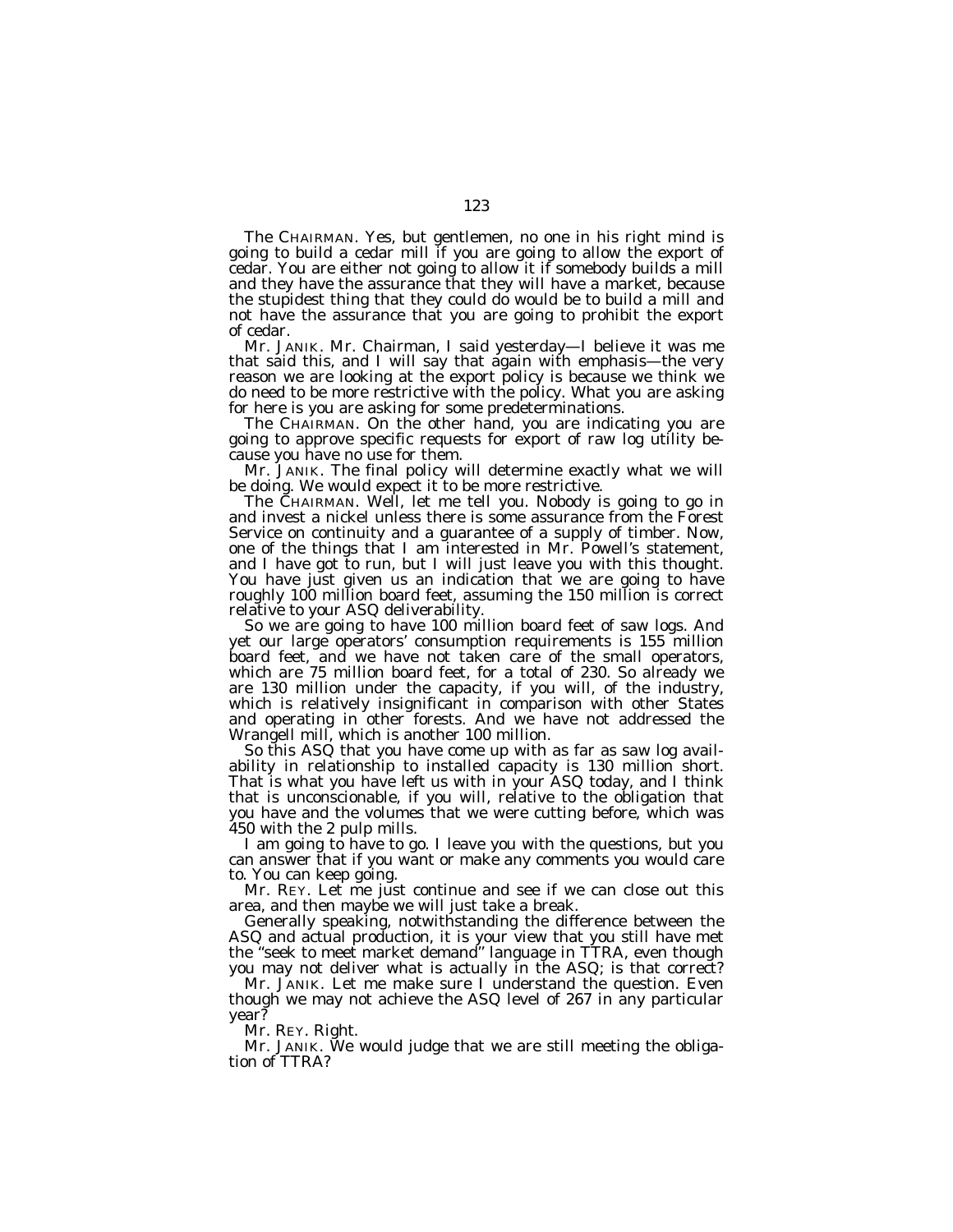Mr. REY. Right.

Mr. JANIK. Let me answer that again this way. The direction in the law, TTRA, does say "seek to meet timber demand." But it also says within the context of the other multiple use objectives. That brings a whole new dimension and array of obligations that we have tried to address in the revision and we judge we have.

267 is the calculation that has come from that. We have tried to pay attention to the demand function as best we can in fulfilling that obligation. But yes, in the context of not achieving the ASQ and given all the other obligations that we judge we would have met, we would consider ourselves in compliance with the law.

Mr. REY. In your record of decision you precluded timber harvested on forested wetlands. How many acres of timber was scheduled to come from such lands and what was the ASQ effect of that measure?

Mr. JANIK. Mark, if I may get some help here, because we have some definite numbers on that that we can provide and I do not want to misquote those.

Fred, can you handle that?

Mr. NORBURY. Yes. There were 2,500 acres of forested wetlands of the 4 specified types scheduled for harvest over the next 100 years, approximately 70 acres in the first decade.

Mr. REY. The amount of economic timber in the new plan, or the NIC 1 lands as the plan calls them, is about 219 million board feet. Logging costs obviously have a big effect on whether or not timber is economic. As I understand it, you recently issued an interim directive to your timber sale appraisal handbook which shows logging costs—we are talking about logging costs rather than preparation costs now—logging costs had increased by some 34 percent.

What effect will this have on whether or not the 219 million board feet of economic timber can be achieved?

Mr. JANIK. If I may, Mr. Norbury.

Mr. NORBURY. The NIC 1 component is not based on logging costs directly. It is based on offerability, as you probably read. It is what is considered normal offerability, harvestable with normal equipment. We actually have done a recent comparison of appraisals in the 1994–97 period of the sales offered in 1994 to 1997 with what we used in the model, the FORPLAN model, for estimating the ASQ.

What we found was that the costs were actually very comparable. So we are fairly comfortable that numbers that were used in the model for calculating ASQ are comparable to the appraisal allowances that have actually occurred in recent years.

Mr. REY. So the increased costs would not in your expectation make the NIC 1 component substantially smaller as you move to plan implementation?

Mr. NORBURY. The costs themselves will not change the NIC 1, NIC 2 component. That distinction is based on the offerability layer. The standards and guidelines can have some effect on offerability, which would change the NIC 1, NIC 2 component. Increased logging costs, if they occur, could have the effect of making some more of the NIC 1 uneconomic. But we do not have a separate estimate of that.

Mr. REY. Do you have any sense of that at this time?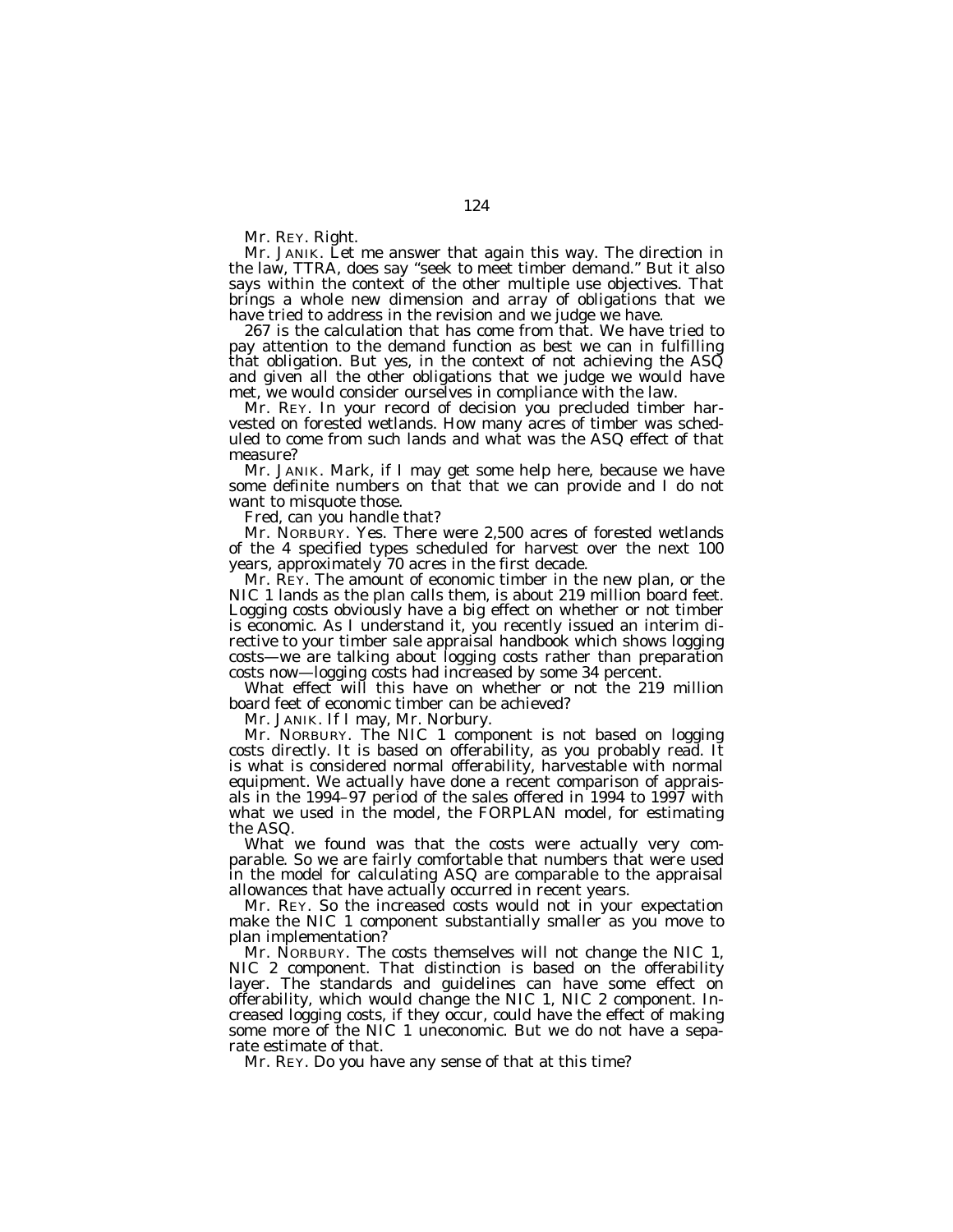Mr. NORBURY. It depends critically on what you think is going to happen to prices. If you accept—the price projections done by the Pacific Northwest Station show that prices will increase in the coming years. If prices increase the way we expect them to, all of the NIC 1 will be economic. In fact, all the NIC 2 will become economic as well.

Mr. REY. But that is based on price assumptions as well?

Mr. NORBURY. That is based on price assumptions, yes. Currently our harvest comes about—some portion of the NIC 2 is also economic. About 8 percent of our current harvest comes off lands that we would now categorize as NIC 2.

Mr. REY. In appendix B of the FEIS, you indicate costs relating to timber harvests had been calculated using actual cost expenditure reports, so in other words these are historical costs for harvesting under the old TLMP, is that right?

Mr. NORBURY. It is based on harvests under the old TLMP since that is the plan in fact that is still in effect. So all the appraisals have been done under the old TLMP.

Mr. REY. In your ROD you say that 35 percent of the harvesting will be by methods other than clearcutting. Is it not true that it costs substantially more to log using these other methods?

Mr. NORBURY. It certainly does. The costs are much higher with the alternative logging methods. The FORPLAN model explicitly recognized different logging costs with different harvest methods and also with different volume classes. So that the costs for the low volume partial cut harvests as shown in the model is much higher than the clearcut, easy to access ground.

Mr. REY. One element from your timber model that will have a direct effect on the amount of economic timber is road construction costs. As I understand it, for at least the first decade you used an historic average of a mile of road for each 2 million board feet of timber; is that correct?

Mr. NORBURY. The FORPLAN model actually has .4 mile of road per million board feet harvested.

Mr. REY. That is close to what I calculated. Given that the road construction history was developed under the old plan, including nearly exclusive use of clearcut logging, fewer stream buffers, no 1,000 foot shoreline setbacks, and no additional standards for martens, wolves, goshawks, fewer visual constraints on harvesting, would you not expect the amount of timber harvested per mile of road to decline under the new plan?

Mr. NORBURY. It is generally true that with partial cut harvests and considering the facts that you have laid out that the miles of road constructed per unit of volume harvested are going to go up, and they have been going up on the Tongass for some time. We believe, though, we have modeled them accurately. We think this .41 estimate is what we expect to occur.

Mr. REY. So you would not expect a decrease in volume per mile to have any effect on the NIC 1 size?

Mr. NORBURY. Again, it will not affect our categorization of NIC 1 and NIC 2. It could—if the miles of road requirement goes up more than we expect, then what that could do is render some of the NIC 1 uneconomic, that is correct.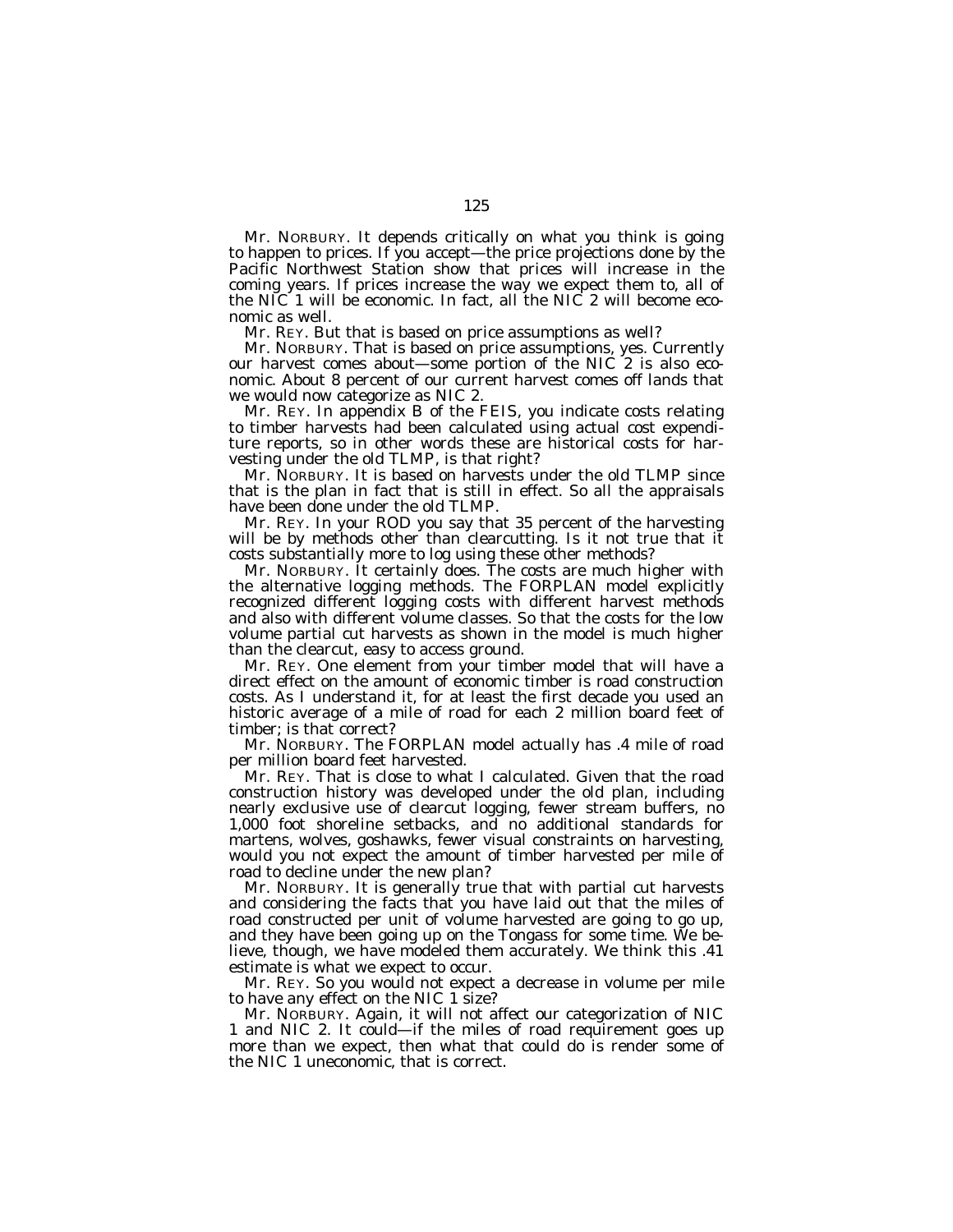Mr. REY. I understand that the forest is nearing completion of a sale called the Indian River sale, and I believe that that sale largely incorporates the new standards and guidelines from this new TLMP. Is that correct? Anybody know?

Mr. NORBURY. All the sales that are about to be decided are incorporating the standards and guidelines of the new TLMP, with some room for interpretation of the mitigation measures that we discussed yesterday for goshawk and marten.

Mr. REY. As I understand it, the completed appraisal on the Indian River sale shows all of the alternatives that you are considering in the sale package turning up deficit. Is that correct? Does anybody know?

Mr. NORBURY. I am not familiar with the details of the Indian River sale.

Mr. JANIK. I am not, either.

Mr. REY. Why do you not submit that for the record.

[The information requested was not received at the time the hearing went to press.]

Mr. REY. The point of the questions was to look at Indian River as an example of a sale that incorporates the new standards and guidelines and evaluate whether the alternatives do turn up uniformly deficit or whether our information is wrong on that.

Mr. NORBURY. I would comment, however, that many of our existing sales have all the alternatives appraised at a deficit in the stage two stage, at the EIS preparation stage, and still sell positively. It is critical upon the state of the market when you offer the sale.

Mr. REY. I see.

In the record of decision you say that some of the measures added in alternative 11 have not been explicitly modeled, but were judged to be relatively small. Can you elaborate on which things were not modeled?

Mr. NORBURY. Are you speaking of the mitigation measures for goshawk and marten connectivity?

Mr. REY. Right.

Mr. NORBURY. We did not explicitly model any of those mitigation measures. The fundamental reason was that—actually there was several reasons that were prominent. One of them is that there is some suitable land that is not scheduled that is available to make up any slack that is created.

Part of it, though—and this is probably the major reason—was that our conclusion was we probably would be double counting if we tried to model it. There is two kinds of double counting that occur. The marten and goshawk mitigation measures basically force you to use something other than clearcutting, some sort of partial cutting regime. We already expected to do something other than clearcutting on about a third of the lands harvested anyway.

In addition, the FORPLAN model includes some constraints to meet visual quality objectives, and our estimate, based on some preliminary analysis, was that the restrictions on harvest that were already forced in order to meet visual quality objectives would account for any reduction in harvest for the marten and the goshawk.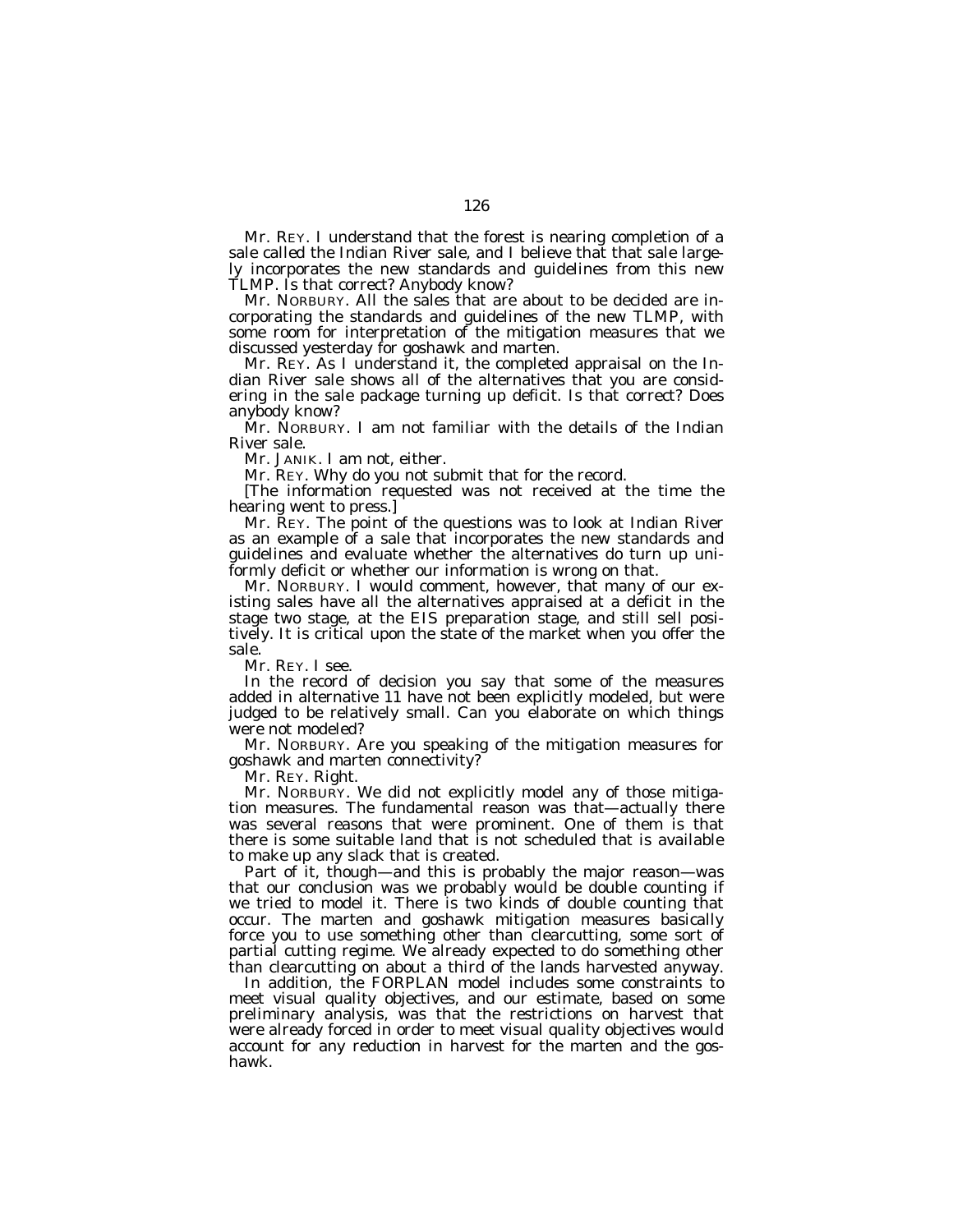The way that would work out, what we would do, if we had come back—we thought if we had gone back and explicitly modeled for the marten and goshawk, that would in turn allow us to relax the visual quality constraints and that would compensate for the harvest reduction that was caused by the marten and goshawk standards and guidelines.

Mr. REY. I am reading from a January 21, 1997, memorandum to "Fred" from Kent Julan. The subject of it is "NIC 1 consistency issue.'' At the beginning of it he states: ''NIC 1 is overestimated in the preferred alternative, alternative 11, by about 12 percent based upon a proposed refinement of the operability layer developed by Don Gulnak and Gary Fisher during revision of the forest plan. The approach, which was not used in the final plan, consisted of reclassifying lands originally designated as having normal operability as difficult operability based upon their proximity to other areas designated as normal and distance from existing roads.''

Can you tell me whether that difficulty has been corrected or is there still a problem in the model in terms of overestimating NIC 1?

Mr. NORBURY. I am aware of the memo and I can get into that topic quite deeply. John and Dave actually did the analytical work and if you want to get into that we can have John address some of the particulars.

My recollection of what John reported to me was that there was an error in the analysis that that memo rests on. It was an inadvertent error that was actually, they were running an algorithm that had originally been written to test the capabilities of a new work station that they had and it was not intended for production work. The fault of the algorithm was that it tended to find some areas to be NIC 2—it found NIC 2 within NIC 1, but did not find NIC 1 within NIC 2. So it had a bias in it.

Once we worked through that, we remained convinced that the original classification was correct. Now, we have acknowledged that NIC 1, NIC 2 distinction that is in the plan is based upon the existing operability layer, and that operability layer will be updated over the course of the plan implementation so that the NIC 1, NIC 2 balance may change.

The CHAIRMAN. To go back, Mr. Powell and Mr. Janik, relative to what we were looking at, you did not concede that, based on the historical experience, that the ASQ would actually drop down to 150 as I cited. Historically, only about two-thirds of the ASQ has actually been harvested and processed by the mills due to loss from appeals, litigation, and non-economic sales. You indicated that you thought you could do better than that as a consequence of your current commitment and structure.

So I want to go back and try and pin you down on what you think you can do.

Mr. JANIK. I have no idea, Mr. Chairman. You are asking me to predict the outcomes and frequency of appeals and litigation.

The CHAIRMAN. Well then, will you agree-

Mr. JANIK. I have no way of determining that.

The CHAIRMAN. Will you agree that, based on the historical harvest and the actual challenges that have been made, that we historically would see somewhere around 150 million or less?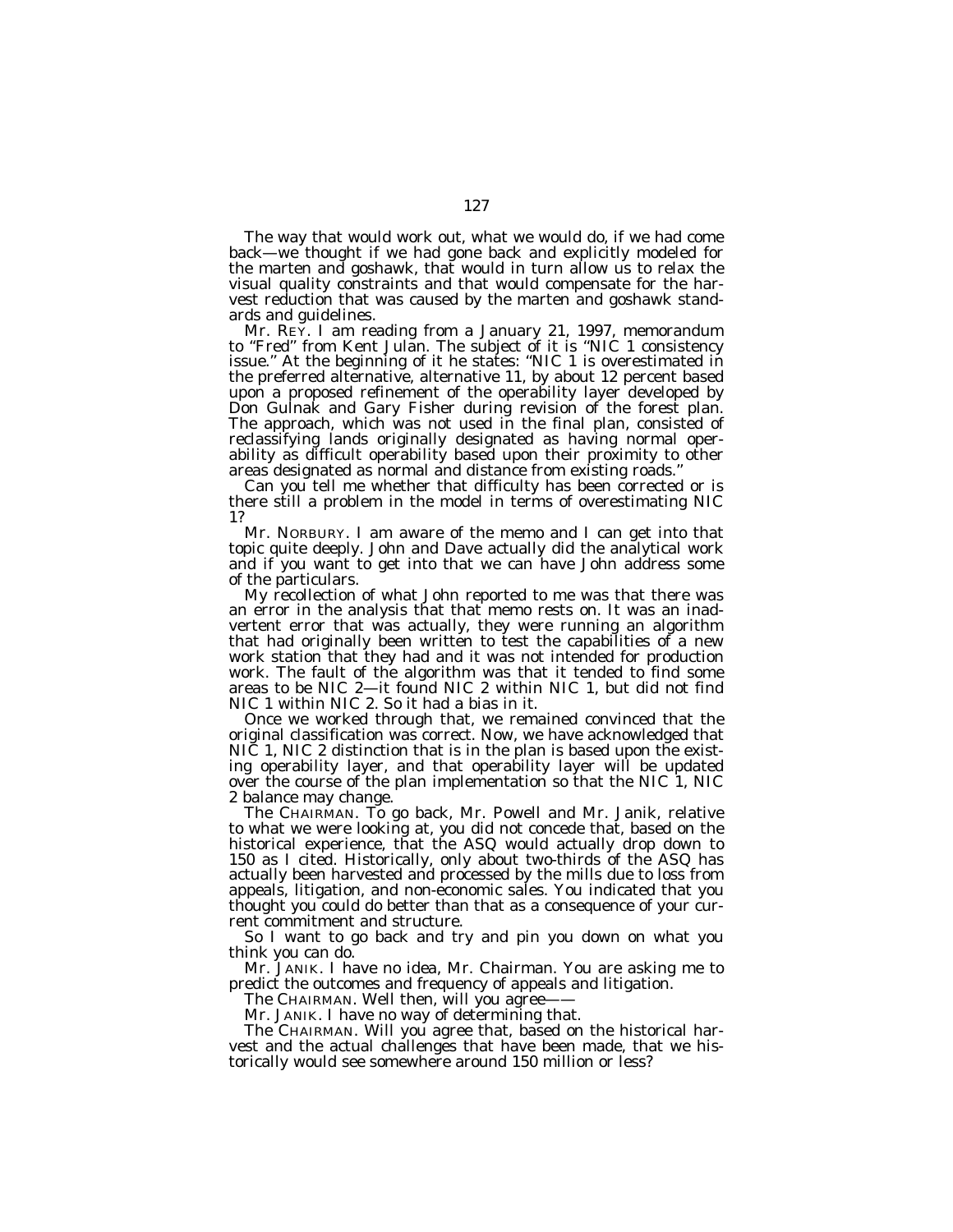Mr. JANIK. If you apply the historic statistics? I suppose if you just do that simple mathematics, that is what you would get. But what I am saying is there is no way to predict if that is going to be the reality.

The CHAIRMAN. Is it going to be less or more?

Mr. JANIK. I do not know.

The CHAIRMAN. Well, I know. But how does the—you have got 3 saw mills out there that are going to require about 150 million board feet of saw logs. We have already conceded if we apply the 150 as being somewhat in the ballpark that 50 of it will be utility. So as far as the ability of the Forest Service to provide for the Metlakatla, the Ketchikan, and the Kawak mill, we are already 50 million board feet short of what they would require.

Mr. JANIK. Mr. Chairman, these are the very kinds of discussions we are having in the Governor's Timber Task Force and looking at all ownerships and what kind of contribution can come in trying to meet whatever demand or request for timber might emerge from the timber industry. We are doing the best we can to identify our contribution to that and we think we have, and we will do our best to try to-

The CHAIRMAN. Well, what do you think your contribution is going to be?

Mr. JANIK. I believe we will be able to produce 150, as I said, for this fiscal year.

The CHAIRMAN. 150, of which 100 will be saw log approximately, high quality saw log. That is what we have ascertained here in our general discussion; is that not correct?

Mr. POWELL. Again, I think that is relatively close.

The CHAIRMAN. Okay.

Mr. POWELL. Again, around 18 percent utility.

The CHAIRMAN. 150 is relatively close.

Mr. POWELL. About 25 percent of the material would not go to the saw mill.

The CHAIRMAN. We have gone through that and agreed you roll out about 50, so you have got 100 million board feet. And you have got in the 3 modest sized mills you have got a requirement of 155. So you are roughly 55 short of meeting that. Is my arithmetic haywire or something? These are all hypothetical.

Mr. JANIK. There may be requests for timber out there that we will not be able to satisfy with what comes off the national forests, so we acknowledge that.

The CHAIRMAN. Well, I am glad you acknowledge that because that is clearly the case. If I have got 3 saw mills and they have got a capacity of 155 million and the market is out there and I can sell the lumber, the question is can you supply it. And we are already 50 short going in, and we have not taken care of the small mills, which are only 8, that require 75 million, and we have not taken care of the Wrangell mill.

What we have done is we have a surplus of something in the area of 50 or so million board feet of utility to hopefully plug into perhaps veneer. But I think we have made the point that in your ASQ you have not addressed the installed capacity. As a matter of fact, you are, well 125 million under it in your ASQ, which is I think an unfortunate economic reality for southeastern Alaska.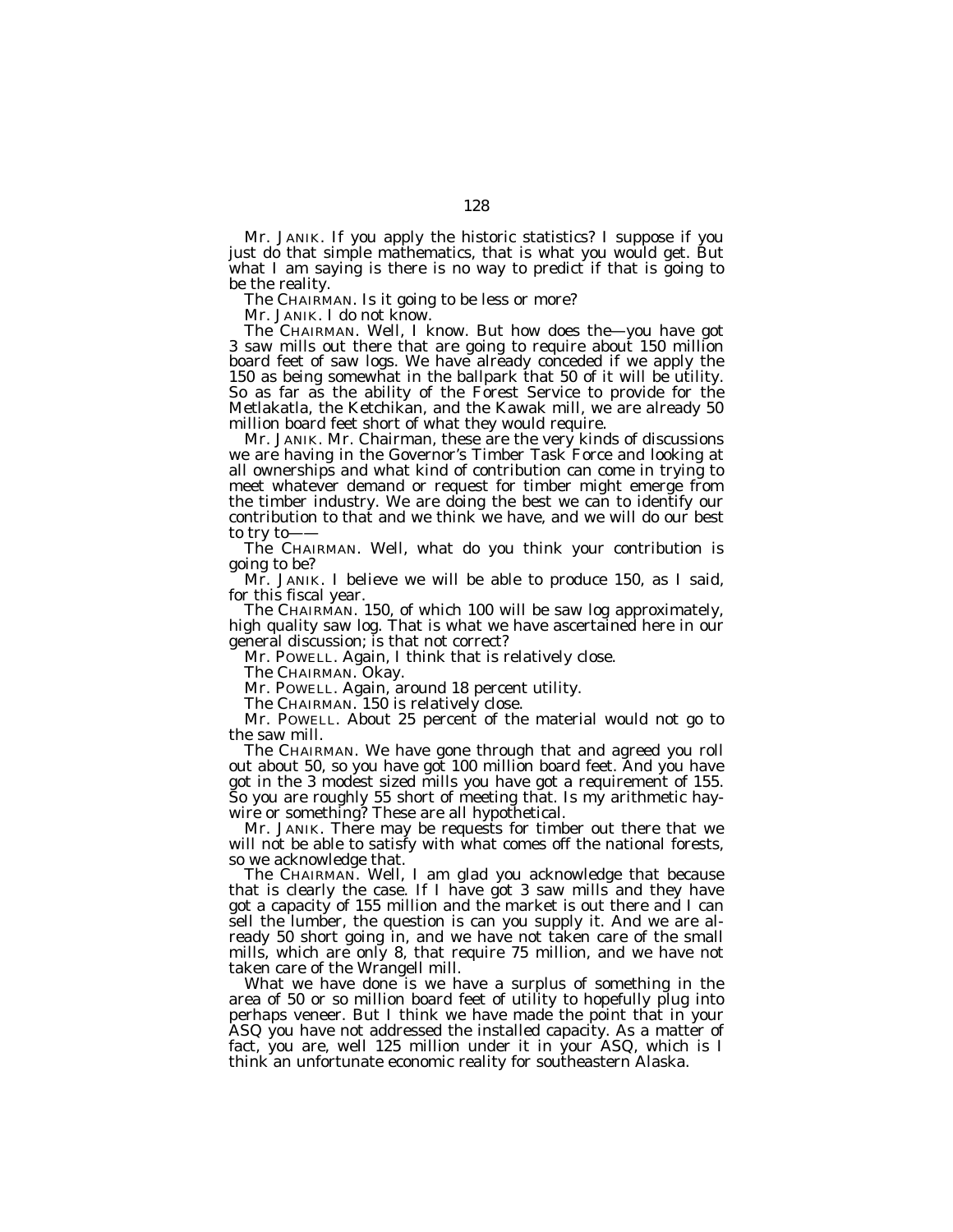That is why we are so interested in the manner in which you came up with this process.

Now, with regard to the socioeconomic impact of the TLMP, we identified several of the shortcomings last May. What I would like to do is focus on some specific questions. There is always a good deal of rhetoric that continued timber harvesting in the Tongass will diminish Alaska's tourism industry, but I think it is true that tourism in Alaska has grown tremendously in the past 2 decades during the Tongass timber harvesting at much greater levels than proposed in the TLMP revision. Is that true?

Dr. MILLS. If I could provide, Mr. Chairman, a little bit of information, and then I am sure Mr. Norbury has got what is in the plan in terms of projections.

The recreation and tourism industry is, as you point out, the fastest growing resource-dependent-

The CHAIRMAN. Yes, but you have to qualify: seasonal.

Dr. MILLS. It is certainly true that many of those are not fulltime jobs.

The CHAIRMAN. Well, let us face it now, gentlemen. It runs from Memorial Day to Labor Day.

Dr. MILLS. They certainly are not full-time jobs. Your average wage likewise-

The CHAIRMAN. Let me ask you. Why when you identify tourism do you not qualify it like you do everything else and say it like it really is? You would have the reader believe that the tourism industry operates 365 days a year coming to Alaska.

Dr. MILLS. Mr. Chairman, I am not suggesting they operate 365 days a year, and I am trying to respond with the information I do have, that probably is as relevant as how many days they work, which is what their average wage is, which is \$32,000 a year according to the information I have here, which is roughly a quarter less than the annual average earnings in the wood products sector, which is closer to \$45,000 per year.

It is the fastest growing at some 22 percent over the last 10 years, to a level now of approximately 3,000 jobs in southeast Alaska.

The CHAIRMAN. You are saying the average tourism business person is generating \$31,000 in 4 months?

Dr. MILLS. The information I have is that the average annual earnings in 1995 from those engaged in recreation and tourism is \$32,000 a year.

The CHAIRMAN. And your source for that?

Dr. MILLS. I do not have the source here, but I believe it comes from State employment data which was released last summer. But we would happy to provide for the record the source.

The CHAIRMAN. Yes, I think we need to. That seems a little high for 4 months work. I cannot think of anybody in the tourism industry that is working on a salary that is making that kind of money for 4 months. You know, that is 120 grand a year.

[The information requested was not received at the time the hearing went to press.]

Dr. MILLS. No, it is \$32,000 a year.

The CHAIRMAN. No, you are saying \$32,000 for 4 months.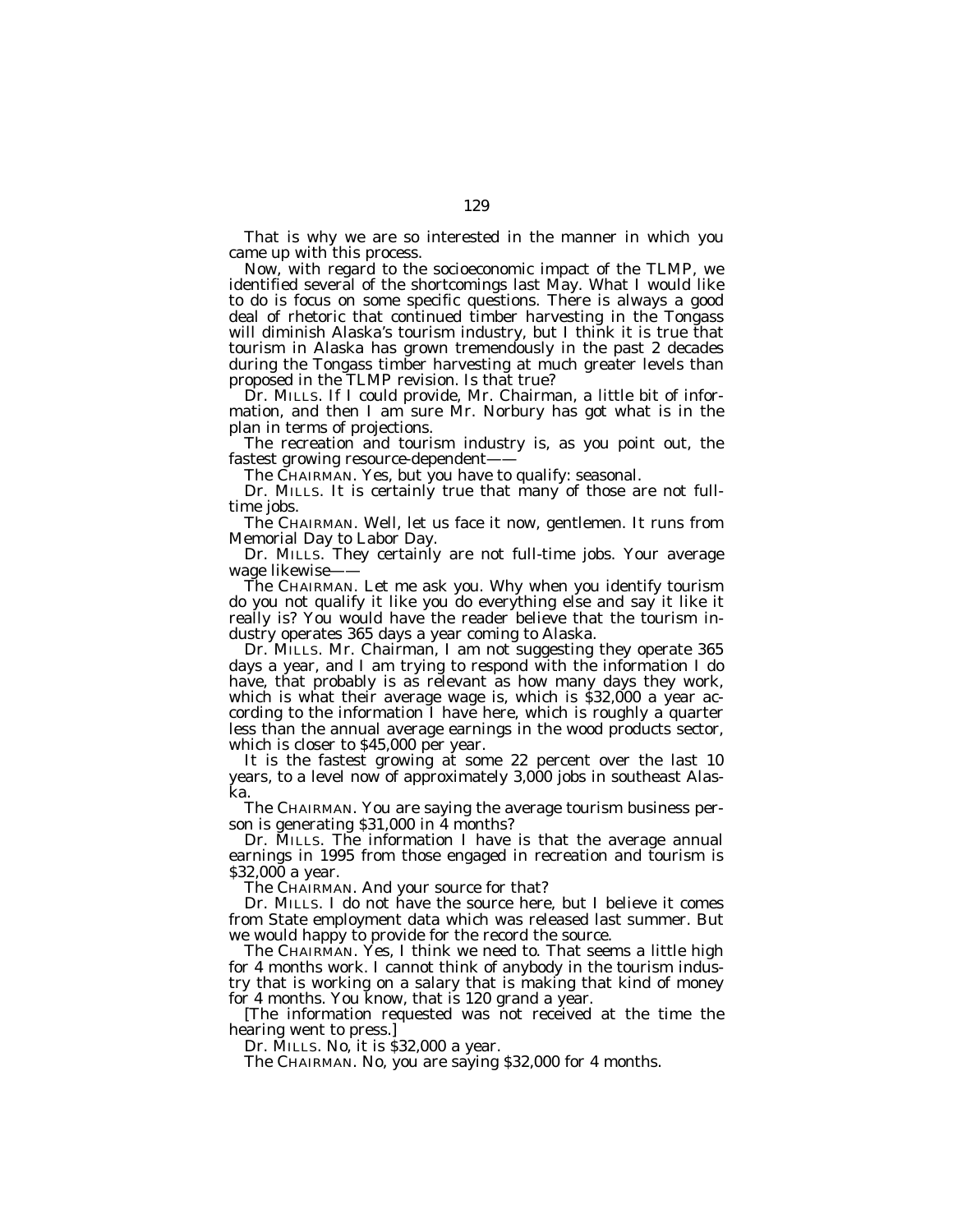Dr. MILLS. No, I am saying \$32,000 for the average annual earnings for recreation and tourism, and your calculation is they work 4 months and then translating that into some annual equivalent. All I am trying to say is my information says it is \$32,000 for their average annual earnings.

The CHAIRMAN. Well, can you annualize that with what you make in 4 months?

Dr. MILLS. We will provide the source for where the 32 comes from.

The CHAIRMAN. It is 8,000-plus a month. I think it is fair to say that somebody working in a curio shop or peddling tee shirts is hardly making \$8,000 a month during the 4-month tourism season, and that is what they are working because they are not employed those other months.

This is page 3490: ''The estimate represents total net jobs''—''due to recreation and tourism actively under such alternative. Income''—now this is where we part, gentlemen. ''Income was estimated using the IMPLAN-derived estimate of \$31,773 per employee. While this estimate may seem high, it is important to remember that much of the income from recreation and tourism employment is concentrated in a short period of time and will thus lead to higher estimates when extended to a whole year on an average annual employment basis.''

Now, that is what you have done. You have taken the 4 months' salary and extended it out to a whole year, which is hardly accurate. Is that not correct?

Dr. MILLS. I am not as familiar as I might be with the table you are reading from.

The CHAIRMAN. Well, it is your stuff.

Dr. MILLS. The information that I have got has an estimate of average annual earnings in 1995 of \$32,000, and we will be happy to provide an explanation of that.

The CHAIRMAN. Can you, Mr. Janik, clarify this apparent inconsistency?

Mr. JANIK. I think Mr. Norbury has the table in hand. Go ahead, Fred.

And if we cannot explain the discrepancy here, we will, as Dr. Mills just mentioned, do so for the record later.

Mr. NORBURY. I think we should provide it for the record.

Mr. JANIK. He would prefer to provide it for the record.

The CHAIRMAN. Well, what you have done is you have taken and projected this for a whole year.

Dr. MILLS. Mr. Chairman, as I said, that is exactly what we will look into and clarify.

The CHAIRMAN. Well, I know, but does this not-

Dr. MILLS. If that is what we have done, we apologize.

The CHAIRMAN [continuing]. Skew your figures relative to the contribution of the industry, which is significant? I am not belaboring that point. But it is a pretty significant inconsistency. It is about a 400 percent error.

Mr. JANIK. We would like an opportunity to examine that, if you will, and then report for the record.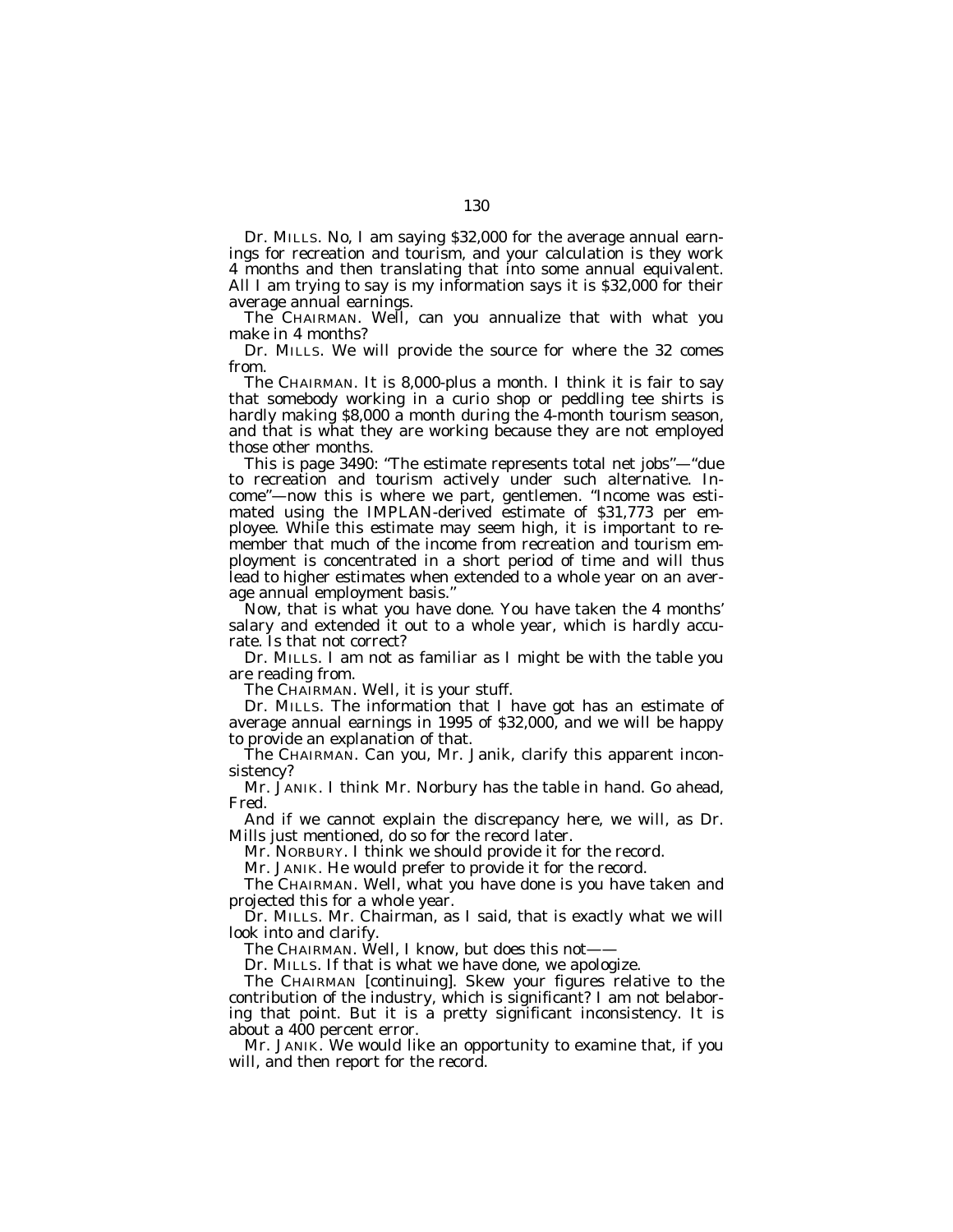The CHAIRMAN. This is what you have got, and I am reading from it. And you have got the same page I have, right, Mr. Norbury?

Mr. NORBURY. Yes, sir, I do, and it is not clear to me yet what the discrepancy is.

The CHAIRMAN. Income was estimated, derived at \$31,773 per employee. Then it goes on further and it says ''concentrated in a short period of time and will thus lead to higher estimates when extended to a whole year on an average annual employment basis. Total income and nonresident supported income was derived in the same fashion in the case of employment.''

One can only reach the conclusion that this was extended for a whole year, while the employment season is, what, 4, 5 months?

Mr. NORBURY. Mr. Chairman, I do not think that is what the analyst did at this point, but I would like an opportunity to double check that.

The CHAIRMAN. Well, relative to the time spent by visitors and southeastern Alaska, I assume you would agree that little time is spent in the remote areas, including most of the Tongass, as far as most of the visitors that come up there? They do not spend much time in the remote areas. You have got no facilities. You have got a few cabins out there. You know, you have got a couple hundred thousand coming up by tour vessels, is that right?

Mr. NORBURY. Yes, sir. The tourism, particularly the out of State tourism, falls predominantly on developed areas, like Juneau, Ketchikan, Skagway, Sitka, in terms of numbers of visitors.

The CHAIRMAN. Now, we had a little conversation yesterday about the editorial policy of the various media on their presumption and attitude toward the Tongass, and I think it is fair to say that a lot of misinformation about tourism is sponsored by environmental groups, and the media have repeatedly said that timber harvesting poses great threats to salmon harvesting. But is it not true that salmon harvesting employment is not generally affected, if at all, by the differences in the 12—excuse me—the 11 alternatives considered by the Forest Service, including an alternative that called for no further timber harvesting?

Mr. JANIK. This is with respect to the fishing industry per se?

The CHAIRMAN. Yes.

Dr. MILLS. It is true that over the next 10 years, which is the time period for which the plan projected employment effects, that the difference amongst the alternatives would not likely have any significant effect on salmon harvesting and seafood processing employment. However, the effect over the long term could be considerably different.

The CHAIRMAN. Why?

Dr. MILLS. Because of the eventual effect of different management scenarios on protection of the fisheries' productivity and the resulting impact on fish population levels in combination with the other factors that affect fish population levels.

The CHAIRMAN. Yes, but those have all been taken into account in your TLMP.

Dr. MILLS. They have been taken into account and considered in the first 10 years, and in the first 10 years, no, there is not pro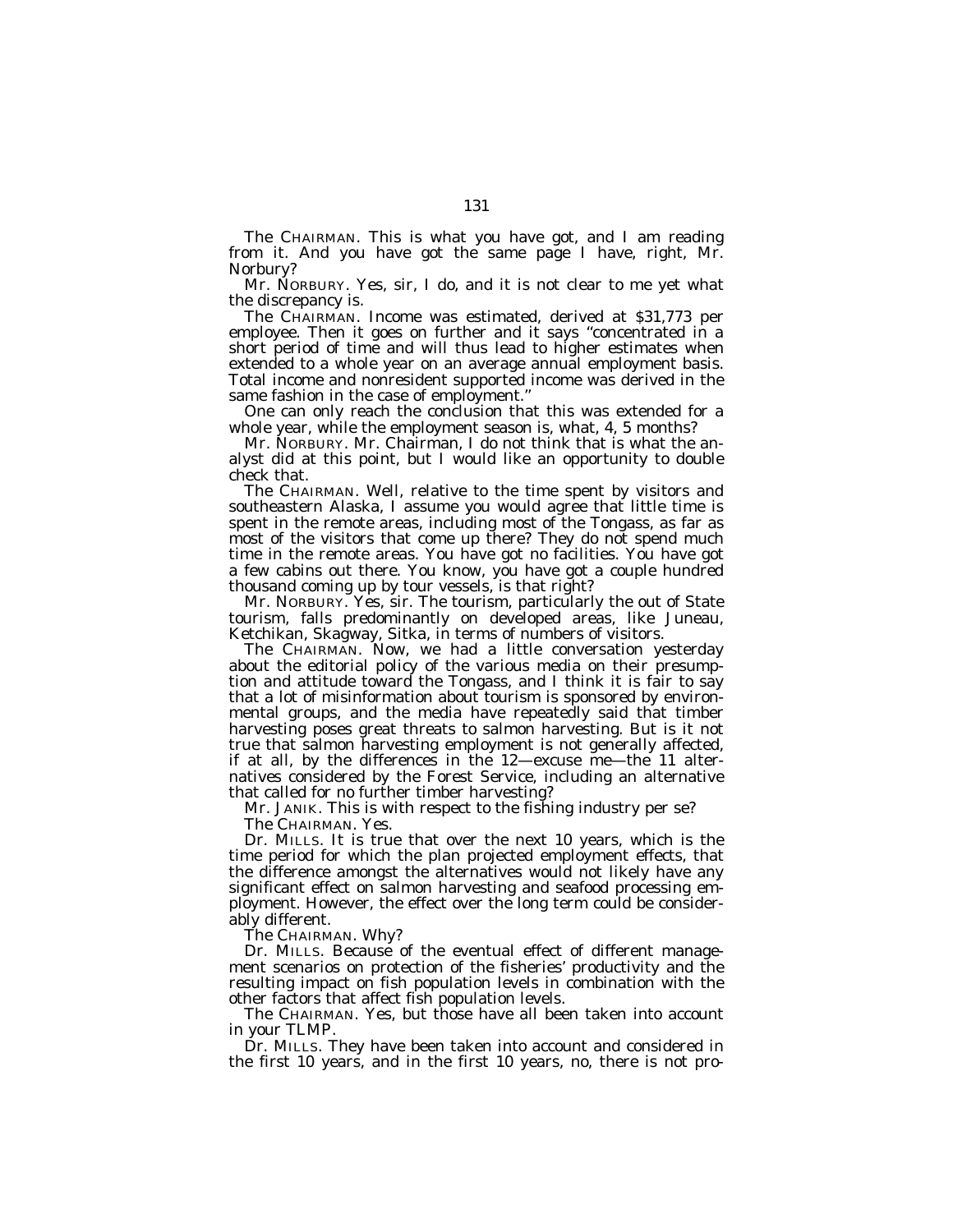jected to be a significant change in fish productivity and in turn the associated employment.

The CHAIRMAN. Well, of course, you would change the plan. Theoretically the plan would be subject to change in 10 years, and you would be as prudent as you are now, one would have to assume, only you would have probably more and better science in 10 years than you have got now.

Dr. MILLS. I acknowledge that. I am sure I am not doing a very good job of touching on the point you are trying to touch on.

Mr. JANIK. Having been involved in some of these discussions personally, Mr. Chairman, if one were to choose an alternative which carries a high risk for fisheries, fisheries habitat that is, the incremental change occurring from year to year, what I believe Dr. Mills is trying to say and certainly what I have been exposed to, the incremental change that occurs from year to year in the sense of deterioration does not start revealing itself until after the 10 year period, but nevertheless is significant. That is why important action is being taken now to provide additional protective measures.

The CHAIRMAN. Do you have any figures relative or are you conversant in figures that show the southeast anadromous return runs at an all-time high, as a general statement? Because I have got the specifics here if you want.

Dr. EVEREST. They are at an all-time high now, have been for the last several years.

The CHAIRMAN. And I assume that the rationale for that is a combination of things, probably the termination of interception on the high seas by the driftnet fisheries, reasonable water levels, probably good fisheries, and forest habitat management with the buffers around the streams and so forth?

Dr. EVEREST. Certainly a combination of things, all of the things you named: good fish management, relatively good fresh water habitats, and extremely high ocean productivity, as we have discussed previously.

The CHAIRMAN. Now, Mr. Janik, you and Mr. Powell and others are professional foresters here. Was it not a policy 15 years ago or some time frame that the considered technology was that you cleared the streams, the fish, the anadromous streams, of deadfalls that blew down and so forth, tried to keep them as clean as you could?

Mr. JANIK. In fact, you referenced the portion of my career which was back in Oregon, Mr. Chairman. It is true back in the sixties, for instance, with the knowledge level that existed then, the understanding was that that accumulation of woody debris in streams was detrimental to fish.

Since then, research has shown that large woody debris has substantial value to fishery productivity, and no longer is that socalled stream cleanout occurring.

The CHAIRMAN. And you were an ardent, I assume, supporter of that scientific process that led to changes?

Mr. JANIK. That level of understanding led to management policies that involved stream cleanout, yes, sir.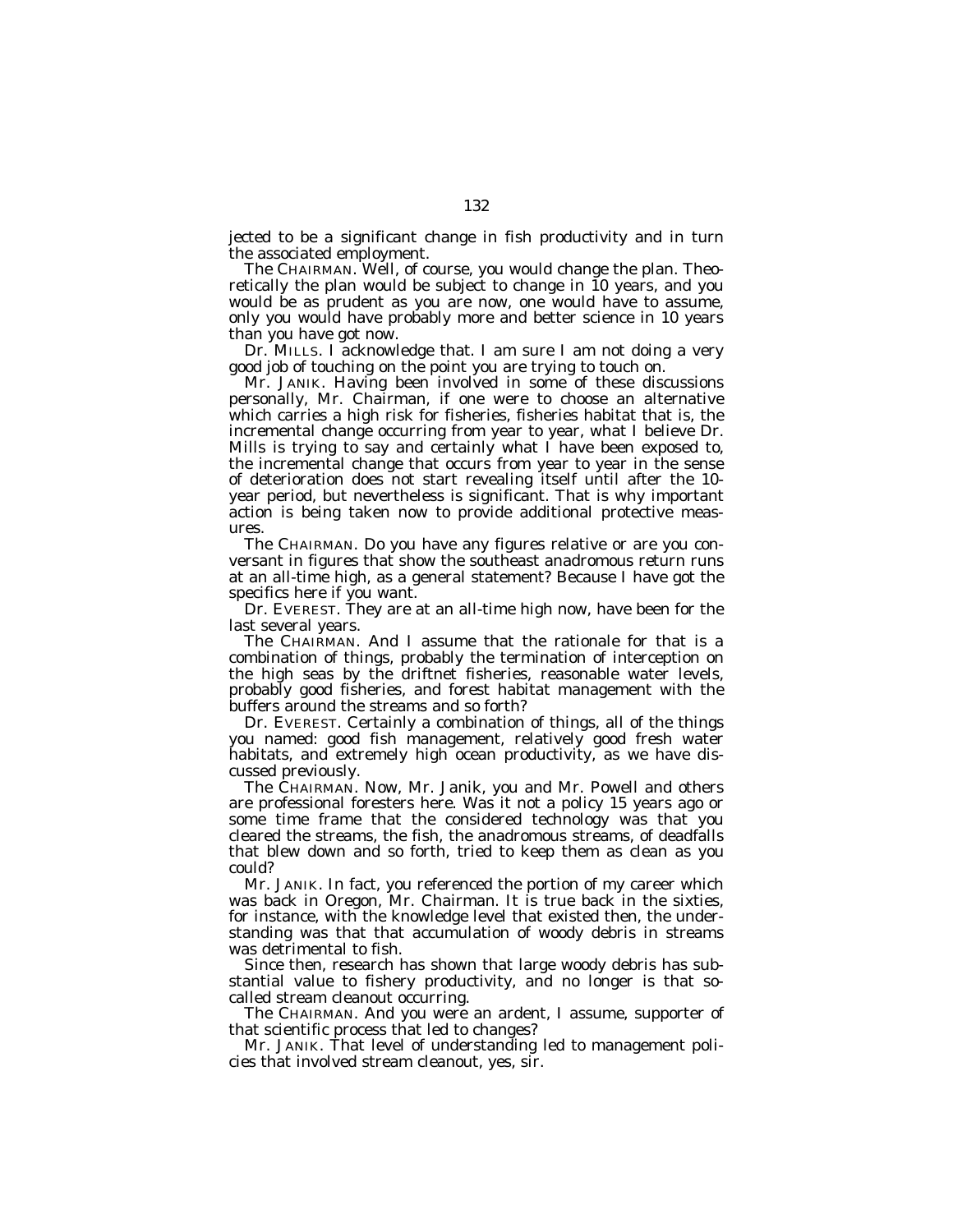The CHAIRMAN. I assume it is true that wood products jobs are being lost at a much higher percentage of residential employment than recreation and tourism or seafood processing?

Dr. MILLS. Mr. Chairman, if the question is whether the number of jobs in the wood products industry are dropping faster than others are increasing, the information I have here confirms that, yes.

The CHAIRMAN. Thank you.

Does the final environmental impact statement analyze how communities will be affected by decreasing tax revenues, decreasing real estate prices, utility prices, increasing costs per child in school, decreased school funding based on fewer students?

Mr. JANIK. Fred, can you help us with that one?

Mr. NORBURY. The list of factors that you describe, Mr. Chairman, are not addressed explicitly in the community by community analysis. But they are included under the general headings of the quality of life that was addressed by the panel that the station convened to evaluate the effects of the alternatives on the communities.

The CHAIRMAN. Why were they not on the affected communities? You have got so few of them. Community by community? I mean, no big deal.

Mr. NORBURY. The larger issue, the analytical issue that is raised here, is trying to figure out exactly which community is going to be affected by a reduction in timber harvest, and to a considerable degree that cannot be predicted by the Forest Service because we cannot predict who is going to continue to operate and who is going to close. If we knew that, we would know which communities were going to be affected and a lot more detailed analysis would be possible.

The CHAIRMAN. Well, you knew that Sitka was going to be affected. You knew Ketchikan was going to be affected. Pretty obvious. So why could you not do an analysis of the two most affected communities? Probably Wrangell, because the only thing they had was one saw mill.

Mr. NORBURY. There is a section in the EIS that goes into the effects of mill closing, that gets into some of the dimensions.

The CHAIRMAN. Why would you not take each of the three major communities that are affected and tell them? Is this not part of your obligation under the TLMP, to communicate this as part, as opposed to generalizing it?

Mr. NORBURY. As I was starting to say, Mr. Chairman, there is a section that addresses mill closings. It does not get down into the level of detail that you talked about in terms of some of the social effects.

The CHAIRMAN. Well then, why does it not? Why did it not?

Mr. NORBURY. We do not have the analytical capability of talking about-

The CHAIRMAN. You can contract for it. You have got all kinds of analytical capability.

Mr. NORBURY. It is not a question of personnel, sir. It is a question of methods. A lot of the discussions that you are talking about can be, with state of the art, in my opinion can only be discussed qualitatively. To the extent that that was possible, I believe we did that.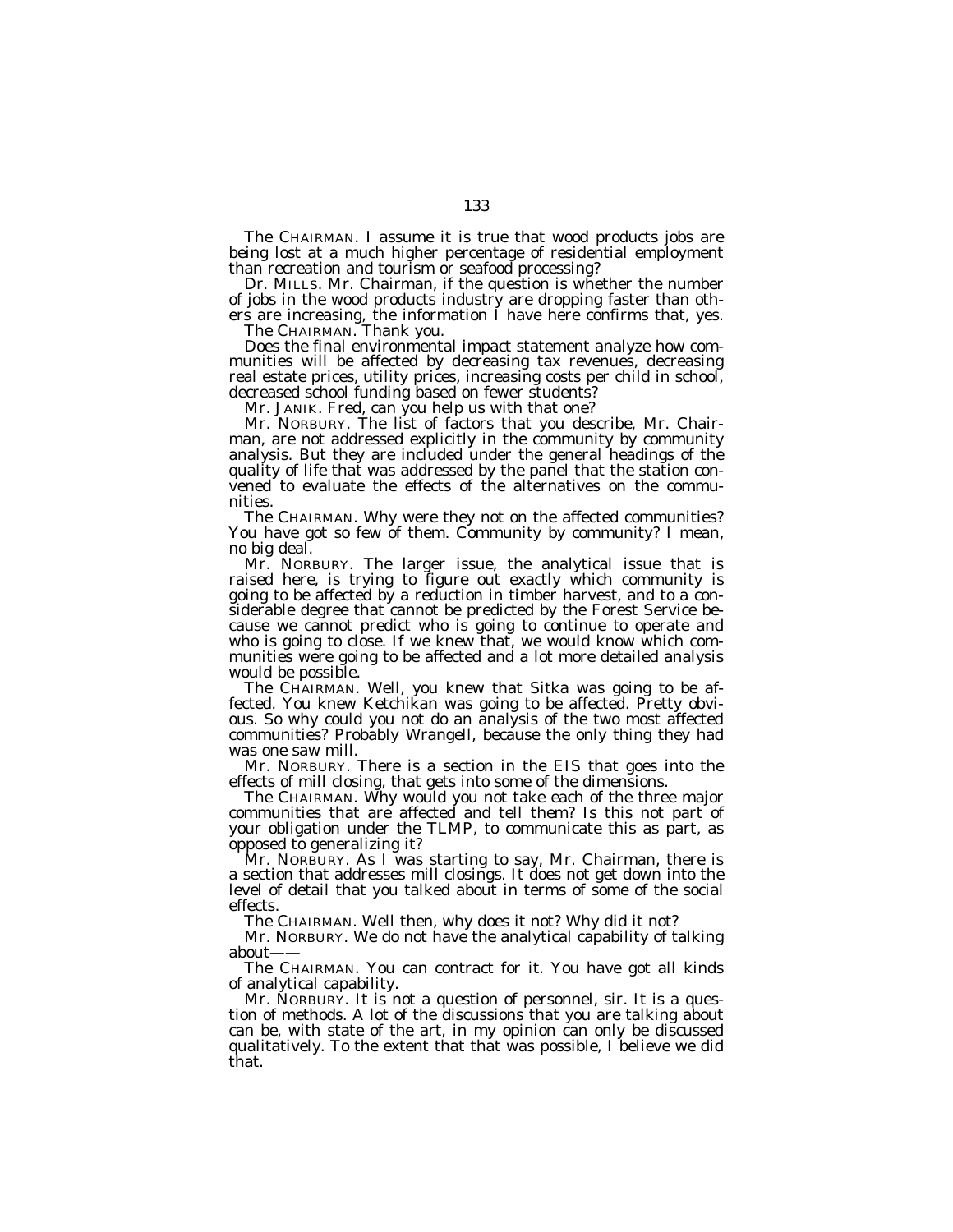Mr. JANIK. I believe part of what we also did, in addition to the panel that Mr. Norbury mentioned, is I believe in those 32 visits to the communities that occurred, the face to face by the planning team, there was a basic survey of sorts held during those stops and that was included in the writeup in terms of the community profile. So that was generated by the community members themselves.

The CHAIRMAN. Well, you both were on the planning team, Dr. Everest and Mr. Norbury, right?

Mr. NORBURY. I was not a member of the planning team, sir.

The CHAIRMAN. You went into these communities, Mr. Everest, Dr. Everest?

Dr. EVEREST. Some of our staff folks did, yes.

The CHAIRMAN. Some of them did. Where did they go?

Dr. EVEREST. I think basically all of the communities were visited.

The CHAIRMAN. Which ones?

Mr. JANIK. Mr. Chairman, may I suggest, if I may, we call up Beth Pendleton, who was a co-leader of the team and participated extensively in those visits.

The CHAIRMAN. Sure.

Dr. EVEREST. All 32 of those communities were visited twice, I believe.

The CHAIRMAN. On the specific issue of the impact that would take place?

Dr. EVEREST. I will pass that over to Beth.

The CHAIRMAN. Please proceed.

Ms. PENDLETON. The communities that we visited were approximately 30 communities. We visited all the communities on Prince of Wales. We also visited Metlakatla, Ketchikan, Saxman, Meyers Chuck, communities to the north including Yakatat and Sitka, Juneau, and many other communities.

The CHAIRMAN. Wrangell?

Ms. PENDLETON. Yes.

The CHAIRMAN. Petersburg?

Ms. PENDLETON. Mm-hmm.

The CHAIRMAN. And what was the discussion?

Ms. PENDLETON. At each community we had various displays on all aspects of the plan, including socioeconomics, looking at employment trends. We also had a questionnaire that was provided to folks that they could fill out and provide information on related to quality of life.

The CHAIRMAN. Was that input from those people communicated and made a part of your plan?

Ms. PENDLETON. It is part of the planning record.

The CHAIRMAN. By community?

Ms. PENDLETON. That is correct.

The CHAIRMAN. What was the community response?

Ms. PENDLETON. We had actually very few actual responses. It was not a mandatory. It was something voluntary and we did not receive a great number of responses.

The CHAIRMAN. To what extent did the socioeconomic impact of providing timber, say to restart the Wrangell mill, impact the formulation of the final TLMP ASQ?

Mr. JANIK. Perhaps I could try to respond to that.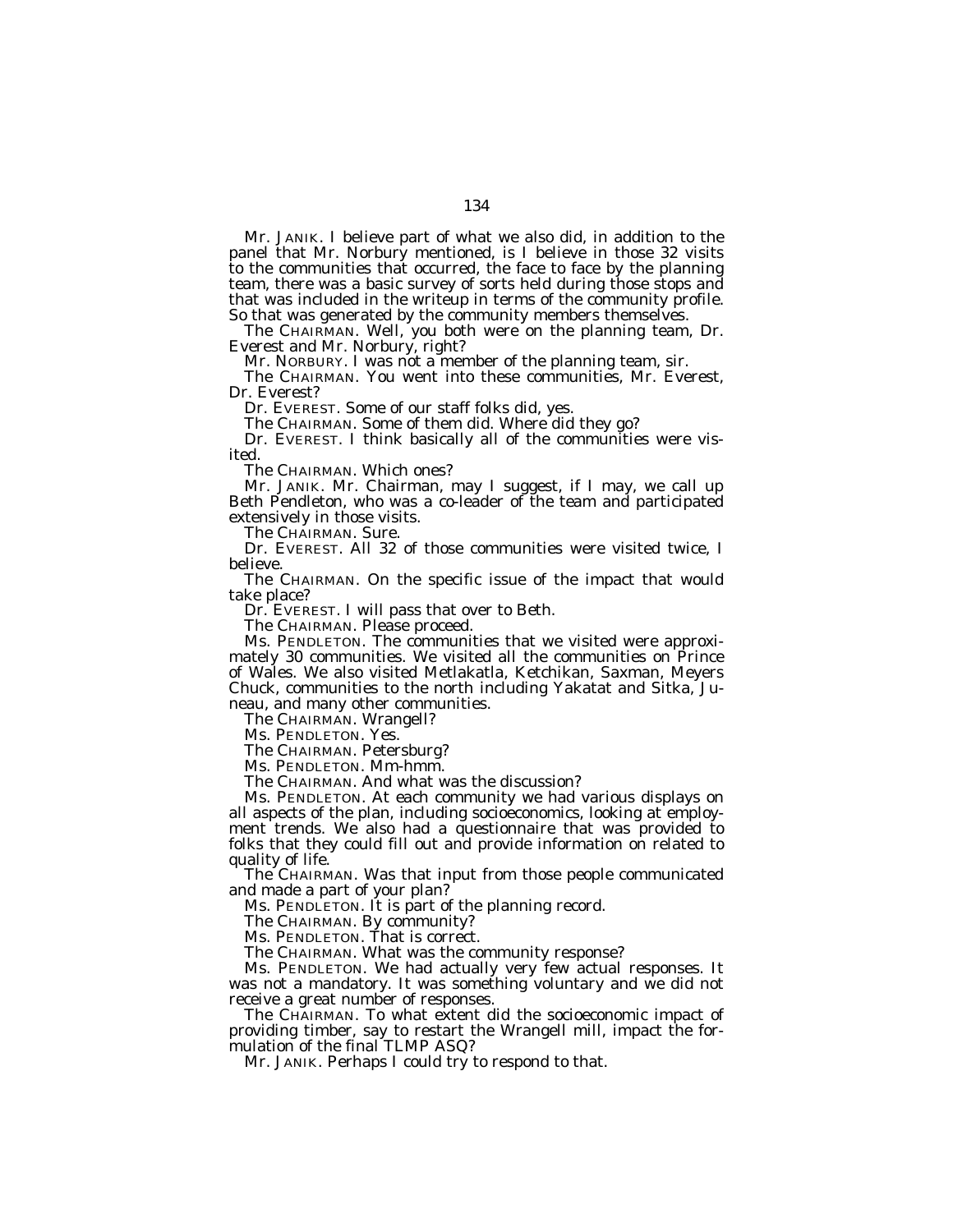The CHAIRMAN. Yes.

Mr. JANIK. The emphasis and the concentration was on what was the feasibility of producing timber off the Tongass, again given the other obligations that we had. There was not a specific targeted "keep the Wrangell mill open" or such a kind of reference in the assessment, given that we see that as personal investment decisions made by the industry as such.

The obligation we judged that we are responsible for is providing what we believe we can produce off the national forest and then let the private sector sort that out.

The CHAIRMAN. You recognize that is contrary to what Jack Ward Thomas, who sat roughly where you are, stated that there would be enough in whatever the final resolve of this is for the Wrangell saw mill specifically? You were aware of that?

Mr. JANIK. I stand on my statement. I would suspect whatever the ex-Chief said at the time might have had to do with the context of those current conditions and maybe what was being delivered then——

The CHAIRMAN. I do not know. The current conditions then were you were still working on the TLMP.

Mr. JANIK. Well, and we did not have an idea of what the ASQ was going to be at that time.

The CHAIRMAN. Well, he obviously said there would be enough timber for the Wrangell mill, and you have left it out.

Mr. JANIK. I believe that was in reference to the draft EIS at the time. Is that correct? Was that the subject of the hearing?

The CHAIRMAN. It was part of the discussion of the calamity associated with the closure of the Sitka mill and the impending closure of the Wrangell mill, which came about I think in October. He went up to Wrangell. You were there.

Mr. JANIK. Yes.

The CHAIRMAN. And said that there would be enough timber for the reopening of the mill. And I do not know whether we hold people to a committed promise, but that was certainly the statement of the highest authority in the land on the topic.

Mr. JANIK. All I can say, Mr. Chairman, to that is that we do not see that the revision result would prevent the Wrangell mill from opening. That very well may happen.

The CHAIRMAN. But certainly, according to the figures we have here, it is not even on the list. There is 155 million board feet that are committed to the 3 existing mills and the Wrangell mill needs 100. So I mean, let us not kid ourselves. It is simply not there.

So whatever the Chief said is whatever the Chief said, but it certainly did not carry through to the end.

Did the Forest Service socioeconomic responsibility, say to the community of Wrangell, have a measurable impact on the final ASQ number?

Mr. JANIK. The ASQ again was determined on the features I mentioned earlier.

The CHAIRMAN. So the answer is no?

Mr. JANIK. Not specifically, but it was considered in the total context.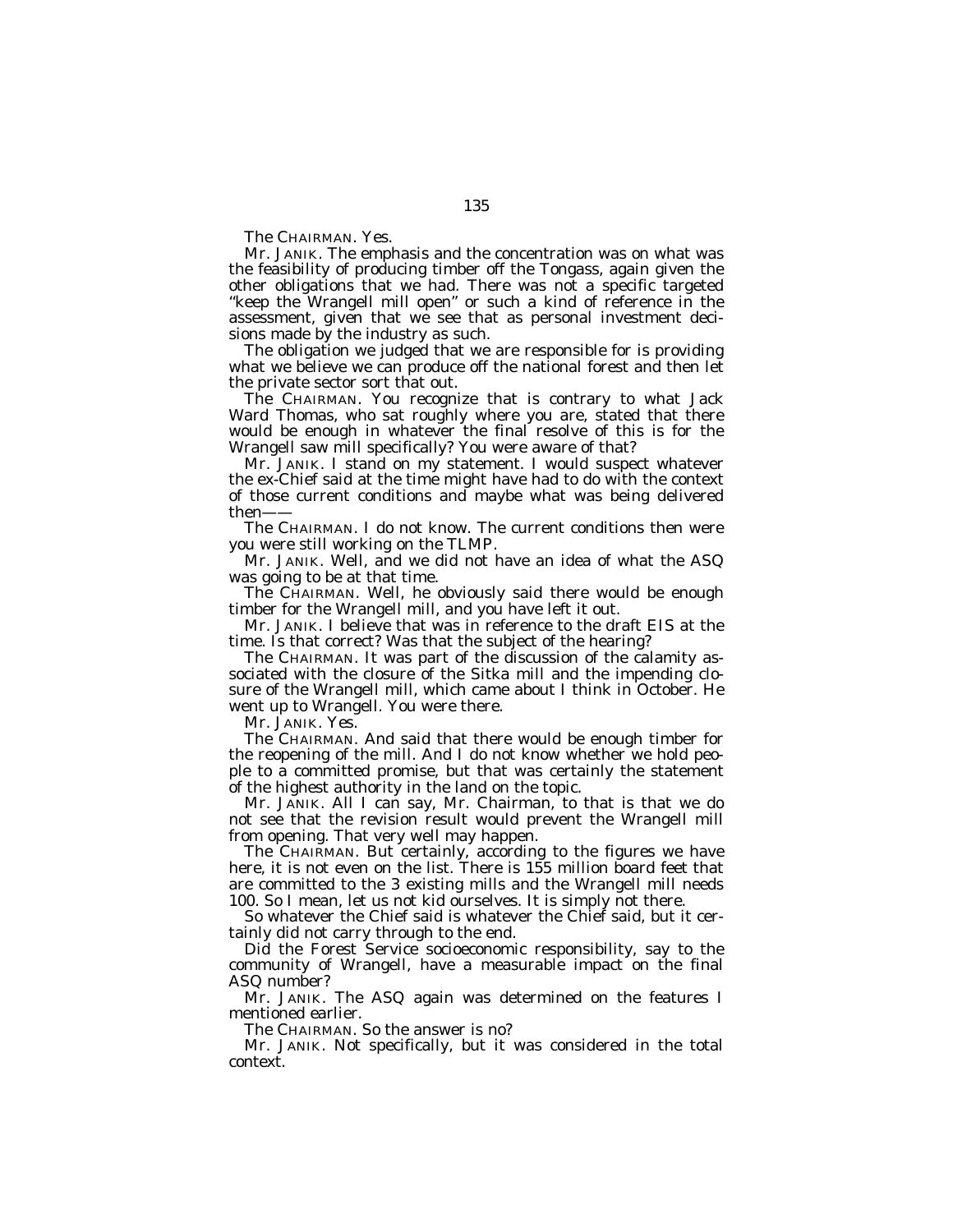The CHAIRMAN. It is quite fair to say the only way the Wrangell mill could even consider being partially open is if the others scaled back their installed capacity, is that not right?

Mr. JANIK. I am not sure that calculation is right, depending on what you are looking at. But we do view it as a competitive situation, Mr. Chairman, yes. That is how we see that.

The CHAIRMAN. That is too bad, is it not? And the Forest Service bears no responsibility, because you are all able to make your mortgage payments and you all still have your homes and your schools and so forth. And here you have got a little town.

The thing that is so frustrating in this whole process is this is the largest of all the national forests. It has the smallest of any significant commercial activity currently. The likelihood of any occurring is minimal. You have got 30 percent of the timber that is dead or dying. And we have got a TLMP here, a Tongass Land Management Plan, that clearly leaves out the small communities, is inadequate to address even the reduced installed capacity. And outside of the hard-nosed Government ''well, that is the way it is,'' the hardships are not part of this socioeconomic impact on the communities. The promises that have been made are simply overlooked and we are down to where we are today, which is to examine the completed product.

I certainly would not be very proud of it, but I do not bear that responsibility of putting this thing together. When I look at the hypothetical evaluations based on the archipelago wolf and the marten, my immediate reaction is to tell the State to stop trapping and stop hunting the wolf and stop trapping the marten, and I certainly do not know of anybody that is taking the other species of any consequence, the goshawk.

We are told that we are ready to go to panel number three, and that would be, I gather, just Mr. Allen and Mr. Janik. So I would excuse the rest of you. We will have questions for the record, and wish you a good day. Hopefully, we can come back and see ourselves again in a few years and see where we have gone with our responsibilities collectively and individually.

[Pause.]

The CHAIRMAN. While we are waiting for a couple of people to come in, I wonder, Mr. Janik, do you have any comment on the release, the draft of Barry Hill, lack of accountability for time and costs on the forest plan revision? I am sure you have a copy of it.

Mr. JANIK. You are speaking of the GAO report?

The CHAIRMAN. Yes.

Mr. JANIK. Yes, I will say this about the report. I would agree that 10 years is a long time for a revision to be under development, and I certainly would conclude that there should have been a more efficient way to do that. At the same time, I have to appreciate the history of what has gone on with the attempts with the revision in terms of the several interruptions that have occurred.

So I am a little hesitant to pass judgment on the historic events of that kind. I will repeat what I did yesterday: I do think that, given the nature of the Tongass, the large land base of 17 million acres, the complexity of the issues, the profile, often the polarized views that need to be dealt with, that it is not surprising that it was a cumbersome process. But the specific criticisms of the Forest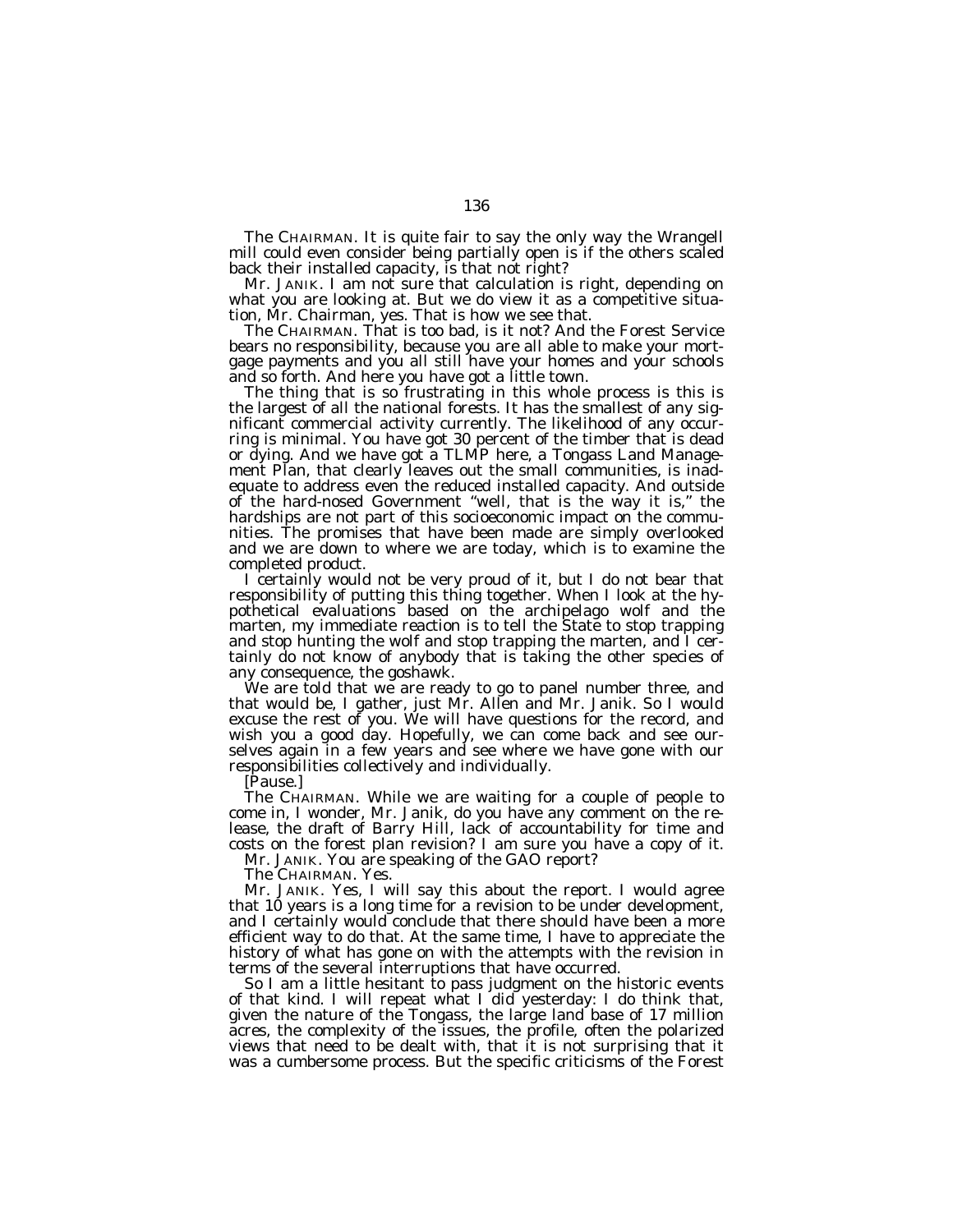Service on lack of monitoring, the lack of the ability to make decisions?

Mr. JANIK. Let me speak to monitoring first. I think that in a relative sense we have a good record on the Tongass of monitoring. Some of the things that we have generated have been used by the forests in the lower 48. That does not mean, however, that we do not have room for substantial improvement.

The CHAIRMAN. I think the focus here and the criticism specifically was that monitoring was not used in the absence of the ability to make a decision, because of the questionable science. Do you take issue with that?

Mr. JANIK. I take some issue with that. I think the importance of the science, introduced especially over the past 3 years in a more intensive way than it has been in the past, and in terms of the anticipated reaction by the courts to a number of challenges these days that we often face, whether it be on viability of wildlife species or whatever—I do think that one needs to have a plan that is legally defensible. That was one of our principal focuses as we proceeded for the past 3 years.

The CHAIRMAN. Of course, that is non-guaranteed. Legally defensible is in the eyes of the beholder.

I am kind of curious relative to your comments yesterday where you indicated that, if indeed some of the species in the habitats you were concerned about showed an increase or the science showed more promise, that the ASQ would be increased.

Mr. JANIK. Yes, I was referring to the regular process of forest plan implementation, that through monitoring you observe how reality is shaking out as compared to projections in your plan. And if you find out over time that there is an accumulation of a difference, then you are obligated to amend the plan, make changes to it.

The CHAIRMAN. I noted on page 13 when they were commenting on the Forest Service not being accountable for time and costs of its decisionmaking process, the specific statement that the Forest Service is held accountable for developing a plan, and the plan may be scientifically credible and legally defensible, but it is not accountable for making timely, orderly, and cost effective decisions. While the agency incurs the time and costs associated with legal challenges to the scientific credibility and the legal defensibility of its decision, the costs of the Forest Service indecision and delay are borne by others, namely the taxpayer, while the costs associated with the uncertainty of not having an approved forest plan are borne by members of the public who are concerned about maintaining diversity.

So indeed there is a good deal of criticism over what the OMB suggests is the ability to use monitoring in lieu of scientific decisionmaking, which is less than totally supported because of the various exposures associated with coming up with a scientific decision.

So is it not conceivable that you can be as legally—have as legally defensible a position by simply saying, we are going to monitor this, and by monitoring if it is indeed a question of the science leaving questions unanswered, by monitoring it we can indeed de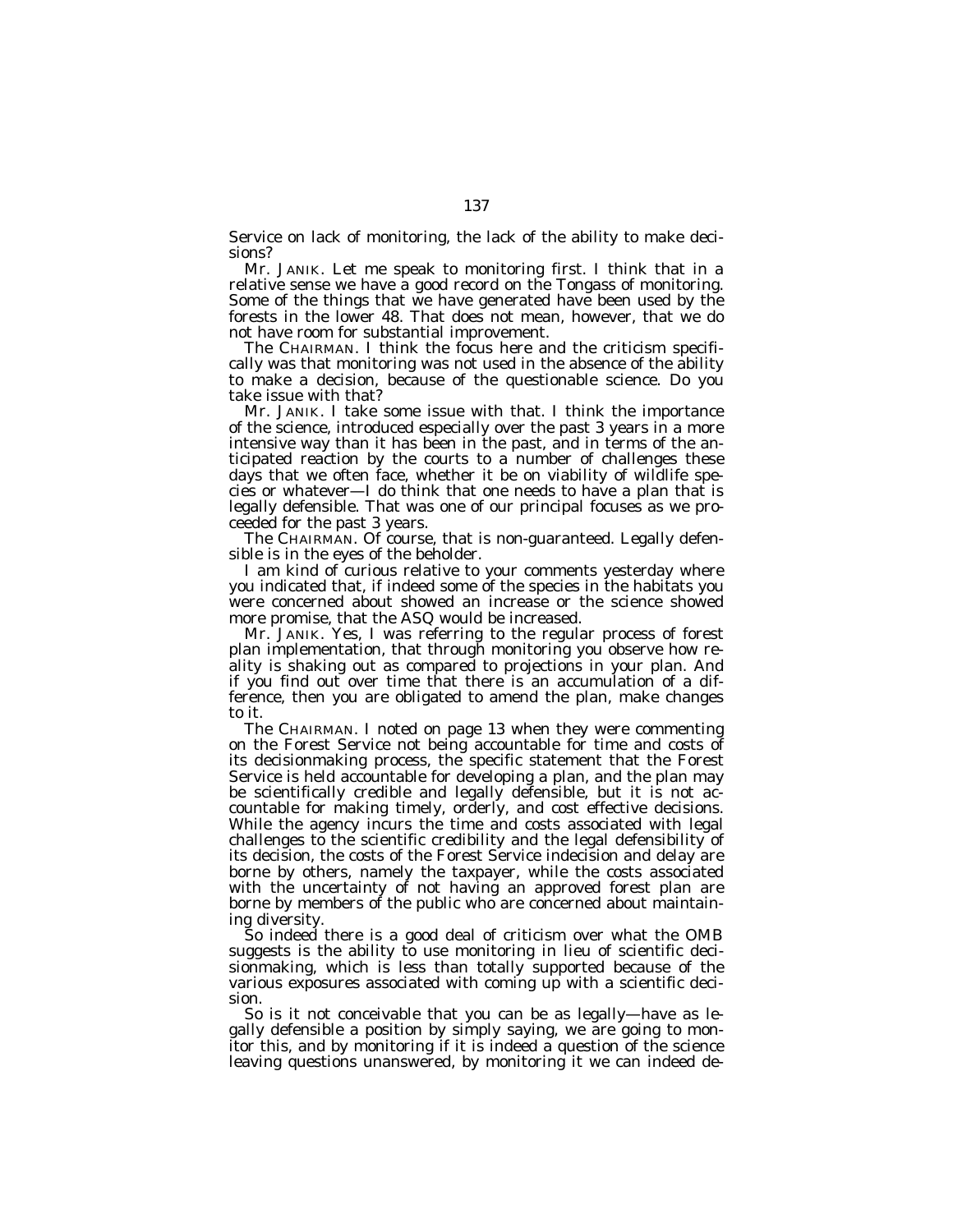termine what action would be taken? Is your legal position any less defensible by that conceptual process?

Mr. JANIK. Our judgment, Mr. Chairman, is that we have taken the revision to the point of adequacy on the three points that I have stated a number of times, and we consider that absolutely required to sustain the implementation of the plan.

The CHAIRMAN. I think what you have done is debatable in that regard, but clearly the cost and the time are excessive. I cannot help but note the comment here: ''The inefficiency that is occurring in the process to revise the Tongass plan is occurring at every single decisionmaking level within the Forest Service.'' You, sir, bear a portion of that responsibility.

It further states: "An internal Forest Service report estimates"and this is an internal Forest Service report that you have access to—''estimates that inefficiencies within the agency's decisionmaking process cost up to \$100 million a year in the project level alone.'' Do you dispute that?

Mr. JANIK. I am not prepared to answer that national statistic, but I would like to say there on that point again, I would disagree. I think the effort that has occurred over the past 3 years that I have been familiar with the revision has been a very efficient one. As I said yesterday, if you equate this land base and the complexity to other situations in the country, you would be seeing anywhere from 60 to 20 different forest planning efforts, and we were producing one revision. I think that has to be kept in context.

The CHAIRMAN. I believe that you gentlemen have opening statements, Mr. Allen and Mr. Janik. Go ahead.

## **STATEMENT OF DAVID B. ALLEN, ALASKA REGIONAL DIREC-TOR, U.S. FISH AND WILDLIFE SERVICE, ANCHORAGE, AK**

Mr. ALLEN. Thank you, Mr. Chairman. What I would like to do is submit my formal statement for the record, and I have some additional comments I would like to make just to highlight the important points in the statement.

The CHAIRMAN. Please proceed.

Mr. ALLEN. It is my pleasure to be here today to discuss U.S. Fish and Wildlife Service's involvement in the TLMP planning process. The involvement by the Service in the Forest Service planning process effectively began with the enactment of the National Environmental Policy Act in 1969. The thrust of our involvement has been to provide technical review for fish and wildlife conservation as part of the overall forest management planning process.

Beginning in the late 1980's, the Service provided technical advice on the Tongass plan through inter-agency committees and work groups. Examples include the Forestry-Fisheries Work Group, Viability Populations Committee, and the development of conservation assessments for the Alexander archipelago wolf, the Queen Charlotte's goshawk, and the marbled murrelet.

The goal of the Service's involvement in the TLMP planning process has been to work in partnership with the Forest Service to ensure adequate protection of fish and wildlife resources. In 1994 we accepted the Forest Service's invitation to be a full participant on the interdisciplinary team preparing the new TLMP plan. EPA, the National Marine Fisheries Service, the Biological Research Di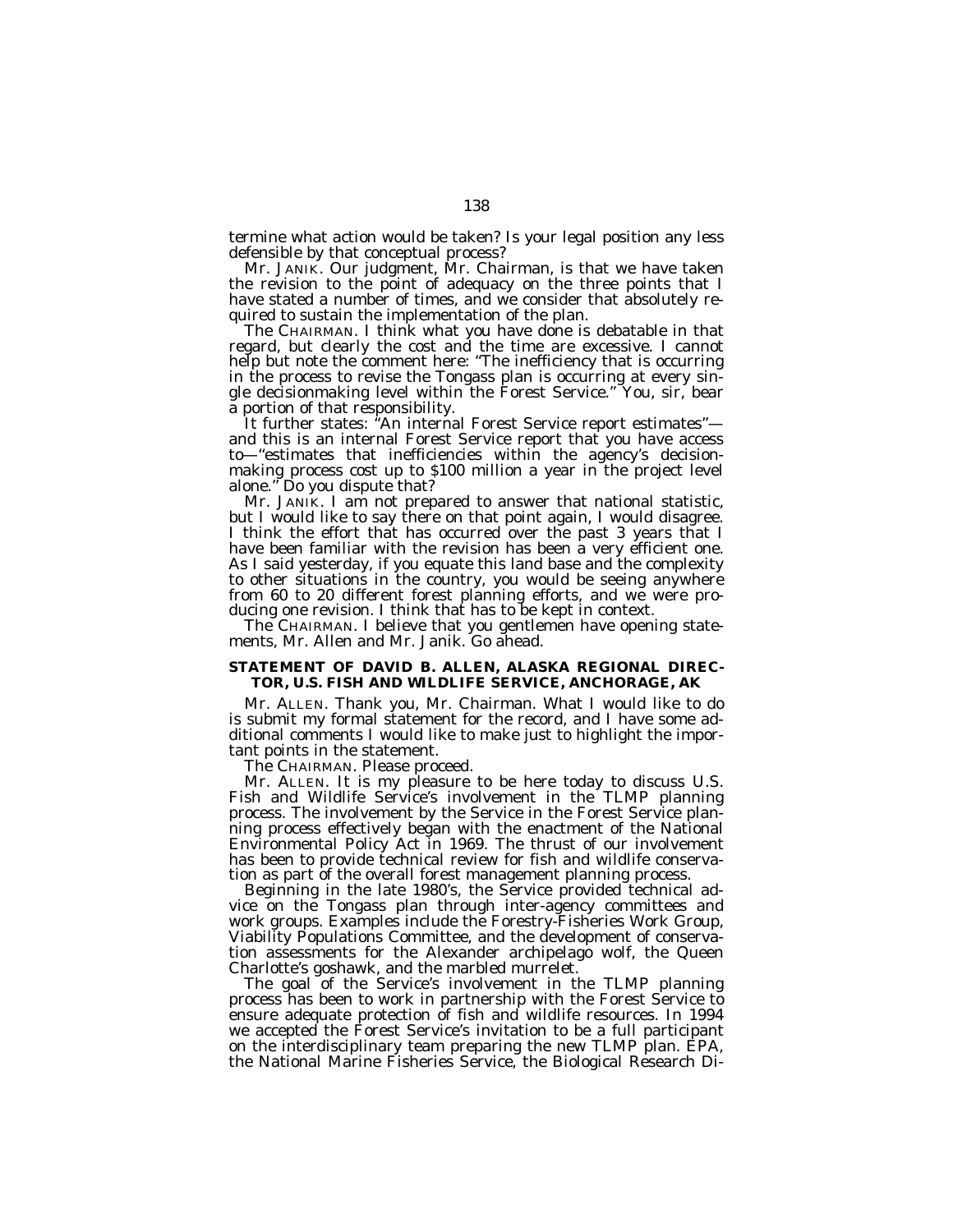vision of the U.S. Geological Survey, the State of Alaska and academia joined in this effort as well.

In January 1994 the Departments of Agriculture, Interior, and Commerce entered into a memorandum of understanding establishing a framework for cooperation in the conservation of species tending toward listing. In December of that same year, the Forest Service, the Fish and Wildlife Service, and the Alaska Department of Fish and Game entered into a similar MOU to establish a cooperative program consistent with the directive of the national MOU. This memorandum of understanding was the impetus for the conservation assessments I mentioned earlier prepared for the wolf, the goshawk, and the murrelet.

In April 1996 the Forest Service published the revised supplement to the draft TLMP EIS. In August 1996 the Service responded to that draft with detailed comments.

In the 11-month interval between the draft and the final NEPA document publication, numerous meetings were held between the Forest Service and the Fish and Wildlife Service technical staff and policy level managers to further overall inter-agency coordination. This was done in the interest of providing for fish and wildlife conservation in the Tongass.

For the future, the Service strongly endorses the Forest Service's commitment to establishing an inter-agency team to develop and implement a biological monitoring program for the new TLMP. A monitoring program is crucial to evaluating the overall effectiveness of the plan in terms of fish and wildlife conservation. With the Forest Service in the lead, the Service has already expressed it willingness to be a partner in this effort.

Thank you. That concludes my oral comments and I will be happy to answer any questions.

[The prepared statement of Mr. Allen follows:]

## PREPARED STATEMENT OF DAVID B. ALLEN, REGIONAL DIRECTOR, ALASKA REGION, U.S. FISH AND WILDLIFE SERVICE, DEPARTMENT OF THE INTERIOR

Mr. Chairman and members of the Committee, I am David B. Allen, Regional Director of the Alaska Region of the U.S. Fish and Wildlife Service. It is my pleasure to be here today to testify on the collaborative process between the Service and the U.S. Forest Service during the development of the new Tongass Land Management Plan (TLMP).

Eighty percent of the land area in Southeast Alaska is managed by the U.S. Forest Service. Thus, the fate of fish and wildlife resources therein, many of which are species for which the Fish and Wildlife Service has statutory responsibilities, are inextricably tied to management of the Tongass National Forest.

The involvement of the Service with Forest Service planning processes began, in earnest, with enactment of the National Environmental Policy Act of 1969. The two agencies have since agreed that the Service should provide input to overall forest management planning at the inception of the process in order to facilitate fish and wildlife conservation in any subsequent decision-making. Closer and earlier coordination promotes the concept of resource conservation as an overall management goal in all aspects of forest management.

Prior to the May 1997 completion of the new TLMP, the Forest Service was operating under the 1979 Plan, as amended in 1986 and 1991. All of these had received Service review and comment during their development. However, the working relationship between the Service and the Forest Service has evolved enormously over the last 7 years.

Beginning in the late 1980s, the Service provided technical guidance through staff-to-staff contacts as members of various interagency committees, work groups, teams, and panels that developed resource conservation information for incorporation into the Plan. Examples of these groups and their output included, the For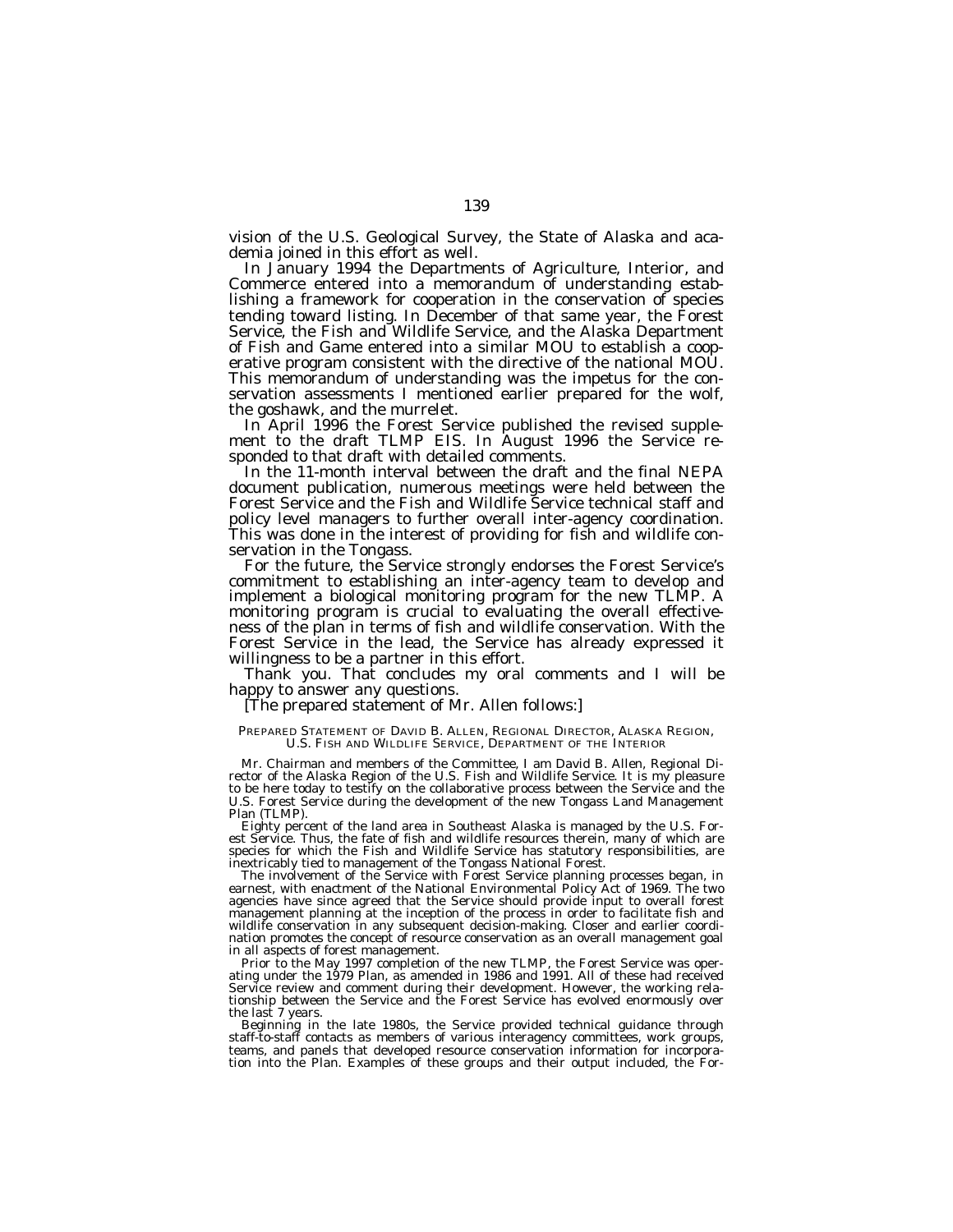estry-Fisheries work Group; Viable Populations Committee; the development of conservation assessments for the Alexander Archipelago wolf, Queen Charlotte gos-hawk and marbled murrelet; watershed analysis review; interim project review; and the deer model review.<br>The Service had a single goal for its involvement in these activities: to support

Forest Service efforts to manage habitat to assure that viable populations of fish and wildlife would remain well distributed throughout the Tongass National Forest. This involvement not only furthers the Service's mandate to protect and conserve trust resources, but also helps fulfill the Forest Service's responsibilities to the American public under Forest Service regulations associated with the National For-

est Management Act.<br>In 1994, at the invitation of the Forest Service, the Service assigned a biologist<br>to be a full member of the interdisciplinary team preparing the new Tongass Land<br>Management Plan. This invitation meant in the various teams ancillary to the planning process, the Service was now involved<br>with the actual development of TLMP. The Service was joined by other agencies in<br>this effort when the Forest Service also involved the En Biological Resources Division, State of Alaska, and academia in TLMP development. Subsequently, the Service's Assistant Regional Director-Ecological Services was in-<br>vited to become a member of the TLMP policy team, a group comprising Forest<br>Service, FWS, EPA, NMFS, and State of Alaska policy-level repr

met periodical method Team work. In January 1994, the Departments of Agriculture, Interior, and Commerce en-<br>tered into a Memorandum of Understanding (MOU) that established a framework for cooperation and participation among the agencies in the conservation of imper-iled species in the Tongass National Forest. In April 1996, the Forest Service published the Revised Supplement to the Draft Tongass Land Management Environ-<br>mental Impact Statement and Draft Forest Management Plan for public review and<br>comment, in accordance with NEPA requirements. On August 24, 1996, improvement of these documents. During the 11-month interval between draft and final NEPA document publication, numerous meetings were held between agency technical staffs and policy level managers as part of our overall interagency coordination. Much of this interaction occurred from November through December 1996. Again, the objective of our efforts was to assist the Forest Service in their efforts to assure that the TLMP would provide for species viability throughout the Tongass, a responsibility of the Forest Service as required by Forest Service planning regula-

tions under the National Forest Management Act.<br>Our interaction in the TLMP from January to the present has principally occurred<br>at the staff level, dealing with technical issues only. Such issues include reviews of TLMP supporting documents, standards and guidelines, and NEPA projects in transition.

For the future, it is the Service's view that as the new TLMP is implemented, it must be carefully monitored. We believe that monitoring is critical to the TLMP's success because it is the only available mechanism by which the Forest Service can determine the effectiveness of the plan in terms of the conservation of fish and wildlife resources on the Tongass. The U.S. Forest Service has committed to establishing an interagency team to develop and implement a monitoring program. The Service has expressed a willingness to participate in the monitoring program as a full partner.

This concludes my testimony on the collaborative process between the Service and the U.S. Forest Service during the development of the new TLMP. Thank you for your interest in the TLMP. I would be happy to answer any questions you may have in regards to our collaborative efforts on the TLMP with the U.S. Forest Service.

The CHAIRMAN. Thank you, Mr. Allen.

Mr. Janik.

Mr. JANIK. Thank you, Mr. Chairman, for the opportunity to testify twice in 2 days. Thank you for this opportunity, and to accompany Mr. Allen with regard to our cooperation with the Fish and Wildlife Service during the revision of the plan.

Let me start by saying that preventing the need to list species under the Endangered Species Act is the current Federal Government policy both that the Forest Service and Fish and Wildlife Service are dedicated to. That is described in the Federal national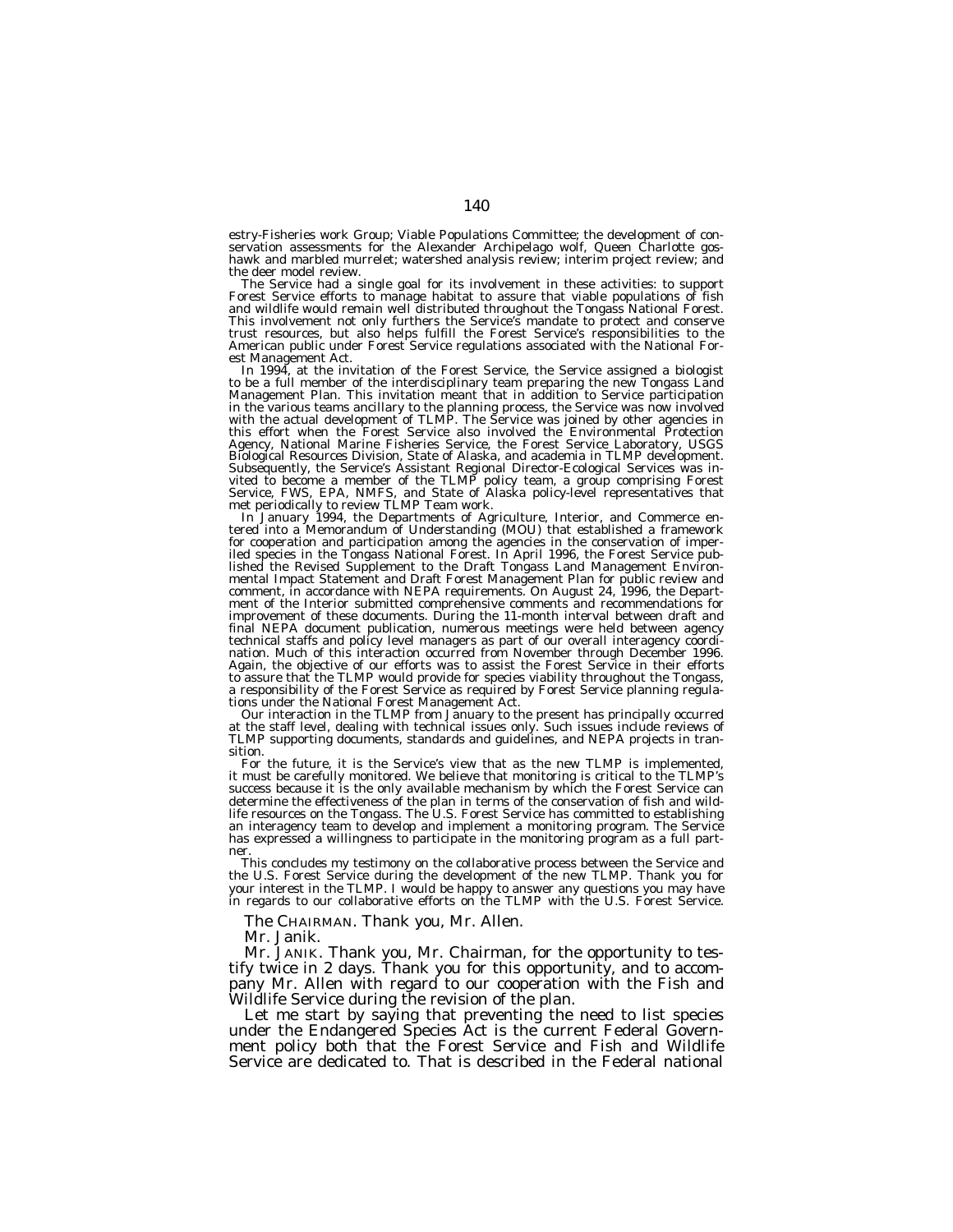memorandum of understanding signed in January 1994 by the Forest Service, Fish and Wildlife Service, Bureau of Land Management, National Park Service, and the National Marine Fisheries Service. In fact, in December 1994 we localized that commitment. The Forest Service, Fish and Wildlife Service, and Alaska Department of Fish and Game signed a complementary memorandum of understanding to establish a cooperative program to promote conservation of species tending toward listing under the ESA.

Moreover, the Department of Agriculture Regulation 9500-4 directs the Forest Service to avoid actions which may cause a species to become threatened or endangered.

The CHAIRMAN. Avoid actions?

Mr. JANIK. Yes. It reads verbatim ''to avoid actions which may cause a species to become threatened or endangered.''

More detailed direction is provided in chapter 2670 of the Forest Service Manual, and managing habitats to maintain viable populations of wildlife as required under the regulations implementing the National Forest Management Act is one of the most important tools we have for maintaining healthy populations of species and preventing the need to list them under ESA.

The agencies have been actively cooperating for a long time, certainly since 1988 regarding wildlife habitat management and wildlife conservation planning on the Tongass National Forest. We have collaborated on wildlife field studies certainly since 1990 in a very obvious way, and the Fish and Wildlife Service was a member of the inter-agency viability population committee that has received quite a bit of notoriety. This committee was formed in 1990 by the Forest Service to help revise the Tongass plan by addressing wildlife viability. The committee continued its work until May 1994.

At the same time that I expanded membership in the Tongass planning team to include research scientists, I also asked each of the Federal agencies and the State of Alaska for assistance. The Environmental Protection Agency and the Fish and Wildlife Service had full-time members on the Tongass revision interdisciplinary team. That was over a  $2\frac{1}{2}$  year period.

We also received substantial assistance from representatives of several State agencies, as I mentioned yesterday, and the National Marine Fisheries Service. We received valuable information from all these contributors.

The representation from the Fish and Wildlife Service did bring additional experience and expertise and the Department of the Interior perspective to the Tongass plan revision. The personnel on the team helped write the standards and guidelines, mitigation measures, land allocation determinations, and were involved in those deliberations as the team put together their proposals and analysis.

Fish and Wildlife Service also had a senior person represented on the Tongass plan revision policy advisory group. This group helped guide the revision process and identify policy issues critical to the revision. The two agencies, just as one example of cooperation, also jointly conducted a public information meeting in Ketchikan regarding wildlife conservation planning.

Fish and Wildlife Service staff was briefed on the plan alternatives and was asked for suggestions and concerns. I did carefully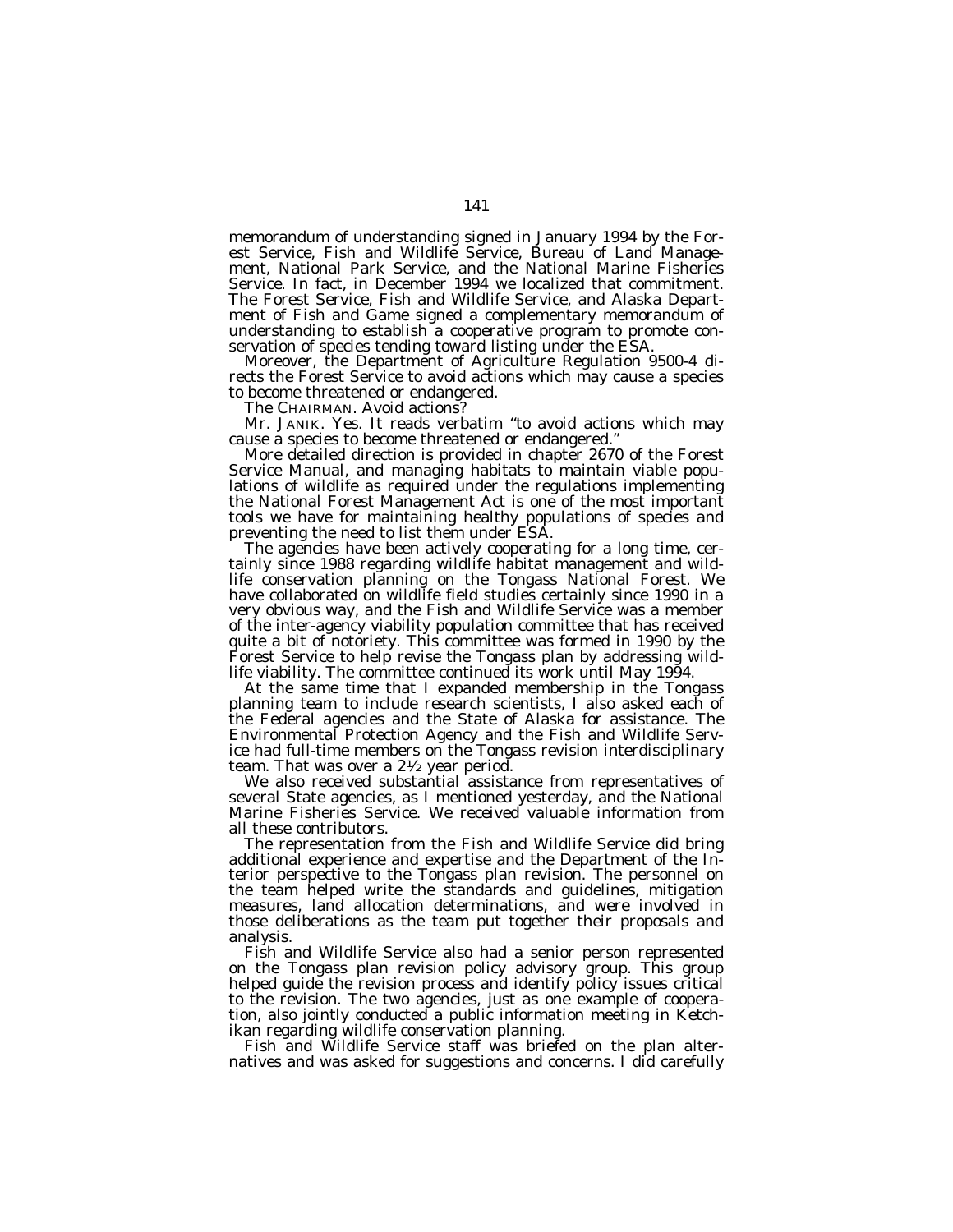consider those recommendations in developing the final plan. Their recommendations included additions to old growth reserves, modifications of standards and guidelines. Also, as required by law, we did consult with the Fish and Wildlife Service under provisions of the ESA concerning the few threatened and endangered species that do exist on the Tongass currently. Those do not have many management implications, by the way, but we did go through the formal process before making the decision in the ROD.

I have briefly described the professional relationship that the Forest Service and Fish and Wildlife Service enjoy in Alaska and the years of cooperation for the purpose of wildlife and habitat conservation. I am confident that the habitat strategies developed and implemented through the Tongass plan will provide adequate protection for fish and wildlife habitat to assure the viability of the species we are concerned about on the Tongass.

I look forward to continuing our work together with the Fish and Wildlife Service to assure wildlife and fish species and their welfare on the Tongass, and I appreciate being able to accompany Mr. Allen today.

The CHAIRMAN. In your statement, Mr. Janik, you used the word, and I interrupted you, ''avoiding'' actions that would be detrimental to any of the concerned creatures that habitat the forest or potentially could be identified to avoid listing; is that correct?

Mr. JANIK. That could lead to a listing, yes, sir.

The CHAIRMAN. And two of those creatures are hunted and trapped. The wolf is hunted and trapped, the marten is trapped, right?

Mr. JANIK. That is correct.

The CHAIRMAN. Your statement was: ''Moreover, the Department of Agriculture directs the Forest Service to avoid actions which may cause a species to become threatened or endangered.''

Why is it not within your purview to make a recommendation to the State, who manages fish and game, to terminate hunting and trapping of these species as a contributor to ensure that they are not listed?

Mr. JANIK. I believe the MOU that I mentioned in the testimony, Mr. Chairman, that we signed together in December 1994 provides a forum for doing just that kind of thing should that kind of action be observed as being necessary under the prerogative of the agency having the jurisdiction.

The CHAIRMAN. Well, why do you not do it?

Mr. JANIK. We constantly are talking about the needs of these species. The revision—my responsibility-

The CHAIRMAN. We have a species that is threatened potentially. Mr. JANIK. Yes.

The CHAIRMAN. Why would it not be prudent to simply take that action? You have an interest. You are a landowner. You can close that land. If this were a recreation leaseholder, you could dictate terms and conditions to protect your land.

Mr. JANIK. There is no problem in doing that, Mr. Chairman, after one determines it is necessary.

The CHAIRMAN. Well, even the thought of it being—I can read you the process that we have gone through already with the U.S. Fish and Wildlife Service relative to the last time around. Why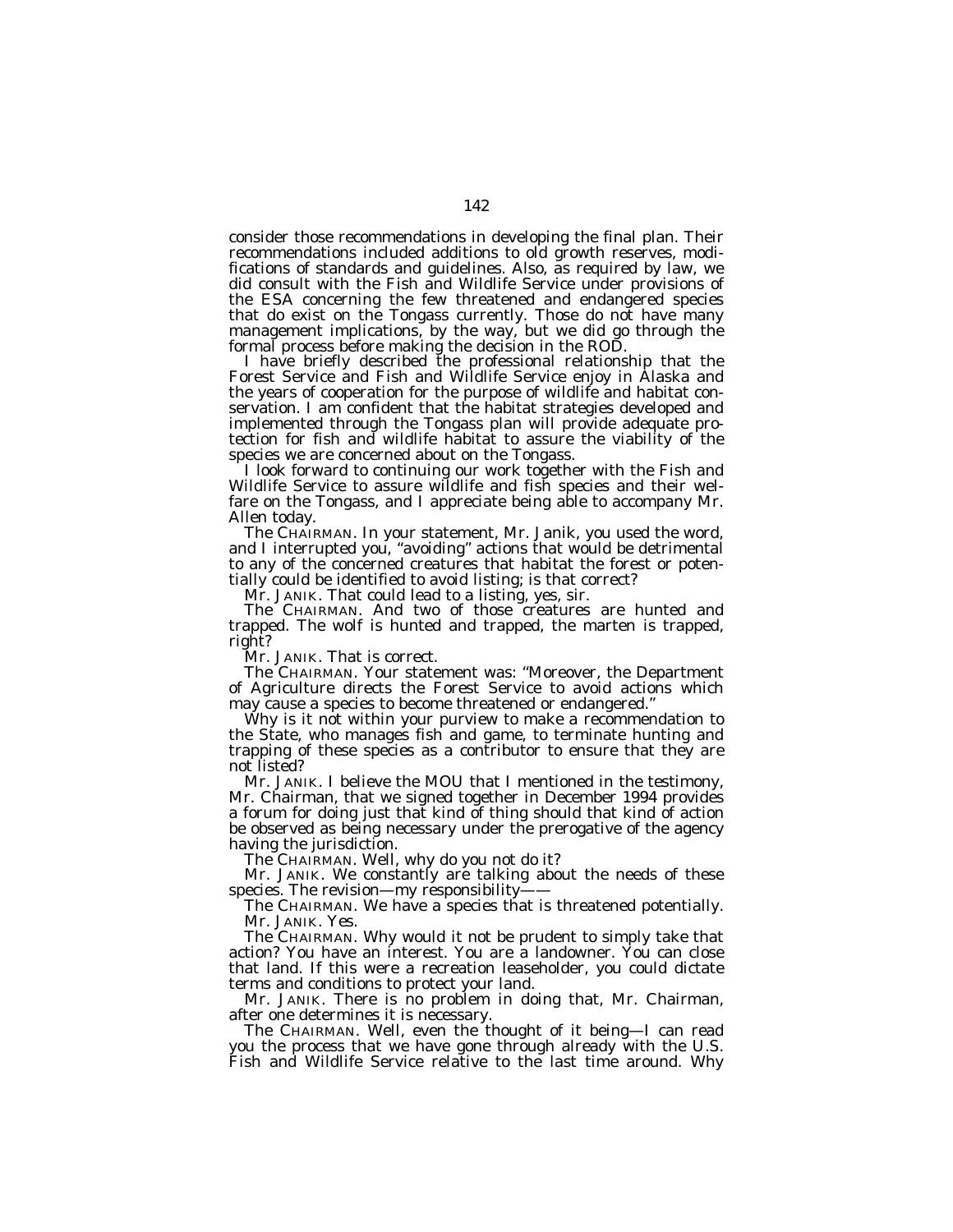would it not simply be prudent? Just a minute now. You are basing a good deal of your ASQ on habitat concern associated with two or three species.

Mr. JANIK. Yes, a whole host of species.

The CHAIRMAN. No, just a minute. Specifically the archipelago wolf because it was potentially on the list for threatened species, the goshawk, the marten. Those are the ones that we're specific about, right?

Mr. JANIK. Those were given particular attention, but the strategy that has been developed has been for all of the old growth associated species.

The CHAIRMAN. Well, I know, but that answer circles the question relative to the court case that we had, the mandate to have the new TLMP down prior to a certain date before the court ruled and would rule on the existing TLMP, which potentially would threaten the likelihood of a listing as a consequence of not having a current plan.

Now, we all know this. We have gone through this. It is a charade to suggest otherwise. The point is your TLMP came down. We have still the exposure from the U.S. Fish and Wildlife or from the court relative to a listing. But my question to you is, do you not think it would ensure a more prudent response to the concern that you have as a landowner to simply make a recommendation to the State Department of Fish and Game that they terminate hunting and trapping for these species?

Mr. JANIK. The revision addresses habitat and I know you understand that, Mr. Chairman, that that is the responsibility of the revision. Mr. Allen has to consider other factors and he will raise those as he sees fit, I am sure, in the forum that we have established. If that observation is such to generate a recommendation to the Department of Fish and Game or whomever, I am sure that is where that discussion would lead.

The CHAIRMAN. Well, as we are all aware, the court decision, the Fish and Wildlife Service, and the negotiations that began with the Forest Service in an attempt to ensure that the final forest plan would prevent the need to list the goshawk or the wolf as endangered—so to suggest that they are not a part of this process specifically I think is misleading.

The Fish and Wildlife Service had until May 1997 to reach a decision, and then of course we know the rest. There was a question of a criticism for not having the proposal done and the exposure associated with not having that done relative to the court's ultimate decision.

So on the one hand we potentially have expedited a process to ensure that we would have a plan, and on the other we have not taken all the steps that could have been taken as a prudent landholder to ensure that there were no further threats to these particular species that have been identified, that could very easily have been taken.

Now let me ask you, Mr. Allen and Mr. JANIK. Had the State 5 years ago or last year even taken the initiative to ban trapping and hunting on these species, would that have been taken into consideration, that actual fact, in your evaluation of the TLMP?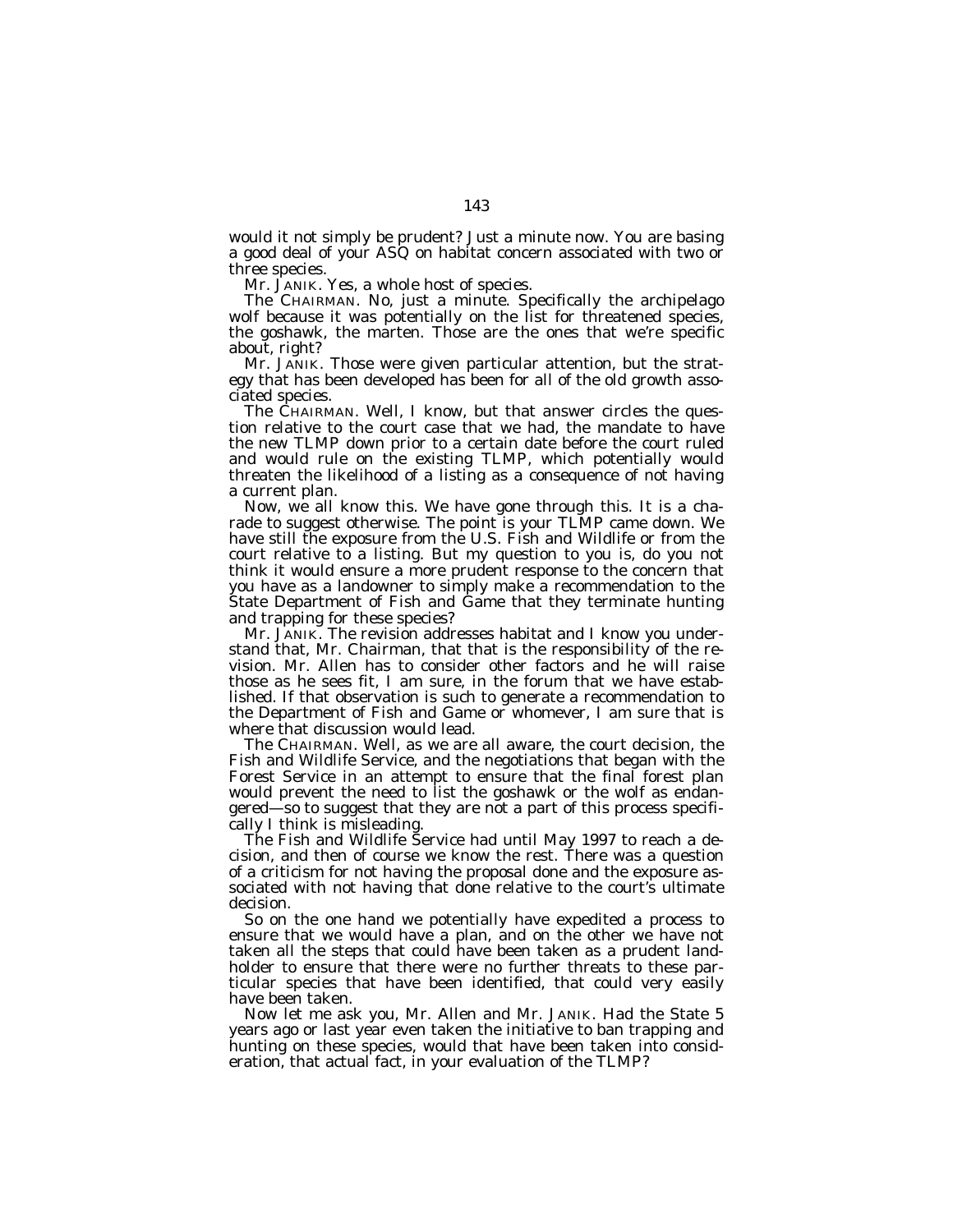Mr. ALLEN. Mr. Chairman, I will try to answer that issue with regard to wolf conservation. I think that obviously had the State taken such action that would have been very significant in evaluating the overall issue of conservation of the wolf. They have not.

One thing I would like to add, though-

The CHAIRMAN. Just do not leave me there, they had not. But it would have made a difference had they?

Mr. ALLEN. Well, certainly. I mean, obviously any direct impact on the take of wolves certainly would have had some significance.

The CHAIRMAN. It might have had a detrimental effect on the deer.

Mr. ALLEN. That is also possible, Mr. Chairman. In fact, it is also likely.

The CHAIRMAN. Very likely, because, what, one wolf takes how many deer a week?

Mr. ALLEN. I am not exactly sure.

The CHAIRMAN. You are a wolf expert.

Mr. ALLEN. No, I am not a wolf expert.

The CHAIRMAN. Well, it says here you are.

Mr. ALLEN. I have wolf experts that work for me, but I am not. The CHAIRMAN. Well, what do they tell you? How many?

Mr. ALLEN. What do they tell me, how many they take a week? The CHAIRMAN. A week or a month. I do not care.

Mr. ALLEN. I do not have that information.

The CHAIRMAN. You do not know?

Mr. ALLEN. No, I do not know.

The CHAIRMAN. Would you provide it for the record?

Mr. ALLEN. I certainly can.

[The information requested was not received at the time the hearing went to press.]

Mr. JANIK. Mr. Chairman, my part of that answer is, our obligation is to the National Forest Management Act, the provision of wildlife viability deals with habitat. We have to look at the longhaul implications of the effects of habitat. Our standard is looking at the viability provision. How that relates to requirements of the Endangered Species Act is a relationship, but one that falls under the jurisdiction of the Fish and Wildlife Service.

The CHAIRMAN. I do not buy that, Phil, because you are a landholder.

Mr. JANIK. Yes.

The CHAIRMAN. And if I am in your area on a lease for recreation you can tell me to do anything, and I have to do it or get out. You can do the same thing with your concern over the species associated with the habitat you are trying to maintain, if you want to do it. If you do not want to do it, that is something else.

Mr. JANIK. Mr. Chairman, we have provisions in the plan that deal with access, and that has to do with actual mortality of animals. So it is not as if we have not addressed some of these things. But when it comes to alteration of regulations, the provision for viability over the long haul calls on us to look at the habitat provisions.

The CHAIRMAN. The U.S. Department of Agriculture regs are clear: avoid actions which may cause a species to become endangered. The Forest Service has had two alternatives: change the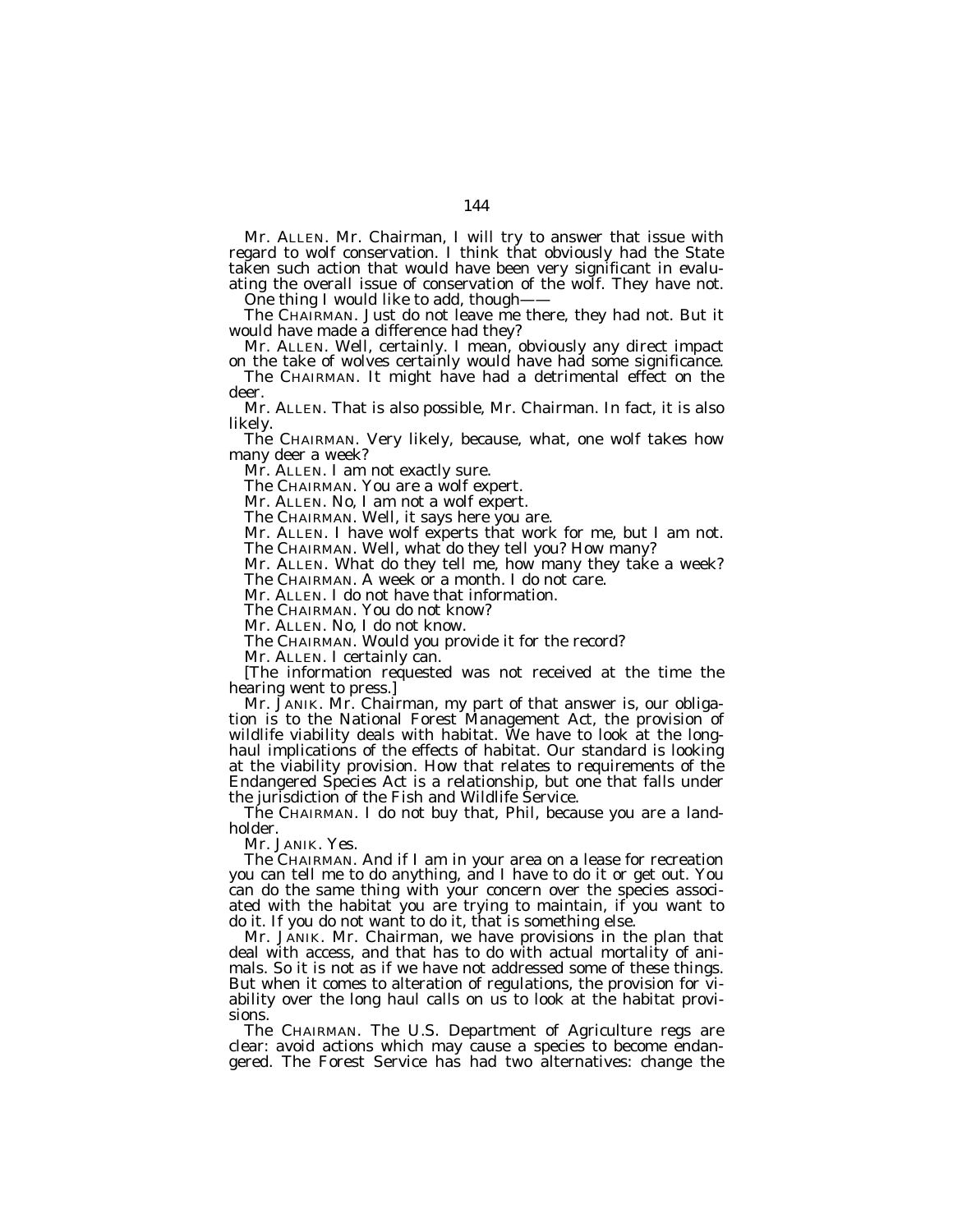TLMP or close lands to hunting and trapping. So do not tell me you do not have the flexibility. You do. You did not choose to do it. That is your own business and you are held accountable for it.

Mr. Allen, we would appreciate you briefly recounting for us the nature and extent of the Fish and Wildlife Service's involvement in the Tongass land managing process. Specifically, could you indicate at what date the Service was brought into the TLMP planning?

Mr. ALLEN. Yes, Mr. Chairman. As I indicated, we became involved I think significantly in the late eighties, as I suggested in my testimony, in a variety of committees and work groups that were formed. That relationship became formal in 1994 when we actually placed an employee of the Fish and Wildlife Service on the TLMP planning group itself.

The CHAIRMAN. Based upon the Service's involvement with the TLMP planning effort as part of the interdisciplinary team, as well as its role in providing technical assistance to the viability analysis, do you concur with Mr. Janik that the TLMP will meet the National Marine Fisheries viability requirement?

Mr. ALLEN. The Forest Service's viability requirement?

The CHAIRMAN. The National Forest Management Act, I am sorry.

Mr. ALLEN. Thank you. I nor my staff have made no determination on the Forest Service standard with regard to the viability.

The CHAIRMAN. Do you anticipate doing so?

Mr. ALLEN. No, we do not, sir.

The CHAIRMAN. Why?

Mr. ALLEN. It is a Forest Service decision. The way we have addressed the issue of fish and wildlife conservation on the forest is in the broader context of measures that we think will be important to their long-term conservation. The viability standard is a Forest Service standard. It is their decision and we do not make any independent judgment.

The CHAIRMAN. Well, if you are not going to provide them any advice, then what was the point of your involvement?

Mr. ALLEN. Well, sir, our advice has—as I said, we look at what the prescriptions are for harvest. We look at what the protection measures that are laid out over the landscape. I can say this much: that what we have been able to examine with regard to the new plan versus the old plan, the changes significantly benefit wildlife.

But to answer your question directly, do I agree or concur that the Forest Service's viability standard has been met, I have not made that determination nor have I asked my staff to.

The CHAIRMAN. Well, I guess the question would be do you intend to?

Mr. ALLEN. No, sir.

The CHAIRMAN. The reason for that is?

Mr. ALLEN. It is a Forest Service decision.

The CHAIRMAN. But you have an involvement in the process and have had since the eighties.

Mr. ALLEN. Yes, sir.

The CHAIRMAN. And formally since 1994.

Mr. ALLEN. And we continue to make recommendations and give advice on what we think is good for fish and wildlife. How they determine whether or not—how they use that information to deter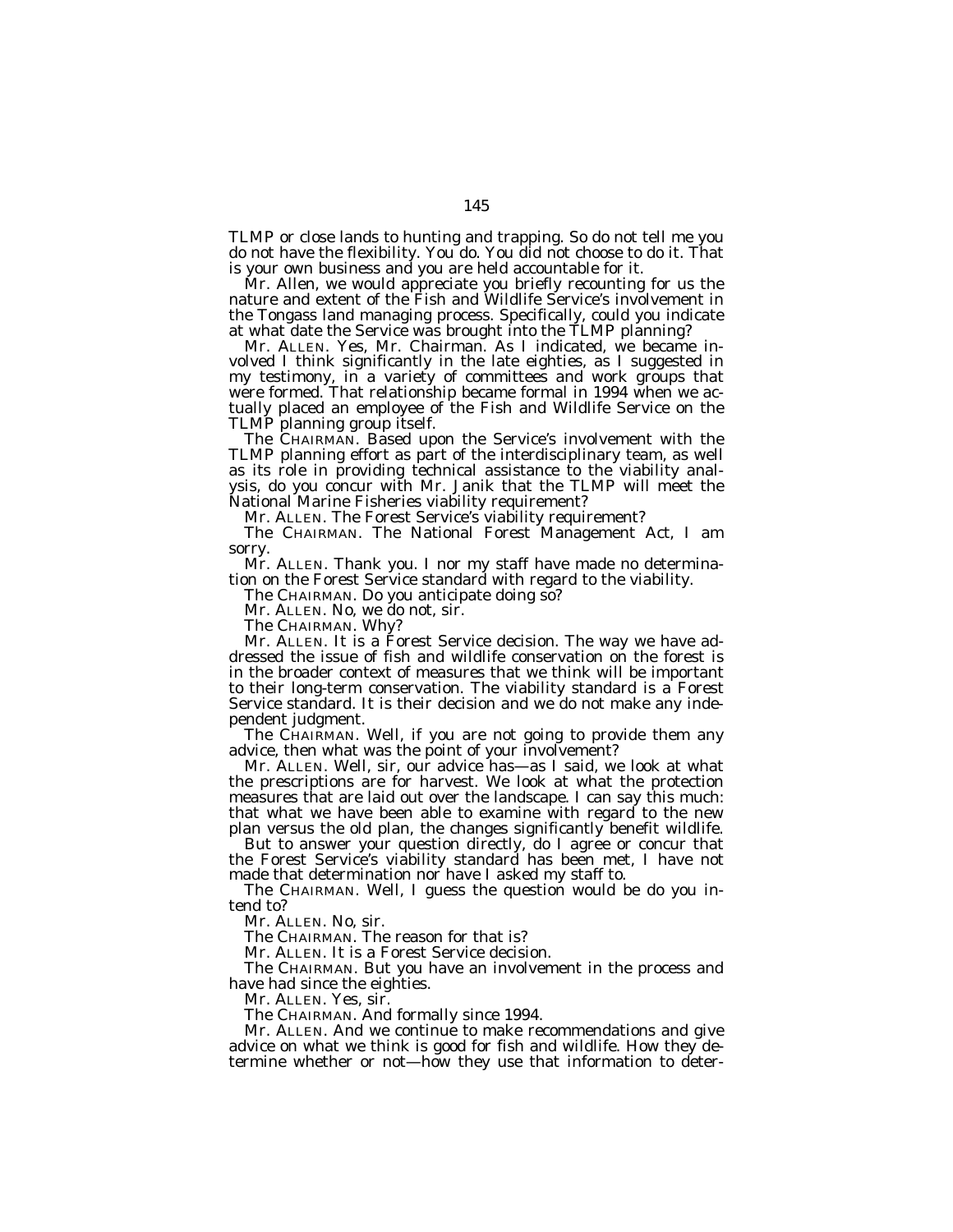mine whether or not they have met their viability standard is their decision, sir.

The CHAIRMAN. Well, are you not in a position where you are going to have to tell the court your opinion on the viability of the two species in question?

Mr. ALLEN. No, sir.

The CHAIRMAN. Who is?

Mr. ALLEN. What we have to tell the court is whether or not these two species are eligible for listing either as threatened or endangered—an entirely different standard, a different law.

The CHAIRMAN. Does that not require you to make some decisions regarding the viability——

Mr. ALLEN. No, sir.

The CHAIRMAN. What is going to provide you with that decisionmaking process?

Mr. ALLEN. Not in terms of the standard of viability that is required by the Forest Service. We have a set of standards that we use to determine whether or not a species should be listed under the Endangered Species Act.

The CHAIRMAN. That is outside the-

Mr. ALLEN. A different set of standards, sir.

The CHAIRMAN. Outside that covered within this National Forest Management Act viability studies, outside of that?

Mr. ALLEN. Correct, totally outside.

The CHAIRMAN. Are they tighter or looser?

Mr. ALLEN. My personal opinion?

The CHAIRMAN. Sure. That is all we have got.

Mr. ALLEN. I think the law is a bit more prescriptive under the act on how we address and determine whether or not a species is endangered or threatened than the language that is in the, I guess it is, the Forest Management Act.

The CHAIRMAN. So in other words, you are telling me that your process is independent of your association with the Forest Service on their development of the TLMP and under the structure that the Forest Service had to follow?

Mr. ALLEN. Yes, our process for making a listing determination is, sir.

The CHAIRMAN. Which is the higher threshold?

Mr. ALLEN. I am not sure that I could answer that directly, which is the higher threshold.

The CHAIRMAN. Well, we assume that the higher threshold would prevail.

Mr. ALLEN. If we assume the higher threshold would prevail, if the issue—if you are trying to draw a connection between the viability standard and an endangered species determination, that has never been done, sir. Conceptually, it would be nice to be able to say that if you have a viable population for which the Forest Service in the actions that they take would have a significant effect to all or a significant portion of their range and you had a viable population, then conceptually you should be able to say that that species does not warrant listing.

The CHAIRMAN. Well, it sounds to me like, independent of your cooperative effort with the Forest Service, whatever you are going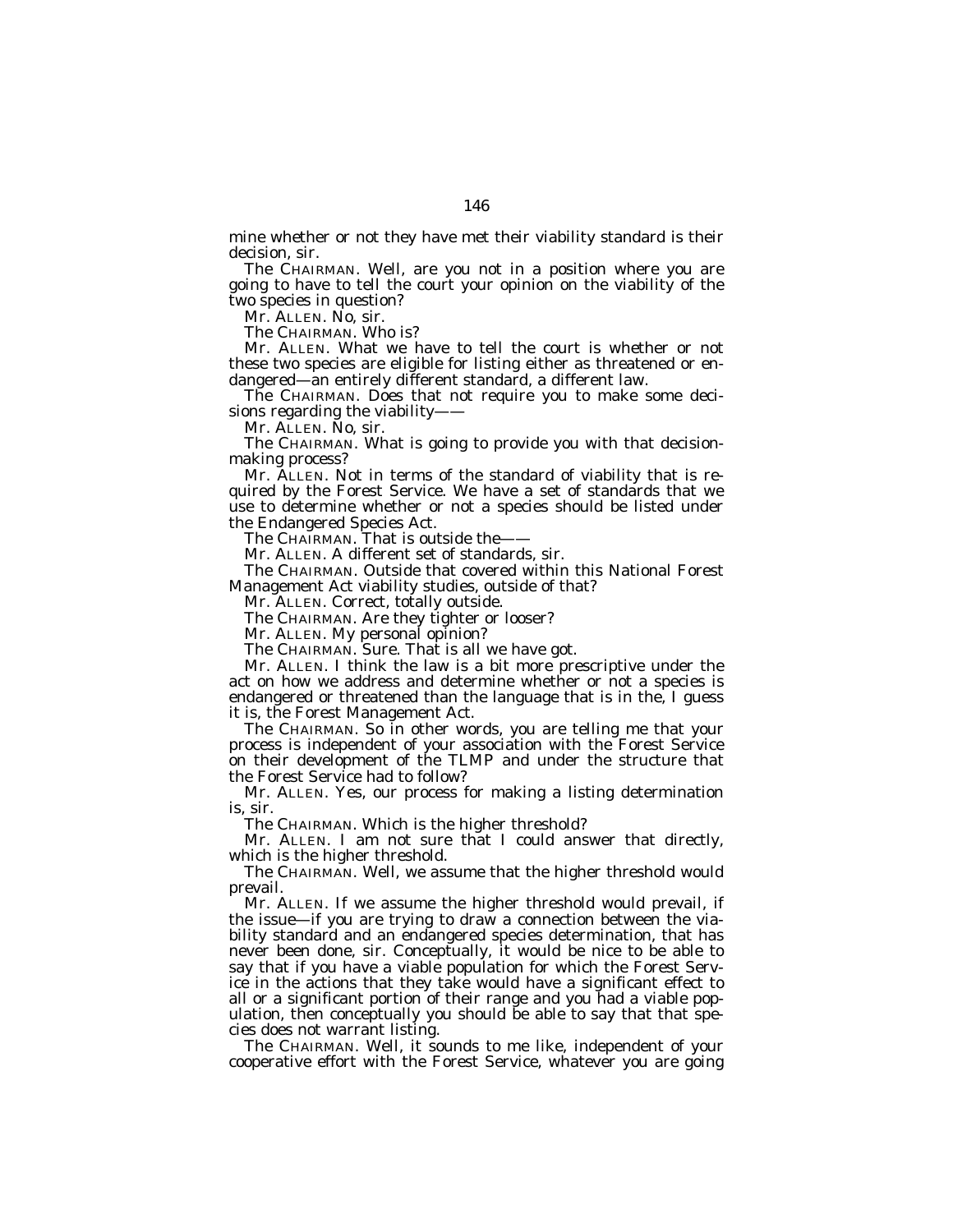to do on the listing issue is not associated with what you have been involved in.

Mr. ALLEN. Not directly, sir, no.

The CHAIRMAN. So I assume you are in a position at any time to make your evaluation based on other considerations.

Mr. ALLEN. The basic connection between the TLMP process and the issues relevant to fish and wildlife conservation and the viability issue and the listing actions is the science that is available to make those decisions. The science base is the same for both of us.

The CHAIRMAN. How do you handle a situation where you go to court and there may be a difference of opinion with regard to the Forest Service position and the U.S. Fish and Wildlife's position relative to the viability issue?

Mr. ALLEN. On the viability issue? We would not go to court enjoining the Forest Service over a viability question. The Fish and Wildlife Service would not.

The CHAIRMAN. Well then, are we in agreement?

Mr. ALLEN. Are we in agreement?

The CHAIRMAN. Yes, would you be in agreement on the viability? You would not take them to court, would not go to court. But if the court came down and said, okay, there is a difference of opinion here between the U.S. Fish and Wildlife Service and the Forest Service with regard to the analysis concerned with the species?

Mr. ALLEN. I think if the U.S. Government went to court over the issue of viability, a question that really is in the domain of the Forest Service, if there were any differences or concerns over that issue, they would be resolved as a matter of—as technical matters and science matters within the administration. They would not be issues that would be contested legally in court between the U.S. Fish and Wildlife Service and the Forest Service.

The CHAIRMAN. When we get to court—what is it, 60 days or so are you going to be together?

Mr. ALLEN. On the issue of the remands to the petitions?

The CHAIRMAN. Yes.

Mr. ALLEN. Are we going to be together?

The CHAIRMAN. Are you going to have the same position?

Mr. ALLEN. The action agency here, sir, is the U.S. Fish and Wildlife Service, and whether or not—I will let Phil answer that question, but we are the action agency by law with regard to the listing decision, and that will be the position of the Government.

The CHAIRMAN. Why are you giving the question to Phil then?

Mr. ALLEN. Pardon me?

The CHAIRMAN. Then why do you give the question to Phil?

Mr. ALLEN. Why do I give-

The CHAIRMAN. You got a note there from your staff.

Mr. ALLEN. Oh, I do.

The CHAIRMAN. Yes. Go ahead and read it. I read mine.

Mr. ALLEN. It says I have no answer; we are in litigation, sir.

The CHAIRMAN. That is an honest answer.

Well, the next question is, when we are in court on the TLMP are you going to be together?

Mr. ALLEN. We will not be there, in all probability.

The CHAIRMAN. You do not think so?

Mr. ALLEN. No. No, sir.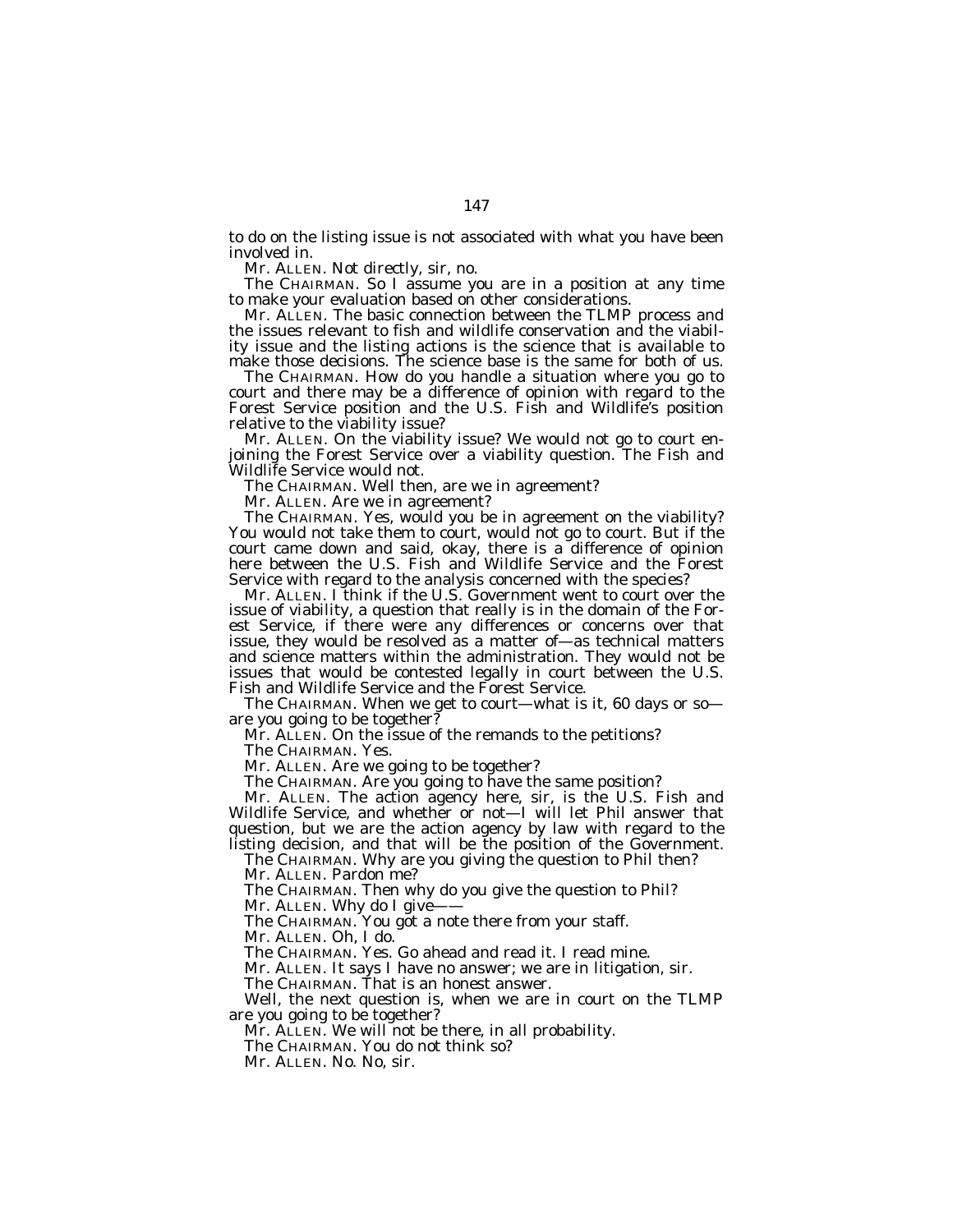The CHAIRMAN. Do you agree with that, Phil?

Mr. JANIK. I do not know who is going to be asked to be in the court should we end up there with TLMP.

The CHAIRMAN. Sure you will be in there. So you are not going to answer that one, either?

We are trying to, obviously, make the point of whether you have come together on your conclusions in the TLMP or you are independent. Are you saying that the U.S. Fish and Wildlife Service could list a species that is viable today and that the Forest Service has undertaken actions to maintain viability pursuant to its responsibility?

Mr. ALLEN. I could give you an example, sir, where indeed that could happen: where in fact the actions taken by the Forest Service, because of the range of the species, no matter how much they do, could in fact prevent a listing action because of actions outside of the control of the Forest Service.

The CHAIRMAN. Mr. Allen, looking at the development of habitat reserves and meeting the viability requirement, yesterday we discussed with the Forest Service whether they took into account activities on non-Federal lands and they indicated that to some extent non-Federal lands were evaluated. We note that in an October 3 letter to the Forest Service from Janet Hohn, the Assistant Regional Director for Ecological Service of the Fish and Wildlife Service, she said that:

''The habitat reserve analysis also suggests that where past and ongoing timber cutting have eliminated or precluded the opportunity for use of the 300-year rotation and even-aged harvest techniques, approximately 900,000 acres since 1954, adequately sized, appropriately placed strategic habitat conservation areas are going to be needed in combination with other silvicultural management. The HCA designation will also need to take into account logging on adjacent private lands, Native lands, that has occurred or is planned if maintaining regional goshawk populations is part of the conservation strategy.

So it would appear that the Fish and Wildlife Service did look hard at private lands. Is that correct?

Mr. ALLEN. Mr. Chairman, I believe basically all we did was look at the statistics that were made available to us by the Forest Service on how much of the private lands adjacent to Forest Service lands had been harvested.

The CHAIRMAN. So you did not look on private lands?

Mr. ALLEN. No, we did not look on private lands.

The CHAIRMAN. You did look on Forest Service lands?

Mr. ALLEN. In what?

The CHAIRMAN. For goshawks.

Mr. ALLEN. Yes, sir.

The CHAIRMAN. And how much Forest Service land did you feel you covered?

Mr. ALLEN. A small fraction of that forest.

The CHAIRMAN. A small fraction. How much is a small fraction? Mr. ALLEN. Well, I believe that we were able to do a study 2 years ago that involved about 25 square miles of forest in wilderness and unroaded areas that were not currently scheduled for timber harvest.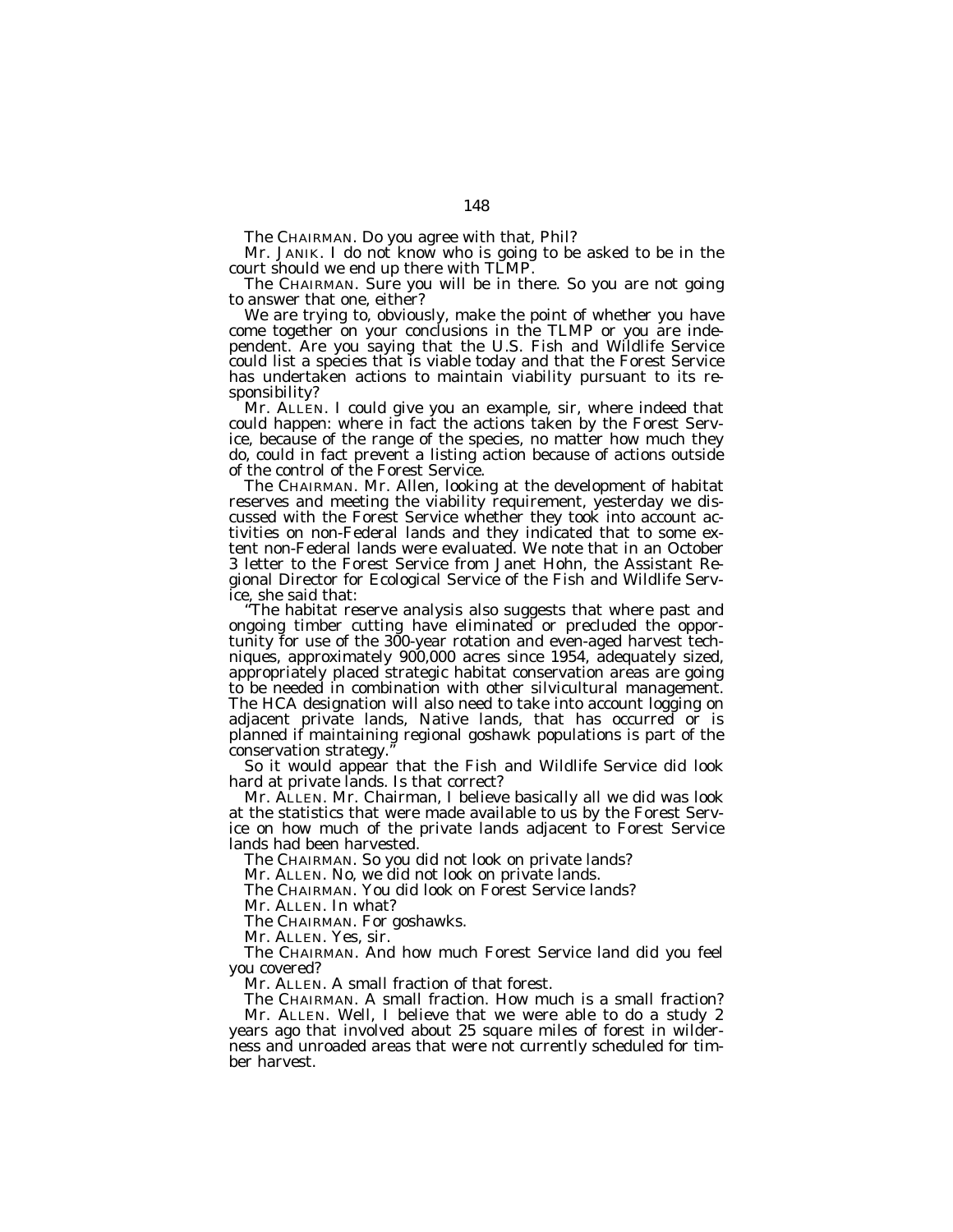The CHAIRMAN. You know, there is a representation here of ongoing harvesting taking place under the supposition. How do they know whether it is going to be on private or Forest Service lands, which private land is going to be developed vis a vis which will not?

Mr. ALLEN. That really was not—I think the context of—I think the comment that we were providing at the time was that we noted that the amount of harvest, total harvest in aggregate on private lands, was significant. As the Forest Service proceeded with laying out on the forest their plan for habitat conservation areas, that in order to assure a good distribution of those that it simply would be prudent to take into account adjacent lands which may be entirely cut or not.

The CHAIRMAN. You know, 25 miles seems pretty insignificant in a 17 million acre forest, recognizing that a significant portion of the 17 million is not goshawk habitat. Yet there could be an infrequent intermingling there, so I guess one can just question the reliability of that kind of a sample being accurate.

Mr. ALLEN. As I indicated to you, it represents a very small area. Certainly we are not trying to represent it as something that is representative of the whole forest.

The CHAIRMAN. No, but you are going to make your recommendation on that information.

Mr. ALLEN. That is just one very small piece of information that will be used.

The CHAIRMAN. Is that not fairly significant, an actual sampling of the forest as to what is there relative to the threatening of the species?

Mr. ALLEN. Sir, we made an effort to look in a very small area. We used methodology that is the current state of the art, which has many flaws in terms of its reliability.

The CHAIRMAN. That even substantiates my questionable concerns relative to how in the world you are going to have confidence in whatever your decision is.

Mr. ALLEN. Well, as I said, we do have other information about goshawks.

The CHAIRMAN. Other information that is as significant as an actual sampling? Such as what? What is more significant than an actual sampling?

Mr. ALLEN. Well, probably the most significant information we have about goshawks in the forest, of course, are those goshawks that have been located primarily as a result of the areas that have been surveyed for production, as well as some located in other areas of the forest. There has been considerable work done by the Alaska Department of Fish and Game.

The CHAIRMAN. Yes, but you are saying you took a sample. The Alaska Department of Fish and Game says they are not threatened.

Mr. ALLEN. We looked at one very small area, sir.

The CHAIRMAN. Well, that is fine.

Mr. ALLEN. We did not have enough resources to do any more. The CHAIRMAN. But yet you are going to come down with a decision based on whatever you have been able to generate.

Mr. ALLEN. Yes, the law does require-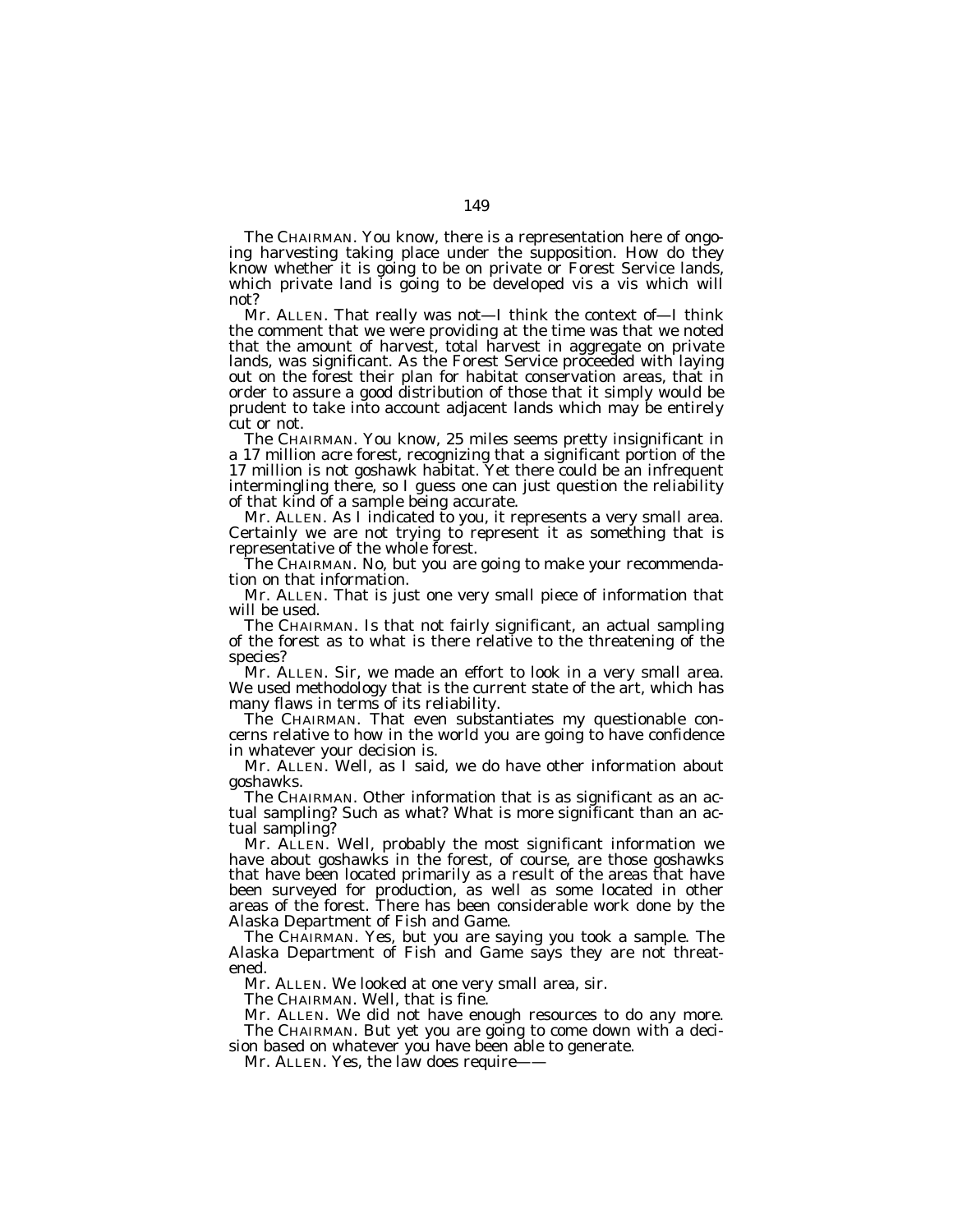The CHAIRMAN. 25 miles.

Mr. ALLEN. The law does require us to use the best scientific and commercial information available, and we will address it in that context.

The CHAIRMAN. I note further in a November 19 letter to Beth Pendleton of the Forest Service Nevil Holmberg, the Fish and Wildlife Service's field supervisor for southeastern Alaska, noted in discussing the matrix management that: ''The matrix is the body of the Tongass between old growth reserves, including those areas that will actively be managed for timber production. The current preferred alternative results in the additional harvest of 502,000 acres of old growth by the year 2025. When added to acres already harvested, the 387,000, and the 600,000 acres of private or Stateowned lands, well over a million acres of old growth forest will be converted to younger serial stages. These factors require a careful long-term approach to avoid adverse consequences that will not be corrected for generations to come.''

So here again it appears that Mr. Holmberg was looking at all ownership in assessing the Forest Service's responsibilities under the National Forest Management Act to meet the viability rule. Is it generally speaking the Fish and Wildlife Service's view in participating in the development of national forest plans that private and non-Federal land activities are relevant in advising the Forest Service as to what the Fish and Wildlife Service believes the Forest Service's statutory obligations are under the National Forest Management Act?

Mr. ALLEN. The way I would address that question is, again, when we looked at fish and wildlife conservation issues on the Tongass National Forest and in southeast Alaska as a whole we thought it was important that the Forest Service does take into consideration what is occurring on adjacent lands. But that in no way was meant to imply that they either somehow exercise some control over that activity or that whatever occurred outside of their control necessarily was something that had to be accounted for with regard to their statutory requirements for maintaining viable populations.

The CHAIRMAN. In the same letter, Mr. Holmberg notes that: ''Throughout the planning process, now nearing closure, the Regional Forester, Mr. Janik, has steadfastly maintained that the Tongass must be science-based first. The Fish and Wildlife Service involvement, thus grounded, has sought to assure the fulfillment of this goal. The question before us is where do we go from here? The Fish and Wildlife Service believes that the cooperative working relationship exhibited over the last 2 years is but a flawed, pale shadow of that which will evolve as we enter the twenty-first century.''

Well, I am a bit confused. Both of you appear to have had an epiphany over your ability to forge a cooperative relationship that sounded almost of a moving nature, and I would expect that you would both retire to a cottage at the sea if that were the issue. But Mr. Holmberg believes that your relationship is a flawed, pale shadow of something that has not yet to evolve.

What does Mr. Holmberg hope will evolve, Mr. Allen?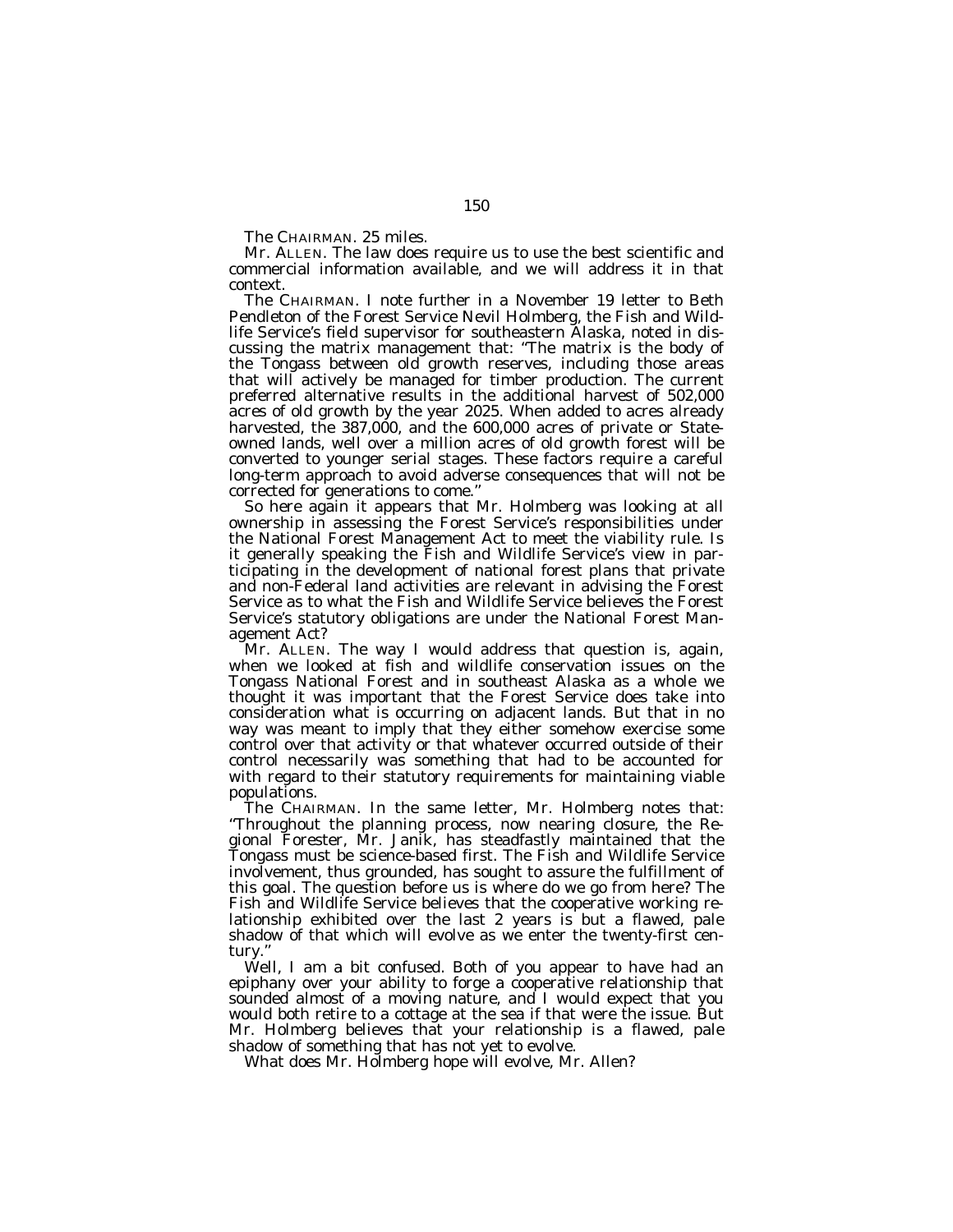Mr. ALLEN. Well, sir, I cannot directly speak for Mr. Holmberg. As you might well surmise, through the whole course of interaction with the Forest Service we have had a number of very vigorous debates on the issues of fish and wildlife conservation and we have all had our ups and downs. I would have to say overall, on the whole, we have made very substantial, significant progress in our relationship working together on these kinds of issues.

What does Mr. Holmberg hope will evolve? I believe he would agree with me completely with the statement I made in my testimony, that what the next step is that is very important in this overall process is that the implementation of TLMP be accompanied by a good biological monitoring plan so we can learn from what we have laid out in this very complex comprehensive approach to land management.

The CHAIRMAN. Well, I am going to hazard a guess on one of the things I think Mr. Holmberg may have meant. On October 21, 1996, in a letter to Beth Pendleton, Mr. Holmberg states: "Finally, there remains an unaddressed issue of critical importance: the relationship of the revised TLMP to the NEPA completed timber sales through the Tongass National Forest. Given the number of such actions and the significant amount of forest they affect, failure to revise all unsold sales to conform with the new TLMP, regardless of their place in the NEPA process, would result in a de facto prolongation of forest management in accordance with the 1997 TLMP as amended. We find this prospect unacceptable.''

I want both of you to respond to Mr. Holmberg's assertion and describe to me whether we are going to see you redoing sales where the preponderance of the NEPA compliance work has been completed. I also want you to provide me with cost breakdowns on what it would take to do this if that is where the two agencies are headed. If they are not, then let us say so.

The proposition that this is even being considered, after spending taxpayers' money, \$13 million, for the past, well, the total number of years that we have been in this process while your two agencies have been cooperating, suggests that this is perhaps a bit misleading relative to the exposure suggested by Mr. Holmberg.

Mr. ALLEN. That was a concern, sir, that we raised with the Forest Service. We expressed our desire to have an opportunity to advise and have them consider reviewing some of the projects that were in the planning, various stages of planning. That activity in fact began and is probably not as onerous as might have been portrayed. I cannot give you any specifics as to how far that has gone. Perhaps Mr. Janik has some more specific information.

The CHAIRMAN. You can give no assessment of the risk here?

Mr. ALLEN. Pardon me?

The CHAIRMAN. No assessment in your opinion of the risk associated with going back and doing these again?

Mr. ALLEN. The risk of?

The CHAIRMAN. Subjecting them to a new round.

Mr. ALLEN. No. I think again the process that was brought about was not viewed as being onerous or a complete redoing of the planning process. It was more an examination of where there might be aspects of current projects that are significantly out of line with the new plan, and that did not require a great deal of time and effort.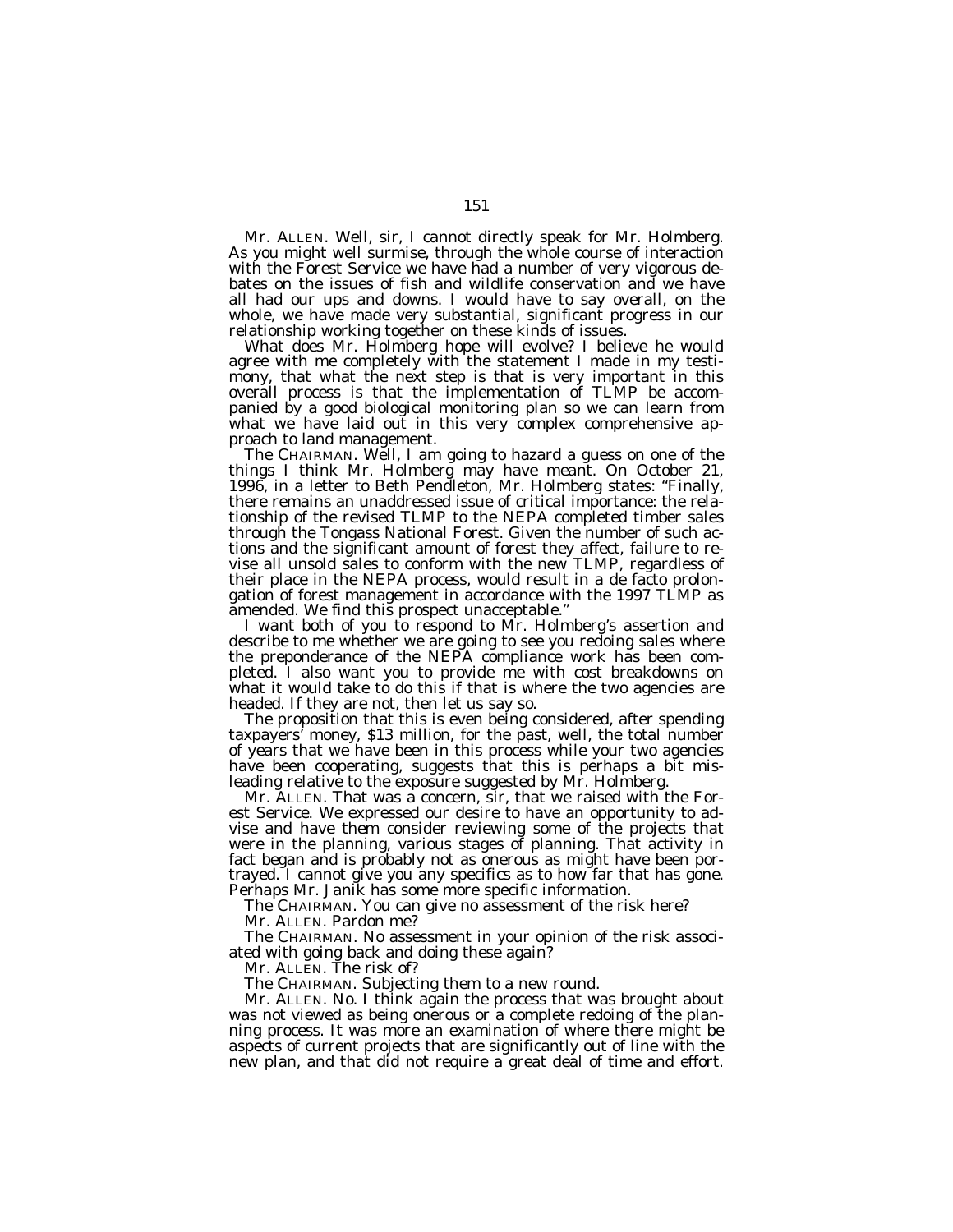The CHAIRMAN. So you dismiss Mr. Holmberg's assertion?

Mr. ALLEN. His assertion? It was an area of concern for us, yes. So no, I do not entirely dismiss his assertion.

The CHAIRMAN. Well, I mean, where would we be if we have to go back? We would look pretty foolish, would we not, as a consequence of the caution that he expresses?

Mr. ALLEN. Again, I think that the cautions that were being expressed there, sir, first and foremost, we had hoped that many of these projects, again where possible, could be brought in compliance with the standards that were going to be part of the new plan. Anything that was done in our view that improved the opportunities for fish and wildlife conservation were in our view valuable and important to any future decisions we might have to make.

Mr. JANIK. Mr. Chairman, if I may add to that.

The CHAIRMAN. Go ahead.

Mr. JANIK. On page 40 and 41 of the record of decision, just as an example, we address a subject area that is always very awkward when you come out with a revised document of this kind, and that is called transition language: What do you do with existing projects that have already been under preparation and are in some degree of completion in terms of NEPA, or maybe even completed?

We have tried to take in full account the concern you expressed in one of your questions, and that is there is a great deal of investment in these projects, and that is why there are four categories. What is being looked for here are the kind of fatal flaw types of things in the screening of projects, whether they be in category 1, and as you get through to 3 and 4 they are less under degree of preparation, so there is more opportunity to modify them in full compliance with the plan.

Back in whatever date Mr. Holmberg wrote that note—when was that, October?

The CHAIRMAN. Yes, it was October 21, 1996.

Mr. JANIK. We actually did have a screening of projects with the Fish and Wildlife Service involved. I am not sure if Fred Norbury is still in the room, but he was part of that with one of Dave's staff locally in Juneau. As Mr. Allen pointed out, it was not quite as rigorous as Mr. Holmberg might have anticipated when he wrote that note. It was done in just a few weeks. There were a few minor modifications made to some projects that did not involve a great deal of expense or retrofitting.

We intend to do the same kind of cooperative screening now that we are 6 months hence or so, with regard to all the projects currently on the table.

The CHAIRMAN. Well, obviously we are all looking for output at the end of the process. I am just wondering if we do not have the problem already before us and are just not relating to it and facing up to it. It is not something that the two of your agencies are going to simply work out in a collegial fashion without hitting the taxpayers with a big, big chunk of money.

I refer you to a January 3, 1997, memorandum to Mr. Janik from Mr. Gary Morrison, the Forest Service supervisor in the Chatham area. In this memorandum he withdraws the In-Between timber sale, withdraws them. He states: "As I am to understand, the reason for the withdrawal of this sale is based on direction from the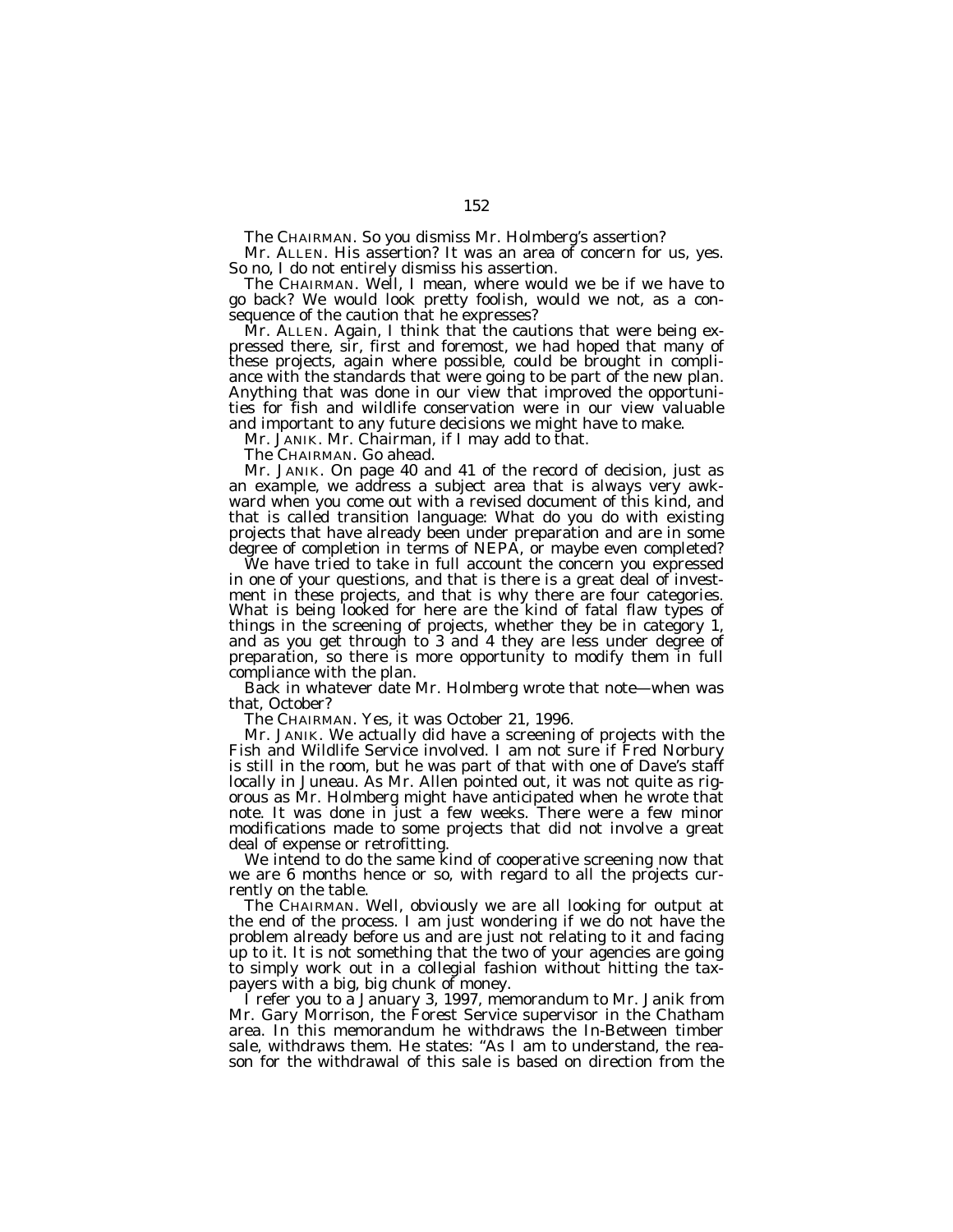Department of Justice,'' no less. He note further that: ''My understanding is that I am directed to either (a) forge a new decision document for the 4.4 million board feet of In-Between volume, as well as the yet unadvertised 9 million board feet of Crab Bay volume, both of which were cleared for immediate sale in the AWRTA settlement, or (b) reanalyze the sale areas along with the remainder of the southeast Chichagof project area volume that was not released on the AWRTA settlement and a new environmental impact statement''—a new one—''in full compliance with the direction of the new Tongass forest plan.''

I also refer you to the TG message delivered to Gary Morrison on June 30 from Tim Obst. In this computer message, Mr. Obst indicates: ''I hate to tread on a sore subject, but the Department of Justice has been calling me to find out whether we have cancelled the advertisement for the In-Between and taken Crab Bay off the sale schedule. I know the message has come down the pike without leaving a trail and that Fred would like to get something in writing. But whatever we do to effectuate the direction, we need to do it this week so that it does not get closer to the bid opening date and there is no more effort wasted on the issue.''

I have a concern with the effort that has already been wasted, already been wasted with this issue. I am further concerned that this seems to be an example of redoing sales that were already completed. I am most of all concerned that the Department of Justice is now intervening directly, for the first time, into timber sales decisions. It further states: Mr. Janik, please respond to my concerns.

Mr. JANIK. Certainly, Mr. Chairman. I am familiar with the situation of Crab Bay and In-Between. Frankly, those two sales are more related to the settlement that occurred with the Alaska Wilderness and Tourism lawsuit and the settlement that followed. Those sales were then identified as going to the Ketchikan Pulp Company, and during the Ketchikan Pulp Company settlement those sales were not encompassed in the 300-plus million that was involved in that settlement, but were taken out of that package through the settlement process under agreement with KPC and once again were then having to be prepared for independent offerings.

What is involved here, as you see in the memos, is a lot of frustration. These sales have been bouncing around for a bit.

The CHAIRMAN. It is pretty costly.

Mr. JANIK. And even though it is low volume, it is very frustrating. However, what is being dealt with here is an examination because it is the very thing that got us into a problem with the court in the AWRTA situation, that the NEPA documents and the NEPA sufficiency has to be evaluated at this point because now they are going to independent offering as compared to going to the long-term contract, which they were set up to do.

So there is no way currently to predict just what the outcome of this evaluation will be. We are going to look at both those sales. The CHAIRMAN. So it is an exposure?

Mr. JANIK. Sir?

The CHAIRMAN. It is an exposure.

Mr. JANIK. What do you mean by "exposure"?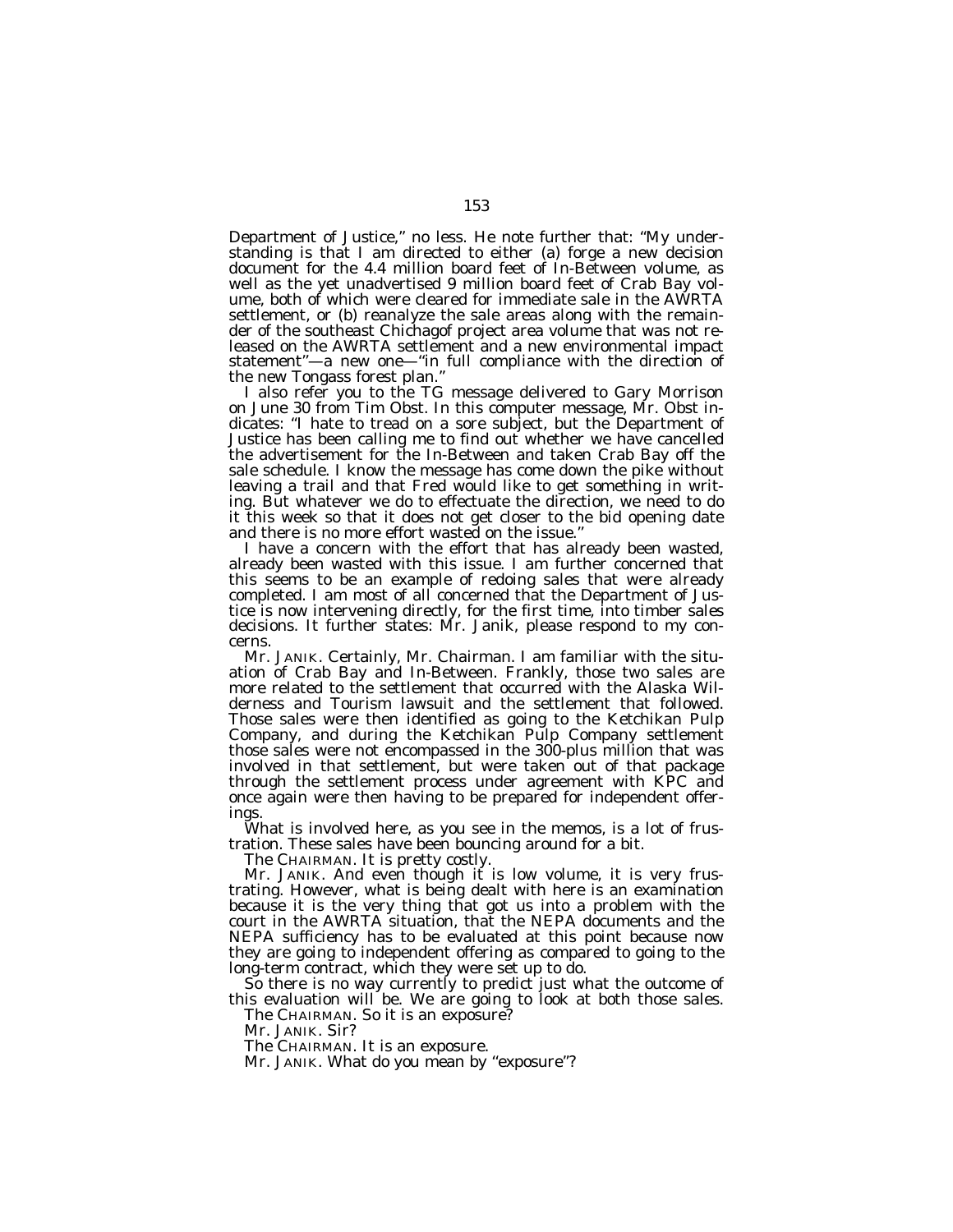The CHAIRMAN. Well, you say you do not know yet what it may lead to.

Mr. JANIK. Our evaluation. I am not sure what you mean by the term "exposure." We are going to evaluate the two sales and the NEPA documents for adequacy.

The CHAIRMAN. Well, were you not allowed to have them go somewhere else? I thought that was the point of the AWRTA sale, the settlement, to allow those.

Mr. JANIK. Yes, but then they were identified to go to the Ketchikan Pulp Company and for a while they were identified as having been transferred as part of the long-term contract obligation. Then when the settlement for the Ketchikan Pulp Company occurred those two sales were rejected during the settlement, and they now have to be prepared for independent offering.

So we are going to examine whether the NEPA documents are sufficient for that new offering. It is the very thing that the court ruled on in the AWRTA case that bound up all of that volume for over a year, is that the purpose and needs statement and so on and so on in the NEPA documents were not targeted towards an independent offering. It was all that volume that went from the Alaska Pulp Corporation and was then offered for independent, and the court disagreed with our modifications and said we had to go back and do more work on the NEPA documents.

The CHAIRMAN. Well, I do not know. Did you make the same mistake twice? These sales have been, what, through three lawsuits and two settlements, and I cannot believe-

Mr. JANIK. These sales have been through two settlements.

The CHAIRMAN. Two settlements and three lawsuits.

Mr. JANIK. I am not sure how many lawsuits. I think two events associated with this problem have been the AWRTA settlement and the KPC settlement.

The CHAIRMAN. I cannot imagine why there was a restriction on where they would go after the last settlement.

Mr. JANIK. Well, they obviously were not going to go to another long-term contract because none existed. So they are up for independent offering.

The CHAIRMAN. Mr. Allen, yesterday we asked Mr. Janik what appropriations would be required to fully implement the Tongass plan. I would like to ask you, given the role that you have described in the forest plan implementation for the U.S. Fish and Wildlife Service, what additional resources will be required for your Service to play that role fully? I would also like to know what will happen if those resources are not fully forthcoming.

Mr. ALLEN. Mr. Chairman, I cannot answer what the total costs of the monitoring program might be for TLMP. We have made an estimate. In fact, I have made a recommendation, the Service has, to the Secretary for funding in fiscal year 1999. My estimate at this point of what I think would be sufficient involvement by the Fish and Wildlife Service just as one player, because we view the State of Alaska also has a major role to play, would be approximately somewhere in the neighborhood of \$500,000 to \$600,000.

The CHAIRMAN. Your Service seems intimately involved in all aspects of the TLMP implementation. What is your assessment on whether this is a wise investment of taxpayers' dollars as compared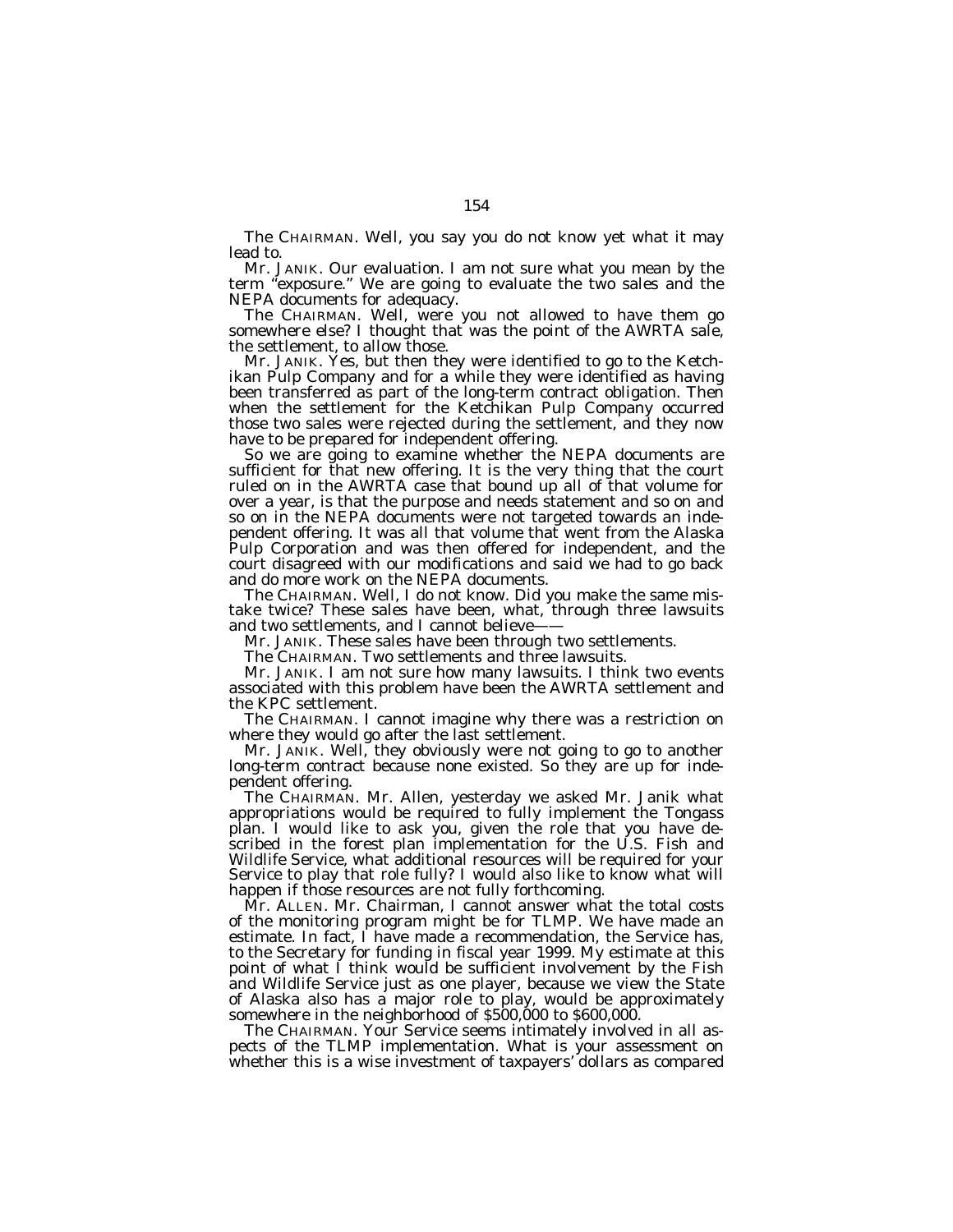to using the funds on a recovery plan development for the species that are already on the list?

Mr. ALLEN. Mr. Chairman, I think that the efforts that we have focused on in recent years, that is the Fish and Wildlife Service and the Forest Service, have all been preventative in nature. When we entered into an agreement in December 1994 to look at species that may be tending toward listing, we all agreed that anything that we could do of a preventative nature really was far less costly than ultimately what might be involved in taking remedial action if in fact it became necessary to list a species on the forest. It is like an insurance policy, sir.

The CHAIRMAN. Hypothetically, with regard to the listing of the goshawk and the wolf, suppose that a new species were considered for listing. How would you and the Forest Service interact and how would the implementation of the TLMP be affected?

Mr. ALLEN. Again, if for example, hypothetically, we were to receive a petition to examine another species on the forest, we would do essentially the same thing we did with the wolf and the goshawk. We would engage immediately with the Forest Service if we thought they were a major player, as well as with the State of Alaska. We would request additional public input for any other information relative to that. We would continue to consult and seek the advice of the Forest Service relative to that particular species.

Under the terms of our memorandum of understanding with the Forest Service and the State of Alaska, where we have agreed to exercise conservation measures on species tending toward listing, this could also apply to a species that someone may have petitioned, whether the ultimate action is a listing one or not. It gives us an opportunity to examine more closely what the environmental requirements are of that species and, if it is determined necessary, to enter into a conservation agreement taking conservation measures which might amount to management practices. In the case of the State of Alaska if it is a game species, it could involve some regulatory actions.

But these would be done, again, as measures that would prevent the need to invoke the Endangered Species Act.

The CHAIRMAN. I am reading from the AWRTA settlement, appendix 2: ''The United States and AWRTA stipulate that, without further procedures under NEPA or ANILCA, the United States may prepare, advertise, offer, release, award, and allow operations to be completed for the following timber sales or offerings or portions thereof that are subject to a temporary injunction.''

The specifics are Crab Bay, and it says ''In-Between, approximately 4.4 million board feet.'' Is that not adequate?

Mr. JANIK. That is part of what I was trying to explain earlier, Mr. Chairman, that these projects then went to the KPC allotment under the obligation of the long-term contract. They were then rejected, and at this point we are making sure that they are suitable for independent offering.

The CHAIRMAN. Well, it says here you do not need to do that.

Mr. JANIK. Current discussion with a number of parties, including Department of Justice, indicates we need to take a look at this.

The CHAIRMAN. It says here—and this is an order, is it not? It says ''court order'' at the bottom of it.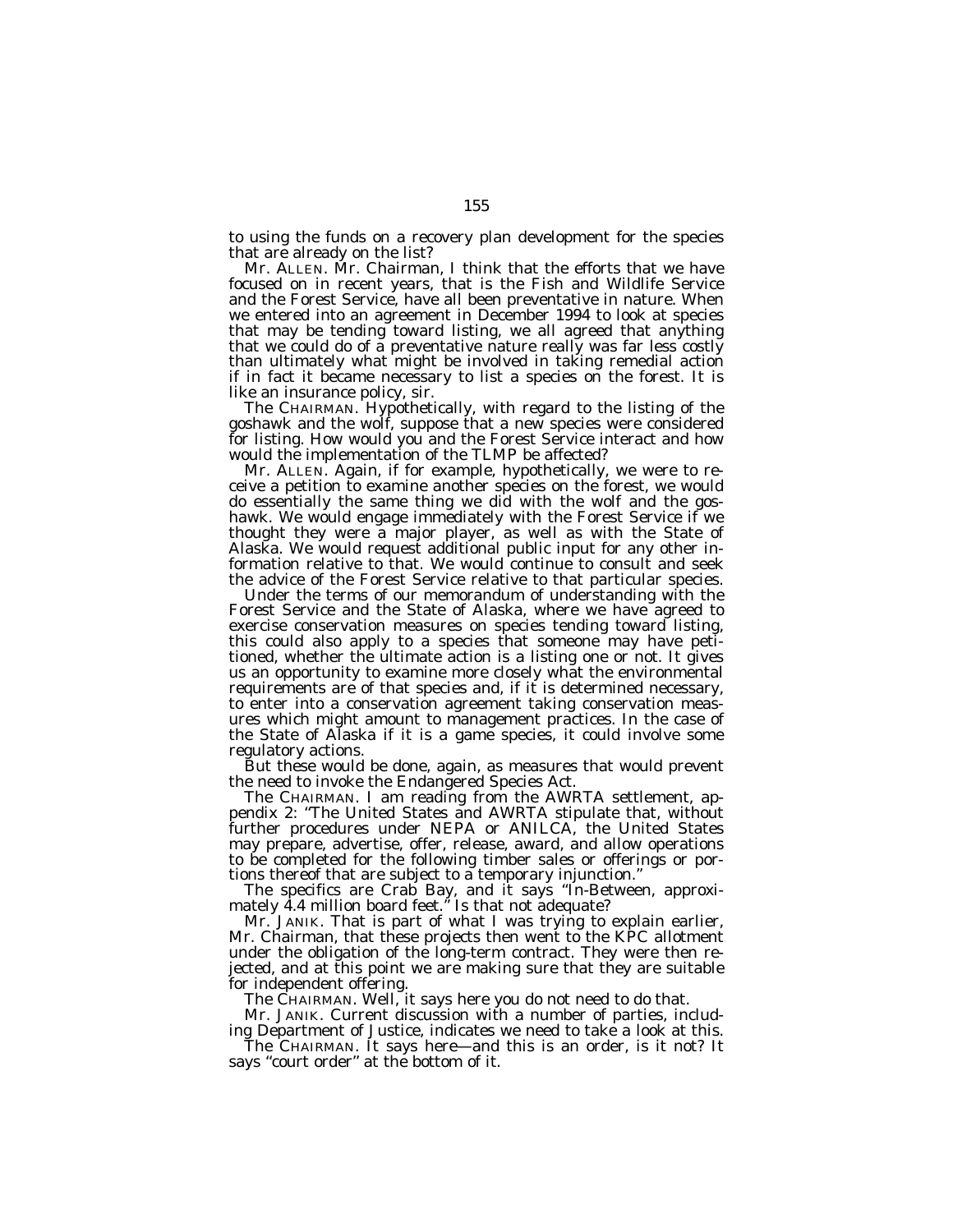Mr. JANIK. And this homework may need to immediate re-advertisement. I have no idea at this time.

The CHAIRMAN. ''The United States stipulates that, without further procedures." Now, that is as clear as-

Mr. JANIK. I think the complication is the transfer over to the KPC and now the reversal into independent offering, what happened subsequent to that. And as I said earlier——

The CHAIRMAN. That is not what it says, is it?

Mr. JANIK. There are some remaining questions that need to be answered.

The CHAIRMAN. Well, you can have all the questions you want, but it says here "The United States and AWRTA stipulate, without further procedure under NEPA or ANILCA, the United States may prepare, advertise, offer, release, award, and allow operations to be completed on'' the Crab Bay timber site.

Mr. JANIK. I agree, that language is quite clear.

The CHAIRMAN. Well then, why did you not do it?

Mr. JANIK. Because in subsequent discussion, with the complication of the KPC settlement-

The CHAIRMAN. Who did you discuss it with?

Mr. JANIK. A number of people: our own people, the Department of Justice, who was heavily involved in both these settlements, and our Office of General Counsel.

The CHAIRMAN. Why do you not just make a decision? You have got the Department of Justice. You have got a court order to back you up. What more do you need?

Mr. JANIK. I am not sure there is anything more needed. We are looking into it.

The CHAIRMAN. You know, Jack Ward Thomas made the statement in his opinion relative to the heart of the debate over public land management, and he said: ''The simple fact has arisen from a series of events and the interaction of the ESA and the regulations issued pursuant to the National Forest Management Act, specifically that diversity regulations and executive orders to take the brunt of the consequences of law and regulation on forest land where possible"-"Federal land where possible. This has a profound impact on the capability of the managers of the public lands to carry out their multiple use mission in a manner that solidifies the evolved policy of biodiversity retention and meets the expectations of many western members of Congress for community stability and higher levels of resource extraction.

Do you concur with that in general?

Mr. JANIK. That was the personal view of the Chief, Jack Ward Thomas. I judge his opinion very highly. The questioning related to the TLMP revision, sir, is we deal with the laws that are on the table and what we are instructed to do by those. That is what we attempted to do.

The CHAIRMAN. Well, the way this thing reads is basically the Forest Service is going to make a decision and take the consequences, with the presumption that all Native land is harvested. That is the way it comes down on the application in your TLMP, and that is hardly true because it is not all harvested.

Mr. JANIK. Would you please put that in the form of—rephrase that question, Senator? I am not sure I am exactly reading——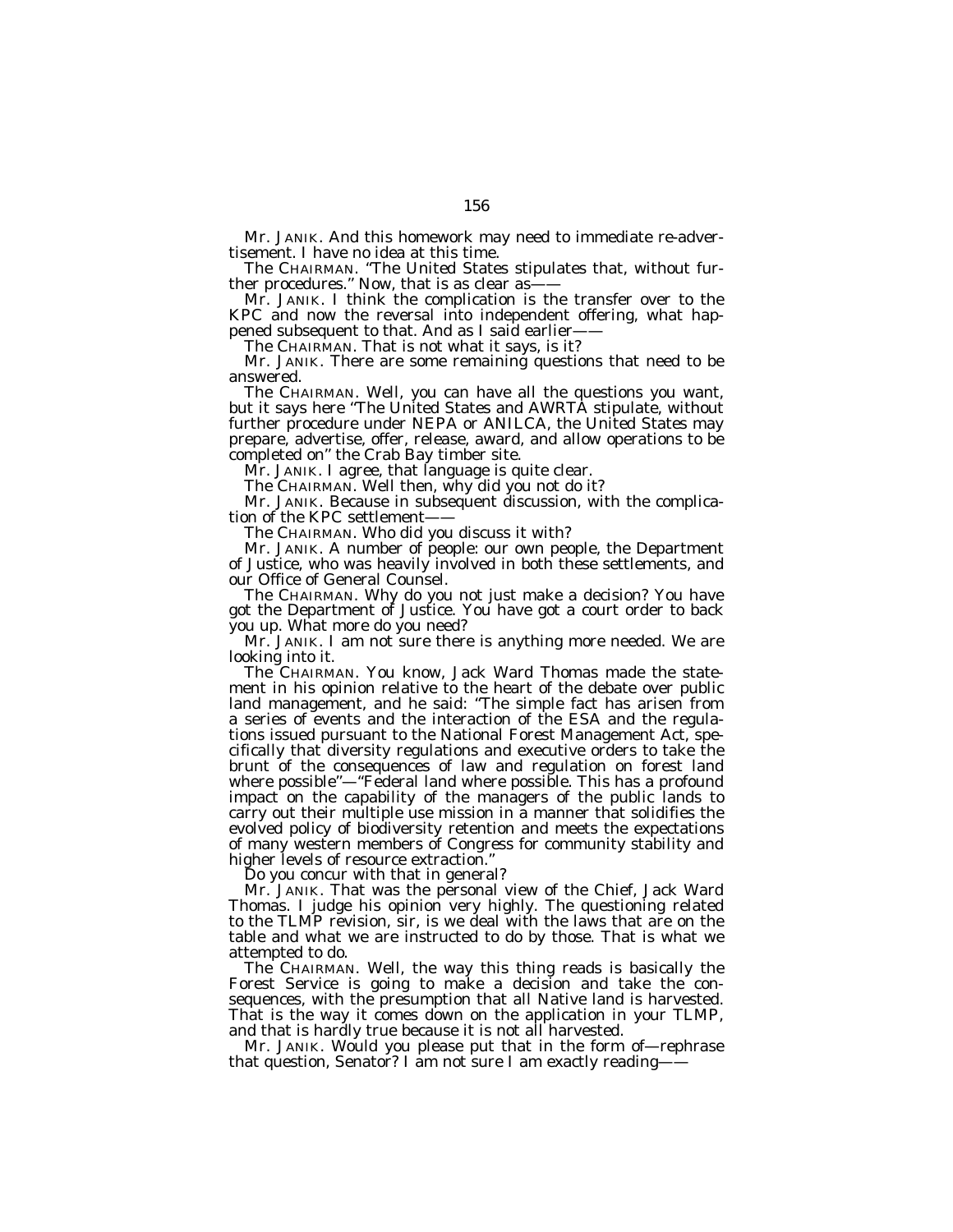The CHAIRMAN. The assumption is that the way you have come down and the application of this is that all Native timber is in fact assumed to have been harvested.

Mr. JANIK. I do not concur that that is the assumption we have made in the revision.

The CHAIRMAN. What is the assumption you made in the revision on Native timber?

Mr. JANIK. What I believe has happened here through the panel assessments that we discussed and all else is that the context of the Tongass setting was taken into account when the folks that we asked to give their opinions and judgments on what was needed in terms of habitat strategies and the risks associated with those on the Tongass, on the Federal land, what was needed.

So I would concur there was some consideration given to conditions on other lands. At the same time, the focus was what is needed on public land, the Tongass.

The CHAIRMAN. I am going to wind this up in about 5 minutes. There was a question yesterday relative to a point on the timeliness of changes in the planning process that went into the development of the TLMP, and I want to go back to these two charts. Do I have my narrative in front of me? I cannot read it from here, that is my problem. You have got it somewhere? We will find it.

I am sure you figured I would get back to it, so you have probably got it memorized. Or maybe you can read it from there. It is dated-

VOICE. It is dated May 14, 1997.

The CHAIRMAN. And read the reference. It says at the bottom— I have got it here. This is ''For your review.'' It is from the TLMP team to Gary Morrison, Gail Kimball, Brad Powell, Phil Janik, Fred Norbury, and Tim Obst, I believe.

Mr. JANIK. Tim Obst.

The CHAIRMAN. And it says: ''For your review, enclosed are the additional proposed standards and guidelines,'' et cetera, et cetera, ''additional measures for landscape collectively, modifications.'' ''Enclosed are the proposals as they modify the December 1996 version of the forest plan.''

It says then: "Please look at these changes,"-and these are underlined in yellow—''Look them over and give us any comments no later than close of business on Thursday, May 15, if at all possible.'' That is the next day.

Then the next chart, and I think it is significant because it says at the top this is a ''working document,'' marked ''confidential'': ''Region X forest management has had an opportunity to review the most recent draft of the proposed TLMP forest-wide standards and guidelines for the marten, drafted 5-5-97 at 11 o'clock.'' That is getting pretty close, too.

''The initial reaction of forest management was that the revised standards and guidelines would result in a significant reduction in the amount of viable timber available for planned harvest.''

Then down at the bottom it says: "We believe that the impacts of timber harvest are so great that the current allowable sales quantity is unobtainable. In order to adhere to forest policy and applicable laws and regulations, changes of the magnitude reflected in the revised S and G's must be supported by the recalculation of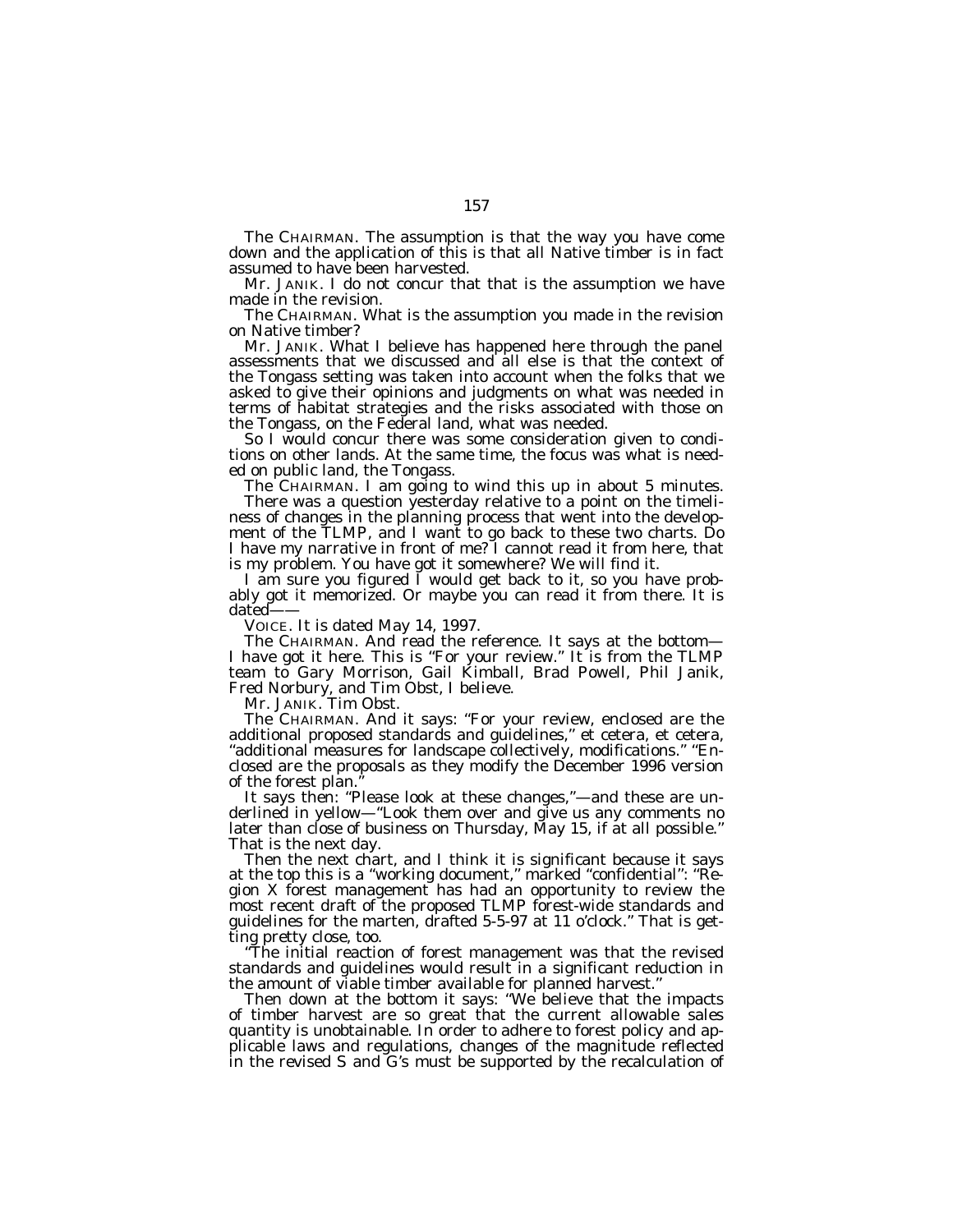the ASQ. We fear that to do otherwise would open the Forest Service to allegations of 'deceiving the public.'

Would you care to comment on that?

Mr. JANIK. Yes.

The CHAIRMAN. Some pretty strong stuff coming at the end of the process.

Mr. JANIK. I am familiar with the memo, and let me give a little backdrop to this so we all understand the setting.

The CHAIRMAN. The last minute, is it not?

Mr. JANIK. Very close. It was within the month that I signed the record of decision, yes.

The CHAIRMAN. A few days.

Mr. JANIK. About 2 weeks, yes.

There were many such things going on during the last 2 months. As you know, the panels were reconvened and we got some risk ratings on the previously unpaneled alternatives, as well as doing a final legal check and substantive check as we were driving towards finishing the process and preparing to sign the record of decision.

The subject of recalculating the ASQ, given some of the new stipulations that were being looked at that have come to be called mitigation measures, that are contained in appendix N that we discussed earlier, that was certainly a subject of discussion. We touched on that a little bit yesterday.

I would like to refer to that last paragraph of Fred Walk's note, which is important. It says: "If these requirements were characterized as mitigation measures to be used at the discretion of the land manager upon demonstrated and documented evidence that such measures are warranted to meet site-specific needs, then the current calculation could be used.''

I point that sentence out because it is essential to the evaluation that took place, and that was the flexibility that we have written into the document, into the Tongass plan, that the ID team at the field level will examine whether these mitigation measures are truly needed or not, and some of the incidentals that Mr. Norbury and Mr. Day talked about in evaluating whether a recalculation was needed led to a conclusion that one was not.

That is the kind of thing that transpired on that subject, Mr. Chairman. We have left the flexibility for implementation of mitigation measures to the field.

The CHAIRMAN. I think it is a whole new area the public will really never know. They will not have had the opportunity to have had any input into this particular forest plan in the sense of these later developments, and that is certainly reality. They had it in the previous material, but not this.

Mr. JANIK. We did not see that as a need, to go out to the public again with this.

The CHAIRMAN. Well, that obviously was your decision and one that I respect, but you have to be held accountable for it.

Mr. JANIK. I understand that, Mr. Chairman.

The CHAIRMAN. I do not have any further questions, other than to thank the panel. You have been very gracious with your time, Phil.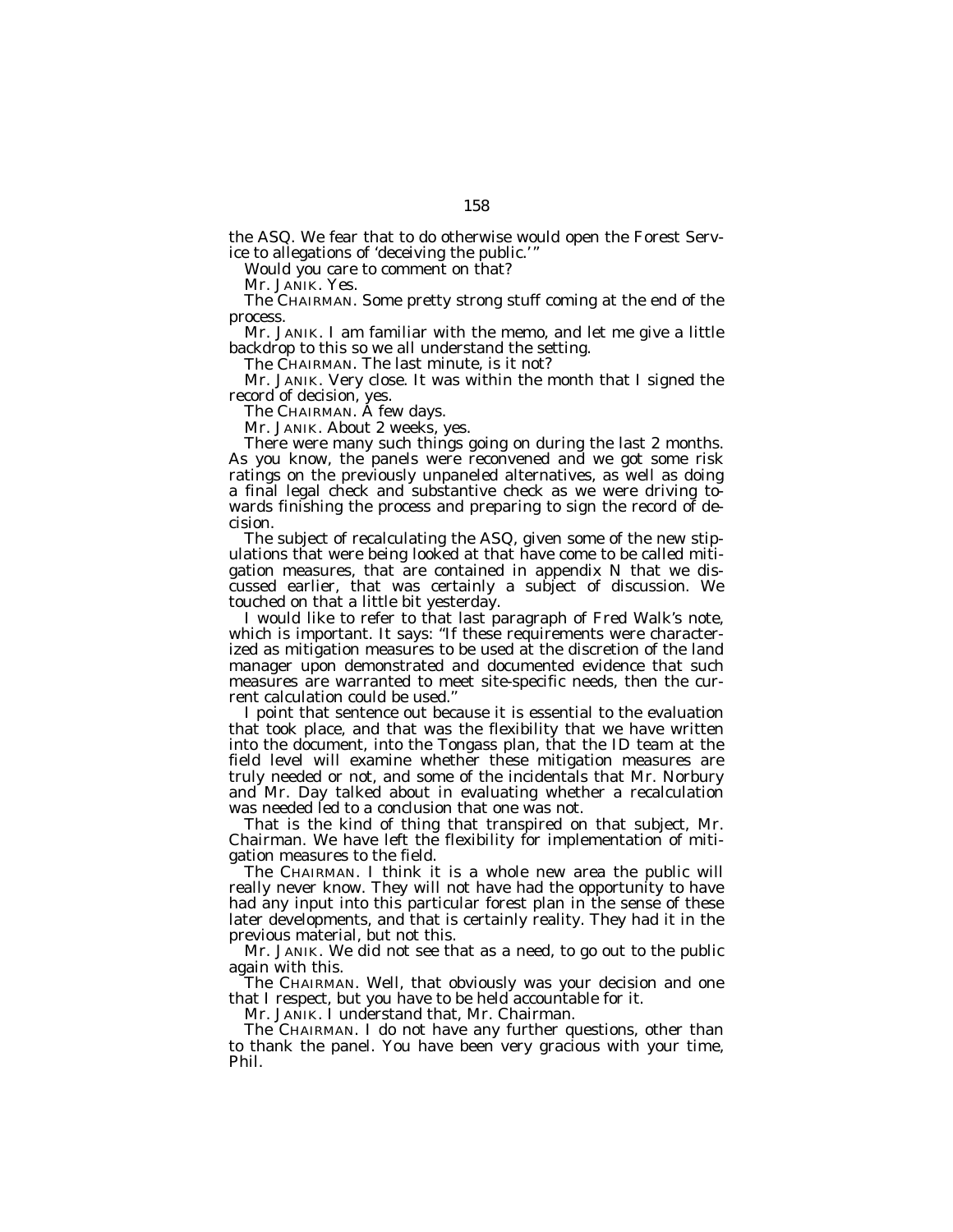I am disappointed, obviously, in a number of facets that we have discussed at length here. I think we have done one thing and established a record and certainly gotten to some of the questions that I think will bear later examination. But I think that there is a notable lack of sensitivity by you and the Forest Service in general on the socioeconomic impact of this action on the communities that are affected, and that gives me great concern.

I think that the input from the Forest Service technical experts in Madison, Wisconsin, are significantly lacking in the practicalities of what is possible to bring into the scene to replace the demise of the pulp mills, and utilizing specifically the utility timber. I think they need much more encouragement by you professionals, who recognize what it takes to attract industry into the Tongass of a nature that can meet the changing availability of wood fiber in the Tongass.

The reality that this particular management group within the Forest Service is such a significant departure from that of years previous, when the interest of the Forest Service was truly multiple use, stimulate the economy and jobs, has moved into more of a habitat concern. I really question much of the science based on the inability to resolve between experts opinions that are out there and small samplings that have taken place.

Nevertheless, we have got a legal process to pursue with regard to the question of listing, and that is going to be decided by a group other than this.

Little attention was given to the second growth, the renewability of the forest, and I think that was unfortunate. I think the Forest Service should be charged with the task of trying to respond a little more timely to some of the misconceptions that are associated with the Tongass, that only experts can respond to, relative to presumptions that it is being clearcut adversely, that there is little consideration for habitat, that the fish runs are in danger, and so forth. Clearly those are not the case.

I think that the combination of State and Forest Service management has probably been second to none in any forest. I think the Forest Service has exceeded the State's capability and I commend you for that. We have had, I think—the State has had an opportunity, from the standpoint of forest management practice, to see Federal managers leading the way, and that is as it should be.

I am not convinced, however, that the State, given an opportunity, will not be able to develop second growth management a little faster if given the opportunity and with the incentive of the Native corporations to want to see that cash flow reoccurring by investing in thinning and so forth, doing things that you cannot do.

I guess I am going to close again by referring to the GAO draft in testimony, because I think it is the crux of this whole issue and the manner in which the Forest Service has responded. It is referenced on page 12, and it is entitled ''The Forest Service has not adequately monitored the effects of its decision.'' I think it is a legitimate criticism and I submit it to you in a constructive sense. It says:

''An option to the endless delays and increasing costs incurred attempting to ensure that a decision is scientifically credible and le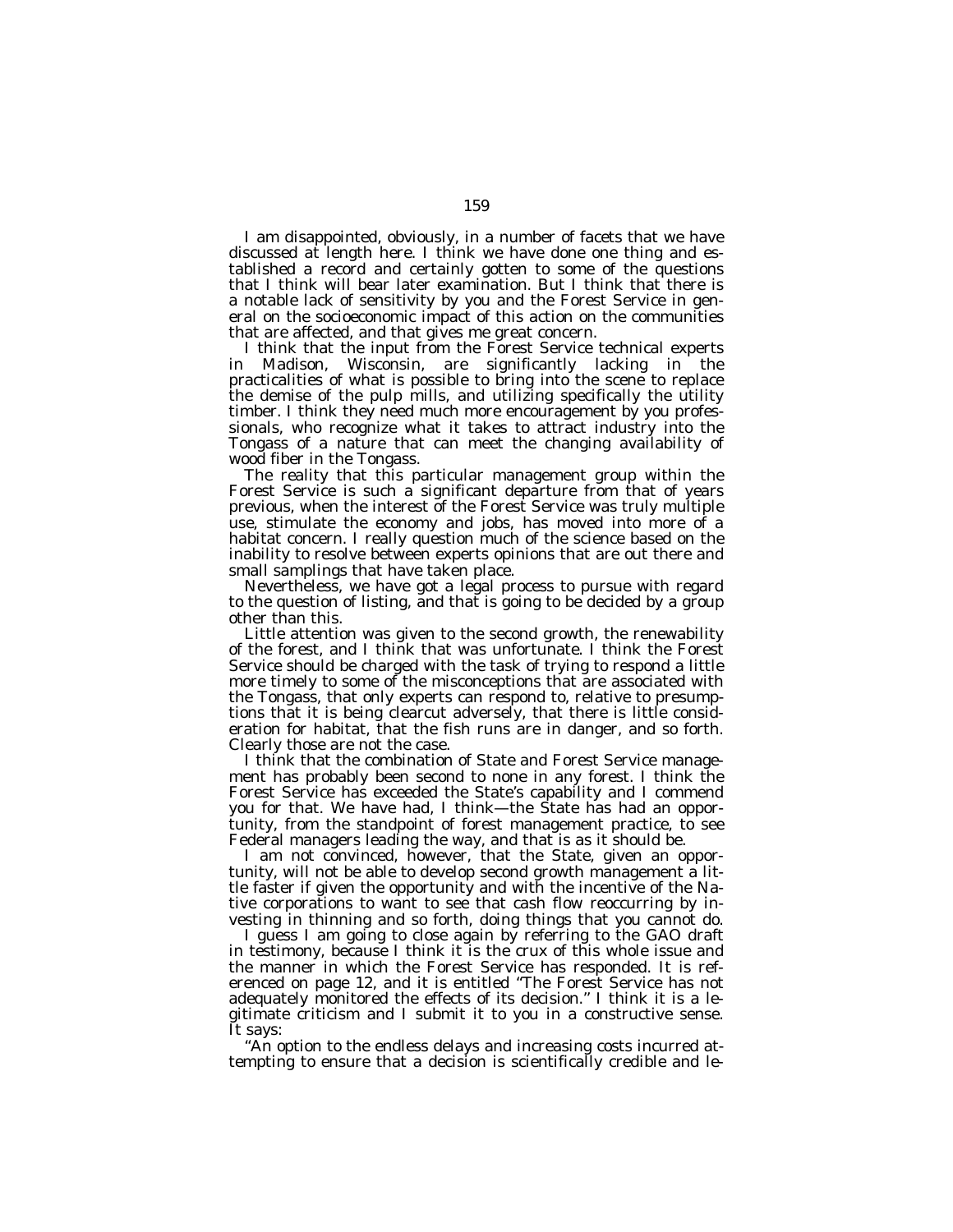gally defensible would be to move forward with a decision using the best information available, the best science available.''

It further states that: ''According to the inter-agency task force chaired by the Council on Environmental Quality"-and I do not know what better source you can go to—''an agency can condition a decision the effects of which may be difficult to determine in advance because of uncertainty or costs on the monitoring of those uncertainties, indicate how the decision will be modified with the new information as it is uncovered or when preexisting monitoring thresholds are crossed, and re-examine the decision in light of its results or when a threshold is crossed.''

''However, the Forest Service: one, has historically given a low priority to monitoring; two, continues to approve projects without an adequate monitoring component; and three, has not generally performed the monitoring of forest plan implementation required by its own current regulations. As a result, Federal regulatory agencies and other stakeholders may continue to insist that the Forest Service prepare the detailed environmental analysis and documentation which have become increasingly costly and timely consuming before making decisions, rather than support what many Forest Service officials believe to be a more efficient and effective option of monitoring and evaluation.''

I think it is fair to say that within your TLMP there is not enough attention given to the monitoring aspects associated with the decisionmaking process.

You may feel free to respond and we will call it a day.

Mr. JANIK. First of all, thank you, Senator, for the opportunity to have all of us testify before you.

In reference again to the GAO report, from the revision documentation we feel we do have a strong monitoring plan in terms of actual implementation of the plan. I believe I am already on the record with judgments about the process leading up to the record of decision, so I will not be redundant here. Thank you, again.

The CHAIRMAN. See, my point is that the monitoring, which you may or may not do, with regard to say the marten or the goshawk will not affect the U.S. Fish and Wildlife Service determination of whether they are going to list or not, for the goshawk at least, for the U.S. Fish and Wildlife Service.

Mr. ALLEN. The question is will our determination be based on whether or not-

The CHAIRMAN. The fact that they are monitoring it, you are going to make a decision regardless of the monitoring?

Mr. ALLEN. Yes, sir, based on the existing conditions, correct.

The CHAIRMAN. And I think that is unfortunate, because that hardly addresses the real application of your monitoring. But we have gone over that and there is not much point in repeating it.

There will be a period of probably 10 days for additional materials. We will probably have some questions for you, and I will have additional materials that we will be putting into the record. Hopefully, as a consequence of this 2-day exposure, Alaskans will have a better understanding of what degree of certainty they might expect as far as timber availability is concerned and the complexities associated with the bounds under which the Forest Service is currently compelled to operate, which are very constrictive.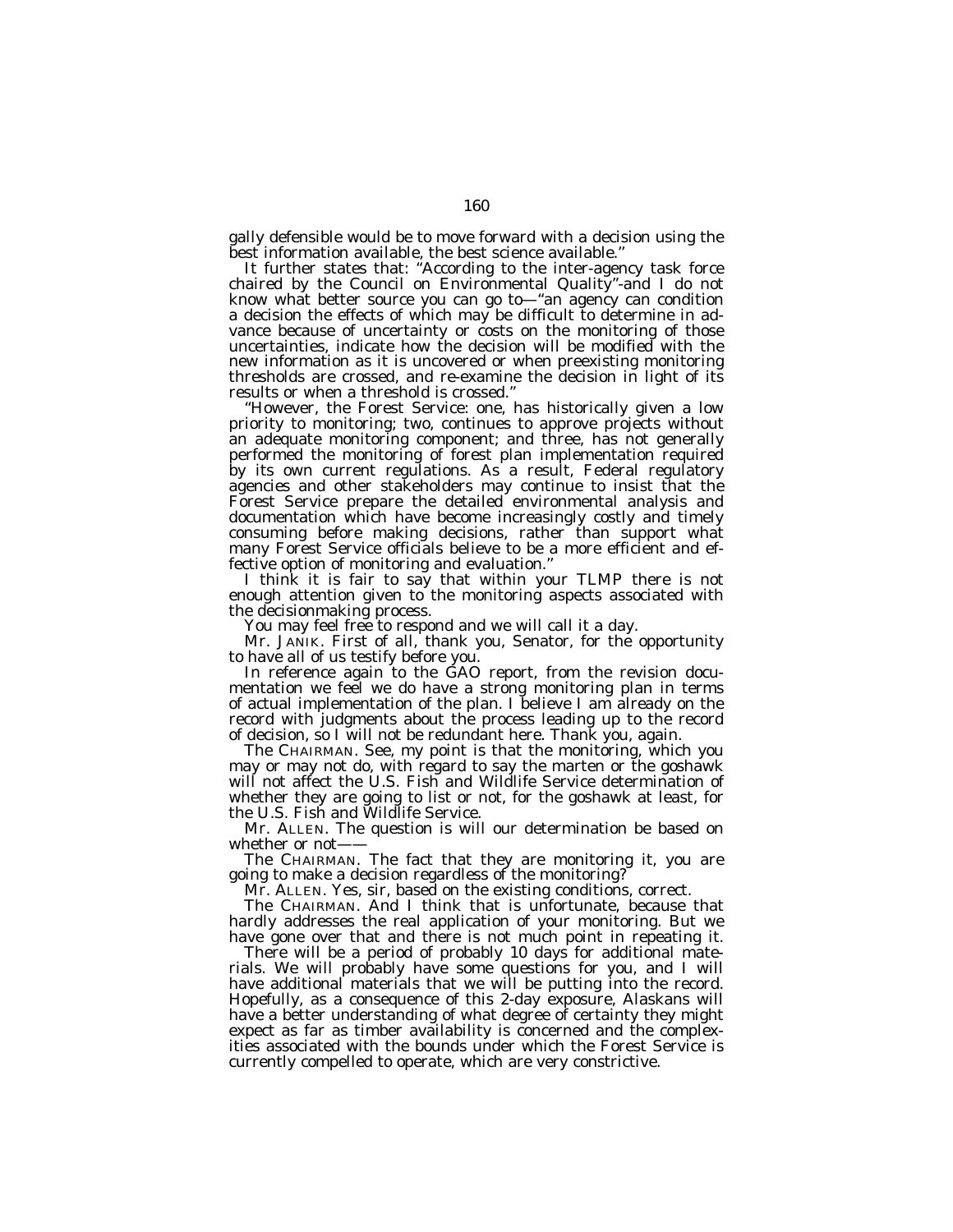I just wonder how far we are going to have to go before things come to a halt and we have to revisit the oversight process. But

The hearing is concluded. I want to thank those that have been<br>involved, and the recorder as well, and I wish you all a good day.<br>[Whereupon, at 1:35 p.m., the hearing was adjourned.]

[Subsequent to the hearing the following letter was received for the record:]

FRIENDS OF SOUTHEAST'S FUTURE, *Sitka, AK, July 5, 1997.*

Senator FRANK MURKOWSKI,

*Chairman, Committee on Energy and Natural Resources, Dirksen Senate Office Building, Washington, DC.*

Subject: Concerning the joint congressional hearing to review the new TLMP Revision, July 9 & 10. To be submitted in the Congressional Record: A request for Sitka, Alaska—an Alaskan ex-mill town request less logging not more.

DEAR SENATOR MURKOWSKI: We are requesting that you place this important brief in the Congressional Record as testimony submitted to the joint congressional hear-<br>ing to review the new TLMP Revision.

In just three years Sitka has gone from being a mill town to a town calling for greater protection for our remaining high quality forest. Sitka needs your help to protect its subsistence, its heritage, and its way of life. We ask that currently approved projects near Sitka be canceled in the new TLMP. We also ask that the new<br>TLMP Revision assures that future timber projects will re and documented herein.<br>On February 4, 1997, Sitka had a special election to determine City and Borough

On February 4, 1997, Sitka had a special election to determine City and Borough<br>policy concerning logging. Significantly, in one of the largest election turnouts in<br>Sitka history, 98 percent of the voters cast ballots in f two propositions that asked for either firm restrictions on the clearcutting of old growth forest near Sitka (52% yes), or the total avoidance of such logging (46% yes).<br>The way to vote in favor of logging as currently planned by the Forest Service was<br>simply to vote "No" on both propositions. Yet, 98 per

in favor of tighter restrictions on logging in the Sitka Borough.<br>We believe that both propositions were consistent with the TTRA sec. 705, which<br>states: ". . . the Secretary shall, to the extent consistent with providing states: ''. ". The Secretary shall, to the extent consistent with provide a sup-<br>tiple use and sustained yield of all renewable forest resources, seek to provide a sup-<br>ply of timber from the Tongass National Forest. . . .

for guarantee.]<br>It is the concern of the Alaska Department of Fish & Game (ADF&G) [Tab 7]\* Friends of Southeast's Future that the new TLMP does not go far enough to provide

The election makes it clear that Sitkans do not want the Forest Service to continue logging near Sitka in the way that has been decide for the recent Poison Cove-

Ushk Bay and NW Baranof Projects and under the new TLMP. The ordinance placed in the Sitka General Code by this election states in part: ''It is further the policy of the City and Borough of Sitka to oppose all clearcut harvest which is not located so as to minimize negative impacts to critical fish and wildlife habitat, subsistence resources and scenic quality.'' [see proposition 2, under Tab 1.] According to the ADF&G, neither the Poison Cove-Ushk Bay and NW Bar-<br>anof Projects, nor the new TLMP meet these criteria [Tabs 4,5, & 7].

For example, the most recently decided project in the Sitka area is the NW Baranof project. It will take nearly all of its timber by clearcutting (or closely related methods) and will remove 80-95% of the timber from the overwhelming majority of the cutting units [see graph under Tab 3]. Because of its conflict with subsistence such logging is therefore contrary to the vote of the people of Sitka, as well as the TTRA.

Sitka is the largest subsistence community in Alaska, and over 80% of Sitka<br>households engage in subsistence. Deer is an important and vital subsistence re-<br>source for us, and the serious negative effects of the Poison Cov commuhity of Sitka.

<sup>\*</sup>Additional material submitted with this letter has been retained in committee files.